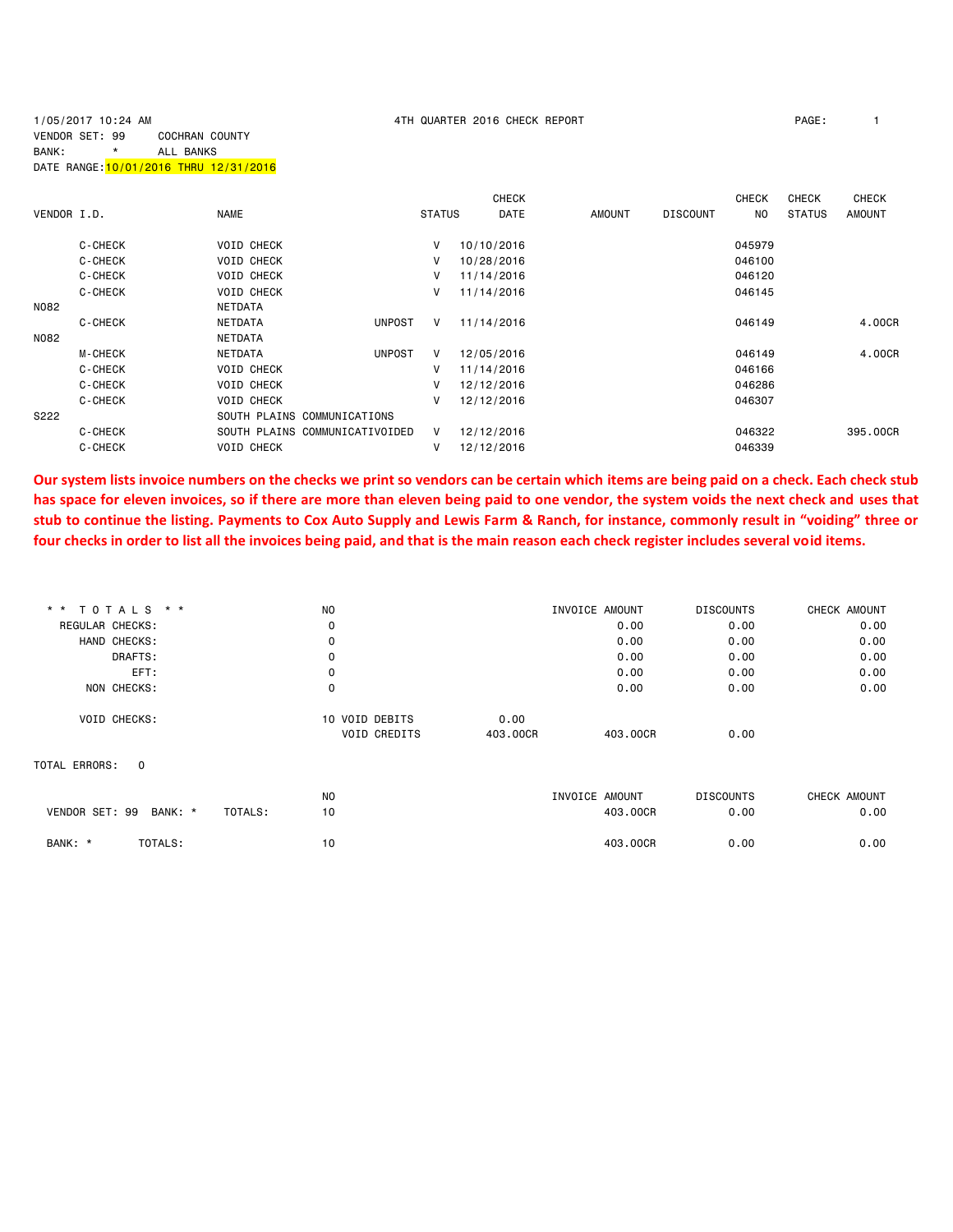1/05/2017 10:24 AM **ACCONTER 2016 CHECK REPORT PAGE:** 2 VENDOR SET: 99 COCHRAN COUNTY BANK: CC REGULAR NON-P/R PAYABLES DATE RANGE:10/01/2016 THRU 12/31/2016

|             |                |                                             | <b>CHECK</b>              |               |                 | CHECK  | CHECK         | <b>CHECK</b>  |
|-------------|----------------|---------------------------------------------|---------------------------|---------------|-----------------|--------|---------------|---------------|
| VENDOR I.D. |                | <b>NAME</b>                                 | <b>STATUS</b><br>DATE     | <b>AMOUNT</b> | <b>DISCOUNT</b> | NO     | <b>STATUS</b> | <b>AMOUNT</b> |
| S242        |                | SAM'S CLUB                                  |                           |               |                 |        |               |               |
|             | I-885 082516   | JAIL                                        | $\mathsf{V}$<br>8/30/2016 |               |                 | 045572 |               | 169.56        |
| S242        |                | SAM'S CLUB                                  |                           |               |                 |        |               |               |
|             | M-CHECK        | SAM'S CLUB                                  | UNPOST<br>V<br>12/07/2016 |               |                 | 045572 |               | 169,56CR      |
| A007        |                | ALBERT GONZALEZ, dba                        |                           |               |                 |        |               |               |
|             | I-28297        | CEMETERY                                    | R 10/10/2016              |               |                 | 045970 |               |               |
|             | 10 516-5454    | TIRES                                       | FLAT R/R P235/17          | 17.00         |                 |        |               |               |
|             | I-28309        | SHERIFF                                     | R 10/10/2016              |               |                 | 045970 |               |               |
|             | 10 560-5454    | TIRES                                       | RPR FLAT P225/60R18;      | 20.00         |                 |        |               |               |
|             | I-28319        | CEMETERY                                    | R 10/10/2016              |               |                 | 045970 |               |               |
|             | 10 516-5454    | TIRES                                       | KEYSTONE TIRE 18x850      | 55.00         |                 |        |               | 92.00         |
| A182        |                | AIRPORT WINDSOCK CORP.                      |                           |               |                 |        |               |               |
|             | I-50783        | AIRPORT                                     | R 10/10/2016              |               |                 | 045971 |               |               |
|             | 30 518-5451    | REPAIR                                      | 36x144 WINDSOCK #AWC      | 104.95        |                 |        |               |               |
|             | 30 518-5451    | REPAIR                                      | SHIPPING                  | 12.20         |                 |        |               | 117.15        |
| A249        |                | ANTELOPE TIRE & SUPPLY, INC                 |                           |               |                 |        |               |               |
|             | $I - 1881$     | PREC 4                                      | R 10/10/2016              |               |                 | 045972 |               |               |
|             | 15 624-5454    | TIRES                                       | FLAT/MAINTNR              | 90.00         |                 |        |               |               |
|             | 15 624-5454    | TIRES                                       | 24" 0-RING                | 20.00         |                 |        |               |               |
|             | $I - 1888$     | PREC 4                                      | R 10/10/2016              |               |                 | 045972 |               |               |
|             | 15 624-5451    | REPAIRS                                     | I-58 INTRST BATTERY       | 115.80        |                 |        |               | 225.80        |
| B001        |                | BAILEY CO. ELECTRIC COOP                    |                           |               |                 |        |               |               |
|             | I-364801       | PREC 4                                      | R<br>10/10/2016           |               |                 | 045973 |               |               |
|             | 15 624-5440    | UTILITIES                                   | 1010KWH 8/18-9/26/16      | 118.53        |                 |        |               |               |
|             | 15 624-5440    | UTILITIES                                   | AREA LIGHT                | 12.11         |                 |        |               |               |
|             | I-364802       | PREC 3                                      | R 10/10/2016              |               |                 | 045973 |               |               |
|             | 15 623-5440    | UTILITIES                                   | 84KWH 8/15-9/21/16        | 23.61         |                 |        |               |               |
|             | 15 623-5440    | UTILITIES                                   | 2 AREA LIGHTS             | 24.88         |                 |        |               |               |
|             | I-364803       | NON-DEPT'L/SHERIFF POSSE                    | R 10/10/2016              |               |                 | 045973 |               |               |
|             | 10 409-5440    | UTILITIES                                   | ELEC SVC 8/4-9/8/16       | 23.91         |                 |        |               | 203.04        |
| B198        |                | BLAINE INDUSTRIAL SUPPLY                    |                           |               |                 |        |               |               |
|             | I-S3665795.001 | <b>ACTIVITY BLDG</b>                        | R 10/10/2016              |               |                 | 045974 |               |               |
|             | 10 662-5332    | CUSTODIAL SUPPLIES                          | <b>1CS PAPER TOWEL</b>    | 84.87         |                 |        |               |               |
|             | 10 662-5332    | CUSTODIAL SUPPLIES                          | <b>1CS GRIDDLE BRICKS</b> | 24.07         |                 |        |               |               |
|             | 10 662-5332    | CUSTODIAL SUPPLIES                          | 2CS BUFF PADS 20" RE      |               |                 |        |               | 108.94        |
| C007        |                | CITY OF MORTON                              |                           |               |                 |        |               |               |
|             | I-093016       | LIB/MUS/ACT BLDG/CRTHSE/PREC 1 R 10/10/2016 |                           |               |                 | 045975 |               |               |
|             | 10 650-5440    | UTILITIES                                   | LIBRARY GAS               | 19.00         |                 |        |               |               |
|             | 10 650-5440    | UTILITIES                                   | LIBRARY WATER             | 28.00         |                 |        |               |               |
|             | 10 650-5440    | UTILITIES                                   | LIBRARY GARBAGE           | 50.50         |                 |        |               |               |
|             | 10 650-5440    | UTILITIES                                   | LIBRARY SEWER             | 17.00         |                 |        |               |               |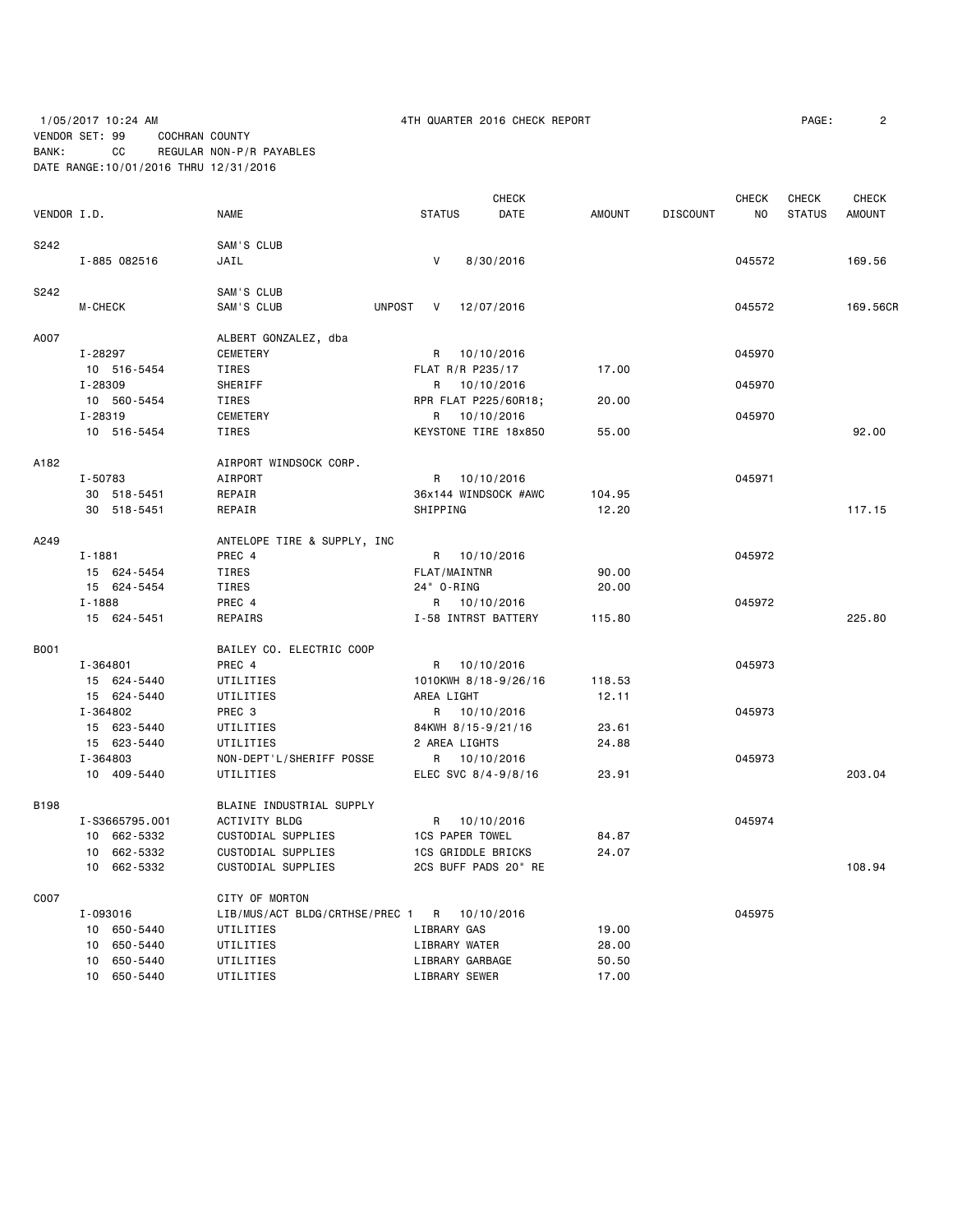# 1/05/2017 10:24 AM 4TH QUARTER 2016 CHECK REPORT PAGE: 3 VENDOR SET: 99 COCHRAN COUNTY BANK: CC REGULAR NON-P/R PAYABLES DATE RANGE:10/01/2016 THRU 12/31/2016

|             |              |                 |                                |                         | <b>CHECK</b> |               |                 | <b>CHECK</b> | CHECK         | <b>CHECK</b>  |
|-------------|--------------|-----------------|--------------------------------|-------------------------|--------------|---------------|-----------------|--------------|---------------|---------------|
| VENDOR I.D. |              |                 | <b>NAME</b>                    | <b>STATUS</b>           | <b>DATE</b>  | <b>AMOUNT</b> | <b>DISCOUNT</b> | NO           | <b>STATUS</b> | <b>AMOUNT</b> |
| C007        |              |                 | CITY OF MORTON<br>CONT         |                         |              |               |                 |              |               |               |
|             | I-093016     |                 | LIB/MUS/ACT BLDG/CRTHSE/PREC 1 | R 10/10/2016            |              |               |                 | 045975       |               |               |
|             |              | 10 652-5440     | UTILITIES                      | <b>MUSEUM GAS</b>       |              | 19.00         |                 |              |               |               |
|             |              | 10 652-5440     | UTILITIES                      | <b>MUSEUM WATER</b>     |              | 28.00         |                 |              |               |               |
|             |              | 10 652-5440     | UTILITIES                      | MUSEUM GARBAGE          |              | 27.00         |                 |              |               |               |
|             |              | 10 652-5440     | UTILITIES                      | <b>MUSEUM SEWER</b>     |              | 15.00         |                 |              |               |               |
|             | 10           | 662-5440        | UTILITIES                      | ACTIVITY BLDG GAS       |              | 36.00         |                 |              |               |               |
|             | 10           | 662-5440        | UTILITIES                      | ACT. BLDG WATER         |              | 37.00         |                 |              |               |               |
|             |              | 10 662-5440     | UTILITIES                      | ACT. BLDG GARBAGE       |              | 76.00         |                 |              |               |               |
|             |              | 10 662-5440     | UTILITIES                      | ACT. BLDG SEWER         |              | 45.00         |                 |              |               |               |
|             |              | 10 510-5440     | UTILITIES                      | <b>COURTHOUSE GAS</b>   |              | 44.50         |                 |              |               |               |
|             | 10           | 510-5440        | UTILITIES                      | <b>COURTHOUSE WATER</b> |              | 362.75        |                 |              |               |               |
|             |              | 10 510-5440     | UTILITIES                      | CRTHSE GARBAGE          |              | 328.50        |                 |              |               |               |
|             |              | 10 510-5440     | UTILITIES                      | <b>COURTHOUSE SEWER</b> |              | 51.00         |                 |              |               |               |
|             |              | 15 621-5440     | UTILITIES                      | PREC 1 GAS              |              | 19.00         |                 |              |               |               |
|             |              | 15 621-5440     | UTILITIES                      | PREC 1 WATER            |              | 28.00         |                 |              |               |               |
|             | 15           | 621-5440        | UTILITIES                      | PREC 1 GARBAGE          |              | 50.50         |                 |              |               | 1,281.75      |
| C008        |              |                 | CITY OF WHITEFACE              |                         |              |               |                 |              |               |               |
|             |              | $I - 409$ 10/16 | PREC <sub>2</sub>              | R 10/10/2016            |              |               |                 | 045976       |               |               |
|             |              | 15 622-5440     | UTILITIES                      | .1MCF GL WATER $8/15$ - |              | 16.25         |                 |              |               |               |
|             |              | 15 622-5440     | UTILITIES                      | 1K GAL WATER            |              | 14.00         |                 |              |               |               |
|             |              | 15 622-5440     | UTILITIES                      | GARBAGE SVC             |              | 50.10         |                 |              |               |               |
|             |              | 15 622-5440     | UTILITIES                      | SEWER SVC               |              | 22.50         |                 |              |               | 102.85        |
| C018        |              |                 | COCHRAN CO. FARM BUREAU        |                         |              |               |                 |              |               |               |
|             |              | I-DW#17025      | ACTIVITY BLDG                  | R                       | 10/10/2016   |               |                 | 045977       |               |               |
|             |              | 10 000-4370.101 | RENT-ACTIVITY BUILDING         | REF DEP FOR 9/13/16     |              | 150.00        |                 |              |               | 150.00        |
| C035        |              |                 | COX AUTO SUPPLY CO             |                         |              |               |                 |              |               |               |
|             | $C - 346197$ |                 | SHERIFF                        | R 10/10/2016            |              |               |                 | 045978       |               |               |
|             |              | 10 560-5310     | OFFICE SUPPLIES                | RET DRILL BIT 3/8       |              | 9.09CR        |                 |              |               |               |
|             | I-345414     |                 | PREC 4                         | R 10/10/2016            |              |               |                 | 045978       |               |               |
|             |              | 15 624-5356     | ROAD MATERIALS & SUPPLIES      | HI-TEMP                 |              | 6.99          |                 |              |               |               |
|             |              | 15 624-5356     | ROAD MATERIALS & SUPPLIES      | CAULK GUN               |              | 5.45          |                 |              |               |               |
|             |              | 15 624-5356     | ROAD MATERIALS & SUPPLIES      | <b>BUCKET</b>           |              | 3.99          |                 |              |               |               |
|             |              | 15 624-5356     | ROAD MATERIALS & SUPPLIES      | 2x10 PVC PIPE           |              | 9.31          |                 |              |               |               |
|             |              | 15 624-5356     | ROAD MATERIALS & SUPPLIES      | 2 SAW BLADE             |              | 6.30          |                 |              |               |               |
|             |              | 15 624-5356     | ROAD MATERIALS & SUPPLIES      | 1 SAW BLADE             |              | 3.15          |                 |              |               |               |
|             | I-345599     |                 | PREC 4                         | R                       | 10/10/2016   |               |                 | 045978       |               |               |
|             |              | 15 624-5451     | REPAIRS                        | 2 IRON STRAP            |              | 3.00          |                 |              |               |               |
|             |              | 15 624-5451     | REPAIRS                        | 2 4" PVC PIPE           |              | 55.90         |                 |              |               |               |
|             |              | 15 624-5451     | REPAIRS                        | 25 SELF-TAP SCREWS      |              | 7.50          |                 |              |               |               |
|             | I-345720     |                 | PREC <sub>2</sub>              | R                       | 10/10/2016   |               |                 | 045978       |               |               |
|             |              | 15 622-5356     | ROAD MATERIALS & SUPPLIES      | <b>MYS GUN GREASE</b>   |              | 30.99         |                 |              |               |               |
|             | I-345730     |                 | PREC 1                         | R                       | 10/10/2016   |               |                 | 045978       |               |               |
|             |              | 15 621-5451     | REPAIRS                        | 3 950 CCA BATTERY W/    |              | 314.97        |                 |              |               |               |
|             |              | 15 621-5451     | REPAIRS                        | 3 SBF                   |              | 9.00          |                 |              |               |               |
|             | I-346044     |                 | PREC <sub>2</sub>              | R                       | 10/10/2016   |               |                 | 045978       |               |               |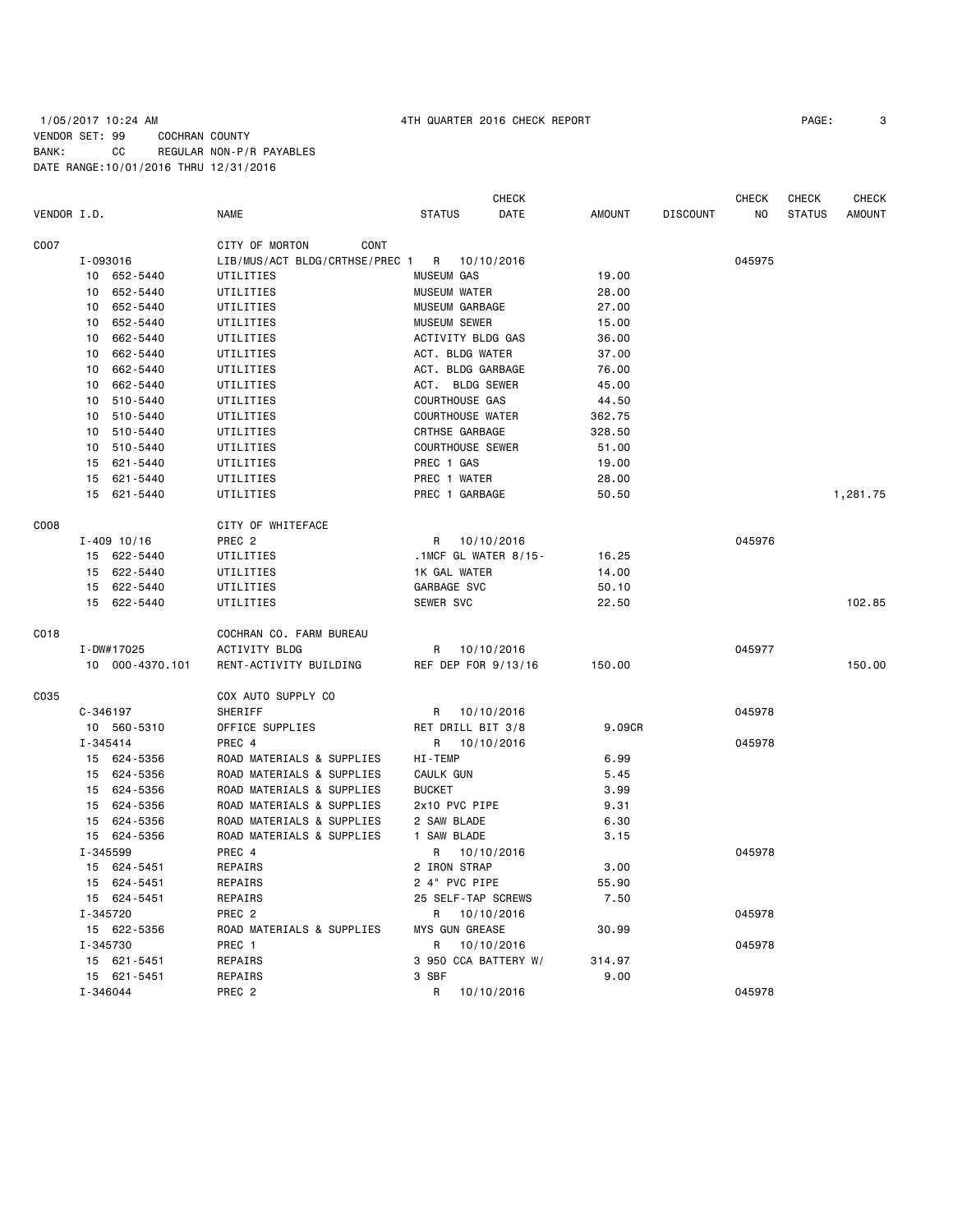## 1/05/2017 10:24 AM 4TH QUARTER 2016 CHECK REPORT PAGE: 4 VENDOR SET: 99 COCHRAN COUNTY BANK: CC REGULAR NON-P/R PAYABLES DATE RANGE:10/01/2016 THRU 12/31/2016

|             |             |                             | CHECK                   |               |                 | CHECK  | CHECK         | CHECK         |
|-------------|-------------|-----------------------------|-------------------------|---------------|-----------------|--------|---------------|---------------|
| VENDOR I.D. |             | <b>NAME</b>                 | <b>STATUS</b><br>DATE   | <b>AMOUNT</b> | <b>DISCOUNT</b> | NO     | <b>STATUS</b> | <b>AMOUNT</b> |
| C035        |             | COX AUTO SUPPLY CO          | CONT                    |               |                 |        |               |               |
|             | I-346044    | PREC <sub>2</sub>           | R<br>10/10/2016         |               |                 | 045978 |               |               |
|             | 15 622-5451 | REPAIRS                     | CCA 850 BATTERY W/EX    | 118.99        |                 |        |               |               |
|             | 15 622-5451 | REPAIRS                     | <b>SBF</b>              | 3.00          |                 |        |               |               |
|             | I-346065    | PREC 1                      | R<br>10/10/2016         |               |                 | 045978 |               |               |
|             | 15 621-5356 | ROAD MATERIALS & SUPPLIES   | NUT DRIVER 1/4          | 3.99          |                 |        |               |               |
|             | I-346192    | SHERIFF                     | R 10/10/2016            |               |                 | 045978 |               |               |
|             | 10 560-5310 | OFFICE SUPPLIES             | MASONRY BIT 3/8         | 9.09          |                 |        |               |               |
|             | 10 560-5310 | OFFICE SUPPLIES             | 4 CON-ANC 3/8x3-1/2     | 9.60          |                 |        |               |               |
|             | 10 560-5310 | OFFICE SUPPLIES             | <b>CENTER PUNCH</b>     | 4.79          |                 |        |               |               |
|             | I-346202    | PREC <sub>3</sub>           | 10/10/2016<br>R         |               |                 | 045978 |               |               |
|             | 15 623-5356 | ROAD MATERIALS & SUPPLIES   | 2 OFF BUG SPRAY         | 14.58         |                 |        |               |               |
|             | 15 623-5356 | ROAD MATERIALS & SUPPLIES   | 1 OFF BUG SPRAY         | 6.19          |                 |        |               |               |
|             | 15 623-5356 | ROAD MATERIALS & SUPPLIES   | <b>B12 CARB CLNR</b>    | 4.19          |                 |        |               |               |
|             | 15 623-5356 | ROAD MATERIALS & SUPPLIES   | <b>SEA FOAM</b>         | 9.99          |                 |        |               |               |
|             | I-346516    | SHERIFF                     | R 10/10/2016            |               |                 | 045978 |               |               |
|             | 10 560-5451 | MACHINERY-NON-OFFICE REPAIR | 4 PANEL RIVETS          | 1.32          |                 |        |               |               |
|             | 10 560-5451 | MACHINERY-NON-OFFICE REPAIR | SUPER GLUE              | 1.59          |                 |        |               |               |
|             | I-346606    | SHERIFF                     | R<br>10/10/2016         |               |                 | 045978 |               |               |
|             | 10 560-5334 | OTHER SUPPLIES              | LIQ WAXY SUDS           | 9.99          |                 |        |               |               |
|             | 10 560-5334 | OTHER SUPPLIES              | WASH MITT               | 3.99          |                 |        |               |               |
|             | I-346797    | PREC 4                      | R 10/10/2016            |               |                 | 045978 |               |               |
|             | 15 624-5451 | REPAIRS                     | 3 WEATHERSEAL           | 15.87         |                 |        |               |               |
|             | 15 624-5451 | REPAIRS                     | 1 RESCUE 911 SEALANT    | 17.99         |                 |        |               |               |
|             | I-346905    | PREC <sub>3</sub>           | R 10/10/2016            |               |                 | 045978 |               |               |
|             | 15 623-5356 | ROAD MATERIALS & SUPPLIES   | 1CS QS 5/30 OIL         | 59.99         |                 |        |               |               |
|             | 15 623-5356 | ROAD MATERIALS & SUPPLIES   | 3QT QS 5/30 OIL         | 11.49         |                 |        |               |               |
|             | 15 623-5356 | ROAD MATERIALS & SUPPLIES   | 3 B12 CARB CLNR         | 12.57         |                 |        |               |               |
|             | 15 623-5356 | ROAD MATERIALS & SUPPLIES   | 2 AMDRO                 | 23.98         |                 |        |               |               |
|             | 15 623-5356 | ROAD MATERIALS & SUPPLIES   | 6 MINI LAMP             | 2.88          |                 |        |               |               |
|             | 15 623-5356 | ROAD MATERIALS & SUPPLIES   | RED GASKET MAKER        | 9.99          |                 |        |               |               |
|             | 15 623-5356 | ROAD MATERIALS & SUPPLIES   | WIX OIL FILTER #5706    | 8.96          |                 |        |               |               |
|             | I-346932    | PREC 4                      | 10/10/2016<br>R         |               |                 | 045978 |               |               |
|             | 15 624-5356 | ROAD MATERIALS & SUPPLIES   | 3 OFF SPRAY             | 21.87         |                 |        |               |               |
|             | 15 624-5356 | ROAD MATERIALS & SUPPLIES   | <b>1PK TOILET PAPER</b> | 5.99          |                 |        |               |               |
|             | I-347298    | PREC <sub>2</sub>           | R 10/10/2016            |               |                 | 045978 |               |               |
|             | 15 622-5356 | ROAD MATERIALS & SUPPLIES   | 3 OIL 3-1GL 15/40       | 155.97        |                 |        |               |               |
|             | 15 622-5356 | ROAD MATERIALS & SUPPLIES   | 2 BLUE SHOP TOWEL       | 7.98          |                 |        |               |               |
|             | 15 622-5356 | ROAD MATERIALS & SUPPLIES   | 2 GLASS CLNR            | 8.50          |                 |        |               |               |
|             | 15 622-5356 | ROAD MATERIALS & SUPPLIES   | 2 SOFT TOWELS           | 4.18          |                 |        |               |               |
|             | I-347452    | PREC 4                      | 10/10/2016<br>R         |               |                 | 045978 |               |               |
|             | 15 624-5451 | REPAIRS                     | 1 CLEVIS PIN            | 2.40          |                 |        |               |               |
|             | 15 624-5451 | REPAIRS                     | 1 COTTER PIN            | 0.17          |                 |        |               |               |
|             | 15 624-5451 | REPAIRS                     | 3 FLAT WASHER 3/8       | 0.18          |                 |        |               |               |
|             | I-347455    | PREC 4                      | R<br>10/10/2016         |               |                 | 045978 |               |               |
|             | 15 624-5451 | REPAIRS                     | 1 HITCH PIN/SHEDDER     | 2.99          |                 |        |               |               |
|             | 15 624-5451 | REPAIRS                     | 1 HITCH PIN CLIP        | 2.99          |                 |        |               |               |
|             | I-347545    | SHERIFF                     | 10/10/2016<br>R         |               |                 | 045978 |               |               |
|             |             |                             |                         |               |                 |        |               |               |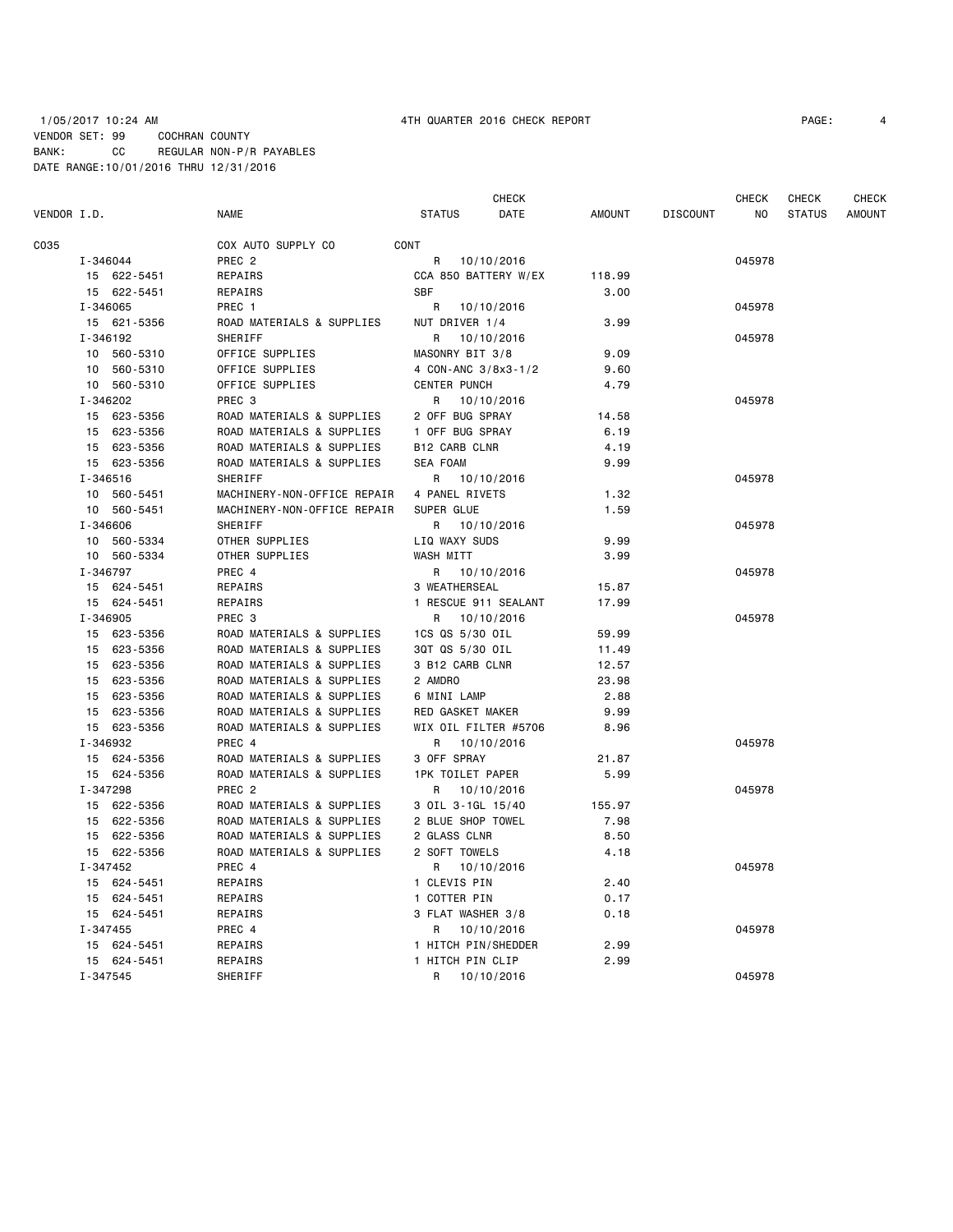# 1/05/2017 10:24 AM 4TH QUARTER 2016 CHECK REPORT PAGE: 5 VENDOR SET: 99 COCHRAN COUNTY BANK: CC REGULAR NON-P/R PAYABLES DATE RANGE:10/01/2016 THRU 12/31/2016

|             |                    |                                                    |                       | CHECK      |               |                 | CHECK  | CHECK         | CHECK         |
|-------------|--------------------|----------------------------------------------------|-----------------------|------------|---------------|-----------------|--------|---------------|---------------|
| VENDOR I.D. |                    | <b>NAME</b>                                        | <b>STATUS</b>         | DATE       | <b>AMOUNT</b> | <b>DISCOUNT</b> | NO.    | <b>STATUS</b> | <b>AMOUNT</b> |
| C035        |                    | COX AUTO SUPPLY CO                                 | CONT                  |            |               |                 |        |               |               |
|             | I-347545           | SHERIFF                                            | R                     | 10/10/2016 |               |                 | 045978 |               |               |
|             | 10 560-5334        | OTHER SUPPLIES                                     | DOUBLE-CUT KEY        |            | 1.50          |                 |        |               |               |
|             | I-347802           | PREC 3                                             | R                     | 10/10/2016 |               |                 | 045978 |               |               |
|             | 15 623-5356        | ROAD MATERIALS & SUPPLIES                          | 2 INSECT REPELLANT    |            | 14.98         |                 |        |               |               |
|             | 15 623-5356        | ROAD MATERIALS & SUPPLIES                          | OFF INSECT REPELLANT  |            | 7.49          |                 |        |               |               |
|             | I-347886           | PREC 4                                             | R                     | 10/10/2016 |               |                 | 045978 |               |               |
|             | 15 624-5451        | REPAIRS                                            | 2 CONE LED LIGHT      |            | 71.98         |                 |        |               | 1,121.65      |
| C084        |                    | CLERK, SEVENTH COURT OF APPEAL                     |                       |            |               |                 |        |               |               |
|             | I-SEP2016          | STATE FEES                                         | R                     | 10/10/2016 |               |                 | 045980 |               |               |
|             | 90 000-2379.002    | 7th Crt of Appeal Gov't22.2081COUNTY COURT         |                       |            | 25.00         |                 |        |               |               |
|             | 90 000-2379.002    | 7th Crt of Appeal Gov't22.2081DISTRICT COURT       |                       |            | 10.00         |                 |        |               | 35.00         |
| C326        |                    | CHRISTINA CASARES                                  |                       |            |               |                 |        |               |               |
|             | I-DW#17038         | ACTIVITY BLDG                                      | R                     | 10/10/2016 |               |                 | 045981 |               |               |
|             | 10 000-4370.101    | RENT-ACTIVITY BUILDING                             | REF DEP FOR 9/10/16   |            | 150.00        |                 |        |               | 150.00        |
| E075        |                    | <b>WEX BANK</b>                                    |                       |            |               |                 |        |               |               |
|             | I-47123759         | SHERIFF                                            | R                     | 10/10/2016 |               |                 | 045982 |               |               |
|             | 10 560-5330        | FUEL AND OIL                                       | 26.514GL UNL 9/16, WH |            | 50.35         |                 |        |               |               |
|             | 10 560-5330        | FUEL AND OIL                                       | 25.009GL UNL 9/22, WH |            | 47.49         |                 |        |               |               |
|             | 560-5330<br>10     | FUEL AND OIL                                       | 22.171GL UNL 9/27;LV  |            | 39.00         |                 |        |               |               |
|             | 10 560-5330        | FUEL AND OIL                                       | 20.65GL UNL 9/1, LVND |            | 37.77         |                 |        |               |               |
|             | 10 560-5330        | FUEL AND OIL                                       | 20.001GL UNL 9/1;LBK  |            | 38.58         |                 |        |               | 213.19        |
| F010        |                    | FIVE-AREA TELEPHONE CO-OP                          |                       |            |               |                 |        |               |               |
|             | I-927-5510 OCT16   | PREC 4                                             | R                     | 10/10/2016 |               |                 | 045983 |               |               |
|             | 15 624-5420        | TELECOMMUNICATIONS                                 | BASIC LOCAL SVC       |            | 32.25         |                 |        |               |               |
|             | 15 624-5420        | TELECOMMUNICATIONS                                 | <b>FEES</b>           |            | 9.37          |                 |        |               | 41.62         |
| F093        |                    | FARMERS CO-OPERATIVE ELEVATOR                      |                       |            |               |                 |        |               |               |
|             | $I - 316009/16$    | PREC 2                                             | R                     | 10/10/2016 |               |                 | 045984 |               |               |
|             | 15 622-5330        | FUEL AND OIL                                       | 13.36GL UNL 9/21      |            | 27.11         |                 |        |               | 27.11         |
| G005        |                    | <b>GENERAL FUND</b>                                |                       |            |               |                 |        |               |               |
|             | I-3RD QTR '16 SPEC | SPECIALTY CT SVC FEES                              | R.                    | 10/10/2016 |               |                 | 045985 |               |               |
|             | 90 000-2379.001    | Drug Court Fee CCP102.0178                         | 3RD QTR SPECIALTY CT  |            | 0.39          |                 |        |               |               |
|             | I-3RD QTR CIV '16  | STATE CIVIL FEES                                   | R                     | 10/10/2016 |               |                 | 045985 |               |               |
|             | 90 000-2363.004    | Co Filing Fee Ind Lgl Serv.                        | 3RD QTR CIVIL FEES    |            | 0.60          |                 |        |               |               |
|             | 000-2363.004<br>90 | Co Filing Fee Ind Lgl Serv.                        | 3RD QTR CIVIL FEES    |            | 3.57          |                 |        |               |               |
|             | 90<br>000-2363.001 | Divorce & Family Gov't 133.1513RD QTR CIVIL FEES   |                       |            | 1.00          |                 |        |               |               |
|             | 000-2363.002<br>90 | Other Than Divorce/Family 10B 3RD QTR CIVIL FEES   |                       |            | 0.50          |                 |        |               |               |
|             | 000-2363.004<br>90 | Co Filing Fee Ind Lgl Serv.                        | 3RD QTR CIVIL FEES    |            | 1.75          |                 |        |               |               |
|             | I-3RD QTR CRIM '16 | STATE CRIM SVC FEES                                | R                     | 10/10/2016 |               |                 | 045985 |               |               |
|             | 000-2358.001<br>90 | State CCC Date 010104 Forward 3RD QTR CRIMINAL FEE |                       |            | 301.18        |                 |        |               |               |
|             | 000-2368<br>90     | BB Bond Fee (Gov CD 41.258)                        | 3RD QTR CRIMINAL FEE  |            | 31.50         |                 |        |               |               |
|             | 90<br>000-2347     | Juvenile Probation Diversion                       | 3RD QTR CRIMINAL FEE  |            | 2.00          |                 |        |               |               |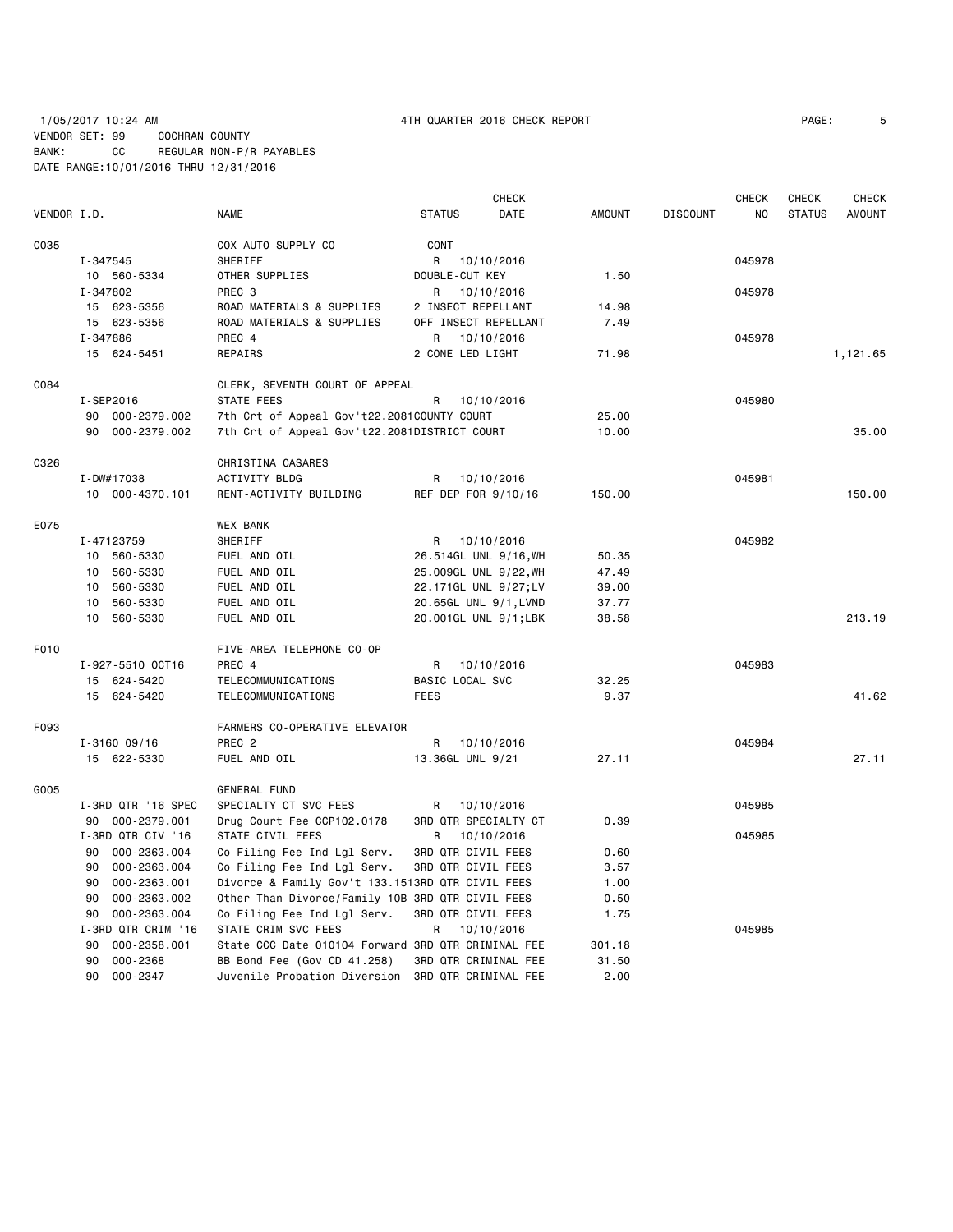# 1/05/2017 10:24 AM 4TH QUARTER 2016 CHECK REPORT PAGE: 6 VENDOR SET: 99 COCHRAN COUNTY BANK: CC REGULAR NON-P/R PAYABLES DATE RANGE:10/01/2016 THRU 12/31/2016

|                  |    |                             |                                                    |                      | <b>CHECK</b>         |               |                 | <b>CHECK</b>   | CHECK         | <b>CHECK</b>  |
|------------------|----|-----------------------------|----------------------------------------------------|----------------------|----------------------|---------------|-----------------|----------------|---------------|---------------|
| VENDOR I.D.      |    |                             | <b>NAME</b>                                        | <b>STATUS</b>        | DATE                 | <b>AMOUNT</b> | <b>DISCOUNT</b> | N <sub>O</sub> | <b>STATUS</b> | <b>AMOUNT</b> |
| G005             |    |                             | <b>GENERAL FUND</b><br>CONT                        |                      |                      |               |                 |                |               |               |
|                  |    | I-3RD QTR CRIM '16          | STATE CRIM SVC FEES                                | R                    | 10/10/2016           |               |                 | 045985         |               |               |
|                  | 90 | 000-2378                    | JRF Jury Reimb Fee CCP102.00453RD QTR CRIMINAL FEE |                      |                      | 29.93         |                 |                |               |               |
|                  | 90 | 000-2363.003                | Indigent Defense Fee                               |                      | 3RD QTR CRIMINAL FEE | 14.86         |                 |                |               |               |
|                  | 90 | 000-2355                    | MVF CCP 102.002                                    |                      | 3RD QTR CRIMINAL FEE | 0.45          |                 |                |               |               |
|                  | 90 | 000-2367                    | STF-Sub 95% C(Trans CD542.40 3RD QTR CRIMINAL FEE  |                      |                      | 68.32         |                 |                |               | 456.05        |
| G030             |    |                             | <b>GUMDROP BOOKS</b>                               |                      |                      |               |                 |                |               |               |
|                  |    | I-PINV100805                | LIBRARY                                            | R                    | 10/10/2016           |               |                 | 045986         |               |               |
|                  |    | 10 650-5590                 | <b>BOOKS</b>                                       |                      | 6 CAUSE & EFFECT BKS | 179.70        |                 |                |               |               |
|                  |    | 10 650-5590                 | <b>BOOKS</b>                                       | 6 BOOKS @17.95       |                      | 107.70        |                 |                |               |               |
|                  | 10 | 650-5590                    | <b>BOOKS</b>                                       | 12 BOOKS @18.99      |                      | 227.88        |                 |                |               |               |
|                  | 10 | 650-5590                    | <b>BOOKS</b>                                       | FISHING              |                      | 20.95         |                 |                |               |               |
|                  | 10 | 650-5590                    | <b>BOOKS</b>                                       | <b>HUNTING</b>       |                      | 20.95         |                 |                |               |               |
|                  | 10 | 650-5590                    | <b>BOOKS</b>                                       | 3 BOOKS @19.00       |                      | 57.00         |                 |                |               |               |
|                  | 10 | 650-5590                    | <b>BOOKS</b>                                       | 6 ON THE HUNT BKS @1 |                      | 113.70        |                 |                |               |               |
|                  | 10 | 650-5590                    | <b>BOOKS</b>                                       | 2 ON THE HUNT BKS @1 |                      | 37.90         |                 |                |               |               |
|                  | 10 | 650-5590                    | <b>BOOKS</b>                                       | FINS OF FURY         |                      | 16.45         |                 |                |               |               |
|                  | 10 | 650-5590                    | <b>BOOKS</b>                                       |                      | TALES OF THE REBELLI | 13.40         |                 |                |               |               |
|                  | 10 | 650-5590                    | <b>BOOKS</b>                                       |                      | JUST A TEACHER'S PET | 11.35         |                 |                |               |               |
|                  | 10 | 650-5590                    | <b>BOOKS</b>                                       | 3 BOOKS @12.35       |                      | 37.05         |                 |                |               |               |
|                  | 10 | 650-5590                    | <b>BOOKS</b>                                       | MINECRAFT            |                      | 19.99         |                 |                |               |               |
|                  | 10 | 650-5590                    | <b>BOOKS</b>                                       | 4 BOOKS @21.56       |                      | 86.24         |                 |                |               |               |
|                  | 10 | 650-5590                    | <b>BOOKS</b>                                       | 4 BOOKS @20.95       |                      | 83.80         |                 |                |               |               |
|                  | 10 | 650-5590                    | <b>BOOKS</b>                                       | 7 BOOKS @19.95       |                      | 139.65        |                 |                |               |               |
|                  | 10 | 650-5590                    | <b>BOOKS</b>                                       | 22 BOOKS @17.95      |                      | 394.90        |                 |                |               |               |
|                  | 10 | 650-5590                    | <b>BOOKS</b>                                       | 7 BOOKS @17.95       |                      | 125.65        |                 |                |               | 1,694.26      |
| G031             |    |                             | GRAINGER                                           |                      |                      |               |                 |                |               |               |
|                  |    | I-9226331602                | <b>COURTHOUSE</b>                                  | R                    | 10/10/2016           |               |                 | 045987         |               |               |
|                  |    | 10 510-5451                 | REPAIR                                             | WATER PRESSURE RED V |                      | 60.79         |                 |                |               |               |
|                  |    | 10 510-5451                 | REPAIR                                             |                      | BRASS BALL VALVE 3/4 | 13.41         |                 |                |               |               |
|                  |    | I-9227121531                | <b>PARK</b>                                        | R                    | 10/10/2016           |               |                 | 045987         |               |               |
|                  |    | 10 660-5332                 | CUSTODIAL SUPPLIES                                 | 1 CAN REPEL          |                      | 6.49          |                 |                |               |               |
|                  |    | 10 660-5332                 | CUSTODIAL SUPPLIES                                 | 6 CANS DW OFF        |                      | 31.20         |                 |                |               |               |
|                  |    | I-9227464857                | <b>PARK</b>                                        | R                    | 10/10/2016           |               |                 | 045987         |               |               |
|                  |    | 10 660-5332                 | CUSTODIAL SUPPLIES                                 |                      | 1PK INSPECT REPEL WI | 35.83         |                 |                |               | 147.72        |
| G074             |    |                             | GRAVES, HUMPHRIES, STAHL, LTD                      |                      |                      |               |                 |                |               |               |
|                  |    | I-FEES SEP16                | JUSTICE OF PEACE                                   | R                    | 10/10/2016           |               |                 | 045988         |               |               |
|                  |    | 10 000-2206.002             | COLLECTION AGENCY FEES                             | COLLECTION FEES SEP1 |                      | 5.00          |                 |                |               | 5.00          |
| H <sub>242</sub> |    |                             | DANA HEFLIN                                        |                      |                      |               |                 |                |               |               |
|                  |    | I-SM LIB MGMT 10/16 LIBRARY |                                                    | R                    | 10/10/2016           |               |                 | 045989         |               |               |
|                  |    | 10 650-5427                 | CONTINUING EDUCATION                               |                      | 3 das/342 mi TO/FR L | 184.68        |                 |                |               | 184.68        |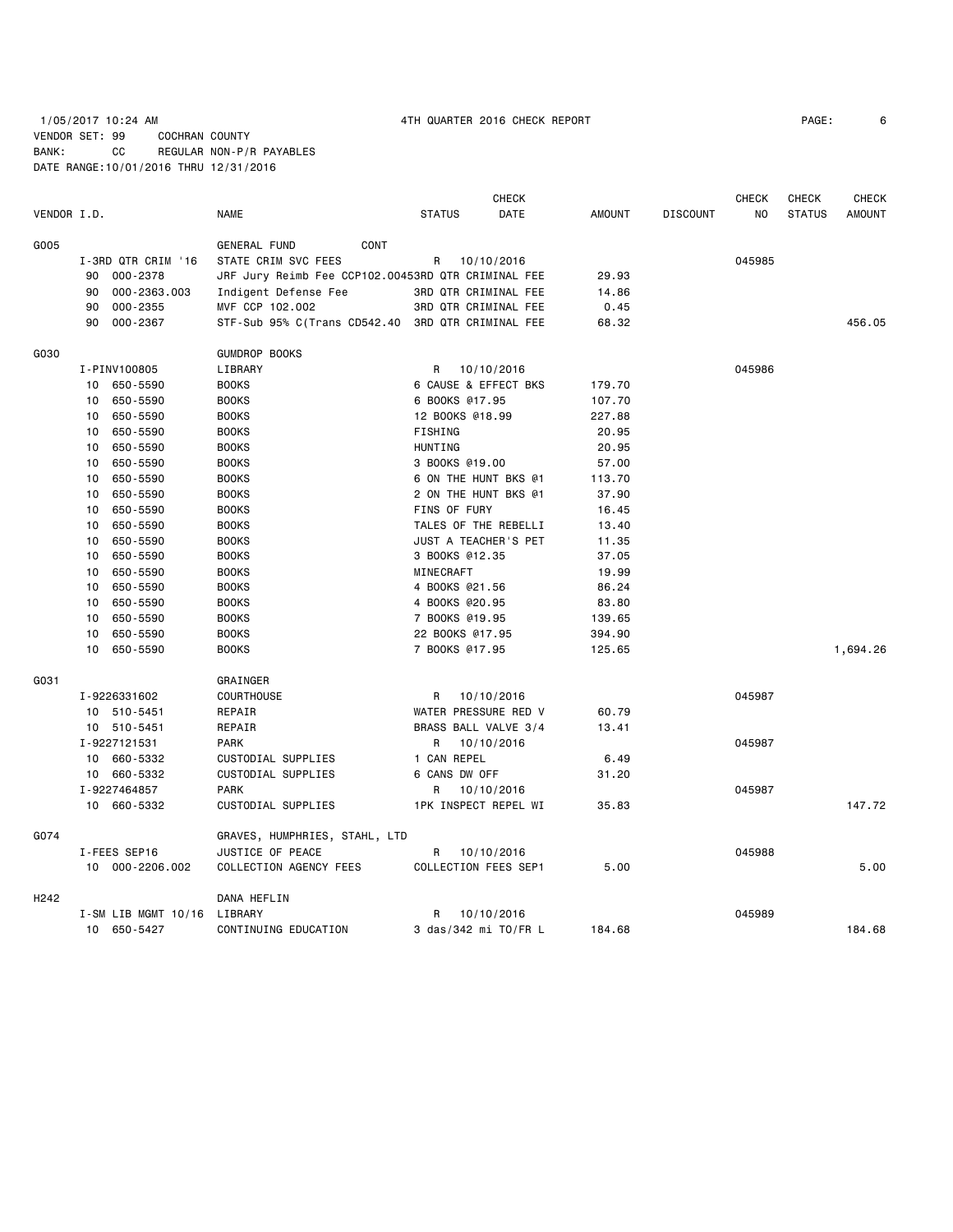## 1/05/2017 10:24 AM 4TH QUARTER 2016 CHECK REPORT PAGE: 7 VENDOR SET: 99 COCHRAN COUNTY BANK: CC REGULAR NON-P/R PAYABLES DATE RANGE:10/01/2016 THRU 12/31/2016

|             |              |                     |                                |               |                         | <b>CHECK</b> |               |                 | CHECK  | <b>CHECK</b>  | <b>CHECK</b>  |
|-------------|--------------|---------------------|--------------------------------|---------------|-------------------------|--------------|---------------|-----------------|--------|---------------|---------------|
| VENDOR I.D. |              |                     | <b>NAME</b>                    | <b>STATUS</b> |                         | DATE         | <b>AMOUNT</b> | <b>DISCOUNT</b> | NO     | <b>STATUS</b> | <b>AMOUNT</b> |
| J082        |              |                     | JOHN DEERE FINANCIAL           |               |                         |              |               |                 |        |               |               |
|             | I-439435     |                     | PREC 1                         | R             | 10/10/2016              |              |               |                 | 045990 |               |               |
|             |              | 15 621-5451         | REPAIRS                        |               | 6 PLUS-50 II OIL 15W    |              | 102.96        |                 |        |               |               |
|             |              | 15 621-5451         | REPAIRS                        |               | 12 PLUS-50 II           |              | 49.44         |                 |        |               |               |
|             |              | 15 621-5451         | REPAIRS                        | 1 FILTER KIT  |                         |              | 27.49         |                 |        |               |               |
|             | $I - 441587$ |                     | CEMETERY                       |               | R 10/10/2016            |              |               |                 | 045990 |               |               |
|             |              | 10 516-5451         | REPAIR                         | 8 SPACERS     |                         |              | 62.72         |                 |        |               |               |
|             | I-442371     |                     | <b>CEMETERY</b>                | R             | 10/10/2016              |              |               |                 | 045990 |               |               |
|             |              | 10 516-5451         | REPAIR                         | 6 BLADES      |                         |              | 169.86        |                 |        |               |               |
|             | $I - 444047$ |                     | CEMETERY                       | R             | 10/10/2016              |              |               |                 | 045990 |               |               |
|             |              | 10 516-5451         | REPAIR                         |               | <b>EXTENSION SPRING</b> |              | 8.01          |                 |        |               |               |
|             |              | 10 516-5451         | REPAIR                         | V-BELT        |                         |              | 136.54        |                 |        |               |               |
|             | $I - 444541$ |                     | PREC 4                         |               | R 10/10/2016            |              |               |                 | 045990 |               |               |
|             |              | 15 624-5451         | REPAIRS                        |               | 1 COTTER PIN            |              | 0.24          |                 |        |               |               |
|             |              | 15 624-5451         | REPAIRS                        |               | 1 PIN FASTENER          |              | 5.46          |                 |        |               |               |
|             | I-445826     |                     | CEMETERY                       | R             | 10/10/2016              |              |               |                 | 045990 |               |               |
|             |              | 10 516-5451         | REPAIR                         | 4 BUSHINGS    |                         |              | 39.36         |                 |        |               |               |
|             | $I - 445855$ |                     | PREC 3                         | R             | 10/10/2016              |              |               |                 | 045990 |               |               |
|             |              | 15 623-5451         | REPAIRS                        |               | 2 BLADES #W49170        |              | 89.68         |                 |        |               |               |
|             |              | 15 623-5451         | REPAIRS                        |               | 2 BLADES #W49171        |              | 89.68         |                 |        |               |               |
|             | $I - 446816$ |                     | PREC 4                         |               | R 10/10/2016            |              |               |                 | 045990 |               |               |
|             |              | 15 624-5451         | REPAIRS                        | 6 BOLTS       |                         |              | 191.58        |                 |        |               |               |
|             | 15           | 624-5451            | REPAIRS                        |               | 4 BLADES #W48577        |              | 202.04        |                 |        |               |               |
|             |              | 15 624-5451         | REPAIRS                        |               | 2 BLADES #W48578        |              | 89.24         |                 |        |               |               |
|             |              | 15 624-5451         | REPAIRS                        |               | 2 PIN FASTENERS         |              | 10.82         |                 |        |               |               |
|             |              | 15 624-5451         | REPAIRS                        | 6 LOCK NUTS   |                         |              | 37.80         |                 |        |               |               |
|             |              | 15 624-5451         | REPAIRS                        |               | 2 COTTER PINS           |              | 0.48          |                 |        |               | 1,313.40      |
| L010        |              |                     | LEWIS FARM & RANCH STORE INC   |               |                         |              |               |                 |        |               |               |
|             | $I - 36127$  |                     | <b>EXTENSION SVC</b>           | R             | 10/10/2016              |              |               |                 | 045991 |               |               |
|             |              | 10 665-5334         | OTHER SUPPLIES                 | ZIPLOC BAGS   |                         |              | 3.99          |                 |        |               |               |
|             |              | 10 665-5334         | OTHER SUPPLIES                 | SHARPIE       |                         |              | 2.29          |                 |        |               | 6.28          |
| L113        |              |                     | LAW ENFORCEMENT SYSTEMS        |               |                         |              |               |                 |        |               |               |
|             | I-195503     |                     | SHERIFF                        |               | R 10/10/2016            |              |               |                 | 045992 |               |               |
|             |              | 10 560-5334         | OTHER SUPPLIES                 |               | 250 ABANDONED VEHICL    |              | 65.00         |                 |        |               |               |
|             |              | 10 560-5334         | OTHER SUPPLIES                 | SHIPPING      |                         |              | 13.00         |                 |        |               | 78.00         |
| L189        |              |                     | HOCKLEY COUNTY PUBLISHING CO.I |               |                         |              |               |                 |        |               |               |
|             |              | I-CWS RATE $9/4/16$ | COMMISSIONERS COURT            | R             | 10/10/2016              |              |               |                 | 045993 |               |               |
|             |              | 15 610-5430         | LEGAL NOTICES                  |               | COUNTYWIDE SCHOOL TA    |              | 207.90        |                 |        |               |               |
|             |              | 15 610-5430         | LEGAL NOTICES                  |               | TIMELY PAY DISC         |              | 18.90CR       |                 |        |               | 189.00        |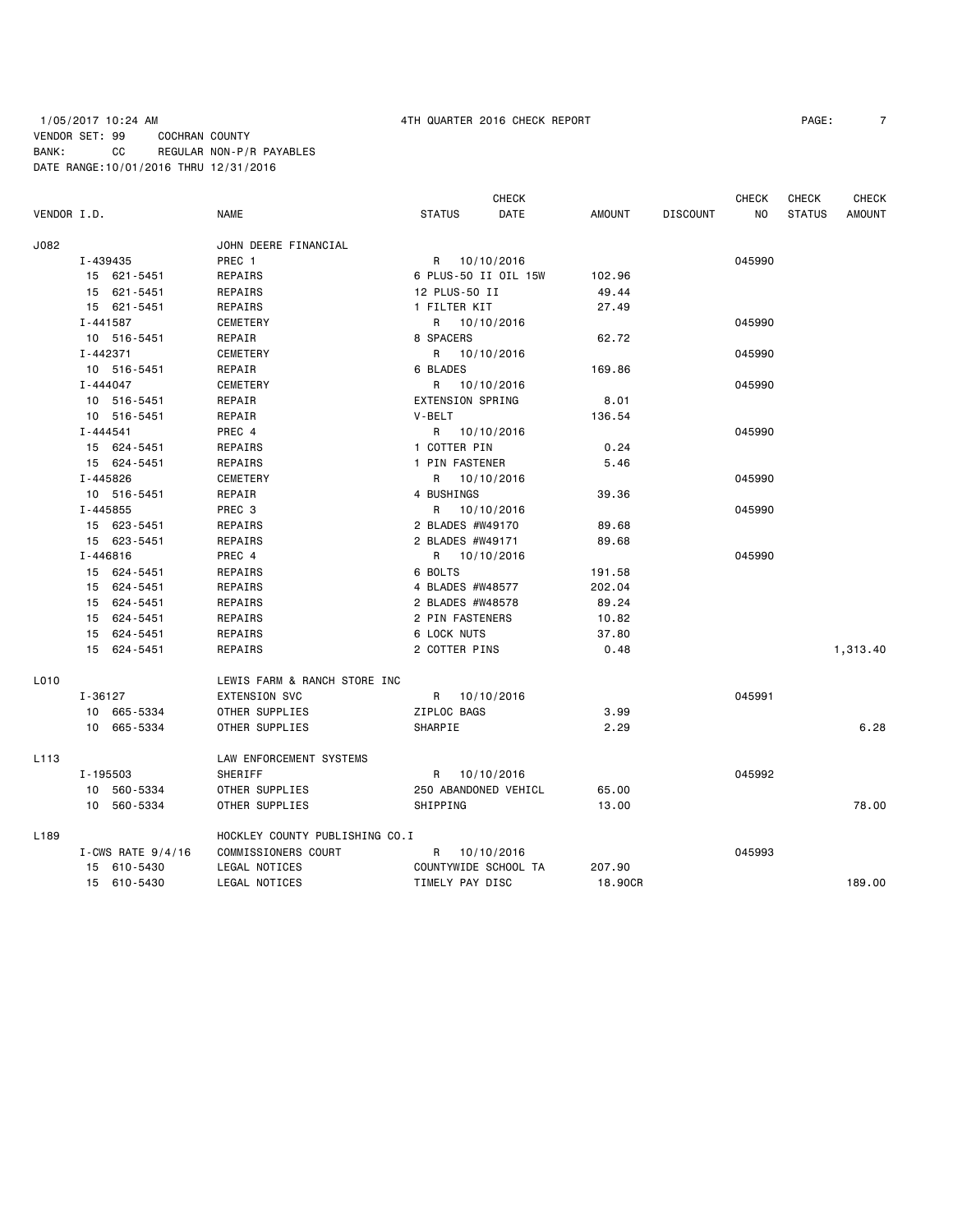## 1/05/2017 10:24 AM 4TH QUARTER 2016 CHECK REPORT PAGE: 8 VENDOR SET: 99 COCHRAN COUNTY BANK: CC REGULAR NON-P/R PAYABLES DATE RANGE:10/01/2016 THRU 12/31/2016

|             |                              |                                |                  | <b>CHECK</b>           |               |                 | <b>CHECK</b> | <b>CHECK</b>  | <b>CHECK</b>  |
|-------------|------------------------------|--------------------------------|------------------|------------------------|---------------|-----------------|--------------|---------------|---------------|
| VENDOR I.D. |                              | <b>NAME</b>                    | <b>STATUS</b>    | <b>DATE</b>            | <b>AMOUNT</b> | <b>DISCOUNT</b> | <b>NO</b>    | <b>STATUS</b> | <b>AMOUNT</b> |
| M018        |                              | MORTON INSURANCE AGENCY        |                  |                        |               |                 |              |               |               |
|             | I-#71832135N/SAV CAV SHERIFF |                                |                  | R 10/10/2016           |               |                 | 045994       |               |               |
|             | 10 560-5480                  | <b>BONDS &amp; NOTARY FEES</b> |                  | NOTARY BOND / SAVANNAH | 50.00         |                 |              |               |               |
|             | 10 560-5480                  | <b>BONDS &amp; NOTARY FEES</b> | FILING FEE       |                        | 21.00         |                 |              |               |               |
|             | I-71238445/JACKSON17 TAX A/C |                                | R                | 10/10/2016             |               |                 | 045994       |               |               |
|             | 10 499-5480                  | <b>BONDS &amp; NOTARY FEES</b> |                  | STATE BOND RNW/T JAC   | 75.00         |                 |              |               | 146.00        |
| M059        |                              | <b>MSB</b>                     |                  |                        |               |                 |              |               |               |
|             | I-18049168                   | JUVENILE PROBATION             |                  | R 10/10/2016           |               |                 | 045995       |               |               |
|             | 17 573-5427                  | TRAVEL & TRAINING              |                  | PARK ST MAINLN 8/20    | 1.94          |                 |              |               |               |
|             | 17 573-5427                  | TRAVEL & TRAINING              | LAKELINE MAINLN  |                        | 0.72          |                 |              |               |               |
|             | 17 573-5427                  | TRAVEL & TRAINING              |                  | CRYSTAL FALLS MAIN     | 1.37          |                 |              |               |               |
|             | 17 573-5427                  | TRAVEL & TRAINING              | PROCESSING FEE   |                        | 1.00          |                 |              |               | 5.03          |
| M284        |                              | <b>MYR KIDS</b>                |                  |                        |               |                 |              |               |               |
|             | I-DW#17059                   | <b>ACTIVITY BLDG</b>           | R                | 10/10/2016             |               |                 | 045996       |               |               |
|             | 10 000-4370.101              | RENT-ACTIVITY BUILDING         |                  | REF DEP FOR 9/18/16    | 150.00        |                 |              |               | 150.00        |
| M318        |                              | <b>EMILEE MERRITT</b>          |                  |                        |               |                 |              |               |               |
|             | $I - DW#17050$               | <b>ACTIVITY BLDG</b>           |                  | R 10/10/2016           |               |                 | 045997       |               |               |
|             | 10 000-4370.101              | RENT-ACTIVITY BUILDING         |                  | REF DEP FOR 9/15/16    | 150.00        |                 |              |               | 150.00        |
| N082        |                              | NETDATA                        |                  |                        |               |                 |              |               |               |
|             | I-iTICKET SEP16              | JUSTICE OF PEACE               |                  | R 10/10/2016           |               |                 | 045998       |               |               |
|             | 10 455-5499                  | MISCELLANEOUS                  | SEP 2016         |                        | 8,00          |                 |              |               | 8.00          |
| P232        |                              | THE POLICE AND SHERIFFS PRESS, |                  |                        |               |                 |              |               |               |
|             | I-85989                      | SHERIFF                        |                  | R 10/10/2016           |               |                 | 045999       |               |               |
|             | 10 560-5310                  | OFFICE SUPPLIES                | 1 SECURE ID CARD |                        | 15.00         |                 |              |               |               |
|             | 10 560-5310                  | OFFICE SUPPLIES                | SHIPPING         |                        | 2.49          |                 |              |               |               |
|             | $I - 86167$                  | SHERIFF                        |                  | R 10/10/2016           |               |                 | 045999       |               |               |
|             | 10 560-5310                  | OFFICE SUPPLIES                |                  | 2 SECURE ID CARDS      | 30.00         |                 |              |               |               |
|             | 10 560-5310                  | OFFICE SUPPLIES                | SHIPPING         |                        | 2.49          |                 |              |               | 49.98         |
| P247        |                              | PEGASUS SCHOOLS, INC.          |                  |                        |               |                 |              |               |               |
|             | I-13849                      | JUVENILE PROBATION             |                  | R 10/10/2016           |               |                 | 046000       |               |               |
|             | 17 573-5413.004              | Other Placements               |                  | 30 DAYS/POST(N)/JUV#   | 3,090.90      |                 |              |               | 3,090.90      |
| S005        |                              | DORIS SEALY, COUNTY TREAS      |                  |                        |               |                 |              |               |               |
|             | $I-R/B$ PSTG 10/16           | TREASURER                      | R                | 10/10/2016             |               |                 | 046001       |               |               |
|             | 10 497-5311                  | POSTAL EXPENSES                |                  | FMLA LTR/CERT 07/18/   | 6.47          |                 |              |               |               |
|             | 10 497-5311                  | POSTAL EXPENSES                |                  | 941 FORM/CERT 10/6/1   | 6.47          |                 |              |               | 12.94         |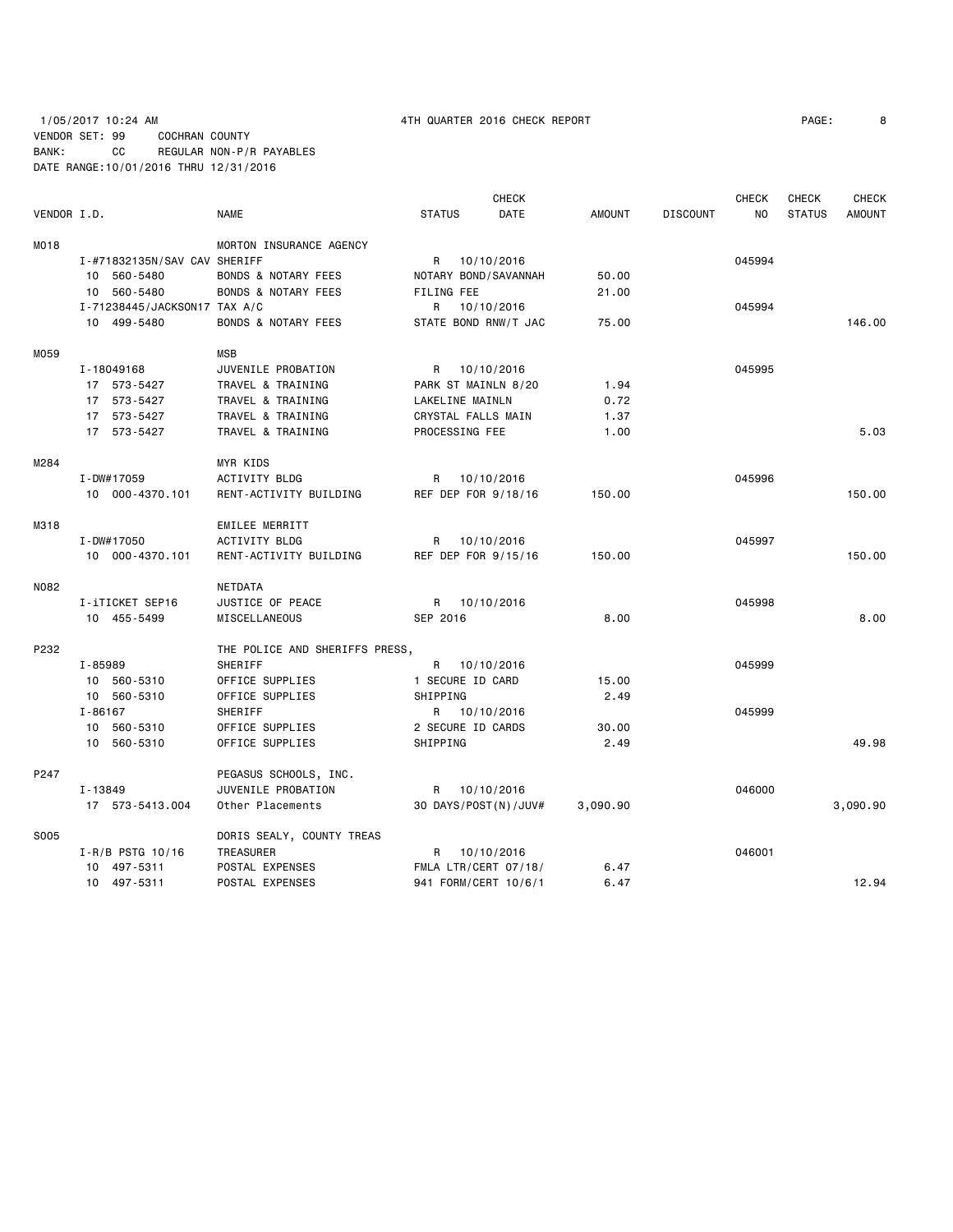|             |                                      |                                                    |                        | <b>CHECK</b> |               |                 | <b>CHECK</b> | <b>CHECK</b>  | <b>CHECK</b>  |
|-------------|--------------------------------------|----------------------------------------------------|------------------------|--------------|---------------|-----------------|--------------|---------------|---------------|
| VENDOR I.D. |                                      | <b>NAME</b>                                        | <b>STATUS</b>          | DATE         | <b>AMOUNT</b> | <b>DISCOUNT</b> | NO.          | <b>STATUS</b> | <b>AMOUNT</b> |
| S016        |                                      | SOUTH PLAINS ASSN. OF GOV                          |                        |              |               |                 |              |               |               |
|             | I-2017-007                           | COMMISSIONERS COURT                                | R                      | 10/10/2016   |               |                 | 046002       |               |               |
|             | 15 610-5481                          | DUES AND REGISTRATION                              | FY2017 SPAG DUES       |              | 234.53        |                 |              |               | 234.53        |
| S071        |                                      | SCRIPT OFFICE PRODUCTS, INC.                       |                        |              |               |                 |              |               |               |
|             | I-51399                              | SHERIFF                                            | R                      | 10/10/2016   |               |                 | 046003       |               |               |
|             | 10 560-5310                          | OFFICE SUPPLIES                                    | 1.5BX COPY PAPER       |              | 59.25         |                 |              |               |               |
|             | 10 512-5310                          | OFFICE SUPPLIES                                    | 1.5BX COPY PAPER       |              | 59.25         |                 |              |               |               |
|             | I-51402                              | COUNTY COURT                                       | R                      | 10/10/2016   |               |                 | 046003       |               |               |
|             | 10 426-5310                          | OFFICE SUPPLIES                                    | 1EA WIRELESS MOUSE     |              | 28.95         |                 |              |               |               |
|             | $I - 51411$                          | <b>ATTORNEY</b>                                    | R                      | 10/10/2016   |               |                 | 046003       |               |               |
|             | 10 475-5310                          | OFFICE SUPPLIES                                    | <b>BROTHER PRINTER</b> |              | 302.95        |                 |              |               |               |
|             | $I - 51439$                          | <b>CLERK</b>                                       | R                      | 10/10/2016   |               |                 | 046003       |               |               |
|             | 10 403-5310                          | OFFICE SUPPLIES                                    | <b>1BX STAPLES</b>     |              | 3.95          |                 |              |               |               |
|             | 10 403-5310                          | OFFICE SUPPLIES                                    | 4EA CORR TAPE          |              | 15.80         |                 |              |               |               |
|             | 10 403-5310                          | OFFICE SUPPLIES                                    | 2EA SLIDER PEN, 1.4M   |              | 3.30          |                 |              |               |               |
|             | I-51453                              | <b>ATTORNEY</b>                                    | R                      | 10/10/2016   |               |                 | 046003       |               |               |
|             | 10 475-5310                          | OFFICE SUPPLIES                                    | TONER CRTG TN660       |              | 68.49         |                 |              |               |               |
|             | 10 475-5310                          | OFFICE SUPPLIES                                    | TONER CRTG HP 6511A    |              | 155.95        |                 |              |               |               |
|             | I-51514                              | <b>CLERK</b>                                       | R                      | 10/10/2016   |               |                 | 046003       |               |               |
|             | 10 403-5310                          | OFFICE SUPPLIES                                    | ENGRAVED NAME PLT W/   |              | 37.98         |                 |              |               |               |
|             | I-51536                              | JUVENILE PROBATION                                 | R                      | 10/10/2016   |               |                 | 046003       |               |               |
|             | 17 573-5499                          | OPERATING EXPENSES                                 | 1EA USB DRIVE          |              | 7.50          |                 |              |               |               |
|             | $I - 51557$                          | TAX A/C                                            | 10/10/2016<br>R        |              |               |                 | 046003       |               |               |
|             | 10 499-5310                          | OFFICE SUPPLIES                                    | 1BX SMEAD FOLDERS #1   |              | 39.95         |                 |              |               | 783.32        |
| S210        |                                      | SHAMBURGER AUTO & FARM SUPPLY                      |                        |              |               |                 |              |               |               |
|             | I-344720                             | PREC <sub>2</sub>                                  | R                      | 10/10/2016   |               |                 | 046004       |               |               |
|             | 15 622-5451                          | REPAIRS                                            | HTR HOSE               |              | 1.49          |                 |              |               |               |
|             | 15 622-5451                          | REPAIRS                                            | HOSE CLAMP             |              | 0.99          |                 |              |               |               |
|             | 15 622-5451                          | REPAIRS                                            | HALOGEN LAMP           |              | 10.99         |                 |              |               | 13.47         |
| S217        |                                      | STATE COMPTROLLER                                  |                        |              |               |                 |              |               |               |
|             |                                      | I-3RD QTR 17 SPEC CT SPECIALTY COURT COSTS         | R                      | 10/10/2016   |               |                 | 046005       |               |               |
|             | 90 000-2379.001                      | Drug Court Fee CCP102.0178                         | 3RD QTR REMITTANCE F   |              | 3.47          |                 |              |               | 3.47          |
| S217        |                                      | STATE COMPTROLLER                                  |                        |              |               |                 |              |               |               |
|             | I-3RD QTR CIVIL '16 STATE CIVIL FEES |                                                    | R                      | 10/10/2016   |               |                 | 046006       |               |               |
|             | 90 000-2372                          | Birth Cert. Gov118.015                             | 3RD QTR REMITTANCE F   |              | 43.20         |                 |              |               |               |
|             | 90<br>000-2373                       | Marriage License Gov 118.011 3RD QTR REMITTANCE F  |                        |              | 270.00        |                 |              |               |               |
|             | 000-2363.004<br>90                   | Co Filing Fee Ind Lgl Serv.                        | 3RD QTR REMITTANCE F   |              | 11.40         |                 |              |               |               |
|             | 000-2363.004<br>90                   | Co Filing Fee Ind Lgl Serv.                        | 3RD QTR REMITTANCE F   |              | 67.83         |                 |              |               |               |
|             | 000-2363.001<br>90                   | Divorce & Family Gov't 133.1513RD QTR REMITTANCE F |                        |              | 144.00        |                 |              |               |               |
|             | 000-2363.002<br>90                   | Other Than Divorce/Family 10B 3RD QTR REMITTANCE F |                        |              | 49.50         |                 |              |               |               |
|             | 90<br>000-2363.004                   | Co Filing Fee Ind Lgl Serv.                        | 3RD QTR REMITTANCE F   |              | 33.25         |                 |              |               |               |
|             | 90<br>000-2379                       | Judicial Support Fee/L133.105 3RD QTR REMITTANCE F |                        |              | 451.00        |                 |              |               | 1,070.18      |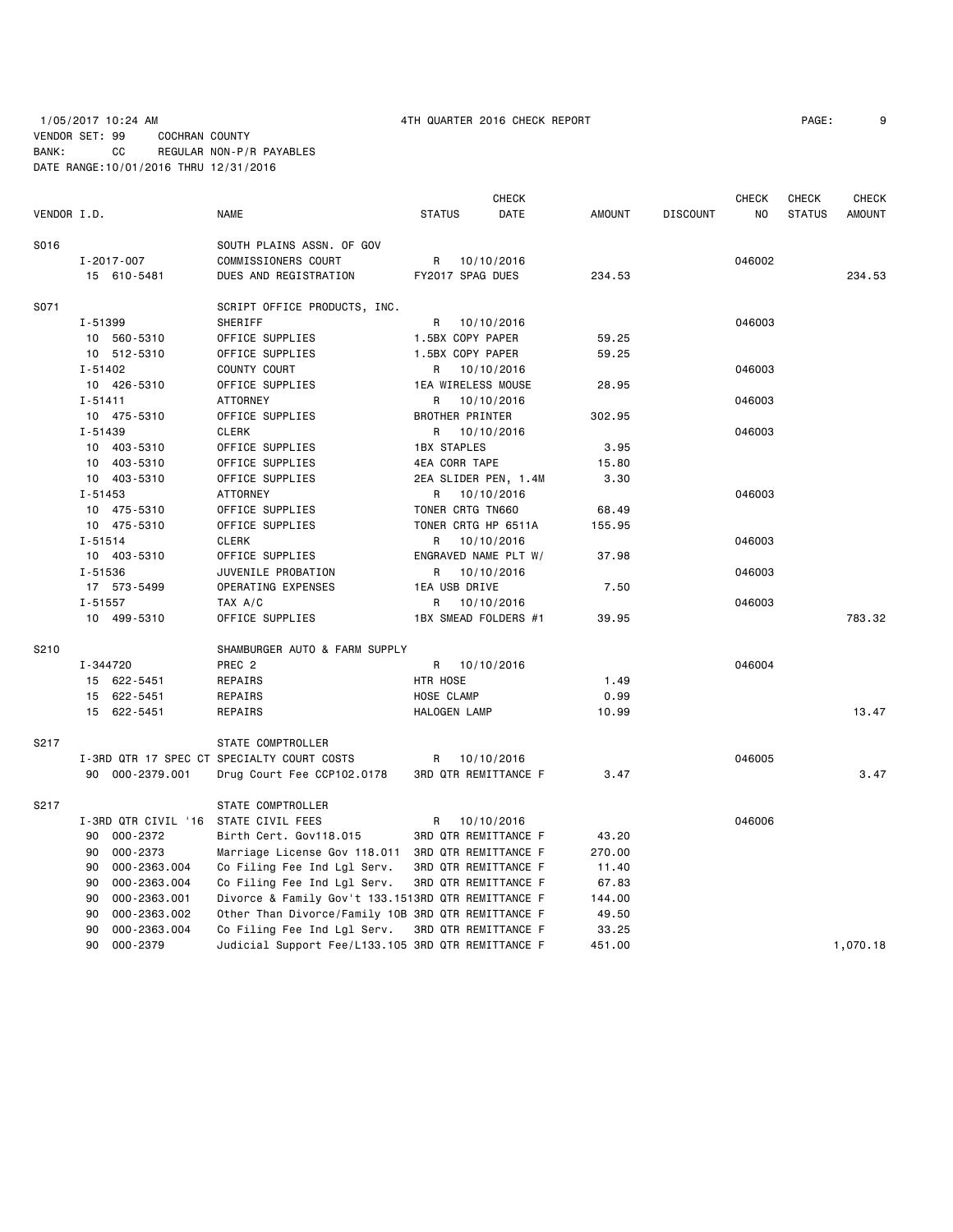# 1/05/2017 10:24 AM 4TH QUARTER 2016 CHECK REPORT PAGE: 10 VENDOR SET: 99 COCHRAN COUNTY BANK: CC REGULAR NON-P/R PAYABLES DATE RANGE:10/01/2016 THRU 12/31/2016

|             |    |                     |                                                    |                       | CHECK                |               |                 | CHECK  | CHECK         | <b>CHECK</b>  |
|-------------|----|---------------------|----------------------------------------------------|-----------------------|----------------------|---------------|-----------------|--------|---------------|---------------|
| VENDOR I.D. |    |                     | <b>NAME</b>                                        | <b>STATUS</b>         | DATE                 | <b>AMOUNT</b> | <b>DISCOUNT</b> | NO     | <b>STATUS</b> | <b>AMOUNT</b> |
| S217        |    |                     | STATE COMPTROLLER                                  |                       |                      |               |                 |        |               |               |
|             |    | I-3RD QTR CRIM '16  | STATE CRIMINAL FEES                                | R                     | 10/10/2016           |               |                 | 046007 |               |               |
|             | 90 | 000-2358.001        | State CCC Date 010104 Forward 3RD QTR REMITTANCE F |                       |                      | 2,710.62      |                 |        |               |               |
|             | 90 | 000-2368            | BB Bond Fee (Gov CD 41.258)                        |                       | 3RD QTR REMITTANCE F | 283.50        |                 |        |               |               |
|             | 90 | 000-2347            | Juvenile Probation Diversion 3RD QTR REMITTANCE F  |                       |                      | 18.00         |                 |        |               |               |
|             | 90 | 000-2378            | JRF Jury Reimb Fee CCP102.00453RD QTR REMITTANCE F |                       |                      | 269.32        |                 |        |               |               |
|             | 90 | 000-2363.003        | Indigent Defense Fee                               |                       | 3RD QTR REMITTANCE F | 133.73        |                 |        |               |               |
|             | 90 | $000 - 2355$        | MVF CCP 102.002                                    |                       | 3RD QTR REMITTANCE F | 4.02          |                 |        |               |               |
|             | 90 | 000-2367            | STF-Sub 95% C(Trans CD542.40 3RD QTR REMITTANCE F  |                       |                      | 1,298.12      |                 |        |               |               |
|             | 90 | 000-2342            | Arrest Fees - State Officers                       |                       | 3RD QTR REMITTANCE F | 15.80         |                 |        |               |               |
|             | 90 | 000-2342.001        | Omni FTA                                           |                       | 3RD QTR REMITTANCE F | 160.00        |                 |        |               |               |
|             | 90 | 000-2376            | Co. CrtCriminal Judicial Fund 3RD QTR REMITTANCE F |                       |                      | 280.00        |                 |        |               |               |
|             | 90 | $000 - 2361$        | 50% of Time Payment to State 3RD QTR REMITTANCE F  |                       |                      | 116.31        |                 |        |               |               |
|             | 90 | 000-2379            | Judicial Support Fee/L133.105 3RD QTR REMITTANCE F |                       |                      | 417.87        |                 |        |               |               |
|             | 90 |                     |                                                    |                       |                      |               |                 |        |               |               |
|             |    | 000-2347.001        | Truancy Prvtn & Diver. 102.0153RD QTR REMITTANCE F |                       |                      | 147.83        |                 |        |               | 5,855.12      |
| S217        |    |                     | STATE COMPTROLLER                                  |                       |                      |               |                 |        |               |               |
|             |    | I-3RD QTR EFILE '16 | STATE E-FILE FEES                                  | R                     | 10/10/2016           |               |                 | 046008 |               |               |
|             | 90 | 000-2363.005        | ELE. FILING FEE DIS CLK                            |                       | 3RD QTR REMITTANCE F | 150.00        |                 |        |               |               |
|             | 90 | 000-2363.006        | ELE FILING FEE COUNTY CLERK                        |                       | 3RD QTR REMITTANCE F | 210.00        |                 |        |               |               |
|             | 90 | 000-2363.007        | ELE FILING FEE JP                                  |                       | 3RD QTR REMITTANCE F | 20.00         |                 |        |               |               |
|             | 90 | 000-2376.001        | CRIM ELECTRONIC EFF DIS CLK 3RD QTR REMITTANCE F   |                       |                      | 2.01          |                 |        |               | 382.01        |
| S222        |    |                     | SOUTH PLAINS COMMUNICATIONS                        |                       |                      |               |                 |        |               |               |
|             |    | I-0110991-IN        | SHERIFF                                            | R                     | 10/10/2016           |               |                 | 046009 |               |               |
|             |    | 10 560-5451         | MACHINERY-NON-OFFICE REPAIR                        |                       | 2 BATTERY 2500 mAh N | 273.00        |                 |        |               |               |
|             | 10 | 560-5451            | MACHINERY-NON-OFFICE REPAIR                        | 2 CHARGER 110V        |                      | 140.00        |                 |        |               |               |
|             | 10 | 560-5451            | MACHINERY-NON-OFFICE REPAIR                        | 2 BELT CLIP           |                      | 16.00         |                 |        |               |               |
|             | 10 | 560-5451            | MACHINERY-NON-OFFICE REPAIR                        |                       | 2 ANTENNA WHIP VH    | 28.00         |                 |        |               | 457.00        |
| S242        |    |                     | SAM'S CLUB                                         |                       |                      |               |                 |        |               |               |
|             |    | I-001319 092716     | JAIL                                               | R                     | 10/10/2016           |               |                 | 046010 |               |               |
|             |    | 10 512-5333         | FOOD-PRISONERS                                     | DRINK BOX/2           |                      | 19.96         |                 |        |               |               |
|             |    | 10 512-5392         | MISCELLANEOUS SUPPLIES                             | LYSOL 4PK/3           |                      | 43.47         |                 |        |               |               |
|             |    | 10 512-5333         | FOOD-PRISONERS                                     |                       | MARS COFFIN CANDY    | 19.98         |                 |        |               |               |
|             |    | 10 512-5333         | FOOD-PRISONERS                                     | <b>FROSTED FLAKES</b> |                      | 6.98          |                 |        |               |               |
|             |    | 10 512-5333         | FOOD-PRISONERS                                     | DRINK BOX             |                      | 9.98          |                 |        |               |               |
|             |    | 10 512-5333         | FOOD-PRISONERS                                     |                       | MARS COFFIN CANDY    | 19.98         |                 |        |               |               |
|             |    | 10 512-5333         | FOOD-PRISONERS                                     | CHEERIOS              |                      | 5.58          |                 |        |               |               |
|             |    | 10 512-5333         | FOOD-PRISONERS                                     | LUCKY CHARMS          |                      | 6.98          |                 |        |               |               |
|             | 10 | 512-5333            | FOOD-PRISONERS                                     | DRINK BOX/3           |                      | 29.94         |                 |        |               |               |
|             |    |                     |                                                    |                       |                      | 9.89          |                 |        |               |               |
|             |    | 10 512-5333         | FOOD-PRISONERS                                     | HVR DRESSING          |                      |               |                 |        |               |               |
|             |    | 10 512-5392         | MISCELLANEOUS SUPPLIES                             | COMET/2               |                      | 11.94         |                 |        |               |               |
|             | 10 | 512-5392            | MISCELLANEOUS SUPPLIES                             | PINE-SOL/4            |                      | 43.56         |                 |        |               |               |
|             | 10 | 512-5333            | FOOD-PRISONERS                                     |                       | MARS COFFIN CANDY    | 19.98         |                 |        |               |               |
|             | 10 | 512-5392            | MISCELLANEOUS SUPPLIES                             | BOWLS 300CT           |                      | 8.86          |                 |        |               |               |
|             | 10 | 512-5392            | MISCELLANEOUS SUPPLIES                             | MM SAT TOWEL          |                      | 13.58         |                 |        |               |               |
|             |    | 10 512-5333         | FOOD-PRISONERS                                     | LAYS REG 50CT         |                      | 11.88         |                 |        |               |               |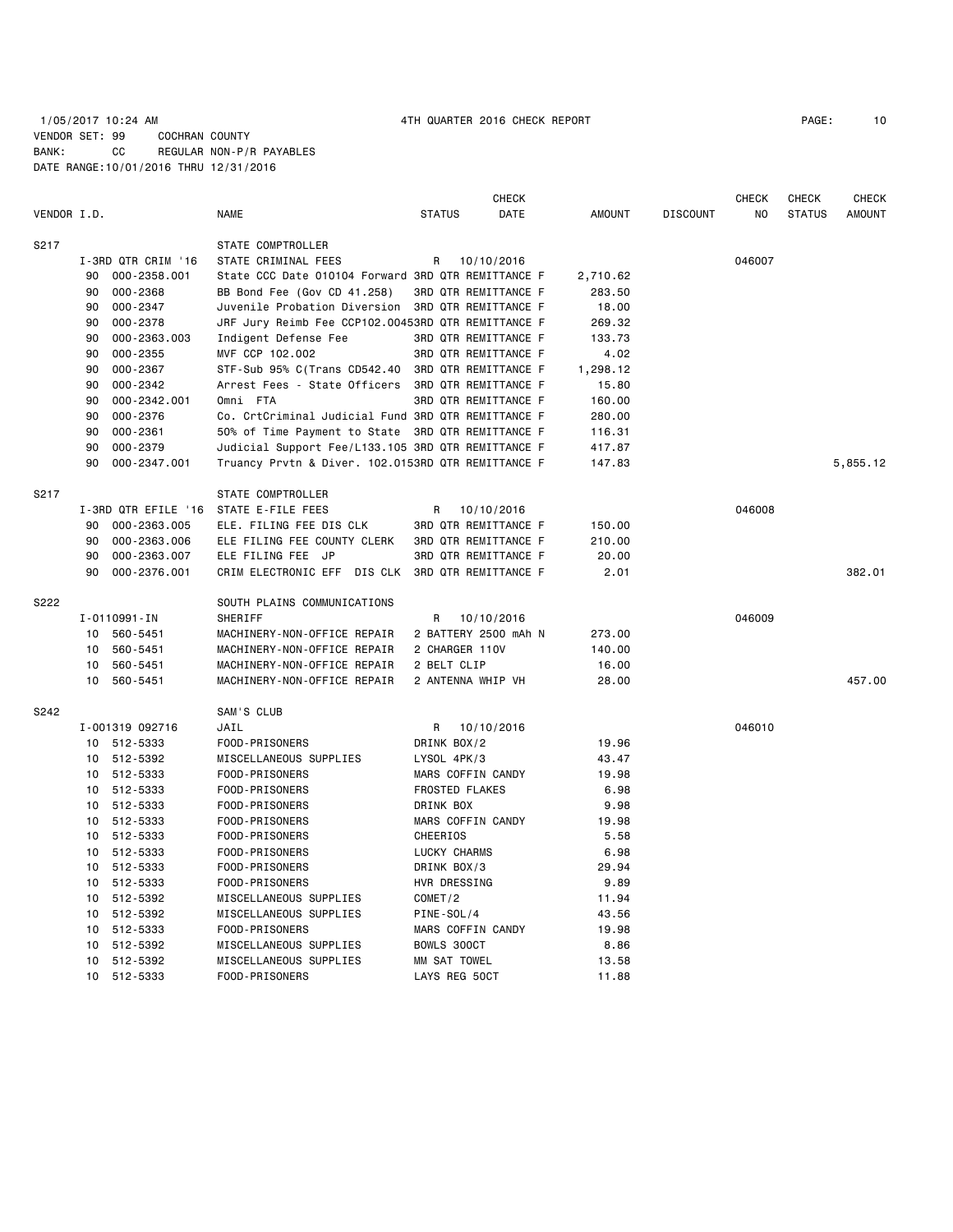# 1/05/2017 10:24 AM 4TH QUARTER 2016 CHECK REPORT PAGE: 11 VENDOR SET: 99 COCHRAN COUNTY BANK: CC REGULAR NON-P/R PAYABLES DATE RANGE:10/01/2016 THRU 12/31/2016

| VENDOR I.D. |                             | <b>NAME</b>                    | <b>STATUS</b>        | <b>CHECK</b><br>DATE | <b>AMOUNT</b> | <b>DISCOUNT</b> | <b>CHECK</b><br>N <sub>O</sub> | <b>CHECK</b><br><b>STATUS</b> | <b>CHECK</b><br><b>AMOUNT</b> |
|-------------|-----------------------------|--------------------------------|----------------------|----------------------|---------------|-----------------|--------------------------------|-------------------------------|-------------------------------|
| S242        |                             | SAM'S CLUB<br><b>CONT</b>      |                      |                      |               |                 |                                |                               |                               |
|             | I-001319 092716             | JAIL                           | R                    | 10/10/2016           |               |                 | 046010                         |                               |                               |
|             | 10 512-5392                 | MISCELLANEOUS SUPPLIES         | SANITIZER            |                      | 5.28          |                 |                                |                               |                               |
|             | 10 512-5392                 | MISCELLANEOUS SUPPLIES         | SWIFFER              |                      | 14.74         |                 |                                |                               |                               |
|             | 512-5392<br>10              | MISCELLANEOUS SUPPLIES         | <b>ZPLC SNDWCH</b>   |                      | 8.88          |                 |                                |                               |                               |
|             | 512-5392<br>10 <sup>1</sup> | MISCELLANEOUS SUPPLIES         | ZPLC FRZR GL         |                      | 12.68         |                 |                                |                               |                               |
|             | 512-5333<br>10              | FOOD-PRISONERS                 | SALAD                |                      | 1.98          |                 |                                |                               |                               |
|             | 512-5333<br>10 <sup>1</sup> | FOOD-PRISONERS                 | SHRED LETTUCE        |                      | 1.88          |                 |                                |                               |                               |
|             | 10 512-5333                 | FOOD-PRISONERS                 | <b>SALAD</b>         |                      | 2.97          |                 |                                |                               |                               |
|             | 10 512-5392                 | MISCELLANEOUS SUPPLIES         | FORKS/2              |                      | 19.94         |                 |                                |                               |                               |
|             | 512-5392<br>10              | MISCELLANEOUS SUPPLIES         | 13GAL TRASH BAGS/2   |                      | 26.56         |                 |                                |                               |                               |
|             | 10 512-5333                 | FOOD-PRISONERS                 | MARS COFFIN CANDY    |                      | 19.98         |                 |                                |                               |                               |
|             | 512-5392<br>10              | MISCELLANEOUS SUPPLIES         | LAUNDRY DET          |                      | 15.38         |                 |                                |                               |                               |
|             | 10 512-5392                 | MISCELLANEOUS SUPPLIES         | 20-0Z CUPS           |                      | 18.79         |                 |                                |                               |                               |
|             | 10 512-5392                 | MISCELLANEOUS SUPPLIES         | FOAM CUP 80Z         |                      | 14.98         |                 |                                |                               |                               |
|             | 512-5392<br>10              | MISCELLANEOUS SUPPLIES         | 8" FOAM PLT          |                      | 10.98         |                 |                                |                               |                               |
|             | 10 512-5392                 | MISCELLANEOUS SUPPLIES         | <b>BATH TISSUE</b>   |                      | 18.46         |                 |                                |                               |                               |
|             | 10 512-5392                 | MISCELLANEOUS SUPPLIES         | LYSOL 4PK            |                      | 14.49         |                 |                                |                               | 490.51                        |
| S281        |                             | <b>STAPLES</b>                 |                      |                      |               |                 |                                |                               |                               |
|             | I-9744512187                | SHERIFF/JAIL                   | R                    | 10/10/2016           |               |                 | 046011                         |                               |                               |
|             | 10 560-5310                 | OFFICE SUPPLIES                | 1.5BX ENDTAB FILES   |                      | 86.97         |                 |                                |                               |                               |
|             | 10 512-5310                 | OFFICE SUPPLIES                | 1.5BX ENDTAB FILES   |                      | 86.97         |                 |                                |                               | 173.94                        |
| S431        |                             | SATELLITE TRACKING OF PEOPLE L |                      |                      |               |                 |                                |                               |                               |
|             | I-STPINV00030828            | JUVENILE PROBATION             | R                    | 10/10/2016           |               |                 | 046012                         |                               |                               |
|             | 17 573-5413                 | Detention Services             | 29 DAYS BLUTAG/JUV#1 |                      | 130.50        |                 |                                |                               | 130.50                        |
| S432        |                             | ISAIAS J SOLORZANO             |                      |                      |               |                 |                                |                               |                               |
|             | I-#6387/EFREN GOMEZ         | COUNTY COURT                   | R                    | 10/10/2016           |               |                 | 046013                         |                               |                               |
|             | 10 426-5400                 | ATTORNEY AD LITEM              | HRNG(M)/EFREN SANTA  |                      | 200.00        |                 |                                |                               | 200.00                        |
| T087        |                             | TEXAS DEPARTMENT OF HEALTH     |                      |                      |               |                 |                                |                               |                               |
|             | I-2001653                   | <b>CLERK</b>                   | R                    | 10/10/2016           |               |                 | 046014                         |                               |                               |
|             | 10 403-5310                 | OFFICE SUPPLIES                | 7 REMOTE BIRTH ACCES |                      | 12.81         |                 |                                |                               | 12.81                         |
| T148        |                             | TASCOSA OFFICE MACHINES INC    |                      |                      |               |                 |                                |                               |                               |
|             | I-9FN263                    | <b>CLERK</b>                   | R                    | 10/10/2016           |               |                 | 046015                         |                               |                               |
|             | 10 403-5411                 | MAINTENANCE CONTRACTS          | 1702 COPIES 8/10-9/9 |                      | 22.13         |                 |                                |                               | 22.13                         |
| T184        |                             | THYSSENKRUPP ELEVATOR COR      |                      |                      |               |                 |                                |                               |                               |
|             | I-3002803978                | <b>COURTHOUSE</b>              | R                    | 10/10/2016           |               |                 | 046016                         |                               |                               |
|             | 10 510-5411                 | MAINTENANCE CONTRACTS          | ELEVATOR MAINT 4TH Q |                      | 1,945.66      |                 |                                |                               | 1,945.66                      |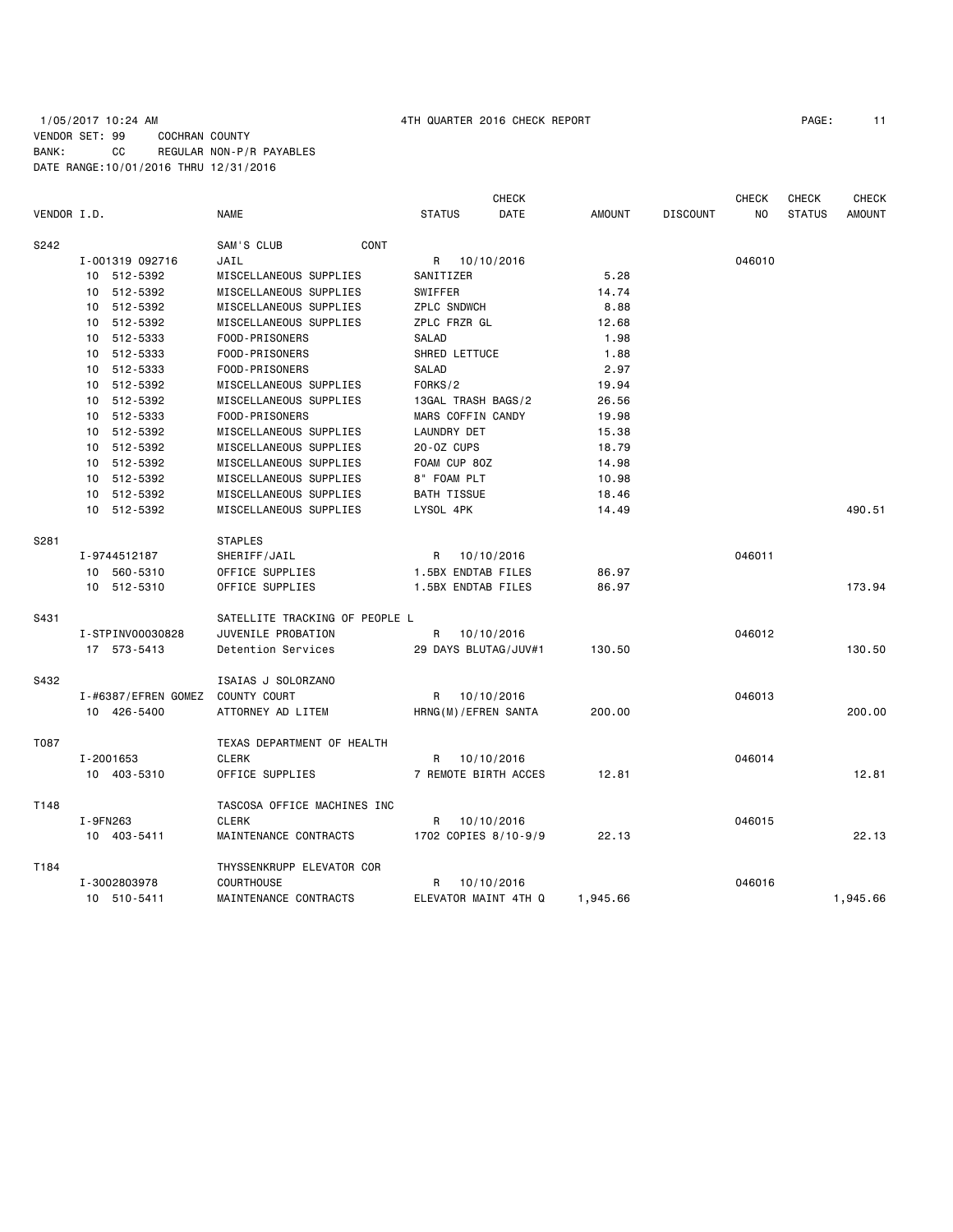# 1/05/2017 10:24 AM 4TH QUARTER 2016 CHECK REPORT PAGE: 12 VENDOR SET: 99 COCHRAN COUNTY BANK: CC REGULAR NON-P/R PAYABLES DATE RANGE:10/01/2016 THRU 12/31/2016

|             |            |                                 |                              |               |                                      | <b>CHECK</b> |                |                 | <b>CHECK</b> | CHECK         | <b>CHECK</b>  |
|-------------|------------|---------------------------------|------------------------------|---------------|--------------------------------------|--------------|----------------|-----------------|--------------|---------------|---------------|
| VENDOR I.D. |            |                                 | <b>NAME</b>                  | <b>STATUS</b> |                                      | DATE         | <b>AMOUNT</b>  | <b>DISCOUNT</b> | NO.          | <b>STATUS</b> | <b>AMOUNT</b> |
| U019        |            |                                 | UNITED SUPERMARKETS, INC     |               |                                      |              |                |                 |              |               |               |
|             |            | I-RX/HERNANDEZ                  | JAIL                         | R             | 10/10/2016                           |              |                |                 | 046017       |               |               |
|             |            | 10 512-5391                     | MEDICAL CARE-PRISONERS       |               | RX MEDS/HERNANDEZ 9/                 |              | 18.25          |                 |              |               | 18.25         |
| U036        |            |                                 | UNIFIRST HOLDINGS, INC.      |               |                                      |              |                |                 |              |               |               |
|             |            | I-831 2245731                   | JAIL/SHERIFF                 | R             | 10/10/2016                           |              |                |                 | 046018       |               |               |
|             |            | 10 512-5205                     | UNIFORMS                     |               | UNIFORM SVC 10/3/16                  |              | 21.40          |                 |              |               |               |
|             |            | 10 560-5205                     | UNIFORMS                     |               | UNIFORM SVC 10/3/16                  |              | 90.71          |                 |              |               |               |
|             |            | 10 560-5205                     | UNIFORMS                     | DEFE CHG      |                                      |              | 8.10           |                 |              |               | 120.21        |
| V048        |            |                                 | V&T PLUMBING                 |               |                                      |              |                |                 |              |               |               |
|             | $I - 2014$ |                                 | ACTIVITY BLDG                | R             | 10/10/2016                           |              |                |                 | 046019       |               |               |
|             |            | 10 662-5451                     | REPAIR                       |               | INSTL 3-PT SINK W/NE                 |              | 841.97         |                 |              |               | 841.97        |
| W055        |            |                                 | WINDSTREAM COMMUNICATIONS SW |               |                                      |              |                |                 |              |               |               |
|             |            | I-266-5215 SEP16                | <b>EXTENSION SVC</b>         | R             | 10/10/2016                           |              |                |                 | 046020       |               |               |
|             |            | 10 665-5420                     | TELECOMMUNICATIONS           |               | BASIC LOCAL SVC/3 LI                 |              | 166.34         |                 |              |               |               |
|             |            | 10 665-5420                     | TELECOMMUNICATIONS           |               | HI-SPEED INTERNET                    |              | 39.99          |                 |              |               |               |
|             |            | 10 665-5420                     | TELECOMMUNICATIONS           |               | LONG DISTANCE SVC                    |              | 1.32           |                 |              |               | 207.65        |
| <b>WO70</b> |            |                                 | R D WALLACE OIL CO INC       |               |                                      |              |                |                 |              |               |               |
|             |            | I-12520010 SEP16                | CEMETERY                     | R             | 10/10/2016                           |              |                |                 | 046021       |               |               |
|             |            | 10 516-5330                     | FUEL & OIL                   |               | 11GL DYED DIESEL 9/2                 |              | 19.80          |                 |              |               |               |
|             |            | 10 516-5330                     | FUEL & OIL                   |               | 25GL REG ETH 9/1                     |              | 47.15          |                 |              |               |               |
|             |            | 10 516-5330                     | FUEL & OIL                   |               | 4.9GL REG ETH 9/1                    |              | 9.24           |                 |              |               |               |
|             |            | I-12520019 SEP16                | <b>PARK</b>                  | R             | 10/10/2016                           |              |                |                 | 046021       |               |               |
|             |            | 10 660-5330                     | FUEL AND OIL                 |               | 23.001GL REG ETH 9/2                 |              | 41.77          |                 |              |               |               |
|             |            | I-12520021 SEP16                | PREC <sub>3</sub>            | R             | 10/10/2016                           |              |                |                 | 046021       |               |               |
|             |            | 15 623-5330                     | FUEL AND OIL                 |               | 305.3GL DYED DIESEL                  |              | 564.81         |                 |              |               |               |
|             |            | 15 623-5330                     | FUEL AND OIL                 |               | 1 80-0Z PWR SVC                      |              | 11.95          |                 |              |               |               |
|             |            | 15 623-5330                     | FUEL AND OIL                 |               | 398GL DYED DIESEL 9/                 |              | 676.60         |                 |              |               |               |
|             |            | 15 623-5330                     | FUEL AND OIL                 |               | 2 80-0Z PWR SVC                      |              | 23.90          |                 |              |               |               |
|             |            | 15 623-5330                     | FUEL AND OIL                 |               | 37.1GL REG ETH 9/15                  |              | 67.37          |                 |              |               |               |
|             |            | 15 623-5330                     | FUEL AND OIL                 |               | 48.1GL REG ETH 9/29                  |              | 87.35          |                 |              |               |               |
|             |            | I-12520030 SEP16                | PREC 1                       | R             | 10/10/2016                           |              |                |                 | 046021       |               |               |
|             |            | 15 621-5330                     | FUEL & OIL                   |               | 61GL DYED DIESEL 9/2                 |              | 100.65         |                 |              |               |               |
|             |            | I-12520041 SEP16                | PREC 4                       | R             | 10/10/2016                           |              |                |                 | 046021       |               |               |
|             |            | 15 624-5330                     | FUEL AND OIL                 |               | 988.1GL DYED DIESEL                  |              | 1,827.99       |                 |              |               |               |
|             |            | 15 624-5356                     | ROAD MATERIALS & SUPPLIES    |               | 1 50/50 ANTIFREEZE 6                 |              | 54.60          |                 |              |               |               |
|             |            | 15 624-5330                     | FUEL AND OIL                 |               | 25GL REG ETH 9/2                     |              | 47.15          |                 |              |               |               |
|             |            | 15 624-5330<br>I-12520043 SEP16 | FUEL AND OIL<br>SHERIFF      |               | 25.299GL REG ETH 9/2                 |              | 45.94          |                 | 046021       |               |               |
|             |            | 10 560-5330                     | FUEL AND OIL                 |               | R 10/10/2016<br>32.545GL REG ETH/#10 |              | 59.77          |                 |              |               |               |
|             |            | 10 560-5330                     |                              |               | 12.981GL REG ETH/#13                 |              |                |                 |              |               |               |
|             |            | 10 560-5330                     | FUEL AND OIL<br>FUEL AND OIL |               | 15.1GL REG ETH/#136                  |              | 23.57<br>28.49 |                 |              |               | 3,738.10      |
|             |            |                                 |                              |               |                                      |              |                |                 |              |               |               |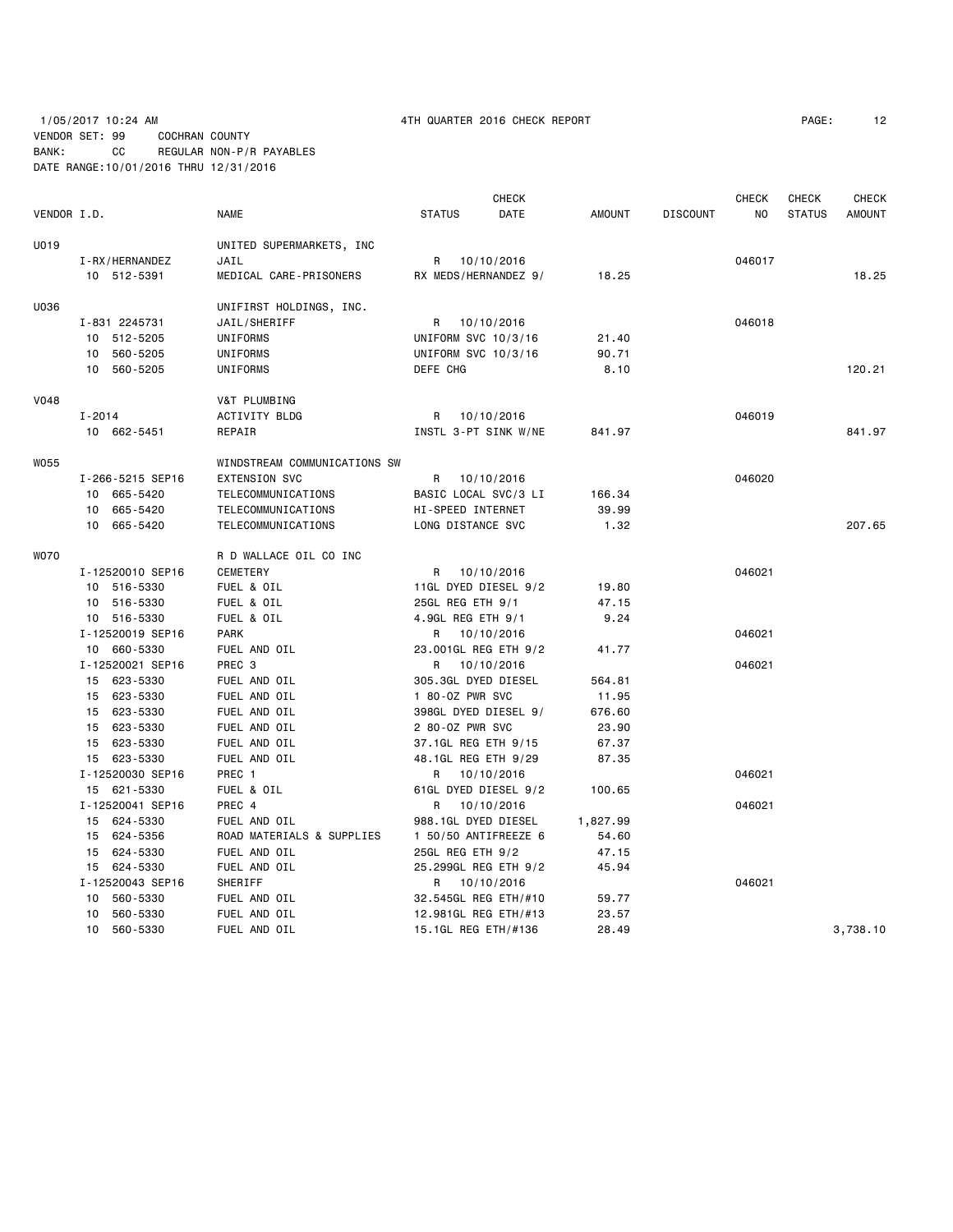## 1/05/2017 10:24 AM 4TH QUARTER 2016 CHECK REPORT PAGE: 13 VENDOR SET: 99 COCHRAN COUNTY BANK: CC REGULAR NON-P/R PAYABLES DATE RANGE:10/01/2016 THRU 12/31/2016

|             |    |                     |                             |                       | <b>CHECK</b> |               |                 | CHECK  | CHECK         | <b>CHECK</b>  |
|-------------|----|---------------------|-----------------------------|-----------------------|--------------|---------------|-----------------|--------|---------------|---------------|
| VENDOR I.D. |    |                     | NAME                        | <b>STATUS</b>         | DATE         | <b>AMOUNT</b> | <b>DISCOUNT</b> | NO     | <b>STATUS</b> | <b>AMOUNT</b> |
| W092        |    |                     | WTG FUELS, INC              |                       |              |               |                 |        |               |               |
|             |    | I-15006-03496 SEP16 | SHERIFF                     | R 10/10/2016          |              |               |                 | 046022 |               |               |
|             |    | 10 560-5330         | FUEL AND OIL                | 60.13GL UNL/#107      |              | 109.10        |                 |        |               |               |
|             | 10 | 560-5330            | FUEL AND OIL                | 11.5GL UNL/#!33       |              | 22.03         |                 |        |               |               |
|             | 10 | 560-5330            | FUEL AND OIL                | 12GL UNL/#135         |              | 22.87         |                 |        |               |               |
|             | 10 | 560-5330            | FUEL AND OIL                | 89.07GL UNL/#105      |              | 161.14        |                 |        |               |               |
|             | 10 | 560-5330            | FUEL AND OIL                | 60.48GL UNL/#102      |              | 119.64        |                 |        |               | 434.78        |
|             |    |                     |                             |                       |              |               |                 |        |               |               |
| W164        |    |                     | <b>WARREN CAT</b>           |                       |              |               |                 |        |               |               |
|             |    | I-W0020111240       | PREC <sub>2</sub>           | R 10/10/2016          |              |               |                 | 046023 |               |               |
|             |    | 15 622-5451         | REPAIRS                     | RPL FUSE/WIRE, HVAC C |              | 122.00        |                 |        |               |               |
|             |    | 15 622-5451         | REPAIRS                     | <b>PARTS</b>          |              | 23.66         |                 |        |               |               |
|             |    | 15 622-5451         | REPAIRS                     | <b>LABOR</b>          |              | 305.00        |                 |        |               |               |
|             |    | 15 622-5451         | REPAIRS                     | SUPPLY CHG            |              | 12.00         |                 |        |               |               |
|             |    | 15 622-5451         | REPAIRS                     | RPR WIRE HARNESS      |              | 91.50         |                 |        |               |               |
|             |    | 15 622-5451         | REPAIRS                     | R/R SEC SPD SENSOR    |              | 366.00        |                 |        |               |               |
|             |    | 15 622-5451         | REPAIRS                     | <b>PARTS</b>          |              | 12.72         |                 |        |               |               |
|             |    | 15 622-5451         | REPAIRS                     | LOOM/WIRE             |              | 17.93         |                 |        |               |               |
|             |    | 15 622-5451         | REPAIRS                     | TRAVEL TO/FR WHTFC;9  |              | 289.10        |                 |        |               |               |
|             |    | 15 622-5451         | REPAIRS                     | LABOR/TRAVEL          |              | 150.00        |                 |        |               | 1,389.91      |
| W213        |    |                     | WAGNER SUPPLY COMPANY       |                       |              |               |                 |        |               |               |
|             |    | I-N71579-00         | SHERIFF                     | R 10/10/2016          |              |               |                 | 046024 |               |               |
|             | 10 | 560-5334            | OTHER SUPPLIES              | 2CS NITRIL GLV, BK X  |              | 141.00        |                 |        |               |               |
|             | 10 | 560-5334            | OTHER SUPPLIES              | 1CS NITRIL GLV, XXL   |              | 91.54         |                 |        |               |               |
|             |    | 10 560-5334         | OTHER SUPPLIES              | 1PK VINYL GLV, GP PF  |              |               |                 |        |               | 232.54        |
| X004        |    |                     | XEROX BUSINESS SERVICES LLC |                       |              |               |                 |        |               |               |
|             |    | I-1305547           | <b>CLERK</b>                | R                     | 10/10/2016   |               |                 | 046025 |               |               |
|             |    | 10 403-5416         | FILMING & INDEXING          | 20/20 LAND REC #2016  |              | 1,250.00      |                 |        |               |               |
|             |    | 10 403-5416         | FILMING & INDEXING          | FREIGT                |              | 44.16         |                 |        |               | 1,294.16      |
| S242        |    |                     | SAM'S CLUB                  |                       |              |               |                 |        |               |               |
|             |    | I-000885 082516     | JAIL                        | R                     | 10/12/2016   |               |                 | 046026 |               |               |
|             |    | 10 512-5333         | FOOD-PRISONERS              | DRINK BOXES/3 REPLCM  |              | 29.94         |                 |        |               |               |
|             |    | 10 512-5392         | MISCELLANEOUS SUPPLIES      | MISC SUPPLIES REPLCM  |              | 139.62        |                 |        |               | 169.56        |
|             |    |                     |                             |                       |              |               |                 |        |               |               |
| A178        |    |                     | AMAZON                      |                       |              |               |                 |        |               |               |
|             |    | I-009684866585      | LIBRARY                     | R                     | 10/28/2016   |               |                 | 046050 |               |               |
|             |    | 10 650-5590         | <b>BOOKS</b>                | EMPIRE OF STORMS      |              | 10.67         |                 |        |               |               |
|             | 10 | 650-5590            | <b>BOOKS</b>                | <b>SCARLET</b>        |              | 11.75         |                 |        |               |               |
|             | 10 | 650-5310            | OFFICE SUPPLIES             | UNISEX RR SIGN BL/WH  |              | 8.99          |                 |        |               |               |
|             | 10 | 650-5590            | <b>BOOKS</b>                | DARK CAROUSEL         |              | 17.16         |                 |        |               |               |
|             | 10 | 650-5499            | MISCELLANEOUS               | BOX-O-SNACKS          |              | 37.77         |                 |        |               |               |
|             | 10 | 650-5590            | <b>BOOKS</b>                | TRULY MADLY GUILTY    |              | 16.31         |                 |        |               |               |
|             | 10 | 650-5590            | <b>BOOKS</b>                | CRESS                 |              | 11.39         |                 |        |               |               |
|             | 10 | 650-5590            | <b>BOOKS</b>                | THE GIRL IN THE RED   |              | 16.13         |                 |        |               |               |
|             | 10 | 650-5590            | <b>BOOKS</b>                | KAPLAN GED TEST STRA  |              | 10.25         |                 |        |               |               |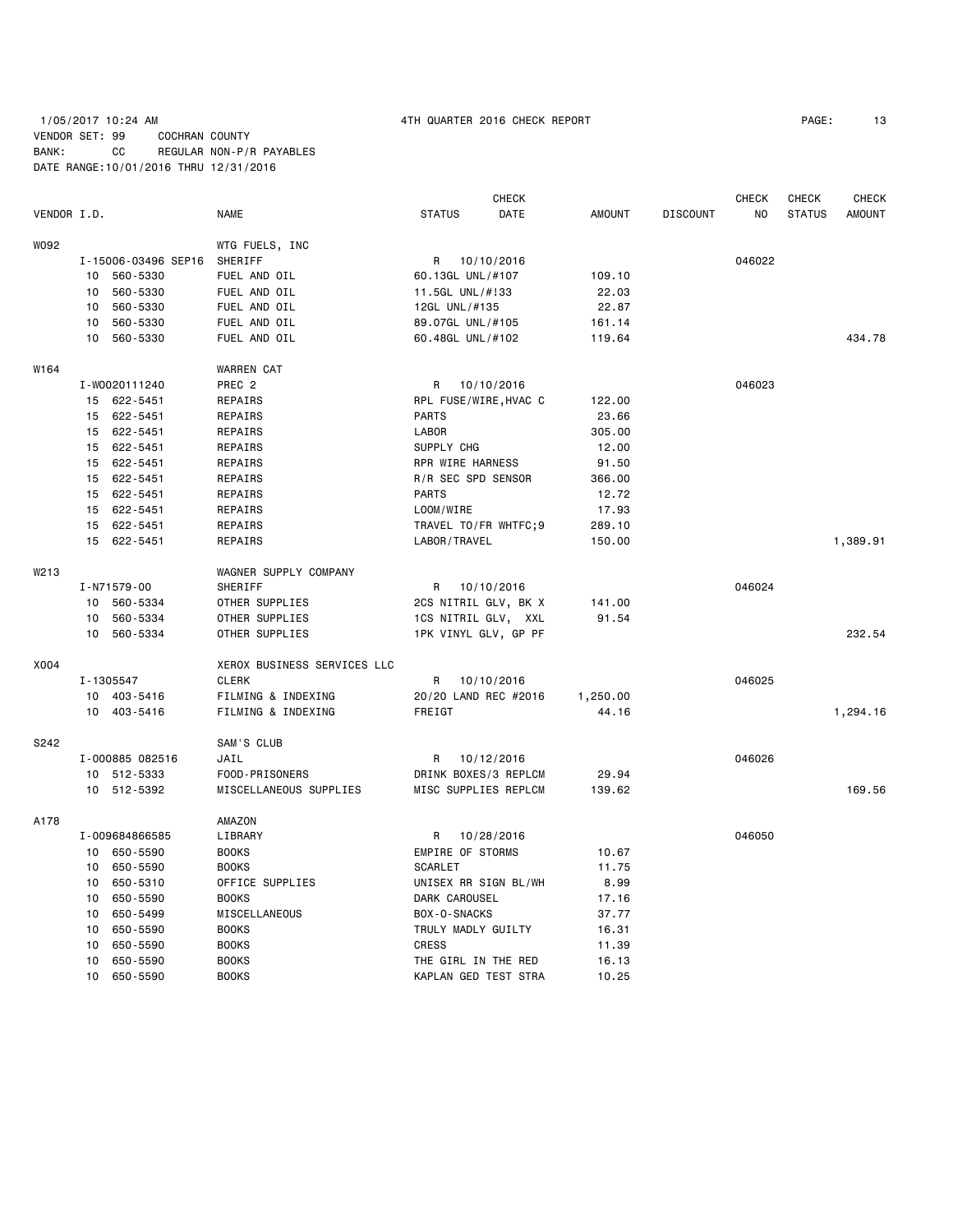## 1/05/2017 10:24 AM 4TH QUARTER 2016 CHECK REPORT PAGE: 14 VENDOR SET: 99 COCHRAN COUNTY BANK: CC REGULAR NON-P/R PAYABLES DATE RANGE:10/01/2016 THRU 12/31/2016

|             |          |                  |                             |                       | <b>CHECK</b>          |               |                 | <b>CHECK</b> | <b>CHECK</b>  | <b>CHECK</b>  |
|-------------|----------|------------------|-----------------------------|-----------------------|-----------------------|---------------|-----------------|--------------|---------------|---------------|
| VENDOR I.D. |          |                  | <b>NAME</b>                 | <b>STATUS</b>         | DATE                  | <b>AMOUNT</b> | <b>DISCOUNT</b> | NO.          | <b>STATUS</b> | <b>AMOUNT</b> |
| A178        |          |                  | CONT<br>AMAZON              |                       |                       |               |                 |              |               |               |
|             |          | I-009684866585   | LIBRARY                     | R 10/28/2016          |                       |               |                 | 046050       |               |               |
|             |          | 10 650-5590      | <b>BOOKS</b>                | BETRAYALS: THE CAINSV |                       | 17.44         |                 |              |               |               |
|             | 10       | 650-5590         | <b>BOOKS</b>                | CRAVING               |                       | 10.59         |                 |              |               |               |
|             | 10       | 650-5499         | MISCELLANEOUS               | FUN EXPRESS CARNIVAL  |                       | 16.30         |                 |              |               |               |
|             | 10       | 650-5590         | <b>BOOKS</b>                | DARK MATTER: A NOVEL  |                       | 14.99         |                 |              |               |               |
|             | 10       | 650-5590         | <b>BOOKS</b>                | ALL IS NOT FORGOTTEN  |                       | 17.50         |                 |              |               |               |
|             | 10       | 650-5590         | <b>BOOKS</b>                | A TORCH AGAINST THE   |                       | 12.61         |                 |              |               |               |
|             | 10       | 650-5590         | <b>BOOKS</b>                | CINDER:BOOK ONE OF T  |                       | 11.52         |                 |              |               |               |
|             | 10       | 650-5590         | <b>BOOKS</b>                | BEHIND CLOSED DOORS   |                       | 15.59         |                 |              |               |               |
|             |          | 10 650-5590      | <b>BOOKS</b>                | ALL THE MISSING GIRL  |                       | 15.04         |                 |              |               |               |
|             |          | 10 650-5590      | <b>BOOKS</b>                |                       | DRAGONMARK: A DARK-HU | 18.29         |                 |              |               |               |
|             |          | I-065848288283   | LIBRARY                     | R 10/28/2016          |                       |               |                 | 046050       |               |               |
|             |          | 10 650-5310      | OFFICE SUPPLIES             | BIG JOE DORM CHAIR,   |                       | 34.00         |                 |              |               |               |
|             |          | I-065848946850   | LIBRARY                     | R                     | 10/28/2016            |               |                 | 046050       |               |               |
|             |          | 10 650-5590      | <b>BOOKS</b>                | THE KEPT WOMAN        |                       | 17.04         |                 |              |               |               |
|             | 10       | 650-5590         | <b>BOOKS</b>                | GOOD GOOD FATHER      |                       | 10.19         |                 |              |               |               |
|             |          | 10 650-5590      | <b>BOOKS</b>                |                       | CROOKED KINGDOM:A SE  | 10.93         |                 |              |               |               |
|             |          | 10 650-5590      | <b>BOOKS</b>                | RAZOR GIRL            |                       | 16.77         |                 |              |               | 379.22        |
| A206        |          |                  | DAVID LYNN ALEXANDER        |                       |                       |               |                 |              |               |               |
|             |          | $I-PREC$ 3 10/16 | PREC <sub>3</sub>           | R                     | 10/28/2016            |               |                 | 046051       |               |               |
|             |          | 15 623-5356      | ROAD MATERIALS & SUPPLIES   | 10 BELLY DUMPS CALIC  |                       | 400.00        |                 |              |               |               |
|             |          | 15 623-5356      | ROAD MATERIALS & SUPPLIES   | 12 MACK LOADS CALICH  |                       | 300.00        |                 |              |               | 700.00        |
| A261        |          |                  | OSCAR ALVARADO              |                       |                       |               |                 |              |               |               |
|             | I-694117 |                  | PREC 1                      | R                     | 10/28/2016            |               |                 | 046052       |               |               |
|             |          | 15 621-5451      | REPAIRS                     | R/R 2 MTR MTS/MACK    |                       | 350.00        |                 |              |               |               |
|             |          | 15 621-5451      | REPAIRS                     | R/R 4 EXHAUST CLAMPS  |                       | 25.00         |                 |              |               |               |
|             |          | 15 621-5451      | REPAIRS                     |                       | RPR WIRES/MTR MT DMG  | 25.00         |                 |              |               |               |
|             |          | 15 621-5451      | REPAIRS                     |                       | R/R AIR FITTING/XMSN  | 25.00         |                 |              |               | 425.00        |
| B026        |          |                  | BLEDSOE WATER SUPPLY CORP   |                       |                       |               |                 |              |               |               |
|             |          | $I - 3004$ 10/16 | PREC <sub>3</sub>           | R 10/28/2016          |                       |               |                 | 046053       |               |               |
|             |          | 15 623-5440      | UTILITIES                   | 435 GAL WATER SEP201  |                       | 20.10         |                 |              |               | 20.10         |
| B029        |          |                  | BRUCKNER'S TRUCK SALES, INC |                       |                       |               |                 |              |               |               |
|             |          | I-382398L        | PREC 1                      | R                     | 10/28/2016            |               |                 | 046054       |               |               |
|             |          | 15 621-5451      | REPAIRS                     | 2 NUT #25099992       |                       | 21.56         |                 |              |               |               |
|             |          | 15 621-5451      | REPAIRS                     | 6 CLAMP #8071883      |                       | 61.32         |                 |              |               |               |
|             |          | 15 621-5451      | REPAIRS                     | 2 RIVET #25106654     |                       | 57.26         |                 |              |               |               |
|             | 15       | 621-5451         | REPAIRS                     | 4 WASHER #25108469    |                       | 70.72         |                 |              |               |               |
|             |          | 15 621-5451      | REPAIRS                     |                       | 4 ISOLATOR #25171878  | 107.36        |                 |              |               | 318.22        |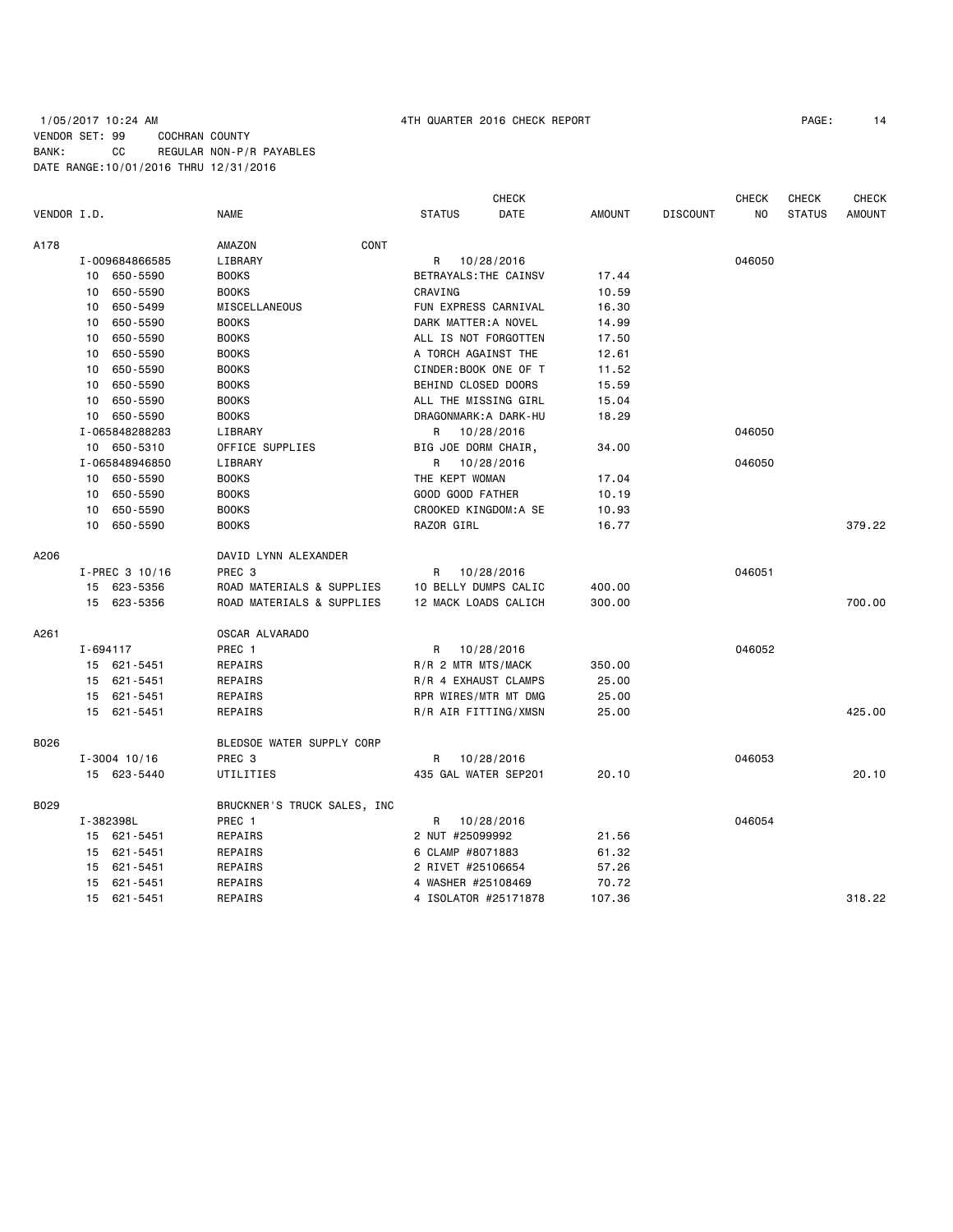# 1/05/2017 10:24 AM 4TH QUARTER 2016 CHECK REPORT PAGE: 15 VENDOR SET: 99 COCHRAN COUNTY BANK: CC REGULAR NON-P/R PAYABLES DATE RANGE:10/01/2016 THRU 12/31/2016

|             |                    |                                                    |                             | <b>CHECK</b> |               |                 | <b>CHECK</b> | CHECK         | <b>CHECK</b>  |
|-------------|--------------------|----------------------------------------------------|-----------------------------|--------------|---------------|-----------------|--------------|---------------|---------------|
| VENDOR I.D. |                    | <b>NAME</b>                                        | <b>STATUS</b>               | DATE         | <b>AMOUNT</b> | <b>DISCOUNT</b> | NO           | <b>STATUS</b> | <b>AMOUNT</b> |
| B197        |                    | <b>BRETT BUTLER</b>                                |                             |              |               |                 |              |               |               |
|             | I-010120144502-184 | SHERIFF                                            | R                           | 10/28/2016   |               |                 | 046055       |               |               |
|             | 10 560-5452        | OFFICE EQUIPMENT REPAIR                            | 1HR REM SUPP/RPR PRT        |              | 100.00        |                 |              |               | 100.00        |
| <b>B198</b> |                    | BLAINE INDUSTRIAL SUPPLY                           |                             |              |               |                 |              |               |               |
|             | I-S3665795.001 BAL | ACTIVITY BLDG                                      | R                           | 10/28/2016   |               |                 | 046056       |               |               |
|             | 10 662-5332        | CUSTODIAL SUPPLIES                                 | 2CS RED BUFF PADS 20        |              | 48.85         |                 |              |               |               |
|             | I-S3693922.001     | <b>COURTHOUSE</b>                                  | R                           | 10/28/2016   |               |                 | 046056       |               |               |
|             | 10 510-5332        | CUSTODIAL SUPPLIES                                 | 1CS PURE BRZ ODOR NE        |              | 23.92         |                 |              |               |               |
|             | 510-5332<br>10     | CUSTODIAL SUPPLIES                                 | 3EA AFTER THE RAIN O        |              | 11.96         |                 |              |               |               |
|             | 510-5332<br>10     | CUSTODIAL SUPPLIES                                 | 1CS SPRAYWAY 12/CS          |              | 32.90         |                 |              |               |               |
|             | 510-5332<br>10     | CUSTODIAL SUPPLIES                                 | 1CS CAN LINER 2532W,        |              | 37.71         |                 |              |               |               |
|             | 510-5332<br>10     | CUSTODIAL SUPPLIES                                 | 1CS CAN LINER 16 MIC        |              | 42.90         |                 |              |               |               |
|             | 510-5332<br>10     | CUSTODIAL SUPPLIES                                 | <b>1CS PLEASCENT DISINF</b> |              | 53.54         |                 |              |               |               |
|             | 510-5332<br>10     | CUSTODIAL SUPPLIES                                 | <b>1CT ORANGE PLEDGE</b>    |              | 62.00         |                 |              |               |               |
|             | 510-5332<br>10     | CUSTODIAL SUPPLIES                                 | 1CS PINE SOL                |              | 43.01         |                 |              |               |               |
|             | 510-5332<br>10     | CUSTODIAL SUPPLIES                                 | 1CS WHITE PAPER TOWE        |              | 54.55         |                 |              |               |               |
|             | 10<br>510-5332     | CUSTODIAL SUPPLIES                                 | 1CS SCOTT TISSUE            |              | 57.18         |                 |              |               | 468.52        |
| <b>B279</b> |                    | KENDRA BILBREY                                     |                             |              |               |                 |              |               |               |
|             | I-SW DAIRY DAY '16 | <b>EXTENSION SVC</b>                               | R                           | 10/28/2016   |               |                 | 046057       |               |               |
|             | 10 665-5427        | CO AGENT-TRAVEL-OUT OF COUNTY 2 NITES/DALHART 10/1 |                             |              | 280.50        |                 |              |               | 280.50        |
| C008        |                    | CITY OF WHITEFACE                                  |                             |              |               |                 |              |               |               |
|             | $I - 409$ 11/16    | PREC <sub>2</sub>                                  | R                           | 10/28/2016   |               |                 | 046058       |               |               |
|             | 15 622-5440        | UTILITIES                                          | GAS SVC 9/16-10/17/1        |              | 16.25         |                 |              |               |               |
|             | 15 622-5440        | UTILITIES                                          | <b>WATER SVC</b>            |              | 14.00         |                 |              |               |               |
|             | 15 622-5440        | UTILITIES                                          | GARBAGE SVC                 |              | 50.10         |                 |              |               |               |
|             | 15 622-5440        | UTILITIES                                          | SEWER SVC                   |              | 22.50         |                 |              |               | 102.85        |
| C015        |                    | COCHRAN COUNTY SENIOR                              |                             |              |               |                 |              |               |               |
|             | I-OCT '16 INSTLMT  | <b>SENIOR CITIZENS</b>                             | R                           | 10/28/2016   |               |                 | 046059       |               |               |
|             | 663-5418<br>10     | SENIOR CITIZENS CONTRACT                           | OCT 2016                    |              | 6,250.00      |                 |              |               | 6,250.00      |
| C340        |                    | COUNTY INFORMATION RESOURCE AG                     |                             |              |               |                 |              |               |               |
|             | I-S0P006225        | NON-DEPT'L                                         | R                           | 10/28/2016   |               |                 | 046060       |               |               |
|             | 10 409-5420        | TELECOMMUNICATIONS                                 | 21 EMAIL ACCTS SEP16        |              | 42.00         |                 |              |               | 42.00         |
| D048        |                    | DATA-LINE OFFICE SYSTEMS                           |                             |              |               |                 |              |               |               |
|             | I-IN54285          | LIBRARY                                            | R                           | 10/28/2016   |               |                 | 046061       |               |               |
|             | 10 650-5411        | MAINTENANCE CONTRACTS                              | COPIER MAINT 10/8-11        |              | 37.50         |                 |              |               |               |
|             | 10 650-5411        | MAINTENANCE CONTRACTS                              | 313 COLOR COPIES 9/8        |              | 31.30         |                 |              |               |               |
|             | I-IN54904          | <b>EXTENSION SVC</b>                               | R                           | 10/28/2016   |               |                 | 046061       |               |               |
|             | 10 665-5411        | MAINTENANCE CONTRACTS                              | COPIER MAINT 10/5-11        |              | 30.00         |                 |              |               | 98.80         |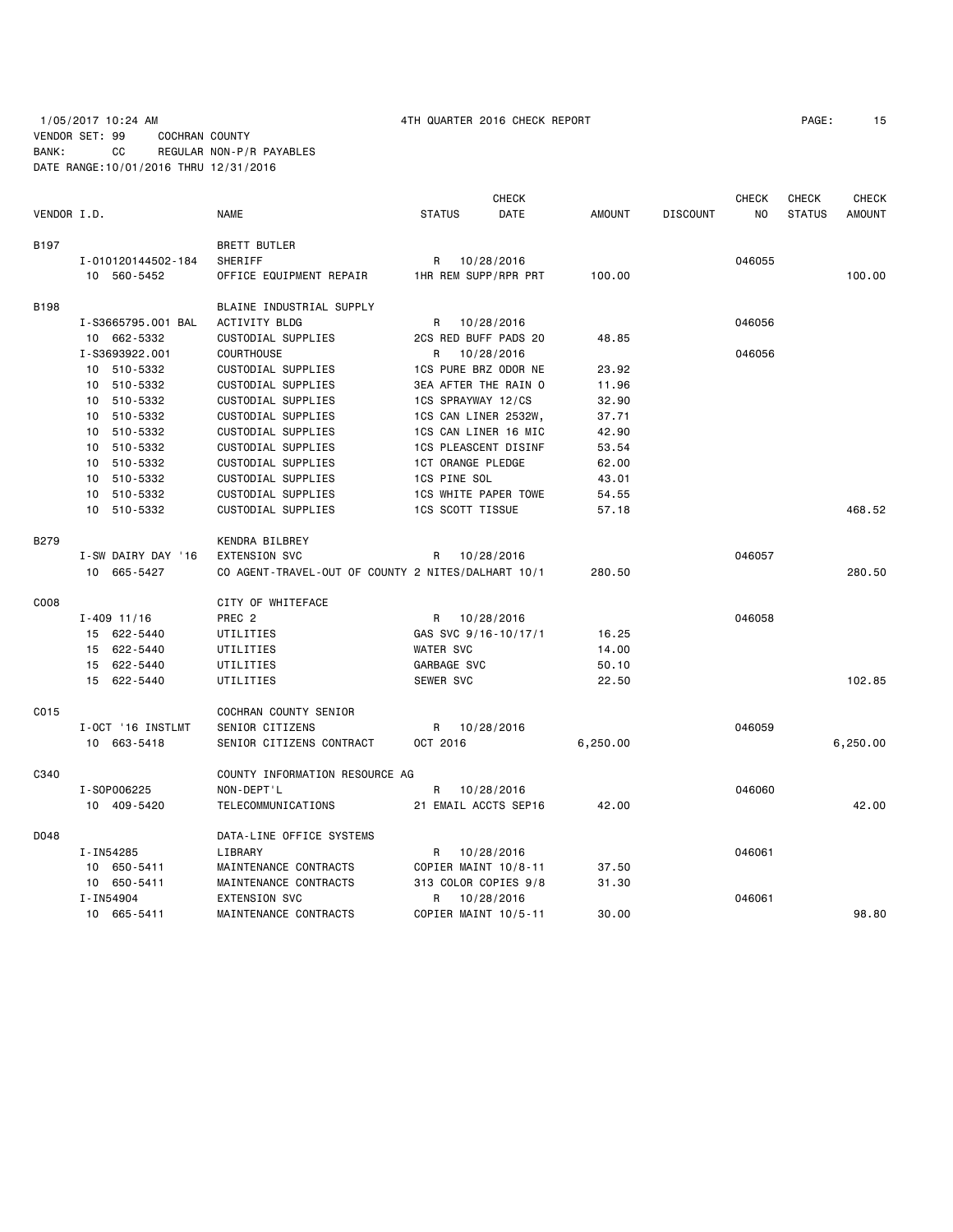|                  |                                                                                          |                                                                                                                                        | <b>CHECK</b> |                                                                                                                                                                                                                                                                                                                                                                                                                                                                                                                                                                                                                                 |                                | <b>CHECK</b>   | <b>CHECK</b>  | <b>CHECK</b>  |
|------------------|------------------------------------------------------------------------------------------|----------------------------------------------------------------------------------------------------------------------------------------|--------------|---------------------------------------------------------------------------------------------------------------------------------------------------------------------------------------------------------------------------------------------------------------------------------------------------------------------------------------------------------------------------------------------------------------------------------------------------------------------------------------------------------------------------------------------------------------------------------------------------------------------------------|--------------------------------|----------------|---------------|---------------|
| VENDOR I.D.      | <b>NAME</b>                                                                              | <b>STATUS</b>                                                                                                                          | DATE         | <b>AMOUNT</b>                                                                                                                                                                                                                                                                                                                                                                                                                                                                                                                                                                                                                   | <b>DISCOUNT</b>                | N <sub>0</sub> | <b>STATUS</b> | <b>AMOUNT</b> |
|                  | DUNCO OIL FIELD SUPPLY CO                                                                |                                                                                                                                        |              |                                                                                                                                                                                                                                                                                                                                                                                                                                                                                                                                                                                                                                 |                                |                |               |               |
| I-8360           | PREC <sub>2</sub>                                                                        | R                                                                                                                                      |              |                                                                                                                                                                                                                                                                                                                                                                                                                                                                                                                                                                                                                                 |                                | 046062         |               |               |
| 15 622-5356      | ROAD MATERIALS & SUPPLIES                                                                |                                                                                                                                        |              | 275.00                                                                                                                                                                                                                                                                                                                                                                                                                                                                                                                                                                                                                          |                                |                |               | 275.00        |
|                  | ELECTION SYSTEMS & SOFTWARE                                                              |                                                                                                                                        |              |                                                                                                                                                                                                                                                                                                                                                                                                                                                                                                                                                                                                                                 |                                |                |               |               |
| I-987762         | <b>ELECTIONS</b>                                                                         | R                                                                                                                                      |              |                                                                                                                                                                                                                                                                                                                                                                                                                                                                                                                                                                                                                                 |                                | 046063         |               |               |
|                  |                                                                                          |                                                                                                                                        |              | 299.92                                                                                                                                                                                                                                                                                                                                                                                                                                                                                                                                                                                                                          |                                |                |               |               |
|                  |                                                                                          |                                                                                                                                        |              |                                                                                                                                                                                                                                                                                                                                                                                                                                                                                                                                                                                                                                 |                                |                |               |               |
| 10               | MAINTENANCE CONTRACTS                                                                    |                                                                                                                                        |              |                                                                                                                                                                                                                                                                                                                                                                                                                                                                                                                                                                                                                                 |                                |                |               |               |
| 10<br>490-5411   | MAINTENANCE CONTRACTS                                                                    |                                                                                                                                        |              | 1,014.08                                                                                                                                                                                                                                                                                                                                                                                                                                                                                                                                                                                                                        |                                |                |               | 4,381.16      |
|                  | ENCARTELE, INC                                                                           |                                                                                                                                        |              |                                                                                                                                                                                                                                                                                                                                                                                                                                                                                                                                                                                                                                 |                                |                |               |               |
| $I - 6517$       | JAIL                                                                                     | R                                                                                                                                      |              |                                                                                                                                                                                                                                                                                                                                                                                                                                                                                                                                                                                                                                 |                                | 046064         |               |               |
| 10 000-4380.200  | OTHER [MISCELLANEOUS]                                                                    |                                                                                                                                        |              | 1,000.00                                                                                                                                                                                                                                                                                                                                                                                                                                                                                                                                                                                                                        |                                |                |               | 1,000.00      |
|                  | GRAINGER                                                                                 |                                                                                                                                        |              |                                                                                                                                                                                                                                                                                                                                                                                                                                                                                                                                                                                                                                 |                                |                |               |               |
|                  |                                                                                          |                                                                                                                                        |              |                                                                                                                                                                                                                                                                                                                                                                                                                                                                                                                                                                                                                                 |                                | 046065         |               |               |
| 10 510-5451      | REPAIR                                                                                   |                                                                                                                                        |              | 99.11                                                                                                                                                                                                                                                                                                                                                                                                                                                                                                                                                                                                                           |                                |                |               | 99.11         |
|                  |                                                                                          |                                                                                                                                        |              |                                                                                                                                                                                                                                                                                                                                                                                                                                                                                                                                                                                                                                 |                                |                |               |               |
|                  |                                                                                          |                                                                                                                                        |              |                                                                                                                                                                                                                                                                                                                                                                                                                                                                                                                                                                                                                                 |                                | 046066         |               |               |
|                  |                                                                                          |                                                                                                                                        |              |                                                                                                                                                                                                                                                                                                                                                                                                                                                                                                                                                                                                                                 |                                |                |               |               |
| 22 403-5499      |                                                                                          |                                                                                                                                        |              | 6,765.00                                                                                                                                                                                                                                                                                                                                                                                                                                                                                                                                                                                                                        |                                |                |               | 9,265.00      |
|                  | RICHARD L. HUSEN, ATTY.                                                                  |                                                                                                                                        |              |                                                                                                                                                                                                                                                                                                                                                                                                                                                                                                                                                                                                                                 |                                |                |               |               |
| I-1508/REYES     | DISTRICT COURT                                                                           | R                                                                                                                                      |              |                                                                                                                                                                                                                                                                                                                                                                                                                                                                                                                                                                                                                                 |                                | 046067         |               |               |
| 10 435-5400      | ATTORNEY AD LITEM                                                                        |                                                                                                                                        |              | 375.00                                                                                                                                                                                                                                                                                                                                                                                                                                                                                                                                                                                                                          |                                |                |               | 375.00        |
|                  | DANA HEFLIN                                                                              |                                                                                                                                        |              |                                                                                                                                                                                                                                                                                                                                                                                                                                                                                                                                                                                                                                 |                                |                |               |               |
|                  |                                                                                          | R                                                                                                                                      |              |                                                                                                                                                                                                                                                                                                                                                                                                                                                                                                                                                                                                                                 |                                | 046068         |               |               |
| 10 650-5499      | MISCELLANEOUS                                                                            |                                                                                                                                        |              | 99.53                                                                                                                                                                                                                                                                                                                                                                                                                                                                                                                                                                                                                           |                                |                |               | 99.53         |
|                  | <b>BRUCE HEFLIN</b>                                                                      |                                                                                                                                        |              |                                                                                                                                                                                                                                                                                                                                                                                                                                                                                                                                                                                                                                 |                                |                |               |               |
| I-WTRC/ABLN 2016 | COMMISSIONERS COURT                                                                      | R                                                                                                                                      |              |                                                                                                                                                                                                                                                                                                                                                                                                                                                                                                                                                                                                                                 |                                | 046069         |               |               |
| 15 610-5427      | COMM-CONTINUING EDUCATION                                                                |                                                                                                                                        |              | 237.60                                                                                                                                                                                                                                                                                                                                                                                                                                                                                                                                                                                                                          |                                |                |               |               |
| 15 610-5427      | COMM-CONTINUING EDUCATION                                                                |                                                                                                                                        |              | 170.00                                                                                                                                                                                                                                                                                                                                                                                                                                                                                                                                                                                                                          |                                |                |               |               |
| 15 610-5427      | COMM-CONTINUING EDUCATION                                                                |                                                                                                                                        |              | 25.50                                                                                                                                                                                                                                                                                                                                                                                                                                                                                                                                                                                                                           |                                |                |               | 433.10        |
|                  | ROSA HERNANDEZ                                                                           |                                                                                                                                        |              |                                                                                                                                                                                                                                                                                                                                                                                                                                                                                                                                                                                                                                 |                                |                |               |               |
| I-DW#17079       | PARK/SHOWBARN                                                                            | R                                                                                                                                      |              |                                                                                                                                                                                                                                                                                                                                                                                                                                                                                                                                                                                                                                 |                                | 046070         |               |               |
| 10 000-4370.102  | RENT-PARK FACILITIES                                                                     |                                                                                                                                        |              | 150.00                                                                                                                                                                                                                                                                                                                                                                                                                                                                                                                                                                                                                          |                                |                |               | 150.00        |
|                  | INLAND TRUCK PARTS AND SVC                                                               |                                                                                                                                        |              |                                                                                                                                                                                                                                                                                                                                                                                                                                                                                                                                                                                                                                 |                                |                |               |               |
| $I - 32 - 52557$ | PREC 1                                                                                   | R                                                                                                                                      |              |                                                                                                                                                                                                                                                                                                                                                                                                                                                                                                                                                                                                                                 |                                | 046071         |               |               |
| 15 621-5451      | REPAIRS                                                                                  |                                                                                                                                        |              | 276.61                                                                                                                                                                                                                                                                                                                                                                                                                                                                                                                                                                                                                          |                                |                |               |               |
| 15 621-5451      | REPAIRS                                                                                  | FREIGHT                                                                                                                                |              | 15.25                                                                                                                                                                                                                                                                                                                                                                                                                                                                                                                                                                                                                           |                                |                |               |               |
| 15 621-5451      | REPAIRS                                                                                  |                                                                                                                                        |              | 20.52                                                                                                                                                                                                                                                                                                                                                                                                                                                                                                                                                                                                                           |                                |                |               |               |
| I-32-52622       | PREC 1                                                                                   | R                                                                                                                                      |              |                                                                                                                                                                                                                                                                                                                                                                                                                                                                                                                                                                                                                                 |                                | 046071         |               |               |
|                  | 10 490-5411<br>10 490-5411<br>490-5411<br>I-9257062076<br>I-aiSMART BENCH<br>22 403-5499 | MAINTENANCE CONTRACTS<br>MAINTENANCE CONTRACTS<br>COURTHOUSE<br>HOCKLEY COUNTY, TEXAS<br>CLERK R M & P<br>I-TRUNK OR TREAT '16 LIBRARY | R<br>R       | 10/28/2016<br>10 PIPELINE MRKRS 62<br>10/28/2016<br>8 FIRMWARE LIC/AUTOM<br>4 FIRMWARE LIC/M100<br>8 HRDWR MAINT FEE/AU<br>4 HRDWR MAINT/M100 G<br>10/28/2016<br>200 PHONE CARDS/BATC<br>10/28/2016<br>HOT SURFACE IGNITOR<br>10/28/2016<br>CNTY CLERK R.M. & P LGC118.05 aiSMART BENCH LIC FE<br>CNTY CLERK R.M. & P LGC118.05 aiSMART BENCH/12% OF<br>10/28/2016<br>PLEA(F)/JUAN P REYES<br>10/28/2016<br>CANDY FOR TRUNK OR T<br>10/28/2016<br>440 MI TO/FR ABILENE<br>2 NITES/ABILENE 10/1<br>LODGING TAX<br>10/28/2016<br>REF DEP FOR SHOWBARN<br>10/28/2016<br>SHIFTER ASSY #S-2519<br>ISOLATOR BUSHING KIT<br>10/28/2016 | 149.96<br>2,917.20<br>2,500.00 |                |               |               |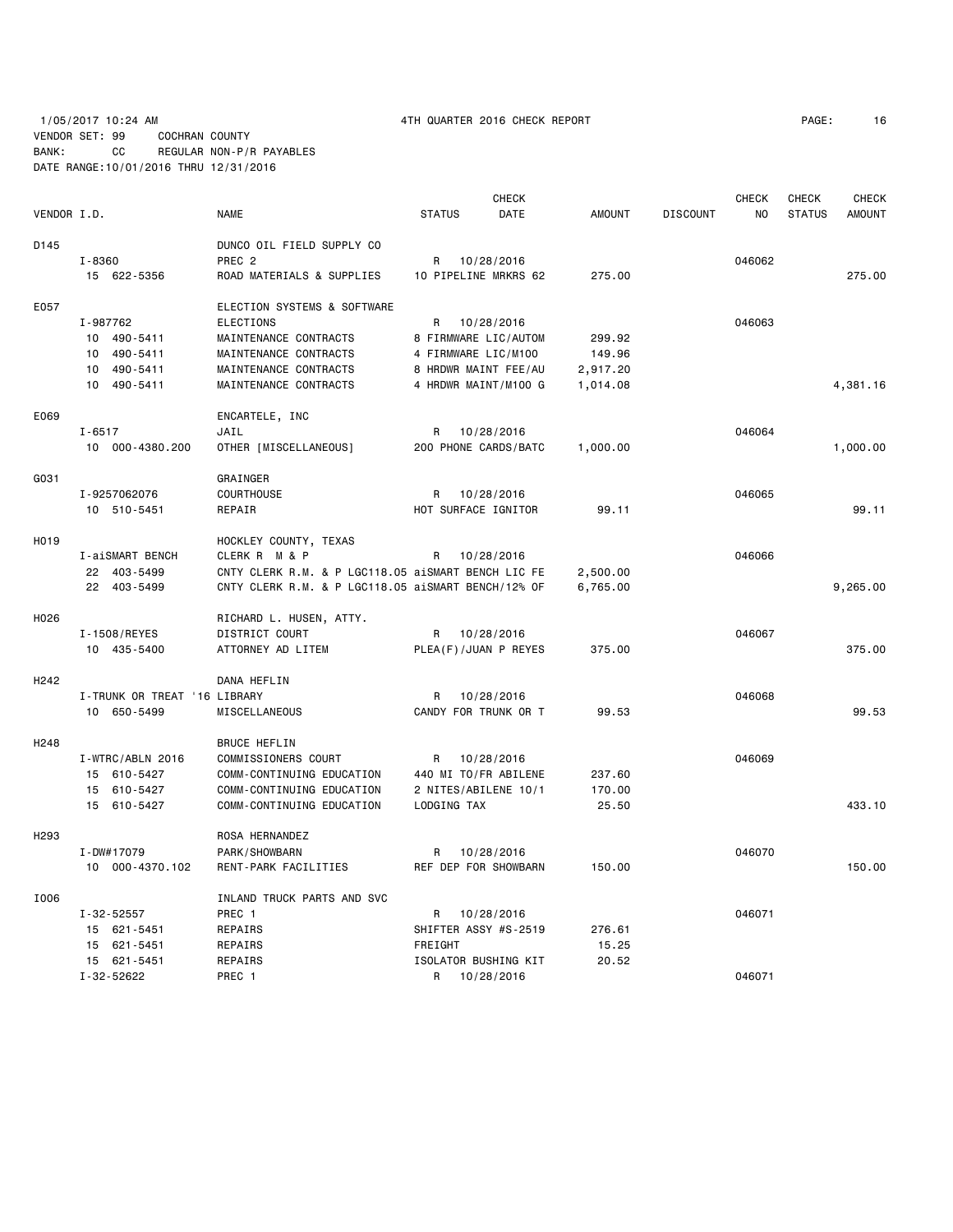# 1/05/2017 10:24 AM 4TH QUARTER 2016 CHECK REPORT PAGE: 17 VENDOR SET: 99 COCHRAN COUNTY BANK: CC REGULAR NON-P/R PAYABLES DATE RANGE:10/01/2016 THRU 12/31/2016

|             |                     |                          |                             | <b>CHECK</b> |               |                 | <b>CHECK</b>   | <b>CHECK</b>  | <b>CHECK</b>  |
|-------------|---------------------|--------------------------|-----------------------------|--------------|---------------|-----------------|----------------|---------------|---------------|
| VENDOR I.D. |                     | <b>NAME</b>              | <b>STATUS</b>               | DATE         | <b>AMOUNT</b> | <b>DISCOUNT</b> | N <sub>O</sub> | <b>STATUS</b> | <b>AMOUNT</b> |
| I006        |                     | INLAND TRUCK PARTS AND   | CONT                        |              |               |                 |                |               |               |
|             | I-32-52622          | PREC 1                   | R                           | 10/28/2016   |               |                 | 046071         |               |               |
|             | 15 621-5451         | REPAIRS                  | $1/4$ UNION/2               |              | 21.60         |                 |                |               |               |
|             | 15 621-5451         | REPAIRS                  | $3/8$ UNION/1               |              | 19.68         |                 |                |               |               |
|             | 15 621-5451         | REPAIRS                  | 5/32 NYLON x1/8 PIP/        |              | 14.96         |                 |                |               |               |
|             | 15 621-5451         | REPAIRS                  | 3/8 MALE 45 ELBOW/1         |              | 8.06          |                 |                |               | 376.68        |
| J049        |                     | JUVENILE PROBATION FUND  |                             |              |               |                 |                |               |               |
|             | I-LOCAL MATCH 11/16 | JUVENILE PROBATION       | R.                          | 10/28/2016   |               |                 | 046072         |               |               |
|             | 10 571-5472         | LOCAL SUPPORT-JUV BOARD  | LOCAL FUNDS MATCH NO        |              | 6,666.00      |                 |                |               | 6,666.00      |
| L015        |                     | LUBBOCK COUNTY, TEXAS    |                             |              |               |                 |                |               |               |
|             | I-201609/MANKIN     | JAIL                     | R                           | 10/28/2016   |               |                 | 046073         |               |               |
|             | 10 512-5499         | MISCELLANEOUS            | 1 DAY/CORY M MANKIN         |              | 65.00         |                 |                |               | 65.00         |
| L015        |                     | LUBBOCK COUNTY, TEXAS    |                             |              |               |                 |                |               |               |
|             | I-AUG16/JUV#1027    | JUVENILE PROBATION       | R                           | 10/28/2016   |               |                 | 046074         |               |               |
|             | 17 573-5413         | Detention Services       | 10 DAYS 8/1-8/10/16;        |              | 1,000.00      |                 |                |               |               |
|             | 17 573-5413.004     | Other Placements         | 9 DAYS 8/11-8/19/16;        |              | 900.00        |                 |                |               | 1,900.00      |
| L015        |                     | LUBBOCK COUNTY, TEXAS    |                             |              |               |                 |                |               |               |
|             | I-SEP16/JUV#1028    | JUVENILE PROBATION       | R                           | 10/28/2016   |               |                 | 046075         |               |               |
|             | 17 573-5413         | Detention Services       | 14 DAYS/PRE(S)/JUV#1        |              | 1,400.00      |                 |                |               | 1,400.00      |
| L216        |                     | LIGHTHOUSE FOR THE BLIND |                             |              |               |                 |                |               |               |
|             | I-IV34968           | JUVENILE PROBATION       | R                           | 10/28/2016   |               |                 | 046076         |               |               |
|             | 17 573-5499         | OPERATING EXPENSES       | <b>1CS DRUG SCREEN KITS</b> |              | 148.67        |                 |                |               | 148.67        |
| MO11        |                     | MCWHORTER'S LTD          |                             |              |               |                 |                |               |               |
|             | I-4009125           | <b>EXTENSION SVC</b>     | R                           | 10/28/2016   |               |                 | 046077         |               |               |
|             | 10 665-5454         | TIRES                    | 4 LT245/75R17               |              | 695.12        |                 |                |               |               |
|             | 10 665-5454         | <b>TIRES</b>             | 4 TDF                       |              | 10.00         |                 |                |               |               |
|             | 10 665-5454         | TIRES                    | 4 VALVE STEM                |              | 10.00         |                 |                |               |               |
|             | 10 665-5454         | <b>TIRES</b>             | 4 WHL WEIGHTS               |              | 4.00          |                 |                |               | 719.12        |
| M299        |                     | MORTON SELF STORAGE      |                             |              |               |                 |                |               |               |
|             | $I - 529$           | SHERIFF                  | R                           | 10/28/2016   |               |                 | 046078         |               |               |
|             | 10 560-5499         | <b>MISCELLANEOUS</b>     | STORAGE OCT16               |              | 50.00         |                 |                |               | 50.00         |
| M316        |                     | MAIL FINANCE             |                             |              |               |                 |                |               |               |
|             | I-N6175195          | NON-DEPT'L               | R                           | 10/28/2016   |               |                 | 046079         |               |               |
|             | 10 409-5411         | MAINTENANCE CONTRACTS    | POSTG MCH LEASE 11/8        |              | 737.91        |                 |                |               | 737.91        |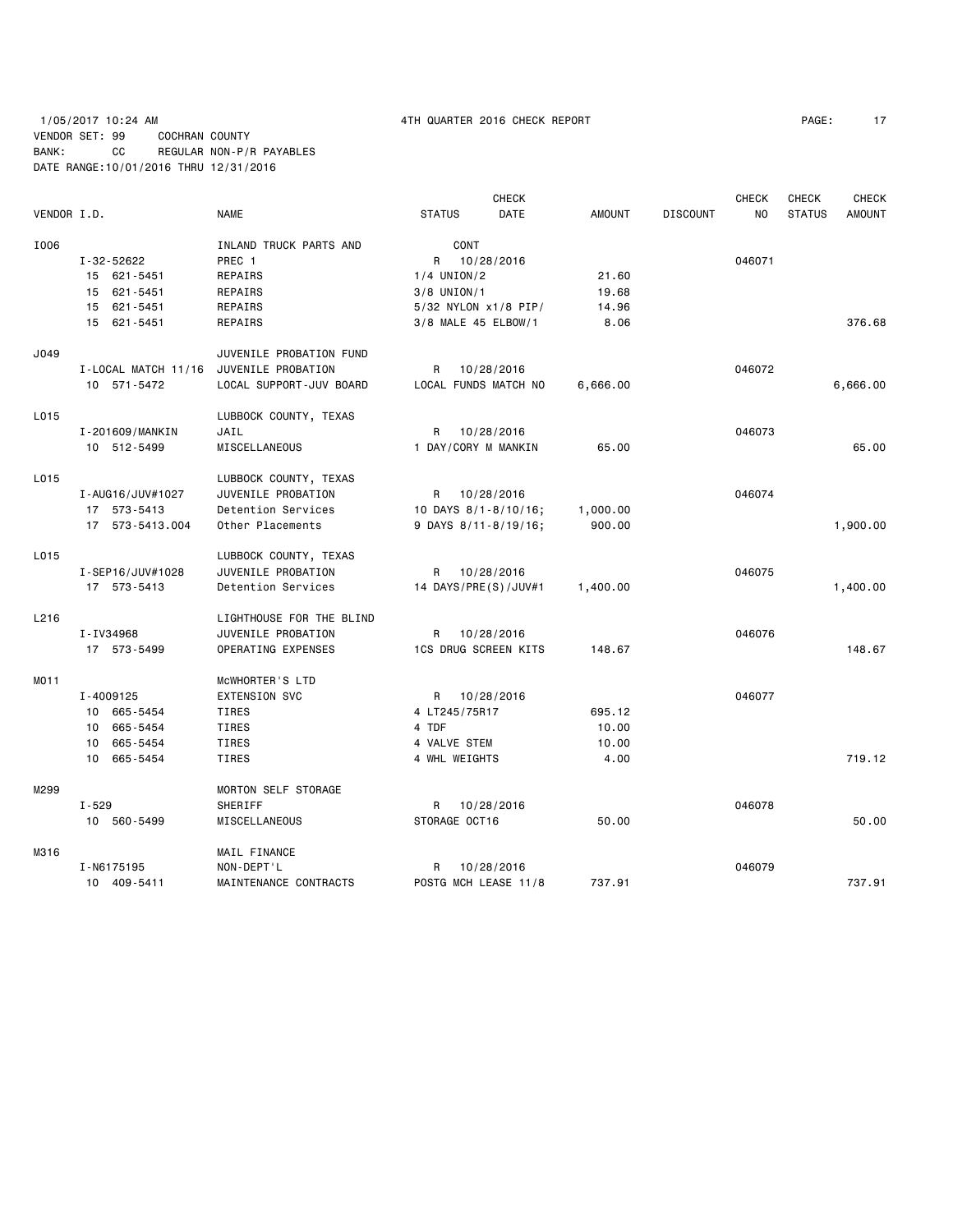# 1/05/2017 10:24 AM 4TH QUARTER 2016 CHECK REPORT PAGE: 18 VENDOR SET: 99 COCHRAN COUNTY BANK: CC REGULAR NON-P/R PAYABLES DATE RANGE:10/01/2016 THRU 12/31/2016

|                  |                                                                                                                                                                   |                                                                                                                                                                                                                                             | CHECK                                                                     |                                                                                                                                                                                                                                                                                                                                                                                                                                                                                                                                                                                                                                                                                 |                                        | CHECK  | CHECK                                | <b>CHECK</b>  |
|------------------|-------------------------------------------------------------------------------------------------------------------------------------------------------------------|---------------------------------------------------------------------------------------------------------------------------------------------------------------------------------------------------------------------------------------------|---------------------------------------------------------------------------|---------------------------------------------------------------------------------------------------------------------------------------------------------------------------------------------------------------------------------------------------------------------------------------------------------------------------------------------------------------------------------------------------------------------------------------------------------------------------------------------------------------------------------------------------------------------------------------------------------------------------------------------------------------------------------|----------------------------------------|--------|--------------------------------------|---------------|
| VENDOR I.D.      | <b>NAME</b>                                                                                                                                                       | <b>STATUS</b>                                                                                                                                                                                                                               | DATE                                                                      | <b>AMOUNT</b>                                                                                                                                                                                                                                                                                                                                                                                                                                                                                                                                                                                                                                                                   | <b>DISCOUNT</b>                        | ΝO     | <b>STATUS</b>                        | <b>AMOUNT</b> |
|                  | MARY ALICE BROWN dba                                                                                                                                              |                                                                                                                                                                                                                                             |                                                                           |                                                                                                                                                                                                                                                                                                                                                                                                                                                                                                                                                                                                                                                                                 |                                        |        |                                      |               |
| $I - 10/20/16$   | NON-DEPT'L                                                                                                                                                        | R                                                                                                                                                                                                                                           |                                                                           |                                                                                                                                                                                                                                                                                                                                                                                                                                                                                                                                                                                                                                                                                 |                                        | 046080 |                                      |               |
| 10 409-5300      | COUNTY-WIDE SUPPLIES                                                                                                                                              |                                                                                                                                                                                                                                             |                                                                           | 67.60                                                                                                                                                                                                                                                                                                                                                                                                                                                                                                                                                                                                                                                                           |                                        |        |                                      | 67.60         |
|                  |                                                                                                                                                                   |                                                                                                                                                                                                                                             |                                                                           |                                                                                                                                                                                                                                                                                                                                                                                                                                                                                                                                                                                                                                                                                 |                                        |        |                                      |               |
|                  |                                                                                                                                                                   |                                                                                                                                                                                                                                             |                                                                           |                                                                                                                                                                                                                                                                                                                                                                                                                                                                                                                                                                                                                                                                                 |                                        |        |                                      |               |
|                  |                                                                                                                                                                   |                                                                                                                                                                                                                                             |                                                                           |                                                                                                                                                                                                                                                                                                                                                                                                                                                                                                                                                                                                                                                                                 |                                        |        |                                      |               |
|                  |                                                                                                                                                                   |                                                                                                                                                                                                                                             |                                                                           |                                                                                                                                                                                                                                                                                                                                                                                                                                                                                                                                                                                                                                                                                 |                                        |        |                                      |               |
|                  |                                                                                                                                                                   |                                                                                                                                                                                                                                             |                                                                           |                                                                                                                                                                                                                                                                                                                                                                                                                                                                                                                                                                                                                                                                                 |                                        |        |                                      |               |
| 15 624-5420      | TELECOMMUNICATIONS                                                                                                                                                | <b>FEES</b>                                                                                                                                                                                                                                 |                                                                           | 7.42                                                                                                                                                                                                                                                                                                                                                                                                                                                                                                                                                                                                                                                                            |                                        |        |                                      | 16.48         |
|                  |                                                                                                                                                                   |                                                                                                                                                                                                                                             |                                                                           |                                                                                                                                                                                                                                                                                                                                                                                                                                                                                                                                                                                                                                                                                 |                                        |        |                                      |               |
|                  |                                                                                                                                                                   |                                                                                                                                                                                                                                             |                                                                           |                                                                                                                                                                                                                                                                                                                                                                                                                                                                                                                                                                                                                                                                                 |                                        |        |                                      |               |
| 10 435-5400      | ATTORNEY AD LITEM                                                                                                                                                 |                                                                                                                                                                                                                                             |                                                                           | 375.00                                                                                                                                                                                                                                                                                                                                                                                                                                                                                                                                                                                                                                                                          |                                        |        |                                      | 375.00        |
|                  |                                                                                                                                                                   |                                                                                                                                                                                                                                             |                                                                           |                                                                                                                                                                                                                                                                                                                                                                                                                                                                                                                                                                                                                                                                                 |                                        |        |                                      |               |
|                  |                                                                                                                                                                   |                                                                                                                                                                                                                                             |                                                                           |                                                                                                                                                                                                                                                                                                                                                                                                                                                                                                                                                                                                                                                                                 |                                        |        |                                      |               |
|                  |                                                                                                                                                                   |                                                                                                                                                                                                                                             |                                                                           |                                                                                                                                                                                                                                                                                                                                                                                                                                                                                                                                                                                                                                                                                 |                                        |        |                                      | 42.00         |
|                  |                                                                                                                                                                   |                                                                                                                                                                                                                                             |                                                                           |                                                                                                                                                                                                                                                                                                                                                                                                                                                                                                                                                                                                                                                                                 |                                        |        |                                      |               |
|                  | POSTMASTER                                                                                                                                                        |                                                                                                                                                                                                                                             |                                                                           |                                                                                                                                                                                                                                                                                                                                                                                                                                                                                                                                                                                                                                                                                 |                                        |        |                                      |               |
|                  |                                                                                                                                                                   |                                                                                                                                                                                                                                             |                                                                           |                                                                                                                                                                                                                                                                                                                                                                                                                                                                                                                                                                                                                                                                                 |                                        |        |                                      |               |
|                  |                                                                                                                                                                   |                                                                                                                                                                                                                                             |                                                                           |                                                                                                                                                                                                                                                                                                                                                                                                                                                                                                                                                                                                                                                                                 |                                        |        |                                      | 98,00         |
|                  | SILVERS COMPANY                                                                                                                                                   |                                                                                                                                                                                                                                             |                                                                           |                                                                                                                                                                                                                                                                                                                                                                                                                                                                                                                                                                                                                                                                                 |                                        |        |                                      |               |
| I-EXT SVC 09/16  | <b>EXTENSION SVC</b>                                                                                                                                              | R                                                                                                                                                                                                                                           |                                                                           |                                                                                                                                                                                                                                                                                                                                                                                                                                                                                                                                                                                                                                                                                 |                                        | 046085 |                                      |               |
| 10 665-5330      | FUEL AND OIL                                                                                                                                                      |                                                                                                                                                                                                                                             |                                                                           | 44.79                                                                                                                                                                                                                                                                                                                                                                                                                                                                                                                                                                                                                                                                           |                                        |        |                                      |               |
| 10 665-5330      | FUEL AND OIL                                                                                                                                                      |                                                                                                                                                                                                                                             |                                                                           | 50.23                                                                                                                                                                                                                                                                                                                                                                                                                                                                                                                                                                                                                                                                           |                                        |        |                                      |               |
| 10 665-5330      | FUEL AND OIL                                                                                                                                                      |                                                                                                                                                                                                                                             |                                                                           | 45.21                                                                                                                                                                                                                                                                                                                                                                                                                                                                                                                                                                                                                                                                           |                                        |        |                                      |               |
| I-JUV PROB 09/16 | JUVENILE PROBATION                                                                                                                                                | R                                                                                                                                                                                                                                           |                                                                           |                                                                                                                                                                                                                                                                                                                                                                                                                                                                                                                                                                                                                                                                                 |                                        | 046085 |                                      |               |
| 17 573-5499      | OPERATING EXPENSES                                                                                                                                                |                                                                                                                                                                                                                                             |                                                                           | 34.22                                                                                                                                                                                                                                                                                                                                                                                                                                                                                                                                                                                                                                                                           |                                        |        |                                      |               |
| 17 573-5499      | OPERATING EXPENSES                                                                                                                                                |                                                                                                                                                                                                                                             |                                                                           | 33.59                                                                                                                                                                                                                                                                                                                                                                                                                                                                                                                                                                                                                                                                           |                                        |        |                                      |               |
| 17 573-5499      | OPERATING EXPENSES                                                                                                                                                |                                                                                                                                                                                                                                             |                                                                           | 32.25                                                                                                                                                                                                                                                                                                                                                                                                                                                                                                                                                                                                                                                                           |                                        |        |                                      |               |
| 17 573-5499      | OPERATING EXPENSES                                                                                                                                                |                                                                                                                                                                                                                                             |                                                                           | 31.23                                                                                                                                                                                                                                                                                                                                                                                                                                                                                                                                                                                                                                                                           |                                        |        |                                      |               |
| I-NON-DEPT 09/16 | TAX A/C                                                                                                                                                           | R                                                                                                                                                                                                                                           |                                                                           |                                                                                                                                                                                                                                                                                                                                                                                                                                                                                                                                                                                                                                                                                 |                                        | 046085 |                                      |               |
| 10 499-5427      | CONTINUING EDUCATION                                                                                                                                              |                                                                                                                                                                                                                                             |                                                                           | 12.10                                                                                                                                                                                                                                                                                                                                                                                                                                                                                                                                                                                                                                                                           |                                        |        |                                      |               |
| I-PARK 09/16     | <b>PARK</b>                                                                                                                                                       | R                                                                                                                                                                                                                                           |                                                                           |                                                                                                                                                                                                                                                                                                                                                                                                                                                                                                                                                                                                                                                                                 |                                        | 046085 |                                      |               |
| 10 660-5330      | FUEL AND OIL                                                                                                                                                      |                                                                                                                                                                                                                                             |                                                                           | 52.64                                                                                                                                                                                                                                                                                                                                                                                                                                                                                                                                                                                                                                                                           |                                        |        |                                      |               |
| I-PREC 1 09/16   | PREC 1                                                                                                                                                            | R                                                                                                                                                                                                                                           |                                                                           |                                                                                                                                                                                                                                                                                                                                                                                                                                                                                                                                                                                                                                                                                 |                                        | 046085 |                                      |               |
| 15 621-5330      | FUEL & OIL                                                                                                                                                        |                                                                                                                                                                                                                                             |                                                                           | 142.40                                                                                                                                                                                                                                                                                                                                                                                                                                                                                                                                                                                                                                                                          |                                        |        |                                      |               |
| 15 621-5330      | FUEL & OIL                                                                                                                                                        |                                                                                                                                                                                                                                             |                                                                           | 128.36                                                                                                                                                                                                                                                                                                                                                                                                                                                                                                                                                                                                                                                                          |                                        |        |                                      |               |
| 15 621-5330      | FUEL & OIL                                                                                                                                                        |                                                                                                                                                                                                                                             |                                                                           | 117.90                                                                                                                                                                                                                                                                                                                                                                                                                                                                                                                                                                                                                                                                          |                                        |        |                                      |               |
| 15 621-5330      | FUEL & OIL                                                                                                                                                        |                                                                                                                                                                                                                                             |                                                                           | 176.46                                                                                                                                                                                                                                                                                                                                                                                                                                                                                                                                                                                                                                                                          |                                        |        |                                      |               |
| 15 621-5330      | FUEL & OIL                                                                                                                                                        |                                                                                                                                                                                                                                             |                                                                           | 54.19                                                                                                                                                                                                                                                                                                                                                                                                                                                                                                                                                                                                                                                                           |                                        |        |                                      |               |
| 15 621-5330      | FUEL & OIL                                                                                                                                                        |                                                                                                                                                                                                                                             |                                                                           | 124.60                                                                                                                                                                                                                                                                                                                                                                                                                                                                                                                                                                                                                                                                          |                                        |        |                                      |               |
| 15 621-5330      | FUEL & OIL                                                                                                                                                        |                                                                                                                                                                                                                                             |                                                                           | 101.20                                                                                                                                                                                                                                                                                                                                                                                                                                                                                                                                                                                                                                                                          |                                        |        |                                      |               |
| 621-5330<br>15   | FUEL & OIL                                                                                                                                                        |                                                                                                                                                                                                                                             |                                                                           | 138.92                                                                                                                                                                                                                                                                                                                                                                                                                                                                                                                                                                                                                                                                          |                                        |        |                                      |               |
| 621-5330<br>15   | FUEL & OIL                                                                                                                                                        |                                                                                                                                                                                                                                             |                                                                           | 134.94                                                                                                                                                                                                                                                                                                                                                                                                                                                                                                                                                                                                                                                                          |                                        |        |                                      |               |
| 15 621-5330      | FUEL & OIL                                                                                                                                                        |                                                                                                                                                                                                                                             |                                                                           | 85.44                                                                                                                                                                                                                                                                                                                                                                                                                                                                                                                                                                                                                                                                           |                                        |        |                                      |               |
|                  | I-8062660032 0CT16<br>15 610-5420<br>15 610-5420<br>15 624-5420<br>I-1235/HUTTON<br>I-3RD QTR FEES 2016<br>10 000-2206.003<br>$I-SHERIFF 10/19/16$<br>10 560-5311 | NTS COMMUNICATIONS<br>COMM'R CT/CO JUDGE/PREC 4<br>TELECOMMUNICATIONS<br>TELECOMMUNICATIONS<br>TELECOMMUNICATIONS<br>ANGELA OVERMAN, ATTY AT LAW<br>DISTRICT COURT<br>JUSTICE OF PEACE<br>Omni Collection Fee<br>SHERIFF<br>POSTAL EXPENSES | R<br>WATS LINE<br><b>FEES</b><br>R<br>OMNIBASE SERVICES OF TEXAS, LP<br>R | 10/28/2016<br>2CS COFFEE @33.80<br>10/28/2016<br>LONG DISTANCE USAGE<br>10/28/2016<br>DISM(F)/MELISSA M HU<br>10/28/2016<br>3RD QTR FEES 2016<br>10/28/2016<br>2 RL FOREVER STAMPS<br>10/28/2016<br>23.39GL UNL 9/8<br>26.23GL UNL 9/20<br>23.61GL UNL 9/27<br>10/28/2016<br>17.87GL UNL 9/1<br>17.54GL UNL 9/15<br>16.84GL UNL 9/22<br>16.31GL UNL 9/29<br>10/28/2016<br>6.32GL UNL 9/9/16<br>10/28/2016<br>27.49GL UNL 9/14/16<br>10/28/2016<br>80GL HS DIESEL/GRDR<br>74.2GL HS DIESEL/GRD<br>10 DEF 9/28<br>102GL HS DIESEL/C11,<br>28.3GL UNL 9/14<br>70GL HS DIESEL/C12 9<br>58.5GL HS DIESEL 9/9<br>80.3GL HS DIESEL/C11<br>78GL HS DIESEL/C11,C<br>48GL HS DIESEL/C11 9 | 4.99<br>0.01<br>4.06<br>42.00<br>98.00 |        | 046081<br>046082<br>046083<br>046084 |               |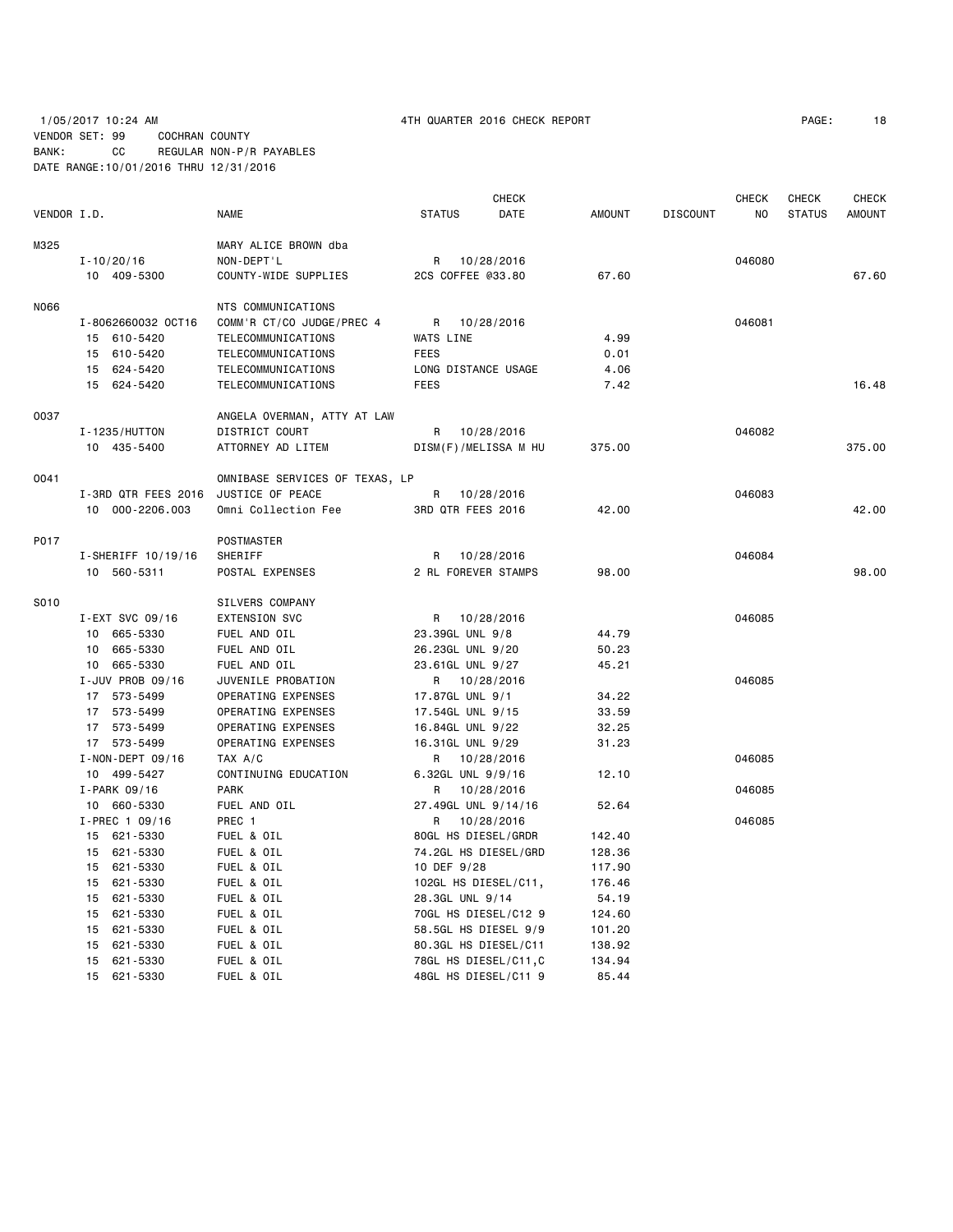# 1/05/2017 10:24 AM 4TH QUARTER 2016 CHECK REPORT PAGE: 19 VENDOR SET: 99 COCHRAN COUNTY BANK: CC REGULAR NON-P/R PAYABLES DATE RANGE:10/01/2016 THRU 12/31/2016

|             |                 |                                |      |                       | <b>CHECK</b> |        |                 | <b>CHECK</b> | CHECK         | <b>CHECK</b>  |
|-------------|-----------------|--------------------------------|------|-----------------------|--------------|--------|-----------------|--------------|---------------|---------------|
| VENDOR I.D. |                 | NAME                           |      | <b>STATUS</b>         | DATE         | AMOUNT | <b>DISCOUNT</b> | NO           | <b>STATUS</b> | <b>AMOUNT</b> |
| S010        |                 | SILVERS COMPANY                | CONT |                       |              |        |                 |              |               |               |
|             | I-PREC 1 09/16  | PREC 1                         |      | R                     | 10/28/2016   |        |                 | 046085       |               |               |
|             | 15 621-5330     | FUEL & OIL                     |      | 87.5GL HS DIESEL/C11  |              | 155.75 |                 |              |               |               |
|             | I-PREC 2 09/16  | PREC <sub>2</sub>              |      | R                     | 10/28/2016   |        |                 | 046085       |               |               |
|             | 15 622-5330     | FUEL AND OIL                   |      | 253.5GL HS DIESEL 9/  |              | 438.55 |                 |              |               |               |
|             | 15 622-5330     | FUEL AND OIL                   |      | 13.5GL HS DIESEL; SHR |              | 23.36  |                 |              |               |               |
|             | 15 622-5330     | FUEL AND OIL                   |      | 1 PS 80-0Z WHT 9/28   |              | 11.45  |                 |              |               |               |
|             | 622-5330<br>15  | FUEL AND OIL                   |      | 4 DEF 9/27            |              | 47.16  |                 |              |               |               |
|             | 15 622-5330     | FUEL AND OIL                   |      | 500.5GL HS DIESEL 9/  |              | 890.89 |                 |              |               |               |
|             | 622-5330<br>15  | FUEL AND OIL                   |      | 400.5GL HS DIESEL 9/  |              | 712.89 |                 |              |               |               |
|             | 15 622-5330     | FUEL AND OIL                   |      | 3 BLUE DEF 2.5 9/16   |              | 35.37  |                 |              |               |               |
|             | 15 622-5451     | REPAIRS                        |      | 3 ROTELLA T           |              | 155.97 |                 |              |               |               |
|             | 622-5330<br>15  | FUEL AND OIL                   |      | 378.9GL HS DIESEL 9/  |              | 674.44 |                 |              |               |               |
|             | 15 622-5330     | FUEL AND OIL                   |      | 24.63GL UNL 9/8       |              | 47.17  |                 |              |               |               |
|             | 622-5330<br>15  | FUEL AND OIL                   |      | 17GL UNL 9/21         |              | 32.56  |                 |              |               |               |
|             | 15 622-5330     | FUEL AND OIL                   |      | 30.31GL UNL 9/29      |              | 58.04  |                 |              |               |               |
|             | 15 622-5330     | FUEL AND OIL                   |      | 24.07GL UNL 9/15      |              | 46.09  |                 |              |               |               |
|             | I-PREC 3 09/16  | PREC 3                         |      | R 10/28/2016          |              |        |                 | 046085       |               |               |
|             | 15 623-5330     | FUEL AND OIL                   |      | 369.4GL HS DISEL 9/1  |              | 657.53 |                 |              |               |               |
|             | 623-5330<br>15  | FUEL AND OIL                   |      | 24GL UNL 9/15         |              | 46.15  |                 |              |               |               |
|             | 15 623-5330     | FUEL AND OIL                   |      | 269.4GL LS DIESEL 9/  |              | 479.53 |                 |              |               |               |
|             | I-PREC 4 09/16  | PREC 4                         |      | R 10/28/2016          |              |        |                 | 046085       |               |               |
|             | 15 624-5330     | FUEL AND OIL                   |      | 2 GL GW GLOBAL        |              | 19.88  |                 |              |               |               |
|             | 15 624-5330     | FUEL AND OIL                   |      | 87.5GL LS DIESEL 9/2  |              | 174.56 |                 |              |               |               |
|             | 15 624-5451     | REPAIRS                        |      | ST INSP/END DUMP 9/2  |              | 10.00  |                 |              |               |               |
|             | I-SHERIFF 09/16 | SHERIFF                        |      | R 10/28/2016          |              |        |                 | 046085       |               |               |
|             | 560-5330<br>10  | FUEL AND OIL                   |      | 47.04GL UNL/#107      |              | 90.09  |                 |              |               |               |
|             | 560-5330<br>10  | FUEL AND OIL                   |      | 78.06GL UNL/#134      |              | 149.49 |                 |              |               |               |
|             | 560-5330<br>10  | FUEL AND OIL                   |      | 27.59GL UNL/#122      |              | 52.83  |                 |              |               |               |
|             | 560-5330<br>10  | FUEL AND OIL                   |      | 47.56GL UNL/#105      |              | 91.08  |                 |              |               |               |
|             | 10 560-5330     | FUEL AND OIL                   |      | 47.58GL UNL/#102      |              | 91.12  |                 |              |               |               |
|             | I-VET VAN 09/16 | <b>VETERANS SVC</b>            |      | R                     | 10/28/2016   |        |                 | 046085       |               |               |
|             | 405-5451<br>10  | REPAIRS                        |      | ST INSP/CHEV VAN #78  |              | 10.00  |                 |              |               |               |
|             | 10 405-5330     | FUEL AND OIL                   |      | 8.49GL UNL 9/7/16     |              | 16.26  |                 |              |               |               |
|             | 10 405-5330     | FUEL AND OIL                   |      | 8.9GL UNL 9/23/16     |              | 17.04  |                 |              |               | 6,775.92      |
| S073        |                 | SIRCHIE ACQUISITION COMPANY, L |      |                       |              |        |                 |              |               |               |
|             | I-0275284-IN    | SHERIFF                        |      | R                     | 10/28/2016   |        |                 | 046086       |               |               |
|             | 10 560-5334     | OTHER SUPPLIES                 |      | 1CS PRINTED SWAB BX/  |              | 26.95  |                 |              |               |               |
|             | 560-5334<br>10  | OTHER SUPPLIES                 |      | 2BX SYRINGE TUBES/12  |              | 41.90  |                 |              |               |               |
|             | 560-5334<br>10  | OTHER SUPPLIES                 |      | CTTN APPL SWAB 3"/10  |              | 13.27  |                 |              |               |               |
|             | 560-5334<br>10  | OTHER SUPPLIES                 |      | 2BX HEXAGON OBTI (6e  |              | 82.80  |                 |              |               |               |
|             | 560-5334<br>10  | OTHER SUPPLIES                 |      | 10 DISTILLED WATER,   |              | 21.00  |                 |              |               |               |
|             | 10<br>560-5334  | OTHER SUPPLIES                 |      | SHIPPING              |              | 12.80  |                 |              |               | 198.72        |
|             |                 |                                |      |                       |              |        |                 |              |               |               |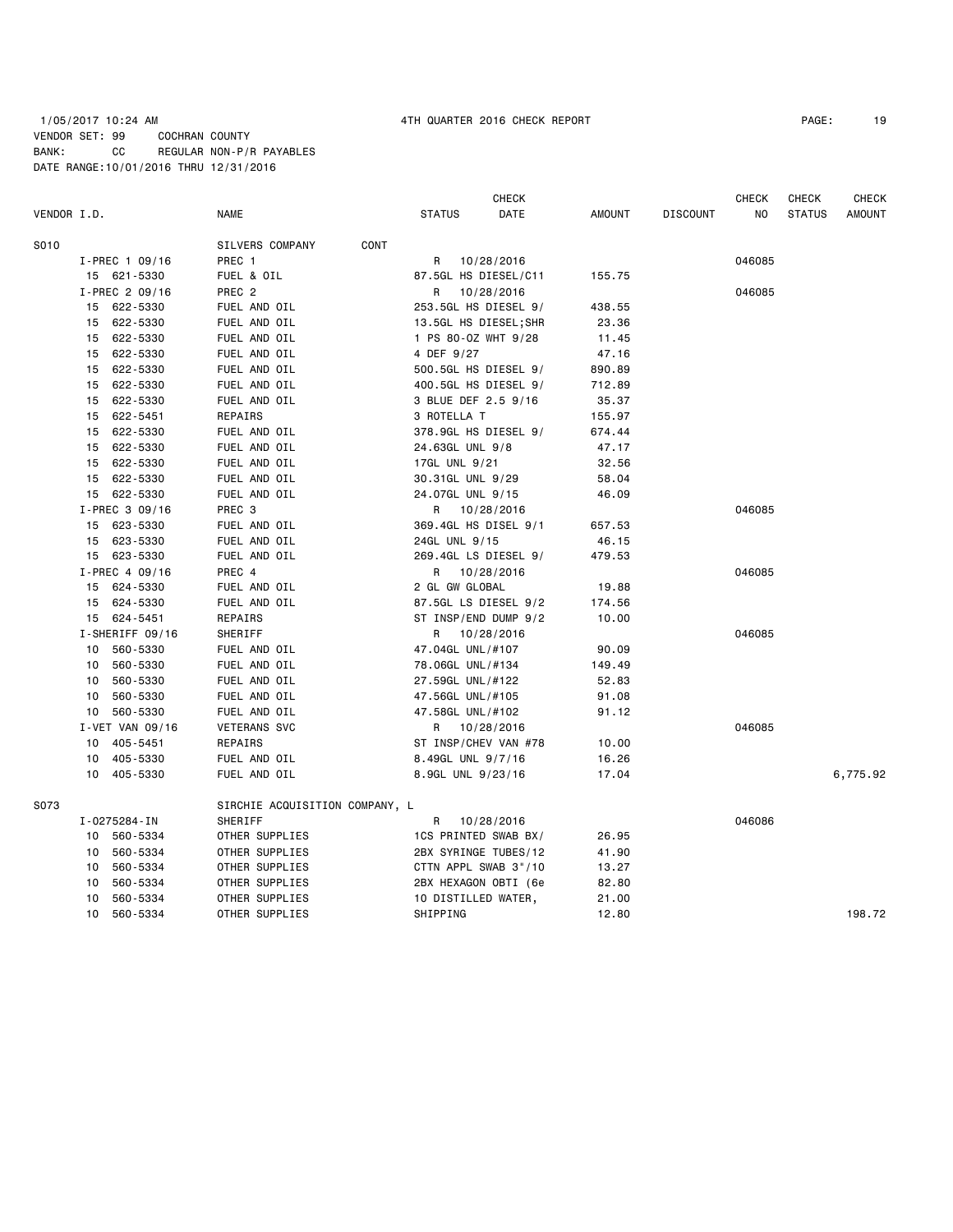## 1/05/2017 10:24 AM 4TH QUARTER 2016 CHECK REPORT PAGE: 20 VENDOR SET: 99 COCHRAN COUNTY BANK: CC REGULAR NON-P/R PAYABLES DATE RANGE:10/01/2016 THRU 12/31/2016

|             |    |                    |                             |                       | <b>CHECK</b> |               |                 | <b>CHECK</b> | <b>CHECK</b>  | <b>CHECK</b>  |
|-------------|----|--------------------|-----------------------------|-----------------------|--------------|---------------|-----------------|--------------|---------------|---------------|
| VENDOR I.D. |    |                    | <b>NAME</b>                 | <b>STATUS</b>         | DATE         | <b>AMOUNT</b> | <b>DISCOUNT</b> | NO.          | <b>STATUS</b> | <b>AMOUNT</b> |
| S222        |    |                    | SOUTH PLAINS COMMUNICATIONS |                       |              |               |                 |              |               |               |
|             |    | I-0111037-IN       | SHERIFF                     | R                     | 10/28/2016   |               |                 | 046087       |               |               |
|             |    | 10 560-5451        | MACHINERY-NON-OFFICE REPAIR | RECONN PWR/RADAR, TES |              | 75.00         |                 |              |               |               |
|             |    | I-0111100-IN       | <b>SHERIFF</b>              | R                     | 10/28/2016   |               |                 | 046087       |               |               |
|             |    | 10 560-5452        | OFFICE EQUIPMENT REPAIR     | RPL DGTL GATEWAYS/NT  |              | 315.00        |                 |              |               |               |
|             |    | 10 560-5452        | OFFICE EQUIPMENT REPAIR     | MILEAGE FR/TO LBK     |              | 78.00         |                 |              |               |               |
|             |    | 10 560-5452        | OFFICE EQUIPMENT REPAIR     | 4 DIGITAL GATEWAYS/R  |              | 1,700.00      |                 |              |               |               |
|             |    | $I - 0111151 - IN$ | SHERIFF                     | R                     | 10/28/2016   |               |                 | 046087       |               |               |
|             | 10 | 560-5451           | MACHINERY-NON-OFFICE REPAIR | CK ALL RADIOS; SWAP W |              | 270.00        |                 |              |               |               |
|             |    | 10 560-5451        | MACHINERY-NON-OFFICE REPAIR | MILEAGE FR/TO LBK     |              | 78.00         |                 |              |               | 2,516.00      |
| S242        |    |                    | SAM'S CLUB                  |                       |              |               |                 |              |               |               |
|             |    | I-001247 101416    | JAIL/NON-DEPT'L             | R.                    | 10/28/2016   |               |                 | 046088       |               |               |
|             | 10 | 409-5300           | COUNTY-WIDE SUPPLIES        | <b>PLATES</b>         |              | 7.34          |                 |              |               |               |
|             |    | 10 512-5392        | MISCELLANEOUS SUPPLIES      | DISINF/6              |              | 38.16         |                 |              |               |               |
|             | 10 | 512-5392           | MISCELLANEOUS SUPPLIES      | PINE-SOL/2            |              | 21.78         |                 |              |               |               |
|             |    | 10 512-5333        | FOOD-PRISONERS              | DRINK BOX/4           |              | 39.92         |                 |              |               |               |
|             |    | 10 409-5300        | COUNTY-WIDE SUPPLIES        | VANITY FAIR NAPKINS   |              | 8.49          |                 |              |               |               |
|             |    | 10 512-5392        | MISCELLANEOUS SUPPLIES      | KLX FT 12PK           |              | 14.67         |                 |              |               |               |
|             |    | 10 512-5392        | MISCELLANEOUS SUPPLIES      | PINE-SOL              |              | 10.89         |                 |              |               |               |
|             | 10 | 512-5392           | MISCELLANEOUS SUPPLIES      | COMET $2X/2$          |              | 11.94         |                 |              |               |               |
|             | 10 | 409-5300           | COUNTY-WIDE SUPPLIES        | ZPLC FRZR QT          |              | 10.98         |                 |              |               |               |
|             |    | 10 409-5300        | COUNTY-WIDE SUPPLIES        | ZPLC STRG GL          |              | 12.69         |                 |              |               |               |
|             |    | 10 512-5392        | MISCELLANEOUS SUPPLIES      | COFFEE FILT           |              | 6.37          |                 |              |               |               |
|             |    | 10 512-5391        | MEDICAL CARE-PRISONERS      | ALKA SELTZER          |              | 9.88          |                 |              |               |               |
|             |    | 10 512-5392        | MISCELLANEOUS SUPPLIES      | LYSOL 4PK             |              | 14.49         |                 |              |               |               |
|             |    | 10 512-5391        | MEDICAL CARE-PRISONERS      | PREVACID              |              | 23.78         |                 |              |               |               |
|             | 10 | 512-5391           | MEDICAL CARE-PRISONERS      | <b>DULCOLAX</b>       |              | 21.89         |                 |              |               |               |
|             | 10 | 409-5300           | COUNTY-WIDE SUPPLIES        | FORKS 300CT           |              | 8.98          |                 |              |               |               |
|             |    | 10 512-5391        | MEDICAL CARE-PRISONERS      | PEPCID COMP           |              | 23.98         |                 |              |               |               |
|             |    | 10 512-5391        | MEDICAL CARE-PRISONERS      | CLARITIN              |              | 28.88         |                 |              |               |               |
|             |    | 10 409-5300        | COUNTY-WIDE SUPPLIES        | BOWL 300CT/2          |              | 17.72         |                 |              |               |               |
|             |    | 10 409-5300        | COUNTY-WIDE SUPPLIES        | 8" FOAM PLT           |              | 10.98         |                 |              |               |               |
|             | 10 | 512-5392           | MISCELLANEOUS SUPPLIES      | MM SAT TOWEL/2        |              | 27.16         |                 |              |               |               |
|             | 10 | 512-5392           | MISCELLANEOUS SUPPLIES      | BATH TISSUE/2         |              | 36.92         |                 |              |               |               |
|             |    | 10 409-5300        | COUNTY-WIDE SUPPLIES        | <b>PLATES</b>         |              | 7.34          |                 |              |               |               |
|             |    | 10 512-5392        | MISCELLANEOUS SUPPLIES      | DISC PINE-SOL         |              | 9.00CR        |                 |              |               |               |
|             |    | 10 512-5392        | MISCELLANEOUS SUPPLIES      | DISC/LYSOL 4PK        |              | 3.00CR        |                 |              |               |               |
|             |    | 10 512-5392        | MISCELLANEOUS SUPPLIES      | DISC/BATH TISSUE      |              | 2.00CR        |                 |              |               | 401.23        |
| S281        |    |                    | <b>STAPLES</b>              |                       |              |               |                 |              |               |               |
|             |    | I-9744906908       | JAIL/SHERIFF                | R.                    | 10/28/2016   |               |                 | 046089       |               |               |
|             |    | 10 512-5310        | OFFICE SUPPLIES             | 1BX SEC ENV #10       |              | 36.99         |                 |              |               |               |
|             |    | 10 512-5310        | OFFICE SUPPLIES             | DISC                  |              | 5.55CR        |                 |              |               |               |
|             | 10 | 560-5310           | OFFICE SUPPLIES             | 1BX SEC ENV #10       |              | 36.99         |                 |              |               |               |
|             | 10 | 560-5310           | OFFICE SUPPLIES             | DISC                  |              | 5.55CR        |                 |              |               | 62.88         |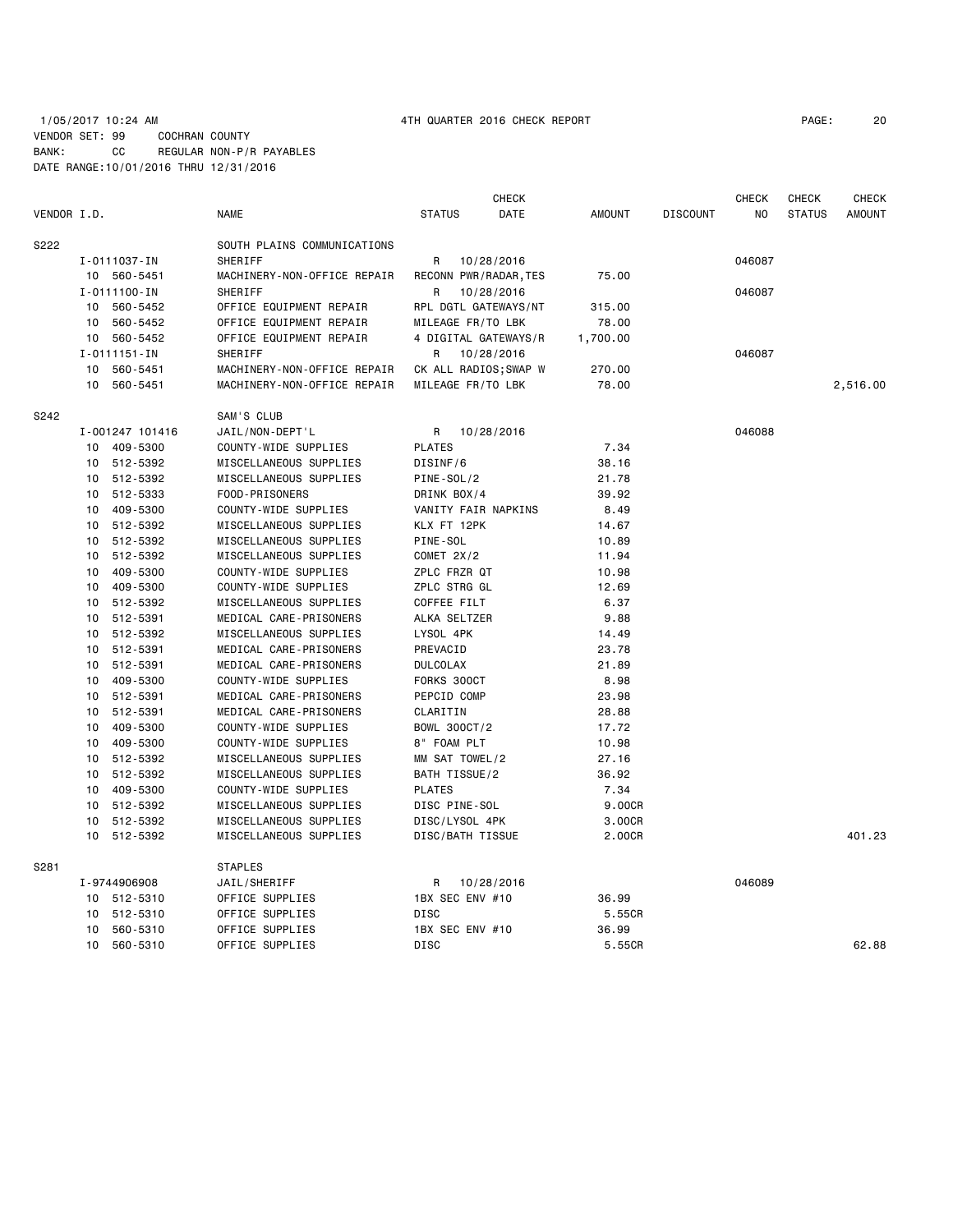|             |                    |                              | <b>CHECK</b>          |               |                 | <b>CHECK</b> | <b>CHECK</b>  | <b>CHECK</b>  |
|-------------|--------------------|------------------------------|-----------------------|---------------|-----------------|--------------|---------------|---------------|
| VENDOR I.D. |                    | <b>NAME</b>                  | <b>STATUS</b><br>DATE | <b>AMOUNT</b> | <b>DISCOUNT</b> | NO           | <b>STATUS</b> | <b>AMOUNT</b> |
| S400        |                    | STUEART'S PIT STOP KWIK LUBE |                       |               |                 |              |               |               |
|             | $I - 67715$        | JUVENILE PROBATION           | 10/28/2016<br>R       |               |                 | 046090       |               |               |
|             | 17 573-5499        | OPERATING EXPENSES           | OIL CHG/'14 CHEV #72  | 38.99         |                 |              |               |               |
|             | 17 573-5499        | OPERATING EXPENSES           | 8QT MOBIL 1 SYNTH 0/  | 26.97         |                 |              |               |               |
|             | 17 573-5499        | OPERATING EXPENSES           | SYNTH OIL UPGRADE     | 28.99         |                 |              |               | 94.95         |
| S416        |                    | SOS WASTE DISPOSAL, INC      |                       |               |                 |              |               |               |
|             | $I - 9245$         | PREC 3/PREC 4                | R<br>10/28/2016       |               |                 | 046091       |               |               |
|             | 15 623-5440        | UTILITIES                    | DUMPSTER SVC NOV16    | 53.25         |                 |              |               |               |
|             | 15<br>624-5440     | UTILITIES                    | DUMPSTER SVC NOV16    | 53.25         |                 |              |               | 106.50        |
| U019        |                    | UNITED SUPERMARKETS, INC     |                       |               |                 |              |               |               |
|             | I-6309006 102616   | JAIL                         | 10/28/2016<br>R.      |               |                 | 046092       |               |               |
|             | 10 512-5333        | FOOD-PRISONERS               | MT OLIVE PCKL CHIPS   | 4.99          |                 |              |               |               |
|             | 10 512-5333        | FOOD-PRISONERS               | KFT CHEESE SNGL/2     | 25.98         |                 |              |               |               |
|             | I-73110087 101416  | JAIL                         | 10/28/2016<br>R       |               |                 | 046092       |               |               |
|             | 10 512-5333        | FOOD-PRISONERS               | CT LEMONADE/2         | 7.58          |                 |              |               |               |
|             | 10 512-5333        | FOOD-PRISONERS               | SUGAR/2               | 11.98         |                 |              |               |               |
|             | 10 512-5333        | FOOD-PRISONERS               | KOOL AID/4            | 15.16         |                 |              |               |               |
|             | 10 512-5333        | FOOD-PRISONERS               | GR SMITH APPLES/2     | 9.98          |                 |              |               |               |
|             | 10 512-5333        | FOOD-PRISONERS               | DOLE SALAD            | 3.99          |                 |              |               |               |
|             | 512-5333<br>10     | FOOD-PRISONERS               | DOLE SHREDDED LE      | 1.79          |                 |              |               |               |
|             | 10<br>512-5333     | FOOD-PRISONERS               | RED DEL APPLES/2      | 7.98          |                 |              |               |               |
|             | 10 512-5333        | FOOD-PRISONERS               | ORANGES/2             | 7.50          |                 |              |               |               |
|             | 10 512-5333        | FOOD-PRISONERS               | TOMATOES ON VINE      | 3.48          |                 |              |               |               |
|             | 10 512-5391        | MEDICAL CARE-PRISONERS       | HALLS BG SF HNY       | 2.19          |                 |              |               |               |
|             | 10 512-5391        | MEDICAL CARE-PRISONERS       | HALLS FRUIT BREE      | 1.99          |                 |              |               |               |
|             | I-7766001 100716   | JAIL                         | 10/28/2016<br>R       |               |                 | 046092       |               |               |
|             | 10 512-5333        | FOOD-PRISONERS               | <b>BVH LT RANCH</b>   | 5.79          |                 |              |               |               |
|             | 10 512-5333        | FOOD-PRISONERS               | 12 HEARTH OF TX       | 15.48         |                 |              |               |               |
|             | 10 512-5333        | FOOD-PRISONERS               | 2 HEINZ TOMATO KET    | 5.98          |                 |              |               |               |
|             | 10 512-5333        | FOOD-PRISONERS               | 2 SK SUGAR            | 11.98         |                 |              |               |               |
|             | 10 512-5333        | FOOD-PRISONERS               | <b>4PK TOMATOES</b>   | 1.99          |                 |              |               |               |
|             | 10 512-5333        | FOOD-PRISONERS               | DOLE SALAD            | 3.99          |                 |              |               |               |
|             | 10 512-5333        | FOOD-PRISONERS               | DOLE SHREDDED LE      | 1.79          |                 |              |               |               |
|             | 10 512-5333        | FOOD-PRISONERS               | <b>GALA APPLES</b>    | 4.99          |                 |              |               |               |
|             | 512-5333<br>10     | FOOD-PRISONERS               | NAVEL ORANGES         | 7.98          |                 |              |               |               |
|             | 512-5333<br>10     | FOOD-PRISONERS               | RED DEL               | 3.99          |                 |              |               |               |
|             | 10 512-5333        | FOOD-PRISONERS               | KFT CHEESE SNGL       | 12.99         |                 |              |               |               |
|             | 10 512-5333        | FOOD-PRISONERS               | O/M CHOPPED HAM/2     | 6.98          |                 |              |               |               |
|             | 10 512-5333        | FOOD-PRISONERS               | WRIGHT THICK BACON    | 8.99          |                 |              |               |               |
|             | 10 512-5333        | FOOD-PRISONERS               | 419 FROZEN MEALS      | 1,301.66      |                 |              |               |               |
|             | 10 512-5333        | FOOD-PRISONERS               | LCN MILK/2            | 6.58          |                 |              |               |               |
|             | 10 512-5333        | FOOD-PRISONERS               | 18CT EGGS, XL         | 1.99          |                 |              |               |               |
|             | 10 409-5300        | COUNTY-WIDE SUPPLIES         | SK FILTR COFF         | 2.49          |                 |              |               |               |
|             | I-MEDS/D HERNANDEZ | JAIL                         | R<br>10/28/2016       |               |                 | 046092       |               |               |
|             | 10 512-5391        | MEDICAL CARE-PRISONERS       | RX MEDS/DOMINIC HERN  | 26.62         |                 |              |               |               |
|             | I-MEDS/MORIN 10/7  | JAIL                         | R<br>10/28/2016       |               |                 | 046092       |               |               |
|             |                    |                              |                       |               |                 |              |               |               |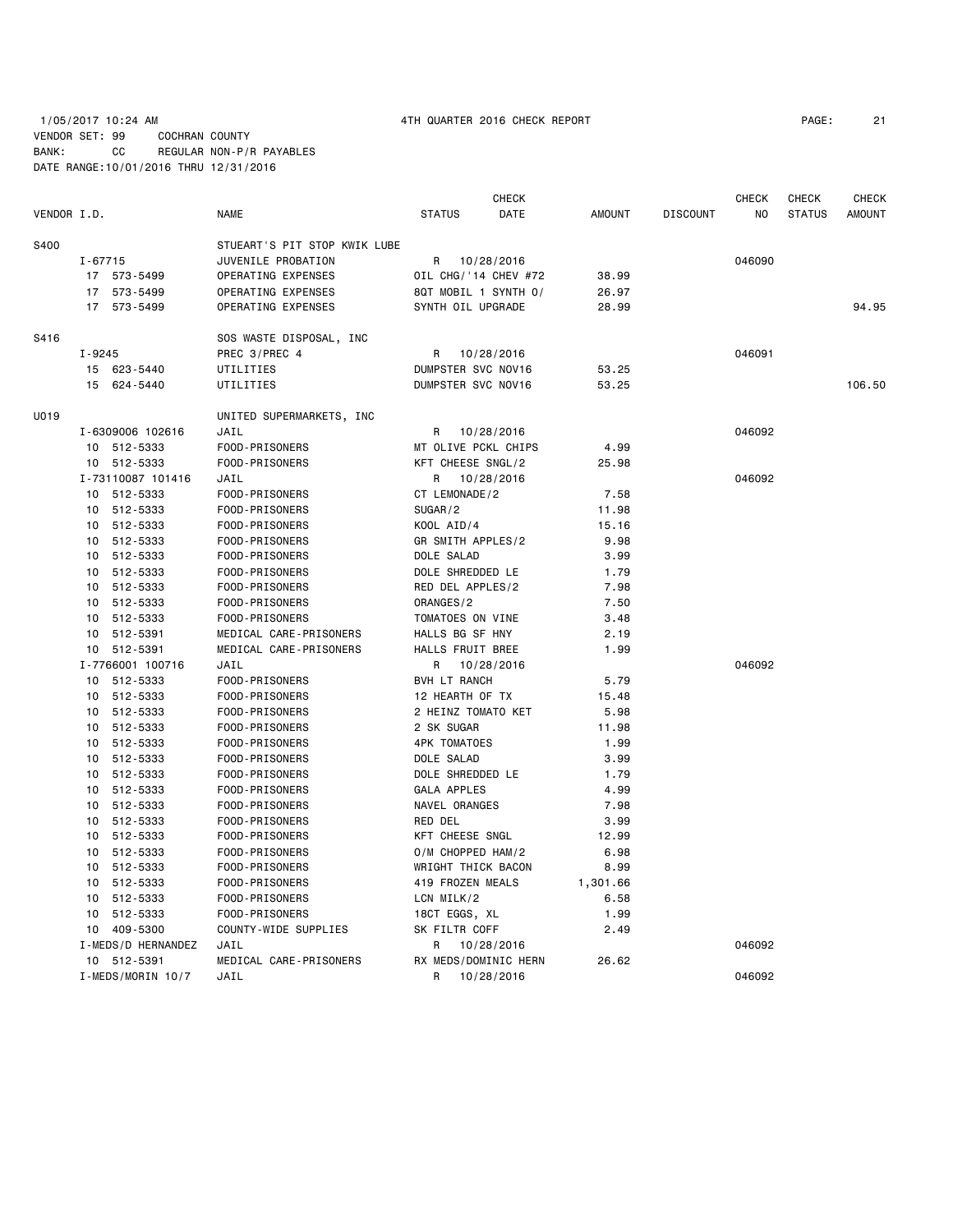# 1/05/2017 10:24 AM 4TH QUARTER 2016 CHECK REPORT PAGE: 22 VENDOR SET: 99 COCHRAN COUNTY BANK: CC REGULAR NON-P/R PAYABLES DATE RANGE:10/01/2016 THRU 12/31/2016

| VENDOR I.D. |                   | <b>NAME</b>             | <b>STATUS</b>          | <b>CHECK</b><br>DATE<br><b>AMOUNT</b> | <b>DISCOUNT</b> | <b>CHECK</b><br>NO | <b>CHECK</b><br><b>STATUS</b> | <b>CHECK</b><br><b>AMOUNT</b> |
|-------------|-------------------|-------------------------|------------------------|---------------------------------------|-----------------|--------------------|-------------------------------|-------------------------------|
|             |                   |                         |                        |                                       |                 |                    |                               |                               |
| U019        |                   | UNITED SUPERMARKETS, I  | CONT                   |                                       |                 |                    |                               |                               |
|             | I-MEDS/MORIN 10/7 | JAIL                    | 10/28/2016<br>R        |                                       |                 | 046092             |                               |                               |
|             | 10 512-5391       | MEDICAL CARE-PRISONERS  | RX #1/NOE MORIN        | 16.21                                 |                 |                    |                               |                               |
|             | 10 512-5391       | MEDICAL CARE-PRISONERS  | RX #2/NOE MORIN        | 13.25                                 |                 |                    |                               |                               |
|             | 10 512-5391       | MEDICAL CARE-PRISONERS  | RX #3/NOE MORIN        | 13.02                                 |                 |                    |                               | 1,579.33                      |
| U036        |                   | UNIFIRST HOLDINGS, INC. |                        |                                       |                 |                    |                               |                               |
|             | I-831 2247082     | JAIL/SHERIFF            | R<br>10/28/2016        |                                       |                 | 046093             |                               |                               |
|             | 10 512-5205       | UNIFORMS                | UNIFORM SVC 10/10/16   | 21.40                                 |                 |                    |                               |                               |
|             | 560-5205<br>10    | UNIFORMS                | UNIFORM SVC 10/10/16   | 87.92                                 |                 |                    |                               |                               |
|             | 560-5205<br>10    | UNIFORMS                | DEFE CHG               | 8.10                                  |                 |                    |                               |                               |
|             | I-831 2248449     | JAIL/SHERIFF            | R<br>10/28/2016        |                                       |                 | 046093             |                               |                               |
|             | 512-5205<br>10    | UNIFORMS                | UNIFORM SVC 10/17/16   | 21.40                                 |                 |                    |                               |                               |
|             | 560-5205<br>10    | UNIFORMS                | UNIFORM SVC 10/17/16   | 136.31                                |                 |                    |                               |                               |
|             | 560-5205<br>10    | UNIFORMS                | DEFE CHG               | 8.10                                  |                 |                    |                               |                               |
|             | I-831 2249804     | JAIL/SHERIFF            | R<br>10/28/2016        |                                       |                 | 046093             |                               |                               |
|             | 10 512-5205       | UNIFORMS                | UNIFORM SVC 10/24/16   | 21.40                                 |                 |                    |                               |                               |
|             | 10 560-5205       | UNIFORMS                | UNIFORM SVC 10/24/16   | 90.71                                 |                 |                    |                               |                               |
|             | 560-5205<br>10    | UNIFORMS                | DEFE CHG               | 8.10                                  |                 |                    |                               | 403.44                        |
| <b>V035</b> |                   | VARIVERGE, LLC          |                        |                                       |                 |                    |                               |                               |
|             | I-14276 TAX       | TAX A/C                 | 10/28/2016<br>R        |                                       |                 | 046094             |                               |                               |
|             | 499-5408<br>10    | TAX ROLL                | 15,114 LASER PRINT/T   | 604.56                                |                 |                    |                               |                               |
|             | 499-5408<br>10    | TAX ROLL                | 4,031 RENDERING        | 241.86                                |                 |                    |                               |                               |
|             | 10<br>499-5408    | TAX ROLL                | 7,557 PAPER/LASER PR   | 105.80                                |                 |                    |                               |                               |
|             | 10<br>499-5408    | TAX ROLL                | 17 FLATS @.75          | 12.75                                 |                 |                    |                               |                               |
|             | 10<br>499-5408    | TAX ROLL                | 3,958 PRE-SORT @.025   | 98.95                                 |                 |                    |                               |                               |
|             | 499-5311<br>10    | POSTAL EXPENSES         | POSTAGE                | 1,622.23                              |                 |                    |                               |                               |
|             | 499-5311<br>10    | POSTAL EXPENSES         | POSTAGE PREV PD        | 1,622.23CR                            |                 |                    |                               |                               |
|             | I-14277 MINR      | TAX A/C                 | R 10/28/2016           |                                       |                 | 046094             |                               |                               |
|             | 10 499-5408       | TAX ROLL                | 7,817 LASER PRINT/TA   | 312.68                                |                 |                    |                               |                               |
|             | 10 499-5408       | TAX ROLL                | 2,627 RENDERING        | 157.62                                |                 |                    |                               |                               |
|             | 10 499-5408       | TAX ROLL                | 4,722 PAPER/LASER PR   | 66.11                                 |                 |                    |                               |                               |
|             | 10<br>499-5408    | TAX ROLL                | 72 FLATS @.75          | 54.00                                 |                 |                    |                               |                               |
|             | 499-5408<br>10    | TAX ROLL                | 2,570 PRE-SORT @.025   | 64.25                                 |                 |                    |                               |                               |
|             | 499-5311<br>10    | POSTAL EXPENSES         | POSTAGE                | 1,078.28                              |                 |                    |                               |                               |
|             | 10 499-5311       | POSTAL EXPENSES         | POSTAGE PREV PD        | 1,377.77CR                            |                 |                    |                               | 1,419.09                      |
| V039        |                   | HIGINIO VASQUEZ JR. dba |                        |                                       |                 |                    |                               |                               |
|             | I-05103 091316    | JAIL                    | 10/28/2016<br>R        |                                       |                 | 046095             |                               |                               |
|             | 512-5333<br>10    | FOOD-PRISONERS          | <b>GLDN DEL APPLES</b> | 8.26                                  |                 |                    |                               |                               |
|             | 10 512-5333       | FOOD-PRISONERS          | NAVEL ORANGES          | 8.87                                  |                 |                    |                               |                               |
|             | 10 512-5333       | FOOD-PRISONERS          | RED DEL APPLES         | 8.59                                  |                 |                    |                               |                               |
|             | I-07103 092716    | JAIL                    | R<br>10/28/2016        |                                       |                 | 046095             |                               |                               |
|             | 10<br>512-5333    | FOOD-PRISONERS          | RED DEL APPLES         | 9.03                                  |                 |                    |                               |                               |
|             | 10 512-5333       | FOOD-PRISONERS          | LETUCE CELLO           | 1.49                                  |                 |                    |                               |                               |
|             | 10 512-5333       | FOOD-PRISONERS          | NAVEL ORANGES          | 3.68                                  |                 |                    |                               |                               |
|             | I-14100 090716    | JAIL                    | R<br>10/28/2016        |                                       |                 | 046095             |                               |                               |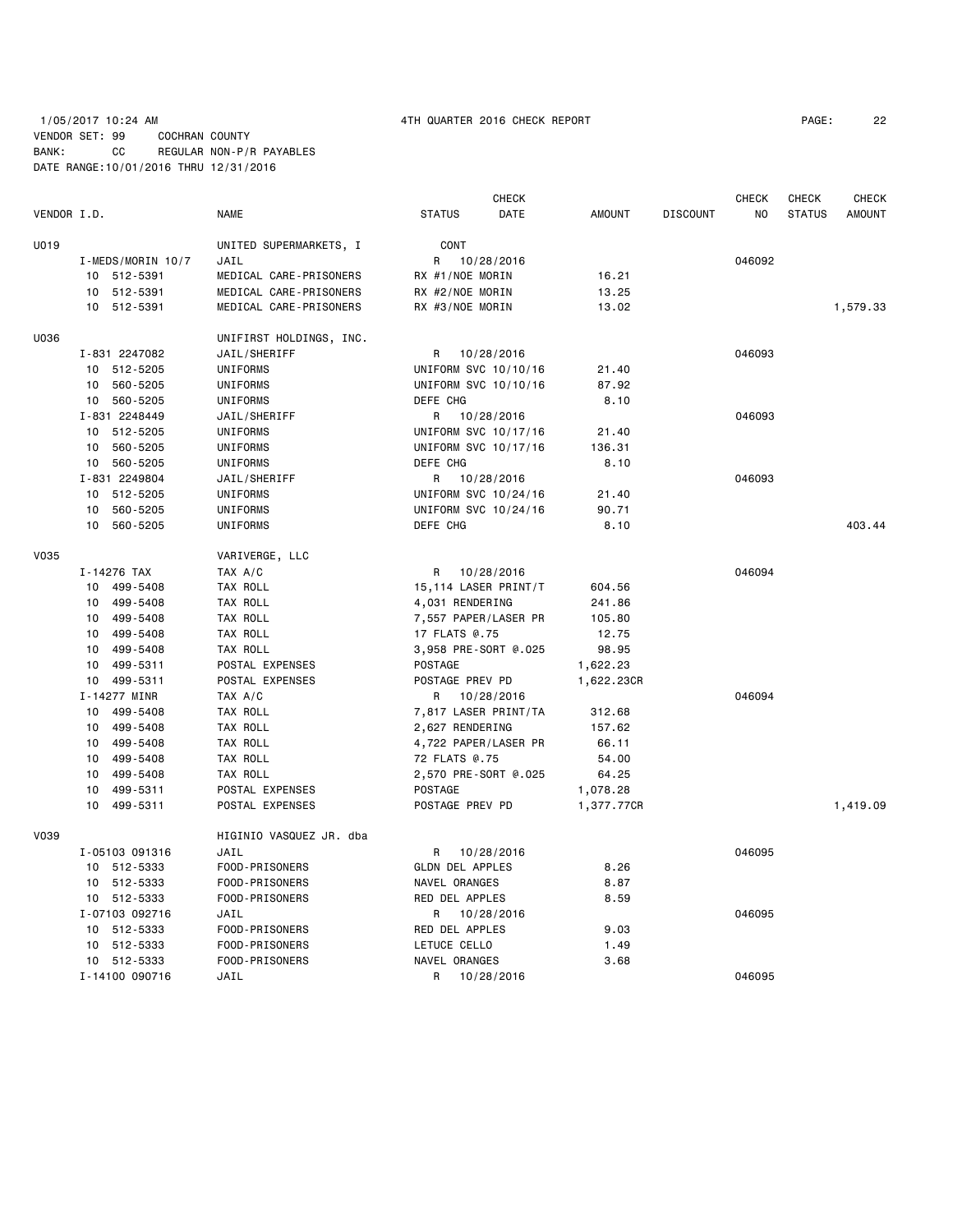# 1/05/2017 10:24 AM 4TH QUARTER 2016 CHECK REPORT PAGE: 23 VENDOR SET: 99 COCHRAN COUNTY BANK: CC REGULAR NON-P/R PAYABLES DATE RANGE:10/01/2016 THRU 12/31/2016

|             |            |                                    |                                |                          | <b>CHECK</b> |               |                 | <b>CHECK</b>   | CHECK         | <b>CHECK</b>  |
|-------------|------------|------------------------------------|--------------------------------|--------------------------|--------------|---------------|-----------------|----------------|---------------|---------------|
| VENDOR I.D. |            |                                    | NAME                           | <b>STATUS</b>            | DATE         | <b>AMOUNT</b> | <b>DISCOUNT</b> | N <sub>O</sub> | <b>STATUS</b> | <b>AMOUNT</b> |
| V039        |            |                                    | HIGINIO VASQUEZ JR. db         | CONT                     |              |               |                 |                |               |               |
|             |            | I-14100 090716                     | JAIL                           | R                        | 10/28/2016   |               |                 | 046095         |               |               |
|             |            | 10 512-5333                        | FOOD-PRISONERS                 | LETTUCE CELLO            |              | 1.49          |                 |                |               |               |
|             | 10         | 512-5333                           | FOOD-PRISONERS                 | 3 SALAD BLEND            |              | 10.17         |                 |                |               |               |
|             | 10         | 512-5333                           | FOOD-PRISONERS                 | HAMB DILL SLICES         |              | 2.59          |                 |                |               |               |
|             | 10         | 512-5333                           | FOOD-PRISONERS                 | RED DEL APPLES           |              | 6.91          |                 |                |               |               |
|             | 10         | 512-5333                           | FOOD-PRISONERS                 | 2 KR AMER CHZ IWS        |              | 8.38          |                 |                |               |               |
|             | 10         | 512-5333                           | FOOD-PRISONERS                 | NAVEL ORANGES            |              | 10.51         |                 |                |               |               |
|             |            | 10 512-5333                        | FOOD-PRISONERS                 | RED DEL APPLES           |              | 9.56          |                 |                |               | 89.53         |
| <b>V048</b> |            |                                    | V&T PLUMBING                   |                          |              |               |                 |                |               |               |
|             | $I - 2075$ |                                    | <b>COURTHOUSE</b>              | R                        | 10/28/2016   |               |                 | 046096         |               |               |
|             |            | 10 510-5451                        | REPAIR                         | TRBLSHT BOILER; RPL I    |              | 276.00        |                 |                |               | 276.00        |
| <b>WOO7</b> |            |                                    | WEST, A THOMSON REUTERS BUSINE |                          |              |               |                 |                |               |               |
|             |            | I-834896296                        | ATTORNEY/LAW LIBRARY           | R                        | 10/28/2016   |               |                 | 046097         |               |               |
|             |            | 10 475-5590                        | LAW LIBRARY MTRLS/UPDATES      | SUPREME CT REPORTER      |              | 138,00        |                 |                |               | 138.00        |
| <b>WO10</b> |            |                                    | WEST TEXAS GAS INC             |                          |              |               |                 |                |               |               |
|             |            | I-004036001501 10/16 PARK/SHOP     |                                | R                        | 10/28/2016   |               |                 | 046098         |               |               |
|             | 10         | 660-5440                           | UTILITIES & IRRIGATION         | .6MCF GAS $9/12 - 10/6/$ |              | 2.26          |                 |                |               |               |
|             | 10         | 660-5440                           | UTILITIES & IRRIGATION         | COST OF GAS (3.060)      |              | 1.86          |                 |                |               |               |
|             | 10         | 660-5440                           | UTILITIES & IRRIGATION         | <b>CUSTOMER CHG</b>      |              | 10.00         |                 |                |               |               |
|             | 10         | 660-5440                           | UTILITIES & IRRIGATION         | GRIP CHG                 |              | 2.64          |                 |                |               |               |
|             | 10         | 660-5440                           | UTILITIES & IRRIGATION         | RATE CASE SURCHG         |              | 0.06          |                 |                |               |               |
|             |            | I-004036002501 10/16 PARK/SHOWBARN |                                | R                        | 10/28/2016   |               |                 | 046098         |               |               |
|             |            | 10 660-5440                        | UTILITIES & IRRIGATION         | GAS SVC 9/12-10/6/16     |              | 10.00         |                 |                |               |               |
|             |            | 10 660-5440                        | UTILITIES & IRRIGATION         | <b>GRIP CHG</b>          |              | 2.64          |                 |                |               |               |
|             |            | I-004049022001 10/16 PREC 3        |                                | R                        | 10/28/2016   |               |                 | 046098         |               |               |
|             | 15         | 623-5440                           | UTILITIES                      | GAS SVC 9/12-10/7/16     |              | 13.70         |                 |                |               |               |
|             | 15         | 623-5440                           | UTILITIES                      | <b>GRIP CHG</b>          |              | 7.02          |                 |                |               | 50.18         |
| <b>W055</b> |            |                                    | WINDSTREAM COMMUNICATIONS SW   |                          |              |               |                 |                |               |               |
|             |            | I-266-0638 OCT16                   | <b>MUSEUM</b>                  | R                        | 10/28/2016   |               |                 | 046099         |               |               |
|             |            | 10 652-5420                        | TELECOMMUNICATIONS             | BASIC LOCAL SVC          |              | 51.24         |                 |                |               |               |
|             |            | 10 652-5420                        | TELECOMMUNICATIONS             | OPTIONAL SVC             |              | 3.00          |                 |                |               |               |
|             |            | 10 652-5420                        | TELECOMMUNICATIONS             | LONG DISTANCE SVC        |              | 6.08          |                 |                |               |               |
|             |            | I-266-5051 OCT16                   | LIBRARY                        | R                        | 10/28/2016   |               |                 | 046099         |               |               |
|             |            | 10 650-5420                        | TELECOMMUNICATIONS             | BASIC LOCAL SVC/2 LI     |              | 109.98        |                 |                |               |               |
|             |            | 10 650-5420                        | TELECOMMUNICATIONS             | HI-SPEED INTERNET        |              | 54.99         |                 |                |               |               |
|             |            | 10 650-5420                        | TELECOMMUNICATIONS             | LONG DISTANCE SVC        |              | 0.63          |                 |                |               |               |
|             |            | I-266-5074 OCT16                   | ADULT PROBATION                | R                        | 10/28/2016   |               |                 | 046099         |               |               |
|             |            | 10 570-5420                        | TELECOMMUNICATIONS             | BASIC LOCAL SVC          |              | 48.90         |                 |                |               |               |
|             |            | 10 570-5420                        | TELECOMMUNICATIONS             | OPTIONAL SVC             |              | 11.97         |                 |                |               |               |
|             |            | I-266-5161 OCT16                   | TREASURER                      | R                        | 10/28/2016   |               |                 | 046099         |               |               |
|             |            | 10 497-5420                        | TELECOMMUNICATIONS             | BASIC LOCAL SVC          |              | 48.90         |                 |                |               |               |
|             |            | 10 497-5420                        | TELECOMMUNICATIONS             | LONG DISTANCE SVC        |              | 0.71          |                 |                |               |               |
|             |            | I-266-5171 OCT16                   | TAX A/C                        | R                        | 10/28/2016   |               |                 | 046099         |               |               |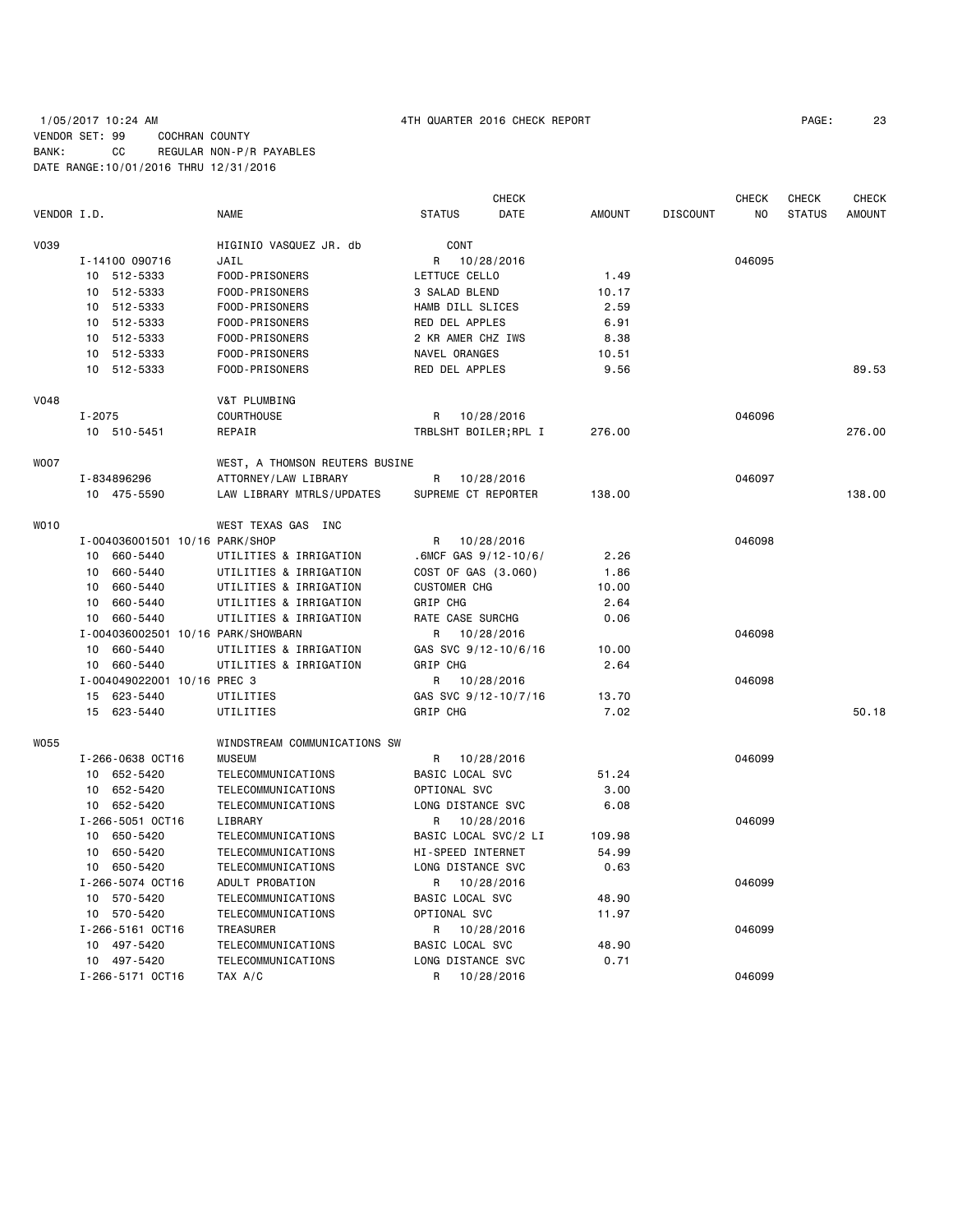## 1/05/2017 10:24 AM 4TH QUARTER 2016 CHECK REPORT PAGE: 24 VENDOR SET: 99 COCHRAN COUNTY BANK: CC REGULAR NON-P/R PAYABLES DATE RANGE:10/01/2016 THRU 12/31/2016

|             |                             |                          | <b>CHECK</b>          |               |                 | <b>CHECK</b> | CHECK         | CHECK         |
|-------------|-----------------------------|--------------------------|-----------------------|---------------|-----------------|--------------|---------------|---------------|
| VENDOR I.D. |                             | <b>NAME</b>              | <b>STATUS</b><br>DATE | <b>AMOUNT</b> | <b>DISCOUNT</b> | NO.          | <b>STATUS</b> | <b>AMOUNT</b> |
| W055        |                             | WINDSTREAM COMMUNICATION | CONT                  |               |                 |              |               |               |
|             | I-266-5171 OCT16            | TAX A/C                  | 10/28/2016<br>R       |               |                 | 046099       |               |               |
|             | 499-5420<br>10              | TELECOMMUNICATIONS       | BASIC LOCAL SVC/3 LI  | 151.30        |                 |              |               |               |
|             | 10<br>499-5420              | TELECOMMUNICATIONS       | HI-SPEED INTERNET     | 84.99         |                 |              |               |               |
|             | 499-5420<br>10              | TELECOMMUNICATIONS       | OPTIONAL SVC          | 28.42         |                 |              |               |               |
|             | 499-5420<br>10              | TELECOMMUNICATIONS       | LONG DISTANCE SVC     | 12.88         |                 |              |               |               |
|             | I-266-5181 OCT16            | <b>ELECTIONS</b>         | R<br>10/28/2016       |               |                 | 046099       |               |               |
|             | 490-5420<br>10              | TELECOMMUNICATIONS       | BASIC LOCAL SVC       | 51.60         |                 |              |               |               |
|             | 490-5420<br>10              | TELECOMMUNICATIONS       | OPTIONAL SVC          | 3.00          |                 |              |               |               |
|             | 10 490-5420                 | TELECOMMUNICATIONS       | LONG DISTANCE SVC     | 6.08          |                 |              |               |               |
|             | I-266-5211 0CT16            | <b>SHERIFF</b>           | 10/28/2016<br>R       |               |                 | 046099       |               |               |
|             | 10 560-5420                 | TELECOMMUNICATIONS       | BASIC LOCAL SVC/3 LI  | 169.81        |                 |              |               |               |
|             | 10 560-5420                 | TELECOMMUNICATIONS       | LONG DISTANCE SVC     | 5.10          |                 |              |               |               |
|             | I-266-5215 OCT16            | <b>EXTENSION SVC</b>     | R<br>10/28/2016       |               |                 | 046099       |               |               |
|             | 665-5420<br>10              | TELECOMMUNICATIONS       | BASIC LOCAL SVC/3 LI  | 164.66        |                 |              |               |               |
|             | 665-5420<br>10              | TELECOMMUNICATIONS       | HI-SPEED INTERNET     | 39.99         |                 |              |               |               |
|             | 10<br>665-5420              | TELECOMMUNICATIONS       | LONG DISTANCE SVC     | 0.34          |                 |              |               |               |
|             | I-266-5302 OCT16            | JUSTICE OF PEACE         | R                     |               |                 | 046099       |               |               |
|             |                             |                          | 10/28/2016            |               |                 |              |               |               |
|             | 10 455-5420                 | TELECOMMUNICATIONS       | BASIC LOCAL SVC       | 48.90         |                 |              |               |               |
|             | 10 455-5420                 | TELECOMMUNICATIONS       | LONG DISTANCE SVC     | 1.88          |                 |              |               |               |
|             | I-266-5411 OCT16            | JUVENILE PROBATION       | R<br>10/28/2016       |               |                 | 046099       |               |               |
|             | 17 573-5499                 | OPERATING EXPENSES       | BASIC LOCAL SVC       | 48.90         |                 |              |               |               |
|             | 17 573-5499                 | OPERATING EXPENSES       | LONG DISTANCE SVC     | 3.74          |                 |              |               |               |
|             | I-266-5412 OCT16            | DISTRICT COURT           | 10/28/2016<br>R       |               |                 | 046099       |               |               |
|             | 10 435-5420                 | TELECOMMUNICATIONS       | BASIC LOCAL SVC/2 LI  | 114.93        |                 |              |               |               |
|             | 435-5420<br>10              | TELECOMMUNICATIONS       | HI-SPEED INTERNET     | 139.98        |                 |              |               |               |
|             | I-266-5450 OCT16            | <b>CLERK</b>             | 10/28/2016<br>R       |               |                 | 046099       |               |               |
|             | 10 <sup>1</sup><br>403-5420 | TELECOMMUNICATIONS       | BASIC LOCAL SVC/3 LI  | 166.56        |                 |              |               |               |
|             | 403-5420<br>10              | TELECOMMUNICATIONS       | OPTIONAL SVC          | 3.00          |                 |              |               |               |
|             | 403-5420<br>10              | TELECOMMUNICATIONS       | LONG DISTANCE SVC     | 8.28          |                 |              |               |               |
|             | I-266-5508 OCT16            | CO JUDGE/COMM'R CT       | R<br>10/28/2016       |               |                 | 046099       |               |               |
|             | 15 610-5420                 | TELECOMMUNICATIONS       | BASIC LOCAL SVC/2 LI  | 118.85        |                 |              |               |               |
|             | 15 610-5420                 | TELECOMMUNICATIONS       | LONG DISTANCE SVC     | 7.06          |                 |              |               |               |
|             | I-266-5700 OCT16            | <b>SHERIFF</b>           | 10/28/2016<br>R       |               |                 | 046099       |               |               |
|             | 560-5420<br>10              | TELECOMMUNICATIONS       | BASIC LOCAL SVC       | 57.23         |                 |              |               |               |
|             | 560-5420<br>10              | TELECOMMUNICATIONS       | LONG DISTANCE SVC     | 0.59          |                 |              |               |               |
|             | I-266-5822 OCT16            | AUDITOR/NON-DEPT'L       | 10/28/2016<br>R       |               |                 | 046099       |               |               |
|             | 495-5420<br>10              | TELECOMMUNICATIONS       | BASIC LOCAL SVC 266-  | 51.24         |                 |              |               |               |
|             | 495-5420<br>10              | TELECOMMUNICATIONS       | <b>BUS BROADBAND</b>  | 59.99         |                 |              |               |               |
|             | 409-5420<br>10              | TELECOMMUNICATIONS       | FAX LINE 266-5629     | 51.25         |                 |              |               |               |
|             | 409-5420<br>10              | TELECOMMUNICATIONS       | HI-SPEED INTERNET     | 154.99        |                 |              |               |               |
|             | 10 409-5420                 | TELECOMMUNICATIONS       | FAX LONG DISTANCE     | 0.24          |                 |              |               |               |
|             | I-266-8661 OCT16            | <b>ATTORNEY</b>          | R<br>10/28/2016       |               |                 | 046099       |               |               |
|             | 475-5420<br>10              | TELECOMMUNICATIONS       | BASIC LOCL SVC/2 LIN  | 114.06        |                 |              |               |               |
|             | 10<br>475-5420              | TELECOMMUNICATIONS       | HI-SPEED INTERNET     | 79.99         |                 |              |               |               |
|             | 10<br>475-5420              | TELECOMMUNICATIONS       | LONG DISTANCE SVC     | 0.45          |                 |              |               |               |
|             | I-266-8888 OCT16            | SHERIFF                  | R<br>10/28/2016       |               |                 | 046099       |               |               |
|             | 10<br>560-5420              | TELECOMMUNICATIONS       | FAX LINE & CRIME CON  | 46.21         |                 |              |               |               |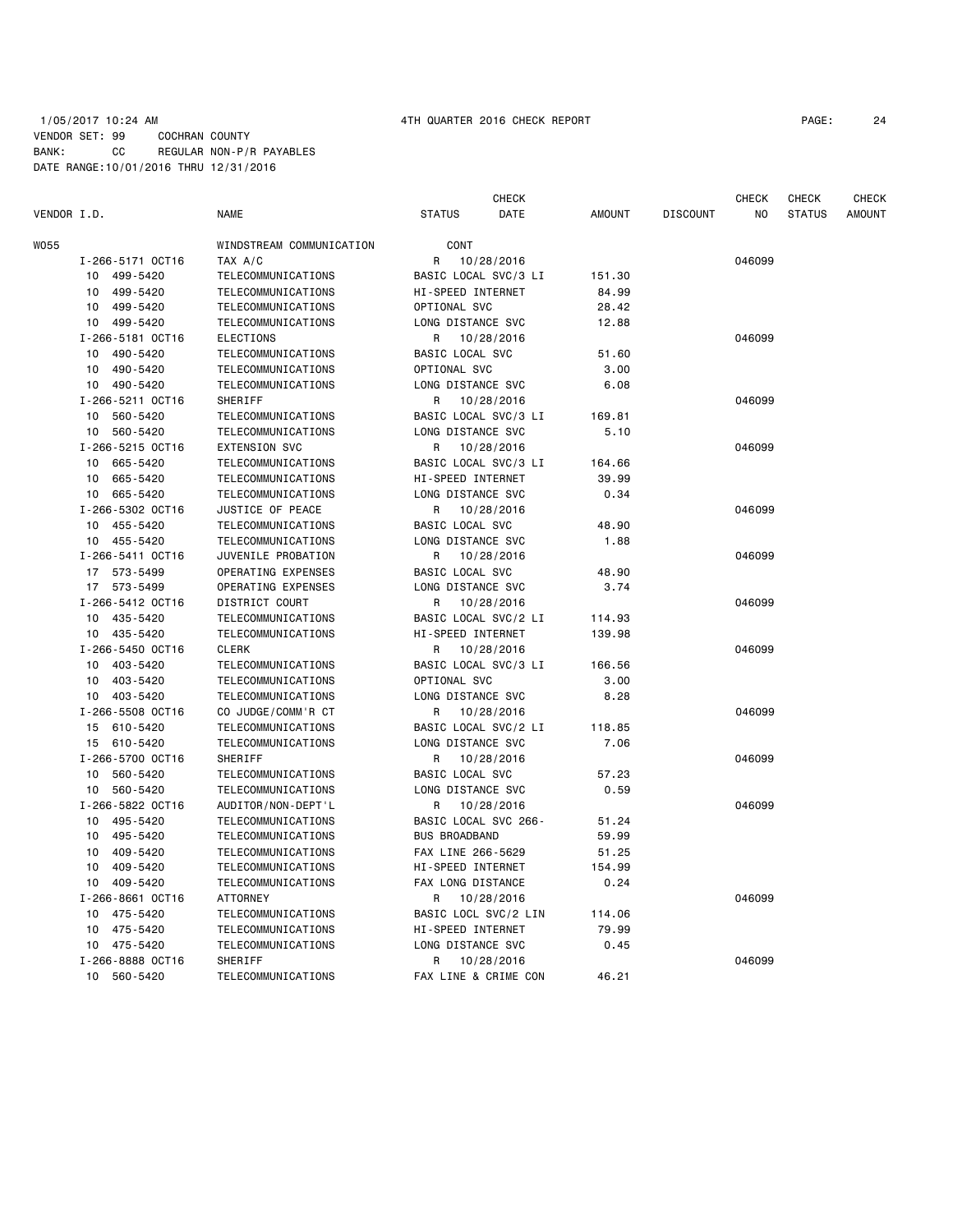# 1/05/2017 10:24 AM 4TH QUARTER 2016 CHECK REPORT PAGE: 25 VENDOR SET: 99 COCHRAN COUNTY BANK: CC REGULAR NON-P/R PAYABLES DATE RANGE:10/01/2016 THRU 12/31/2016

|             |            |                   |                          |                     | <b>CHECK</b>         |               |                 | <b>CHECK</b> | <b>CHECK</b>  | <b>CHECK</b>  |
|-------------|------------|-------------------|--------------------------|---------------------|----------------------|---------------|-----------------|--------------|---------------|---------------|
| VENDOR I.D. |            |                   | <b>NAME</b>              | <b>STATUS</b>       | DATE                 | <b>AMOUNT</b> | <b>DISCOUNT</b> | ΝO           | <b>STATUS</b> | <b>AMOUNT</b> |
| W055        |            |                   | WINDSTREAM COMMUNICATION | CONT                |                      |               |                 |              |               |               |
|             |            | I-266-8888 OCT16  | SHERIFF                  | R                   | 10/28/2016           |               |                 | 046099       |               |               |
|             |            | 10 560-5420       | TELECOMMUNICATIONS       | LONG DISTANCE SVC   |                      | 0.30          |                 |              |               | 2,333.19      |
| W062        |            |                   | WAL-MART COMMUNITY       |                     |                      |               |                 |              |               |               |
|             |            | I-017055 101716   | SHERIFF                  | R                   | 10/28/2016           |               |                 | 046101       |               |               |
|             | 10         | 560-5334          | OTHER SUPPLIES           | W/S WASHER FLUID/3  |                      | 8.52          |                 |              |               |               |
|             | 10         | 560-5310          | OFFICE SUPPLIES          |                     | 7PKT EXP FILE FOLDER | 11.91         |                 |              |               |               |
|             | 10         | 560-5310          | OFFICE SUPPLIES          | 13-PKT FOLDERS/2    |                      | 9.94          |                 |              |               |               |
|             | 10         | 560-5310          | OFFICE SUPPLIES          | LETTER FILE FOLDERS |                      | 4.97          |                 |              |               |               |
|             | 10         | 560-5310          | OFFICE SUPPLIES          |                     | 7PKT EXP FILE FOLDER | 3.97          |                 |              |               |               |
|             |            | I-026368 10/26/16 | JAIL                     |                     | R 10/28/2016         |               |                 | 046101       |               |               |
|             | 10         | 560-5334          | OTHER SUPPLIES           | W/S WASHER/2        |                      | 5.68          |                 |              |               |               |
|             | 10         | 560-5334          | OTHER SUPPLIES           |                     | CALCULATOR/INMATE US | 12.97         |                 |              |               |               |
|             | 10         | 512-5392          | MISCELLANEOUS SUPPLIES   | LUNCHBAGS           |                      | 1.96          |                 |              |               |               |
|             | 10         | 512-5333          | FOOD-PRISONERS           | <b>CREAMER</b>      |                      | 1.88          |                 |              |               |               |
|             | 10         | 512-5333          | FOOD-PRISONERS           | HALF/HALF           |                      | 2.48          |                 |              |               |               |
|             | 10         | 512-5333          | FOOD-PRISONERS           | OM HNY HAM/2        |                      | 5.96          |                 |              |               |               |
|             | 10         | 512-5333          | FOOD-PRISONERS           | SHD LETTUCE         |                      | 1.75          |                 |              |               |               |
|             | 10         | 512-5333          | FOOD-PRISONERS           | PKG SALAD           |                      | 2.76          |                 |              |               |               |
|             | 10         | 512-5333          | FOOD-PRISONERS           | TOMATO/VINE         |                      | 3.62          |                 |              |               |               |
|             | 10         | 512-5333          | FOOD-PRISONERS           | FLOUR TORTILLAS     |                      | 3.58          |                 |              |               |               |
|             | 10         | 512-5333          | FOOD-PRISONERS           | OM HNY HAM/2        |                      | 5.96          |                 |              |               |               |
|             | 10         | 512-5333          | FOOD-PRISONERS           | EGGS 12CT           |                      | 1.28          |                 |              |               |               |
|             | 10         | 512-5333          | FOOD-PRISONERS           | APPLES/2            |                      | 11.84         |                 |              |               |               |
|             | 10         | 512-5333          | FOOD-PRISONERS           | UNCKD BACON         |                      | 2.98          |                 |              |               |               |
|             | 10         | 512-5333          | FOOD-PRISONERS           | ORANGES/3           |                      | 11.94         |                 |              |               |               |
|             |            | I-8502 100816     | SHERIFF                  | R                   | 10/28/2016           |               |                 | 046101       |               |               |
|             | 10         | 560-5334          | OTHER SUPPLIES           | DUCK TAPE 55YD      |                      | 5.77          |                 |              |               |               |
|             | 10         | 560-5334          | OTHER SUPPLIES           | GORILLA TAPE        |                      | 14.77         |                 |              |               |               |
|             | 10         | 560-5334          | OTHER SUPPLIES           | <b>GORILLA GLUE</b> |                      | 4.84          |                 |              |               |               |
|             | 10         | 560-5334          | OTHER SUPPLIES           | GORILLA BRU         |                      | 4.84          |                 |              |               |               |
|             | 10         | 560-5334          | OTHER SUPPLIES           | GV LED              |                      | 8.24          |                 |              |               |               |
|             | 10         | 560-5334          | OTHER SUPPLIES           | INDUST TAPE         |                      | 7.97          |                 |              |               |               |
|             |            | I-8799 100816     | JAIL                     | R                   | 10/28/2016           |               |                 | 046101       |               |               |
|             |            | 10 512-5391       | MEDICAL CARE-PRISONERS   | <b>LANCETS</b>      |                      | 12.36         |                 |              |               |               |
|             | 10         | 512-5391          | MEDICAL CARE-PRISONERS   |                     | VERIO GLUCOSE TEST S | 150.00        |                 |              |               |               |
|             | 10         | 512-5391          | MEDICAL CARE-PRISONERS   | ALCHL SWABS         |                      | 1.98          |                 |              |               | 326.72        |
| W097        |            |                   | WILDRED L. MATHENY dba   |                     |                      |               |                 |              |               |               |
|             | $I - 1614$ |                   | CRTHSE/ACT BLDG/LIBRARY  | R                   | 10/28/2016           |               |                 | 046102       |               |               |
|             | 10         | 510-5332          | CUSTODIAL SUPPLIES       | <b>SPRAY BUGS</b>   |                      | 70.00         |                 |              |               |               |
|             | 10         | 662-5332          | CUSTODIAL SUPPLIES       | <b>SPRAY BUGS</b>   |                      | 45.00         |                 |              |               |               |
|             | 10         | 650-5332          | CUSTODIAL SUPPLIES       | <b>SPRAY BUGS</b>   |                      | 35.00         |                 |              |               | 150.00        |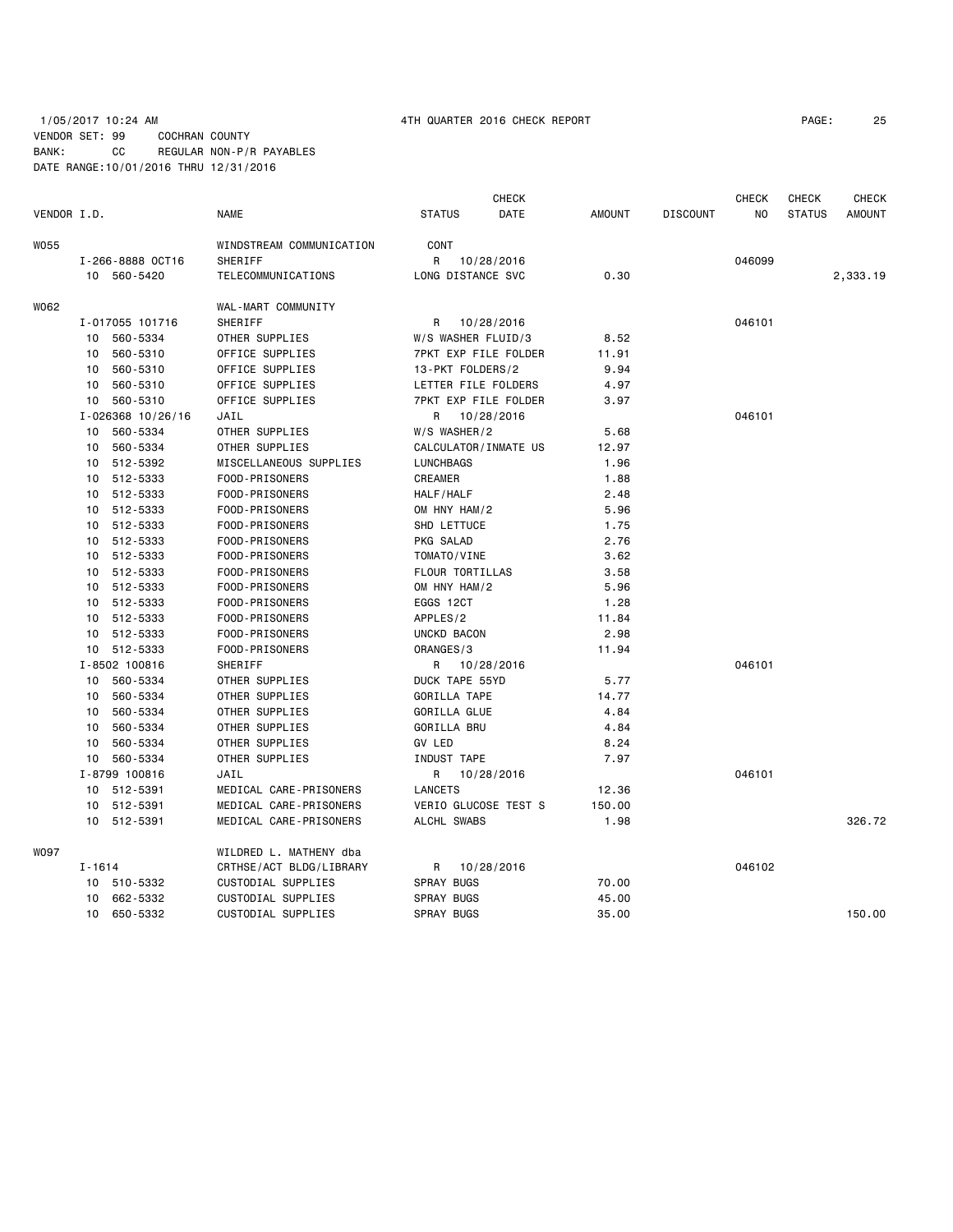# 1/05/2017 10:24 AM 4TH QUARTER 2016 CHECK REPORT PAGE: 26 VENDOR SET: 99 COCHRAN COUNTY BANK: CC REGULAR NON-P/R PAYABLES DATE RANGE:10/01/2016 THRU 12/31/2016

|                  |            |                    |                                |                          | CHECK                 |               |                 | <b>CHECK</b> | <b>CHECK</b>  | <b>CHECK</b>  |
|------------------|------------|--------------------|--------------------------------|--------------------------|-----------------------|---------------|-----------------|--------------|---------------|---------------|
| VENDOR I.D.      |            |                    | <b>NAME</b>                    | <b>STATUS</b>            | DATE                  | <b>AMOUNT</b> | <b>DISCOUNT</b> | NO           | <b>STATUS</b> | <b>AMOUNT</b> |
| W115             |            |                    | RAYMOND D WEBER, SHERIFF       |                          |                       |               |                 |              |               |               |
|                  |            | $I - 10/07/16$     | JAIL/SHERIFF                   | R                        | 10/28/2016            |               |                 | 046103       |               |               |
|                  |            | 10 512-5333        | FOOD-PRISONERS                 | 2 GAL ALLSUP'S MILK      |                       | 5.98          |                 |              |               |               |
|                  |            | 10 512-5333        | FOOD-PRISONERS                 | 12 ALLSUP'S BREAD 9/     |                       | 9.54          |                 |              |               |               |
|                  |            | 10 560-5310        | OFFICE SUPPLIES                |                          | 2 DOCUMENT FRAMES/FA  | 4.00          |                 |              |               |               |
|                  |            | 10 512-5333        | FOOD-PRISONERS                 | 1 GAL ALLSUP'S MILK      |                       | 3.49          |                 |              |               |               |
|                  |            | 10 512-5333        | FOOD-PRISONERS                 | 2 GAL ALLSUP'S MILK      |                       | 5.98          |                 |              |               |               |
|                  |            | 10 512-5333        | FOOD-PRISONERS                 | 2 SUGAR/FAM \$ 10/6      |                       | 4.50          |                 |              |               | 33.49         |
| W164             |            |                    | <b>WARREN CAT</b>              |                          |                       |               |                 |              |               |               |
|                  |            | I-PS020319897      | PREC <sub>2</sub>              | R                        | 10/28/2016            |               |                 | 046104       |               |               |
|                  |            | 15 622-5451        | REPAIRS                        | OIL FILTER #462-1171     |                       | 13.41         |                 |              |               | 13.41         |
| W <sub>193</sub> |            |                    | WESTWARD AUTOMOTIVE REPAIR LLC |                          |                       |               |                 |              |               |               |
|                  | I-003961   |                    | PREC <sub>3</sub>              | R                        | 10/28/2016            |               |                 | 046105       |               |               |
|                  |            | 15 623-5451        | REPAIRS                        | DIAG; R/R DISTRIB/97     |                       | 140.00        |                 |              |               |               |
|                  |            | 15 623-5451        | REPAIRS                        |                          | R/R PLUGS; RESET TIMI | 70.00         |                 |              |               |               |
|                  |            | 15 623-5451        | REPAIRS                        | <b>DISTRIBUTOR</b>       |                       | 201.76        |                 |              |               |               |
|                  |            | 15 623-5451        | REPAIRS                        | CARB CLNR                |                       | 5.50          |                 |              |               |               |
|                  |            | 15 623-5451        | REPAIRS                        | AIR CLEANER              |                       | 37.90         |                 |              |               |               |
|                  |            | 15 623-5451        | REPAIRS                        | <b>PLUGS</b>             |                       | 64.95         |                 |              |               |               |
|                  | $I - WO#9$ |                    | CONSTABLE                      | R                        | 10/28/2016            |               |                 | 046105       |               |               |
|                  |            | 10 550-5451        | REPAIR                         | CHG OIL/CK FLUIDS        |                       | 15.00         |                 |              |               |               |
|                  |            | 10 550-5451        | REPAIR                         | ENG OIL                  |                       | 78.49         |                 |              |               |               |
|                  |            | 10 550-5451        | REPAIR                         | OIL FILTER               |                       | 12.44         |                 |              |               |               |
|                  |            | 10 550-5451        | REPAIR                         | FUEL FILTER              |                       | 26.58         |                 |              |               |               |
|                  |            | 10 550-5451        | REPAIR                         | FUEL SYS CLNR            |                       | 8.90          |                 |              |               |               |
|                  |            | 10 550-5451        | REPAIR                         | TRANS FLUID              |                       | 8.90          |                 |              |               |               |
|                  |            | 10 550-5451        | REPAIR                         | RPL FUEL FILTER          |                       | 35.00         |                 |              |               |               |
|                  |            | 10 550-5451        | REPAIR                         | RPL BATTERY              |                       | 35.00         |                 |              |               |               |
|                  |            | 10 550-5451        | REPAIR                         | HD BATTERY               |                       | 136.94        |                 |              |               |               |
|                  |            | 10 550-5451        | REPAIR                         |                          | CLEAN TRK IN/OUT; DEO | 105.00        |                 |              |               |               |
|                  |            | 10 550-5451        | REPAIR                         | <b>CLEANING PRODUCTS</b> |                       | 37.40         |                 |              |               | 1,019.76      |
| W <sub>213</sub> |            |                    | WAGNER SUPPLY COMPANY          |                          |                       |               |                 |              |               |               |
|                  |            | I-N72314-00        | JAIL                           | R                        | 10/28/2016            |               |                 | 046106       |               |               |
|                  |            | 10 512-5392        | MISCELLANEOUS SUPPLIES         | 1CS VINYL GLOVE IMP-     |                       | 38.00         |                 |              |               |               |
|                  |            | I-N72824-00        | JAIL                           | R                        | 10/28/2016            |               |                 | 046106       |               |               |
|                  |            | 10 512-5392        | MISCELLANEOUS SUPPLIES         |                          | 10PK NITRIL GLOVE, L  | 70.50         |                 |              |               | 108.50        |
| W223             |            |                    | WEST TEXAS LIBRARY GROUP       |                          |                       |               |                 |              |               |               |
|                  |            | $I - #5/2017$ DUES | LIBRARY                        | R                        | 10/28/2016            |               |                 | 046107       |               |               |
|                  |            | 10 650-5499        | MISCELLANEOUS                  |                          | MEMBERSHIP DUES 2017  | 50.00         |                 |              |               | 50.00         |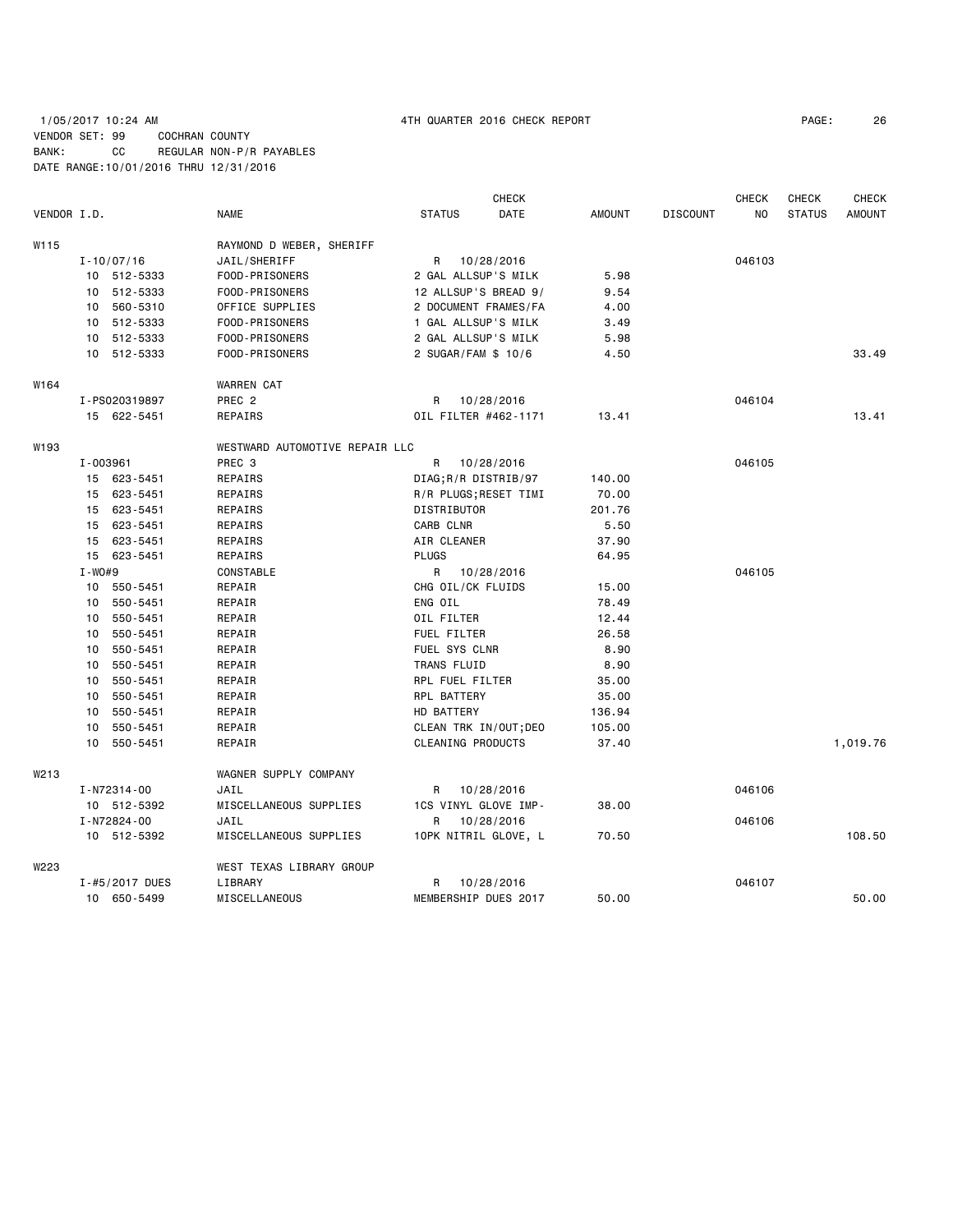# 1/05/2017 10:24 AM 4TH QUARTER 2016 CHECK REPORT PAGE: 27 VENDOR SET: 99 COCHRAN COUNTY BANK: CC REGULAR NON-P/R PAYABLES DATE RANGE:10/01/2016 THRU 12/31/2016

|             |                             |                             |                      | <b>CHECK</b> |               |                 | <b>CHECK</b> | CHECK         | <b>CHECK</b>  |
|-------------|-----------------------------|-----------------------------|----------------------|--------------|---------------|-----------------|--------------|---------------|---------------|
| VENDOR I.D. |                             | <b>NAME</b>                 | <b>STATUS</b>        | <b>DATE</b>  | <b>AMOUNT</b> | <b>DISCOUNT</b> | NO.          | <b>STATUS</b> | <b>AMOUNT</b> |
| X001        |                             | <b>XCEL ENERGY</b>          |                      |              |               |                 |              |               |               |
|             | I-54-1829977-7 OCT16 PREC 2 |                             | R 10/28/2016         |              |               |                 | 046108       |               |               |
|             | 15 622-5440                 | UTILITIES                   | 101KWH 9/12-10/11/16 |              | 20.59         |                 |              |               |               |
|             | 15 622-5440                 | UTILITIES                   | AREA LIGHT 9/12-10/1 |              | 17.01         |                 |              |               | 37.60         |
| X004        |                             | XEROX BUSINESS SERVICES LLC |                      |              |               |                 |              |               |               |
|             | I-1314327                   | CO/DIST CLERK               | R                    | 10/28/2016   |               |                 | 046109       |               |               |
|             | 10 403-5416                 | FILMING & INDEXING          | 20/20 LAND REC #2028 |              | 1,250.00      |                 |              |               |               |
|             | 10 403-5416                 | FILMING & INDEXING          | FREIGHT              |              | 15.00         |                 |              |               | 1,265.00      |
| N001        |                             | NATIONAL ASSN. OF COUNTIES  |                      |              |               |                 |              |               |               |
|             | I-151353                    | COMMISSIONERS COURT         | R                    | 10/28/2016   |               |                 | 046110       |               |               |
|             | 15 610-5481                 | DUES AND REGISTRATION       | 2017 MEMBERSHIP DUES |              | 450.00        |                 |              |               | 450.00        |
| A007        |                             | ALBERT GONZALEZ, dba        |                      |              |               |                 |              |               |               |
|             | I-28369                     | PREC 1                      | R                    | 11/14/2016   |               |                 | 046111       |               |               |
|             | 15 621-5454                 | <b>TIRES</b>                | FLAT R/R I/S DUAL;SD |              | 50.00         |                 |              |               | 50.00         |
| A176        |                             | MACK ASHMORE                |                      |              |               |                 |              |               |               |
|             | I-ELEC SCH 11/3/16          | <b>ELECTIONS</b>            | R 11/14/2016         |              |               |                 | 046112       |               |               |
|             | 10 490-5102                 | ELECTION SALARIES           | ELECTION SCHOOL/2 HR |              | 20.00         |                 |              |               |               |
|             | I-GEN ELEC '16              | <b>ELECTIONS</b>            | R 11/14/2016         |              |               |                 | 046112       |               |               |
|             | 10 490-5102                 | ELECTION SALARIES           | 14.5HRS @ 10.00/BOX  |              | 145.00        |                 |              |               |               |
|             | 10 490-5102                 | ELECTION SALARIES           | DELIVERY FEE         |              | 25.00         |                 |              |               | 190.00        |
| B001        |                             | BAILEY CO. ELECTRIC COOP    |                      |              |               |                 |              |               |               |
|             | I-366800                    | PREC 4                      | R 11/14/2016         |              |               |                 | 046113       |               |               |
|             | 15 624-5440                 | UTILITIES                   | 600 KWH 9/26-10/20/1 |              | 68.10         |                 |              |               |               |
|             | 15 624-5440                 | UTILITIES                   | AREA LIGHT           |              | 11.85         |                 |              |               |               |
|             | I-366801                    | PREC <sub>3</sub>           | R 11/14/2016         |              |               |                 | 046113       |               |               |
|             | 15 623-5440                 | UTILITIES                   | 51 KWH 9/21-10/17/16 |              | 19.51         |                 |              |               |               |
|             | 15 623-5440                 | UTILITIES                   | 2 AREA LIGHTS        |              | 24.44         |                 |              |               |               |
|             | I-366802                    | NON-DEPT'L/SHERIFF POSSE    | R 11/14/2016         |              |               |                 | 046113       |               |               |
|             | 10 409-5440                 | UTILITIES                   | ELEC SVC 9/8-10/6/16 |              | 23.91         |                 |              |               | 147.81        |
| B029        |                             | BRUCKNER'S TRUCK SALES, INC |                      |              |               |                 |              |               |               |
|             | I-382864L                   | PREC 1                      | R                    | 11/14/2016   |               |                 | 046114       |               |               |
|             | 15 621-5451                 | REPAIRS                     | FITTING #9032/62X3   |              | 3.27          |                 |              |               |               |
|             | 15 621-5451                 | REPAIRS                     | FITTING #25086985    |              | 25.47         |                 |              |               |               |
|             | 15 621-5451                 | REPAIRS                     | FITTING #25090755    |              | 25.05         |                 |              |               |               |
|             | I-382914L                   | PREC 1                      | R                    | 11/14/2016   |               |                 | 046114       |               |               |
|             | 15 621-5451                 | REPAIRS                     | FITTING #20566049    |              | 10.24         |                 |              |               | 64.03         |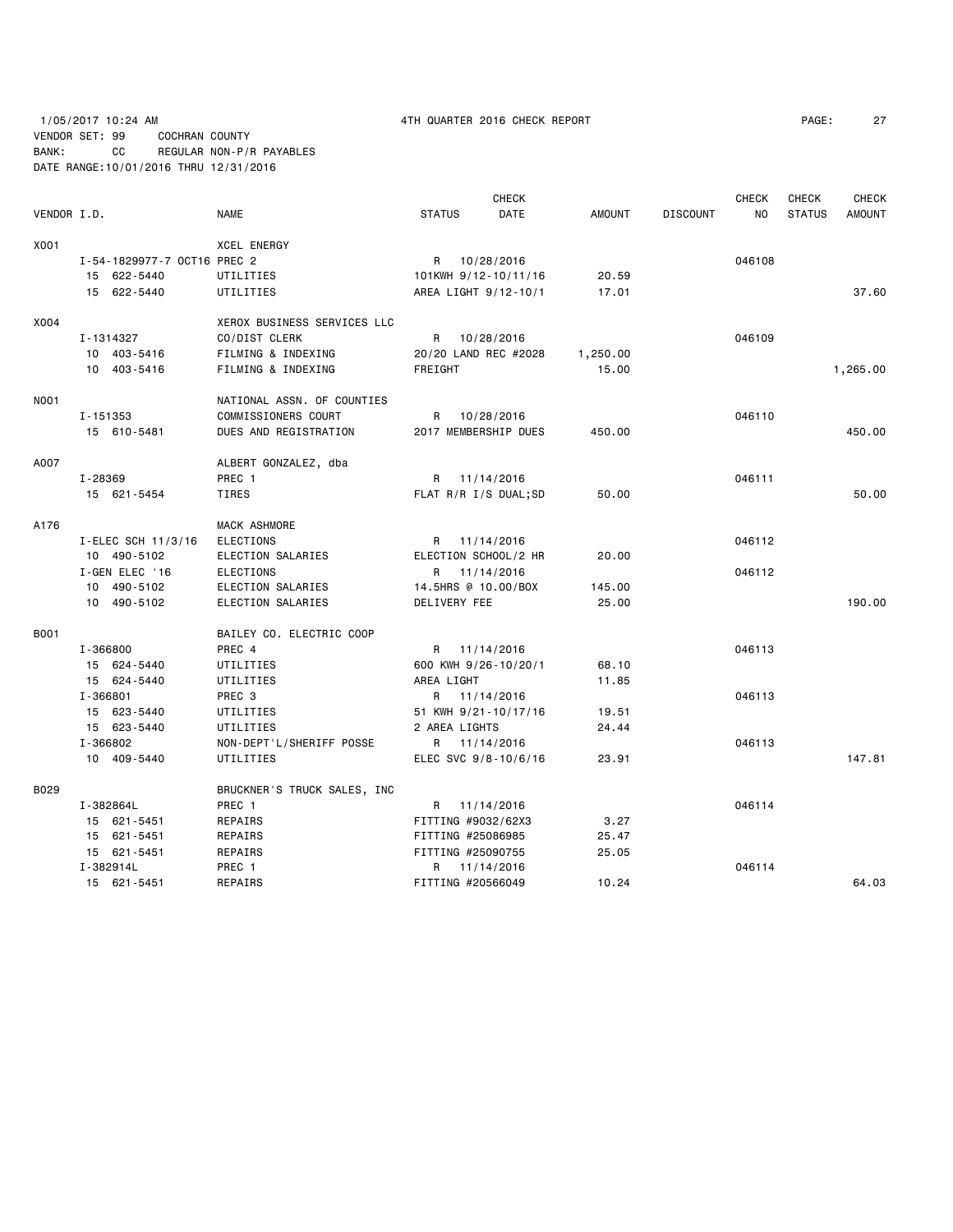# 1/05/2017 10:24 AM 4TH QUARTER 2016 CHECK REPORT PAGE: 28 VENDOR SET: 99 COCHRAN COUNTY BANK: CC REGULAR NON-P/R PAYABLES DATE RANGE:10/01/2016 THRU 12/31/2016

|             |                               |                                             | CHECK                      |               |                 | CHECK  | CHECK         | <b>CHECK</b>  |
|-------------|-------------------------------|---------------------------------------------|----------------------------|---------------|-----------------|--------|---------------|---------------|
| VENDOR I.D. |                               | <b>NAME</b>                                 | <b>STATUS</b><br>DATE      | <b>AMOUNT</b> | <b>DISCOUNT</b> | NO.    | <b>STATUS</b> | <b>AMOUNT</b> |
| B184        |                               | MELINDA BLACKSTOCK                          |                            |               |                 |        |               |               |
|             | I-EARLY VOT 11/8/16 ELECTIONS |                                             | R 11/14/2016               |               |                 | 046115 |               |               |
|             | 10 490-5102                   | ELECTION SALARIES                           | 4.5HRS/EARLY VOTING        | 45.00         |                 |        |               |               |
|             | 10 490-5102                   | ELECTION SALARIES                           | DELIVERY FEE               | 25.00         |                 |        |               |               |
|             | I-ELEC SCH 11/3/16            | <b>ELECTIONS</b>                            | R 11/14/2016               |               |                 | 046115 |               |               |
|             | 10 490-5102                   | ELECTION SALARIES                           | ELECTION SCHOOL/2 HR       | 20.00         |                 |        |               | 90.00         |
| <b>B198</b> |                               | BLAINE INDUSTRIAL SUPPLY                    |                            |               |                 |        |               |               |
|             | I-S3665795.002                | <b>ACTIVITY BLDG</b>                        | R 11/14/2016               |               |                 | 046116 |               |               |
|             | 10 662-5332                   | CUSTODIAL SUPPLIES                          | 5EA GRIDDLE BRICKS @       | 17.20         |                 |        |               | 17.20         |
| C007        |                               | CITY OF MORTON                              |                            |               |                 |        |               |               |
|             | I-101316                      | LIB/MUS/ACT BLDG/CRTHSE/PREC 1 R 11/14/2016 |                            |               |                 | 046117 |               |               |
|             | 10 650-5440                   | UTILITIES                                   | LIBRARY GAS                | 19.00         |                 |        |               |               |
|             | 10 650-5440                   | UTILITIES                                   | LIBRARY WATER              | 28.00         |                 |        |               |               |
|             | 10 650-5440                   | UTILITIES                                   | LIBRARY GARBAGE            | 50.50         |                 |        |               |               |
|             | 650-5440<br>10 <sup>1</sup>   | UTILITIES                                   | LIBRARY SEWER              | 17.00         |                 |        |               |               |
|             | 652-5440<br>10                | UTILITIES                                   | <b>MUSEUM GAS</b>          | 19.00         |                 |        |               |               |
|             | 10<br>652-5440                | UTILITIES                                   | <b>MUSEUM WATER</b>        | 28.00         |                 |        |               |               |
|             | 10<br>652-5440                | UTILITIES                                   | MUSEUM GARBAGE             | 27.00         |                 |        |               |               |
|             | 10<br>652-5440                | UTILITIES                                   | <b>MUSEUM SEWER</b>        | 15.00         |                 |        |               |               |
|             | 10<br>662-5440                | UTILITIES                                   | ACTIVITY BLDG GAS          | 36.00         |                 |        |               |               |
|             | 662-5440<br>10                | UTILITIES                                   | ACT. BLDG WATER            | 34.00         |                 |        |               |               |
|             | 10<br>662-5440                | UTILITIES                                   | ACT. BLDG GARBAGE          | 76.00         |                 |        |               |               |
|             | 662-5440<br>10                | UTILITIES                                   | ACT. BLDG SEWER            | 45.00         |                 |        |               |               |
|             | 10 510-5440                   | UTILITIES                                   | <b>COURTHOUSE GAS</b>      | 53.00         |                 |        |               |               |
|             | 10 510-5440                   | UTILITIES                                   | <b>COURTHOUSE WATER</b>    | 95.00         |                 |        |               |               |
|             | 10 510-5440                   | UTILITIES                                   | CRTHSE GARBAGE             | 328.50        |                 |        |               |               |
|             | 510-5440<br>10                | UTILITIES                                   | <b>COURTHOUSE SEWER</b>    | 51.00         |                 |        |               |               |
|             | 15<br>621 - 5440              | UTILITIES                                   | PREC 1 GAS                 | 19.00         |                 |        |               |               |
|             | 15 621-5440                   | UTILITIES                                   | PREC 1 WATER               | 28.00         |                 |        |               |               |
|             | 15 621-5440                   | UTILITIES                                   | PREC 1 GARBAGE             | 50.50         |                 |        |               | 1,019.50      |
| C019        |                               | COCHRAN MEMORIAL HOSPITAL                   |                            |               |                 |        |               |               |
|             | I-JUV#824 9/26/16             | JUVENILE PROBATION                          | R<br>11/14/2016            |               |                 | 046118 |               |               |
|             | 17 573-5499                   | OPERATING EXPENSES                          | DRUG TEST/JUV#824          | 25.00         |                 |        |               | 25.00         |
| C035        |                               | COX AUTO SUPPLY CO                          |                            |               |                 |        |               |               |
|             | I-348011                      | <b>PARK</b>                                 | 11/14/2016<br>R            |               |                 | 046119 |               |               |
|             | 10 660-5332                   | CUSTODIAL SUPPLIES                          | <b>XTREME</b>              | 14.99         |                 |        |               |               |
|             | I-348055                      | PREC 1                                      | R 11/14/2016               |               |                 | 046119 |               |               |
|             | 15 621-5356                   | ROAD MATERIALS & SUPPLIES                   | <b>3PK BLUE SHOP TOWEL</b> | 11.97         |                 |        |               |               |
|             | 15 621-5356                   | ROAD MATERIALS & SUPPLIES                   | MYST HI-T GREASE RED       | 49.99         |                 |        |               |               |
|             | I-348363                      | SHERIFF                                     | R<br>11/14/2016            |               |                 | 046119 |               |               |
|             | 10 560-5334                   | OTHER SUPPLIES                              | 2 WIPER BLADE 22"          | 11.98         |                 |        |               |               |
|             | $I - 348421$                  | PREC 2                                      | R<br>11/14/2016            |               |                 | 046119 |               |               |
|             | 15 622-5451                   | REPAIRS                                     | 2 W/S WASHER FLUID         | 6.92          |                 |        |               |               |
|             | 15 622-5451                   | REPAIRS                                     | WIX OIL FILTER             | 7.51          |                 |        |               |               |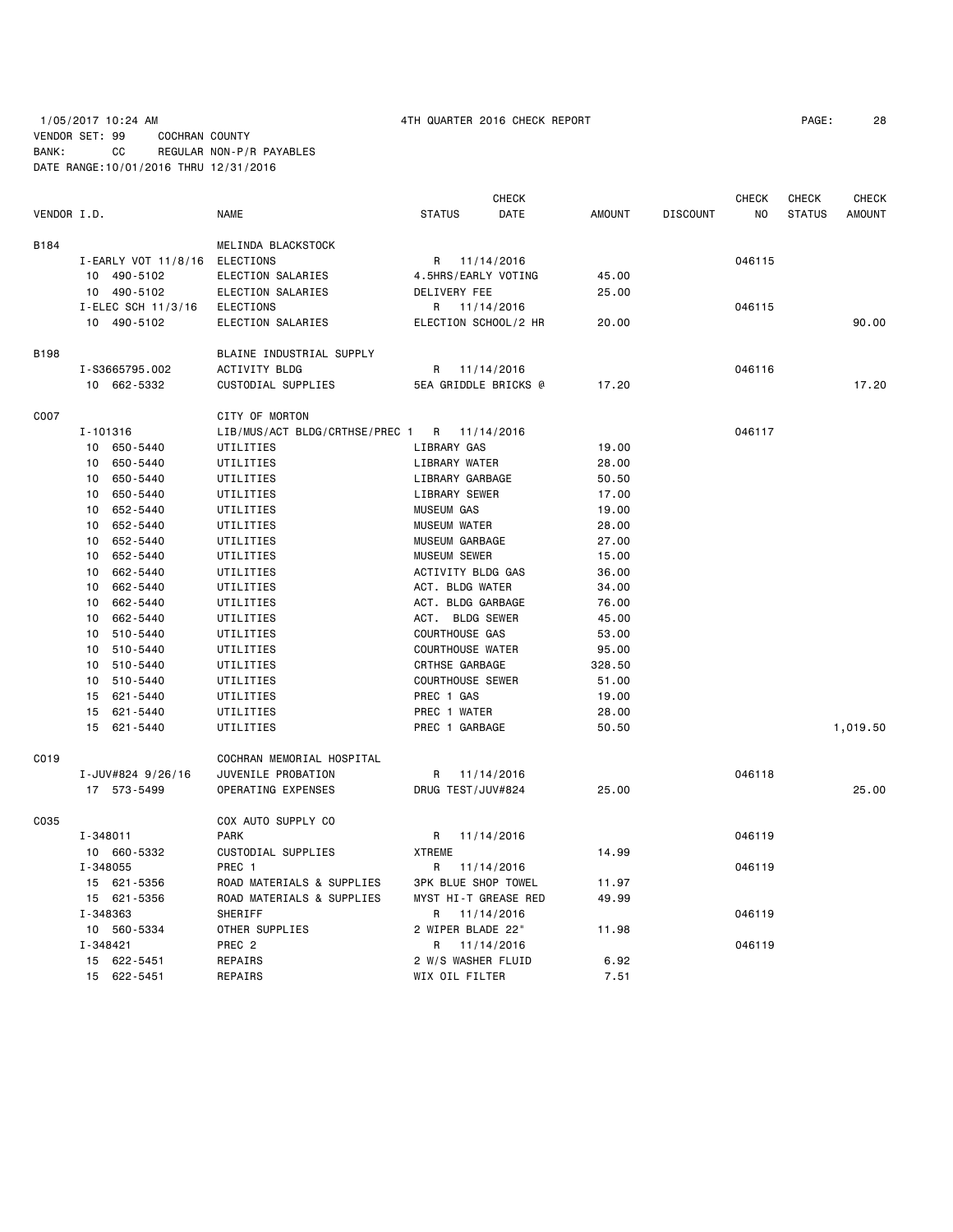# 1/05/2017 10:24 AM 4TH QUARTER 2016 CHECK REPORT PAGE: 29 VENDOR SET: 99 COCHRAN COUNTY BANK: CC REGULAR NON-P/R PAYABLES DATE RANGE:10/01/2016 THRU 12/31/2016

| VENDOR I.D. |             |                                   |                      | DATE       |        |                 | ΝO     | <b>STATUS</b> | <b>AMOUNT</b> |
|-------------|-------------|-----------------------------------|----------------------|------------|--------|-----------------|--------|---------------|---------------|
|             |             | <b>NAME</b>                       | <b>STATUS</b>        |            | AMOUNT | <b>DISCOUNT</b> |        |               |               |
| C035        |             | COX AUTO SUPPLY CO<br><b>CONT</b> |                      |            |        |                 |        |               |               |
|             | I-348421    | PREC <sub>2</sub>                 | R 11/14/2016         |            |        |                 | 046119 |               |               |
|             | 15 622-5451 | REPAIRS                           | WIX AIR FILTER       |            | 24.87  |                 |        |               |               |
|             | 15 622-5451 | REPAIRS                           | 1CS QS10/40 OIL      |            | 53.99  |                 |        |               |               |
|             | I-348456    | PREC 2                            | R 11/14/2016         |            |        |                 | 046119 |               |               |
|             | 15 622-5451 | REPAIRS                           | <b>BATTERY</b>       |            | 110.99 |                 |        |               |               |
|             | 15 622-5451 | REPAIRS                           | STATE BATT FEE       |            | 3.00   |                 |        |               |               |
|             | I-348495    | PREC 1                            | R 11/14/2016         |            |        |                 | 046119 |               |               |
|             | 15 621-5451 | REPAIRS                           | WIX AIR FILTER       |            | 21.95  |                 |        |               |               |
|             | 15 621-5451 | REPAIRS                           | WIX OIL FILTER       |            | 8.96   |                 |        |               |               |
|             | 15 621-5451 | REPAIRS                           | 5QT PEN 5/30         |            | 26.45  |                 |        |               |               |
|             | I-348554    | PREC 4                            | R 11/14/2016         |            |        |                 | 046119 |               |               |
|             | 15 624-5451 | REPAIRS                           | PIN/SHREDDER         |            | 8.49   |                 |        |               |               |
|             | 15 624-5451 | REPAIRS                           | 4 FLAT WSHR 1-1/4    |            | 3.16   |                 |        |               |               |
|             | 15 624-5451 | REPAIRS                           | STOP NUT 7/16        |            | 0.12   |                 |        |               |               |
|             | 15 624-5451 | REPAIRS                           | GRD 8 BLT 7/16x2     |            | 0.49   |                 |        |               |               |
|             | 15 624-5451 | REPAIRS                           | 2 FLAT WSHR 7/16     |            | 0.20   |                 |        |               |               |
|             | I-348564    | PREC 4                            | R 11/14/2016         |            |        |                 | 046119 |               |               |
|             | 15 624-5356 | ROAD MATERIALS & SUPPLIES         | PIN                  |            | 7.99   |                 |        |               |               |
|             | 15 624-5356 | ROAD MATERIALS & SUPPLIES         | 2 FLY STRIPS         |            | 3.18   |                 |        |               |               |
|             | 15 624-5356 | ROAD MATERIALS & SUPPLIES         | <b>CRC-SPRAY</b>     |            | 10.49  |                 |        |               |               |
|             | I-348582    | PREC 4                            | R 11/14/2016         |            |        |                 | 046119 |               |               |
|             | 15 624-5451 | REPAIRS                           | 4 WHEEL STUDS        |            | 7.88   |                 |        |               |               |
|             | I-348932    | PREC 1                            | R                    | 11/14/2016 |        |                 | 046119 |               |               |
|             | 15 621-5356 | ROAD MATERIALS & SUPPLIES         | 2 RAT TRAPS          |            | 3.98   |                 |        |               |               |
|             | I-349028    | PREC 1                            | R                    | 11/14/2016 |        |                 | 046119 |               |               |
|             | 15 621-5451 | REPAIRS                           | MUFFLER CLAMP        |            | 13.99  |                 |        |               |               |
|             | 15 621-5451 | REPAIRS                           | 10 GA BLK PRMRY WIRE |            | 5.29   |                 |        |               |               |
|             | I-349108    | PREC 1                            | R 11/14/2016         |            |        |                 | 046119 |               |               |
|             | 15 621-5356 | ROAD MATERIALS & SUPPLIES         | AIR QUICK-CONNECT    |            | 9.99   |                 |        |               |               |
|             | I-349120    | SHERIFF                           | R 11/14/2016         |            |        |                 | 046119 |               |               |
|             | 10 560-5334 | OTHER SUPPLIES                    | 2 ARMORALL           |            | 15.98  |                 |        |               |               |
|             | 10 560-5334 | OTHER SUPPLIES                    | <b>BUG-TAR SPRAY</b> |            | 5.99   |                 |        |               |               |
|             | 10 560-5334 | OTHER SUPPLIES                    | 2 CARPET CLEANER     |            | 11.58  |                 |        |               |               |
|             | 10 560-5334 | OTHER SUPPLIES                    | WASH BRUSH           |            | 17.99  |                 |        |               |               |
|             | I-349424    | PREC <sub>2</sub>                 | R                    | 11/14/2016 |        |                 | 046119 |               |               |
|             | 15 622-5356 | ROAD MATERIALS & SUPPLIES         | SHOP VAC FILTER      |            | 14.99  |                 |        |               |               |
|             | I-349637    | LIBRARY                           | R 11/14/2016         |            |        |                 | 046119 |               |               |
|             | 10 650-5332 | CUSTODIAL SUPPLIES                | 2 LIQUID NAILS       |            | 8.98   |                 |        |               |               |
|             | I-350081    | PREC 4                            | R 11/14/2016         |            |        |                 | 046119 |               |               |
|             | 15 624-5356 | ROAD MATERIALS & SUPPLIES         | LEAK SEALER          |            | 7.19   |                 |        |               |               |
|             | 15 624-5356 | ROAD MATERIALS & SUPPLIES         | 2 SCENTS             |            | 7.98   |                 |        |               |               |
|             | 15 624-5356 | ROAD MATERIALS & SUPPLIES         | ODOR ELIMIN          |            | 3.49   |                 |        |               |               |
|             | I-350378    | PREC <sub>2</sub>                 | R 11/14/2016         |            |        |                 | 046119 |               |               |
|             | 15 622-5356 | ROAD MATERIALS & SUPPLIES         | 2 SHOVELS            |            | 16.98  |                 |        |               |               |
|             | 15 622-5356 | ROAD MATERIALS & SUPPLIES         | HOE                  |            | 38.99  |                 |        |               |               |
|             | I-350427    | PREC 3                            | R 11/14/2016         |            |        |                 | 046119 |               |               |
|             | 15 623-5356 | ROAD MATERIALS & SUPPLIES         | GORILLA TAPE         |            | 10.99  |                 |        |               |               |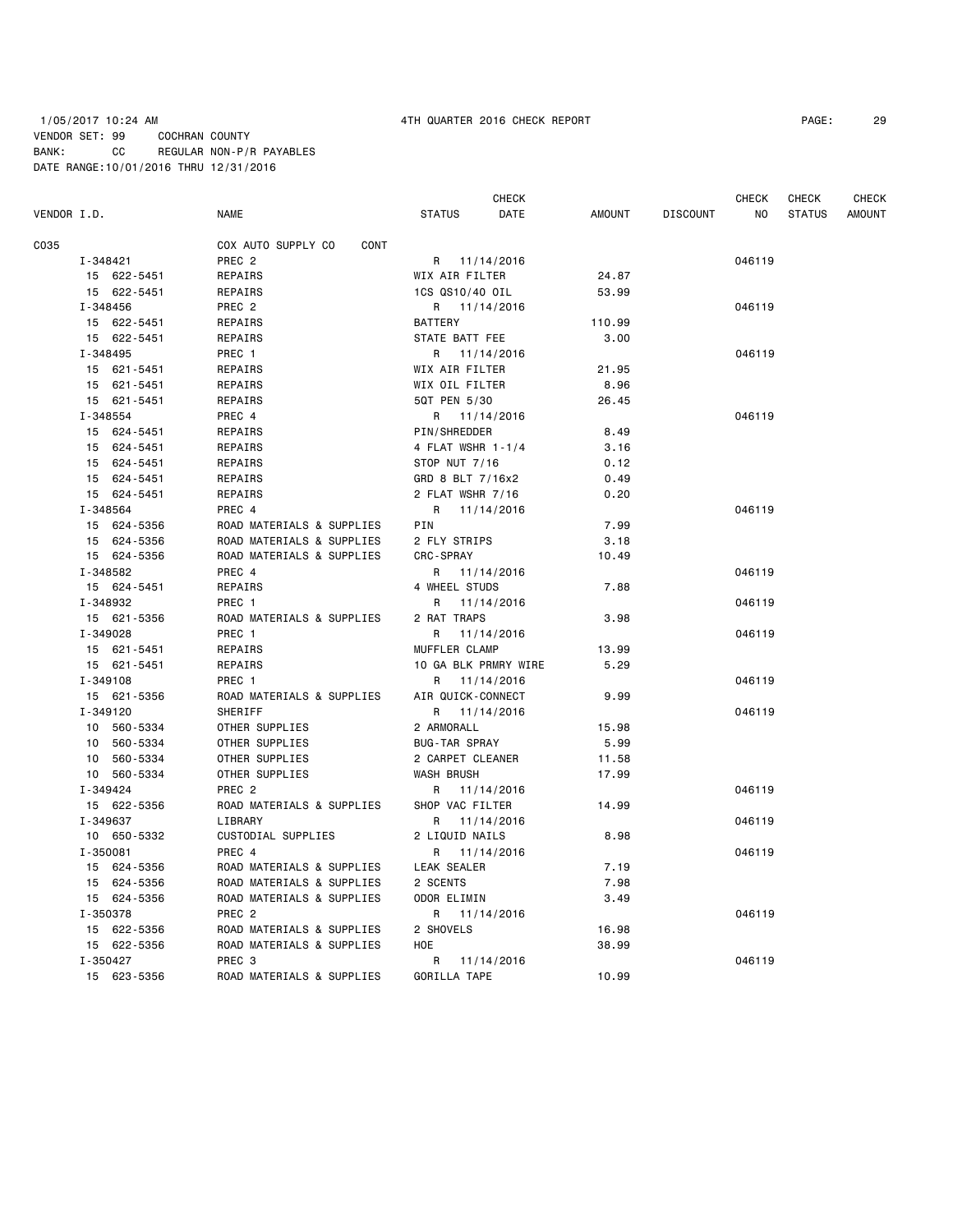## 1/05/2017 10:24 AM 4TH QUARTER 2016 CHECK REPORT PAGE: 30 VENDOR SET: 99 COCHRAN COUNTY BANK: CC REGULAR NON-P/R PAYABLES DATE RANGE:10/01/2016 THRU 12/31/2016

| VENDOR I.D. |                    | <b>NAME</b>                       | <b>STATUS</b>        | <b>CHECK</b><br>DATE | <b>AMOUNT</b> | <b>DISCOUNT</b> | CHECK<br>NO | <b>CHECK</b><br><b>STATUS</b> | <b>CHECK</b><br>AMOUNT |
|-------------|--------------------|-----------------------------------|----------------------|----------------------|---------------|-----------------|-------------|-------------------------------|------------------------|
|             |                    |                                   |                      |                      |               |                 |             |                               |                        |
| C035        |                    | COX AUTO SUPPLY CO<br><b>CONT</b> |                      |                      |               |                 |             |                               |                        |
|             | I-350427           | PREC <sub>3</sub>                 |                      | R 11/14/2016         |               |                 | 046119      |                               |                        |
|             | 15 623-5356        | ROAD MATERIALS & SUPPLIES         | PIPE WRAP            |                      | 7.59          |                 |             |                               |                        |
|             | 15 623-5356        | ROAD MATERIALS & SUPPLIES         | VALVE                |                      | 2.25          |                 |             |                               |                        |
|             | 15 623-5356        | ROAD MATERIALS & SUPPLIES         | D-BUGS-IT            |                      | 10.49         |                 |             |                               |                        |
|             | 15 623-5356        | ROAD MATERIALS & SUPPLIES         | 2 WD40 BIG BLAST     |                      | 15.78         |                 |             |                               |                        |
|             | 15 623-5356        | ROAD MATERIALS & SUPPLIES         | SM GORILLA TAPE      |                      | 5.99          |                 |             |                               |                        |
|             | I-350468           | <b>SHERIFF</b>                    | R                    | 11/14/2016           |               |                 | 046119      |                               |                        |
|             | 10 560-5334        | OTHER SUPPLIES                    | LIQ WAXY SUDS        |                      | 9.99          |                 |             |                               |                        |
|             | I-350604           | PREC 3                            | R.                   | 11/14/2016           |               |                 | 046119      |                               |                        |
|             | 15 623-5356        | ROAD MATERIALS & SUPPLIES         | 7 CUTOFF WHL         |                      | 12.53         |                 |             |                               |                        |
|             | 15 623-5356        | ROAD MATERIALS & SUPPLIES         | 2 PAINT              |                      | 9.18          |                 |             |                               |                        |
|             | 15 623-5356        | ROAD MATERIALS & SUPPLIES         | 2 GLASS CLEANER      |                      | 9.78          |                 |             |                               |                        |
|             | 15 623-5356        | ROAD MATERIALS & SUPPLIES         | <b>WAX</b>           |                      | 10.99         |                 |             |                               |                        |
|             | I-350695           | CEMETERY                          | R                    | 11/14/2016           |               |                 | 046119      |                               |                        |
|             | 10 516-5332        | CUSTODIAL SUPPLIES                | <b>GAUGE</b>         |                      | 9.69          |                 |             |                               | 694.21                 |
| C066        |                    | ISABELL CAVEZUELA                 |                      |                      |               |                 |             |                               |                        |
|             | I-ELEC SCH 11/3/16 | <b>ELECTIONS</b>                  | R 11/14/2016         |                      |               |                 | 046121      |                               |                        |
|             | 10 490-5102        | ELECTION SALARIES                 | ELECTION SCHOOL/2 HR |                      | 20.00         |                 |             |                               |                        |
|             | I-GEN ELEC '16     | ELECTIONS                         | R                    | 11/14/2016           |               |                 | 046121      |                               |                        |
|             | 10 490-5102        | ELECTION SALARIES                 | 13HRS @ 10.00/BOX 30 |                      | 130.00        |                 |             |                               |                        |
|             | 10 490-5102        | ELECTION SALARIES                 | DELIVERY FEE         |                      | 25.00         |                 |             |                               | 175.00                 |
| C138        |                    | COUNTY JUDGES EDUCATION F         |                      |                      |               |                 |             |                               |                        |
|             | I-239340/400       | COMMISSIONERS COURT               | R                    | 11/14/2016           |               |                 | 046122      |                               |                        |
|             | 15 610-5481        | DUES AND REGISTRATION             | MEMBERSHIP DUES 9/1/ |                      | 200,00        |                 |             |                               | 200.00                 |
| C310        |                    | DAVID CORDER                      |                      |                      |               |                 |             |                               |                        |
|             | I-ELEC SCH 11/3/16 | ELECTIONS                         | R                    | 11/14/2016           |               |                 | 046123      |                               |                        |
|             | 10 490-5102        | ELECTION SALARIES                 | ELECTION SCHOOL/2 HR |                      | 20.00         |                 |             |                               |                        |
|             | I-GEN ELEC '16     | ELECTIONS                         | R                    | 11/14/2016           |               |                 | 046123      |                               |                        |
|             | 10 490-5102        | ELECTION SALARIES                 |                      | 13.67HRS @ 10.00/BOX | 136.70        |                 |             |                               | 156.70                 |
| C335        |                    | CYNTHIA CASAREZ                   |                      |                      |               |                 |             |                               |                        |
|             | I-ELEC SCH 11/3/16 | ELECTIONS                         | R 11/14/2016         |                      |               |                 | 046124      |                               |                        |
|             | 10 490-5102        | ELECTION SALARIES                 | ELECTION SCHOOL/2 HR |                      | 20,00         |                 |             |                               |                        |
|             | I-GEN ELEC '16     | <b>ELECTIONS</b>                  | R                    | 11/14/2016           |               |                 | 046124      |                               |                        |
|             | 10 490-5102        | ELECTION SALARIES                 | 13.25HRS @ 10.00/BOX |                      | 132.50        |                 |             |                               | 152.50                 |
| C378        |                    | <b>KERRY R COFFMAN</b>            |                      |                      |               |                 |             |                               |                        |
|             | I-ELEC SCH 11/3/16 | ELECTIONS                         | R                    | 11/14/2016           |               |                 | 046125      |                               |                        |
|             | 10 490-5102        | ELECTION SALARIES                 | ELECTION SCHOOL/2 HR |                      | 20.00         |                 |             |                               |                        |
|             | I-GEN ELEC '16     | <b>ELECTIONS</b>                  | R                    | 11/14/2016           |               |                 | 046125      |                               |                        |
|             | 10 490-5102        | ELECTION SALARIES                 | 13.17HRS @10.00/BOX  |                      | 131.70        |                 |             |                               | 151.70                 |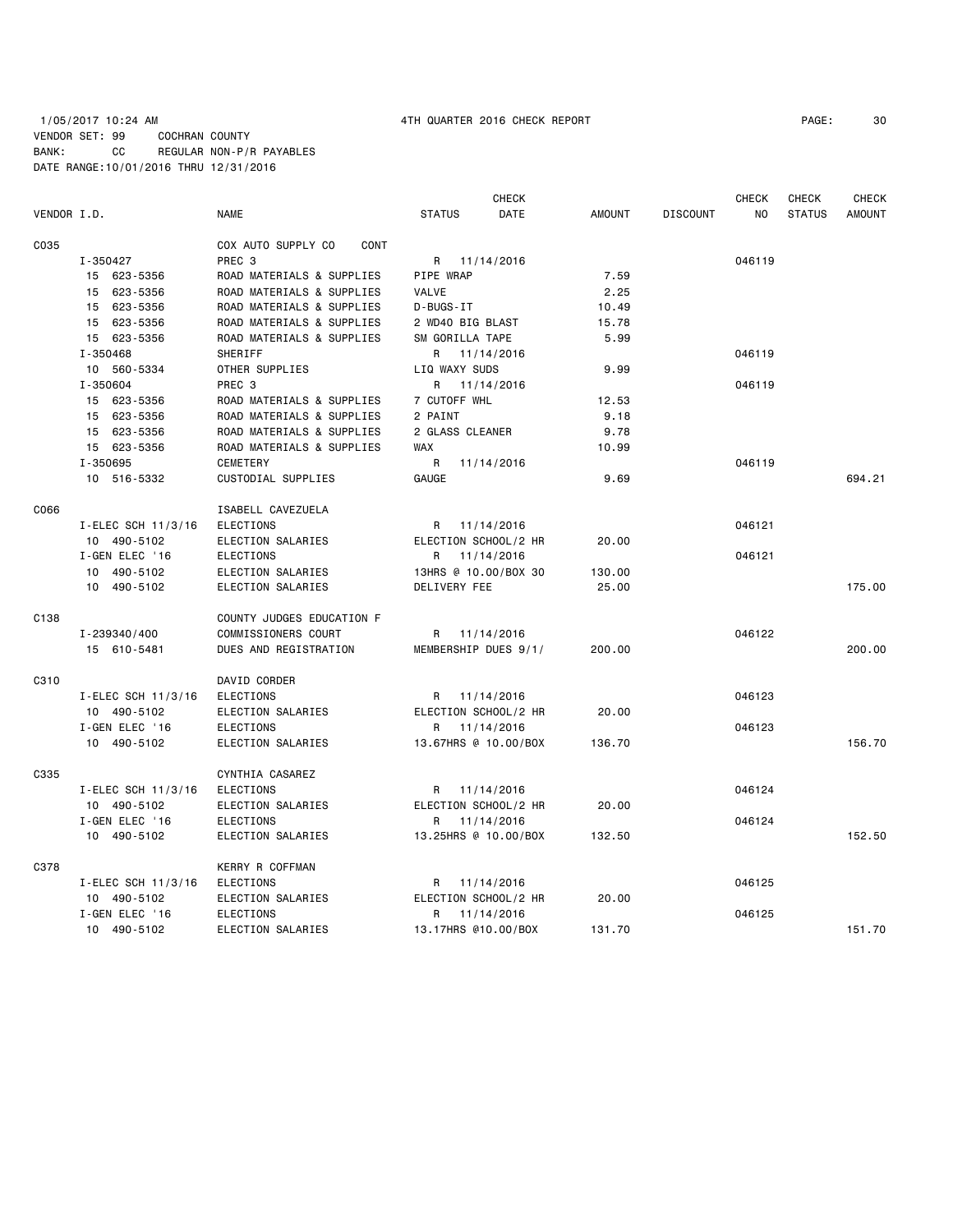# 1/05/2017 10:24 AM 4TH QUARTER 2016 CHECK REPORT PAGE: 31 VENDOR SET: 99 COCHRAN COUNTY BANK: CC REGULAR NON-P/R PAYABLES DATE RANGE:10/01/2016 THRU 12/31/2016

|             |                    |                           | <b>CHECK</b>                 |               |                 | <b>CHECK</b> | <b>CHECK</b>  | <b>CHECK</b>  |
|-------------|--------------------|---------------------------|------------------------------|---------------|-----------------|--------------|---------------|---------------|
| VENDOR I.D. |                    | <b>NAME</b>               | <b>STATUS</b><br><b>DATE</b> | <b>AMOUNT</b> | <b>DISCOUNT</b> | <b>NO</b>    | <b>STATUS</b> | <b>AMOUNT</b> |
| C383        |                    | MICHAEL P KLEMA, INC.     |                              |               |                 |              |               |               |
|             | $I - 63048$        | <b>CLERK</b>              | R 11/14/2016                 |               |                 | 046126       |               |               |
|             | 10 403-5310        | OFFICE SUPPLIES           | 3 CANON IMAGERUNNER          | 1,379.70      |                 |              |               |               |
|             | 10 403-5310        | OFFICE SUPPLIES           | SHIPPING                     | 89.95         |                 |              |               | 1,469.65      |
|             |                    |                           |                              |               |                 |              |               |               |
| C384        |                    | CHEMAQUA                  |                              |               |                 |              |               |               |
|             | I-2488369          | <b>COURTHOUSE</b>         | R<br>11/14/2016              |               |                 | 046127       |               |               |
|             | 10 510-5411        | MAINTENANCE CONTRACTS     | WATER TREATMENT/OCT1         | 120.00        |                 |              |               | 120.00        |
| D040        |                    | JUDY DEAVOURS             |                              |               |                 |              |               |               |
|             | I-ELEC SCH 11/3/16 | ELECTIONS                 | R 11/14/2016                 |               |                 | 046128       |               |               |
|             | 10 490-5102        | ELECTION SALARIES         | ELECTION SCHOOL/2 HR         | 20.00         |                 |              |               |               |
|             | I-GEN ELEC '16     | <b>ELECTIONS</b>          | 11/14/2016<br>R              |               |                 | 046128       |               |               |
|             | 10 490-5102        | ELECTION SALARIES         | 13.08HRS @ 10.00/BOX         | 130.80        |                 |              |               | 150.80        |
| D048        |                    | DATA-LINE OFFICE SYSTEMS  |                              |               |                 |              |               |               |
|             | I-IN5235           | <b>EXTENSION SVC</b>      | R 11/14/2016                 |               |                 | 046129       |               |               |
|             | 10 665-5411        | MAINTENANCE CONTRACTS     | COPIER MAINT 11/5-12         | 30.00         |                 |              |               |               |
|             | I-IN55666          | LIBRARY                   | 11/14/2016<br>R              |               |                 | 046129       |               |               |
|             | 10 650-5411        | MAINTENANCE CONTRACTS     | COPIER MAINT 11/8-12         | 37.50         |                 |              |               |               |
|             | 10 650-5411        | MAINTENANCE CONTRACTS     | 274 COLOR COPIES 10/         | 27.40         |                 |              |               | 94.90         |
|             |                    |                           |                              |               |                 |              |               |               |
| E002        |                    | EASTERN EQUIPMENT SUPPLY  |                              |               |                 |              |               |               |
|             | I-F83635           | PREC <sub>2</sub>         | R<br>11/14/2016              |               |                 | 046130       |               |               |
|             | 15 622-5356        | ROAD MATERIALS & SUPPLIES | ANNUAL OXY CYL LEASE         | 50.00         |                 |              |               |               |
|             | I-F83636           | PREC <sub>2</sub>         | 11/14/2016<br>R              |               |                 | 046130       |               |               |
|             | 15 622-5356        | ROAD MATERIALS & SUPPLIES | ANNUAL ACET CYL LEAS         | 50.00         |                 |              |               | 100.00        |
| E068        |                    | DORA ENRIQUEZ             |                              |               |                 |              |               |               |
|             | I-DW#17088         | <b>ACTIVITY BLDG</b>      | 11/14/2016<br>R              |               |                 | 046131       |               |               |
|             | 10 000-4370.101    | RENT-ACTIVITY BUILDING    | REF DEP FOR 10/23/16         | 150.00        |                 |              |               | 150.00        |
| E075        |                    | <b>WEX BANK</b>           |                              |               |                 |              |               |               |
|             | I-47403801         | SHERIFF                   | 11/14/2016<br>R              |               |                 | 046132       |               |               |
|             | 10 560-5330        | FUEL AND OIL              | 25.019GL UNL 10/12;W         | 48.51         |                 |              |               |               |
|             | 10 560-5330        | FUEL AND OIL              | 27.549GL UNL 10/20;W         | 53.42         |                 |              |               |               |
|             | 10 560-5330        | FUEL AND OIL              | 26.514GL UNL 10/5; WH        | 51.41         |                 |              |               | 153.34        |
|             |                    |                           |                              |               |                 |              |               |               |
| F010        |                    | FIVE-AREA TELEPHONE CO-OP |                              |               |                 |              |               |               |
|             | I-927-5510 NOV16   | PREC 4                    | 11/14/2016<br>R              |               |                 | 046133       |               |               |
|             | 15 624-5420        | TELECOMMUNICATIONS        | BASIC LOCAL SVC              | 32.25         |                 |              |               |               |
|             | 15 624-5420        | TELECOMMUNICATIONS        | <b>FEES</b>                  | 9.37          |                 |              |               | 41.62         |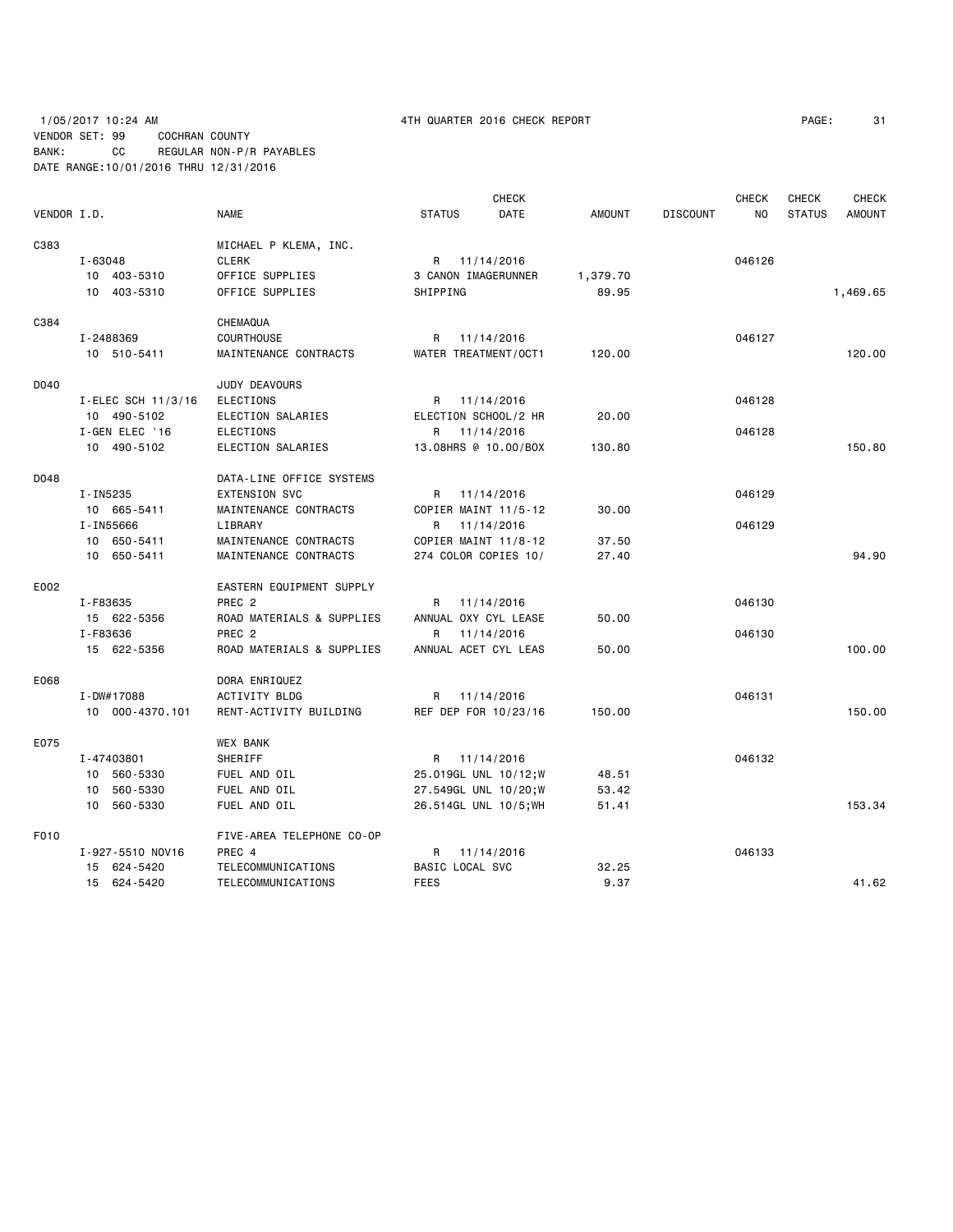1/05/2017 10:24 AM 4TH QUARTER 2016 CHECK REPORT PAGE: 32 VENDOR SET: 99 COCHRAN COUNTY BANK: CC REGULAR NON-P/R PAYABLES DATE RANGE:10/01/2016 THRU 12/31/2016

| VENDOR I.D. |                    | <b>NAME</b>                   | <b>STATUS</b>        | <b>CHECK</b><br><b>DATE</b> | <b>AMOUNT</b> | <b>DISCOUNT</b> | <b>CHECK</b><br>NO. | <b>CHECK</b><br><b>STATUS</b> | <b>CHECK</b><br><b>AMOUNT</b> |
|-------------|--------------------|-------------------------------|----------------------|-----------------------------|---------------|-----------------|---------------------|-------------------------------|-------------------------------|
| F093        |                    | FARMERS CO-OPERATIVE ELEVATOR |                      |                             |               |                 |                     |                               |                               |
|             | $I - 3160$ 10/16   | PREC <sub>2</sub>             | R                    | 11/14/2016                  |               |                 | 046134              |                               |                               |
|             | 15 622-5330        | FUEL AND OIL                  | 11.09GL UNL 10/13/16 |                             | 22.51         |                 |                     |                               |                               |
|             | 15 622-5330        | FUEL AND OIL                  | 21.16GL UNL 10/18    |                             | 42.94         |                 |                     |                               | 65.45                         |
| G031        |                    | GRAINGER                      |                      |                             |               |                 |                     |                               |                               |
|             | I-9263014269       | JAIL                          | R                    | 11/14/2016                  |               |                 | 046135              |                               |                               |
|             | 10 512-5392        | MISCELLANEOUS SUPPLIES        | 1BX GLOVES, GR 2XL # |                             | 8.76          |                 |                     |                               |                               |
|             | 10 512-5392        | MISCELLANEOUS SUPPLIES        | 1BX GLOVES, GR L #48 |                             | 8.76          |                 |                     |                               |                               |
|             | 10 512-5392        | MISCELLANEOUS SUPPLIES        | 1BX GLOVES, GR XL #4 |                             | 8.76          |                 |                     |                               | 26.28                         |
| G074        |                    | GRAVES, HUMPHRIES, STAHL, LTD |                      |                             |               |                 |                     |                               |                               |
|             | I-FEES OCT16       | JUSTICE OF PEACE              | R 11/14/2016         |                             |               |                 | 046136              |                               |                               |
|             | 10 000-2206.002    | COLLECTION AGENCY FEES        | COLLECTION FEES OCT1 |                             | 83,20         |                 |                     |                               | 83.20                         |
| G258        |                    | DOMINIQUE A GONZALES          |                      |                             |               |                 |                     |                               |                               |
|             | I-ELEC SCH 11/3/16 | <b>ELECTIONS</b>              | R 11/14/2016         |                             |               |                 | 046137              |                               |                               |
|             | 10 490-5102        | ELECTION SALARIES             | ELECTION SCHOOL/2 HR |                             | 20.00         |                 |                     |                               |                               |
|             | I-GEN ELEC '16     | ELECTIONS                     | R                    | 11/14/2016                  |               |                 | 046137              |                               |                               |
|             | 10 490-5102        | ELECTION SALARIES             | 13HRS @ 10.00/BOX 30 |                             | 130.00        |                 |                     |                               | 150.00                        |
| H155        |                    | EMILY EVANS HANCOCK           |                      |                             |               |                 |                     |                               |                               |
|             | I-ELEC SCH 11/3/16 | <b>ELECTIONS</b>              | R 11/14/2016         |                             |               |                 | 046138              |                               |                               |
|             | 10 490-5102        | ELECTION SALARIES             | ELECTION SCHOOL/2 HR |                             | 20.00         |                 |                     |                               |                               |
|             | I-GEN ELEC '16     | <b>ELECTIONS</b>              | R                    | 11/14/2016                  |               |                 | 046138              |                               |                               |
|             | 10 490-5102        | ELECTION SALARIES             | 12.18HRS @ 10.00/BOX |                             | 121.80        |                 |                     |                               | 141.80                        |
| H215        |                    | HAROLD HARRISON               |                      |                             |               |                 |                     |                               |                               |
|             | I-ELEC SCH 11/3/16 | <b>ELECTIONS</b>              | R 11/14/2016         |                             |               |                 | 046139              |                               |                               |
|             | 10 490-5102        | ELECTION SALARIES             | ELECTION SCHOOL/2 HR |                             | 20.00         |                 |                     |                               |                               |
|             | I-GEN ELEC '16     | <b>ELECTIONS</b>              | R                    | 11/14/2016                  |               |                 | 046139              |                               |                               |
|             | 10 490-5102        | ELECTION SALARIES             | 14.5HRS @ 10.00/BOX  |                             | 145.00        |                 |                     |                               | 165.00                        |
| I005        |                    | TINA KAY IVINS                |                      |                             |               |                 |                     |                               |                               |
|             | I-ELEC SCH 11/3/16 | <b>ELECTIONS</b>              | R 11/14/2016         |                             |               |                 | 046140              |                               |                               |
|             | 10 490-5102        | ELECTION SALARIES             | ELECTION SCHOOL/2 HR |                             | 20.00         |                 |                     |                               |                               |
|             | I-GEN ELEC '16     | <b>ELECTIONS</b>              | R 11/14/2016         |                             |               |                 | 046140              |                               |                               |
|             | 10 490-5102        | ELECTION SALARIES             | 12.5HRS @ 10.00/BOX  |                             | 125.00        |                 |                     |                               | 145.00                        |
| J082        |                    | JOHN DEERE FINANCIAL          |                      |                             |               |                 |                     |                               |                               |
|             | I-448952           | <b>CEMETERY</b>               | R 11/14/2016         |                             |               |                 | 046141              |                               |                               |
|             | 10 516-5332        | CUSTODIAL SUPPLIES            | HY-GARD              |                             | 14.89         |                 |                     |                               |                               |
|             | $I - 449171$       | PREC 1                        | R                    | 11/14/2016                  |               |                 | 046141              |                               |                               |
|             | 15 621-5356        | ROAD MATERIALS & SUPPLIES     | UTILITY CART #LP2193 |                             | 212.93        |                 |                     |                               | 227.82                        |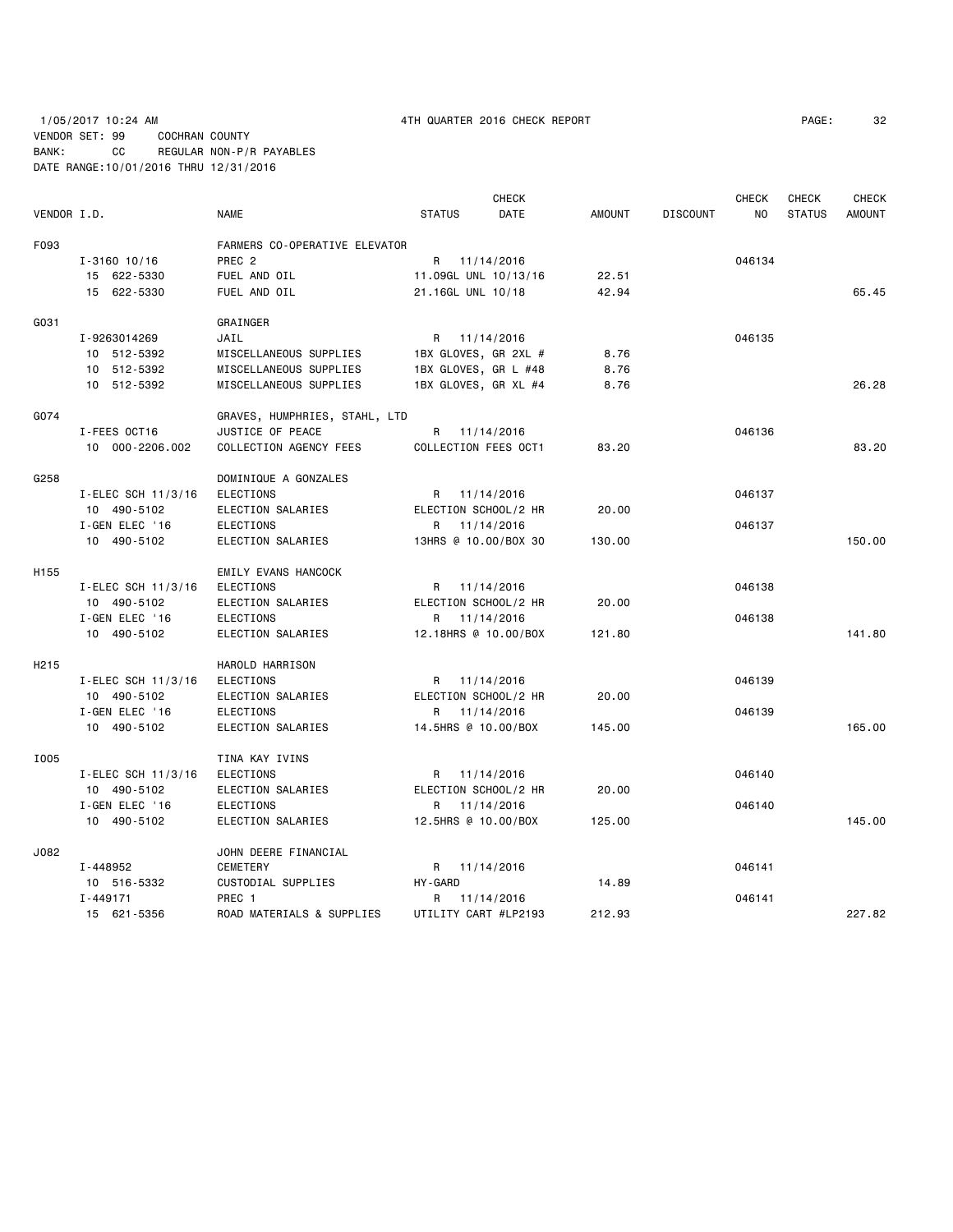# 1/05/2017 10:24 AM 4TH QUARTER 2016 CHECK REPORT PAGE: 33 VENDOR SET: 99 COCHRAN COUNTY BANK: CC REGULAR NON-P/R PAYABLES DATE RANGE:10/01/2016 THRU 12/31/2016

|             |                     |                                |                      | CHECK                |               |                 | CHECK  | CHECK         | <b>CHECK</b>  |
|-------------|---------------------|--------------------------------|----------------------|----------------------|---------------|-----------------|--------|---------------|---------------|
| VENDOR I.D. |                     | <b>NAME</b>                    | <b>STATUS</b>        | DATE                 | <b>AMOUNT</b> | <b>DISCOUNT</b> | NO.    | <b>STATUS</b> | <b>AMOUNT</b> |
| J095        |                     | ALIZA JAIME                    |                      |                      |               |                 |        |               |               |
|             | I-ELEC SCH 11/3/16  | <b>ELECTIONS</b>               |                      | R 11/14/2016         |               |                 | 046142 |               |               |
|             | 10 490-5102         | ELECTION SALARIES              |                      | ELECTION SCHOOL/2 HR | 20.00         |                 |        |               |               |
|             | I-GEN ELEC '16      | <b>ELECTIONS</b>               | R                    | 11/14/2016           |               |                 | 046142 |               |               |
|             | 10 490-5102         | ELECTION SALARIES              |                      | 13HRS @ 10.00/BOX 30 | 130.00        |                 |        |               | 150.00        |
|             |                     |                                |                      |                      |               |                 |        |               |               |
| K016        |                     | K BARNETT & SONS INC<br>PREC 4 |                      |                      |               |                 | 046143 |               |               |
|             | I-15663             |                                | R                    | 11/14/2016           |               |                 |        |               |               |
|             | 15 624-5356         | ROAD MATERIALS & SUPPLIES      | 22.85TN HMCL @\$128, |                      | 2,924.80      |                 |        |               | 2,924.80      |
| L010        |                     | LEWIS FARM & RANCH STORE INC   |                      |                      |               |                 |        |               |               |
|             | $I - 36994$ 9/27/16 | PREC <sub>3</sub>              | R 11/14/2016         |                      |               |                 | 046144 |               |               |
|             | 15 623-5356         | ROAD MATERIALS & SUPPLIES      | 2CS MALATHION        |                      | 499.50        |                 |        |               |               |
|             | I-37020             | PREC 4                         |                      | R 11/14/2016         |               |                 | 046144 |               |               |
|             | 15 624-5356         | ROAD MATERIALS & SUPPLIES      | RAT BAIT             |                      | 17.99         |                 |        |               |               |
|             | 15 624-5356         | ROAD MATERIALS & SUPPLIES      | <b>DISC</b>          |                      | 1.80CR        |                 |        |               |               |
|             | I-37042             | PREC <sub>3</sub>              | R                    | 11/14/2016           |               |                 | 046144 |               |               |
|             | 15 623-5356         | ROAD MATERIALS & SUPPLIES      | <b>WEED EATER</b>    |                      | 129.99        |                 |        |               |               |
|             | I-37228             | <b>CEMETERY</b>                | R                    | 11/14/2016           |               |                 | 046144 |               |               |
|             | 10 516-5451         | REPAIR                         | BATTERY/FORD         |                      | 104.00        |                 |        |               |               |
|             | 10 516-5451         | REPAIR                         | STATE BATT FEE       |                      | 6.00          |                 |        |               |               |
|             | 10 516-5451         | REPAIR                         | <b>DISC</b>          |                      | 11.00CR       |                 |        |               |               |
|             | I-37727             | JAIL                           | R                    | 11/14/2016           |               |                 | 046144 |               |               |
|             | 10 512-5392         | MISCELLANEOUS SUPPLIES         | <b>1CS BLEACH</b>    |                      | 23.92         |                 |        |               |               |
|             | 10 512-5392         | MISCELLANEOUS SUPPLIES         | 16BX KLEENEX         |                      | 41.44         |                 |        |               |               |
|             | 10 512-5392         | MISCELLANEOUS SUPPLIES         | 12 GLASS CLNR        |                      | 35.88         |                 |        |               |               |
|             | 10 512-5392         | MISCELLANEOUS SUPPLIES         | DISC                 |                      | 10.12CR       |                 |        |               |               |
|             | 10 409-5300         | COUNTY-WIDE SUPPLIES           | COFFEE               |                      | 13.95         |                 |        |               |               |
|             | 10 409-5300         | COUNTY-WIDE SUPPLIES           | <b>DISC</b>          |                      | 1.40CR        |                 |        |               |               |
|             | I-37945             | <b>EXTENSION SVC</b>           | R                    | 11/14/2016           |               |                 | 046144 |               |               |
|             | 10 665-5334         | OTHER SUPPLIES                 |                      | ZIPLOC BAGS/MOSQUITO | 3.99          |                 |        |               |               |
|             | I-37952             | PREC <sub>3</sub>              | R                    | 11/14/2016           |               |                 | 046144 |               |               |
|             | 15 623-5356         | ROAD MATERIALS & SUPPLIES      | 3 OFF                |                      | 19.47         |                 |        |               |               |
|             | 15 623-5356         | ROAD MATERIALS & SUPPLIES      | DISC                 |                      | 1.95CR        |                 |        |               |               |
|             | I-38042             | ACTIVITY BLDG                  | R                    | 11/14/2016           |               |                 | 046144 |               |               |
|             | 10 662-5332         | CUSTODIAL SUPPLIES             | TRASH BAGS           |                      | 19.99         |                 |        |               |               |
|             | 10 662-5332         | CUSTODIAL SUPPLIES             | <b>CLOROX</b>        |                      | 3.99          |                 |        |               |               |
|             | 10 662-5332         | CUSTODIAL SUPPLIES             | DISC                 |                      | 2.39CR        |                 |        |               |               |
|             | I-38093             | JAIL                           | R 11/14/2016         |                      |               |                 | 046144 |               |               |
|             | 10 512-5451         | REPAIR                         | 3/4 PLYWOOD          |                      | 49.95         |                 |        |               |               |
|             | 10 512-5451         | REPAIR                         | 1x2x8                |                      | 2.59          |                 |        |               |               |
|             | 10 512-5451         | REPAIR                         | DISC                 |                      | 5.25CR        |                 |        |               |               |
|             | I-38378             | <b>MUSEUM</b>                  | R                    | 11/14/2016           |               |                 | 046144 |               |               |
|             | 10 652-5332         | CUSTODIAL SUPPLIES             | PAPER TOWELS         |                      | 13.99         |                 |        |               |               |
|             | 10 652-5332         | CUSTODIAL SUPPLIES             | 2PK LIGHT BULBS      |                      | 4.58          |                 |        |               |               |
|             | 10 652-5332         | CUSTODIAL SUPPLIES             | <b>DISC</b>          |                      | 1.86CR        |                 |        |               |               |
|             | I-38386             | PUBLIC SAFETY*OTHER            |                      | R 11/14/2016         |               |                 | 046144 |               |               |
|             | 10 580-5450         | REPAIR                         |                      | A/C UNIT FOR 9-1-1 R | 139.95        |                 |        |               |               |
|             | I-38422             | PREC 4                         | R                    | 11/14/2016           |               |                 | 046144 |               |               |
|             |                     |                                |                      |                      |               |                 |        |               |               |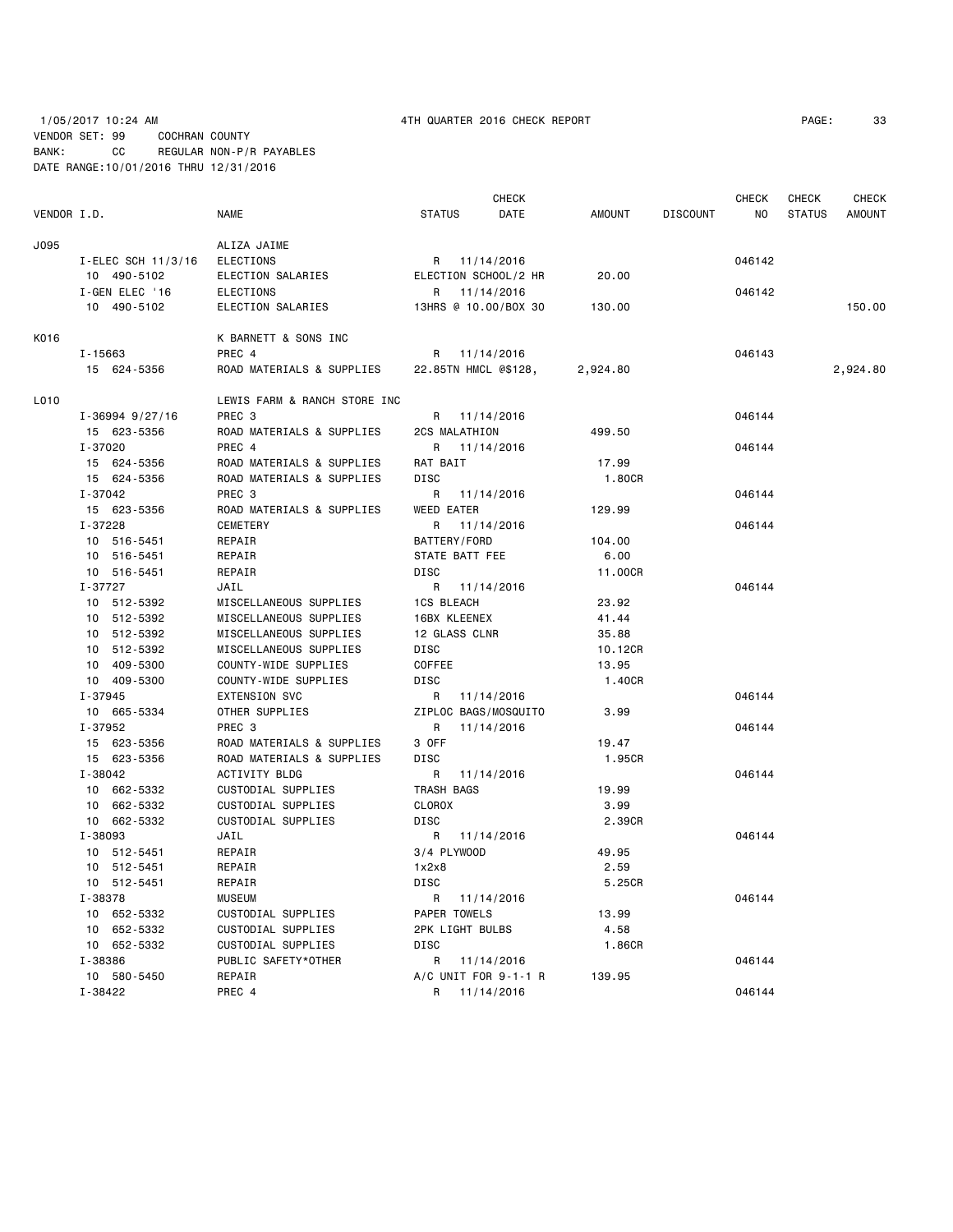## 1/05/2017 10:24 AM 4TH QUARTER 2016 CHECK REPORT PAGE: 34 VENDOR SET: 99 COCHRAN COUNTY BANK: CC REGULAR NON-P/R PAYABLES DATE RANGE:10/01/2016 THRU 12/31/2016

| VENDOR I.D.      |                    | <b>NAME</b>                    | <b>STATUS</b>        | <b>CHECK</b><br>DATE | <b>AMOUNT</b> | <b>DISCOUNT</b> | <b>CHECK</b><br>NO. | <b>CHECK</b><br><b>STATUS</b> | <b>CHECK</b><br><b>AMOUNT</b> |
|------------------|--------------------|--------------------------------|----------------------|----------------------|---------------|-----------------|---------------------|-------------------------------|-------------------------------|
| L010             |                    | LEWIS FARM & RANCH STORE       | CONT                 |                      |               |                 |                     |                               |                               |
|                  | I-38422            | PREC 4                         |                      | R 11/14/2016         |               |                 | 046144              |                               |                               |
|                  | 15 624-5356        | ROAD MATERIALS & SUPPLIES      | SUPPLIES             |                      | 13.95         |                 |                     |                               |                               |
|                  | I-38563            | PREC <sub>3</sub>              | R                    | 11/14/2016           |               |                 | 046144              |                               |                               |
|                  | 15 623-5356        | ROAD MATERIALS & SUPPLIES      | 1 GAL ANTI-FREEZE    |                      | 59.70         |                 |                     |                               |                               |
|                  | 15 623-5356        | ROAD MATERIALS & SUPPLIES      | <b>DISC</b>          |                      | 5.97CR        |                 |                     |                               |                               |
|                  | I-38625            | <b>COURTHOUSE</b>              | R.                   | 11/14/2016           |               |                 | 046144              |                               |                               |
|                  | 10 409-5300        | COUNTY-WIDE SUPPLIES           |                      | SPRAY PAINT/RIBBON   | 3.99          |                 |                     |                               |                               |
|                  | 10 409-5300        | COUNTY-WIDE SUPPLIES           | <b>TAPE</b>          |                      | 9.99          |                 |                     |                               |                               |
|                  | 10 409-5300        | COUNTY-WIDE SUPPLIES           | DISC                 |                      | 1.40CR        |                 |                     |                               |                               |
|                  | I-38658            | CEMETERY                       | R                    | 11/14/2016           |               |                 | 046144              |                               |                               |
|                  | 10 516-5332        | CUSTODIAL SUPPLIES             | PHOSTOXIN/S DUNN     |                      | 49.95         |                 |                     |                               |                               |
|                  | I-38665            | ACTIVITY BLDG                  | R                    | 11/14/2016           |               |                 | 046144              |                               |                               |
|                  | 10 662-5332        | CUSTODIAL SUPPLIES             | <b>SOAP</b>          |                      | 3.99          |                 |                     |                               |                               |
|                  | 10 662-5332        | CUSTODIAL SUPPLIES             | <b>DISC</b>          |                      | 0.39CR        |                 |                     |                               |                               |
|                  | I-38680            | JAIL                           | R                    | 11/14/2016           |               |                 | 046144              |                               |                               |
|                  | 10 512-5392        | MISCELLANEOUS SUPPLIES         | <b>1CS BLEACH</b>    |                      | 23.92         |                 |                     |                               |                               |
|                  | 10 512-5392        | MISCELLANEOUS SUPPLIES         | DISC                 |                      | 2.39CR        |                 |                     |                               |                               |
|                  | I-38788            | PREC 3                         | R                    | 11/14/2016           |               |                 | 046144              |                               |                               |
|                  | 15 623-5356        | ROAD MATERIALS & SUPPLIES      | RAT POISON           |                      | 49.99         |                 |                     |                               |                               |
|                  | 15 623-5356        | ROAD MATERIALS & SUPPLIES      | DISC                 |                      | 5.00CR        |                 |                     |                               |                               |
|                  | I-38791            | PREC 4                         |                      | R 11/14/2016         |               |                 | 046144              |                               |                               |
|                  | 15 624-5356        | ROAD MATERIALS & SUPPLIES      | 2PK SHOP TOWELS      |                      | 9.58          |                 |                     |                               |                               |
|                  | 15 624-5356        | ROAD MATERIALS & SUPPLIES      | <b>TOILET TISSUE</b> |                      | 4.99          |                 |                     |                               |                               |
|                  | I-38847            | <b>ACTIVITY BLDG</b>           | R                    | 11/14/2016           |               |                 | 046144              |                               |                               |
|                  | 10 662-5332        | CUSTODIAL SUPPLIES             | LIGHT BULBS          |                      | 14.99         |                 |                     |                               |                               |
|                  | 10 662-5332        | CUSTODIAL SUPPLIES             | DISC                 |                      | 1.49CR        |                 |                     |                               | 1,323.80                      |
| L015             |                    | LUBBOCK COUNTY, TEXAS          |                      |                      |               |                 |                     |                               |                               |
|                  | I-0CT16/JUV#1025   | JUVENILE PROBATION             |                      | R 11/14/2016         |               |                 | 046146              |                               |                               |
|                  | 17 573-5413        | Detention Services             |                      | 14 DAYS/PRE(S)/JUV#1 | 1,400.00      |                 |                     |                               | 1,400.00                      |
| L <sub>189</sub> |                    | HOCKLEY COUNTY PUBLISHING CO.I |                      |                      |               |                 |                     |                               |                               |
|                  | I-103116 QTRLY RPT | COMMISSIONERS COURT            |                      | R 11/14/2016         |               |                 | 046147              |                               |                               |
|                  | 15 610-5430        | LEGAL NOTICES                  |                      | TREAS QTRLY REPORT 1 | 207.90        |                 |                     |                               | 207.90                        |
| M320             |                    | LORRAINE MCWHIRTER             |                      |                      |               |                 |                     |                               |                               |
|                  | I-ELEC SCH 11/3/16 | <b>ELECTIONS</b>               |                      | R 11/14/2016         |               |                 | 046148              |                               |                               |
|                  | 10 490-5102        | ELECTION SALARIES              |                      | ELECTION SCHOOL/2 HR | 20.00         |                 |                     |                               |                               |
|                  | I-GEN ELEC '16     | <b>ELECTIONS</b>               | R                    | 11/14/2016           |               |                 | 046148              |                               |                               |
|                  | 10 490-5102        | ELECTION SALARIES              |                      | 12.75HRS @ 10.00/BOX | 127.50        |                 |                     |                               | 147.50                        |
| N082             |                    | NETDATA                        |                      |                      |               |                 |                     |                               |                               |
|                  | I-iTICKET OCT16    | JUSTICE OF PEACE               | V                    | 11/14/2016           |               |                 | 046149              |                               | 4.00                          |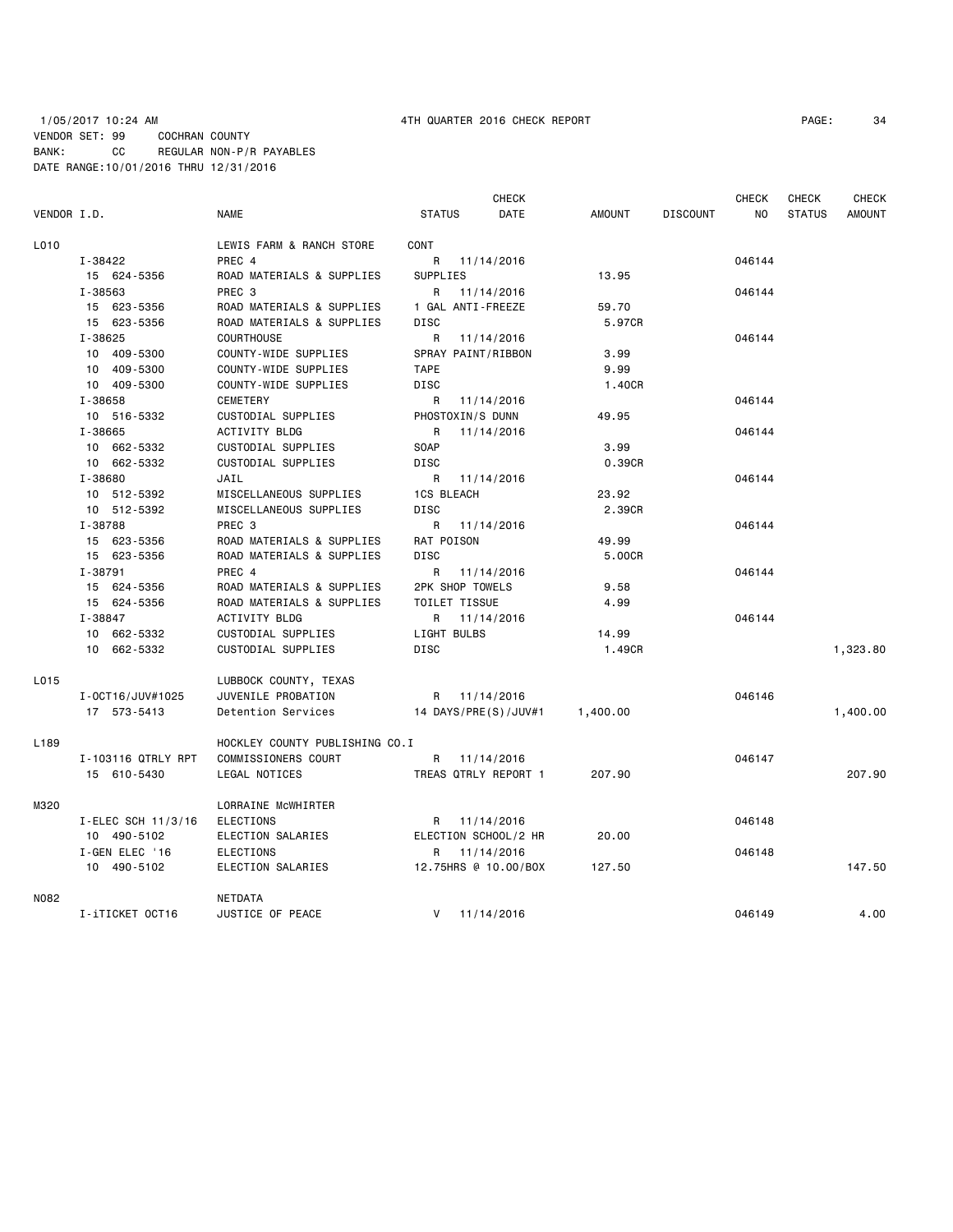## 1/05/2017 10:24 AM 4TH QUARTER 2016 CHECK REPORT PAGE: 35 VENDOR SET: 99 COCHRAN COUNTY BANK: CC REGULAR NON-P/R PAYABLES DATE RANGE:10/01/2016 THRU 12/31/2016

|             |                                         |                                                                       |                                         | <b>CHECK</b> |        |                 | CHECK  | <b>CHECK</b>  | <b>CHECK</b>  |
|-------------|-----------------------------------------|-----------------------------------------------------------------------|-----------------------------------------|--------------|--------|-----------------|--------|---------------|---------------|
| VENDOR I.D. |                                         | <b>NAME</b>                                                           | <b>STATUS</b>                           | DATE         | AMOUNT | <b>DISCOUNT</b> | NO     | <b>STATUS</b> | <b>AMOUNT</b> |
| N082        |                                         | NETDATA                                                               |                                         |              |        |                 |        |               |               |
|             | M-CHECK                                 | NETDATA                                                               | <b>UNPOST</b><br>V<br>12/05/2016        |              |        |                 | 046149 |               | 4.00CR        |
|             |                                         |                                                                       |                                         |              |        |                 |        |               |               |
| N090        |                                         | NATIONAL PEN COMPANY, LLC                                             |                                         |              |        |                 |        |               |               |
|             | I-108866746                             | ELECTIONS                                                             | 11/14/2016<br>R                         |              |        |                 | 046150 |               |               |
|             | 10 490-5310                             | OFFICE SUPPLIES                                                       | 250 LED FLSHLT CARAB                    |              | 302.50 |                 |        |               | 302.50        |
| 0013        |                                         | OLD REPUBLIC SURETY COMPA                                             |                                         |              |        |                 |        |               |               |
|             | I-LP02145092/HENRY17 COMMSSIONERS COURT |                                                                       | 11/14/2016<br>R                         |              |        |                 | 046151 |               |               |
|             | 15 610-5480                             | <b>BONDS &amp; NOTARY FEES</b>                                        | PUB OFF'L BOND RNW/P                    |              | 50.00  |                 |        |               | 50.00         |
| 0013        |                                         |                                                                       |                                         |              |        |                 |        |               |               |
|             |                                         | OLD REPUBLIC SURETY COMPA<br>I-LP02145093/MORIN17 COMMISSIONERS COURT |                                         |              |        |                 | 046152 |               |               |
|             |                                         |                                                                       | 11/14/2016<br>R<br>PUB OFF'L BOND RNW/R |              | 50.00  |                 |        |               | 50.00         |
|             | 15 610-5480                             | <b>BONDS &amp; NOTARY FEES</b>                                        |                                         |              |        |                 |        |               |               |
| 0111        |                                         | BENNIE O'BRIEN                                                        |                                         |              |        |                 |        |               |               |
|             | I-ELEC SCH 11/3/16                      | <b>ELECTIONS</b>                                                      | 11/14/2016<br>R                         |              |        |                 | 046153 |               |               |
|             | 10 490-5102                             | ELECTION SALARIES                                                     | ELECTION SCHOOL/2 HR                    |              | 20.00  |                 |        |               |               |
|             | I-GEN ELEC '16                          | <b>ELECTIONS</b>                                                      | 11/14/2016<br>R                         |              |        |                 | 046153 |               |               |
|             | 10 490-5102                             | ELECTION SALARIES                                                     | 13HRS @ 10.00/BOX 30                    |              | 130.00 |                 |        |               |               |
|             | 10 490-5102                             | ELECTION SALARIES                                                     | DELIVERY FEE                            |              | 25.00  |                 |        |               | 175.00        |
| P017        |                                         | <b>POSTMASTER</b>                                                     |                                         |              |        |                 |        |               |               |
|             | $I-JP$ 10/31/16                         | JUSTICE OF PEACE                                                      | R<br>11/14/2016                         |              |        |                 | 046154 |               |               |
|             | 10 455-5311                             | POSTAL EXPENSES                                                       | 1 RL FOREVER STAMPS                     |              | 49.00  |                 |        |               | 49.00         |
|             |                                         |                                                                       |                                         |              |        |                 |        |               |               |
| P073        |                                         | THE PENWORTHY COMPANY                                                 |                                         |              |        |                 |        |               |               |
|             | I-0029217                               | LIBRARY                                                               | 11/14/2016<br>R                         |              |        |                 | 046155 |               |               |
|             | 10 650-5590                             | <b>BOOKS</b>                                                          | 1 2 3 BLAZE                             |              | 6.99   |                 |        |               |               |
|             | 650-5590<br>10                          | <b>BOOKS</b>                                                          | <b>B00</b>                              |              | 6.99   |                 |        |               |               |
|             | 650-5590<br>10                          | <b>BOOKS</b>                                                          | FRIGHT CLUB                             |              | 7.99   |                 |        |               |               |
|             | 10<br>650-5590                          | <b>BOOKS</b>                                                          | GREAT AAA-000                           |              | 19.96  |                 |        |               |               |
|             | 650-5590<br>10                          | <b>BOOKS</b>                                                          | HALLOWEEN GOOD NIGHT                    |              | 17.96  |                 |        |               |               |
|             | 10<br>650-5590                          | <b>BOOKS</b>                                                          | HALLOWEEN SCARE AT M                    |              | 19.96  |                 |        |               |               |
|             | 650-5590<br>10                          | <b>BOOKS</b>                                                          | MONSTERGARTEN                           |              | 19.96  |                 |        |               |               |
|             | 650-5590<br>10                          | <b>BOOKS</b>                                                          | PEPPA'S HALLOWEEN PA                    |              | 13.49  |                 |        |               |               |
|             | 650-5590<br>10                          | <b>BOOKS</b>                                                          | PIRATE'S NIGHTCHR                       |              | 17.96  |                 |        |               |               |
|             | 650-5590<br>10                          | <b>BOOKS</b>                                                          | RACING COLORS                           |              | 6.99   |                 |        |               |               |
|             | 650-5590<br>10                          | <b>BOOKS</b>                                                          | SAGGY BAGGY ELEPHANT                    |              | 13.49  |                 |        |               |               |
|             | 10<br>650-5590                          | <b>BOOKS</b>                                                          | SHAPE PATROL                            |              | 6.99   |                 |        |               |               |
|             | 650-5590<br>10                          | <b>BOOKS</b>                                                          | SNOOPY FOR PRESIDENT                    |              | 13.49  |                 |        |               |               |
|             | 650-5590<br>10                          | <b>BOOKS</b>                                                          | SPLAT THE CAT FOR PR                    |              | 13.49  |                 |        |               |               |
|             | 650-5590<br>10                          | <b>BOOKS</b>                                                          | SPLAT THE CATTHE                        |              | 13.49  |                 |        |               |               |
|             | 650-5590<br>10                          | <b>BOOKS</b>                                                          | TWINKLE, TWINKLE, LI                    |              | 7.99   |                 |        |               | 207.19        |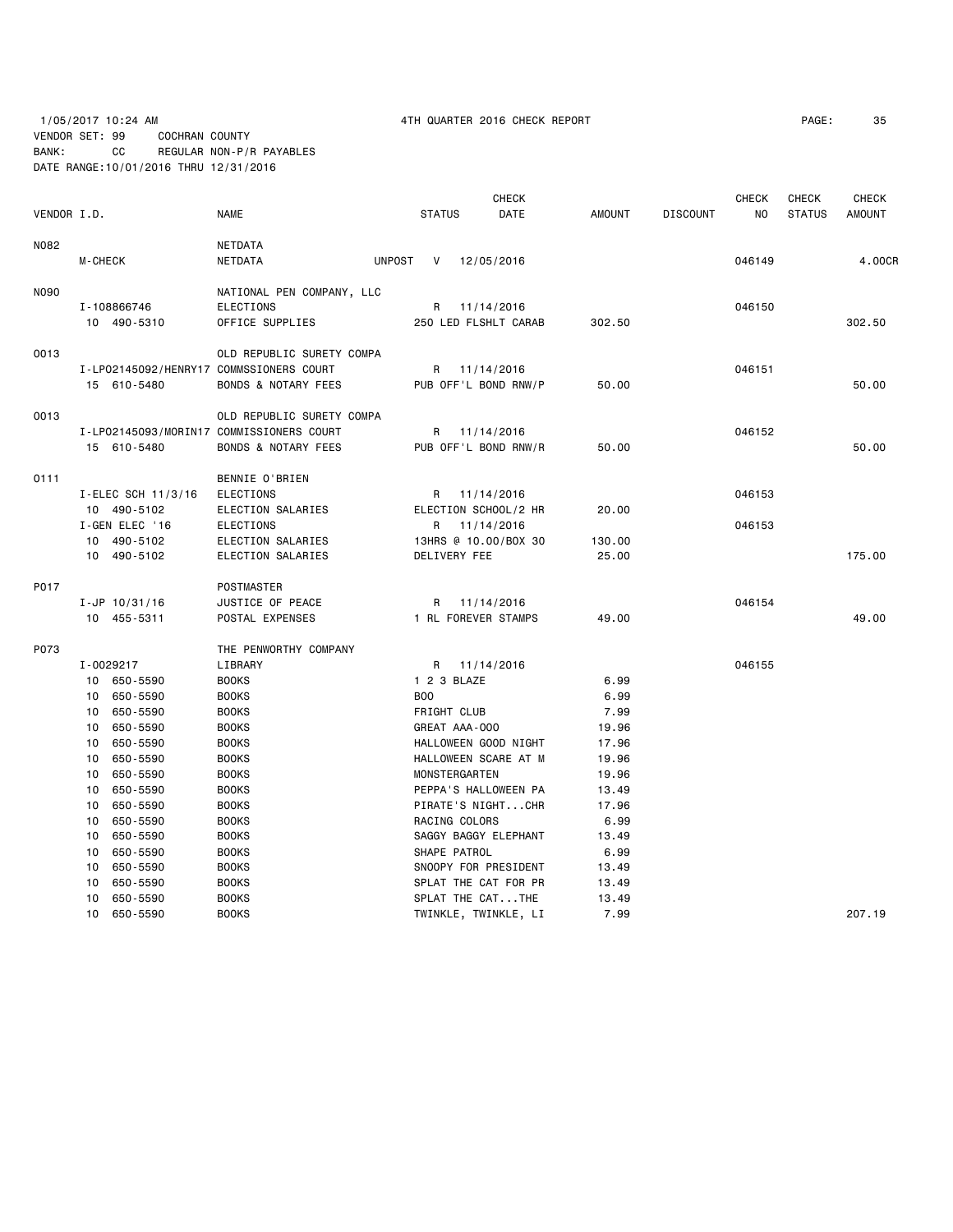# 1/05/2017 10:24 AM 4TH QUARTER 2016 CHECK REPORT PAGE: 36 VENDOR SET: 99 COCHRAN COUNTY BANK: CC REGULAR NON-P/R PAYABLES DATE RANGE:10/01/2016 THRU 12/31/2016

|             |                                         |                                |               | <b>CHECK</b>         |               |                 | <b>CHECK</b> | <b>CHECK</b>  | <b>CHECK</b>  |
|-------------|-----------------------------------------|--------------------------------|---------------|----------------------|---------------|-----------------|--------------|---------------|---------------|
| VENDOR I.D. |                                         | <b>NAME</b>                    | <b>STATUS</b> | DATE                 | <b>AMOUNT</b> | <b>DISCOUNT</b> | NO           | <b>STATUS</b> | <b>AMOUNT</b> |
| P092        |                                         | U.S. POSTAL SERVICE            |               |                      |               |                 |              |               |               |
|             | I-E95919443 11/16                       | TREASURER                      |               | R 11/14/2016         |               |                 | 046156       |               |               |
|             | 10 497-5311                             | POSTAL EXPENSES                |               | 4BX #10 STMP ENV 500 | 1,069.75      |                 |              |               |               |
|             | 10 497-5311                             | POSTAL EXPENSES                | SHIPPING      |                      | 15.00         |                 |              |               | 1,084.75      |
| P229        |                                         | PANHANDLE AREA JUVENILE PROBAT |               |                      |               |                 |              |               |               |
|             | I-CHIEF'S SUMMIT '17 JUVENILE PROBATION |                                | R             | 11/14/2016           |               |                 | 046157       |               |               |
|             | 17 573-5427                             | TRAVEL & TRAINING              |               | REG/CHIEFS SUMMIT 1/ | 100.00        |                 |              |               | 100.00        |
| P242        |                                         | NIKKI PRIETO                   |               |                      |               |                 |              |               |               |
|             | I-DW#17092                              | ACTIVITY BLDG                  | R             | 11/14/2016           |               |                 | 046158       |               |               |
|             | 10 000-4370.101                         | RENT-ACTIVITY BUILDING         |               | REF DEP FOR 10/22/16 | 150.00        |                 |              |               | 150.00        |
| P247        |                                         | PEGASUS SCHOOLS, INC.          |               |                      |               |                 |              |               |               |
|             | I-13937                                 | JUVENILE PROBATION             | R             | 11/14/2016           |               |                 | 046159       |               |               |
|             | 17 573-5413.004                         | Other Placements               |               | 31 DAYS/POST(N) JUV# | 3,193.93      |                 |              |               | 3,193.93      |
| R157        |                                         | ETHEL RICHARDSON               |               |                      |               |                 |              |               |               |
|             | I-ELEC SCH 11/3/16                      | <b>ELECTIONS</b>               |               | R 11/14/2016         |               |                 | 046160       |               |               |
|             | 10 490-5102                             | ELECTION SALARIES              |               | ELECTION SCHOOL/2 HR | 20.00         |                 |              |               | 20.00         |
| R290        |                                         | HALEY ROBERTS                  |               |                      |               |                 |              |               |               |
|             | I-ELEC SCH 11/3/16                      | <b>ELECTIONS</b>               |               | R 11/14/2016         |               |                 | 046161       |               |               |
|             | 10 490-5102                             | ELECTION SALARIES              |               | ELECTION SCHOOL/2 HR | 20.00         |                 |              |               |               |
|             | I-GEN ELEC '16                          | ELECTIONS                      | R             | 11/14/2016           |               |                 | 046161       |               |               |
|             | 10 490-5102                             | ELECTION SALARIES              |               | 11HRS @ 10.00/BOX 40 | 110.00        |                 |              |               | 130.00        |
| R291        |                                         | KENSLEY RICE                   |               |                      |               |                 |              |               |               |
|             | I-EARLY VOT 11/8/16                     | ELECTIONS                      |               | R 11/14/2016         |               |                 | 046162       |               |               |
|             | 10 490-5102                             | ELECTION SALARIES              |               | 4 HRS/EARLY VOTING   | 40.00         |                 |              |               |               |
|             | I-ELEC SCH 11/3/16                      | <b>ELECTIONS</b>               | R             | 11/14/2016           |               |                 | 046162       |               |               |
|             | 10 490-5102                             | ELECTION SALARIES              |               | ELECTION SCHOOL/2 HR | 20.00         |                 |              |               | 60.00         |
| S010        |                                         | SILVERS COMPANY                |               |                      |               |                 |              |               |               |
|             | I-CEMETERY 10/16                        | <b>CEMETERY</b>                |               | R 11/14/2016         |               |                 | 046163       |               |               |
|             | 10 516-5330                             | FUEL & OIL                     |               | 284.7GL HS DIESEL 10 | 552.32        |                 |              |               |               |
|             | I-EXT SVC 10/16                         | <b>EXTENSION SVC</b>           |               | R 11/14/2016         |               |                 | 046163       |               |               |
|             | 10 665-5330                             | FUEL AND OIL                   |               | 32.7GL UNL 10/12/16  | 62.62         |                 |              |               |               |
|             | 10 665-5330                             | FUEL AND OIL                   |               | 16.31GL UNL 10/20    | 31.23         |                 |              |               |               |
|             | I-JUV PROB 10/16                        | JUVENILE PROBATION             |               | R 11/14/2016         |               |                 | 046163       |               |               |
|             | 17 573-5499                             | OPERATING EXPENSES             |               | 16.24GL UNL 10/4     | 31.10         |                 |              |               |               |
|             | 17 573-5499                             | OPERATING EXPENSES             |               | 14.47GL UNL 10/7     | 27.71         |                 |              |               |               |
|             | 17 573-5499                             | OPERATING EXPENSES             |               | 23.78GL UNL 10/18    | 45.54         |                 |              |               |               |
|             | 17 573-5499                             | OPERATING EXPENSES             |               | 16.78GL UNL 10/20    | 32.13         |                 |              |               |               |
|             | 17 573-5499                             | OPERATING EXPENSES             |               | 16.7GL UNL 10/26     | 31.98         |                 |              |               |               |
|             | I-NON-DEP 10/16                         | <b>CLERK</b>                   | R             | 11/14/2016           |               |                 | 046163       |               |               |
|             | 10 403-5427                             | CONTINUING EDUCATION           |               | 11.2GL UNL 10/17     | 21.45         |                 |              |               |               |
|             | I-PARK 10/16                            | <b>PARK</b>                    | R             | 11/14/2016           |               |                 | 046163       |               |               |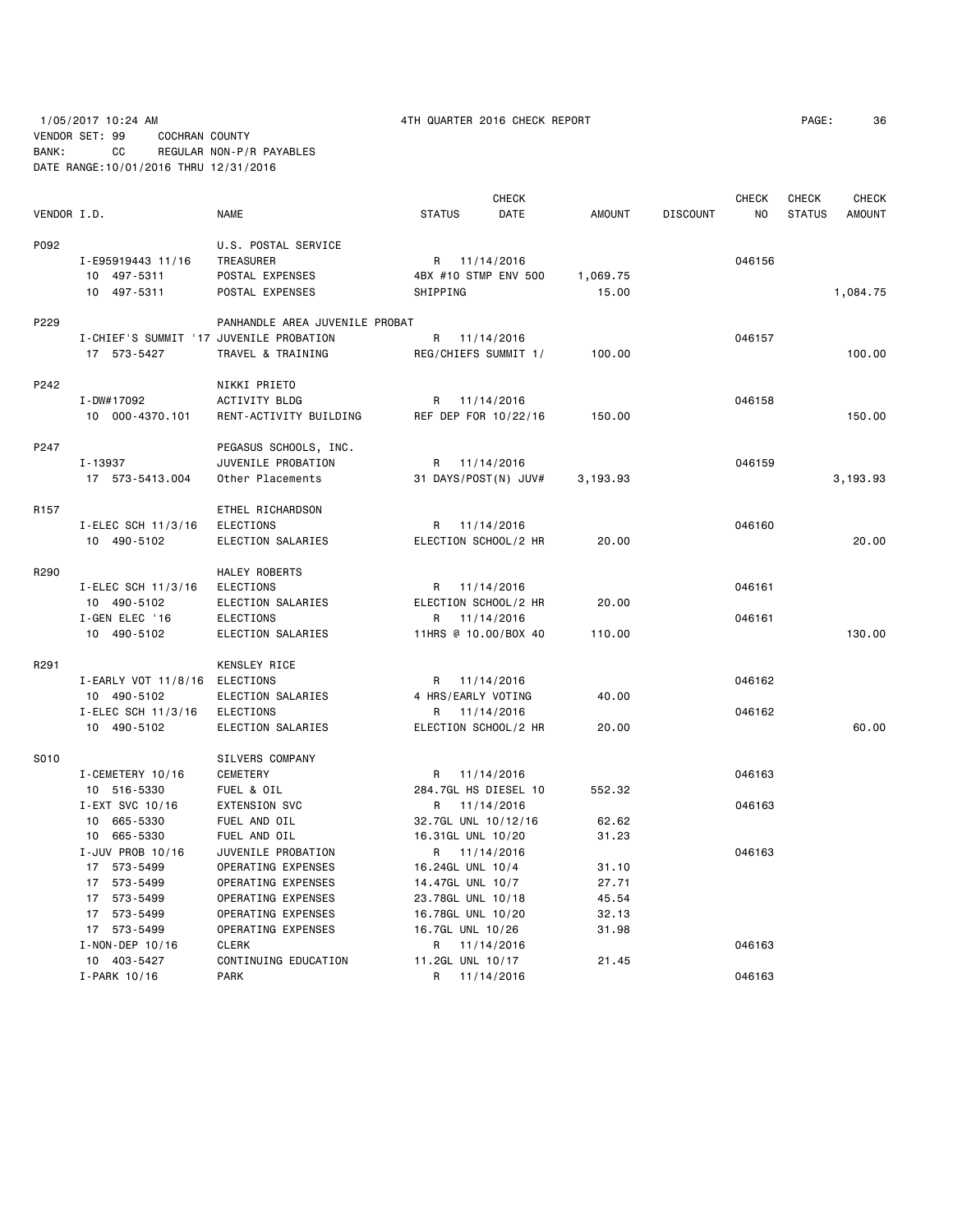# 1/05/2017 10:24 AM 4TH QUARTER 2016 CHECK REPORT PAGE: 37 VENDOR SET: 99 COCHRAN COUNTY BANK: CC REGULAR NON-P/R PAYABLES DATE RANGE:10/01/2016 THRU 12/31/2016

|             |                   |                             |                      | <b>CHECK</b> |               |                 | <b>CHECK</b> | <b>CHECK</b>  | <b>CHECK</b>  |
|-------------|-------------------|-----------------------------|----------------------|--------------|---------------|-----------------|--------------|---------------|---------------|
| VENDOR I.D. |                   | <b>NAME</b>                 | <b>STATUS</b>        | <b>DATE</b>  | <b>AMOUNT</b> | <b>DISCOUNT</b> | NO           | <b>STATUS</b> | <b>AMOUNT</b> |
| S010        |                   | CONT<br>SILVERS COMPANY     |                      |              |               |                 |              |               |               |
|             | I-PARK 10/16      | <b>PARK</b>                 | R<br>11/14/2016      |              |               |                 | 046163       |               |               |
|             | 10 660-5330       | FUEL AND OIL                | 25.02GL UNL 10/24    |              | 47.91         |                 |              |               |               |
|             | I-PREC 1 10/16    | PREC 1                      | R<br>11/14/2016      |              |               |                 | 046163       |               |               |
|             | 15 621-5330       | FUEL & OIL                  | 52.3GL HS DIESEL 10/ |              | 97.28         |                 |              |               |               |
|             | 15 621-5330       | FUEL & OIL                  | 82.2GL LS DIESEL 10/ |              | 187.33        |                 |              |               |               |
|             | 621-5330<br>15    | FUEL & OIL                  | 29.8GL UNL 10/17     |              | 55.40         |                 |              |               |               |
|             | 15 621-5330       | FUEL & OIL                  | 76GL HS DIESEL/GRDR  |              | 142.88        |                 |              |               |               |
|             | 621-5330<br>15    | FUEL & OIL                  | 60GL HS DIESEL 10/17 |              | 112.80        |                 |              |               |               |
|             | 15 621-5330       | FUEL & OIL                  | 29.5GL UNL 10/11     |              | 61.92         |                 |              |               |               |
|             | 621-5330<br>15    | FUEL & OIL                  | 108GL HS DIESEL, C12 |              | 197.64        |                 |              |               |               |
|             | 15 621-5330       | FUEL & OIL                  | 23.2GL UNL 10/3      |              | 48.69         |                 |              |               |               |
|             | I-PREC 2 10/16    | PREC 2                      | R 11/14/2016         |              |               |                 | 046163       |               |               |
|             | 15 622-5330       | FUEL AND OIL                | 273.3GL HS DIESEL 10 |              | 522.00        |                 |              |               |               |
|             | 15 622-5330       | FUEL AND OIL                | 80-0Z PWR SVC 10/14  |              | 11.95         |                 |              |               |               |
|             | 15 622-5330       | FUEL AND OIL                | 80-0Z PWR SVC 10/8   |              | 11.95         |                 |              |               |               |
|             | 622-5330<br>15    | FUEL AND OIL                | 382.5GL HS DIESEL 10 |              | 711.45        |                 |              |               |               |
|             | 15 622-5330       | FUEL AND OIL                | 187.5GL HS DIESEL 10 |              | 352.50        |                 |              |               |               |
|             | 15 622-5330       | FUEL AND OIL                | 80-0Z PWR SVC 10/24  |              | 12.84         |                 |              |               |               |
|             | 15 622-5330       | FUEL AND OIL                | 17.99GL UNL 10/7     |              | 34.45         |                 |              |               |               |
|             | 15 622-5330       | FUEL AND OIL                | 30.42GL UNL 10/27    |              | 58.25         |                 |              |               |               |
|             | I-PREC 3 10/16    | PREC <sub>3</sub>           | R 11/14/2016         |              |               |                 | 046163       |               |               |
|             | 15 623-5330       | FUEL AND OIL                | 80-0Z PWR SVC 10/14  |              | 11.95         |                 |              |               |               |
|             | 15 623-5330       | FUEL AND OIL                | 259.6GL HS DIESEL 10 |              | 488.04        |                 |              |               |               |
|             | 623-5330<br>15    | FUEL AND OIL                | 6 BLUE DEF 2.5 10/5  |              | 70.74         |                 |              |               |               |
|             | 623-5330<br>15    | FUEL AND OIL                | 261GL HS DIESEL 9/30 |              | 456.75        |                 |              |               |               |
|             | 15 623-5330       | FUEL AND OIL                | 80-0Z PWR SVC 9/30   |              | 11.95         |                 |              |               |               |
|             | I-SHERIFF 10/16   | SHERIFF                     | R 11/14/2016         |              |               |                 | 046163       |               |               |
|             | 10 560-5451       | MACHINERY-NON-OFFICE REPAIR | ST INSP/#121 10/11/1 |              | 10.00         |                 |              |               |               |
|             | 560-5330<br>10    | FUEL AND OIL                | 29.59GL UNL/#112     |              | 56.66         |                 |              |               |               |
|             | 560-5330<br>10    | FUEL AND OIL                | 11.5GL UNL/#107      |              | 22.02         |                 |              |               |               |
|             | 560-5330<br>10    | FUEL AND OIL                | 34.02GL UNL/#134     |              | 65.15         |                 |              |               |               |
|             | 560-5330<br>10    | FUEL AND OIL                | 19.385GL UNL/#121    |              | 37.12         |                 |              |               |               |
|             | 560-5330<br>10    | FUEL AND OIL                | 61.36G3 UNL/#105     |              | 117.51        |                 |              |               |               |
|             | 10 560-5330       | FUEL AND OIL                | 66.08GL UNL/#102     |              | 126.54        |                 |              |               |               |
|             | I-VET VAN 10/16   | <b>VETERANS SVC</b>         | R 11/14/2016         |              |               |                 | 046163       |               |               |
|             | 10 405-5330       | FUEL AND OIL                | 8.9GL UNL 10/1/16    |              | 17.04         |                 |              |               |               |
|             | 10 405-5330       | FUEL AND OIL                | 8.79GL UNL 10/27     |              | 16.83         |                 |              |               | 5,011.62      |
| S047        |                   | SHELL FLEET PLUS            |                      |              |               |                 |              |               |               |
|             | I-065177891 10/16 | EXTENSION SVC               | R 11/14/2016         |              |               |                 | 046164       |               |               |
|             | 10<br>665-5330    | FUEL AND OIL                | 18.506GL UNL 10/20;D |              | 39.40         |                 |              |               |               |
|             | 10 665-5330       | FUEL AND OIL                | CR FED TAX           |              | 3.39CR        |                 |              |               | 36.01         |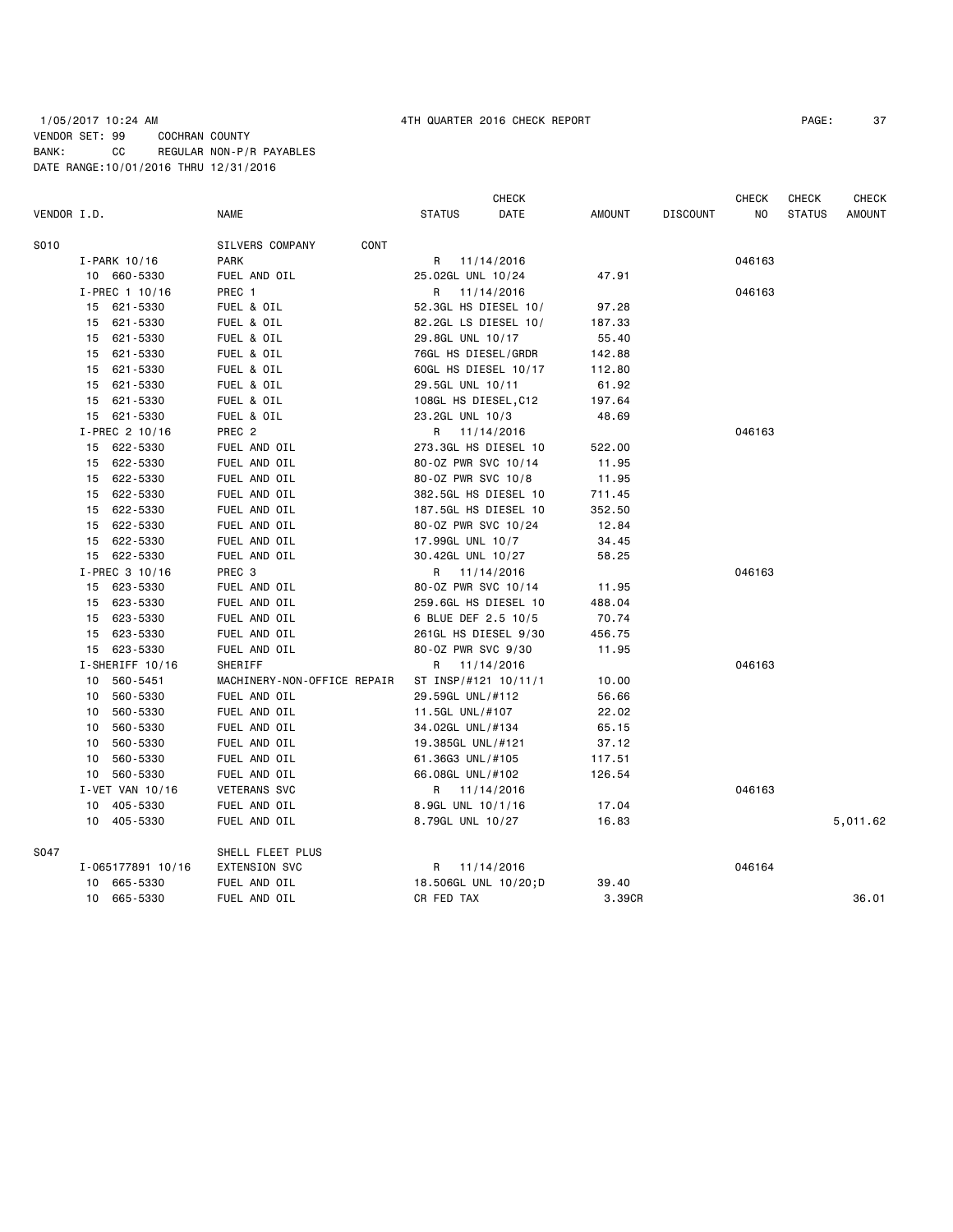### 1/05/2017 10:24 AM 4TH QUARTER 2016 CHECK REPORT PAGE: 38 VENDOR SET: 99 COCHRAN COUNTY BANK: CC REGULAR NON-P/R PAYABLES DATE RANGE:10/01/2016 THRU 12/31/2016

| VENDOR I.D. |                            | <b>NAME</b>                         | <b>STATUS</b>           | <b>CHECK</b><br>DATE | <b>AMOUNT</b> | <b>DISCOUNT</b> | <b>CHECK</b><br>NO | <b>CHECK</b><br><b>STATUS</b> | <b>CHECK</b><br><b>AMOUNT</b> |
|-------------|----------------------------|-------------------------------------|-------------------------|----------------------|---------------|-----------------|--------------------|-------------------------------|-------------------------------|
| S071        |                            | SCRIPT OFFICE PRODUCTS, INC.        |                         |                      |               |                 |                    |                               |                               |
|             | $I - 51551$                | <b>CLERK</b>                        | R 11/14/2016            |                      |               |                 | 046165             |                               |                               |
|             | 10 403-5310                | OFFICE SUPPLIES                     | <b>1PK CALC PAPER</b>   |                      | 9.95          |                 |                    |                               |                               |
|             | $I - 51591$                | <b>ATTORNEY</b>                     | R                       | 11/14/2016           |               |                 | 046165             |                               |                               |
|             | 10 475-5310                | OFFICE SUPPLIES                     | 1 USB CABLE             |                      | 7.67          |                 |                    |                               |                               |
|             | $I - 51592$                | JUSTICE OF PEACE                    | R.                      | 11/14/2016           |               |                 | 046165             |                               |                               |
|             | 10 455-5310                | OFFICE SUPPLIES                     | DESK CALENDAR           |                      | 19.40         |                 |                    |                               |                               |
|             | 10 455-5310                | OFFICE SUPPLIES                     | BRTHR TONER CRTG        |                      | 68.49         |                 |                    |                               |                               |
|             | $I - 51593$                | AUDITOR                             | R 11/14/2016            |                      |               |                 | 046165             |                               |                               |
|             | 10 495-5310                | OFFICE SUPPLIES                     | 2EA WALL CALENDARS      |                      | 36.44         |                 |                    |                               |                               |
|             | 10 495-5310                | OFFICE SUPPLIES                     | <b>1EA PHRASE DATER</b> |                      | 53.11         |                 |                    |                               |                               |
|             | 10 495-5310                | OFFICE SUPPLIES                     | <b>2EA RED MARKERS</b>  |                      | 2.16          |                 |                    |                               |                               |
|             | $I - 51607$                | TAX A/C                             | R 11/14/2016            |                      |               |                 | 046165             |                               |                               |
|             | 10 499-5310                | OFFICE SUPPLIES                     | 2EA COUNTERFEIT PEN     |                      | 9.90          |                 |                    |                               |                               |
|             | $I - 51627$                | <b>CLERK</b>                        | R 11/14/2016            |                      |               |                 | 046165             |                               |                               |
|             | 10 403-5310                | OFFICE SUPPLIES                     | 2PK AVERY BUS CARD S    |                      | 30.68         |                 |                    |                               |                               |
|             | $I - 51640$                | AUDITOR                             | R 11/14/2016            |                      |               |                 | 046165             |                               |                               |
|             |                            | OFFICE SUPPLIES                     | DATER STAMP             |                      | 75.23         |                 |                    |                               |                               |
|             | 10 495-5310<br>10 495-5310 | OFFICE SUPPLIES                     |                         |                      | 9.90          |                 |                    |                               |                               |
|             | $I - 51660$                |                                     | 2EA MAGNUM 44 MRKRS,    |                      |               |                 |                    |                               |                               |
|             | 10 490-5310                | <b>ELECTIONS</b><br>OFFICE SUPPLIES | 5RM LEGAL PAPER         | R 11/14/2016         | 44.75         |                 | 046165             |                               |                               |
|             |                            |                                     |                         |                      |               |                 |                    |                               |                               |
|             | 10 490-5310                | OFFICE SUPPLIES                     | 1EA HP INK CRTG, YW 9   |                      | 20.95         |                 |                    |                               |                               |
|             | 10 490-5310                | OFFICE SUPPLIES                     | 2EA HP INK CRTG, TRI-   |                      | 69.90         |                 |                    |                               |                               |
|             | 10 490-5310                | OFFICE SUPPLIES                     | 2BX BADGE HOLDERS       |                      | 35.90         |                 |                    |                               |                               |
|             | 10 490-5310                | OFFICE SUPPLIES                     | 5EA GRIPMAX PENS, RD    |                      | 4.85          |                 |                    |                               |                               |
|             | 10 490-5310                | OFFICE SUPPLIES                     | 1EA FOLDER LABELS       |                      | 30.04         |                 |                    |                               |                               |
|             | I-51706                    | <b>ELECTIONS</b>                    |                         | R 11/14/2016         |               |                 | 046165             |                               |                               |
|             | 10 490-5310                | OFFICE SUPPLIES                     | HP INK CRTG 932XL       |                      | 77.90         |                 |                    |                               |                               |
|             | $I - 51723$                | TAX A/C                             | R                       | 11/14/2016           |               |                 | 046165             |                               |                               |
|             | 10 499-5310                | OFFICE SUPPLIES                     | PAPER CLIPS, JMBO NO    |                      | 8.95          |                 |                    |                               |                               |
|             | 10 499-5310                | OFFICE SUPPLIES                     | <b>1PK PAPER ROLLS</b>  |                      | 9.95          |                 |                    |                               |                               |
|             | 10 499-5310                | OFFICE SUPPLIES                     | STAPLER #64563          |                      | 20.42         |                 |                    |                               |                               |
|             | $I - 51724$                | TREASURER                           |                         | R 11/14/2016         |               |                 | 046165             |                               |                               |
|             | 10 497-5310                | OFFICE SUPPLIES                     | 1BX COPY PAPER          |                      | 39.50         |                 |                    |                               |                               |
|             | 10 497-5310                | OFFICE SUPPLIES                     | <b>2PK PAPER ROLLS</b>  |                      | 19.90         |                 |                    |                               |                               |
|             | 10 497-5310                | OFFICE SUPPLIES                     | 1EA WALL CALENDAR       |                      | 18.22         |                 |                    |                               |                               |
|             | I-51725                    | CO JUDGE/COMM'R CT                  | R 11/14/2016            |                      |               |                 | 046165             |                               |                               |
|             | 15 610-5310                | OFFICE SUPPLIES                     | 1BX PAPER CLIPS, JBO    |                      | 0.95          |                 |                    |                               |                               |
|             | 15 610-5310                | OFFICE SUPPLIES                     | 3EA HP INK CRTG, 54/5   |                      | 62.85         |                 |                    |                               |                               |
|             | I-51733                    | <b>CLERK</b>                        |                         | R 11/14/2016         |               |                 | 046165             |                               |                               |
|             | 10 403-5310                | OFFICE SUPPLIES                     | 2EA TONER CRTG TN660    |                      | 136.98        |                 |                    |                               | 924.94                        |
| S210        |                            | SHAMBURGER AUTO & FARM SUPPLY       |                         |                      |               |                 |                    |                               |                               |
|             | I-345850                   | PREC <sub>2</sub>                   | R.                      | 11/14/2016           |               |                 | 046167             |                               |                               |
|             | 15 622-5451                | REPAIRS                             | 2 WIPER BLADES #6002    |                      | 19.98         |                 |                    |                               | 19.98                         |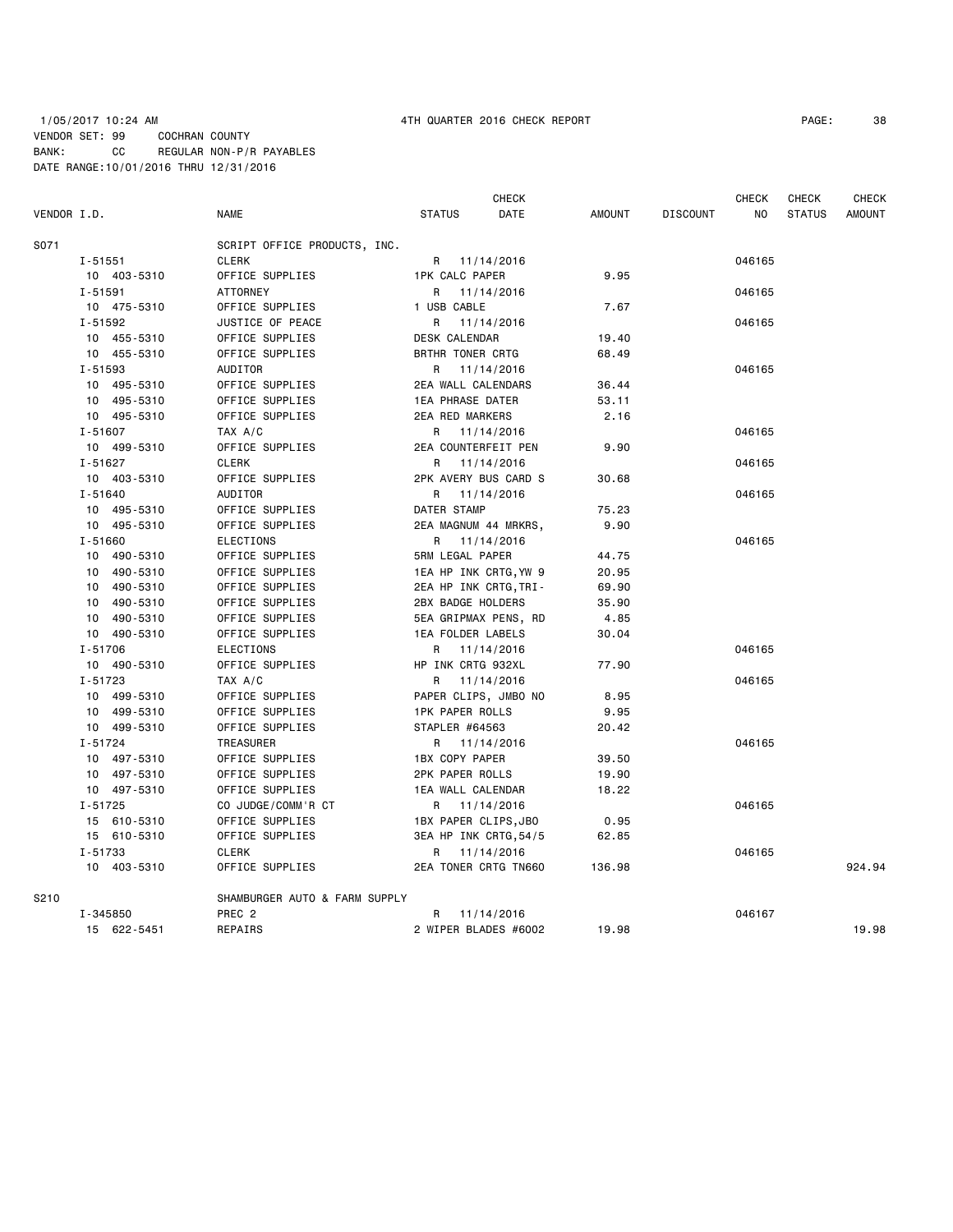# 1/05/2017 10:24 AM 4TH QUARTER 2016 CHECK REPORT PAGE: 39 VENDOR SET: 99 COCHRAN COUNTY BANK: CC REGULAR NON-P/R PAYABLES DATE RANGE:10/01/2016 THRU 12/31/2016

| VENDOR I.D. |                    | <b>NAME</b>                    | <b>STATUS</b>       | <b>CHECK</b><br><b>DATE</b> | <b>AMOUNT</b> | <b>DISCOUNT</b> | <b>CHECK</b><br>NO. | <b>CHECK</b><br><b>STATUS</b> | <b>CHECK</b><br><b>AMOUNT</b> |
|-------------|--------------------|--------------------------------|---------------------|-----------------------------|---------------|-----------------|---------------------|-------------------------------|-------------------------------|
| S242        |                    | SAM'S CLUB                     |                     |                             |               |                 |                     |                               |                               |
|             | I-000893 10/27/16  | JAIL                           | R                   | 11/14/2016                  |               |                 | 046168              |                               |                               |
|             | 10 512-5392        | MISCELLANEOUS SUPPLIES         | MM SAT TOWEL        |                             | 13.58         |                 |                     |                               |                               |
|             | 10 512-5333        | FOOD-PRISONERS                 | VARIETY PACK        |                             | 10.98         |                 |                     |                               |                               |
|             | 10 512-5392        | MISCELLANEOUS SUPPLIES         | <b>BATH TISSUE</b>  |                             | 18.46         |                 |                     |                               |                               |
|             | 10 512-5333        | FOOD-PRISONERS                 | LOL HNY HAM/2       |                             | 17.44         |                 |                     |                               |                               |
|             | 10 512-5333        | FOOD-PRISONERS                 | HVR DRESSING        |                             | 9.89          |                 |                     |                               |                               |
|             | 10 512-5333        | FOOD-PRISONERS                 | DRINK BOX/2         |                             | 19.96         |                 |                     |                               |                               |
|             | 10 512-5392        | MISCELLANEOUS SUPPLIES         | LAUNDRY DET         |                             | 15.38         |                 |                     |                               |                               |
|             | 10 512-5392        | MISCELLANEOUS SUPPLIES         | 20-0Z CUPS          |                             | 18.79         |                 |                     |                               |                               |
|             | 10 512-5392        | MISCELLANEOUS SUPPLIES         | NAPKINS             |                             | 10.46         |                 |                     |                               |                               |
|             | 10 512-5392        | MISCELLANEOUS SUPPLIES         | TNDR CASH REWARDS   |                             | 50.00CR       |                 |                     |                               |                               |
|             | 10 512-5333        | FOOD-PRISONERS                 | TNDR CASH REWARDS   |                             | 50.00CR       |                 |                     |                               | 34.94                         |
| S242        |                    | SAM'S CLUB                     |                     |                             |               |                 |                     |                               |                               |
|             | I-2017 MEMBER DUES | JAIL/SHERIFF                   | R.                  | 11/14/2016                  |               |                 | 046169              |                               |                               |
|             | 10 560-5481        | DUES AND REGISTRATION          |                     | '17 MEMBERSHIP/PRIMA        | 100.00        |                 |                     |                               |                               |
|             | 10 560-5481        | DUES AND REGISTRATION          |                     | '17 MEMBERSHIP/ALVAR        |               |                 |                     |                               | 100.00                        |
| S431        |                    | SATELLITE TRACKING OF PEOPLE L |                     |                             |               |                 |                     |                               |                               |
|             | I-STPINV00031823   | JUVENILE PROBATION             | R                   | 11/14/2016                  |               |                 | 046170              |                               |                               |
|             | 17 573-5413        | Detention Services             |                     | 14 DAYS BLUTAG/#1026        | 63.00         |                 |                     |                               |                               |
|             | 17 573-5413        | Detention Services             | 25 DAYS BLUTAG/#824 |                             | 112.50        |                 |                     |                               | 175.50                        |
| S433        |                    | AMY SOLIZ                      |                     |                             |               |                 |                     |                               |                               |
|             | I-ELEC SCH 11/3/16 | <b>ELECTIONS</b>               | R                   | 11/14/2016                  |               |                 | 046171              |                               |                               |
|             | 10 490-5102        | ELECTION SALARIES              |                     | ELECTION SCHOOL/2 HR        | 20.00         |                 |                     |                               |                               |
|             | I-GEN ELEC '16     | <b>ELECTIONS</b>               | R                   | 11/14/2016                  |               |                 | 046171              |                               |                               |
|             | 10 490-5102        | ELECTION SALARIES              |                     | 13.25HRS @ 10.00/BOX        | 132.50        |                 |                     |                               | 152.50                        |
| S434        |                    | KIMBERLY SILHAN                |                     |                             |               |                 |                     |                               |                               |
|             | I-ELEC SCH 11/3/16 | <b>ELECTIONS</b>               | R                   | 11/14/2016                  |               |                 | 046172              |                               |                               |
|             | 10 490-5102        | ELECTION SALARIES              |                     | ELECTION SCHOOL/2 HR        | 20,00         |                 |                     |                               |                               |
|             | I-GEN ELEC '16     | <b>ELECTIONS</b>               | R                   | 11/14/2016                  |               |                 | 046172              |                               |                               |
|             | 10 490-5102        | ELECTION SALARIES              |                     | 13.17 HRS @10.00/BOX        | 131.70        |                 |                     |                               | 151.70                        |
| T009        |                    | TEXAS ASSOCIATION OF COUNTIES  |                     |                             |               |                 |                     |                               |                               |
|             | I-'17 CDCAT/DEWBRE | CO/DIST CLERK                  | R                   | 11/14/2016                  |               |                 | 046173              |                               |                               |
|             | 10 403-5427        | CONTINUING EDUCATION           |                     | REGIS/SAN MRCS 2/7-1        | 180.00        |                 |                     |                               | 180.00                        |
| T083        |                    | TYLER TECHNOLOGIES, INC        |                     |                             |               |                 |                     |                               |                               |
|             | I-025-171503       | NON-DEPT'L                     | R                   | 11/14/2016                  |               |                 | 046174              |                               |                               |
|             | 10 409-5411        | MAINTENANCE CONTRACTS          |                     | MONTHLY NETWORK MAIN        | 220.50        |                 |                     |                               | 220.50                        |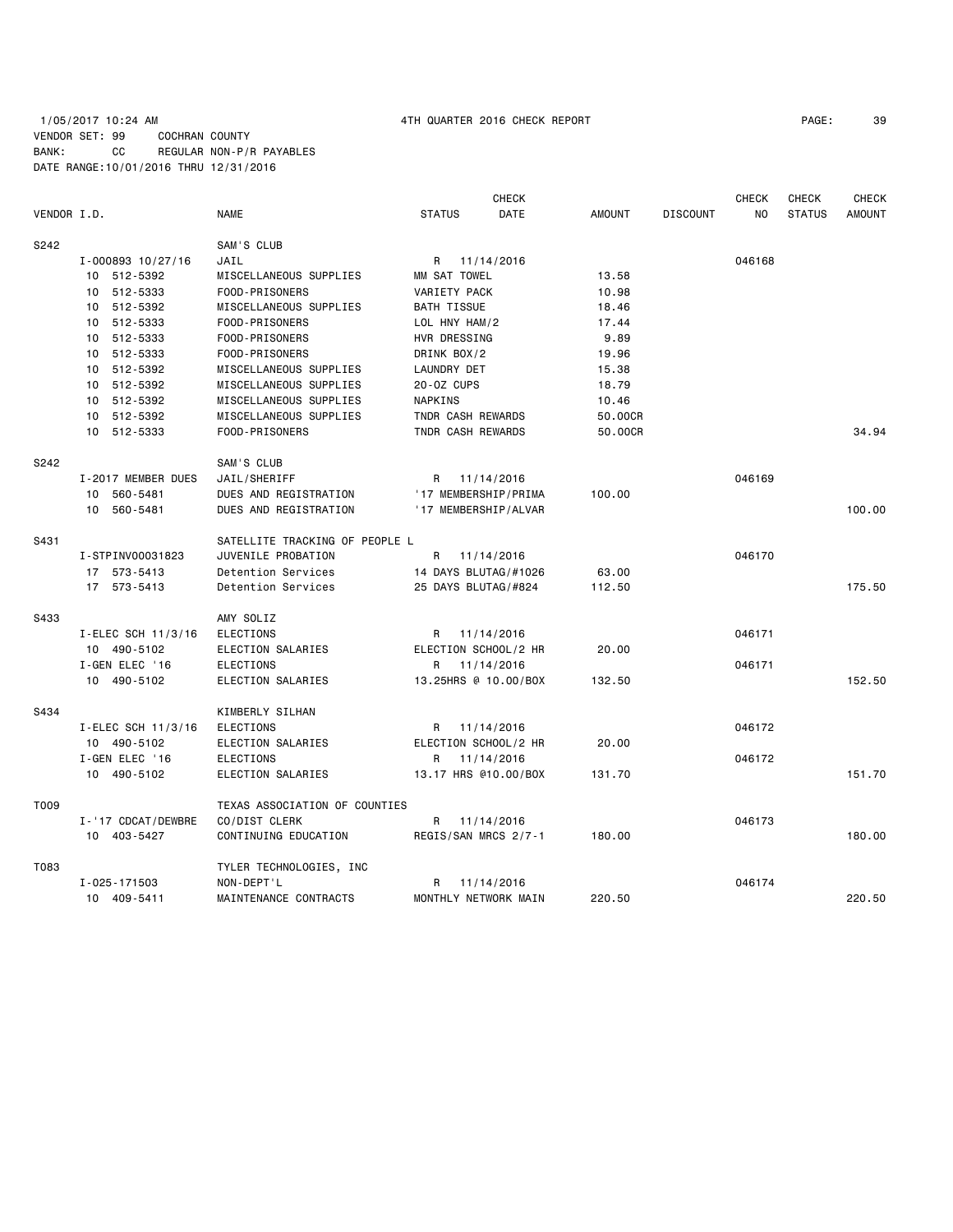# 1/05/2017 10:24 AM 4TH QUARTER 2016 CHECK REPORT PAGE: 40 VENDOR SET: 99 COCHRAN COUNTY BANK: CC REGULAR NON-P/R PAYABLES DATE RANGE:10/01/2016 THRU 12/31/2016

|             |                           |                             |                     | CHECK                |               |                 | CHECK  | CHECK         | <b>CHECK</b>  |
|-------------|---------------------------|-----------------------------|---------------------|----------------------|---------------|-----------------|--------|---------------|---------------|
| VENDOR I.D. |                           | NAME                        | <b>STATUS</b>       | DATE                 | <b>AMOUNT</b> | <b>DISCOUNT</b> | NO.    | <b>STATUS</b> | <b>AMOUNT</b> |
| T087        |                           | TEXAS DEPARTMENT OF HEALTH  |                     |                      |               |                 |        |               |               |
|             | I-2001858                 | <b>CLERK</b>                | R                   | 11/14/2016           |               |                 | 046175 |               |               |
|             | 10 403-5310               | OFFICE SUPPLIES             |                     | 2 REMOTE BIRTH ACCES | 3.66          |                 |        |               | 3.66          |
|             |                           |                             |                     |                      |               |                 |        |               |               |
| T148        |                           | TASCOSA OFFICE MACHINES INC |                     |                      |               |                 |        |               |               |
|             | I-9FR441                  | <b>CLERK</b>                | R                   | 11/14/2016           |               |                 | 046176 |               |               |
|             | 10 403-5411               | MAINTENANCE CONTRACTS       |                     | 3534 COPIES 9/9-10/7 | 45.94         |                 |        |               | 45.94         |
| U019        |                           | UNITED SUPERMARKETS, INC    |                     |                      |               |                 |        |               |               |
|             | I-MEDS/MORIN 102716       | JAIL                        | R 11/14/2016        |                      |               |                 | 046177 |               |               |
|             | 10 512-5391               | MEDICAL CARE-PRISONERS      | RX#1/NOE MORIN      |                      | 13.25         |                 |        |               |               |
|             | 10 512-5391               | MEDICAL CARE-PRISONERS      | RX#2/NOE MORIN      |                      | 13.02         |                 |        |               |               |
|             | 10 512-5391               | MEDICAL CARE-PRISONERS      | RX#3/NOE MORIN      |                      | 16.21         |                 |        |               |               |
|             | I-RX/HERNANDEZ 10/31 JAIL |                             |                     | R 11/14/2016         |               |                 | 046177 |               |               |
|             | 10 512-5391               | MEDICAL CARE-PRISONERS      | RX MEDS/D HERNANDEZ |                      | 18.50         |                 |        |               | 60.98         |
| U036        |                           | UNIFIRST HOLDINGS, INC.     |                     |                      |               |                 |        |               |               |
|             | I-831 2251173             | JAIL/SHERIFF                | R 11/14/2016        |                      |               |                 | 046178 |               |               |
|             | 10 512-5205               | UNIFORMS                    |                     | UNIFORM SVC 10/31/16 | 53.65         |                 |        |               |               |
|             | 10 560-5205               | UNIFORMS                    |                     | UNIFORM SVC 10/31/16 | 180.21        |                 |        |               |               |
|             | 10 560-5205               | UNIFORMS                    | DEFE CHG            |                      | 8.10          |                 |        |               |               |
|             | I-831 2252521             | JAIL/SHERIFF                | R 11/14/2016        |                      |               |                 | 046178 |               |               |
|             | 10 512-5205               | UNIFORMS                    | UNIFORM SVC 11/7/16 |                      | 21.40         |                 |        |               |               |
|             | 10 560-5205               | UNIFORMS                    | UNIFORM SVC 11/7/16 |                      | 124.57        |                 |        |               |               |
|             | 10 560-5205               | UNIFORMS                    | DEFE CHG            |                      | 8.10          |                 |        |               | 396.03        |
|             |                           |                             |                     |                      |               |                 |        |               |               |
| W049        |                           | TRINA WILLIAMS              |                     |                      |               |                 |        |               |               |
|             | I-DW#17069                | ACTIVITY BLDG               | R                   | 11/14/2016           |               |                 | 046179 |               |               |
|             | 10 000-4370.101           | RENT-ACTIVITY BUILDING      | REF DEP FOR 10/8/16 |                      | 150.00        |                 |        |               | 150.00        |
| W062        |                           | WAL-MART COMMUNITY          |                     |                      |               |                 |        |               |               |
|             | I-003073 110816           | <b>SHERIFF</b>              | R 11/14/2016        |                      |               |                 | 046180 |               |               |
|             | 10 560-5334               | OTHER SUPPLIES              | 22" WIPERS          |                      | 15.47         |                 |        |               |               |
|             | I-003174 110316           | JAIL/SHERIFF                |                     | R 11/14/2016         |               |                 | 046180 |               |               |
|             | 10 560-5334               | OTHER SUPPLIES              | $W/S$ WASH/3        |                      | 8.52          |                 |        |               |               |
|             | 10 512-5392               | MISCELLANEOUS SUPPLIES      | TOOTHBRUSH/7        |                      | 6.58          |                 |        |               |               |
|             | 10 512-5392               | MISCELLANEOUS SUPPLIES      | RACQUETBALL SET     |                      | 9.96          |                 |        |               |               |
|             | 10 560-5334               | OTHER SUPPLIES              | W/S WIPER 22"       |                      | 7.00          |                 |        |               |               |
|             | 10 512-5392               | MISCELLANEOUS SUPPLIES      | MEN'S SHOES/6       |                      | 53.82         |                 |        |               |               |
|             | 10 512-5392               | MISCELLANEOUS SUPPLIES      | MEN'S SANDAL        |                      | 5.98          |                 |        |               |               |
|             | 10 512-5333               | FOOD-PRISONERS              | GV SUGAR/2          |                      | 9.88          |                 |        |               |               |
|             | 10 512-5392               | MISCELLANEOUS SUPPLIES      | MEN'S SANDAL/8      |                      | 47.84         |                 |        |               |               |
|             | 10 512-5392               | MISCELLANEOUS SUPPLIES      | MEN'S SHOES         |                      | 5.00          |                 |        |               |               |
|             | 10 512-5392               | MISCELLANEOUS SUPPLIES      | MEN'S SHOES/2       |                      | 17.94         |                 |        |               |               |
|             | 10 512-5392               | MISCELLANEOUS SUPPLIES      | MEN'S SHOES/2       |                      | 27.94         |                 |        |               |               |
|             | 10 512-5392               | MISCELLANEOUS SUPPLIES      | MEN'S SHOES/3 @8.97 |                      | 26.91         |                 |        |               |               |
|             | 10 512-5392               | MISCELLANEOUS SUPPLIES      | MEN'S SHOES         |                      | 13.97         |                 |        |               |               |
|             | 10 512-5392               | MISCELLANEOUS SUPPLIES      | MEN'S SHOES/3 @8.97 |                      | 26.91         |                 |        |               |               |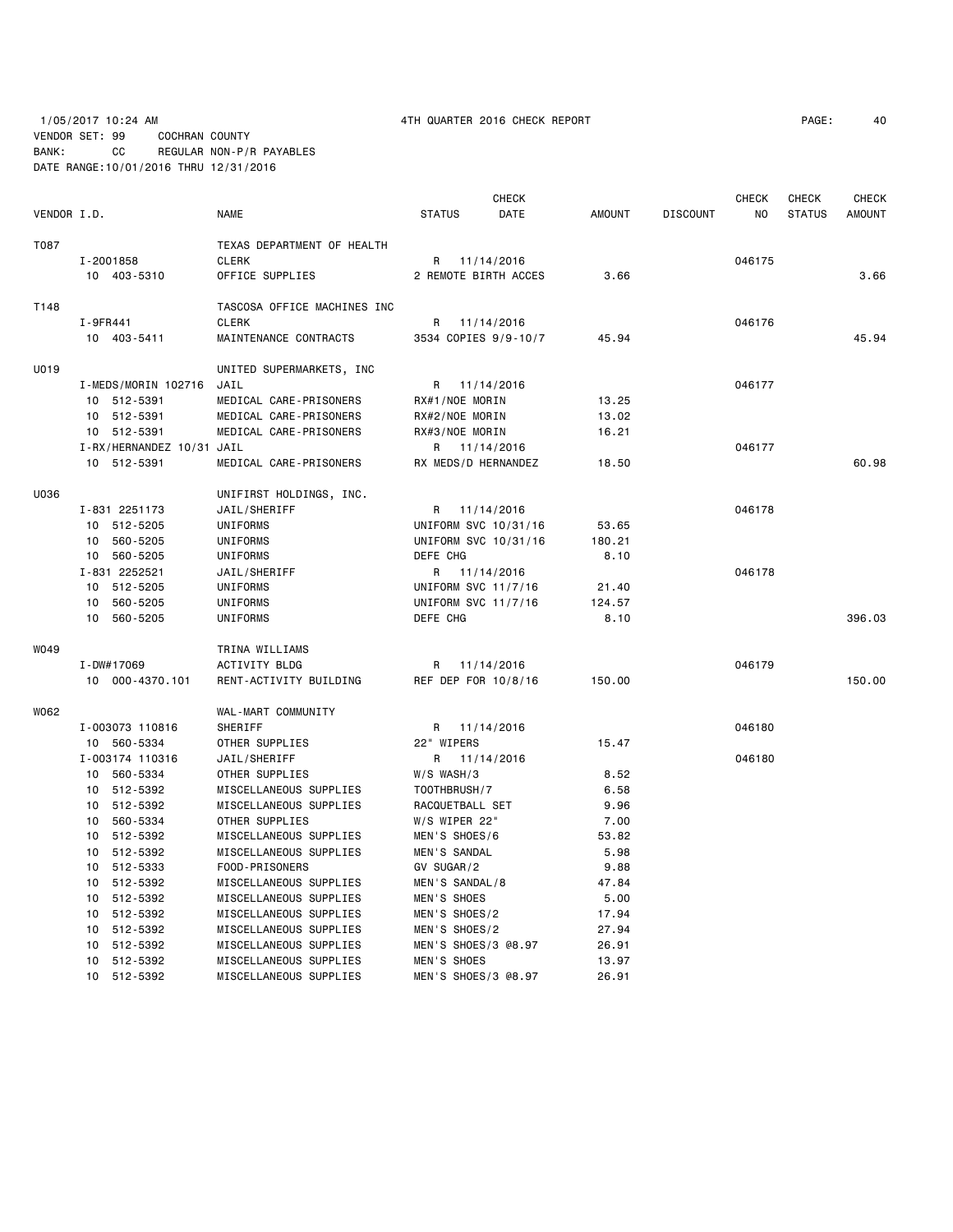## 1/05/2017 10:24 AM 4TH QUARTER 2016 CHECK REPORT PAGE: 41 VENDOR SET: 99 COCHRAN COUNTY BANK: CC REGULAR NON-P/R PAYABLES DATE RANGE:10/01/2016 THRU 12/31/2016

| VENDOR I.D. |                     | <b>NAME</b>                                | <b>STATUS</b>              | <b>CHECK</b><br>DATE | <b>AMOUNT</b> | <b>DISCOUNT</b> | <b>CHECK</b><br>NO. | <b>CHECK</b><br><b>STATUS</b> | <b>CHECK</b><br><b>AMOUNT</b> |
|-------------|---------------------|--------------------------------------------|----------------------------|----------------------|---------------|-----------------|---------------------|-------------------------------|-------------------------------|
|             |                     |                                            |                            |                      |               |                 |                     |                               |                               |
| W062        | I-003174 110316     | WAL-MART COMMUNITY<br>CONT<br>JAIL/SHERIFF | R                          | 11/14/2016           |               |                 | 046180              |                               |                               |
|             | 10 512-5392         | MISCELLANEOUS SUPPLIES                     | MEN'S SANDAL/11 @5.9       |                      | 65.78         |                 |                     |                               |                               |
|             | 10 512-5333         | FOOD-PRISONERS                             | GV CANOLA OIL              |                      | 2.38          |                 |                     |                               |                               |
|             | 10<br>512-5333      | FOOD-PRISONERS                             | <b>BLUE BONNET</b>         |                      | 3.14          |                 |                     |                               |                               |
|             | 512-5333<br>10      | FOOD-PRISONERS                             | GV OIL SPRAY               |                      | 2.22          |                 |                     |                               |                               |
|             | 512-5333<br>10      | FOOD-PRISONERS                             | 11 FROZEN MEALS @3.9       |                      | 43.78         |                 |                     |                               |                               |
|             | 512-5333<br>10      | FOOD-PRISONERS                             | 6 FROZEN MEALS @5.98       |                      | 35.88         |                 |                     |                               |                               |
|             | 10<br>512-5333      | FOOD-PRISONERS                             | 49 FROZEN MEALS @ \$2      |                      | 98.00         |                 |                     |                               |                               |
|             | 10 512-5333         | FOOD-PRISONERS                             | <b>HASH BROWNS</b>         |                      | 2.24          |                 |                     |                               |                               |
|             | 512-5333<br>10      | FOOD-PRISONERS                             | SHRD LETTUCE               |                      | 1.75          |                 |                     |                               |                               |
|             | 512-5333<br>10      | FOOD-PRISONERS                             | PKG SALAD                  |                      | 2.76          |                 |                     |                               |                               |
|             | 512-5333<br>10      | FOOD-PRISONERS                             | FRIES                      |                      | 4.48          |                 |                     |                               |                               |
|             | 10 512-5333         | FOOD-PRISONERS                             | ICEBERG LTC                |                      | 0.98          |                 |                     |                               |                               |
|             | 10 512-5333         | FOOD-PRISONERS                             | TOMATO/VINE                |                      | 2.85          |                 |                     |                               |                               |
|             | 10 512-5333         | FOOD-PRISONERS                             | 41 FROZEN MEALS @ \$2      |                      | 82.00         |                 |                     |                               |                               |
|             | 10 512-5333         | FOOD-PRISONERS                             | 7 FROZEN MEALS @ \$8.      |                      | 62.86         |                 |                     |                               |                               |
|             | I-008939 110816     | JAIL                                       | R                          | 11/14/2016           |               |                 | 046180              |                               |                               |
|             | 512-5391<br>10      | MEDICAL CARE-PRISONERS                     | <b>GLUCOSE TEST STRIPS</b> |                      | 150.00        |                 |                     |                               |                               |
|             | 10 512-5392         | MISCELLANEOUS SUPPLIES                     | HAIR CLIPPERS              |                      | 20.18         |                 |                     |                               | 865.00                        |
| <b>WO70</b> |                     | R D WALLACE OIL CO INC                     |                            |                      |               |                 |                     |                               |                               |
|             | I-12520010 OCT16    | <b>CEMETERY</b>                            | R                          | 11/14/2016           |               |                 | 046181              |                               |                               |
|             | 10 516-5330         | FUEL & OIL                                 | 28.003GL REG ETH 10/       |                      | 53.66         |                 |                     |                               |                               |
|             | I-12520021 OCT16    | PREC 3                                     | R                          | 11/14/2016           |               |                 | 046181              |                               |                               |
|             | 623-5330<br>15      | FUEL AND OIL                               | 221GL DYED DIESEL 10       |                      | 406.64        |                 |                     |                               |                               |
|             | 623-5330<br>15      | FUEL AND OIL                               | 2 PWR SVC 12/1             |                      | 12.70         |                 |                     |                               |                               |
|             | 623-5330<br>15      | FUEL AND OIL                               | 54.8GL REG ETH 10/7        |                      | 99.51         |                 |                     |                               |                               |
|             | 623-5330<br>15      | FUEL AND OIL                               | 194.9GL REG ETH 10/3       |                      | 373.42        |                 |                     |                               |                               |
|             | I-12520041 OCT16    | PREC 4                                     | R                          | 11/14/2016           |               |                 | 046181              |                               |                               |
|             | 15 624-5330         | FUEL AND OIL                               | 849GL DYED DIESEL 10       |                      | 1,604.61      |                 |                     |                               |                               |
|             | 15 624-5330         | FUEL AND OIL                               | 3EA PWR SVC 80-0Z          |                      | 35.85         |                 |                     |                               |                               |
|             | 15<br>624-5330      | FUEL AND OIL                               | 1EA PWR SVC 12/1           |                      | 6.35          |                 |                     |                               |                               |
|             | 624-5330<br>15      | FUEL AND OIL                               | 23.004GL REG ETH 10/       |                      | 44.07         |                 |                     |                               |                               |
|             | I-12520043 OCT16    | SHERIFF                                    | R 11/14/2016               |                      |               |                 | 046181              |                               |                               |
|             | 560-5330<br>10      | FUEL AND OIL                               | 42.013GL REG ETH/#10       |                      | 78.34         |                 |                     |                               |                               |
|             | 560-5330<br>10      | FUEL AND OIL                               | 74.053GL REG ETH/#10       |                      | 138.81        |                 |                     |                               |                               |
|             | 560-5330<br>10      | FUEL AND OIL                               | 54.424GL REG ETH/#13       |                      | 101.89        |                 |                     |                               | 2,955.85                      |
| W092        |                     | WTG FUELS, INC                             |                            |                      |               |                 |                     |                               |                               |
|             | I-15006-03496 0CT16 | SHERIFF                                    | R                          | 11/14/2016           |               |                 | 046182              |                               |                               |
|             | 560-5330<br>10      | FUEL AND OIL                               | 22.58GL UNL/#107           |                      | 45.53         |                 |                     |                               |                               |
|             | 10<br>560-5330      | FUEL AND OIL                               | 9.53GL UNL/#133            |                      | 19.21         |                 |                     |                               |                               |
|             | 560-5330<br>10      | FUEL AND OIL                               | 54.44GL UNL/#134           |                      | 109.21        |                 |                     |                               |                               |
|             | 560-5330<br>10      | FUEL AND OIL                               | 14GL UNL/#135              |                      | 28.08         |                 |                     |                               |                               |
|             | 560-5330<br>10      | FUEL AND OIL                               | 15.2GL UNL/#136            |                      | 35.05         |                 |                     |                               |                               |
|             | 560-5330<br>10      | FUEL AND OIL                               | 121.57GL UNL/#105          |                      | 225.74        |                 |                     |                               |                               |
|             | 560-5330<br>10      | FUEL AND OIL                               | 56.56GL UNL/#102           |                      | 113.79        |                 |                     |                               | 576.61                        |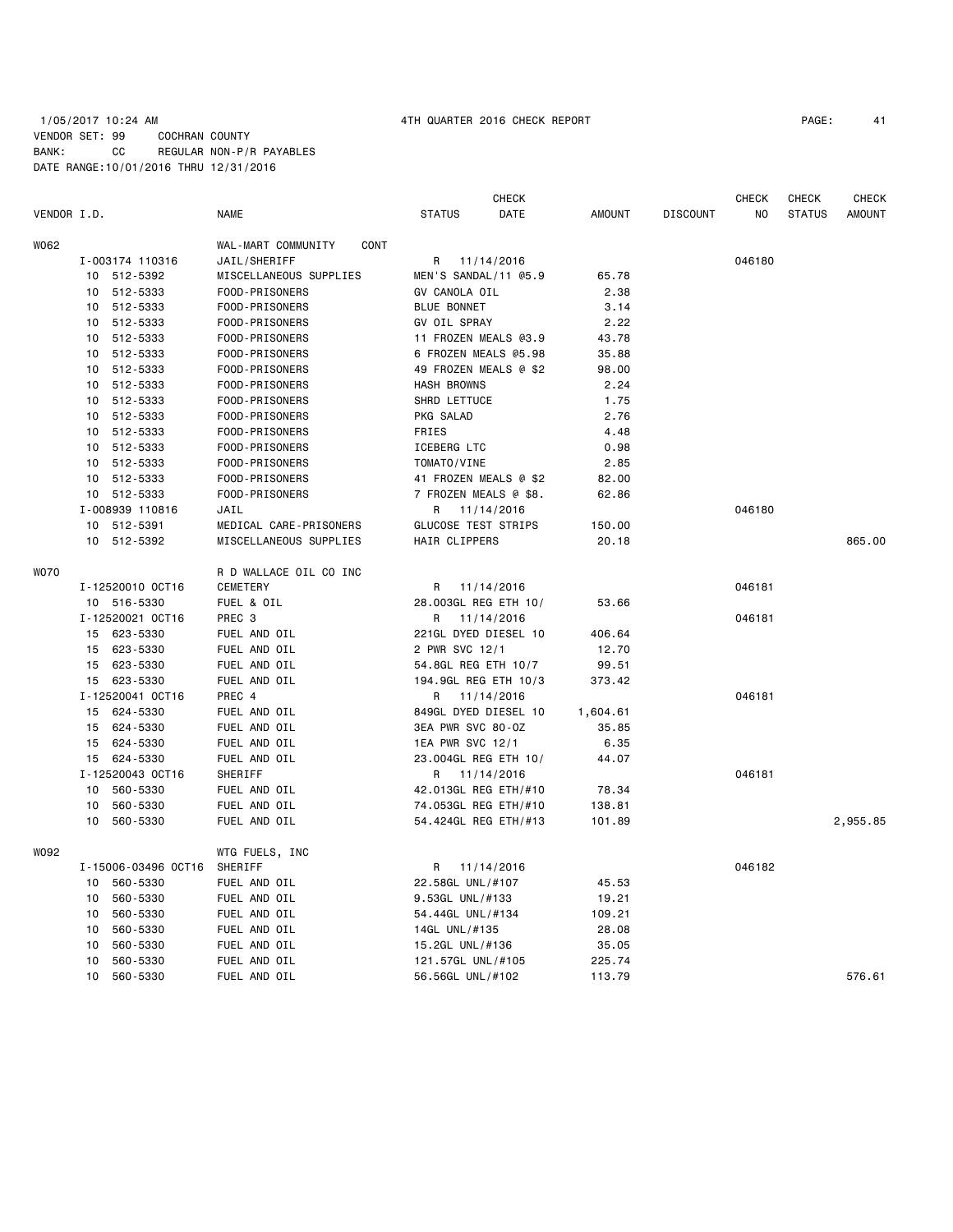# 1/05/2017 10:24 AM 4TH QUARTER 2016 CHECK REPORT PAGE: 42 VENDOR SET: 99 COCHRAN COUNTY BANK: CC REGULAR NON-P/R PAYABLES DATE RANGE:10/01/2016 THRU 12/31/2016

|             |        |                             |                                       |                       | <b>CHECK</b> |               |                 | <b>CHECK</b> | CHECK         | <b>CHECK</b>  |
|-------------|--------|-----------------------------|---------------------------------------|-----------------------|--------------|---------------|-----------------|--------------|---------------|---------------|
| VENDOR I.D. |        |                             | <b>NAME</b>                           | <b>STATUS</b>         | DATE         | <b>AMOUNT</b> | <b>DISCOUNT</b> | NO.          | <b>STATUS</b> | <b>AMOUNT</b> |
| <b>WO97</b> |        |                             | WILDRED L. MATHENY dba                |                       |              |               |                 |              |               |               |
|             | I-1637 |                             | CRTHSE/ACT BLDG/LIBRARY               | R                     | 11/14/2016   |               |                 | 046183       |               |               |
|             |        | 10 510-5332                 | CUSTODIAL SUPPLIES                    | <b>SPRAY BUGS</b>     |              | 70.00         |                 |              |               |               |
|             |        | 10 662-5332                 | CUSTODIAL SUPPLIES                    | SPRAY BUGS            |              | 45.00         |                 |              |               |               |
|             | 10     | 650-5332                    | CUSTODIAL SUPPLIES                    | <b>SPRAY BUGS</b>     |              | 35.00         |                 |              |               | 150.00        |
| W115        |        |                             | RAYMOND D WEBER, SHERIFF              |                       |              |               |                 |              |               |               |
|             |        | $I - 10/26/16$              | JAIL                                  | R 11/14/2016          |              |               |                 | 046184       |               |               |
|             |        | 10 512-5333                 | FOOD-PRISONERS                        | DILL SPEARS/FAM\$ 10/ |              | 2.25          |                 |              |               |               |
|             |        | 10 512-5333                 | FOOD-PRISONERS                        | MAPLE SYRUP/FAM\$     |              | 2.75          |                 |              |               |               |
|             |        | 10 512-5333                 | FOOD-PRISONERS                        | 2 GAL ALLSUP'S MILK   |              | 6.98          |                 |              |               |               |
|             |        | 10 512-5333                 | FOOD-PRISONERS                        | 12 ALLSUP'S BREAD 10  |              | 9.54          |                 |              |               |               |
|             |        | 10 512-5333                 | FOOD-PRISONERS                        | TOMATOES/ALLSUP'S 10  |              | 1.79          |                 |              |               |               |
|             |        | 10 512-5333                 | FOOD-PRISONERS                        | LETTUCE/ALLSUP'S 10/  |              | 2.29          |                 |              |               |               |
|             |        | 10 512-5333                 | FOOD-PRISONERS                        | FRITOS 20PK/FAM \$ 10 |              | 6.95          |                 |              |               |               |
|             |        | 10 512-5333                 | FOOD-PRISONERS                        | 2 GAL ALLSUP'S MILK   |              | 6.98          |                 |              |               |               |
|             |        | 10 512-5333                 | FOOD-PRISONERS                        | 2 GAL ALLSUP'S MILK   |              | 6.98          |                 |              |               |               |
|             |        | $I - 11/07/16$              | JAIL                                  | R 11/14/2016          |              |               |                 | 046184       |               |               |
|             |        | 10 512-5333                 | FOOD-PRISONERS                        | 2 GAL ALLSUP'S MILK   |              | 6.98          |                 |              |               |               |
|             |        | 10 512-5333                 | FOOD-PRISONERS                        | 2 GAL ALLSUP'S MILK   |              | 6.98          |                 |              |               |               |
|             |        | 10 512-5333                 | FOOD-PRISONERS                        | 12 ALLSUP'S BREAD 10  |              | 6.00          |                 |              |               | 66.47         |
| X001        |        |                             | <b>XCEL ENERGY</b>                    |                       |              |               |                 |              |               |               |
|             |        |                             | I-54-1324315-7 OCT16 ALMOST ALL DEPTS | R                     | 11/14/2016   |               |                 | 046185       |               |               |
|             |        | 30 518-5440                 | UTILITIES                             | 300210167 RUNWAY LIG  |              | 45.48         |                 |              |               |               |
|             |        | 10 510-5440                 | UTILITIES                             | 300240736 COURTHOUSE  |              | 1,605.75      |                 |              |               |               |
|             |        | 10 660-5440                 | UTILITIES & IRRIGATION                | 300265059 SOFTBALL P  |              | 12.74         |                 |              |               |               |
|             | 10     | 580-5440                    | UTILITIES [TOWER]                     | 300282806 TOWER       |              | 61.40         |                 |              |               |               |
|             |        | 15 621-5440                 | UTILITIES                             | 300294119 PREC 1 SHO  |              | 45.17         |                 |              |               |               |
|             | 10     | 650-5440                    | UTILITIES                             | 300338546 LIBRARY     |              | 162.47        |                 |              |               |               |
|             | 10     | 652-5440                    | UTILITIES                             | 300342232 MUSEUM      |              | 21.95         |                 |              |               |               |
|             | 10     | 662-5440                    | UTILITIES                             | 300390484 ACTIVITY B  |              | 499.39        |                 |              |               |               |
|             | 10     | 660-5440                    | UTILITIES & IRRIGATION                | 300410370 PARK        |              | 84.90         |                 |              |               |               |
|             | 10     | 660-5440                    | UTILITIES & IRRIGATION                | 300457515 PARK/SHOP   |              | 28.65         |                 |              |               |               |
|             | 10     | 516-5440                    | UTILITIES                             | 300555198 CEMETERY    |              | 12.74         |                 |              |               |               |
|             | 10     | 660-5440                    | UTILITIES & IRRIGATION                | 300587052 SHOWBARN    |              | 46.04         |                 |              |               |               |
|             | 10     | 660-5440                    | UTILITIES & IRRIGATION                | 300587753 RODEO GROU  |              | 28.68         |                 |              |               |               |
|             | 10     | 409-5440                    | UTILITIES                             | 300588989 ANNEX       |              | 30.13         |                 |              |               |               |
|             |        | 10 516-5440                 | UTILITIES                             | 300603417 CEMETERY    |              | 15.77         |                 |              |               |               |
|             |        | 10 516-5440                 | UTILITIES                             | 300637038 CEMETERY S  |              | 12.74         |                 |              |               | 2,714.00      |
| X001        |        |                             | <b>XCEL ENERGY</b>                    |                       |              |               |                 |              |               |               |
|             |        | I-54-1829977-7 NOV16 PREC 2 |                                       | R 11/14/2016          |              |               |                 | 046186       |               |               |
|             |        | 15 622-5440                 | UTILITIES                             | 97KWH 10/11-11/8/16   |              | 19.95         |                 |              |               |               |
|             | 15     | 622-5440                    | UTILITIES                             | AREA LIGHT            |              | 17.04         |                 |              |               | 36.99         |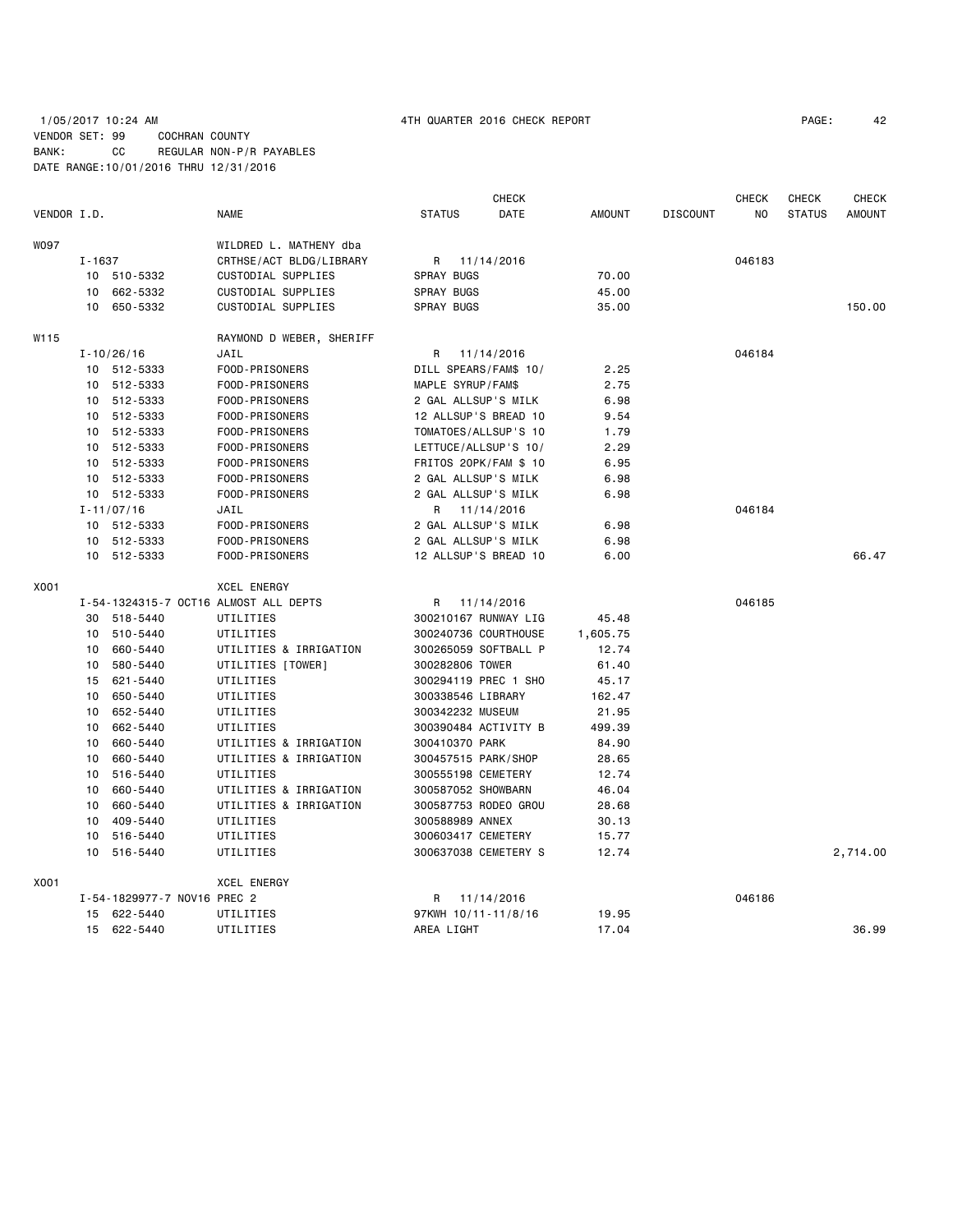1/05/2017 10:24 AM 4TH QUARTER 2016 CHECK REPORT PAGE: 43 VENDOR SET: 99 COCHRAN COUNTY BANK: CC REGULAR NON-P/R PAYABLES DATE RANGE:10/01/2016 THRU 12/31/2016

|             |                        |                                                    | CHECK                      |               |                 | CHECK  | CHECK         | CHECK         |
|-------------|------------------------|----------------------------------------------------|----------------------------|---------------|-----------------|--------|---------------|---------------|
| VENDOR I.D. |                        | <b>NAME</b>                                        | <b>STATUS</b><br>DATE      | <b>AMOUNT</b> | <b>DISCOUNT</b> | NO.    | <b>STATUS</b> | <b>AMOUNT</b> |
| Y001        |                        | YELLOWHOUSE MACHINERY CO.                          |                            |               |                 |        |               |               |
|             | I-191786               | PREC 4                                             | R 11/14/2016               |               |                 | 046187 |               |               |
|             | 15 624-5451            | REPAIRS                                            | FUEL FILTER #AT23493       | 14.56         |                 |        |               |               |
|             | 15 624-5451            | REPAIRS                                            | FUEL FILTER #RE53391       | 113.48        |                 |        |               |               |
|             | 15 624-5451            | REPAIRS                                            | FILTER ELEM #RE53946       | 88.53         |                 |        |               |               |
|             | 15 624-5451            | REPAIRS                                            | FREIGHT                    | 4.57          |                 |        |               |               |
|             | 15 624-5451            | REPAIRS                                            | LABOR/CLOGGED FUEL/7       | 132.00        |                 |        |               |               |
|             | 15 624-5451            | REPAIRS                                            | ENV FEES                   | 5.30          |                 |        |               | 358.44        |
| Y028        |                        | STEPHANIE YOUNG                                    |                            |               |                 |        |               |               |
|             | I-ELEC SCH 11/3/16     | <b>ELECTIONS</b>                                   | R 11/14/2016               |               |                 | 046188 |               |               |
|             | 10 490-5102            | ELECTION SALARIES                                  | ELECTION SCHOOL/2 HR       | 20.00         |                 |        |               |               |
|             | I-GEN ELEC '16         | <b>ELECTIONS</b>                                   | R 11/14/2016               |               |                 | 046188 |               |               |
|             | 10 490-5102            | ELECTION SALARIES                                  | 12.5HRS @ 10.00/BOX        | 125.00        |                 |        |               | 145.00        |
| G259        |                        | G4S SERVICES, LLC                                  |                            |               |                 |        |               |               |
|             | I - COCHRAN - 0916 - A | G4S TELE-COUNSELING SEPT                           | R<br>11/27/2016            |               |                 | 046212 |               |               |
|             | 17 573-5413.001        | Inter-Cnty Contr TELECOUNSEL'GTELE-COUNSEL'G SEPT- |                            | 899.39        |                 |        |               |               |
|             | 17 573-5413.001        | Inter-Cnty Contr TELECOUNSEL'GTELE-COUNSEL'G techn |                            | 133.33        |                 |        |               |               |
|             | 17 573-5413.001        | Inter-Cnty Contr TELECOUNSEL'GTELE-COUNSEL'G equip |                            | 650.00        |                 |        |               |               |
|             | I - COCHRAN - 1016 - B | G4S SERVICES, LLC                                  | 11/27/2016<br>R            |               |                 | 046212 |               |               |
|             | 17 573-5413.001        | Inter-Cnty Contr TELECOUNSEL'GTele-counsel'g-Oct ( |                            | 899.39        |                 |        |               |               |
|             | I - COCHRAN - 1116 - A | G4S SERVICES, LLC                                  | 11/27/2016<br>R.           |               |                 | 046212 |               |               |
|             | 17 573-5413.001        | Inter-Cnty Contr TELECOUNSEL'GTeleCouns'g-Nov('16  |                            | 899.39        |                 |        |               | 3,481.50      |
| T273        |                        | TEXAS JUVENILE JUSTICE DEPT.                       |                            |               |                 |        |               |               |
|             | I-UNUSED "N" GRT'16    | JUVENILE PROBATION                                 | R 11/27/2016               |               |                 | 046213 |               |               |
|             | 17 000-4333.310        | GRANT TJPC-N-2014-040                              | Refund unused "N" gr       | 2,723.00      |                 |        |               | 2,723.00      |
| A178        |                        | AMAZON                                             |                            |               |                 |        |               |               |
|             | I-056331982577         | LIBRARY                                            | R 11/29/2016               |               |                 | 046214 |               |               |
|             | 10 650-5590            | <b>BOOKS</b>                                       | POSSESSION                 | 10.99         |                 |        |               |               |
|             | 10 650-5590            | <b>BOOKS</b>                                       | BUBBA HEARD A MOUSE        | 10.47         |                 |        |               |               |
|             | 10 650-5590            | <b>BOOKS</b>                                       | MOON CHOSEN: TALES OF      | 10.79         |                 |        |               |               |
|             | I-056339498795         | LIBRARY/JAIL                                       | R 11/29/2016               |               |                 | 046214 |               |               |
|             | 10 512-5392            | MISCELLANEOUS SUPPLIES                             | <b>GED TEST STRATEGIES</b> | 9.72          |                 |        |               |               |
|             | 10 650-5590            | <b>BOOKS</b>                                       | THE TRESPASSER: A NOV      | 16.20         |                 |        |               |               |
|             | 10 650-5590            | <b>BOOKS</b>                                       | THE MOTHERS: A NOVEL       | 15.80         |                 |        |               |               |
|             | 10 650-5310            | OFFICE SUPPLIES                                    | X-ACTO SCHOOLPRO           | 23.99         |                 |        |               |               |
|             | 10 650-5590            | <b>BOOKS</b>                                       | SMALL GREAT THINGS:A       | 17.38         |                 |        |               |               |
|             | 10 650-5590            | <b>BOOKS</b>                                       | THE MIDNIGHT STAR          | 11.21         |                 |        |               |               |
|             | I-065841538670         | LIBRARY                                            | R.<br>11/29/2016           |               |                 | 046214 |               |               |
|             | 10 650-5332            | CUSTODIAL SUPPLIES                                 | AMERICAN FLAG 3x5          | 20.21         |                 |        |               |               |
|             | 650-5590<br>10         | <b>BOOKS</b>                                       | HARDWIRED: THE HACKER      | 11.53         |                 |        |               |               |
|             | 10 650-5332            | CUSTODIAL SUPPLIES                                 | BIRD-X STNLS STL BIR       | 20.99         |                 |        |               |               |
|             | 650-5499<br>10         | MISCELLANEOUS                                      | SUPER BUBBLE GUM           | 16.34         |                 |        |               |               |
|             | 650-5590<br>10         | <b>BOOKS</b>                                       | SHIMMERS OF PEARL          | 11.99         |                 |        |               |               |
|             | 10<br>650-5590         | <b>BOOKS</b>                                       | SHADOWS OF PEARL           | 10.99         |                 |        |               |               |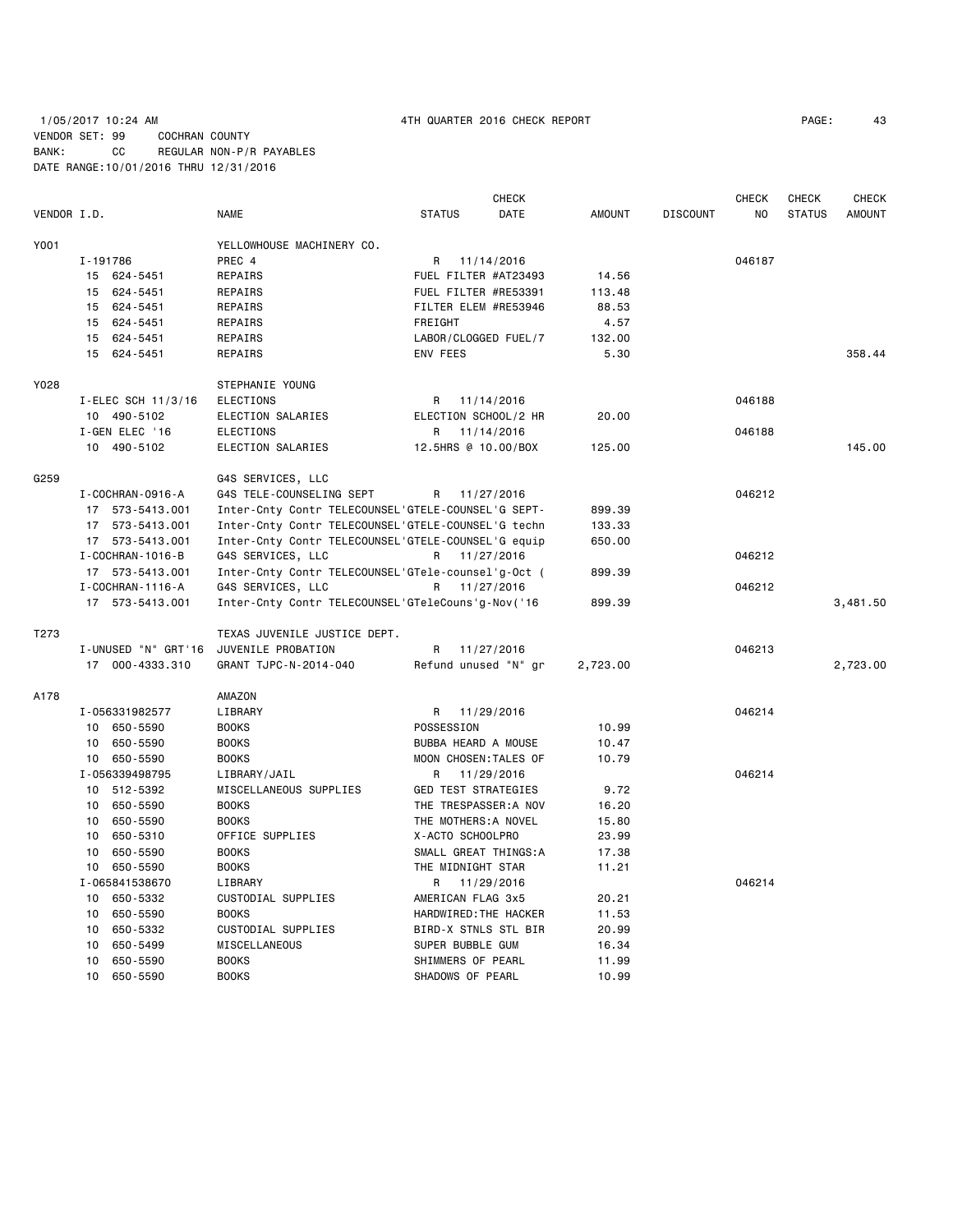# 1/05/2017 10:24 AM 4TH QUARTER 2016 CHECK REPORT PAGE: 44 VENDOR SET: 99 COCHRAN COUNTY BANK: CC REGULAR NON-P/R PAYABLES DATE RANGE:10/01/2016 THRU 12/31/2016

|             |        |                                     |                             |                             | <b>CHECK</b> |               |                 | <b>CHECK</b>   | <b>CHECK</b>  | <b>CHECK</b>  |
|-------------|--------|-------------------------------------|-----------------------------|-----------------------------|--------------|---------------|-----------------|----------------|---------------|---------------|
| VENDOR I.D. |        |                                     | <b>NAME</b>                 | <b>STATUS</b>               | DATE         | <b>AMOUNT</b> | <b>DISCOUNT</b> | N <sub>0</sub> | <b>STATUS</b> | <b>AMOUNT</b> |
| A178        |        |                                     | CONT<br>AMAZON              |                             |              |               |                 |                |               |               |
|             |        | I-065841538670                      | LIBRARY                     | R 11/29/2016                |              |               |                 | 046214         |               |               |
|             |        | 10 650-5590                         | <b>BOOKS</b>                | OBSESSION                   |              | 11.40         |                 |                |               |               |
|             |        | 10 650-5310                         | OFFICE SUPPLIES             | FISKARS 8" EVERYDAY         |              | 8.54          |                 |                |               |               |
|             |        | 10 650-5590                         | <b>BOOKS</b>                | FROST LIKE NIGHT            |              | 10.58         |                 |                |               |               |
|             |        | I-065841581426                      | LIBRARY                     | R 11/29/2016                |              |               |                 | 046214         |               |               |
|             |        | 10 650-5590                         | <b>BOOKS</b>                | THE GREAT DIVORCE           |              | 19.37         |                 |                |               |               |
|             |        | 10 650-5590                         | <b>BOOKS</b>                | <b>HOME</b>                 |              | 16.80         |                 |                |               |               |
|             |        | I-065842861798                      | LIBRARY                     | R 11/29/2016                |              |               |                 | 046214         |               |               |
|             |        | 10 650-5590                         | <b>BOOKS</b>                | MAGNUS CHASE AND THE        |              | 11.35         |                 |                |               |               |
|             |        | I-065847931481                      | LIBRARY                     | R.                          | 11/29/2016   |               |                 | 046214         |               |               |
|             |        | 10 650-5310                         | OFFICE SUPPLIES             | BIG JOE DORM CHAIR          |              | 34.00         |                 |                |               | 330.64        |
| A249        |        |                                     | ANTELOPE TIRE & SUPPLY, INC |                             |              |               |                 |                |               |               |
|             | I-2255 |                                     | PREC 4                      | R 11/29/2016                |              |               |                 | 046215         |               |               |
|             |        | 15 624-5454                         | TIRES                       | RPR FLAT/PICKUP TKT#        |              | 12.00         |                 |                |               |               |
|             |        | 15 624-5454                         | TIRES                       | SM FLAT RPR                 |              | 12.00         |                 |                |               |               |
|             |        | 15 624-5454                         | TIRES                       | <b>NEW STEM</b>             |              | 3.00          |                 |                |               | 27,00         |
| B026        |        |                                     | BLEDSOE WATER SUPPLY CORP   |                             |              |               |                 |                |               |               |
|             |        | $I - 3004$ 11/16                    | PREC <sub>3</sub>           | R 11/29/2016                |              |               |                 | 046216         |               |               |
|             |        | 15 623-5440                         | UTILITIES                   | 605 GAL WATER OCT16         |              | 20.10         |                 |                |               | 20.10         |
| <b>B080</b> |        |                                     | <b>DUSTIN T BROOKS</b>      |                             |              |               |                 |                |               |               |
|             |        | I-#1520/#1512 ZAMARR DISTRICT COURT |                             | R 11/29/2016                |              |               |                 | 046217         |               |               |
|             |        | 10 435-5400                         | ATTORNEY AD LITEM           | #1520/PLEA(F)/HECTOR        |              | 375.00        |                 |                |               |               |
|             |        | 10 435-5400                         | ATTORNEY AD LITEM           | #1512/PLEA(F)/HECTOR        |              | 375.00        |                 |                |               | 750.00        |
| B102        |        |                                     | BEAR GRAPHICS INC.          |                             |              |               |                 |                |               |               |
|             |        | I-0758100                           | CO/DIST CLERK               | R 11/29/2016                |              |               |                 | 046218         |               |               |
|             |        | 10 403-5310                         | OFFICE SUPPLIES             | 2 DIST CT CIV MIN VO        |              | 328.58        |                 |                |               |               |
|             |        | 10 403-5310                         | OFFICE SUPPLIES             | FREIGHT                     |              | 19.78         |                 |                |               | 348.36        |
| B197        |        |                                     | <b>BRETT BUTLER</b>         |                             |              |               |                 |                |               |               |
|             |        | I-010120144502-203                  | CLERK/SHERIFF               | R 11/29/2016                |              |               |                 | 046219         |               |               |
|             |        | 10 403-5451                         | REPAIRS                     | FRWALL MAINT/HOCKLEY        |              | 100.00        |                 |                |               |               |
|             |        | 10 560-5452                         | OFFICE EQUIPMENT REPAIR     | REM SUPP 11/14/16           |              | 100.00        |                 |                |               | 200.00        |
| B198        |        |                                     | BLAINE INDUSTRIAL SUPPLY    |                             |              |               |                 |                |               |               |
|             |        | I-S3722236.001                      | <b>COURTHOUSE</b>           | R 11/29/2016                |              |               |                 | 046220         |               |               |
|             |        | 10 510-5332                         | CUSTODIAL SUPPLIES          | 1CS RENUZIT SUPER OD        |              | 23.92         |                 |                |               |               |
|             |        | 10 510-5332                         | CUSTODIAL SUPPLIES          | 1EA FRESH POTPOURRI         |              | 7.33          |                 |                |               |               |
|             |        | 10 510-5332                         | CUSTODIAL SUPPLIES          | 1DZ RIM HANGERS, CHR        |              | 15.16         |                 |                |               |               |
|             |        | 10 510-5332                         | CUSTODIAL SUPPLIES          | 1EA SPRAY BOTTLE, HD        |              | 2.78          |                 |                |               |               |
|             |        | 10 510-5332                         | CUSTODIAL SUPPLIES          | <b>1GL ENVIROX CONCENTR</b> |              | 45.18         |                 |                |               | 94.37         |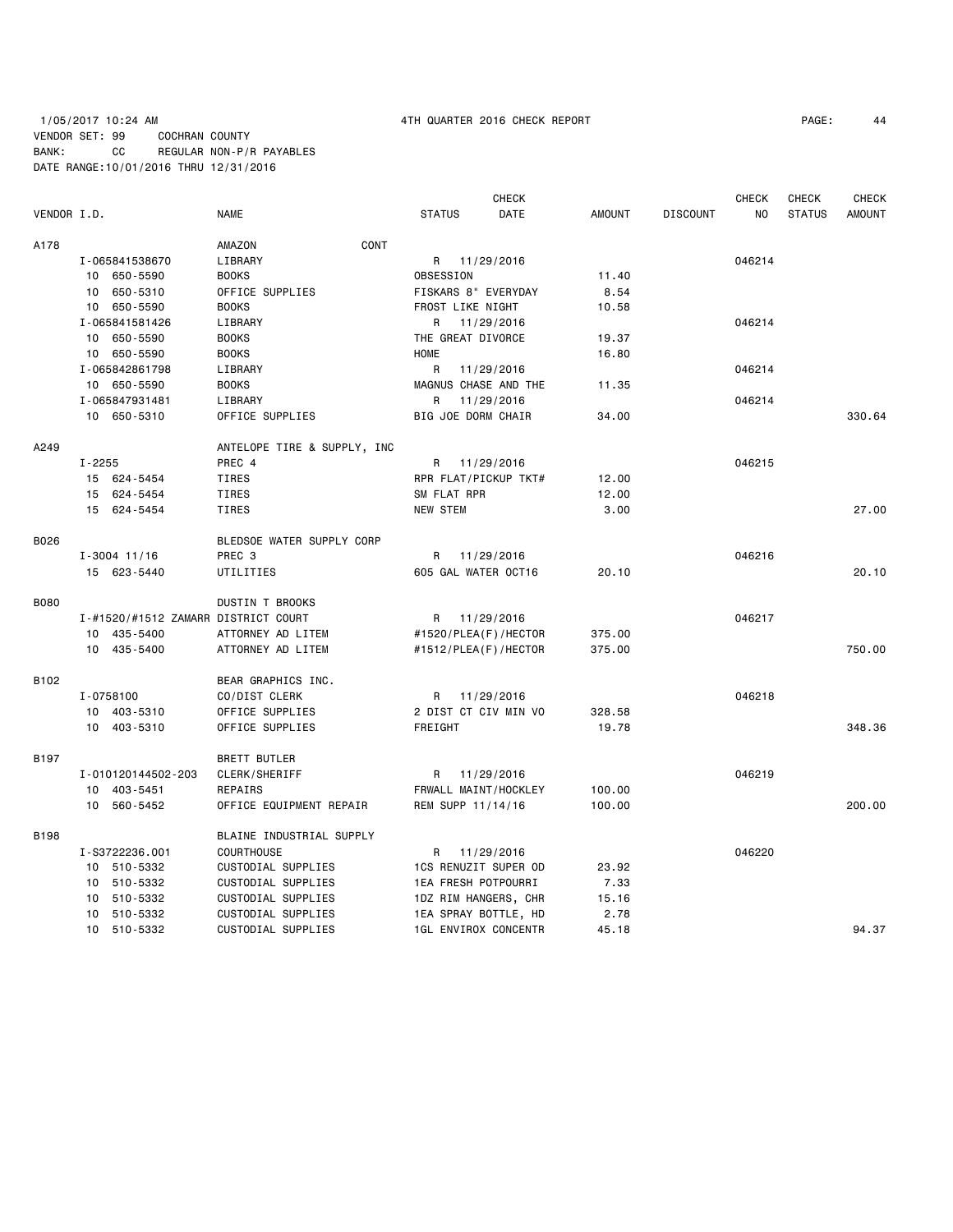1/05/2017 10:24 AM 4TH QUARTER 2016 CHECK REPORT VENDOR SET: 99 COCHRAN COUNTY BANK: CC REGULAR NON-P/R PAYABLES

DATE RANGE:10/01/2016 THRU 12/31/2016

| PAGE: | 45 |
|-------|----|
|-------|----|

|             | <b>CHECK</b>       |                                |                    | <b>CHECK</b><br>CHECK<br><b>CHECK</b> |               |                 |        |               |          |
|-------------|--------------------|--------------------------------|--------------------|---------------------------------------|---------------|-----------------|--------|---------------|----------|
| VENDOR I.D. |                    | <b>NAME</b>                    | <b>STATUS</b>      | DATE                                  | <b>AMOUNT</b> | <b>DISCOUNT</b> | ΝO     | <b>STATUS</b> | AMOUNT   |
| C015        |                    | COCHRAN COUNTY SENIOR          |                    |                                       |               |                 |        |               |          |
|             | I-NOV '16 INSTLMT  | SENIOR CITIZENS                |                    | R 11/29/2016                          |               |                 | 046221 |               |          |
|             | 10 663-5418        | SENIOR CITIZENS CONTRACT       | NOV 2016           |                                       | 6,250.00      |                 |        |               | 6,250.00 |
| C340        |                    | COUNTY INFORMATION RESOURCE AG |                    |                                       |               |                 |        |               |          |
|             | I-S0P006356        | NON-DEPT'L                     | R                  | 11/29/2016                            |               |                 | 046222 |               |          |
|             | 10 409-5420        | TELECOMMUNICATIONS             |                    | 21 EMAIL ACCTS OCT16                  | 42.00         |                 |        |               | 42.00    |
| C371        |                    | COCHRAN COUNTY TAX A/C         |                    |                                       |               |                 |        |               |          |
|             | I-03 MACK#5012 '17 | PREC <sub>2</sub>              | R                  | 11/29/2016                            |               |                 | 046223 |               |          |
|             | 15 622-5451        | <b>REPAIRS</b>                 |                    | STATE INSP FEE/03 MA                  | 7.50          |                 |        |               |          |
|             | I-08 TROX#7727 '17 | PREC <sub>2</sub>              | R                  | 11/29/2016                            |               |                 | 046223 |               |          |
|             | 15 622-5451        | REPAIRS                        |                    | STATE INSP FEE/08 TR                  | 7.50          |                 |        |               |          |
|             | I-84 CHEV#6873 '17 | <b>CEMETERY</b>                | R                  | 11/29/2016                            |               |                 | 046223 |               |          |
|             | 10 516-5451        | REPAIR                         |                    | STATE INSP FEE/84 CH                  | 7.50          |                 |        |               |          |
|             | I-ST INSP17/#6332  | SHERIFF                        | R                  | 11/29/2016                            |               |                 | 046223 |               |          |
|             | 10 560-5451        | MACHINERY-NON-OFFICE REPAIR    |                    | STATE INSP/12 F150 #                  | 7.50          |                 |        |               | 30.00    |
| C384        |                    | CHEMAQUA                       |                    |                                       |               |                 |        |               |          |
|             | I-2521213          | <b>COURTHOUSE</b>              | R                  | 11/29/2016                            |               |                 | 046224 |               |          |
|             | 10 510-5411        | MAINTENANCE CONTRACTS          |                    | WATER TREATMENT NOV1                  | 120.00        |                 |        |               | 120.00   |
| D023        |                    | PHILIP J. DAVIS, PH.D.         |                    |                                       |               |                 |        |               |          |
|             | I-J DELACRUZ '16   | SHERIFF                        | R                  | 11/29/2016                            |               |                 | 046225 |               |          |
|             | 10 560-5499        | MISCELLANEOUS                  |                    | TCOLE EXAM/JORGE DEL                  | 195.00        |                 |        |               | 195.00   |
| F097        |                    | NATHAN D FOOS dba              |                    |                                       |               |                 |        |               |          |
|             | $I - WO#103-C$     | ACTIVITY BLDG                  | R                  | 11/29/2016                            |               |                 | 046226 |               |          |
|             | 10 662-5451        | REPAIR                         |                    | RPL STOPS/DRAIN/FAUC                  | 255.00        |                 |        |               |          |
|             | 10 662-5451        | REPAIR                         | 2 STOPS            |                                       | 40.00         |                 |        |               |          |
|             | 10 662-5451        | REPAIR                         | CT ADT             |                                       | 10.00         |                 |        |               |          |
|             | 662-5451<br>10     | REPAIR                         | P-TRAP             |                                       | 15.00         |                 |        |               |          |
|             | 10 662-5451        | REPAIR                         | CHROME POP-UP ASSY |                                       | 25.00         |                 |        |               |          |
|             | $I - WO#107 - C$   | <b>COURTHOUSE</b>              |                    | R 11/29/2016                          |               |                 | 046226 |               |          |
|             | 10 510-5451        | REPAIR                         |                    | INSTL FLTR/CHEM CANI                  | 340.00        |                 |        |               |          |
|             | 10 510-5451        | REPAIR                         | MISC PARTS         |                                       | 182.65        |                 |        |               |          |
|             | 10 510-5451        | REPAIR                         | 5% SUPPLY FEE      |                                       | 9.13          |                 |        |               | 876.78   |
| F098        |                    | FOREMOST PROMOTIONS            |                    |                                       |               |                 |        |               |          |
|             | I-370985           | SHERIFF/FORFEITURE FUND        | R                  | 11/29/2016                            |               |                 | 046227 |               |          |
|             | 93 560-5334        | OTHER SUPPLIES                 |                    | 500 MY VISIT W/SHERI                  | 235.00        |                 |        |               |          |
|             | 93 560-5334        | OTHER SUPPLIES                 |                    | 1000 JR SHERIFF STK-                  | 290.00        |                 |        |               | 525.00   |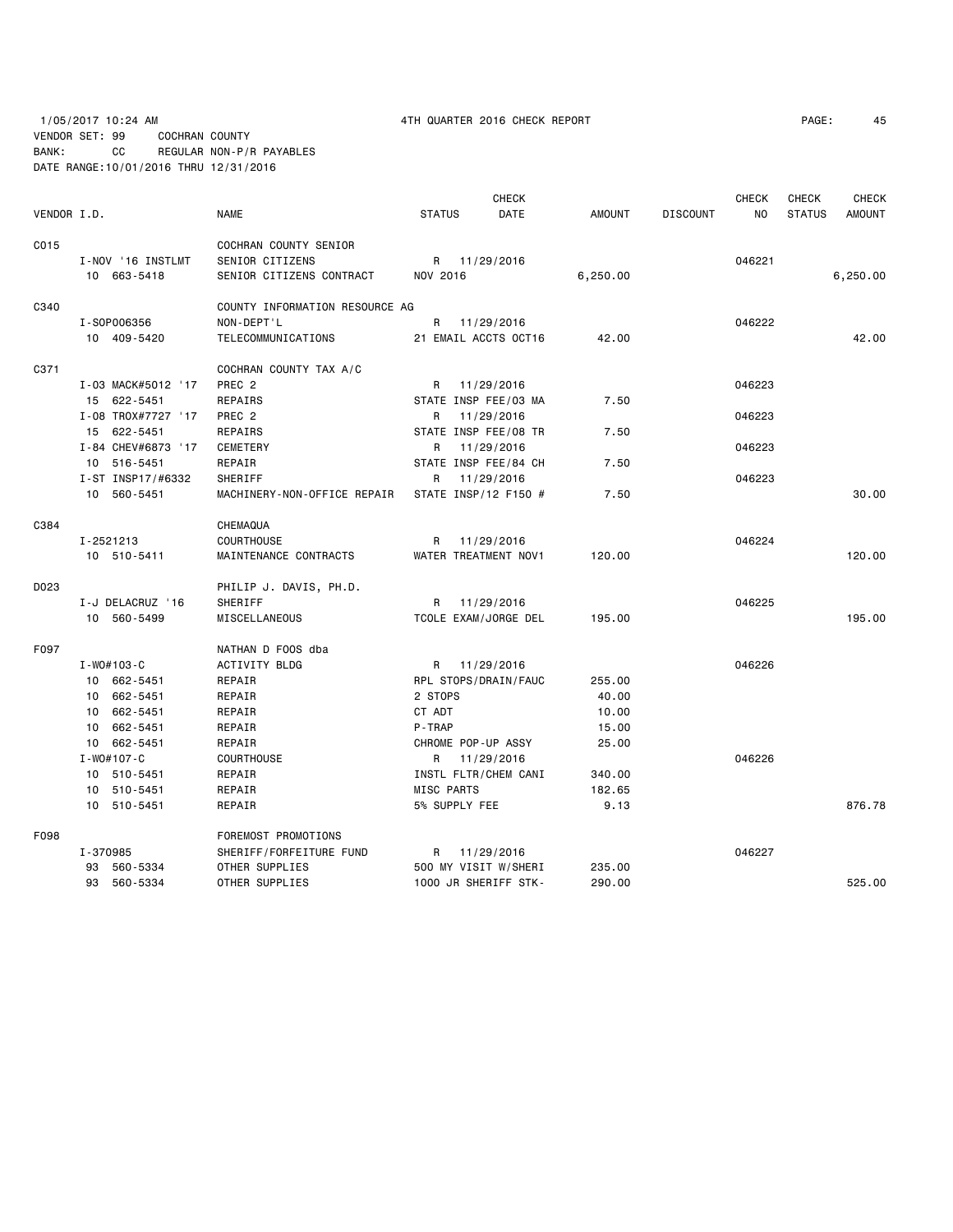# 1/05/2017 10:24 AM 4TH QUARTER 2016 CHECK REPORT PAGE: 46 VENDOR SET: 99 COCHRAN COUNTY BANK: CC REGULAR NON-P/R PAYABLES DATE RANGE:10/01/2016 THRU 12/31/2016

|                  |                     |                                                    |                      | <b>CHECK</b> |               |                 | <b>CHECK</b>   | <b>CHECK</b>  | <b>CHECK</b>  |
|------------------|---------------------|----------------------------------------------------|----------------------|--------------|---------------|-----------------|----------------|---------------|---------------|
| VENDOR I.D.      |                     | <b>NAME</b>                                        | <b>STATUS</b>        | <b>DATE</b>  | <b>AMOUNT</b> | <b>DISCOUNT</b> | N <sub>O</sub> | <b>STATUS</b> | <b>AMOUNT</b> |
| G145             |                     | GT DISTRIBUTORS, INC.                              |                      |              |               |                 |                |               |               |
|                  | I-INV0594878        | SHERIFF                                            | R                    | 11/29/2016   |               |                 | 046228         |               |               |
|                  | 10 560-5334         | OTHER SUPPLIES                                     | 1 SIRCHIE SEARCH II  |              | 114.95        |                 |                |               |               |
|                  | 560-5334<br>10      | OTHER SUPPLIES                                     | 10 MAGPUL PMAG 30 AR |              | 159.50        |                 |                |               |               |
|                  | 10 560-5334         | OTHER SUPPLIES                                     | 2 S&W MOD1 UNIV HAND |              | 73.90         |                 |                |               |               |
|                  | 560-5334<br>10      | OTHER SUPPLIES                                     | 1 STRMLT STNGR DS LE |              | 124.95        |                 |                |               |               |
|                  | 560-5334<br>10      | OTHER SUPPLIES                                     | 5 STRMLT STNGR TRFC  |              | 24.75         |                 |                |               |               |
|                  | 560-5334<br>10      | OTHER SUPPLIES                                     | 5 HUMANE RESTRNT NYL |              | 99.75         |                 |                |               |               |
|                  | 10 560-5334         | OTHER SUPPLIES                                     | 4 GOW BRT STR VEST W |              | 85.90         |                 |                |               |               |
|                  | 10 560-5334         | OTHER SUPPLIES                                     | 2 SAUNDERS TKT BK HL |              | 45.90         |                 |                |               |               |
|                  | 10 560-5334         | OTHER SUPPLIES                                     | FREIGHT              |              | 36.99         |                 |                |               | 766.59        |
| G259             |                     | G4S SERVICES, LLC                                  |                      |              |               |                 |                |               |               |
|                  |                     | I-COCHRAN-0916B FY17 G4S TELE-COUNSELING SEPT '16  | R                    | 11/29/2016   |               |                 | 046229         |               |               |
|                  | 17 573-5413.001     | Inter-Cnty Contr TELECOUNSEL'GTele-counsel'g Sep'1 |                      |              | 578.70        |                 |                |               |               |
|                  |                     | I-COCHRAN-1016B FY17 G4S TELE-COUNSELING OCT       | R                    | 11/29/2016   |               |                 | 046229         |               |               |
|                  | 17 573-5413.001     | Inter-Cnty Contr TELECOUNSEL'GTele-couns'g Oct'16  |                      |              | 578.70        |                 |                |               | 1,157.40      |
| H <sub>242</sub> |                     | DANA HEFLIN                                        |                      |              |               |                 |                |               |               |
|                  | I-STICKERS 111816   | LIBRARY                                            | R                    | 11/29/2016   |               |                 | 046230         |               |               |
|                  | 10 650-5310         | OFFICE SUPPLIES                                    | VINYL STICKERS/FRONT |              | 30.74         |                 |                |               |               |
|                  | 650-5310<br>10      | OFFICE SUPPLIES                                    | SHIPPING             |              | 9.99          |                 |                |               |               |
|                  | 650-5310<br>10      | OFFICE SUPPLIES                                    | DISC                 |              | 3.07CR        |                 |                |               | 37.66         |
| J049             |                     | JUVENILE PROBATION FUND                            |                      |              |               |                 |                |               |               |
|                  | I-LOCAL MATCH 12/16 | JUVENILE PROBATION                                 | R                    | 11/29/2016   |               |                 | 046231         |               |               |
|                  | 10 571-5472         | LOCAL SUPPORT-JUV BOARD                            | LOCAL FUNDS MATCH DE |              | 6,666.00      |                 |                |               | 6,666.00      |
| MO11             |                     | MCWHORTER'S LTD                                    |                      |              |               |                 |                |               |               |
|                  | I-4009705           | PREC 1                                             | R                    | 11/29/2016   |               |                 | 046232         |               |               |
|                  | 15 621-5454         | <b>TIRES</b>                                       | 1 TUBE 410/350-6     |              | 7.00          |                 |                |               | 7.00          |
|                  |                     |                                                    |                      |              |               |                 |                |               |               |
| M053             |                     | MYATT BLUME & OSBURN, LTD LLP                      |                      |              |               |                 |                |               |               |
|                  | I-11777/'15 AUDIT   | NON-DEPT'L                                         | R                    | 11/29/2016   |               |                 | 046233         |               |               |
|                  | 10 409-5401         | OUTSIDE AUDIT                                      | ANNUAL AUDIT - CALEN |              | 18,500.00     |                 |                |               | 18,500.00     |
| M325             |                     | MARY ALICE BROWN dba                               |                      |              |               |                 |                |               |               |
|                  | $I - 4 - 1107$      | NON-DEPT'L                                         | R                    | 11/29/2016   |               |                 | 046234         |               |               |
|                  | 10 409-5300         | COUNTY-WIDE SUPPLIES                               | 4 CS COFFEE          |              | 135.20        |                 |                |               |               |
|                  | 10 409-5300         | COUNTY-WIDE SUPPLIES                               | 2 CS TEA             |              | 40.00         |                 |                |               | 175.20        |
| N066             |                     | NTS COMMUNICATIONS                                 |                      |              |               |                 |                |               |               |
|                  | I-8062660032 NOV16  | COMM'R CT/CO JDG/PREC 4                            | R.                   | 11/29/2016   |               |                 | 046235         |               |               |
|                  | 15 610-5420         | TELECOMMUNICATIONS                                 | WATS LINE            |              | 4.99          |                 |                |               |               |
|                  | 15 610-5420         | TELECOMMUNICATIONS                                 | <b>FEES</b>          |              | 0.01          |                 |                |               |               |
|                  | 15 624-5420         | TELECOMMUNICATIONS                                 | LONG DISTANCE USAGE  |              | 0.93          |                 |                |               |               |
|                  | 15 624-5420         | TELECOMMUNICATIONS                                 | <b>FEES</b>          |              | 7.42          |                 |                |               | 13.35         |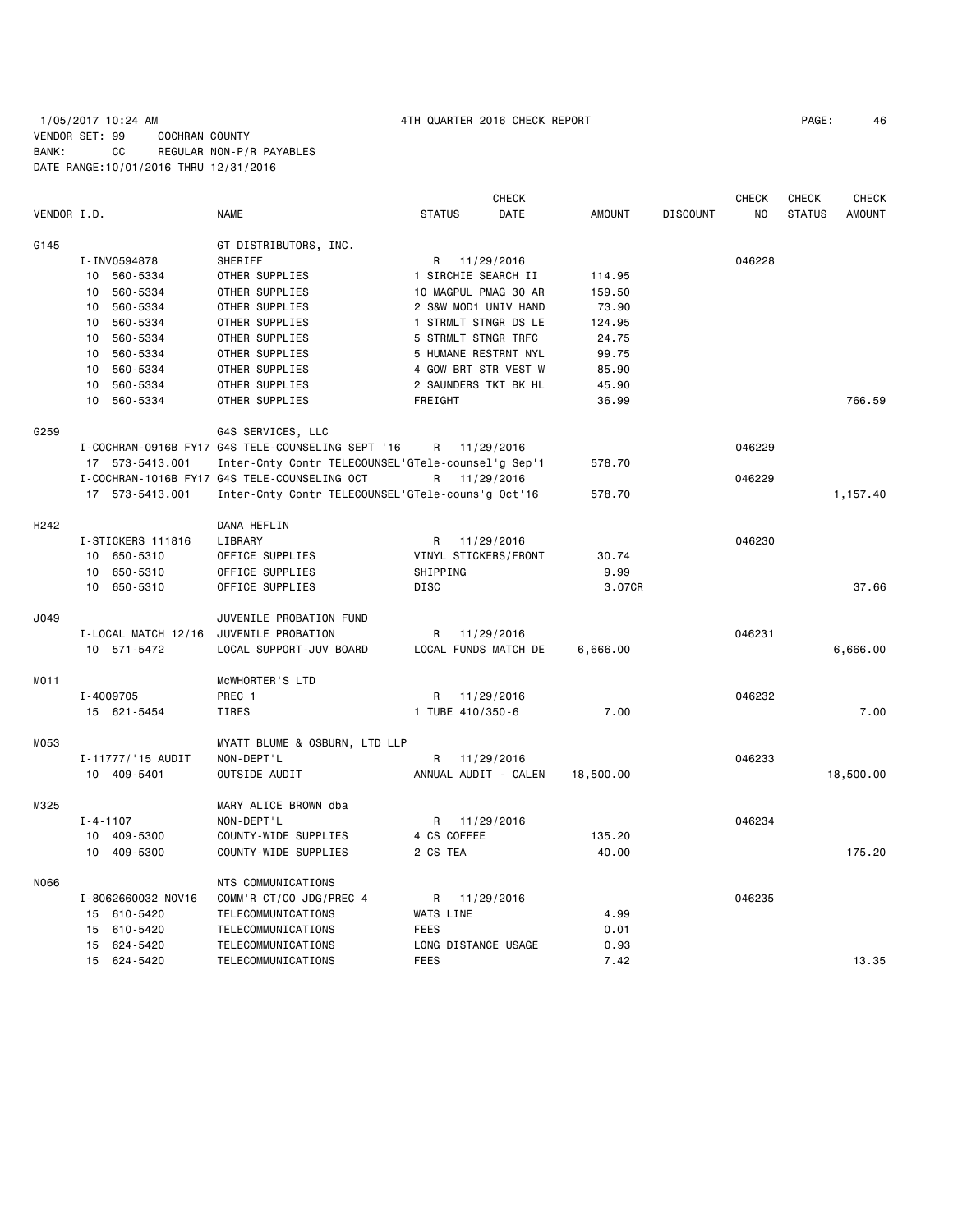1/05/2017 10:24 AM 4TH QUARTER 2016 CHECK REPORT PAGE: 47 VENDOR SET: 99 COCHRAN COUNTY BANK: CC REGULAR NON-P/R PAYABLES DATE RANGE:10/01/2016 THRU 12/31/2016

|             |                              |                                          |                      | <b>CHECK</b> |               |                 | CHECK  | <b>CHECK</b>  | <b>CHECK</b>  |
|-------------|------------------------------|------------------------------------------|----------------------|--------------|---------------|-----------------|--------|---------------|---------------|
| VENDOR I.D. |                              | <b>NAME</b>                              | <b>STATUS</b>        | DATE         | <b>AMOUNT</b> | <b>DISCOUNT</b> | NO.    | <b>STATUS</b> | <b>AMOUNT</b> |
| 0013        |                              | OLD REPUBLIC SURETY COMPANY              |                      |              |               |                 |        |               |               |
|             |                              | I-LP02145094/HEFLN17 COMMISSIONERS COURT | R                    | 11/29/2016   |               |                 | 046236 |               |               |
|             | 15 610-5480                  | <b>BONDS &amp; NOTARY FEES</b>           | PUBLIC OFF'L RNW/BRU |              | 50.00         |                 |        |               | 50.00         |
| 0013        |                              | OLD REPUBLIC SURETY COMPA                |                      |              |               |                 |        |               |               |
|             | I-P0B2127511 '17 MEN TAX A/C |                                          | R 11/29/2016         |              |               |                 | 046237 |               |               |
|             | 10 499-5480                  | <b>BONDS &amp; NOTARY FEES</b>           | PUB OFF'L BOND RNW/D |              | 50.00         |                 |        |               | 50.00         |
| P017        |                              | POSTMASTER                               |                      |              |               |                 |        |               |               |
|             | I-BOX 1081, '17 RENT TAX A/C |                                          | R 11/29/2016         |              |               |                 | 046238 |               |               |
|             | 10 499-5311                  | POSTAL EXPENSES                          | 2017 BOX RENT        |              | 84.00         |                 |        |               | 84,00         |
| Q001        |                              | QUILL CORPORATION                        |                      |              |               |                 |        |               |               |
|             | I-97147332                   | LIBRARY/ACT BLDG                         | R 11/29/2016         |              |               |                 | 046239 |               |               |
|             | 10 662-5332                  | CUSTODIAL SUPPLIES                       | 4BX BOUNTY LG RL     |              | 59.96         |                 |        |               |               |
|             | 10 650-5332                  | CUSTODIAL SUPPLIES                       | 2BX BOUNTY LG RL     |              | 29.98         |                 |        |               |               |
|             | 10 650-5332                  | CUSTODIAL SUPPLIES                       | PINE-SOL 1440Z       |              | 9.99          |                 |        |               |               |
|             | 10 650-5332                  | CUSTODIAL SUPPLIES                       | 2 LID LINER 24x32    |              | 39.98         |                 |        |               |               |
|             | 10 650-5332                  | CUSTODIAL SUPPLIES                       | 5 PURELL SANITIZER   |              | 14.95         |                 |        |               | 154.86        |
| S222        |                              | SOUTH PLAINS COMMUNICATIONS              |                      |              |               |                 |        |               |               |
|             | I-011376-IN                  | <b>SHERIFF</b>                           | R 11/29/2016         |              |               |                 | 046240 |               |               |
|             | 10 560-5451                  | MACHINERY-NON-OFFICE REPAIR              | SVC CALL 11/7;3 CHNL |              | 300.00        |                 |        |               |               |
|             | 10 560-5451                  | MACHINERY-NON-OFFICE REPAIR              | MILEAGE              |              | 78.00         |                 |        |               |               |
|             | 10 560-5451                  | MACHINERY-NON-OFFICE REPAIR              | DIGITAL JUNCTION BX  |              | 400.00        |                 |        |               | 778.00        |
| S242        |                              | SAM'S CLUB                               |                      |              |               |                 |        |               |               |
|             | I-001067 111616              | JAIL                                     | R 11/29/2016         |              |               |                 | 046241 |               |               |
|             | 10 512-5333                  | FOOD-PRISONERS                           | LOL HNHAM/2          |              | 17.44         |                 |        |               |               |
|             | 10 512-5392                  | MISCELLANEOUS SUPPLIES                   | 20-0Z CUPS           |              | 18.79         |                 |        |               |               |
|             | 10 512-5333                  | FOOD-PRISONERS                           | VARIETY PACK         |              | 10.98         |                 |        |               |               |
|             | 10 512-5392                  | MISCELLANEOUS SUPPLIES                   | 8-0Z FOAM CUPS       |              | 14.98         |                 |        |               |               |
|             | 10 512-5333                  | FOOD-PRISONERS                           | <b>SYRUP</b>         |              | 6.72          |                 |        |               |               |
|             | 10 512-5392                  | MISCELLANEOUS SUPPLIES                   | 8" FOAM PLATES       |              | 10.98         |                 |        |               |               |
|             | 10 512-5392                  | MISCELLANEOUS SUPPLIES                   | 36PK MICRO           |              | 15.96         |                 |        |               |               |
|             | 10 512-5392                  | MISCELLANEOUS SUPPLIES                   | LAUNDRY DET          |              | 15.38         |                 |        |               |               |
|             | 10 512-5392                  | MISCELLANEOUS SUPPLIES                   | PINE-SOL/2           |              | 21.56         |                 |        |               |               |
|             | 10 512-5392                  | MISCELLANEOUS SUPPLIES                   | <b>FORKS</b>         |              | 9.97          |                 |        |               |               |
|             | 10 512-5392                  | MISCELLANEOUS SUPPLIES                   | <b>SPOONS</b>        |              | 9.97          |                 |        |               |               |
|             | 10 512-5392                  | MISCELLANEOUS SUPPLIES                   | 13GL TRASH BAGS      |              | 12.98         |                 |        |               |               |
|             | 10 512-5392                  | MISCELLANEOUS SUPPLIES                   | DISINFECTANT/2       |              | 12.72         |                 |        |               |               |
|             | 10 512-5333                  | FOOD-PRISONERS                           | HVR DRESSING         |              | 9.89          |                 |        |               | 188.32        |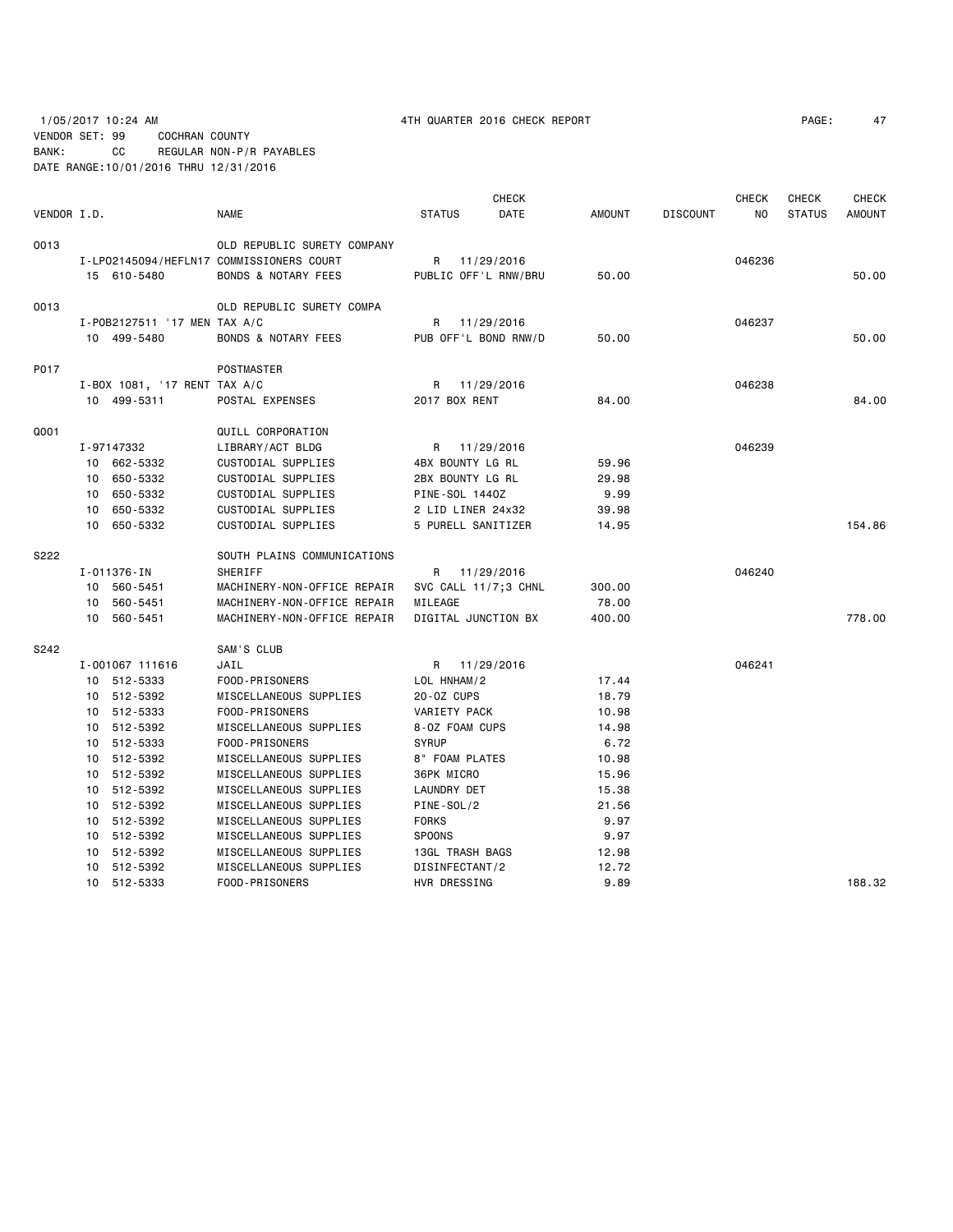|             |                                 |                                | <b>CHECK</b>                           |               |                 | <b>CHECK</b> | <b>CHECK</b>  | <b>CHECK</b>  |
|-------------|---------------------------------|--------------------------------|----------------------------------------|---------------|-----------------|--------------|---------------|---------------|
| VENDOR I.D. |                                 | <b>NAME</b>                    | <b>STATUS</b><br>DATE                  | <b>AMOUNT</b> | <b>DISCOUNT</b> | NO.          | <b>STATUS</b> | <b>AMOUNT</b> |
| S281        |                                 | <b>STAPLES</b>                 |                                        |               |                 |              |               |               |
|             | I-9746316936                    | JAIL/SHERIFF                   | 11/29/2016<br>R                        |               |                 | 046242       |               |               |
|             | 10 512-5310                     | OFFICE SUPPLIES                | 1.5BX END-TAB FOLDER                   | 74.99         |                 |              |               |               |
|             | 10 560-5310                     | OFFICE SUPPLIES                | 1.5BX END-TAB FOLDER                   | 74.98         |                 |              |               |               |
|             | 10 512-5310                     | OFFICE SUPPLIES                | 1.5BX STAPLES 3" HD                    | 17.23         |                 |              |               |               |
|             | 10 560-5310                     | OFFICE SUPPLIES                | 1.5BX STAPLES 3" HD                    | 17.24         |                 |              |               | 184.44        |
| S347        |                                 | SOUTHERN TIRE MART, LLC        |                                        |               |                 |              |               |               |
|             | I-70233958                      | PREC 4                         | 11/29/2016<br>R                        |               |                 | 046243       |               |               |
|             | 15 624-5454                     | <b>TIRES</b>                   | 4 14.00-24 SPR                         | 1,993.32      |                 |              |               |               |
|             | 15 624-5454                     | <b>TIRES</b>                   | 4 24" 0-RINGS                          | 60.00         |                 |              |               | 2,053.32      |
| S416        |                                 | SOS WASTE DISPOSAL, INC        |                                        |               |                 |              |               |               |
|             | I-9494                          | PREC 3/PREC 4                  | 11/29/2016<br>R                        |               |                 | 046244       |               |               |
|             | 15 623-5440                     | UTILITIES                      | DUMPSTER SVC NOV16                     | 53.25         |                 |              |               |               |
|             | 15 624-5440                     | UTILITIES                      | DUMPSTER SVC NOV16                     | 53.25         |                 |              |               | 106.50        |
| T081        |                                 | TAC RISK MANAGEMENT POOL       |                                        |               |                 |              |               |               |
|             | I - NRCN - 17179 - AL           | NON-DEPT'L/AUTO LIABILITY      | 11/29/2016<br>R                        |               |                 | 046245       |               |               |
|             | 10 409-5497                     | LIABILITY INSURANCE            | AUTO LIABILITY CVG 2                   | 3,885.00      |                 |              |               |               |
|             | I-NRCN-17179-GL                 | NON-DEPT'L/GENERAL LIABILITY   | 11/29/2016<br>R                        |               |                 | 046245       |               |               |
|             | 10 409-5497                     | LIABILITY INSURANCE            | GENERAL LIABILITY CV                   | 2,546.00      |                 |              |               | 6,431.00      |
| U019        |                                 | UNITED SUPERMARKETS, INC       |                                        |               |                 |              |               |               |
|             | I-7233003 110316                | JAIL                           | 11/29/2016<br>R                        |               |                 | 046246       |               |               |
|             | 10 512-5333                     | FOOD-PRISONERS                 | <b>APPLES</b>                          | 7.98          |                 |              |               |               |
|             | 10 512-5333                     | FOOD-PRISONERS                 | ORANGES                                | 10.00         |                 |              |               |               |
|             | 10 512-5333                     | FOOD-PRISONERS                 | KFT CHEESE SNGL                        | 12.99         |                 |              |               |               |
|             | 10 512-5333                     | FOOD-PRISONERS                 | CHOPPED HAM/4                          | 11.96         |                 |              |               |               |
|             | 10 512-5333                     | FOOD-PRISONERS                 | TORTILLAS                              | 3.99          |                 |              |               |               |
|             | 10 512-5333                     | FOOD-PRISONERS                 | THICK BACON                            | 8.99          |                 |              |               |               |
|             | 10 512-5333                     | FOOD-PRISONERS                 | SALT/PEPPER                            | 29.98         |                 |              |               |               |
|             | 10 512-5392<br>I-9026001 111516 | MISCELLANEOUS SUPPLIES<br>JAIL | GILLETTE FOAMY/2<br>R                  | 3.98          |                 | 046246       |               |               |
|             | 10 512-5392                     | MISCELLANEOUS SUPPLIES         | 11/29/2016<br><b>BAR KEEPERS SPRAY</b> | 2.00          |                 |              |               |               |
|             | 10 512-5333                     | FOOD-PRISONERS                 | LEMONADE/2                             | 7.58          |                 |              |               |               |
|             | 10 512-5392                     | MISCELLANEOUS SUPPLIES         | DIXIE CUPS                             | 2.49          |                 |              |               |               |
|             | 10 512-5392                     | MISCELLANEOUS SUPPLIES         | MR CLEAN MAGIC ERASE                   | 1.50          |                 |              |               |               |
|             | 10 512-5333                     | FOOD-PRISONERS                 | MT OLIVE CHIPS                         | 4.99          |                 |              |               |               |
|             | 10 512-5333                     | FOOD-PRISONERS                 | $KOOL - AID / 4$                       | 15.16         |                 |              |               |               |
|             | 10 512-5333                     | FOOD-PRISONERS                 | 320 FROZEN MEALS                       | 1,077.10      |                 |              |               | 1,200.69      |
| U036        |                                 | UNIFIRST HOLDINGS, INC.        |                                        |               |                 |              |               |               |
|             | I-831 2253879                   | JAIL/SHERIFF                   | 11/29/2016<br>R                        |               |                 | 046247       |               |               |
|             | 512-5205<br>10                  | UNIFORMS                       | UNIFORM SVC 11/14/16                   | 21.40         |                 |              |               |               |
|             | 560-5205<br>10                  | UNIFORMS                       | UNIFORM SVC 11/14/16                   | 90.71         |                 |              |               |               |
|             | 10 560-5205                     | UNIFORMS                       | DEFE CHG                               | 8.10          |                 |              |               |               |
|             | I-831 2255240                   | JAIL/SHERIFF                   | R<br>11/29/2016                        |               |                 | 046247       |               |               |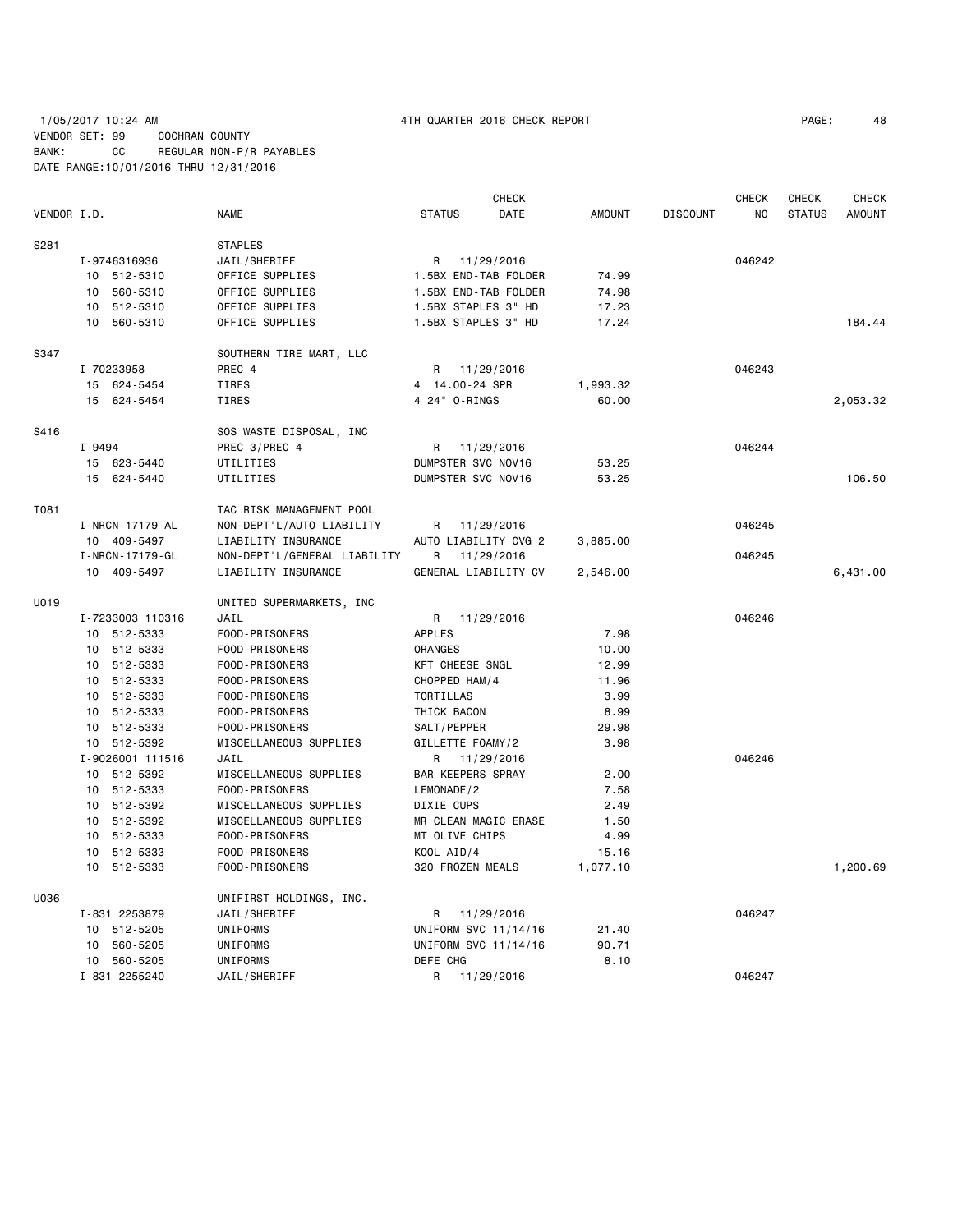# 1/05/2017 10:24 AM 4TH QUARTER 2016 CHECK REPORT PAGE: 49 VENDOR SET: 99 COCHRAN COUNTY BANK: CC REGULAR NON-P/R PAYABLES DATE RANGE:10/01/2016 THRU 12/31/2016

|             |            |                                    |                                              |                      | <b>CHECK</b> |               |                 | CHECK  | CHECK         | <b>CHECK</b>  |
|-------------|------------|------------------------------------|----------------------------------------------|----------------------|--------------|---------------|-----------------|--------|---------------|---------------|
| VENDOR I.D. |            |                                    | <b>NAME</b>                                  | <b>STATUS</b>        | DATE         | <b>AMOUNT</b> | <b>DISCOUNT</b> | NO.    | <b>STATUS</b> | <b>AMOUNT</b> |
| U036        |            |                                    | UNIFIRST HOLDINGS, INC                       | CONT                 |              |               |                 |        |               |               |
|             |            | I-831 2255240                      | JAIL/SHERIFF                                 | R                    | 11/29/2016   |               |                 | 046247 |               |               |
|             |            | 10 512-5205                        | UNIFORMS                                     | UNIFORM SVC 11/21/16 |              | 21.40         |                 |        |               |               |
|             | 10         | 560-5205                           | UNIFORMS                                     | UNIFORM SVC 11/21/16 |              | 90.71         |                 |        |               |               |
|             |            | 10 560-5205                        | UNIFORMS                                     | DEFE CHG             |              | 8.10          |                 |        |               | 240.42        |
|             |            |                                    |                                              |                      |              |               |                 |        |               |               |
| <b>V048</b> |            |                                    | V&T PLUMBING                                 |                      |              |               |                 |        |               |               |
|             | $I - 1976$ |                                    | <b>COURTHOUSE</b>                            | R 11/29/2016         |              |               |                 | 046248 |               |               |
|             |            | 10 510-5451                        | REPAIR                                       | RPL Reg&BallValve/CH |              | 552.00        |                 |        |               | 552.00        |
| <b>WOO7</b> |            |                                    | WEST, A THOMSON REUTERS BUSINE               |                      |              |               |                 |        |               |               |
|             |            | I-835065821                        | ATTORNEY/LAW LIBRARY                         | R                    | 11/29/2016   |               |                 | 046249 |               |               |
|             |            | 10 475-5590                        | LAW LIBRARY MTRLS/UPDATES                    | TX VERN STAT FINANCE |              | 273.00        |                 |        |               |               |
|             |            | 10 475-5590                        | LAW LIBRARY MTRLS/UPDATES                    | FINANCE CODE V4      |              | 273.00        |                 |        |               |               |
|             |            | 10 475-5590                        | LAW LIBRARY MTRLS/UPDATES                    | FINANCE CODE V5      |              | 273.00        |                 |        |               | 819.00        |
|             |            |                                    |                                              |                      |              |               |                 |        |               |               |
| WO10        |            |                                    | WEST TEXAS GAS INC                           |                      |              |               |                 |        |               |               |
|             |            | I-004036001501 11/16 PARK/SHOP     |                                              | R 11/29/2016         |              |               |                 | 046250 |               |               |
|             |            | 10 660-5440                        | UTILITIES & IRRIGATION                       | GAS SVC 10/6-11/7/16 |              | 10.00         |                 |        |               |               |
|             |            | 10 660-5440                        | UTILITIES & IRRIGATION                       | <b>GRIP CHG</b>      |              | 2.64          |                 |        |               |               |
|             |            | I-004036002501 11/16 PARK/SHOWBARN |                                              | R                    | 11/29/2016   |               |                 | 046250 |               |               |
|             |            | 10 660-5440                        | UTILITIES & IRRIGATION                       | GAS SVC 10/65-11/7/1 |              | 12.64         |                 |        |               | 25.28         |
| W038        |            |                                    | WEST TEXAS JUSTICE OF PEACE                  |                      |              |               |                 |        |               |               |
|             |            | I-2017 DUES/SCHMIDT                | JUSTICE OF PEACE                             | R                    | 11/29/2016   |               |                 | 046251 |               |               |
|             |            | 10 455-5481                        | DUES AND REGISTRATION                        | 2017 MEMBERSHIP/DONN |              | 40.00         |                 |        |               | 40.00         |
| W052        |            |                                    | DANNY WISELEY                                |                      |              |               |                 |        |               |               |
|             |            |                                    | I-PWR CORDS 11/16/16 JP/CONSTABLE/NON-DEPT'L | R 11/29/2016         |              |               |                 | 046252 |               |               |
|             |            | 10 455-5310                        | OFFICE SUPPLIES                              | R/B PWR CORD/DELL LA |              | 18.04         |                 |        |               |               |
|             |            | 10 550-5310                        | OFFICE SUPPLIES                              | R/B PWR CORD/DELL LA |              | 18.04         |                 |        |               |               |
|             |            | 10 409-5300                        |                                              |                      |              | 18.04         |                 |        |               | 54.12         |
|             |            |                                    | COUNTY-WIDE SUPPLIES                         | R/B PWR CORD/DELL LA |              |               |                 |        |               |               |
| <b>W055</b> |            |                                    | WINDSTREAM COMMUNICATIONS SW                 |                      |              |               |                 |        |               |               |
|             |            | I-266-5181 NOV16                   | <b>ELECTIONS</b>                             | R                    | 11/29/2016   |               |                 | 046253 |               |               |
|             |            | 10 490-5420                        | TELECOMMUNICATIONS                           | BASIC LOCAL SVC      |              | 51.60         |                 |        |               |               |
|             |            | 10 490-5420                        | TELECOMMUNICATIONS                           | OPTIONAL SVC         |              | 3.00          |                 |        |               |               |
|             |            | 10 490-5420                        | TELECOMMUNICATIONS                           | LONG DISTANCE SVC    |              | 6.08          |                 |        |               | 60.68         |
| W062        |            |                                    | WAL-MART COMMUNITY                           |                      |              |               |                 |        |               |               |
|             |            | I-015403 111516                    | JAIL                                         | R                    | 11/29/2016   |               |                 | 046254 |               |               |
|             |            | 10 512-5333                        | FOOD-PRISONERS                               | 46 FROZEN MEALS/INMA |              | 175.32        |                 |        |               |               |
|             |            | 10 512-5333                        | FOOD-PRISONERS                               | HNZ TWIN 50          |              | 6.58          |                 |        |               |               |
|             |            | 10 512-5333                        | FOOD-PRISONERS                               | KFT MW LT/2          |              | 7.68          |                 |        |               |               |
|             |            | 10 512-5333                        | FOOD-PRISONERS                               | GV SEASON 4L         |              | 3.84          |                 |        |               |               |
|             |            | 10 512-5333                        | FOOD-PRISONERS                               | TATERS/2             |              | 4.00          |                 |        |               |               |
|             |            | 10 512-5333                        | FOOD-PRISONERS                               | CHKN MELT            |              | 5.54          |                 |        |               |               |
|             |            | 10 512-5333                        | FOOD-PRISONERS                               | SC BCN CHSBG/2       |              | 11.96         |                 |        |               |               |
|             |            |                                    |                                              |                      |              |               |                 |        |               |               |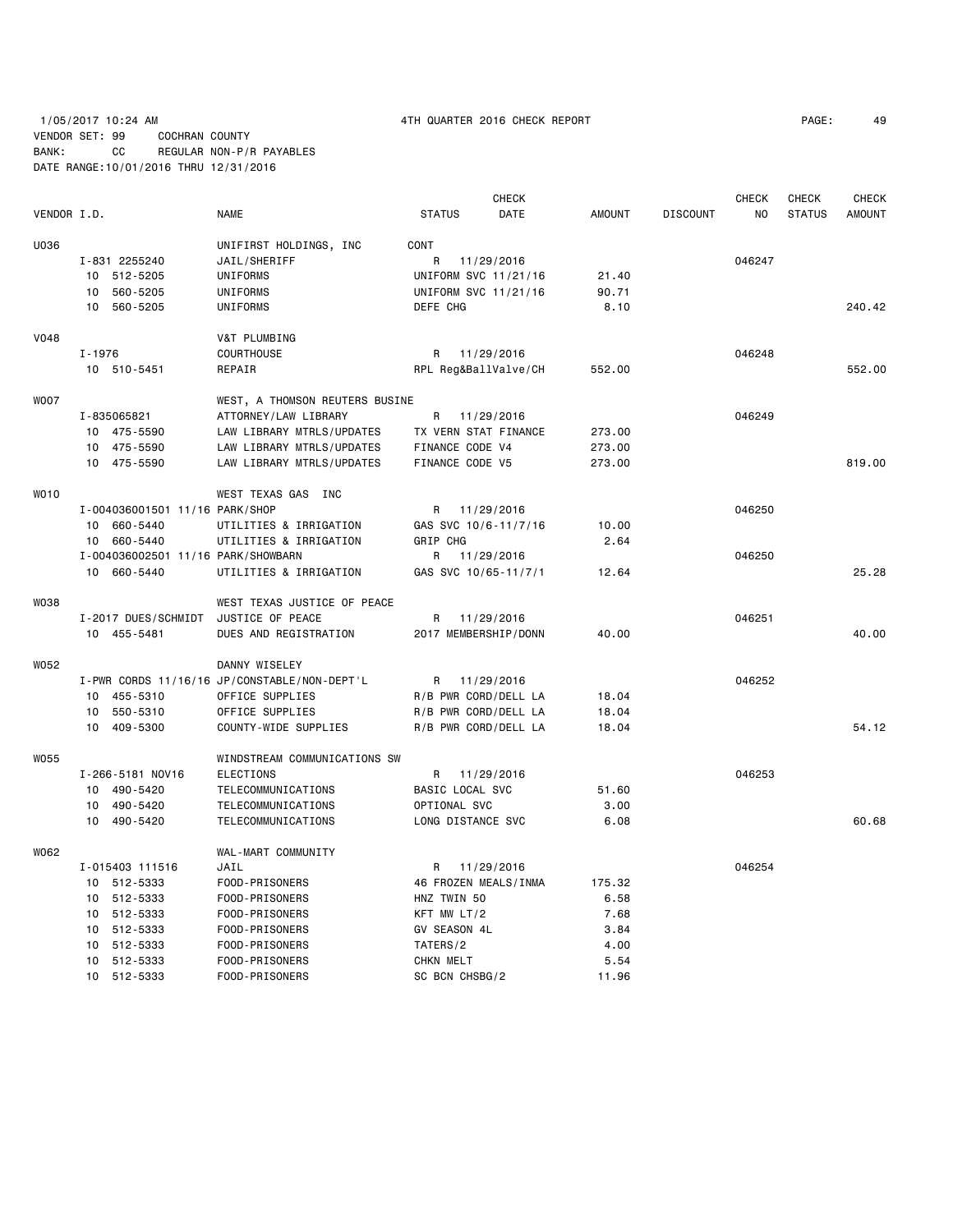# 1/05/2017 10:24 AM 4TH QUARTER 2016 CHECK REPORT PAGE: 50 VENDOR SET: 99 COCHRAN COUNTY BANK: CC REGULAR NON-P/R PAYABLES DATE RANGE:10/01/2016 THRU 12/31/2016

|             |                |                 |                                       |                       | <b>CHECK</b> |               |                 | <b>CHECK</b> | <b>CHECK</b>  | <b>CHECK</b>  |
|-------------|----------------|-----------------|---------------------------------------|-----------------------|--------------|---------------|-----------------|--------------|---------------|---------------|
| VENDOR I.D. |                |                 | <b>NAME</b>                           | <b>STATUS</b>         | DATE         | <b>AMOUNT</b> | <b>DISCOUNT</b> | NO.          | <b>STATUS</b> | <b>AMOUNT</b> |
| W062        |                |                 | WAL-MART COMMUNITY<br>CONT            |                       |              |               |                 |              |               |               |
|             |                | I-015403 111516 | JAIL                                  | R 11/29/2016          |              |               |                 | 046254       |               |               |
|             | 10             | 512-5333        | FOOD-PRISONERS                        | PKG SALAD/2           |              | 5.52          |                 |              |               |               |
|             | 10             | 512-5333        | FOOD-PRISONERS                        | ORANGES               |              | 13.96         |                 |              |               |               |
|             | 10             | 512-5333        | FOOD-PRISONERS                        | <b>APPLES</b>         |              | 5.92          |                 |              |               |               |
|             | 10             | 512-5333        | FOOD-PRISONERS                        | SHRD LETTUCE          |              | 2.98          |                 |              |               |               |
|             | 10             | 512-5333        | FOOD-PRISONERS                        | <b>APPLES</b>         |              | 5.92          |                 |              |               |               |
|             | 10             | 512-5333        | FOOD-PRISONERS                        | GV WHEAT BRD/2        |              | 2.36          |                 |              |               |               |
|             | 10             | 512-5333        | FOOD-PRISONERS                        | TOMATOES ROMA         |              | 1.82          |                 |              |               | 253.40        |
| W115        |                |                 | RAYMOND D WEBER, SHERIFF              |                       |              |               |                 |              |               |               |
|             | $I - 11/14/16$ |                 | JAIL                                  | R                     | 11/29/2016   |               |                 | 046255       |               |               |
|             |                | 10 512-5392     | MISCELLANEOUS SUPPLIES                | FEMALE PROD/FAM \$ 11 |              | 8.75          |                 |              |               |               |
|             |                | 10 512-5333     | FOOD-PRISONERS                        | FRITOS/FAM \$ 11/14/1 |              | 6.95          |                 |              |               |               |
|             |                | 10 512-5333     | FOOD-PRISONERS                        | TOMATOES/ALLSUP'S 11  |              | 1.79          |                 |              |               |               |
|             |                | 10 512-5333     | FOOD-PRISONERS                        | LETTUCE CELLO/ALLSUP  |              | 2.29          |                 |              |               |               |
|             | 10             | 512-5333        | FOOD-PRISONERS                        | 2 GAL ALLSUP'S MILK   |              | 6.98          |                 |              |               |               |
|             |                | 10 512-5333     | FOOD-PRISONERS                        | 12 ALLSUP'S BREAD 11  |              | 6.00          |                 |              |               | 32.76         |
| W164        |                |                 | <b>WARREN CAT</b>                     |                       |              |               |                 |              |               |               |
|             | I-W0020112694  |                 | PREC <sub>2</sub>                     | R 11/29/2016          |              |               |                 | 046256       |               |               |
|             | 15 622-5451    |                 | REPAIRS                               | RPR OIL LEAK/140M #3  |              | 152.50        |                 |              |               |               |
|             |                | 15 622-5451     | REPAIRS                               | RPR TANDEM SEAL/OIL   |              | 793.00        |                 |              |               |               |
|             | 15 622-5451    |                 | REPAIRS                               | SEALS, OTHER PARTS    |              | 1,066.57      |                 |              |               |               |
|             |                | 15 622-5451     | REPAIRS                               | SUPPLY CHG            |              | 12.00         |                 |              |               |               |
|             | 15             | 622-5451        | REPAIRS                               | TRAVEL TO/FR MCH (1C  |              | 289.10        |                 |              |               |               |
|             | 15 622-5451    |                 | REPAIRS                               | LABOR/FINISH TNDM SE  |              | 225.00        |                 |              |               | 2,538.17      |
| X001        |                |                 | <b>XCEL ENERGY</b>                    |                       |              |               |                 |              |               |               |
|             |                |                 | I-54-1324315-7 NOV16 ALMOST ALL DEPTS | R                     | 11/29/2016   |               |                 | 046257       |               |               |
|             | 30             | 518-5440        | UTILITIES                             | 300210167 RUNWAY LIG  |              | 46.24         |                 |              |               |               |
|             | 10             | 510-5440        | UTILITIES                             | 300240736 COURTHOUSE  |              | 1,479.81      |                 |              |               |               |
|             | 10             | 660-5440        | UTILITIES & IRRIGATION                | 300265059 SOFTBALL P  |              | 12.74         |                 |              |               |               |
|             | 10             | 580-5440        | UTILITIES [TOWER]                     | 300282806 TOWER       |              | 45.58         |                 |              |               |               |
|             | 15             | 621-5440        | UTILITIES                             | 300294119 PREC 1 SHO  |              | 45.00         |                 |              |               |               |
|             | 10             | 650-5440        | UTILITIES                             | 300338546 LIBRARY     |              | 120.17        |                 |              |               |               |
|             | 10             | 652-5440        | UTILITIES                             | 300342232 MUSEUM      |              | 23.97         |                 |              |               |               |
|             | 10             | 662-5440        | UTILITIES                             | 300390484 ACTIVITY B  |              | 368.49        |                 |              |               |               |
|             | 10             | 660-5440        | UTILITIES & IRRIGATION                | 300410370 PARK        |              | 110.92        |                 |              |               |               |
|             | 10             | 660-5440        | UTILITIES & IRRIGATION                | 300457515 PARK/SHOP   |              | 30.19         |                 |              |               |               |
|             | 10             | 516-5440        | UTILITIES                             | 300555198 CEMETERY    |              | 12.74         |                 |              |               |               |
|             | 10             | 660-5440        | UTILITIES & IRRIGATION                | 300587052 SHOWBARN    |              | 29.21         |                 |              |               |               |
|             | 10             | 660-5440        | UTILITIES & IRRIGATION                | 300587753 RODEO GROU  |              | 28.68         |                 |              |               |               |
|             | 10             | 409-5440        | UTILITIES                             | 300588989 ANNEX       |              | 19.04         |                 |              |               |               |
|             | 10             | 516-5440        | UTILITIES                             | 300603417 CEMETERY    |              | 15.13         |                 |              |               |               |
|             | 10             | 516-5440        | UTILITIES                             | 300637038 CEMETERY S  |              | 12.74         |                 |              |               | 2,400.65      |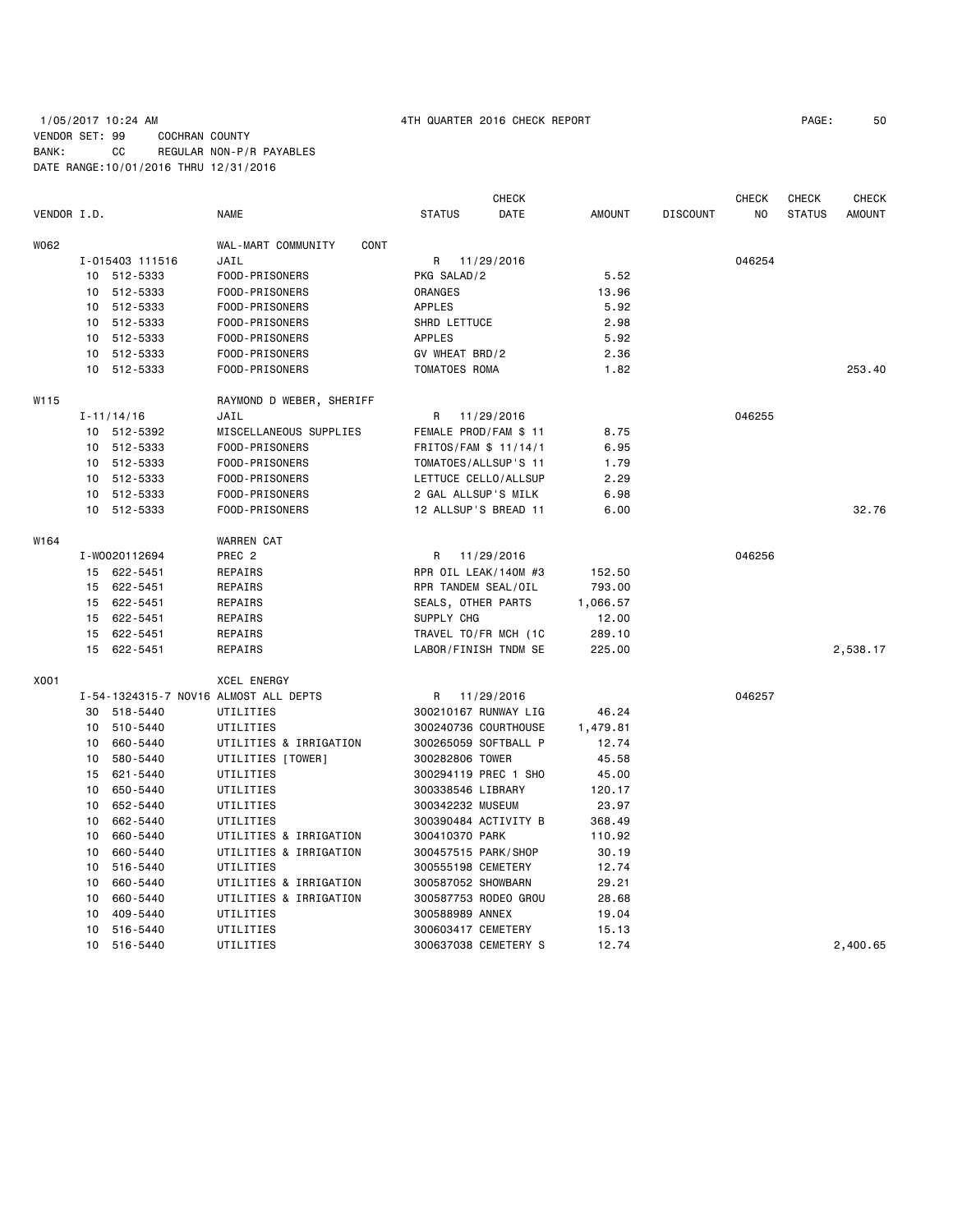# 1/05/2017 10:24 AM 4TH QUARTER 2016 CHECK REPORT PAGE: 51 VENDOR SET: 99 COCHRAN COUNTY BANK: CC REGULAR NON-P/R PAYABLES DATE RANGE:10/01/2016 THRU 12/31/2016

| VENDOR I.D.      |                  | <b>NAME</b>                 | <b>STATUS</b>        | <b>CHECK</b><br>DATE | AMOUNT   | <b>DISCOUNT</b> | <b>CHECK</b><br>NO | <b>CHECK</b><br><b>STATUS</b> | <b>CHECK</b><br><b>AMOUNT</b> |
|------------------|------------------|-----------------------------|----------------------|----------------------|----------|-----------------|--------------------|-------------------------------|-------------------------------|
| X004             |                  | XEROX BUSINESS SERVICES LLC |                      |                      |          |                 |                    |                               |                               |
|                  | I-1306681        | CO/DIST CLERK               | R 11/29/2016         |                      |          |                 | 046258             |                               |                               |
|                  | 10 403-5416      | FILMING & INDEXING          | 4PK ARCHIVAL PAPER,  |                      | 100.00   |                 |                    |                               |                               |
|                  | 10 403-5416      | FILMING & INDEXING          | FREIGHT              |                      | 23.21    |                 |                    |                               |                               |
|                  | I-1316064        | CO/DIST CLERK               |                      | R 11/29/2016         |          |                 | 046258             |                               |                               |
|                  |                  |                             |                      |                      |          |                 |                    |                               |                               |
|                  | 10 403-5416      | FILMING & INDEXING          | TXFILE 1885-1983     |                      | 2,880.15 |                 |                    |                               |                               |
|                  | I-1323984        | CO/DIST CLERK               | R                    | 11/29/2016           |          |                 | 046258             |                               |                               |
|                  | 10 403-5416      | FILMING & INDEXING          | 20/20 LAND REC #2038 |                      | 1,250.00 |                 |                    |                               |                               |
|                  | 10 403-5416      | FILMING & INDEXING          | FREIGHT              |                      | 28.37    |                 |                    |                               | 4,281.73                      |
| <b>B046</b>      |                  | JESSICA BOGGS               |                      |                      |          |                 |                    |                               |                               |
|                  | I-GR JURY 120116 | DISTRICT COURT              | R 12/01/2016         |                      |          |                 | 046259             |                               |                               |
|                  | 10 435-5491      | <b>GRAND JURY</b>           | GRAND JURY RECALL    |                      | 40.00    |                 |                    |                               | 40.00                         |
| <b>B077</b>      |                  | DERRICK BOGGS               |                      |                      |          |                 |                    |                               |                               |
|                  | I-GR JURY 120116 | DISTRICT COURT              | R                    | 12/01/2016           |          |                 | 046260             |                               |                               |
|                  | 10 435-5491      | <b>GRAND JURY</b>           | GRAND JURY RECALL    |                      | 40.00    |                 |                    |                               | 40.00                         |
| C382             |                  | JOSEPH CARRILLO             |                      |                      |          |                 |                    |                               |                               |
|                  | I-GR JURY 120116 | DISTRICT COURT              | R                    | 12/01/2016           |          |                 | 046261             |                               |                               |
|                  | 10 435-5491      | <b>GRAND JURY</b>           | GRAND JURY RECALL    |                      | 40.00    |                 |                    |                               | 40.00                         |
|                  |                  |                             |                      |                      |          |                 |                    |                               |                               |
| E053             |                  | JUAN ENRIQUEZ               |                      |                      |          |                 |                    |                               |                               |
|                  | I-GR JURY 120116 | DISTRICT COURT              | R                    | 12/01/2016           |          |                 | 046262             |                               |                               |
|                  | 10 435-5491      | <b>GRAND JURY</b>           | GRAND JURY RECALL    |                      | 40.00    |                 |                    |                               | 40.00                         |
| F108             |                  | <b>CHARLY FUNK</b>          |                      |                      |          |                 |                    |                               |                               |
|                  | I-GR JURY 120116 | DISTRICT COURT              | R                    | 12/01/2016           |          |                 | 046263             |                               |                               |
|                  | 10 435-5491      | <b>GRAND JURY</b>           | GRAND JURY RECALL    |                      | 40.00    |                 |                    |                               | 40.00                         |
|                  |                  |                             |                      |                      |          |                 |                    |                               |                               |
| G256             |                  | JUSTIN GARCIA               |                      |                      |          |                 |                    |                               |                               |
|                  | I-GR JURY 120116 | DISTRICT COURT              | R 12/01/2016         |                      |          |                 | 046264             |                               |                               |
|                  | 10 435-5491      | <b>GRAND JURY</b>           | GRAND JURY RECALL    |                      | 40.00    |                 |                    |                               | 40.00                         |
| J039             |                  | BILLIE JEAN JOYCE           |                      |                      |          |                 |                    |                               |                               |
|                  | I-GR JURY 120116 | DISTRICT COURT              | R                    | 12/01/2016           |          |                 | 046265             |                               |                               |
|                  | 10 435-5491      | <b>GRAND JURY</b>           | GRAND JURY RECALL    |                      | 40.00    |                 |                    |                               | 40.00                         |
| M097             |                  | REYNALDO MORIN              |                      |                      |          |                 |                    |                               |                               |
|                  | I-GR JURY 120116 | DISTRICT COURT              | R                    | 12/01/2016           |          |                 | 046266             |                               |                               |
|                  | 10 435-5491      | <b>GRAND JURY</b>           | GRAND JURY RECALL    |                      | 40.00    |                 |                    |                               | 40.00                         |
|                  |                  |                             |                      |                      |          |                 |                    |                               |                               |
| M <sub>111</sub> |                  | RAYMOND MARTINEZ            |                      |                      |          |                 |                    |                               |                               |
|                  | I-GR JURY 120116 | DISTRICT COURT              | R                    | 12/01/2016           |          |                 | 046267             |                               |                               |
|                  | 10 435-5491      | <b>GRAND JURY</b>           | GRAND JURY RECALL    |                      | 40.00    |                 |                    |                               | 40.00                         |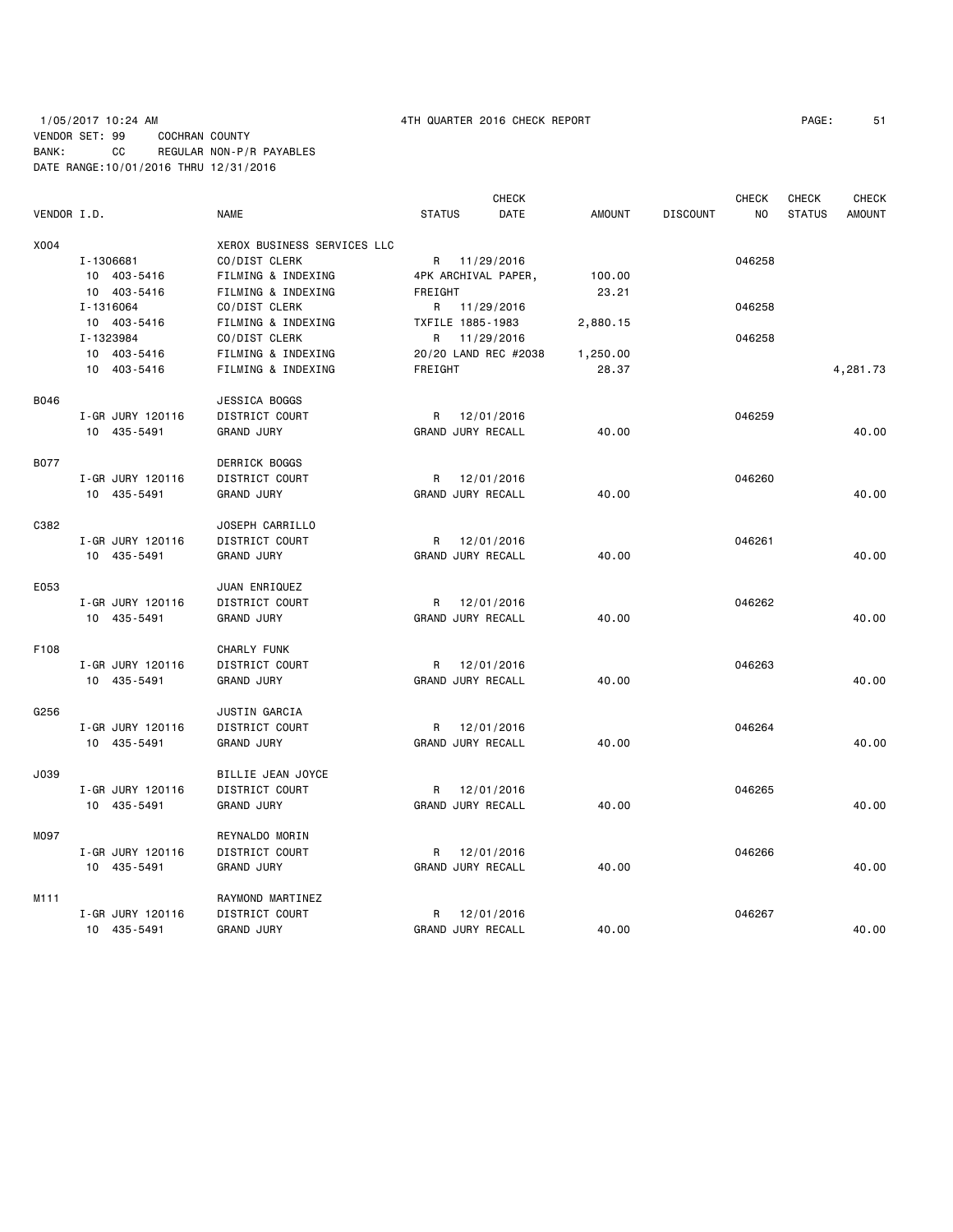# 1/05/2017 10:24 AM 4TH QUARTER 2016 CHECK REPORT PAGE: 52 VENDOR SET: 99 COCHRAN COUNTY BANK: CC REGULAR NON-P/R PAYABLES DATE RANGE:10/01/2016 THRU 12/31/2016

|             |            |                  |                             |                 |                 | <b>CHECK</b>         |               |                 | <b>CHECK</b> | <b>CHECK</b>  | <b>CHECK</b>  |
|-------------|------------|------------------|-----------------------------|-----------------|-----------------|----------------------|---------------|-----------------|--------------|---------------|---------------|
| VENDOR I.D. |            |                  | <b>NAME</b>                 | <b>STATUS</b>   |                 | DATE                 | <b>AMOUNT</b> | <b>DISCOUNT</b> | NO           | <b>STATUS</b> | <b>AMOUNT</b> |
| M323        |            |                  | LARRY CHRIS MARQUEZ         |                 |                 |                      |               |                 |              |               |               |
|             |            | I-GR JURY 120116 | DISTRICT COURT              |                 |                 | R 12/01/2016         |               |                 | 046268       |               |               |
|             |            | 10 435-5491      | <b>GRAND JURY</b>           |                 |                 | GRAND JURY RECALL    | 40.00         |                 |              |               | 40.00         |
| 0044        |            |                  | BENTON O'BRIEN              |                 |                 |                      |               |                 |              |               |               |
|             |            | I-GR JURY 120116 | DISTRICT COURT              | R               |                 | 12/01/2016           |               |                 | 046269       |               |               |
|             |            | 10 435-5491      | <b>GRAND JURY</b>           |                 |                 | GRAND JURY RECALL    | 40.00         |                 |              |               | 40.00         |
| R054        |            |                  | VICKI RICE                  |                 |                 |                      |               |                 |              |               |               |
|             |            | I-GR JURY 120116 | DISTRICT COURT              |                 |                 | R 12/01/2016         |               |                 | 046270       |               |               |
|             |            | 10 435-5491      | <b>GRAND JURY</b>           |                 |                 | GRAND JURY RECALL    | 40.00         |                 |              |               | 40.00         |
| S086        |            |                  | JIMMY SEALY                 |                 |                 |                      |               |                 |              |               |               |
|             |            | I-GR JURY 120116 | DISTRICT COURT              |                 |                 | R 12/01/2016         |               |                 | 046271       |               |               |
|             |            | 10 435-5491      | <b>GRAND JURY</b>           |                 |                 | GRAND JURY RECALL    | 40.00         |                 |              |               | 40.00         |
| W137        |            |                  | LYNNETTE D. WHITTEN         |                 |                 |                      |               |                 |              |               |               |
|             |            | I-GR JURY 120116 | <b>GRAND JURY</b>           |                 |                 | R 12/01/2016         |               |                 | 046272       |               |               |
|             |            | 10 435-5491      | <b>GRAND JURY</b>           |                 |                 | GRAND JURY RECALL    | 40.00         |                 |              |               | 40.00         |
| Z030        |            |                  | JOSE ZAPATA III             |                 |                 |                      |               |                 |              |               |               |
|             |            | I-GR JURY 120116 | DISTRICT COURT              | R               |                 | 12/01/2016           |               |                 | 046273       |               |               |
|             |            | 10 435-5491      | <b>GRAND JURY</b>           |                 |                 | GRAND JURY RECALL    | 40.00         |                 |              |               | 40.00         |
| A007        |            |                  | ALBERT GONZALEZ, dba        |                 |                 |                      |               |                 |              |               |               |
|             | I-28382    |                  | CEMETERY                    |                 |                 | R 12/12/2016         |               |                 | 046274       |               |               |
|             |            | 10 516-5454      | TIRES                       |                 |                 | P2325-17 FLAT ON R/R | 17.00         |                 |              |               |               |
|             | I-954760   |                  | <b>EXTENSION SVC</b>        |                 |                 | R 12/12/2016         |               |                 | 046274       |               |               |
|             |            | 10 665-5454      | TIRES                       |                 |                 | 1 LT265-17 FLAT ON L | 17.00         |                 |              |               | 34.00         |
| A249        |            |                  | ANTELOPE TIRE & SUPPLY, INC |                 |                 |                      |               |                 |              |               |               |
|             | I-1967     |                  | PREC 4                      |                 |                 | R 12/12/2016         |               |                 | 046275       |               |               |
|             |            | 15 624-5454      | TIRES                       | FIX FLAT/PICKUP |                 |                      | 12.00         |                 |              |               |               |
|             |            | 15 624-5454      | TIRES                       |                 |                 | FIX FLAT/SMALL IMPLE | 12.00         |                 |              |               |               |
|             |            | 15 624-5454      | TIRES                       | <b>NEW STEM</b> |                 |                      | 3.00          |                 |              |               |               |
|             | $I - 2060$ |                  | PREC 4                      |                 |                 | R 12/12/2016         |               |                 | 046275       |               |               |
|             |            | 15 624-5454      | TIRES                       |                 |                 | MAINTAINER TIRE FLAT | 70.00         |                 |              |               |               |
|             |            | 15 624-5454      | TIRES                       | O RING          |                 |                      | 20.00         |                 |              |               | 117.00        |
| A262        |            |                  | APPLIED CONCEPTS            |                 |                 |                      |               |                 |              |               |               |
|             | I-298987   |                  | SHERIFF                     |                 |                 | R 12/12/2016         |               |                 | 046276       |               |               |
|             |            | 10 560-5334      | OTHER SUPPLIES              |                 | RADAR EQUIPMENT |                      | 1,995.00      |                 |              |               |               |
|             |            | 10 560-5334      | OTHER SUPPLIES              |                 |                 | CHARGER PILLAR MOUNT | 104.00        |                 |              |               |               |
|             |            | 10 560-5334      | OTHER SUPPLIES              | FREIGHT         |                 |                      | 17.50         |                 |              |               | 2,116.50      |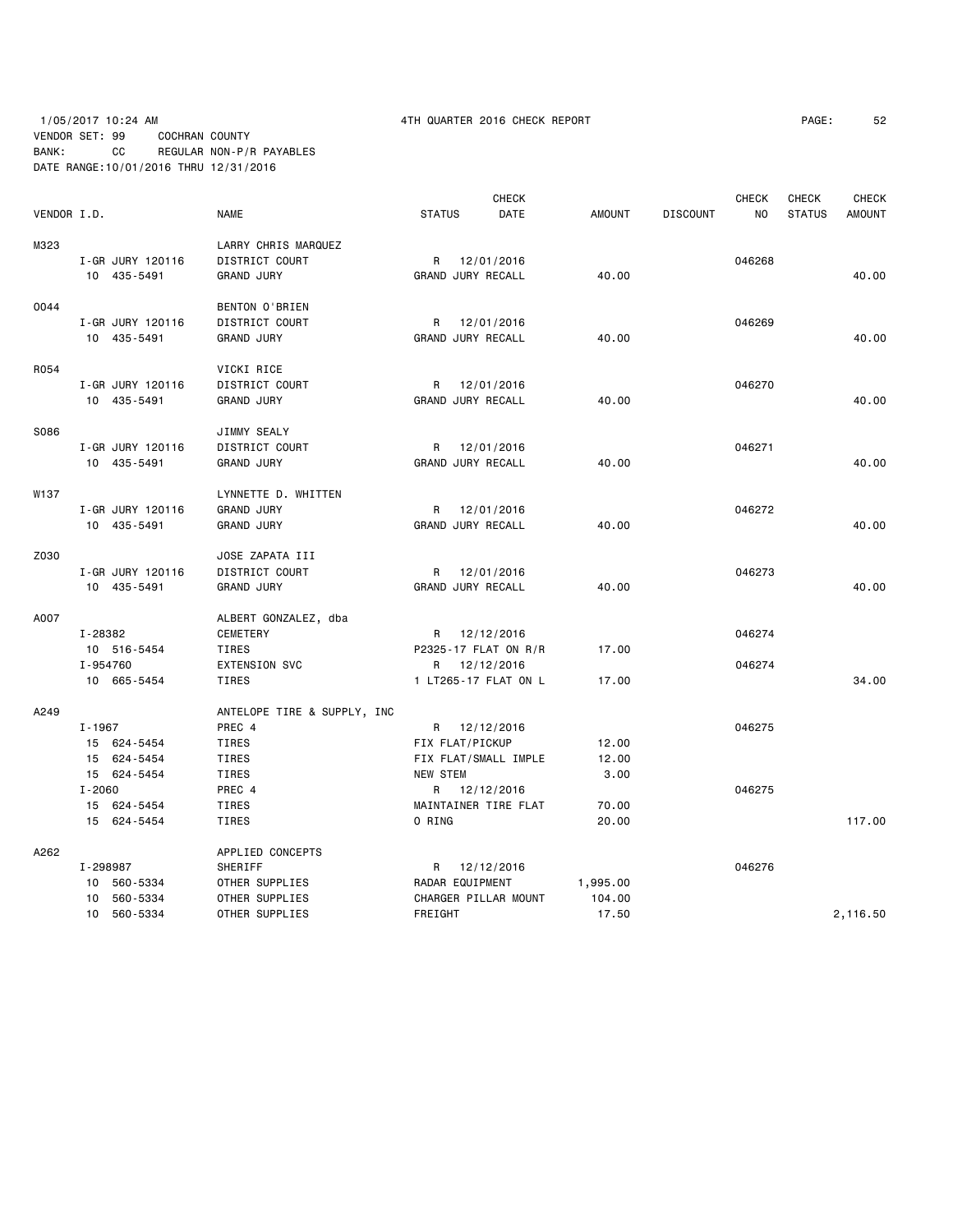# 1/05/2017 10:24 AM 4TH QUARTER 2016 CHECK REPORT PAGE: 53 VENDOR SET: 99 COCHRAN COUNTY BANK: CC REGULAR NON-P/R PAYABLES DATE RANGE:10/01/2016 THRU 12/31/2016

|                  |                |                              |                           | CHECK      |               |                 | <b>CHECK</b> | CHECK         | <b>CHECK</b>  |
|------------------|----------------|------------------------------|---------------------------|------------|---------------|-----------------|--------------|---------------|---------------|
| VENDOR I.D.      |                | <b>NAME</b>                  | <b>STATUS</b>             | DATE       | <b>AMOUNT</b> | <b>DISCOUNT</b> | NO.          | <b>STATUS</b> | <b>AMOUNT</b> |
| B001             |                | BAILEY CO. ELECTRIC COOP     |                           |            |               |                 |              |               |               |
|                  | I-368798       | PREC. 4                      | R 12/12/2016              |            |               |                 | 046277       |               |               |
|                  | 15 624-5440    | UTILITIES                    | 680 KWH 10/20-11/18       |            | 75.01         |                 |              |               |               |
|                  | 15 624-5440    | UTILITIES                    | AREA LIGHT                |            | 11.83         |                 |              |               |               |
|                  | I-368799       | PREC. 3                      | R 12/12/2016              |            |               |                 | 046277       |               |               |
|                  | 15 623-5440    | UTILITIES                    | 123 KWH 10/17-11/15       |            | 25.86         |                 |              |               |               |
|                  | 15 623-5440    | UTILITIES                    | 2 AREA LIGHTS             |            | 24.40         |                 |              |               |               |
|                  | I-368800       | NON-DEPT'L/SHERIFF POSSE     | R 12/12/2016              |            |               |                 | 046277       |               |               |
|                  | 10 409-5440    | UTILITIES                    | ELEC SVC 10/06-11/04      |            | 25.11         |                 |              |               | 162.21        |
|                  |                |                              |                           |            |               |                 |              |               |               |
| <b>B007</b>      |                | BOB BARKER COMPANY, INC.     |                           |            |               |                 |              |               |               |
|                  | I-UT1000401442 | JAIL                         | R                         | 12/12/2016 |               |                 | 046278       |               |               |
|                  | 10 512-5392    | MISCELLANEOUS SUPPLIES       | 1 CA TOOTHPASTE           |            | 58.09         |                 |              |               |               |
|                  | 10 512-5392    | MISCELLANEOUS SUPPLIES       | 1 CA TOOTHBRUSH SHOR      |            | 15.14         |                 |              |               |               |
|                  | 10 512-5392    | MISCELLANEOUS SUPPLIES       | 2 CA DEODERANT DEGRE      |            | 86.76         |                 |              |               |               |
|                  | 10 512-5392    | MISCELLANEOUS SUPPLIES       | 2CA DEODERANT SHOWER      |            | 70.84         |                 |              |               |               |
|                  | 10 512-5392    | MISCELLANEOUS SUPPLIES       | FREIGHT                   |            | 29.01         |                 |              |               | 259.84        |
| B <sub>102</sub> |                | BEAR GRAPHICS INC.           |                           |            |               |                 |              |               |               |
|                  | I-0758836      | CO/DIST CLERK                | R 12/12/2016              |            |               |                 | 046279       |               |               |
|                  | 10 403-5310    | OFFICE SUPPLIES              | 100 VINYL DOC JACKET      |            | 222.00        |                 |              |               |               |
|                  | 10 403-5310    | OFFICE SUPPLIES              | FREIGHT                   |            | 15.18         |                 |              |               | 237.18        |
|                  |                |                              |                           |            |               |                 |              |               |               |
| B190             |                | DYRL BUSH, dba               |                           |            |               |                 |              |               |               |
|                  | I-1988         | PREC. 2                      | R 12/12/2016              |            |               |                 | 046280       |               |               |
|                  | 15 622-5451    | REPAIRS                      | ST INSP/ 03 MACK #50      |            | 7.00          |                 |              |               |               |
|                  | 15 622-5451    | REPAIRS                      | ST INSP/ 08 TROX #77      |            | 7.00          |                 |              |               | 14.00         |
| <b>B198</b>      |                | BLAINE INDUSTRIAL SUPPLY     |                           |            |               |                 |              |               |               |
|                  | I-S3722236.002 | <b>COURTHOUSE</b>            | R 12/12/2016              |            |               |                 | 046281       |               |               |
|                  | 10 510-5332    | CUSTODIAL SUPPLIES           | 1CS PINE SOL              |            | 43.01         |                 |              |               |               |
|                  | 10 510-5332    | CUSTODIAL SUPPLIES           | <b>1CT PLEDGE</b>         |            | 62.00         |                 |              |               |               |
|                  | 10 510-5332    | CUSTODIAL SUPPLIES           | 1CS SSS METEOR UHS R      |            | 53.56         |                 |              |               |               |
|                  | I-S3734133.001 | ACTIVITY BUILDING            | R 12/12/2016              |            |               |                 | 046281       |               |               |
|                  | 10 662-5332    | CUSTODIAL SUPPLIES           | <b>1CS COMPACT TISSUE</b> |            | 77.77         |                 |              |               |               |
|                  | 10 662-5332    | CUSTODIAL SUPPLIES           | 2CS RED SPRAY BUFF P      |            | 48.85         |                 |              |               |               |
|                  | 10 662-5332    | CUSTODIAL SUPPLIES           | 1CS LINER BIRP WHITE      |            | 38.87         |                 |              |               |               |
|                  | 10 662-5332    | CUSTODIAL SUPPLIES           | 1CS CAN LINER BLACK       |            | 58.60         |                 |              |               | 382.66        |
| C007             |                |                              |                           |            |               |                 |              |               |               |
|                  |                | CITY OF MORTON               |                           |            |               |                 |              |               |               |
|                  | I-113016       | LIB/MUS/ACT BLDG/CRHSE/PREC1 | R 12/12/2016              |            |               |                 | 046282       |               |               |
|                  | 10 650-5440    | UTILITIES                    | LIBRARY GAS               |            | 19.00         |                 |              |               |               |
|                  | 10 650-5440    | UTILITIES                    | LIBRARY WATER             |            | 28.00         |                 |              |               |               |
|                  | 10 650-5440    | UTILITIES                    | LIBRARY GARBAGE           |            | 50.50         |                 |              |               |               |
|                  | 10 650-5440    | UTILITIES                    | LIBRARY SEWER             |            | 17.00         |                 |              |               |               |
|                  | 652-5440<br>10 | UTILITIES                    | <b>MUSEUM GAS</b>         |            | 19.00         |                 |              |               |               |
|                  | 10 652-5440    | UTILITIES                    | <b>MUSEUM WATER</b>       |            | 28.00         |                 |              |               |               |
|                  | 10 652-5440    | UTILITIES                    | MUSEUM GARBAGE            |            | 27.00         |                 |              |               |               |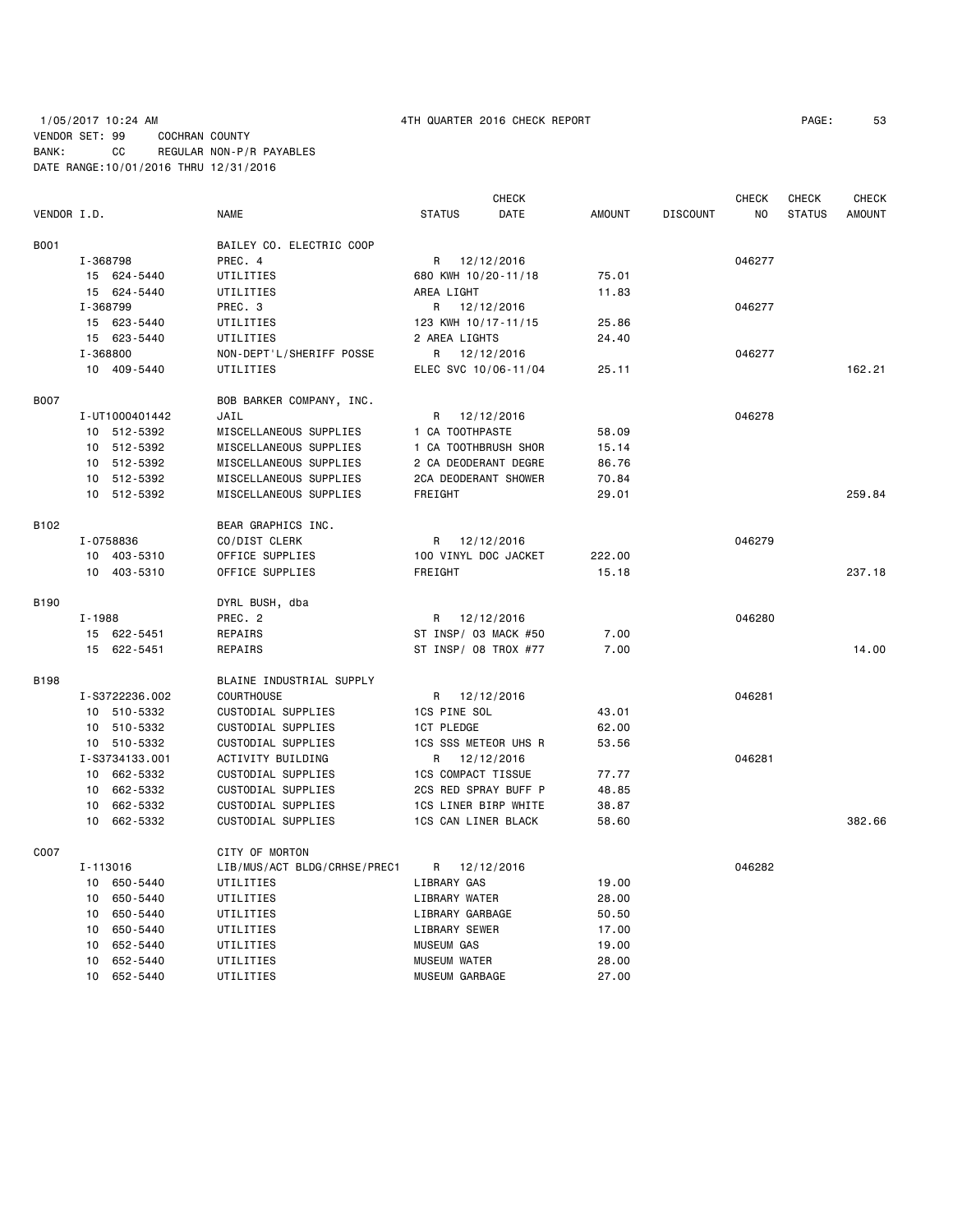# 1/05/2017 10:24 AM 4TH QUARTER 2016 CHECK REPORT PAGE: 54 VENDOR SET: 99 COCHRAN COUNTY BANK: CC REGULAR NON-P/R PAYABLES DATE RANGE:10/01/2016 THRU 12/31/2016

|             |          |                  |                              |                         | <b>CHECK</b> |               |                 | <b>CHECK</b> | <b>CHECK</b>  | <b>CHECK</b>  |
|-------------|----------|------------------|------------------------------|-------------------------|--------------|---------------|-----------------|--------------|---------------|---------------|
| VENDOR I.D. |          |                  | <b>NAME</b>                  | <b>STATUS</b>           | DATE         | <b>AMOUNT</b> | <b>DISCOUNT</b> | NO           | <b>STATUS</b> | <b>AMOUNT</b> |
| C007        |          |                  | CITY OF MORTON<br>CONT       |                         |              |               |                 |              |               |               |
|             |          | I-113016         | LIB/MUS/ACT BLDG/CRHSE/PREC1 | R                       | 12/12/2016   |               |                 | 046282       |               |               |
|             |          | 10 652-5440      | UTILITIES                    | MUSEUM SEWER            |              | 15.00         |                 |              |               |               |
|             | 10       | 662-5440         | UTILITIES                    | ACTIVITY BLDG GAS       |              | 112.50        |                 |              |               |               |
|             | 10       | 662-5440         | UTILITIES                    | ACT. BLDG WATER         |              | 28.00         |                 |              |               |               |
|             | 10       | 662-5440         | UTILITIES                    | ACT. BLDG GARBAGE       |              | 76.00         |                 |              |               |               |
|             | 10       | 662-5440         | UTILITIES                    | ACT. BLDG SEWER         |              | 45.00         |                 |              |               |               |
|             | 10       | 510-5440         | UTILITIES                    | <b>COURTHOUSE GAS</b>   |              | 469.50        |                 |              |               |               |
|             | 10       | 510-5440         | UTILITIES                    | <b>COURTHOUSE WATER</b> |              | 294.75        |                 |              |               |               |
|             | 10       | 510-5440         | UTILITIES                    | CRTHSE GARBAGE          |              | 328.50        |                 |              |               |               |
|             | 10       | 510-5440         | UTILITIES                    | <b>COURTHOUSE SEWER</b> |              | 51.00         |                 |              |               |               |
|             |          | 15 621-5440      | UTILITIES                    | PREC 1 GAS              |              | 19.00         |                 |              |               |               |
|             |          | 15 621-5440      | UTILITIES                    | PREC 1 WATER            |              | 28.00         |                 |              |               |               |
|             |          | 15 621-5440      | UTILITIES                    | PREC 1 GARBAGE          |              | 50.50         |                 |              |               | 1,706.25      |
| C008        |          |                  | CITY OF WHITEFACE            |                         |              |               |                 |              |               |               |
|             |          | $I - 409$ 12/16  | PREC <sub>2</sub>            | R                       | 12/12/2016   |               |                 | 046283       |               |               |
|             |          | 15 622-5440      | UTILITIES                    | GAS SVC 10/17/16-11/    |              | 16.25         |                 |              |               |               |
|             |          | 15 622-5440      | UTILITIES                    | <b>WATER SVC</b>        |              | 14.00         |                 |              |               |               |
|             |          | 15 622-5440      | UTILITIES                    | GARBAGE SVC             |              | 50.10         |                 |              |               |               |
|             |          | 15 622-5440      | UTILITIES                    | SEWER SVC               |              | 22.50         |                 |              |               | 102.85        |
| C019        |          |                  | COCHRAN MEMORIAL HOSPITAL    |                         |              |               |                 |              |               |               |
|             |          | I-100113016      | NON-DEPT'L                   | R                       | 12/12/2016   |               |                 | 046284       |               |               |
|             |          | 10 409-5499      | MISCELLANEOUS                | TRKY, DRESSING, ROLLS,  |              | 300.00        |                 |              |               |               |
|             |          | I-7311-0006-001U | SHERIFF                      | R                       | 12/12/2016   |               |                 | 046284       |               |               |
|             |          | 10 560-5499      | MISCELLANEOUS                | EMPL PHYS/ JORGE DEL    |              | 60.00         |                 |              |               | 360.00        |
| C035        |          |                  | COX AUTO SUPPLY CO           |                         |              |               |                 |              |               |               |
|             |          | I-351076         | PREC 1                       | R                       | 12/12/2016   |               |                 | 046285       |               |               |
|             |          | 15 621-5356      | ROAD MATERIALS & SUPPLIES    | <b>KEY MADE</b>         |              | 1.00          |                 |              |               |               |
|             | I-351223 |                  | PREC 4                       | R                       | 12/12/2016   |               |                 | 046285       |               |               |
|             |          | 15 624-5356      | ROAD MATERIALS & SUPPLIES    | MARKER                  |              | 3.89          |                 |              |               |               |
|             | I-351389 |                  | SHERIFF                      | R                       | 12/12/2016   |               |                 | 046285       |               |               |
|             |          | 10 560-5451      | MACHINERY-NON-OFFICE REPAIR  | 2/22" WIPER BLADES #    |              | 11.98         |                 |              |               |               |
|             | I-351423 |                  | PREC 1                       | R                       | 12/12/2016   |               |                 | 046285       |               |               |
|             |          | 15 621-5356      | ROAD MATERIALS & SUPPLIES    | GRIP AND GRAB           |              | 26.99         |                 |              |               |               |
|             | I-351439 |                  | <b>SHERIFF</b>               | R                       | 12/12/2016   |               |                 | 046285       |               |               |
|             | 10       | 560-5451         | MACHINERY-NON-OFFICE REPAIR  | OIL FILTER              |              | 6.95          |                 |              |               |               |
|             | 10       | 560-5451         | MACHINERY-NON-OFFICE REPAIR  | AIR FILTER              |              | 15.99         |                 |              |               |               |
|             | 10       | 560-5451         | MACHINERY-NON-OFFICE REPAIR  | 2 AMSOIL MOTOR OIL      |              | 31.98         |                 |              |               |               |
|             |          | 10 560-5451      | MACHINERY-NON-OFFICE REPAIR  | 2 QS30 REG              |              | 9.98          |                 |              |               |               |
|             |          | $I - 351900$     | PUBLIC SAFETY*OTHER          | R                       | 12/12/2016   |               |                 | 046285       |               |               |
|             |          | 10 580-5450      | REPAIR                       | 2 MINI LAMPS/COMM TR    |              | 1.04          |                 |              |               |               |
|             | 10       | 580-5450         | REPAIR                       | MARINE BATT             |              | 107.99        |                 |              |               |               |
|             | 10       | 580-5450         | REPAIR                       | BATT DISP FEE           |              | 3.00          |                 |              |               |               |
|             | 10       | 580-5450         | REPAIR                       | <b>BATTERY EXTENDER</b> |              | 49.99         |                 |              |               |               |
|             | 10       | 580-5450         | REPAIR                       | <b>BLK SHRK TB</b>      |              | 1.98          |                 |              |               |               |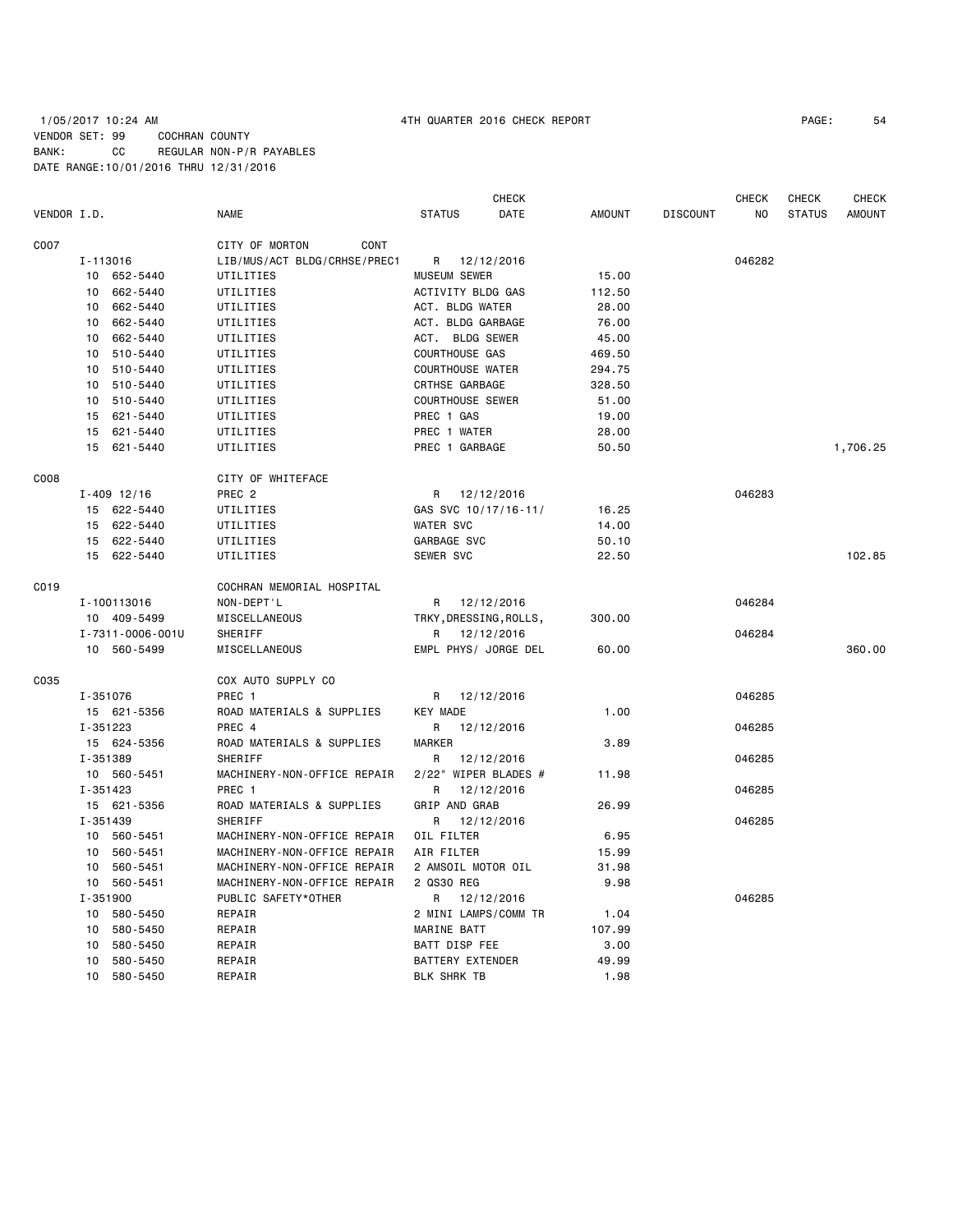|             |                 |                                              |                      | <b>CHECK</b> |           |                 | <b>CHECK</b> | <b>CHECK</b>  | <b>CHECK</b>  |
|-------------|-----------------|----------------------------------------------|----------------------|--------------|-----------|-----------------|--------------|---------------|---------------|
| VENDOR I.D. |                 | <b>NAME</b>                                  | <b>STATUS</b>        | DATE         | AMOUNT    | <b>DISCOUNT</b> | NO.          | <b>STATUS</b> | <b>AMOUNT</b> |
| C035        |                 | COX AUTO SUPPLY CO<br>CONT                   |                      |              |           |                 |              |               |               |
|             | I-351900        | PUBLIC SAFETY*OTHER                          | R                    | 12/12/2016   |           |                 | 046285       |               |               |
|             | 10 580-5450     | REPAIR                                       | RING                 |              | 0.94      |                 |              |               |               |
|             | I-352098        | PREC <sub>2</sub>                            | R                    | 12/12/2016   |           |                 | 046285       |               |               |
|             | 15 622-5451     | REPAIRS                                      | CON BATT             |              | 185.99    |                 |              |               |               |
|             | 15 622-5451     | REPAIRS                                      | BATT DISP FEE        |              | 3.00      |                 |              |               |               |
|             | I-352257        | ACTIVITY BUILDING                            | R 12/12/2016         |              |           |                 | 046285       |               |               |
|             | 10 662-5332     | CUSTODIAL SUPPLIES                           | <b>KEY MADE</b>      |              | 1.50      |                 |              |               |               |
|             | I-352333        | PREC 1                                       | R                    | 12/12/2016   |           |                 | 046285       |               |               |
|             | 15 621-5356     | ROAD MATERIALS & SUPPLIES                    | 35 RED RAGS          |              | 10.85     |                 |              |               |               |
|             | $I - 352410$    | CEMETARY                                     | R                    | 12/12/2016   |           |                 | 046285       |               |               |
|             | 10 516-5451     | REPAIR                                       | 10 CHAINS            |              | 36.99     |                 |              |               |               |
|             | 10 516-5451     | REPAIR                                       | LG STARTING FLUID    |              | 4.99      |                 |              |               |               |
|             | I-352565        | SHERIFF                                      | R 12/12/2016         |              |           |                 | 046285       |               |               |
|             | 10 560-5451     | MACHINERY-NON-OFFICE REPAIR                  | 24 BOLTS             |              | 2.88      |                 |              |               |               |
|             | I-352577        | SHERIFF                                      | R                    | 12/12/2016   |           |                 | 046285       |               |               |
|             | 10 560-5451     | MACHINERY-NON-OFFICE REPAIR                  | 6 SCREWS             |              | 1.50      |                 |              |               |               |
|             | I-352588        | SHERIFF                                      | R                    | 12/12/2016   |           |                 | 046285       |               |               |
|             | 10 560-5451     | MACHINERY-NON-OFFICE REPAIR                  | 6 BOLTS              |              | 1.02      |                 |              |               |               |
|             | I-352639        | SHERIFF                                      | R                    | 12/12/2016   |           |                 | 046285       |               |               |
|             | 10 560-5451     | MACHINERY-NON-OFFICE REPAIR                  | DELCO BATT #133      |              | 113.98    |                 |              |               |               |
|             | 10 560-5451     | MACHINERY-NON-OFFICE REPAIR                  | BATT DISP FEE        |              | 3.00      |                 |              |               |               |
|             | I-352675        | PREC 1                                       | R                    | 12/12/2016   |           |                 | 046285       |               |               |
|             | 15 621-5356     | ROAD MATERIALS & SUPPLIES                    | AA BATTERIES         |              | 3.19      |                 |              |               |               |
|             | I-353205        | <b>CEMETERY</b>                              | R                    | 12/12/2016   |           |                 | 046285       |               |               |
|             | 10 516-5451     | REPAIR                                       | 16" WIPER BLADE      |              | 13.98     |                 |              |               |               |
|             | 10 516-5451     | REPAIR                                       | FILTER ASY           |              | 5.79      |                 |              |               | 662.36        |
| C057        |                 | CITY BANK AS DEPOSITORY                      |                      |              |           |                 |              |               |               |
|             | I-1ST QTR 2017  | NON-DEPT'L/APPR DIST                         | R 12/12/2016         |              |           |                 | 046287       |               |               |
|             | 10 409-5406     | APPRAISAL DISTRICT                           | 1ST QTR ASSESSMENT-  |              | 24,902.23 |                 |              |               | 24,902.23     |
| C065        |                 | CITY OF WHITEFACE F D                        |                      |              |           |                 |              |               |               |
|             | I-AUG-NOV 16    | PUBLIC SAFETY*OTHER                          | R 12/12/2016         |              |           |                 | 046288       |               |               |
|             | 10 580-5414     | FIRE PROTECTION CONTRACTS                    | hwy 114 &cr 235 pole |              | 350.00    |                 |              |               |               |
|             | 10 580-5414     | FIRE PROTECTION CONTRACTS                    | fm 1780&300 grass    |              | 350.00    |                 |              |               |               |
|             | 10 580-5414     | FIRE PROTECTION CONTRACTS                    | wreck inside city mo |              |           |                 |              |               |               |
|             | 10 580-5414     | FIRE PROTECTION CONTRACTS                    | $cr$ 150 grass       |              | 350.00    |                 |              |               |               |
|             | 10 580-5414     | FIRE PROTECTION CONTRACTS                    | 1780&301 grass       |              | 350.00    |                 |              |               | 1,400.00      |
| C084        |                 | CLERK, SEVENTH COURT OF APPEAL               |                      |              |           |                 |              |               |               |
|             | I-NOV2016       | STATE FEES                                   | R                    | 12/12/2016   |           |                 | 046289       |               |               |
|             | 90 000-2379.002 | 7th Crt of Appeal Gov't22.2081COUNTY COURT   |                      |              | 5.00      |                 |              |               |               |
|             | 90 000-2379.002 | 7th Crt of Appeal Gov't22.2081DISTRICT COURT |                      |              | 10.00     |                 |              |               | 15.00         |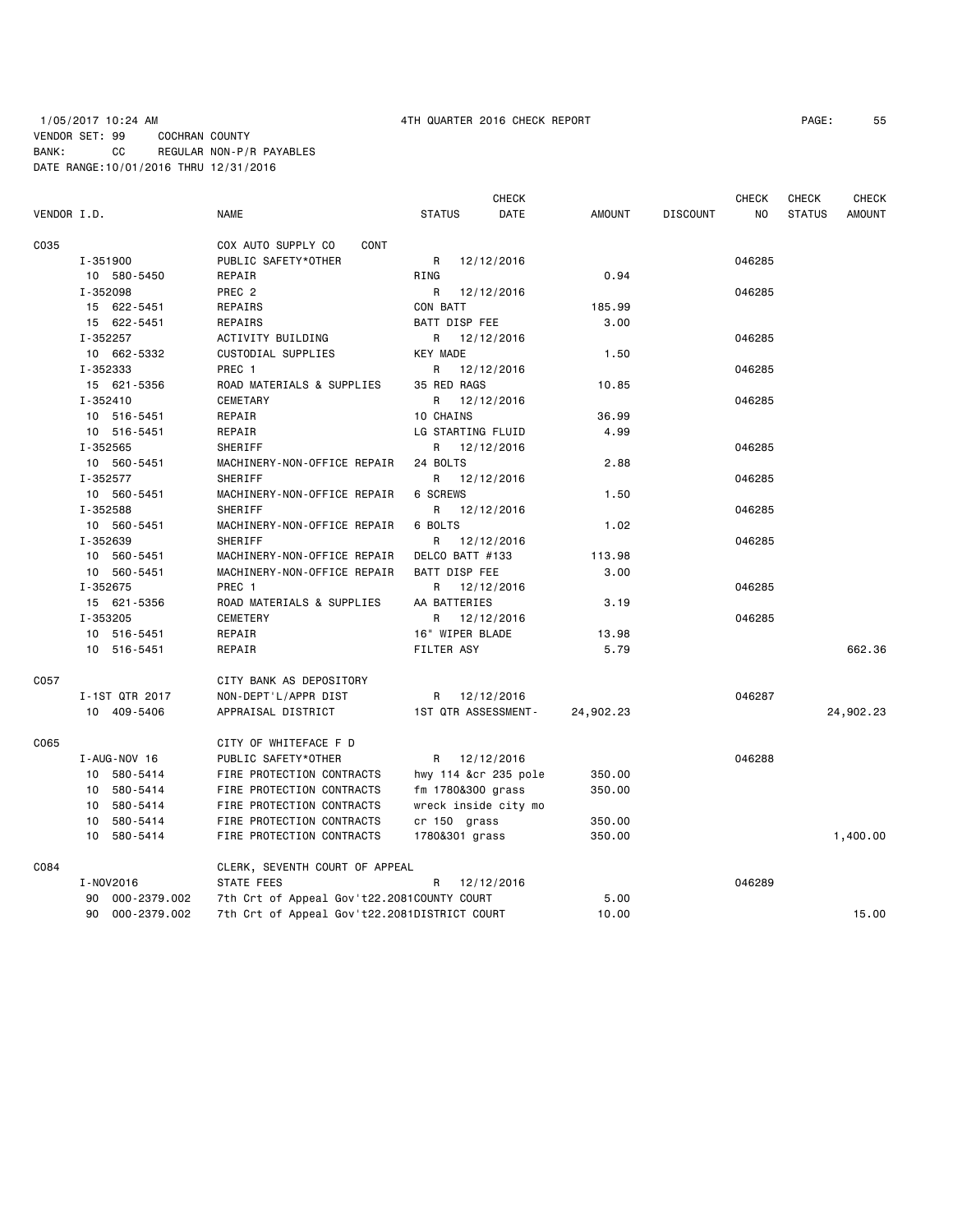1/05/2017 10:24 AM 4TH QUARTER 2016 CHECK REPORT PAGE: 56 VENDOR SET: 99 COCHRAN COUNTY BANK: CC REGULAR NON-P/R PAYABLES DATE RANGE:10/01/2016 THRU 12/31/2016

| VENDOR I.D. |                 |                            | <b>NAME</b>                   | <b>STATUS</b> |                       | <b>CHECK</b><br>DATE  | <b>AMOUNT</b> | <b>DISCOUNT</b> | <b>CHECK</b><br>NO. | CHECK<br><b>STATUS</b> | <b>CHECK</b><br><b>AMOUNT</b> |
|-------------|-----------------|----------------------------|-------------------------------|---------------|-----------------------|-----------------------|---------------|-----------------|---------------------|------------------------|-------------------------------|
|             |                 |                            |                               |               |                       |                       |               |                 |                     |                        |                               |
| C371        |                 |                            | COCHRAN COUNTY TAX A/C        |               |                       |                       |               |                 |                     |                        |                               |
|             |                 | I-TRLR 0778                | PREC 4                        |               | R 12/12/2016          |                       |               |                 | 046290              |                        |                               |
|             |                 | 15 624-5451                | REPAIRS                       |               | 07 CTS TRLR 0778      |                       | 7.50          |                 |                     |                        | 7.50                          |
| D027        |                 |                            | <b>DEMCO</b>                  |               |                       |                       |               |                 |                     |                        |                               |
|             |                 | I-63350950                 | LIBRARY                       |               | R 12/12/2016          |                       |               |                 | 046291              |                        |                               |
|             |                 | 10 650-5590                | <b>BOOKS</b>                  |               | <b>5RL PROTECTORS</b> |                       | 70.51         |                 |                     |                        |                               |
|             |                 | 10 650-5590                | <b>BOOKS</b>                  |               |                       | 5 BX DATE DUE SLIPS   | 56.27         |                 |                     |                        |                               |
|             |                 | 10 650-5499                | MISCELLANEOUS                 |               |                       | READ TSHIRT/D HEFLIN  | 13.91         |                 |                     |                        |                               |
|             |                 | 10 650-5499                | MISCELLANEOUS                 |               |                       | ON YOUR MARK TSHIRT/  | 14.41         |                 |                     |                        | 155.10                        |
| D048        |                 |                            | DATA-LINE OFFICE SYSTEMS      |               |                       |                       |               |                 |                     |                        |                               |
|             |                 | I-IN57425                  | LIBRARY                       |               | R 12/12/2016          |                       |               |                 | 046292              |                        |                               |
|             |                 | 10 650-5411                | MAINTENANCE CONTRACTS         |               |                       | COPIER MAINT 12/08/1  | 37.50         |                 |                     |                        |                               |
|             |                 | 10 650-5411                | MAINTENANCE CONTRACTS         |               | 295 COLOR COPIES      |                       | 29.50         |                 |                     |                        | 67.00                         |
| D153        |                 |                            | SHANNA DEWBRE                 |               |                       |                       |               |                 |                     |                        |                               |
|             |                 | I-NETDATA CONF 12/16 CLERK |                               |               | R 12/12/2016          |                       |               |                 | 046293              |                        |                               |
|             |                 | 10 403-5427                | CONTINUING EDUCATION          |               | MEALS 12/5-8/16       |                       | 28.62         |                 |                     |                        |                               |
|             |                 | 10 403-5427                | CONTINUING EDUCATION          |               | 3 NITES/FT WORTH      |                       | 537.00        |                 |                     |                        |                               |
|             |                 | 10 403-5427                | CONTINUING EDUCATION          | PARK x3       |                       |                       | 78.00         |                 |                     |                        |                               |
|             |                 | 10 403-5427                | CONTINUING EDUCATION          | $R/B$ TAX     |                       |                       | 91.98         |                 |                     |                        | 735.60                        |
| E015        |                 |                            | TEXAS SOCIAL SECURITY PROGRAM |               |                       |                       |               |                 |                     |                        |                               |
|             |                 | I-'17 SS ADMIN FEE         | NON-DEPT'L                    | R             | 12/12/2016            |                       |               |                 | 046294              |                        |                               |
|             |                 | 10 409-5499                | MISCELLANEOUS                 |               |                       | ANN FEE TO ADMIN SOC  | 35.00         |                 |                     |                        | 35.00                         |
| E075        |                 |                            | <b>WEX BANK</b>               |               |                       |                       |               |                 |                     |                        |                               |
|             |                 | I-47763890                 | JAIL/SHERIFF                  |               | R 12/12/2016          |                       |               |                 | 046295              |                        |                               |
|             |                 | 10 560-5330                | FUEL AND OIL                  |               |                       | 15.038GL UNL 11/7, WH | 29.16         |                 |                     |                        |                               |
|             |                 | 10 560-5330                | FUEL AND OIL                  |               |                       | 21.423GL UNL 11/3;LV  | 38.54         |                 |                     |                        |                               |
|             |                 | 10 560-5330                | FUEL AND OIL                  |               |                       | 25.545GL UNL 11/1; WH | 49.53         |                 |                     |                        |                               |
|             | 10              | 560-5330                   | FUEL AND OIL                  |               |                       | 24.525GL UNL 11/28;W  | 46.57         |                 |                     |                        |                               |
|             |                 | 10 560-5330                | FUEL AND OIL                  |               |                       | 37.41GL UNL 11/25;LV  | 37.41         |                 |                     |                        |                               |
|             | 10 <sup>1</sup> | 560-5330                   | FUEL AND OIL                  |               |                       | 23.5GL UNL 11/16;LBK  | 40.40         |                 |                     |                        | 241.61                        |
| F010        |                 |                            | FIVE-AREA TELEPHONE CO-OP     |               |                       |                       |               |                 |                     |                        |                               |
|             |                 | I-927-5510 DEC16           | PREC 4                        | R             |                       | 12/12/2016            |               |                 | 046296              |                        |                               |
|             |                 | 15 624-5420                | TELECOMMUNICATIONS            |               | BASIC LOCAL SVC       |                       | 32.25         |                 |                     |                        |                               |
|             |                 | 15 624-5420                | TELECOMMUNICATIONS            | <b>FEES</b>   |                       |                       | 9.37          |                 |                     |                        | 41.62                         |
| F093        |                 |                            | FARMERS CO-OPERATIVE ELEVATOR |               |                       |                       |               |                 |                     |                        |                               |
|             |                 | $I - 3160$ 11/16           | PREC. 2                       | R             |                       | 12/12/2016            |               |                 | 046297              |                        |                               |
|             |                 | 15 622-5330                | FUEL AND OIL                  |               | 21.76GL UNL 11/21     |                       | 41.97         |                 |                     |                        |                               |
|             |                 | 15 622-5330                | FUEL AND OIL                  |               | 21.42GL UNL 11/28     |                       | 41.32         |                 |                     |                        | 83.29                         |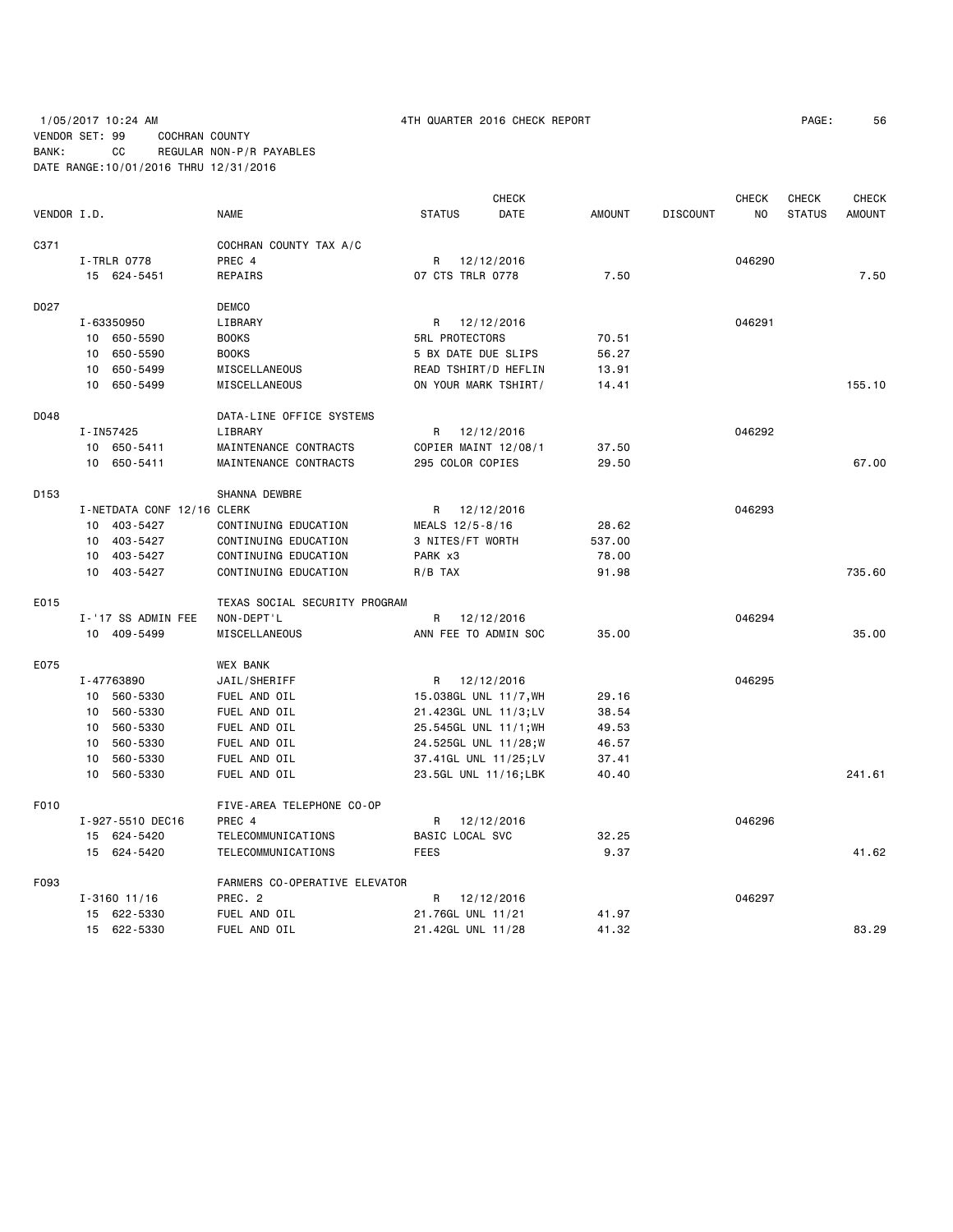# 1/05/2017 10:24 AM 4TH QUARTER 2016 CHECK REPORT PAGE: 57 VENDOR SET: 99 COCHRAN COUNTY BANK: CC REGULAR NON-P/R PAYABLES DATE RANGE:10/01/2016 THRU 12/31/2016

|                   |                    |                                                   |                 | CHECK                 |               |                 | CHECK  | CHECK         | CHECK         |
|-------------------|--------------------|---------------------------------------------------|-----------------|-----------------------|---------------|-----------------|--------|---------------|---------------|
| VENDOR I.D.       |                    | <b>NAME</b>                                       | <b>STATUS</b>   | DATE                  | <b>AMOUNT</b> | <b>DISCOUNT</b> | NO.    | <b>STATUS</b> | <b>AMOUNT</b> |
| F097              |                    | NATHAN D FOOS dba                                 |                 |                       |               |                 |        |               |               |
|                   | I-120616           | <b>ACTIVITY BLDG</b>                              |                 | R 12/12/2016          |               |                 | 046298 |               |               |
|                   | 10 662-5451        | REPAIR                                            | 4HR LABOR       |                       | 340.00        |                 |        |               |               |
|                   | 10 662-5451        | REPAIR                                            | WASHER          |                       | 2.50          |                 |        |               |               |
|                   | 10 662-5451        | REPAIR                                            | <b>PVC MALE</b> |                       | 5.00          |                 |        |               |               |
|                   | 10 662-5451        | REPAIR                                            | <b>TRAP</b>     |                       | 7.50          |                 |        |               |               |
|                   | 10 662-5451        | REPAIR                                            |                 | 5% SUPPLY CHG(GLUE, P | 0.75          |                 |        |               | 355.75        |
| G005              |                    | <b>GENERAL FUND</b>                               |                 |                       |               |                 |        |               |               |
|                   | I-R/B TOCKER16     | LIBRARY FUND/TOCKER                               |                 | R 12/12/2016          |               |                 | 046299 |               |               |
|                   | 11 651-5499        | MISCELLANEOUS                                     |                 | R/B LIB EDU FROM TOC  | 1,412.00      |                 |        |               | 1,412.00      |
| G031              |                    | GRAINGER                                          |                 |                       |               |                 |        |               |               |
|                   | I-9274138487       | PREC 1                                            | R               | 12/12/2016            |               |                 | 046300 |               |               |
|                   | 15 621-5356        | ROAD MATERIALS & SUPPLIES                         |                 | PAPER TOWELS SNGL FL  | 22.10         |                 |        |               | 22.10         |
| G074              |                    | GRAVES, HUMPHRIES, STAHL, LTD                     |                 |                       |               |                 |        |               |               |
|                   | I-FEES NOV16       | JUSTICE OF PEACE                                  | R               | 12/12/2016            |               |                 | 046301 |               |               |
|                   | 10 000-2206.002    | COLLECTION AGENCY FEES                            |                 | COLLECTION FEES NOV1  | 655.94        |                 |        |               | 655.94        |
| G145              |                    | GT DISTRIBUTORS, INC.                             |                 |                       |               |                 |        |               |               |
|                   | I-0596147          | SHERIFF                                           | R               | 12/12/2016            |               |                 | 046302 |               |               |
|                   | 10 560-5334        | OTHER SUPPLIES                                    |                 | 4 BRIGHT STAR VEST/B  | 85.90         |                 |        |               | 85.90         |
| G259              |                    | G4S SERVICES, LLC                                 |                 |                       |               |                 |        |               |               |
|                   |                    | I-COCHRAN-1116B FY17 G4S TELE-COUNSELING NOV      | R               | 12/12/2016            |               |                 | 046303 |               |               |
|                   | 17 573-5413.001    | Inter-Cnty Contr TELECOUNSEL'GTele-couns'g Nov'16 |                 |                       | 578.70        |                 |        |               | 578.70        |
| H <sub>0</sub> 19 |                    | HOCKLEY COUNTY, TEXAS                             |                 |                       |               |                 |        |               |               |
|                   | I-aiSMART BENCH'17 | CLERK R M&P                                       | R               | 12/12/2016            |               |                 | 046304 |               |               |
|                   | 22 403-5499        | CNTY CLERK R.M. & P LGC118.05 2017 MAINT. FEE/12% |                 |                       | 923.28        |                 |        |               | 923.28        |
| J082              |                    | JOHN DEERE FINANCIAL                              |                 |                       |               |                 |        |               |               |
|                   | I-461447           | PREC 4                                            | R               | 12/12/2016            |               |                 | 046305 |               |               |
|                   | 15 624-5451        | REPAIRS                                           |                 | 12 PLUS-50 II OIL 15  | 205.92        |                 |        |               |               |
|                   | 15 624-5451        | REPAIRS                                           |                 | 4 HYDR FILTER         | 342.92        |                 |        |               |               |
|                   | 15 624-5451        | REPAIRS                                           |                 | 2 OIL FILTER #AT3678  | 161.94        |                 |        |               |               |
|                   | 15 624-5451        | REPAIRS                                           |                 | 2 OIL FILTER #RE5214  | 56.26         |                 |        |               |               |
|                   | I-465612           | PREC 1                                            | R               | 12/12/2016            |               |                 | 046305 |               |               |
|                   | 15 621-5454        | TIRES                                             | VALVE STEM      |                       | 1.92          |                 |        |               | 768.96        |
| L010              |                    | LEWIS FARM & RANCH STORE INC                      |                 |                       |               |                 |        |               |               |
|                   | $C - 40513$        | JAIL                                              | R               | 12/12/2016            |               |                 | 046306 |               |               |
|                   | 10 512-5451        | REPAIR                                            |                 | RET BOLTS/INV40507    | 1.95CR        |                 |        |               |               |
|                   | $I - 39040$        | CEMETERY                                          | R               | 12/12/2016            |               |                 | 046306 |               |               |
|                   | 10 516-5332        | CUSTODIAL SUPPLIES                                | 3 SCH 80        |                       | 19.98         |                 |        |               |               |
|                   | 10 516-5332        | CUSTODIAL SUPPLIES                                | <b>DISC</b>     |                       | 1.99CR        |                 |        |               |               |
|                   | I-39344            | JAIL/COURTHOUSE                                   | R               | 12/12/2016            |               |                 | 046306 |               |               |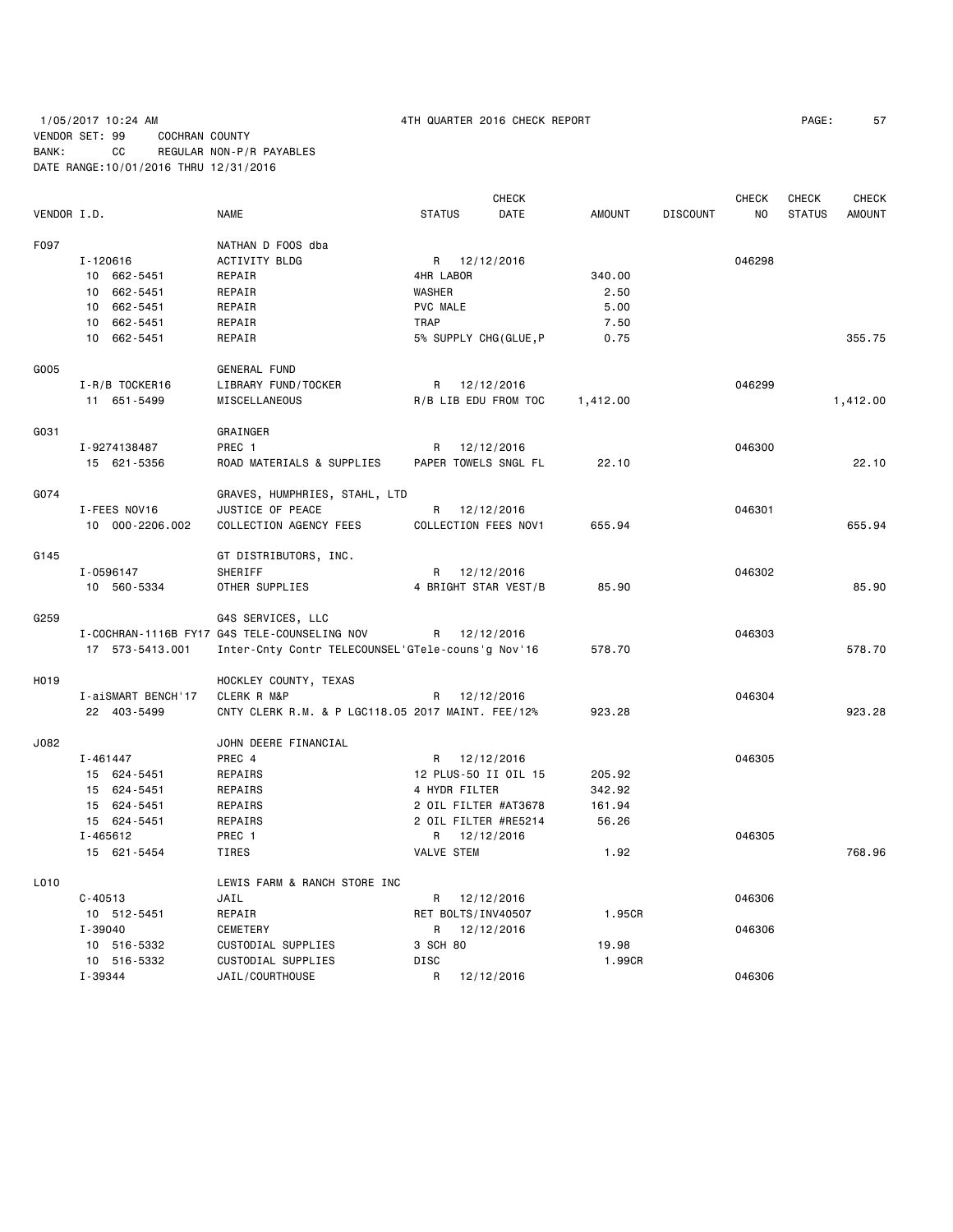# 1/05/2017 10:24 AM 4TH QUARTER 2016 CHECK REPORT PAGE: 58 VENDOR SET: 99 COCHRAN COUNTY BANK: CC REGULAR NON-P/R PAYABLES DATE RANGE:10/01/2016 THRU 12/31/2016

| VENDOR I.D.                      | <b>NAME</b>                              | <b>STATUS</b>                | <b>CHECK</b><br><b>DATE</b> | <b>AMOUNT</b> | <b>DISCOUNT</b> | <b>CHECK</b><br>N <sub>O</sub> | <b>CHECK</b><br><b>STATUS</b> | <b>CHECK</b><br><b>AMOUNT</b> |
|----------------------------------|------------------------------------------|------------------------------|-----------------------------|---------------|-----------------|--------------------------------|-------------------------------|-------------------------------|
| L010                             | LEWIS FARM & RANCH STORE                 | CONT                         |                             |               |                 |                                |                               |                               |
| I-39344                          | JAIL/COURTHOUSE                          | R                            | 12/12/2016                  |               |                 | 046306                         |                               |                               |
| 10 512-5392                      | MISCELLANEOUS SUPPLIES                   | 16 GAL BLEACH                |                             | 47.84         |                 |                                |                               |                               |
| 512-5392<br>10                   | MISCELLANEOUS SUPPLIES                   | 12 GLASS CLEANER             |                             | 35.88         |                 |                                |                               |                               |
| 510-5332<br>10                   | CUSTODIAL SUPPLIES                       | 6 WATER SOFTNER              |                             | 53.70         |                 |                                |                               |                               |
| 510-5332<br>10                   | CUSTODIAL SUPPLIES                       | <b>CLEANSER</b>              |                             | 2.29          |                 |                                |                               |                               |
| 510-5332<br>10                   | CUSTODIAL SUPPLIES                       | $GOO - GONE$                 |                             | 3.49          |                 |                                |                               |                               |
| 10<br>510-5332                   | <b>CUSTODIAL SUPPLIES</b>                | 4 CHORE GIRLS                |                             | 17.96         |                 |                                |                               |                               |
| 512-5392<br>10                   | MISCELLANEOUS SUPPLIES                   | DISC                         |                             | 8.33CR        |                 |                                |                               |                               |
| 10 510-5332                      | CUSTODIAL SUPPLIES                       | DISC                         |                             | 7.78CR        |                 |                                |                               |                               |
| I-39370                          | PUBLIC SAFETY*OTHER                      | R                            | 12/12/2016                  |               |                 | 046306                         |                               |                               |
| 10<br>580-5450                   | REPAIR                                   | HOSE ADAPTOR/ COMM T         |                             | 1.99          |                 |                                |                               |                               |
| 10 580-5450                      | REPAIR                                   | ADJ SPRAY NOZZLE             |                             | 9.99          |                 |                                |                               |                               |
| 580-5450<br>10                   | REPAIR                                   | <b>DISC</b>                  |                             | 1.19CR        |                 |                                |                               |                               |
| $I - 39447$                      | ACTIVITY BLDG                            | R                            | 12/12/2016                  |               |                 | 046306                         |                               |                               |
| 10<br>662-5332                   | CUSTODIAL SUPPLIES                       | 1 CASE GLASS CLEANER         |                             | 35.88         |                 |                                |                               |                               |
| 662-5332<br>10                   | CUSTODIAL SUPPLIES                       | <b>DISC</b>                  |                             | 3.58CR        |                 |                                |                               |                               |
| I-39476 11/02/16                 | PUBLIC SAFETY*OTHER                      | R                            | 12/12/2016                  |               |                 | 046306                         |                               |                               |
| 10 580-5450                      | REPAIR                                   | SAND PAPER/COMM TRAI         |                             | 0.89          |                 |                                |                               |                               |
| 580-5450<br>10                   | REPAIR                                   | SPRAY PAINT                  |                             | 4.99          |                 |                                |                               |                               |
| 10 580-5450                      | REPAIR                                   | <b>DISC</b>                  |                             | 0.58CR        |                 |                                |                               |                               |
| I-39735                          | JAIL                                     | R                            | 12/12/2016                  |               |                 | 046306                         |                               |                               |
| 10 512-5451                      | REPAIR                                   | <b>WASHERS</b>               |                             | 2.39          |                 |                                |                               |                               |
| 10 512-5451                      | REPAIR                                   | <b>DISC</b>                  |                             | 0.23CR        |                 |                                |                               |                               |
| I-39935                          | PREC. 3                                  | R                            | 12/12/2016                  |               |                 | 046306                         |                               |                               |
| 15 623-5356                      | ROAD MATERIALS & SUPPLIES                | <b>TISSUE PAPER</b>          |                             | 11.99         |                 |                                |                               |                               |
| 623-5356<br>15                   | ROAD MATERIALS & SUPPLIES                | 2 HAND CLEANER               |                             | 7.90          |                 |                                |                               |                               |
| 623-5356<br>15                   | ROAD MATERIALS & SUPPLIES                | <b>WD 40</b>                 |                             | 6.99          |                 |                                |                               |                               |
| 15<br>623-5356                   | ROAD MATERIALS & SUPPLIES                | $B - 12$                     |                             | 2.95          |                 |                                |                               |                               |
| 15 623-5356                      | ROAD MATERIALS & SUPPLIES                | <b>DISC</b>                  |                             | 2.98CR        |                 |                                |                               |                               |
| $I - 40158$                      | PREC 4                                   | R                            | 12/12/2016                  |               |                 | 046306                         |                               |                               |
| 15 624-5356                      | ROAD MATERIALS & SUPPLIES                | 4 SUGAR                      |                             | 7.80          |                 |                                |                               |                               |
| $I - 40199$                      | <b>ACTIVITY BLDG</b>                     | R                            | 12/12/2016                  |               |                 | 046306                         |                               |                               |
| 10 662-5451                      | REPAIR                                   | FAUCET LAVATORY              |                             | 89.99         |                 |                                |                               |                               |
| 662-5451<br>10                   | REPAIR                                   | <b>DISC</b>                  |                             | 9.00CR        |                 |                                |                               |                               |
| $I - 40247$                      | PREC. 4                                  | R                            | 12/12/2016                  |               |                 | 046306                         |                               |                               |
| 15 624-5451                      | REPAIRS                                  | <b>HOSE REPAIR</b>           |                             | 3.99          |                 |                                |                               |                               |
| 15 624-5451                      | REPAIRS                                  | <b>DISC</b>                  |                             | 0.40CR        |                 |                                |                               |                               |
| $I - 40275$                      | JAIL                                     | R                            | 12/12/2016                  |               |                 | 046306                         |                               |                               |
| 10 512-5392                      | MISCELLANEOUS SUPPLIES                   | 16 JUGS BLEACH               |                             | 47.84         |                 |                                |                               |                               |
| $I - 40385$                      | <b>PARK</b>                              | R                            | 12/12/2016                  |               |                 | 046306                         |                               |                               |
| 10 660-5451                      | REPAIR                                   | 2 RV ANTIFREEZE              |                             | 8.98          |                 |                                |                               |                               |
| $I - 40507$                      | JAIL                                     | R                            | 12/12/2016                  |               |                 | 046306                         |                               |                               |
| 10 512-5451<br>$I - 40607$       | REPAIR                                   | <b>BOLTS</b>                 |                             | 1.95          |                 |                                |                               |                               |
|                                  | ACTIVITY BLDG                            | R                            | 12/12/2016                  |               |                 | 046306                         |                               |                               |
| 10<br>662-5332                   | CUSTODIAL SUPPLIES                       | GOPHER TRAP                  |                             | 8.49          |                 |                                |                               |                               |
| 662-5332<br>10<br>10<br>662-5332 | CUSTODIAL SUPPLIES<br>CUSTODIAL SUPPLIES | 2 CABLE CLAMPS<br>3 FT CABLE |                             | 1.58<br>0.36  |                 |                                |                               |                               |
|                                  |                                          |                              |                             |               |                 |                                |                               |                               |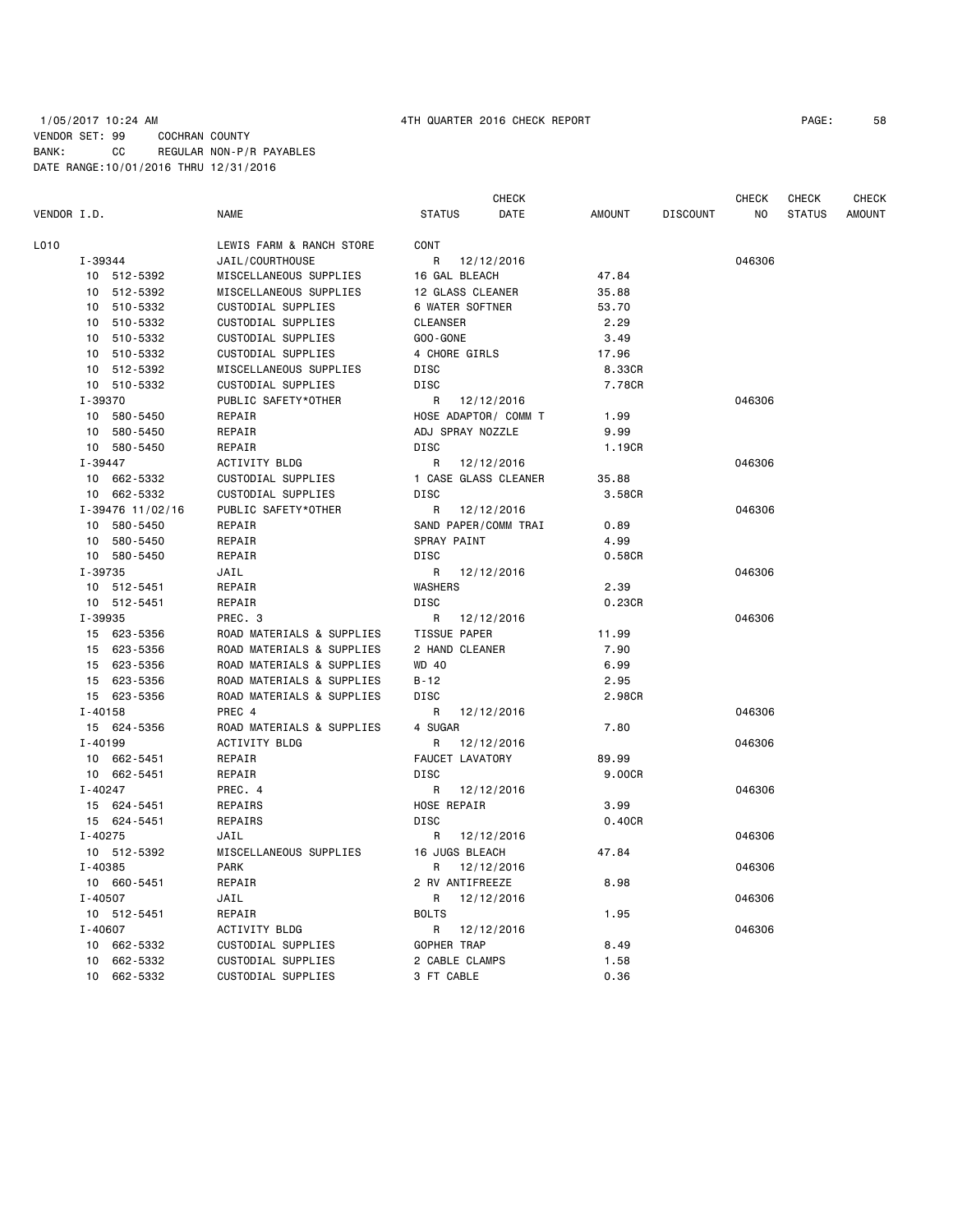# 1/05/2017 10:24 AM 4TH QUARTER 2016 CHECK REPORT PAGE: 59 VENDOR SET: 99 COCHRAN COUNTY BANK: CC REGULAR NON-P/R PAYABLES DATE RANGE:10/01/2016 THRU 12/31/2016

|             |                     |                                |                  | <b>CHECK</b>         |               |                 | CHECK  | CHECK         | <b>CHECK</b>  |
|-------------|---------------------|--------------------------------|------------------|----------------------|---------------|-----------------|--------|---------------|---------------|
| VENDOR I.D. |                     | <b>NAME</b>                    | <b>STATUS</b>    | DATE                 | <b>AMOUNT</b> | <b>DISCOUNT</b> | NO.    | <b>STATUS</b> | <b>AMOUNT</b> |
| L010        |                     | LEWIS FARM & RANCH STORE       | CONT             |                      |               |                 |        |               |               |
|             | I-40607             | <b>ACTIVITY BLDG</b>           | R                | 12/12/2016           |               |                 | 046306 |               |               |
|             | 10 662-5332         | CUSTODIAL SUPPLIES             | <b>DISC</b>      |                      | 1.04CR        |                 |        |               | 399.03        |
|             |                     |                                |                  |                      |               |                 |        |               |               |
| L189        |                     | HOCKLEY COUNTY PUBLISHING CO.I |                  |                      |               |                 |        |               |               |
|             | $I - 10266$         | COMMISSIONERS COURT            | R                | 12/12/2016           |               |                 | 046308 |               |               |
|             | 15 610-5430         | LEGAL NOTICES                  |                  | 3 EMPLOYMENT ADS/AUD | 75.60         |                 |        |               | 75.60         |
| M018        |                     | MORTON INSURANCE AGENCY        |                  |                      |               |                 |        |               |               |
|             | I-71338535/BUTLER17 | ELECTIONS                      |                  | R 12/12/2016         |               |                 | 046309 |               |               |
|             | 10 490-5480         | <b>BONDS &amp; NOTARY FEES</b> |                  | PUB OFF'L BOND RNW 1 | 50.00         |                 |        |               | 50.00         |
|             |                     |                                |                  |                      |               |                 |        |               |               |
| M297        |                     | KANDI MARTINEZ                 |                  |                      |               |                 |        |               |               |
|             | $I - DWH 17154$     | <b>ACTIVITY BLDG</b>           |                  | R 12/12/2016         |               |                 | 046310 |               |               |
|             | 10 000-4370.101     | RENT-ACTIVITY BUILDING         |                  | REF DEP FOR 12/3/16  | 150.00        |                 |        |               | 150.00        |
| M299        |                     | MORTON SELF STORAGE            |                  |                      |               |                 |        |               |               |
|             | $I - 531$           | SHERIFF                        |                  | R 12/12/2016         |               |                 | 046311 |               |               |
|             | 10 560-5499         | MISCELLANEOUS                  | STORAGE NOV16    |                      | 50.00         |                 |        |               | 50.00         |
|             |                     |                                |                  |                      |               |                 |        |               |               |
| M321        |                     | JAMES M MOORE                  |                  |                      |               |                 |        |               |               |
|             | I-#6371,6398,6381   | COUNTY COURT                   |                  | R 12/12/2016         |               |                 | 046312 |               |               |
|             | 10 426-5400         | ATTORNEY AD LITEM              |                  | PLEA(M)/CORY MANKIN  | 200.00        |                 |        |               |               |
|             | I-JUV 631 112916    | COUNTY COURT                   |                  | R 12/12/2016         |               |                 | 046312 |               |               |
|             | 10 426-5400         | ATTORNEY AD LITEM              | JUV HEARING/#631 |                      | 200.00        |                 |        |               |               |
|             | I-JUV#630 11/29/16  | COUNTY COURT                   |                  | R 12/12/2016         |               |                 | 046312 |               |               |
|             | 10 426-5400         | ATTORNEY AD LITEM              | JUV HEARING #630 |                      | 200.00        |                 |        |               | 600.00        |
| M325        |                     | MARY ALICE BROWN dba           |                  |                      |               |                 |        |               |               |
|             | $I - 4 - 1108$      | NON-DEPT'L                     | R                | 12/12/2016           |               |                 | 046313 |               |               |
|             | 10 409-5300         | COUNTY-WIDE SUPPLIES           | 5 CS COFFEE      |                      | 175.00        |                 |        |               |               |
|             | 10 409-5300         | COUNTY-WIDE SUPPLIES           | 1 CASE TEA       |                      | 20,00         |                 |        |               | 195.00        |
|             |                     |                                |                  |                      |               |                 |        |               |               |
| N082        |                     | NETDATA                        |                  |                      |               |                 |        |               |               |
|             | I-iTICKET NOV16     | JUSTICE OF PEACE               |                  | R 12/12/2016         |               |                 | 046314 |               |               |
|             | 10 455-5499         | MISCELLANEOUS                  | <b>NOV 16</b>    |                      | 14.00         |                 |        |               | 14.00         |
| P073        |                     | THE PENWORTHY COMPANY          |                  |                      |               |                 |        |               |               |
|             | I-0523034-IN        | LIBRARY                        |                  | R 12/12/2016         |               |                 | 046315 |               |               |
|             | 10 650-5590         | <b>BOOKS</b>                   |                  | ALISON THE ART FAIRY | 14.96         |                 |        |               |               |
|             | 650-5590<br>10      | <b>BOOKS</b>                   |                  | BB VISIT THE FIRE HO | 13.49         |                 |        |               |               |
|             | 650-5590<br>10      | <b>BOOKS</b>                   |                  | BUBBLE TROUBLE (2)   | 13.49         |                 |        |               |               |
|             | 650-5590<br>10      | <b>BOOKS</b>                   |                  | HAUNTER, THE SPECIAL | 17.49         |                 |        |               |               |
|             | 650-5590<br>10      | <b>BOOKS</b>                   |                  | HERE COMES THE SHAGG | 17.49         |                 |        |               |               |
|             | 10<br>650-5590      | <b>BOOKS</b>                   |                  | I SURVIVED ST. HELEN | 15.96         |                 |        |               |               |
|             | 10<br>650-5590      | <b>BOOKS</b>                   |                  | KATHRYN THE GYM FAIR | 14.96         |                 |        |               |               |
|             | 650-5590<br>10      | <b>BOOKS</b>                   |                  | KING FOR A DAY (2)   | 13.49         |                 |        |               |               |
|             | 10<br>650-5590      | <b>BOOKS</b>                   |                  | LYDIA THE READING FA | 14.96         |                 |        |               |               |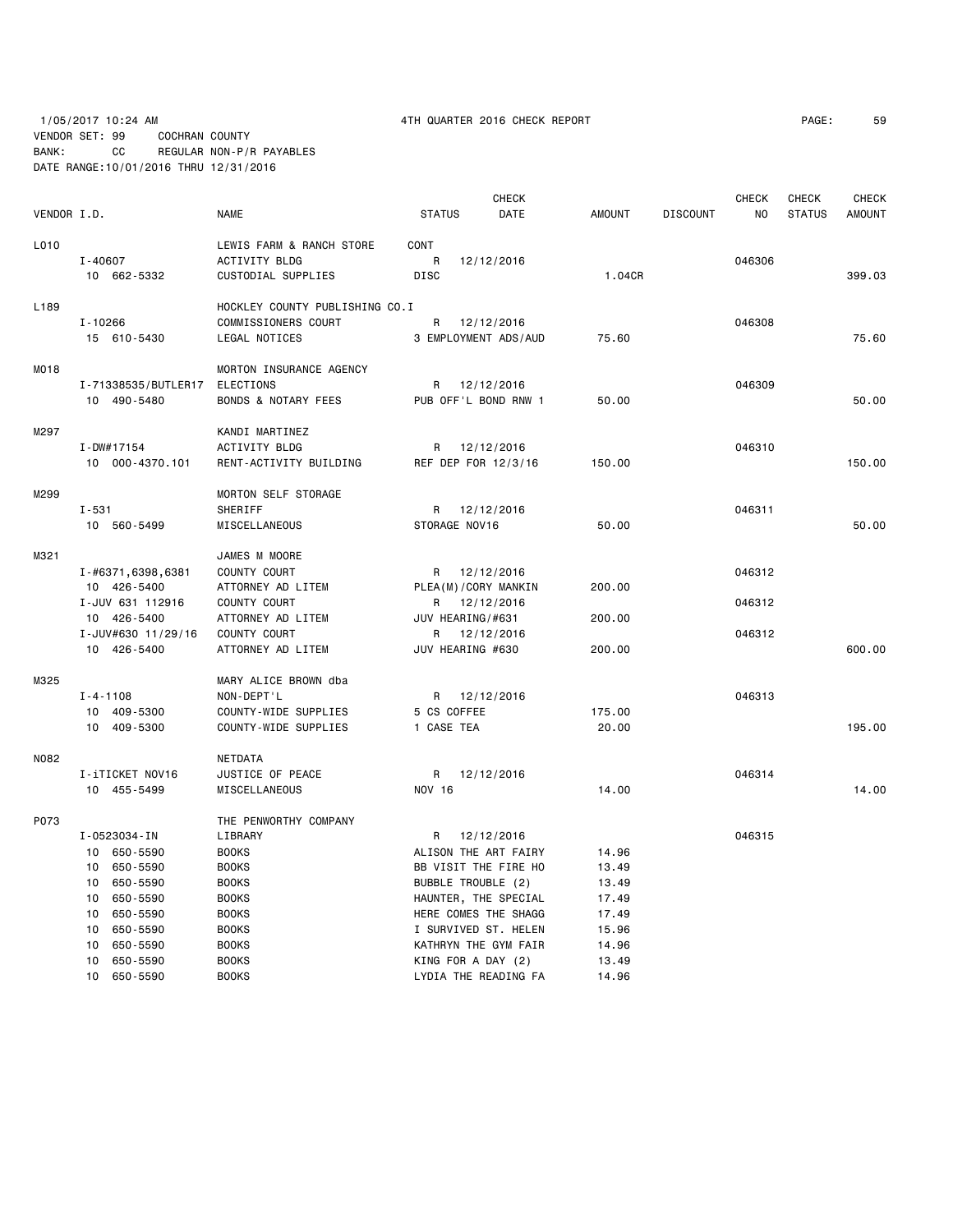# 1/05/2017 10:24 AM 4TH QUARTER 2016 CHECK REPORT PAGE: 60 VENDOR SET: 99 COCHRAN COUNTY BANK: CC REGULAR NON-P/R PAYABLES DATE RANGE:10/01/2016 THRU 12/31/2016

|             |                     |                            |                      | <b>CHECK</b> |               |                 | <b>CHECK</b> | <b>CHECK</b>  | <b>CHECK</b>  |
|-------------|---------------------|----------------------------|----------------------|--------------|---------------|-----------------|--------------|---------------|---------------|
| VENDOR I.D. |                     | <b>NAME</b>                | <b>STATUS</b>        | DATE         | <b>AMOUNT</b> | <b>DISCOUNT</b> | NO           | <b>STATUS</b> | <b>AMOUNT</b> |
| P073        |                     | THE PENWORTHY COMPANY CONT |                      |              |               |                 |              |               |               |
|             | I-0523034-IN        | LIBRARY                    | R                    | 12/12/2016   |               |                 | 046315       |               |               |
|             | 10 650-5590         | <b>BOOKS</b>               | MARISSA THE SCIENCE  |              | 14.96         |                 |              |               |               |
|             | 650-5590<br>10      | <b>BOOKS</b>               | MOVIE NIGHT MAGIC (2 |              | 13.49         |                 |              |               |               |
|             | 10<br>650-5590      | <b>BOOKS</b>               | NEVER FOLLOW A DINOS |              | 20.96         |                 |              |               |               |
|             | 650-5590<br>10      | <b>BOOKS</b>               | PLANET KINDERGARTEN  |              | 19.96         |                 |              |               | 205.66        |
| P247        |                     | PEGASUS SCHOOLS, INC.      |                      |              |               |                 |              |               |               |
|             | I-14028             | JUVENILE PROBATION         | R                    | 12/12/2016   |               |                 | 046316       |               |               |
|             | 17 573-5413.004     | Other Placements           | 30 DAYS/POST(N)JUV#1 |              | 3,090.90      |                 |              |               | 3,090.90      |
| P248        |                     | PATRICIA PANDO             |                      |              |               |                 |              |               |               |
|             | I-15-07-4417 111016 | DISTRICT COURT             | R                    | 12/12/2016   |               |                 | 046317       |               |               |
|             | 10 435-5499         | MISCELLANEOUS              | INTERP FEE/F. RINCON |              | 50.00         |                 |              |               | 50.00         |
| S010        |                     | SILVERS COMPANY            |                      |              |               |                 |              |               |               |
|             | I-CEMETERY 11/16    | CEMETERY                   | R                    | 12/12/2016   |               |                 | 046318       |               |               |
|             | 10 516-5451         | REPAIR                     | ST INSP 84 CHEVY     |              | 10.00         |                 |              |               |               |
|             | 10 516-5330         | FUEL & OIL                 | 23.5GL UNL 11/23     |              | 43.59         |                 |              |               |               |
|             | I-EXT SVC 11/16     | EXTENSION SVC              | R                    | 12/12/2016   |               |                 | 046318       |               |               |
|             | 665-5330<br>10      | FUEL AND OIL               | 32.56 UNL 11/01/16   |              | 60.40         |                 |              |               |               |
|             | 665-5330<br>10      | FUEL AND OIL               | 27.21 UNL 11/14/16   |              | 50.47         |                 |              |               |               |
|             | 10 665-5330         | FUEL AND OIL               | 26.57 UNL 11/18/16   |              | 47.96         |                 |              |               |               |
|             | I-JUV PROB 11/16    | JUVENILE PROBATION         | R                    | 12/12/2016   |               |                 | 046318       |               |               |
|             | 17 573-5499         | OPERATING EXPENSES         | 15.65GL UNL 11/02/16 |              | 29.03         |                 |              |               |               |
|             | 17 573-5499         | OPERATING EXPENSES         | 21.09GL UNL 11/04/16 |              | 39.12         |                 |              |               |               |
|             | 17 573-5499         | OPERATING EXPENSES         | 9.75GL UNL 11/07/16  |              | 18.09         |                 |              |               |               |
|             | 17 573-5499         | OPERATING EXPENSES         | 16.75GL UNL 11/10/16 |              | 31.07         |                 |              |               |               |
|             | 17 573-5499         | OPERATING EXPENSES         | 14.71GL UNL 11/18/16 |              | 26.55         |                 |              |               |               |
|             | 17 573-5499         | OPERATING EXPENSES         | 11.54GL UNL 11/23/16 |              | 21.41         |                 |              |               |               |
|             | 17 573-5499         | OPERATING EXPENSES         | 10.78GL UNL 11/29/16 |              | 19.67         |                 |              |               |               |
|             | I-PARK 11/16        | <b>PARK</b>                | R                    | 12/12/2016   |               |                 | 046318       |               |               |
|             | 10 660-5330         | FUEL AND OIL               | 278GL HS DIESEL 11/1 |              | 495.02        |                 |              |               |               |
|             | I-PREC 1 11/16      | PREC. 1                    | R                    | 12/12/2016   |               |                 | 046318       |               |               |
|             | 15 621-5330         | FUEL & OIL                 | 90GL HS DIESEL 11/22 |              | 155.70        |                 |              |               |               |
|             | 15 621-5330         | FUEL & OIL                 | 27.8 GL UNL 11/14    |              | 47.93         |                 |              |               |               |
|             | 15 621-5330         | FUEL & OIL                 | 75GL HS DIESEL 11/8  |              | 139.50        |                 |              |               |               |
|             | 15 621-5330         | FUEL & OIL                 | 92GL HS DIESEL 11/8  |              | 171.12        |                 |              |               |               |
|             | 621-5330<br>15      | FUEL & OIL                 | 78.6GL HS DIESEL 11/ |              | 146.20        |                 |              |               |               |
|             | 15 621-5330         | FUEL & OIL                 | 37.4GL HS DIESEL 10/ |              | 69.56         |                 |              |               |               |
|             | I-PREC 2 11/16      | PREC. 2                    | R                    | 12/12/2016   |               |                 | 046318       |               |               |
|             | 15 622-5330         | FUEL AND OIL               | 347GL HS DIESEL 11/1 |              | 617.66        |                 |              |               |               |
|             | 15 622-5330         | FUEL AND OIL               | PWR SVC WINTER BLEND |              | 14.49         |                 |              |               |               |
|             | 15 622-5330         | FUEL AND OIL               | 6 DEF                |              | 45.00         |                 |              |               |               |
|             | 15 622-5330         | FUEL AND OIL               | 300GL HS DIESEL 11/4 |              | 584.95        |                 |              |               |               |
|             | 622-5330<br>15      | FUEL AND OIL               | 15GL UNL 11/01       |              | 27.83         |                 |              |               |               |
|             | 622-5330<br>15      | FUEL AND OIL               | 31.98GL UNL 11/02    |              | 59.32         |                 |              |               |               |
|             | 15<br>622-5330      | FUEL AND OIL               | 27.15GL UNL 11/08    |              | 50.36         |                 |              |               |               |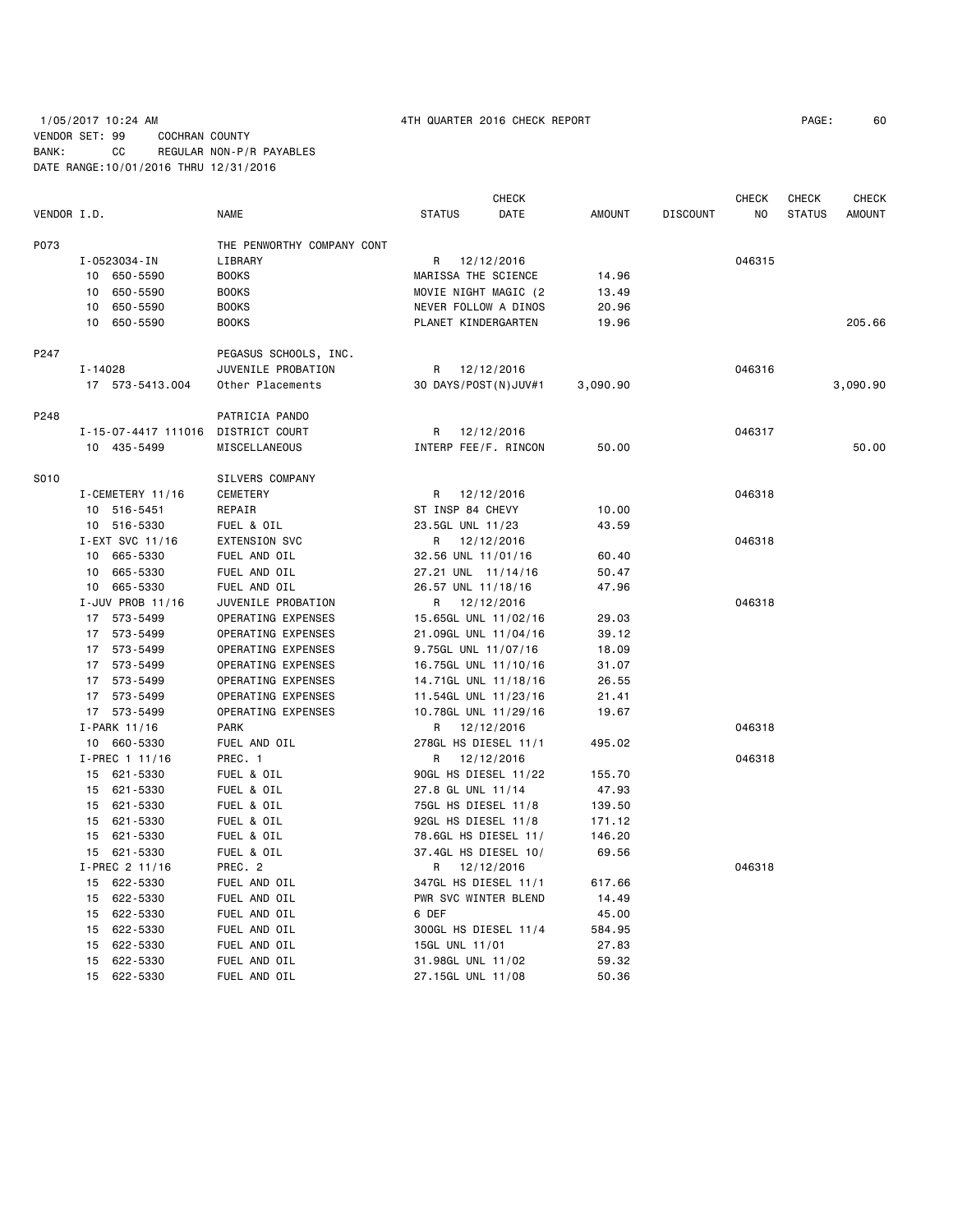# 1/05/2017 10:24 AM 4TH QUARTER 2016 CHECK REPORT PAGE: 61 VENDOR SET: 99 COCHRAN COUNTY BANK: CC REGULAR NON-P/R PAYABLES DATE RANGE:10/01/2016 THRU 12/31/2016

|             |                   |                              |                      | CHECK |               | CHECK                 | CHECK         | CHECK         |
|-------------|-------------------|------------------------------|----------------------|-------|---------------|-----------------------|---------------|---------------|
| VENDOR I.D. |                   | <b>NAME</b>                  | <b>STATUS</b>        | DATE  | <b>AMOUNT</b> | <b>DISCOUNT</b><br>ΝO | <b>STATUS</b> | <b>AMOUNT</b> |
| S010        |                   | SILVERS COMPANY<br>CONT      |                      |       |               |                       |               |               |
|             | I-PREC 2 11/16    | PREC. 2                      | R 12/12/2016         |       |               | 046318                |               |               |
|             | 15 622-5330       | FUEL AND OIL                 | 20.03GL UNL 11/18    |       | 36.15         |                       |               |               |
|             | 15 622-5330       | FUEL AND OIL                 | 28.01GL UNL 11/29    |       | 51.12         |                       |               |               |
|             | $I-PREC. 3 11/16$ | PREC. 3                      | 12/12/2016<br>R      |       |               | 046318                |               |               |
|             | 15 623-5330       | FUEL AND OIL                 | 388GL HS DIESEL 11/1 |       | 741.27        |                       |               |               |
|             | 15 623-5330       | FUEL AND OIL                 | POWER SVC F/C        |       | 14.18         |                       |               |               |
|             | $I-SHERIFF 11/16$ | SHERIFF                      | R 12/12/2016         |       |               | 046318                |               |               |
|             | 10 560-5451       | MACHINERY-NON-OFFICE REPAIR  | ST INSP/'12 F250 #63 |       |               |                       |               |               |
|             | 560-5330          | FUEL AND OIL                 |                      |       | 10.00         |                       |               |               |
|             | 10                |                              | 122.12GL UNL/#112    |       | 225.41        |                       |               |               |
|             | 10 560-5330       | FUEL AND OIL                 | 25GL UNL/#105        |       | 45.75         |                       |               |               |
|             | 10 560-5330       | FUEL AND OIL                 | 8.63GL UNL/#102      |       | 16.01         |                       |               |               |
|             | I-VET VAN 11/16   | <b>VETERANS SVC</b>          | R 12/12/2016         |       |               | 046318                |               |               |
|             | 10 405-5330       | FUEL AND OIL                 | 19.04GL UNL 11/01/16 |       | 35.32         |                       |               | 4,197.21      |
| S063        |                   | ANGEL RAMIREZ, dba           |                      |       |               |                       |               |               |
|             | I-010693          | PREC. 2                      | R 12/12/2016         |       |               | 046319                |               |               |
|             | 15 622-5454       | <b>TIRES</b>                 | MT/DSMT/OWNER TIRE   |       | 50.00         |                       |               |               |
|             | 15 622-5454       | <b>TIRES</b>                 | VALVE STEM/WTR TRK   |       | 8.00          |                       |               | 58,00         |
| S071        |                   | SCRIPT OFFICE PRODUCTS, INC. |                      |       |               |                       |               |               |
|             | I-51773           | CO JUDGE/COMM'R CT           | R 12/12/2016         |       |               | 046320                |               |               |
|             | 10 426-5310       | OFFICE SUPPLIES              | 10 PAPER CLIPS       |       | 8.95          |                       |               |               |
|             | 10 426-5310       | OFFICE SUPPLIES              | HP INK CRTG 54AN     |       | 21.23         |                       |               |               |
|             | 10 426-5310       | OFFICE SUPPLIES              | HP INK CRTG 55AN     |       | 21.23         |                       |               |               |
|             | 10 426-5310       | OFFICE SUPPLIES              | HP INK CRTG 53AN     |       | 34.95         |                       |               |               |
|             | 10 426-5310       | OFFICE SUPPLIES              | 1DZ/.5 BLUE PENS     |       | 22.95         |                       |               |               |
|             | $I - 51816$       | JUVENILE PROBATION           | R<br>12/12/2016      |       |               | 046320                |               |               |
|             | 17 573-5499       | OPERATING EXPENSES           | 2 RM COPY PAPER      |       | 9.90          |                       |               |               |
|             | $I - 51822$       | JUVENILE PROBATION           | R<br>12/12/2016      |       |               | 046320                |               |               |
|             | 17 573-5499       | OPERATING EXPENSES           | <b>PLANNER</b>       |       | 19.34         |                       |               |               |
|             | $I - 51825$       | CO JUDGE/COMM'R CT           | 12/12/2016<br>R      |       |               | 046320                |               |               |
|             | 10 426-5310       | OFFICE SUPPLIES              | HP INK CRTG 56AN     |       | 20.95         |                       |               |               |
|             | 10 426-5310       | OFFICE SUPPLIES              | BRTMFCJ680DW PRINTER |       | 137.95        |                       |               |               |
|             | 10 426-5310       | OFFICE SUPPLIES              | BRT INK CRTG LC203 B |       | 24.49         |                       |               |               |
|             | 10 426-5310       | OFFICE SUPPLIES              | BRT INK CRTG LC233 C |       | 39.99         |                       |               |               |
|             | $I - 51829$       | TAX A/C                      | 12/12/2016<br>R      |       |               | 046320                |               |               |
|             |                   |                              |                      |       |               |                       |               |               |
|             | 10 499-5310       | OFFICE SUPPLIES              | 2 BX COPY PAPER      |       | 79.00         |                       |               |               |
|             | 10 499-5310       | OFFICE SUPPLIES              | WALL CALENDAR        |       | 15.95         |                       |               |               |
|             | 10 499-5310       | OFFICE SUPPLIES              | A-Z GUIDE            |       | 13.95         |                       |               |               |
|             | 499-5310<br>10    | OFFICE SUPPLIES              | <b>ENVELOPES</b>     |       | 22.47         |                       |               |               |
|             | 10 499-5310       | OFFICE SUPPLIES              | 2 STAPLERS           |       | 39.90         |                       |               |               |
|             | I-51834           | SCRIPT OFFICE PRODUCTS, INC. | R<br>12/12/2016      |       |               | 046320                |               |               |
|             | 10 560-5310       | OFFICE SUPPLIES              | NOTARY STAMP SAVANNA |       | 21.76         |                       |               |               |
|             | I-51870           | AUDITOR                      | 12/12/2016<br>R      |       |               | 046320                |               |               |
|             | 10 495-5310       | OFFICE SUPPLIES              | 1PKG COVER FOR THERM |       | 16.90         |                       |               |               |
|             | 10 495-5310       | OFFICE SUPPLIES              | SILVER SHARPIE       |       | 2.10          |                       |               |               |
|             | $I - 51914$       | CO JUDGE/COMM'R CT           | R<br>12/12/2016      |       |               | 046320                |               |               |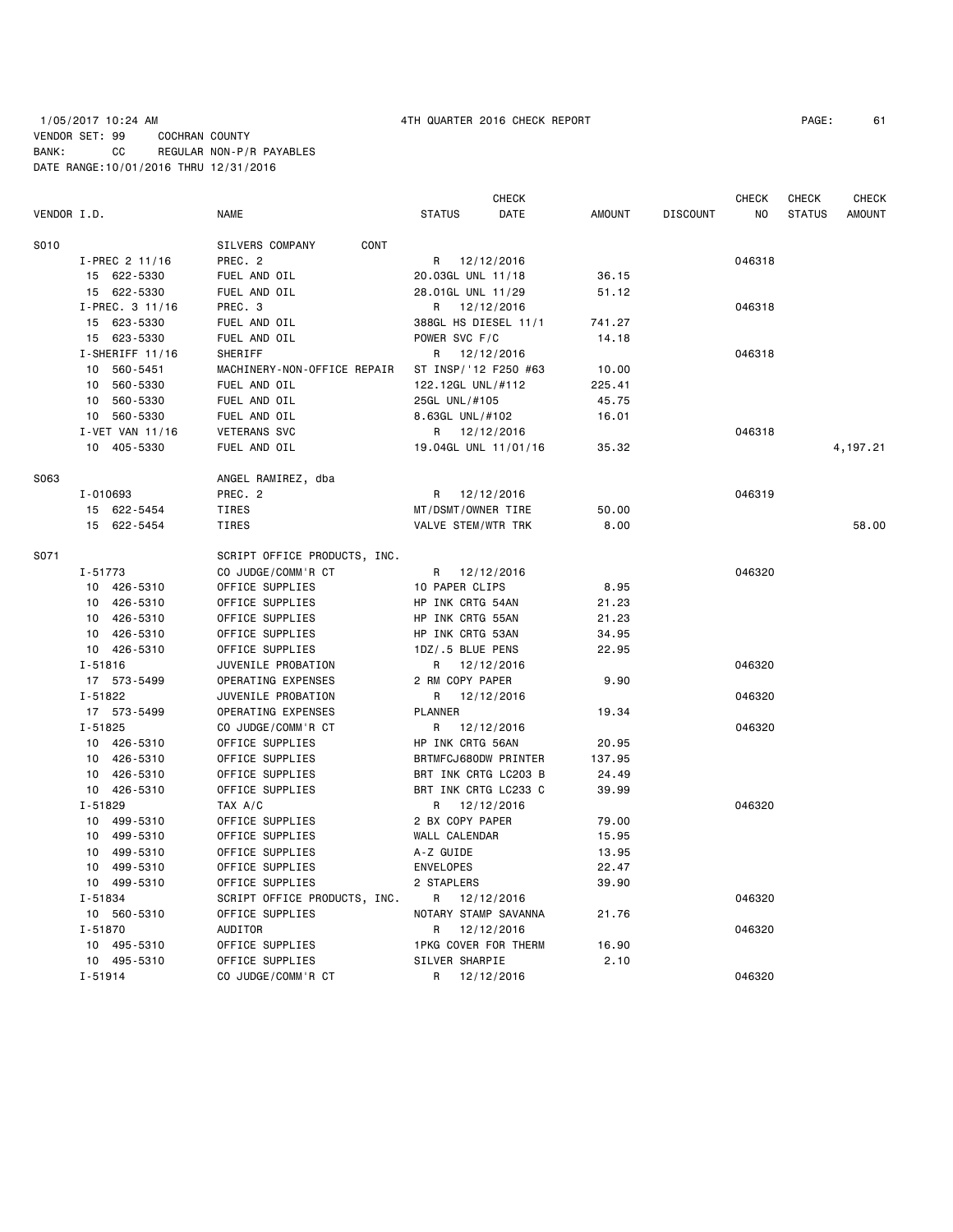| VENDOR I.D. |                            | <b>NAME</b>                                      | <b>STATUS</b>           | CHECK<br>DATE        | <b>AMOUNT</b>  | <b>DISCOUNT</b> | <b>CHECK</b><br>NO. | <b>CHECK</b><br><b>STATUS</b> | <b>CHECK</b><br><b>AMOUNT</b> |
|-------------|----------------------------|--------------------------------------------------|-------------------------|----------------------|----------------|-----------------|---------------------|-------------------------------|-------------------------------|
| S071        |                            | SCRIPT OFFICE PRODUCTS                           | <b>CONT</b>             |                      |                |                 |                     |                               |                               |
|             | $I - 51914$                | CO JUDGE/COMM'R CT                               | R                       | 12/12/2016           |                |                 | 046320              |                               |                               |
|             | 10 426-5310                | OFFICE SUPPLIES                                  | 2 AC/DC ADAPTERS        |                      | 39.95          |                 |                     |                               |                               |
|             | I-51933                    | COUNTY COURT                                     | R                       | 12/12/2016           |                |                 | 046320              |                               |                               |
|             | 10 426-5310                | OFFICE SUPPLIES                                  | BINDER CLIPS            |                      | 0.95           |                 |                     |                               |                               |
|             | 10 426-5310                | OFFICE SUPPLIES                                  | HP INK CTG 932XL        |                      | 34.95          |                 |                     |                               |                               |
|             | 10 426-5310                | OFFICE SUPPLIES                                  | HP INK CTG 933XL        |                      | 20.95          |                 |                     |                               |                               |
|             | 10 426-5310                | OFFICE SUPPLIES                                  | PEN REFILL              |                      | 7.62           |                 |                     |                               |                               |
|             | $I - 51950$                | AUDITOR                                          |                         | R 12/12/2016         |                |                 | 046320              |                               |                               |
|             | 10 495-5310                | OFFICE SUPPLIES                                  | <b>FOLDERS</b>          |                      | 39.95          |                 |                     |                               |                               |
|             | 10 495-5310                | OFFICE SUPPLIES                                  | <b>BLUE PEN</b>         |                      | 3.47           |                 |                     |                               |                               |
|             | I-51978                    | SHERIFF                                          |                         | R 12/12/2016         |                |                 | 046320              |                               |                               |
|             | 10 560-5310                | OFFICE SUPPLIES                                  | <b>3BX COPY PAPER</b>   |                      | 118.50         |                 |                     |                               | 840.30                        |
| S210        |                            | SHAMBURGER AUTO & FARM SUPPLY                    |                         |                      |                |                 |                     |                               |                               |
|             | I-346799                   | PREC <sub>2</sub>                                | R                       | 12/12/2016           |                |                 | 046321              |                               |                               |
|             | 15 622-5356                | ROAD MATERIALS & SUPPLIES                        | 4/NAPA EXT LIFE GAL     |                      | 39.96          |                 |                     |                               | 39.96                         |
| S222        |                            | SOUTH PLAINS COMMUNICATIONS                      |                         |                      |                |                 |                     |                               |                               |
|             | I-163417003                | COMMISSIONERS COURT                              | V                       | 12/12/2016           |                |                 | 046322              |                               | 395.00                        |
| S222        |                            | SOUTH PLAINS COMMUNICATIONS                      |                         |                      |                |                 |                     |                               |                               |
|             | <b>M-CHECK</b>             | SOUTH PLAINS COMMUNICATIVOIDED                   | V                       | 12/12/2016           |                |                 | 046322              |                               | 395,00CR                      |
| S242        |                            | SAM'S CLUB                                       |                         |                      |                |                 |                     |                               |                               |
|             | I-001096 11/30             | JAIL                                             | R.                      | 12/12/2016           |                |                 | 046323              |                               |                               |
|             | 10 512-5392                | MISCELLANEOUS SUPPLIES                           | PAPER BAG 6             |                      | 7.78           |                 |                     |                               |                               |
|             | 10 512-5392                | MISCELLANEOUS SUPPLIES                           | LAUNDRY DETERGENT       |                      | 15.38          |                 |                     |                               |                               |
|             | 10 512-5392                | MISCELLANEOUS SUPPLIES                           | DISINFECTANT X2         |                      | 12.72          |                 |                     |                               |                               |
|             | 10 512-5333                | FOOD-PRISONERS                                   | VARIETY PACK            |                      | 11.10          |                 |                     |                               |                               |
|             | 10 512-5333                | FOOD-PRISONERS                                   | HVR DRESSING            |                      | 9.89           |                 |                     |                               |                               |
|             | 10 512-5392<br>10 512-5392 | MISCELLANEOUS SUPPLIES<br>MISCELLANEOUS SUPPLIES | 13 GALLON<br>TRASH BAGS |                      | 12.98<br>16.87 |                 |                     |                               |                               |
|             | 10 512-5392                | MISCELLANEOUS SUPPLIES                           | FORKS 300CT X2          |                      | 17.96          |                 |                     |                               |                               |
|             | 10 512-5333                | FOOD-PRISONERS                                   | DRINK BOX X3            |                      | 29.94          |                 |                     |                               |                               |
|             | 10 512-5392                | MISCELLANEOUS SUPPLIES                           | FOAM CUP 80             |                      | 14.98          |                 |                     |                               |                               |
|             | 10 512-5392                | MISCELLANEOUS SUPPLIES                           | <b>CUP 20</b>           |                      | 18.79          |                 |                     |                               |                               |
|             | 10 512-5392                | MISCELLANEOUS SUPPLIES                           | PAPERTOWEL              |                      | 16.76          |                 |                     |                               |                               |
|             | 10 512-5392                | MISCELLANEOUS SUPPLIES                           | <b>BATH TISSUE</b>      |                      | 20.48          |                 |                     |                               |                               |
|             | 10 512-5392                | MISCELLANEOUS SUPPLIES                           | DISC 13GL BAGS          |                      | 2.50CR         |                 |                     |                               | 203.13                        |
| S400        |                            | STUEART'S PIT STOP KWIK LUBE                     |                         |                      |                |                 |                     |                               |                               |
|             | I-16113000068784           | <b>EXTENSION SVC</b>                             | R                       | 12/12/2016           |                |                 | 046324              |                               |                               |
|             | 10 665-5451                | REPAIRS                                          |                         | OIL CHANGE/'15 CHEV# | 43.98          |                 |                     |                               | 43.98                         |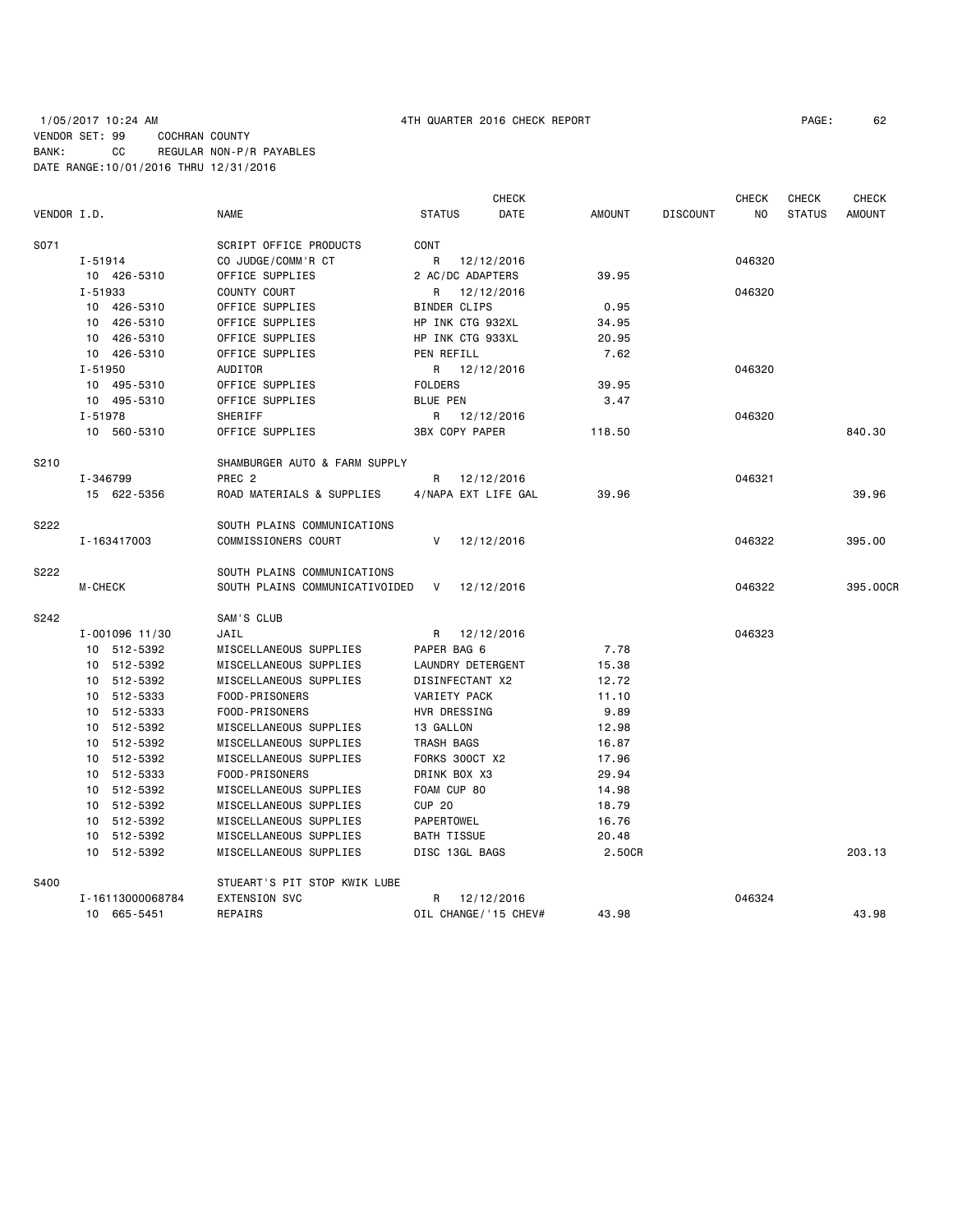1/05/2017 10:24 AM 4TH QUARTER 2016 CHECK REPORT PAGE: 63 VENDOR SET: 99 COCHRAN COUNTY BANK: CC REGULAR NON-P/R PAYABLES DATE RANGE:10/01/2016 THRU 12/31/2016

|             |                    |                                  |                      | <b>CHECK</b>         |               |                 | <b>CHECK</b> | <b>CHECK</b>  | <b>CHECK</b>  |
|-------------|--------------------|----------------------------------|----------------------|----------------------|---------------|-----------------|--------------|---------------|---------------|
| VENDOR I.D. |                    | <b>NAME</b>                      | <b>STATUS</b>        | DATE                 | <b>AMOUNT</b> | <b>DISCOUNT</b> | NO.          | <b>STATUS</b> | <b>AMOUNT</b> |
| S431        |                    | SATELLITE TRACKING OF PEOPLE LLC |                      |                      |               |                 |              |               |               |
|             | I-STPINV00032373   | JUVENILE PROBATION               | R                    | 12/12/2016           |               |                 | 046325       |               |               |
|             | 17 573-5413        | Detention Services               | 14 DAYS BLUTAG #824  |                      | 56.00         |                 |              |               |               |
|             | 17 573-5413        | Detention Services               | 14 DAYS INS #824     |                      | 7.00          |                 |              |               | 63.00         |
| T067        |                    | TREE LOVING CARE                 |                      |                      |               |                 |              |               |               |
|             | I-12718/'16 LIGHTS | CRTHSE/NON-DEPT'L                | R 12/12/2016         |                      |               |                 | 046326       |               |               |
|             | 10 409-5499        | MISCELLANEOUS                    |                      | INSTL LIGHTS, WREATH | 4,451.20      |                 |              |               |               |
|             | 10 409-5499        | MISCELLANEOUS                    |                      | LOYALTY & EARLY INCE | 1,112.80CR    |                 |              |               |               |
|             | 10 409-5499        | MISCELLANEOUS                    | LOYALTY INCENTIVE    |                      | 1,112.80CR    |                 |              |               |               |
|             | 10 409-5499        | MISCELLANEOUS                    | FULL/PREPAY INCENTIV |                      | 111.28CR      |                 |              |               | 2,114.32      |
| T083        |                    | TYLER TECHNOLOGIES, INC          |                      |                      |               |                 |              |               |               |
|             | I-025-174539       | NON-DEPT'L                       | R 12/12/2016         |                      |               |                 | 046327       |               |               |
|             | 10 409-5411        | MAINTENANCE CONTRACTS            | MONTHLY NETWORK MAIN |                      | 220.50        |                 |              |               | 220.50        |
| T087        |                    | TEXAS DEPARTMENT OF HEALTH       |                      |                      |               |                 |              |               |               |
|             | I-2002057          | <b>CLERK</b>                     | R 12/12/2016         |                      |               |                 | 046328       |               |               |
|             | 10 403-5310        | OFFICE SUPPLIES                  |                      | 8 REMOTE BIRTH ACCES | 14.64         |                 |              |               | 14.64         |
| T148        |                    | TASCOSA OFFICE MACHINES INC      |                      |                      |               |                 |              |               |               |
|             | I-9FU142           | <b>CLERK</b>                     | R 12/12/2016         |                      |               |                 | 046329       |               |               |
|             | 10 403-5411        | MAINTENANCE CONTRACTS            | 575 COPIES 10/7-11/7 |                      | 8.05          |                 |              |               | 8.05          |
| T288        |                    | TEXAS A&M ENGINEERING EXT SVC    |                      |                      |               |                 |              |               |               |
|             | I-JH7231371        | SHERIFF/JAIL                     | R                    | 12/12/2016           |               |                 | 046330       |               |               |
|             | 10 560-5427        | CONTINUING EDUCATION             | BASIC JAIL CERT/S PR |                      | 150.00        |                 |              |               | 150.00        |
| U003        |                    | UNIVERSITY OF TEXAS AT AUSTIN    |                      |                      |               |                 |              |               |               |
|             | I-NEW COMM/ROBERTS | COMMISSIONERS COURT              | R 12/12/2016         |                      |               |                 | 046331       |               |               |
|             | 15 610-5427        | COMM-CONTINUING EDUCATION        |                      | REG/LBJ NEW COMM'R S | 395.00        |                 |              |               | 395.00        |
| U019        |                    | UNITED SUPERMARKETS, INC         |                      |                      |               |                 |              |               |               |
|             | I-3585025 11092016 | JAIL/MEDS                        | R 12/12/2016         |                      |               |                 | 046332       |               |               |
|             | 10 512-5391        | MEDICAL CARE-PRISONERS           | RX REYES             |                      | 35.44         |                 |              |               |               |
|             | I-3702025 111116   | JAIL/MEDS                        | R                    | 12/12/2016           |               |                 | 046332       |               |               |
|             | 10 512-5391        | MEDICAL CARE-PRISONERS           | RX MARIA REYES       |                      | 7.15          |                 |              |               |               |
|             | I-4811025 112516   | JAIL                             | R                    | 12/12/2016           |               |                 | 046332       |               |               |
|             | 10 512-5391        | MEDICAL CARE-PRISONERS           | RX/MORIN             |                      | 13.25         |                 |              |               |               |
|             | I-4812025 112516   | JAIL                             | R 12/12/2016         |                      |               |                 | 046332       |               |               |
|             | 10 512-5391        | MEDICAL CARE-PRISONERS           | RX/HERNANDEZ         |                      | 18.50         |                 |              |               |               |
|             | I-5753025 111116   | JAIL/MEDS                        | R 12/12/2016         |                      |               |                 | 046332       |               |               |
|             | 10 512-5391        | MEDICAL CARE-PRISONERS           | RX HERNANDEZ         |                      | 26.62         |                 |              |               |               |
|             | I-6478026 111716   | JAIL/MEDS                        | R 12/12/2016         |                      |               |                 | 046332       |               |               |
|             | 10 512-5391        | MEDICAL CARE-PRISONERS           | RX REYES             |                      | 29.41         |                 |              |               |               |
|             | 10 512-5391        | MEDICAL CARE-PRISONERS           | RX MORIN             |                      | 13.02         |                 |              |               | 143.39        |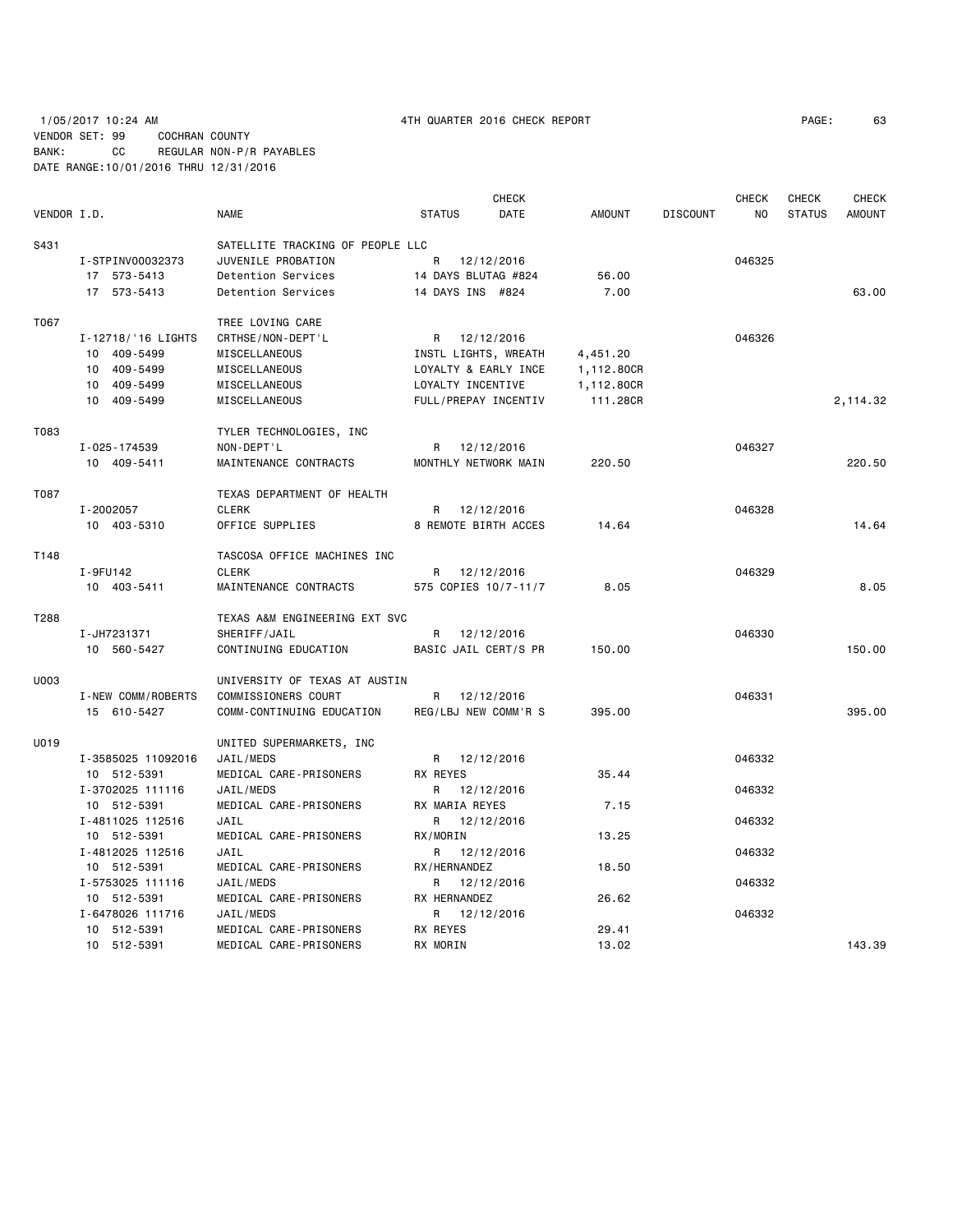# 1/05/2017 10:24 AM 4TH QUARTER 2016 CHECK REPORT PAGE: 64 VENDOR SET: 99 COCHRAN COUNTY BANK: CC REGULAR NON-P/R PAYABLES DATE RANGE:10/01/2016 THRU 12/31/2016

|             |                              |                                |                      | CHECK      |               |                 | CHECK  | CHECK         | <b>CHECK</b>  |
|-------------|------------------------------|--------------------------------|----------------------|------------|---------------|-----------------|--------|---------------|---------------|
| VENDOR I.D. |                              | <b>NAME</b>                    | <b>STATUS</b>        | DATE       | <b>AMOUNT</b> | <b>DISCOUNT</b> | NO.    | <b>STATUS</b> | <b>AMOUNT</b> |
| U036        |                              | UNIFIRST HOLDINGS, INC.        |                      |            |               |                 |        |               |               |
|             | I-831 2256602                | JAIL/SHERIFF                   | R 12/12/2016         |            |               |                 | 046333 |               |               |
|             | 10 512-5205                  | UNIFORMS                       | UNIFORM SVC 11/28/16 |            | 21.40         |                 |        |               |               |
|             | 10 560-5205                  | UNIFORMS                       | UNIFORM SVC 11/28/16 |            | 90.71         |                 |        |               |               |
|             | 10 560-5205                  | UNIFORMS                       | DEFE CHG             |            | 8.10          |                 |        |               |               |
|             | I-831 2257961                | JAIL/SHERIFF                   | R 12/12/2016         |            |               |                 | 046333 |               |               |
|             | 10 512-5205                  | UNIFORMS                       | UNIFORM SVC 12/05/16 |            | 21.40         |                 |        |               |               |
|             | 560-5205<br>10               | UNIFORMS                       | UNIFORM SVC 12/05/16 |            | 90.71         |                 |        |               |               |
|             | 10 560-5205                  | UNIFORMS                       | DEFE CHG             |            | 8.10          |                 |        |               | 240.42        |
|             |                              |                                |                      |            |               |                 |        |               |               |
| <b>V039</b> |                              | HIGINIO VASQUEZ JR. dba        |                      |            |               |                 |        |               |               |
|             | I-13103 110216               | JAIL                           | R                    | 12/12/2016 |               |                 | 046334 |               |               |
|             | 10 512-5333                  | FOOD-PRISONERS                 | 2 TORTILLAS          |            | 5.98          |                 |        |               |               |
|             | 10 512-5333                  | FOOD-PRISONERS                 | DAIRY                |            | 4.79          |                 |        |               |               |
|             | I-20100 111816               | JAIL                           | R                    | 12/12/2016 |               |                 | 046334 |               |               |
|             | 10 512-5333                  | FOOD-PRISONERS                 | 4 GREEN BEANS        |            | 3.96          |                 |        |               | 14.73         |
| <b>V048</b> |                              | V&T PLUMBING                   |                      |            |               |                 |        |               |               |
|             | $I - 2141$                   | JAIL                           | R                    | 12/12/2016 |               |                 | 046335 |               |               |
|             | 10 512-5451                  | REPAIR                         | SEAL FOR FEM/SNAKE M |            | 275.00        |                 |        |               | 275.00        |
|             |                              |                                |                      |            |               |                 |        |               |               |
| <b>WOO8</b> |                              | WEST TEXAS COUNTY JUDGES & COM |                      |            |               |                 |        |               |               |
|             | I-2017 DUES/490              | COMMISSIONERS COURT            | R                    | 12/12/2016 |               |                 | 046336 |               |               |
|             | 15 610-5481                  | DUES AND REGISTRATION          | ANNUAL MEMBERSHIP/20 |            | 150.00        |                 |        |               | 150.00        |
| WO10        |                              | WEST TEXAS GAS INC             |                      |            |               |                 |        |               |               |
|             | I-004049022001 11/16 PRCT. 3 |                                | R 12/12/2016         |            |               |                 | 046337 |               |               |
|             | 15 623-5440                  | UTILITIES                      | GAS SVC 10/07-11/02  |            | 26.42         |                 |        |               |               |
|             | 15 623-5440                  | UTILITIES                      | COST OF GAS (2.8950) |            | 29.52         |                 |        |               |               |
|             | 15 623-5440                  | UTILITIES                      | CUST CHG             |            | 13.70         |                 |        |               |               |
|             | 15 623-5440                  | UTILITIES                      | <b>GRIP CHARG</b>    |            | 7.02          |                 |        |               |               |
|             | 15 623-5440                  | UTILITIES                      | RT CASE SUR CHG      |            | 1.00          |                 |        |               | 77.66         |
|             |                              |                                |                      |            |               |                 |        |               |               |
| <b>W055</b> |                              | WINDSTREAM COMMUNICATIONS SW   |                      |            |               |                 |        |               |               |
|             | I-266-5051 NOV16             | LIBRARY                        | R                    | 12/12/2016 |               |                 | 046338 |               |               |
|             | 10 650-5420                  | TELECOMMUNICATIONS             | BASIC LOCAL SVC/2 LI |            | 109.98        |                 |        |               |               |
|             | 10 650-5420                  | TELECOMMUNICATIONS             | HI-SPEED INTERNET    |            | 54.99         |                 |        |               |               |
|             | 10 650-5420                  | TELECOMMUNICATIONS             | LONG DISTANACE SVC   |            | 0.69          |                 |        |               |               |
|             | I-266-5074 NOV16             | ADULT PROBATION                | R                    | 12/12/2016 |               |                 | 046338 |               |               |
|             | 10 570-5420                  | TELECOMMUNICATIONS             | BASIC LOCAL SVC      |            | 48.90         |                 |        |               |               |
|             | 10 570-5420                  | TELECOMMUNICATIONS             | OPTIONAL SVC         |            | 11.97         |                 |        |               |               |
|             | I-266-5161 NOV16             | TREASURER                      | R 12/12/2016         |            |               |                 | 046338 |               |               |
|             | 10 497-5420                  | TELECOMMUNICATIONS             | BASIC LOCAL SVC      |            | 48.90         |                 |        |               |               |
|             | 10 497-5420                  | TELECOMMUNICATIONS             | LONG DISTANCE SVC    |            | 0.67          |                 |        |               |               |
|             | I-266-5171 NOV16             | TAX A/C                        | R                    | 12/12/2016 |               |                 | 046338 |               |               |
|             | 10 499-5420                  | TELECOMMUNICATIONS             | BASIC LOCAL SVC/3 LI |            | 151.30        |                 |        |               |               |
|             | 10 499-5420                  | TELECOMMUNICATIONS             | HI-SPEED INTERNET    |            | 84.99         |                 |        |               |               |
|             | 10 499-5420                  | TELECOMMUNICATIONS             | OPTIONAL SVC         |            | 28.42         |                 |        |               |               |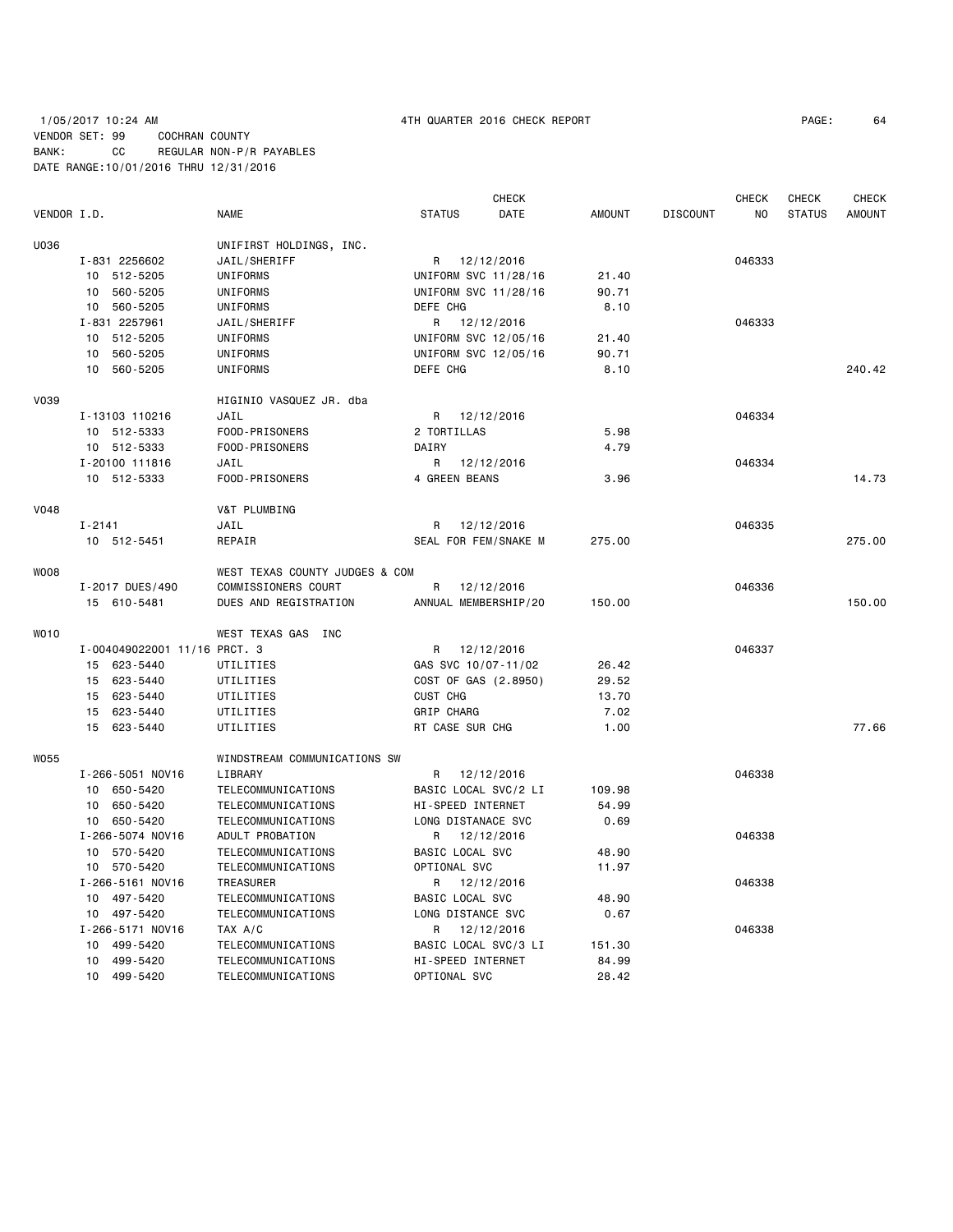### 1/05/2017 10:24 AM 4TH QUARTER 2016 CHECK REPORT PAGE: 65 VENDOR SET: 99 COCHRAN COUNTY BANK: CC REGULAR NON-P/R PAYABLES DATE RANGE:10/01/2016 THRU 12/31/2016

|             |                           |                                          |                      | <b>CHECK</b> |               |                 | <b>CHECK</b> | <b>CHECK</b>  | <b>CHECK</b>  |
|-------------|---------------------------|------------------------------------------|----------------------|--------------|---------------|-----------------|--------------|---------------|---------------|
| VENDOR I.D. |                           | <b>NAME</b>                              | <b>STATUS</b>        | DATE         | <b>AMOUNT</b> | <b>DISCOUNT</b> | NO.          | <b>STATUS</b> | <b>AMOUNT</b> |
| W055        |                           | WINDSTREAM COMMUNICATION                 | <b>CONT</b>          |              |               |                 |              |               |               |
|             | I-266-5171 NOV16          | TAX A/C                                  | R                    | 12/12/2016   |               |                 | 046338       |               |               |
|             | 10 499-5420               | TELECOMMUNICATIONS                       | LONG DISTANCE SVC    |              | 10.05         |                 |              |               |               |
|             | I-266-5211 NOV16          | <b>SHERIFF</b>                           | R                    | 12/12/2016   |               |                 | 046338       |               |               |
|             | 10 560-5420               | TELECOMMUNICATIONS                       | BASIC LOCAL SVC      |              | 169.81        |                 |              |               |               |
|             | 10 560-5420               | TELECOMMUNICATIONS                       | LONG DISTANCE SVC    |              | 5.28          |                 |              |               |               |
|             | I-266-5215 NOV16          | <b>EXTENSION SVC</b>                     | R                    | 12/12/2016   |               |                 | 046338       |               |               |
|             | 10 665-5420               | TELECOMMUNICATIONS                       | BASIC LOCAL SVC/3 LI |              | 161.65        |                 |              |               |               |
|             | 665-5420<br>10            | TELECOMMUNICATIONS                       | HI-SPEED INTERNET    |              | 39.99         |                 |              |               |               |
|             | 665-5420<br>10            | TELECOMMUNICATIONS                       | LONG DISTANCE SVC    |              | 0.56          |                 |              |               |               |
|             | I-266-5302 NOV16          | JUSTICE OF PEACE                         | R                    | 12/12/2016   |               |                 | 046338       |               |               |
|             | 10 455-5420               | TELECOMMUNICATIONS                       | BASIC LOCAL SVC      |              | 48.90         |                 |              |               |               |
|             | 10 455-5420               | TELECOMMUNICATIONS                       | LONG DISTANCE SVC    |              | 5.90          |                 |              |               |               |
|             | I-266-5411 NOV16          | JUVENILE PROBATION                       | R                    | 12/12/2016   |               |                 | 046338       |               |               |
|             | 17 573-5499               | OPERATING EXPENSES                       | BASIC LOCAL SVC      |              | 48.90         |                 |              |               |               |
|             | 17 573-5499               | OPERATING EXPENSES                       | LONG DISTANCE SVC    |              | 6.49          |                 |              |               |               |
|             | I-266-5412 NOV16          | DISTRICT COURT                           | R                    | 12/12/2016   |               |                 | 046338       |               |               |
|             | 10 435-5420               | TELECOMMUNICATIONS                       | BASIC LOCAL SVC/2 LI |              | 114.93        |                 |              |               |               |
|             | 10 435-5420               | TELECOMMUNICATIONS                       | HI SPEED INTERNET    |              | 139.98        |                 |              |               |               |
|             | I-266-5450 NOV16          | <b>CLERK</b>                             | R                    | 12/12/2016   |               |                 | 046338       |               |               |
|             | 403-5420<br>10            | TELECOMMUNICATIONS                       | BASIC SVC/3 LINES    |              | 166.56        |                 |              |               |               |
|             | 403-5420<br>10            | TELECOMMUNICATIONS                       | OPTIONAL SVC         |              | 3.00          |                 |              |               |               |
|             | 403-5420<br>10            |                                          | LONG DISTANCE SVC    |              | 8.49          |                 |              |               |               |
|             | I-266-5508 NOV 16         | TELECOMMUNICATIONS<br>CO JUDGE/COMM'R CT | R                    | 12/12/2016   |               |                 | 046338       |               |               |
|             | 15 610-5420               |                                          |                      |              |               |                 |              |               |               |
|             |                           | TELECOMMUNICATIONS                       | BASIC LOCAL SVC/2 LI |              | 118.85        |                 |              |               |               |
|             | 15 610-5420               | TELECOMMUNICATIONS                       | LONG DISTANCE SVC    |              | 1.36          |                 |              |               |               |
|             | I-266-5700 NOV16          | SHERIFF                                  | R                    | 12/12/2016   |               |                 | 046338       |               |               |
|             | 10 560-5420               | TELECOMMUNICATIONS                       | BASIC LOCAL SVC      |              | 57.23         |                 |              |               |               |
|             | 560-5420<br>10            | TELECOMMUNICATIONS                       | LONG DISTANCE SVC    |              | 0.75          |                 |              |               |               |
|             | I-266-5822 NOV16          | AUDITOR/NON DEPT'L                       | R                    | 12/12/2016   |               |                 | 046338       |               |               |
|             | 495-5420<br>10            | TELECOMMUNICATIONS                       | BASIC LOCAL SVC 266- |              | 51.25         |                 |              |               |               |
|             | 495-5420<br>10            | TELECOMMUNICATIONS                       | <b>BUS BROADBAND</b> |              | 59.99         |                 |              |               |               |
|             | 495-5420<br>10            | TELECOMMUNICATIONS                       | LONG DISTANCE SVC    |              | 1.17          |                 |              |               |               |
|             | 409-5420<br>10            | TELECOMMUNICATIONS                       | FAX LINE 266-5629    |              | 51.24         |                 |              |               |               |
|             | 10<br>409-5420            | TELECOMMUNICATIONS                       | HI SPEED INTERNET    |              | 154.99        |                 |              |               |               |
|             | 10 409-5420               | TELECOMMUNICATIONS                       | FAX LONG DISTANCE    |              | 0.28          |                 |              |               |               |
|             | $I - 266 - 8661$ 11/25/16 | <b>ATTORNEY</b>                          | R                    | 12/12/2016   |               |                 | 046338       |               |               |
|             | 475-5420<br>10            | TELECOMMUNICATIONS                       | BASIC SVC/2 LINES    |              | 114.06        |                 |              |               |               |
|             | 475-5420<br>10            | TELECOMMUNICATIONS                       | HI SPEED INTERNET    |              | 79.99         |                 |              |               |               |
|             | 10 475-5420               | TELECOMMUNICATIONS                       | LONG DISTANCE SVC    |              | 0.17          |                 |              |               |               |
|             | I-266-8888 NOV16          | <b>SHERIFF</b>                           | R                    | 12/12/2016   |               |                 | 046338       |               |               |
|             | 10 560-5420               | TELECOMMUNICATIONS                       | FAX LINE & CRIME CON |              | 46.21         |                 |              |               |               |
|             | 560-5420<br>10            | TELECOMMUNICATIONS                       | LONG DISTANCE SVC    |              | 0.26          |                 |              |               |               |
|             | I-2660638 NOV16           | <b>MUSEUM</b>                            | R                    | 12/12/2016   |               |                 | 046338       |               |               |
|             | 652-5420<br>10            | TELECOMMUNICATIONS                       | BASIC LOCAL SVC      |              | 51.25         |                 |              |               |               |
|             | 652-5420<br>10            | TELECOMMUNICATIONS                       | OPTIONAL SVC         |              | 3.00          |                 |              |               |               |
|             | 652-5420<br>10            | TELECOMMUNICATIONS                       | LONG DISTANCE SVC    |              | 6.08          |                 |              |               | 2,269.43      |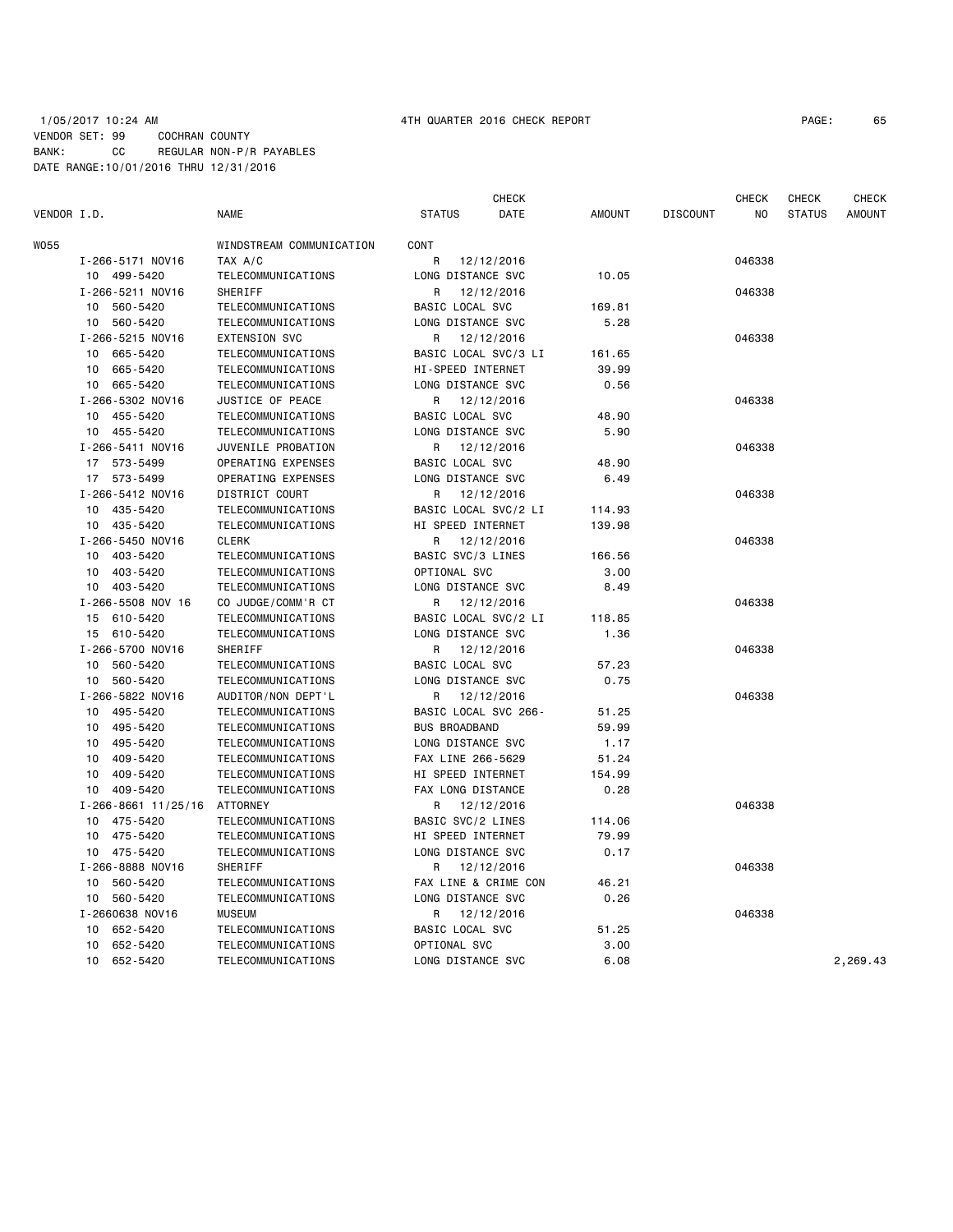## 1/05/2017 10:24 AM 4TH QUARTER 2016 CHECK REPORT PAGE: 66 VENDOR SET: 99 COCHRAN COUNTY BANK: CC REGULAR NON-P/R PAYABLES DATE RANGE:10/01/2016 THRU 12/31/2016

|             |                  |                        | CHECK                 |               |                 | CHECK  | CHECK         | CHECK  |
|-------------|------------------|------------------------|-----------------------|---------------|-----------------|--------|---------------|--------|
| VENDOR I.D. |                  | NAME                   | DATE<br><b>STATUS</b> | <b>AMOUNT</b> | <b>DISCOUNT</b> | ΝO     | <b>STATUS</b> | AMOUNT |
| W062        |                  | WAL-MART COMMUNITY     |                       |               |                 |        |               |        |
|             | I-025178 112516  | JAIL                   | R 12/12/2016          |               |                 | 046340 |               |        |
|             | 10 512-5391      | MEDICAL CARE-PRISONERS | PRILO WB 42           | 23.88         |                 |        |               |        |
|             | 10 512-5391      | MEDICAL CARE-PRISONERS | PRILOSEC              | 23.88         |                 |        |               |        |
|             | 10 512-5391      | MEDICAL CARE-PRISONERS | NEXIUM                | 23.68         |                 |        |               |        |
|             | 10<br>512-5391   | MEDICAL CARE-PRISONERS | <b>CPN</b>            | 3.00CR        |                 |        |               |        |
|             | 512-5391<br>10   | MEDICAL CARE-PRISONERS | TFLU LIP D 6          | 6.46          |                 |        |               |        |
|             | 512-5391<br>10   | MEDICAL CARE-PRISONERS | <b>ALCOHOL</b>        | 1.24          |                 |        |               |        |
|             | 10<br>512-5391   | MEDICAL CARE-PRISONERS | CALAMINE              | 1.44          |                 |        |               |        |
|             | 10<br>512-5391   | MEDICAL CARE-PRISONERS | SUCRETS LOZ           | 3.47          |                 |        |               |        |
|             | 10<br>512-5391   | MEDICAL CARE-PRISONERS | ANALGESICS            | 7.94          |                 |        |               |        |
|             | 512-5391<br>10   | MEDICAL CARE-PRISONERS | TYLENOL ARTH          | 15.97         |                 |        |               |        |
|             | 512-5391<br>10   | MEDICAL CARE-PRISONERS | LOZENG                | 3.28          |                 |        |               |        |
|             | 10<br>512-5391   | MEDICAL CARE-PRISONERS | TFLU LIP D6           | 6.46          |                 |        |               |        |
|             | 10 512-5391      | MEDICAL CARE-PRISONERS | ALEVE 80LGEL          | 11.88         |                 |        |               |        |
|             | 10 512-5391      | MEDICAL CARE-PRISONERS | ZYRTEC                | 26.94         |                 |        |               |        |
|             | 10 512-5391      | MEDICAL CARE-PRISONERS | SUCRETS LOZ           | 3.47          |                 |        |               |        |
|             | 10 512-5391      | MEDICAL CARE-PRISONERS | ZYRTEC                | 26.94         |                 |        |               |        |
|             | 10 512-5391      | MEDICAL CARE-PRISONERS | COUGH COLD            | 5.96          |                 |        |               |        |
|             | 512-5391<br>10   | MEDICAL CARE-PRISONERS | <b>ALCOHOL</b>        | 1.24          |                 |        |               |        |
|             | 10<br>512-5333   | FOOD-PRISONERS         | SHRD LETTUCE          | 1.75          |                 |        |               |        |
|             | 10<br>512-5333   | FOOD-PRISONERS         | PKG SALAD/2           | 2.92          |                 |        |               |        |
|             | 512-5333<br>10   | FOOD-PRISONERS         | TOMATO ROMA           | 1.82          |                 |        |               |        |
|             | 512-5333<br>10   | FOOD-PRISONERS         | PKG SALAD             | 1.46          |                 |        |               |        |
|             | 512-5333<br>10   | FOOD-PRISONERS         | PKG SALAD             | 1.46          |                 |        |               |        |
|             | 512-5333<br>10   | FOOD-PRISONERS         | WHOLE MILK/2          | 5.98          |                 |        |               |        |
|             | 10 512-5333      | FOOD-PRISONERS         | ORANGES               | 3.98          |                 |        |               |        |
|             | 10 512-5333      | FOOD-PRISONERS         | MIXED FRUIT/2         | 9.94          |                 |        |               |        |
|             | 512-5333<br>10   | FOOD-PRISONERS         | KFT MW LT/2           | 7.68          |                 |        |               |        |
|             | 10 512-5333      | FOOD-PRISONERS         | MIXED FRUIT           | 4.97          |                 |        |               |        |
|             | 10 512-5333      | FOOD-PRISONERS         | GV SEASON 4L/2        | 7.68          |                 |        |               |        |
|             | 10 512-5333      | FOOD-PRISONERS         | 61 FROZEN MEALS       | 122.00        |                 |        |               |        |
|             | I-029812 112916  | JAIL                   | 12/12/2016<br>R.      |               |                 | 046340 |               |        |
|             | 10 512-5391      | MEDICAL CARE-PRISONERS | RX #1 R RODRIGUEZ     | 8.00          |                 |        |               |        |
|             | 10 512-5391      | MEDICAL CARE-PRISONERS | RX #2 R RODRIGUEZ     | 20.00         |                 |        |               |        |
|             | 10 512-5391      | MEDICAL CARE-PRISONERS | RX #3 R RODRIGUEZ     | 10.00         |                 |        |               | 400.77 |
| <b>WO70</b> |                  | R D WALLACE OIL CO INC |                       |               |                 |        |               |        |
|             | I-12520010 NOV16 | <b>CEMETERY</b>        | R<br>12/12/2016       |               |                 | 046341 |               |        |
|             | 10 516-5330      | FUEL & OIL             | 24.003 REG ETH 11/28  | 40.49         |                 |        |               |        |
|             | I-12520019 NOV16 | <b>PARK</b>            | 12/12/2016<br>R       |               |                 | 046341 |               |        |
|             | 10 660-5330      | FUEL AND OIL           | 25.5GL REG ETH 11/2   | 48.86         |                 |        |               |        |
|             | I-12520021 NOV16 | PREC 3                 | R<br>12/12/2016       |               |                 | 046341 |               |        |
|             | 15 623-5330      | FUEL AND OIL           | 64.9GL REG ETH 11/16  | 124.34        |                 |        |               |        |
|             | 15 623-5330      | FUEL AND OIL           | 62.7GL REG ETH 11/29  | 120.17        |                 |        |               |        |
|             | I-12520041 NOV16 | PREC 4                 | R<br>12/12/2016       |               |                 | 046341 |               |        |
|             | 15 624-5330      | FUEL AND OIL           | 5 BLUE DEFF 11/10     | 68.75         |                 |        |               |        |
|             | 15 624-5330      | FUEL AND OIL           | 22GL PREMIUM ETH 11/  | 53.15         |                 |        |               |        |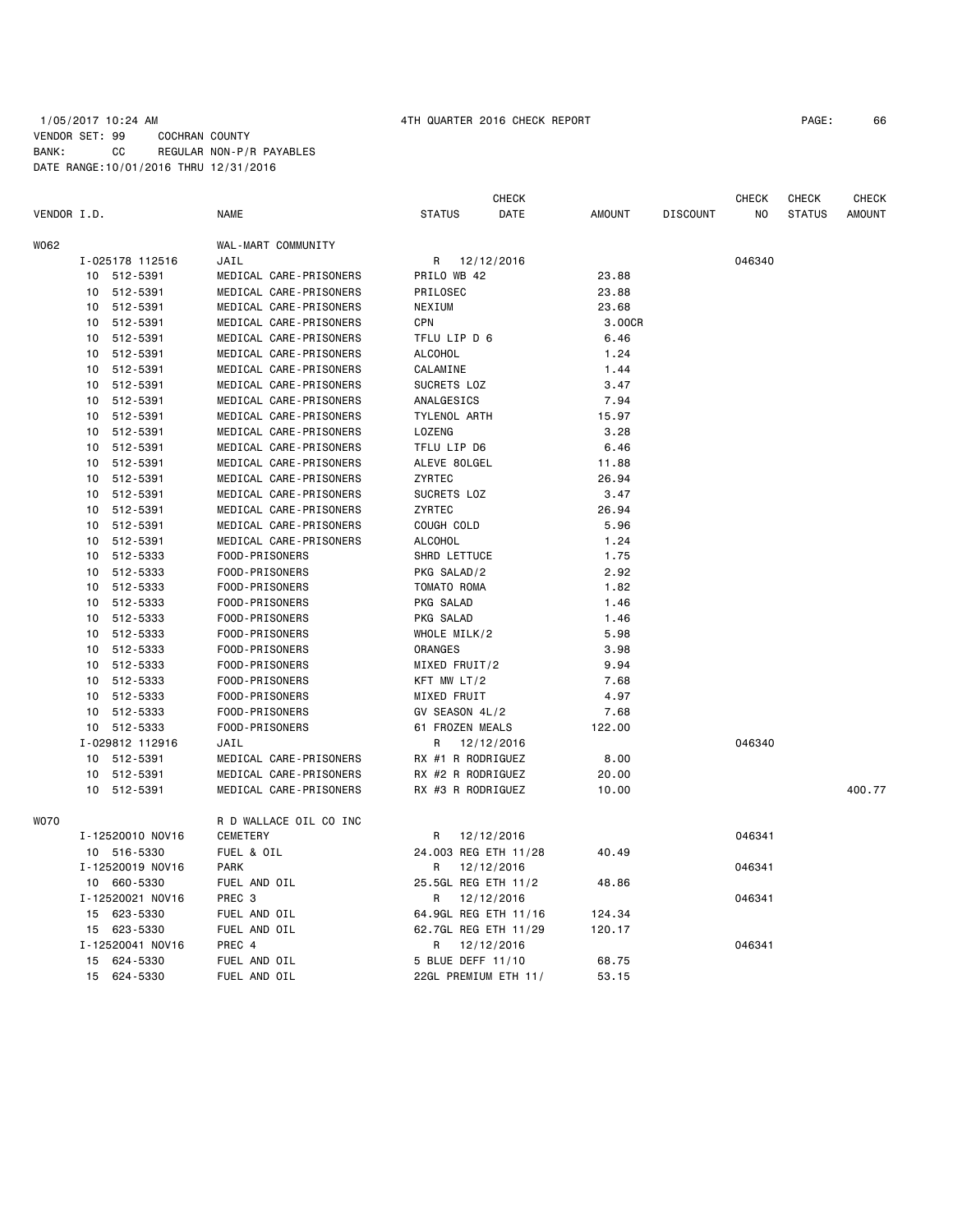# 1/05/2017 10:24 AM 4TH QUARTER 2016 CHECK REPORT PAGE: 67 VENDOR SET: 99 COCHRAN COUNTY BANK: CC REGULAR NON-P/R PAYABLES DATE RANGE:10/01/2016 THRU 12/31/2016

|             |                     |                                          |                     | <b>CHECK</b>         |               |                 | <b>CHECK</b> | <b>CHECK</b>  | <b>CHECK</b>  |
|-------------|---------------------|------------------------------------------|---------------------|----------------------|---------------|-----------------|--------------|---------------|---------------|
| VENDOR I.D. |                     | <b>NAME</b>                              | <b>STATUS</b>       | DATE                 | <b>AMOUNT</b> | <b>DISCOUNT</b> | NO.          | <b>STATUS</b> | <b>AMOUNT</b> |
| <b>WO70</b> |                     | R D WALLACE OIL CO INC                   | CONT                |                      |               |                 |              |               |               |
|             | I-12520041 NOV16    | PREC 4                                   |                     | R 12/12/2016         |               |                 | 046341       |               |               |
|             | 15 624-5330         | FUEL AND OIL                             |                     | 24.002GL REG ETH 11/ | 40.22         |                 |              |               |               |
|             | I-12520043 NOV16    | SHERIFF                                  |                     | R 12/12/2016         |               |                 | 046341       |               |               |
|             | 10 560-5330         | FUEL AND OIL                             |                     | 25.337GL REG ETH/#10 | 43.47         |                 |              |               |               |
|             | 10 560-5330         | FUEL AND OIL                             | 44GL REG ETH/#107   |                      | 75.52         |                 |              |               |               |
|             | 10 560-5330         | FUEL AND OIL                             |                     | 28.21GL REG ETH/#133 | 47.75         |                 |              |               | 662.72        |
| W092        |                     | WTG FUELS, INC                           |                     |                      |               |                 |              |               |               |
|             | I-15006-03496 NOV16 | SHERIFF                                  |                     | R 12/12/2016         |               |                 | 046342       |               |               |
|             | 10 560-5330         | FUEL AND OIL                             | 44.5GL UNL/#107     |                      | 81.40         |                 |              |               |               |
|             | 10 560-5330         | FUEL AND OIL                             | 11GL UNL/#133       |                      | 20.97         |                 |              |               |               |
|             | 10 560-5330         | FUEL AND OIL                             | 122.18GL UNL/#134   |                      | 231.70        |                 |              |               |               |
|             | 10 560-5330         | FUEL AND OIL                             | 16GL UNL/#136       |                      | 28.90         |                 |              |               |               |
|             | 10 560-5330         | FUEL AND OIL                             | 81.29GL UNL/#105    |                      | 144.87        |                 |              |               |               |
|             | 10 560-5330         | FUEL AND OIL                             | 31GL UNL/#102       |                      | 59.75         |                 |              |               | 567.59        |
| W115        |                     | RAYMOND D WEBER, SHERIFF                 |                     |                      |               |                 |              |               |               |
|             | $I - 12/08/16$      | JAIL                                     |                     | R 12/12/2016         |               |                 | 046343       |               |               |
|             | 10 512-5333         | FOOD-PRISONERS                           |                     | 2 GAL ALLSUPS MILK 1 | 4.98          |                 |              |               |               |
|             | 10 512-5333         | FOOD-PRISONERS                           | LETTUCE 12/01       |                      | 2.29          |                 |              |               |               |
|             | 10 512-5333         | FOOD-PRISONERS                           |                     | 6 ALLSUPS BREAD 12/0 | 3.00          |                 |              |               |               |
|             | 10 512-5333         | FOOD-PRISONERS                           |                     | 2 GAL ALLSUPS MILK 1 | 6.98          |                 |              |               |               |
|             | 10 512-5333         | FOOD-PRISONERS                           | LETTUCE 12/02       |                      | 2.29          |                 |              |               |               |
|             | 10 512-5333         | FOOD-PRISONERS                           |                     | 2 GAL ALLSUPS MILK 1 | 4.98          |                 |              |               |               |
|             | 10 512-5333         | FOOD-PRISONERS                           |                     | 12 ALLSUPS BREAD 11/ | 6.00          |                 |              |               |               |
|             | 10 512-5333         | FOOD-PRISONERS                           |                     | 2 GAL ALLSUPS MILK 1 | 4.98          |                 |              |               | 35.50         |
| W193        |                     | WESTWARD AUTOMOTIVE REPAIR LLC           |                     |                      |               |                 |              |               |               |
|             | I-EST45             | PUBLIC SAFETY *OTHER                     |                     | R 12/12/2016         |               |                 | 046344       |               |               |
|             | 10 580-5450         | REPAIR                                   | SVC GENERATOR/TOWER |                      | 70.00         |                 |              |               | 70.00         |
| W216        |                     | CHRISTINA WOODS                          |                     |                      |               |                 |              |               |               |
|             | I-#626 120216       | COUNTY COURT                             |                     | R 12/12/2016         |               |                 | 046345       |               |               |
|             | 10 426-5400         | ATTORNEY AD LITEM                        | MOD HRNG/JUV#626    |                      | 200,00        |                 |              |               | 200.00        |
| W230        |                     | WOODSHED GIFTS                           |                     |                      |               |                 |              |               |               |
|             | $I - 10066$         | MUSEUM/HISTORICAL COMM                   |                     | R 12/12/2016         |               |                 | 046346       |               |               |
|             | 31 652-5334         | OTHER SUPPLIES                           | 10 ENGRAVED PLAQUES |                      | 200.00        |                 |              |               | 200.00        |
| U003        |                     | UNIVERSITY OF TEXAS AT AUSTIN            |                     |                      |               |                 |              |               |               |
|             |                     | I-163417003/E SILHAN COMMISSIONERS COURT | R                   | 12/12/2016           |               |                 | 046347       |               |               |
|             | 15 610-5427         | COMM-CONTINUING EDUCATION                |                     | NEWLY ELECTED SCH/ER | 395.00        |                 |              |               | 395.00        |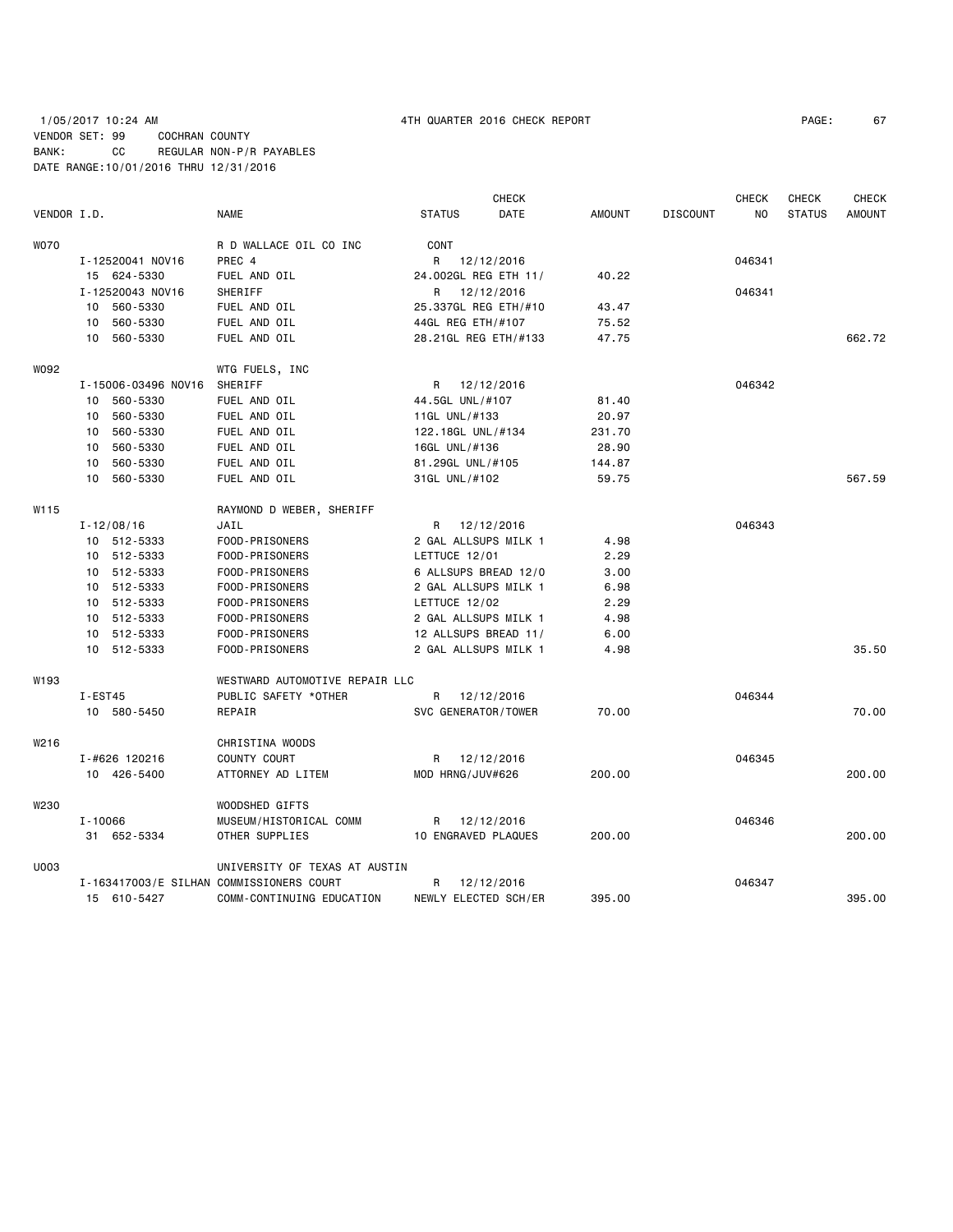# 1/05/2017 10:24 AM 4TH QUARTER 2016 CHECK REPORT PAGE: 68 VENDOR SET: 99 COCHRAN COUNTY BANK: CC REGULAR NON-P/R PAYABLES DATE RANGE:10/01/2016 THRU 12/31/2016

|             |                  |                                                    |                       | <b>CHECK</b> |          |                 | CHECK  | <b>CHECK</b>  | <b>CHECK</b>  |
|-------------|------------------|----------------------------------------------------|-----------------------|--------------|----------|-----------------|--------|---------------|---------------|
| VENDOR I.D. |                  | <b>NAME</b>                                        | <b>STATUS</b>         | DATE         | AMOUNT   | <b>DISCOUNT</b> | NO.    | <b>STATUS</b> | <b>AMOUNT</b> |
| C385        |                  | <b>CCTV SECURITY PROS LLC</b>                      |                       |              |          |                 |        |               |               |
|             | I-13465          | JAIL                                               | R 12/20/2016          |              |          |                 | 046348 |               |               |
|             | 10 512-5571      | CAPITAL OUTLAY                                     | CSP-16XTRPOEAD3 SYST  |              | 6,394.98 |                 |        |               |               |
|             | 10 512-5571      | CAPITAL OUTLAY                                     | DISCOUNT 15%          |              | 959.25CR |                 |        |               | 5,435.73      |
| A133        |                  | ALLIED COMPLIANCE SERVICE                          |                       |              |          |                 |        |               |               |
|             | I-40239          | COMMISSIONERS COURT                                | R 12/29/2016          |              |          |                 | 046372 |               |               |
|             | 15 610-5499      | MISCELLANEOUS                                      | 2 DOT RANDOM TEST PR  |              |          |                 |        |               |               |
|             | 15 610-5499      | MISCELLANEOUS                                      | 2 DOT ALCOHOL SCREEN  |              | 64.00    |                 |        |               |               |
|             | 15 610-5499      | MISCELLANEOUS                                      | ON SITE FEE           |              | 60.00    |                 |        |               | 124,00        |
| A146        |                  | ELIDA ALVAREZ                                      |                       |              |          |                 |        |               |               |
|             | I-122716         | JAIL                                               | R 12/29/2016          |              |          |                 | 046373 |               |               |
|             | 10 512-5333      | FOOD-PRISONERS                                     | 2/TORTILLAS FAM \$ 12 |              | 4.00     |                 |        |               |               |
|             | 10 512-5333      | FOOD-PRISONERS                                     | ALLSUPS MILK 12/27    |              | 3.49     |                 |        |               |               |
|             | $I-DEC$ 16       | JAIL                                               | R 12/29/2016          |              |          |                 | 046373 |               |               |
|             | 10 512-5333      | FOOD-PRISONERS                                     | ALLSUPS EGGS 12/26/1  |              | 1.89     |                 |        |               |               |
|             | 10 512-5333      | FOOD-PRISONERS                                     | ALLSUPS LETTUCE       |              | 2.29     |                 |        |               |               |
|             | 10 512-5333      | FOOD-PRISONERS                                     | 10/ALLSUPS BREAD 12/  |              | 7.95     |                 |        |               |               |
|             | 10 512-5333      | FOOD-PRISONERS                                     | ALLUPS MILK           |              | 3.49     |                 |        |               |               |
|             | 10 512-5333      | FOOD-PRISONERS                                     | CPN/MILK              |              | 3.49CR   |                 |        |               | 19.62         |
| <b>B007</b> |                  | BOB BARKER COMPANY, INC.                           |                       |              |          |                 |        |               |               |
|             | I-UT1000357132   | JAIL                                               | R                     | 12/29/2016   |          |                 | 046374 |               |               |
|             | 10 512-5392      | MISCELLANEOUS SUPPLIES                             | 6/HOT PINK JUMPSUIT   |              | 113.82   |                 |        |               |               |
|             | 10 512-5392      | MISCELLANEOUS SUPPLIES                             | 6/HOT PINK JUMPSUIT   |              | 104.58   |                 |        |               |               |
|             | 10 512-5392      | MISCELLANEOUS SUPPLIES                             | 6/LIME GREEN JUMPSUI  |              | 113.82   |                 |        |               |               |
|             | 10 512-5392      | MISCELLANEOUS SUPPLIES                             | 6/LIME GREEN JUMPSUI  |              | 104.58   |                 |        |               |               |
|             | 10 512-5392      | MISCELLANEOUS SUPPLIES                             | 24 MONOGRAMS / COUNTY |              | 26.40    |                 |        |               |               |
|             | 10 512-5392      | MISCELLANEOUS SUPPLIES                             | FREIGHT               |              | 43.54    |                 |        |               | 506.74        |
| B026        |                  | BLEDSOE WATER SUPPLY CORP                          |                       |              |          |                 |        |               |               |
|             | $I - 3004$ 12/16 | PREC <sub>3</sub>                                  | R                     | 12/29/2016   |          |                 | 046375 |               |               |
|             | 15 623-5440      | UTILITIES                                          | 400 GAL WATER NOV16   |              | 20.10    |                 |        |               | 20.10         |
| B102        |                  | BEAR GRAPHICS INC.                                 |                       |              |          |                 |        |               |               |
|             | I-0760281        | CO/DIST CLERK                                      | R                     | 12/29/2016   |          |                 | 046376 |               |               |
|             | 10 403-5310      | OFFICE SUPPLIES                                    | 2 PROBATE MINUTES VO  |              | 280.00   |                 |        |               |               |
|             | 10 403-5310      | OFFICE SUPPLIES                                    | FREIGHT               |              | 19.61    |                 |        |               | 299.61        |
| B197        |                  | <b>BRETT BUTLER</b>                                |                       |              |          |                 |        |               |               |
|             | I-PREPAY CONFIG  | CNTY CLERK RM&P                                    | R                     | 12/29/2016   |          |                 | 046377 |               |               |
|             | 22 403-5499      | CNTY CLERK R.M. & P LGC118.05 PREPAY CONFIG FRWL a |                       |              | 1,500.00 |                 |        |               | 1,500.00      |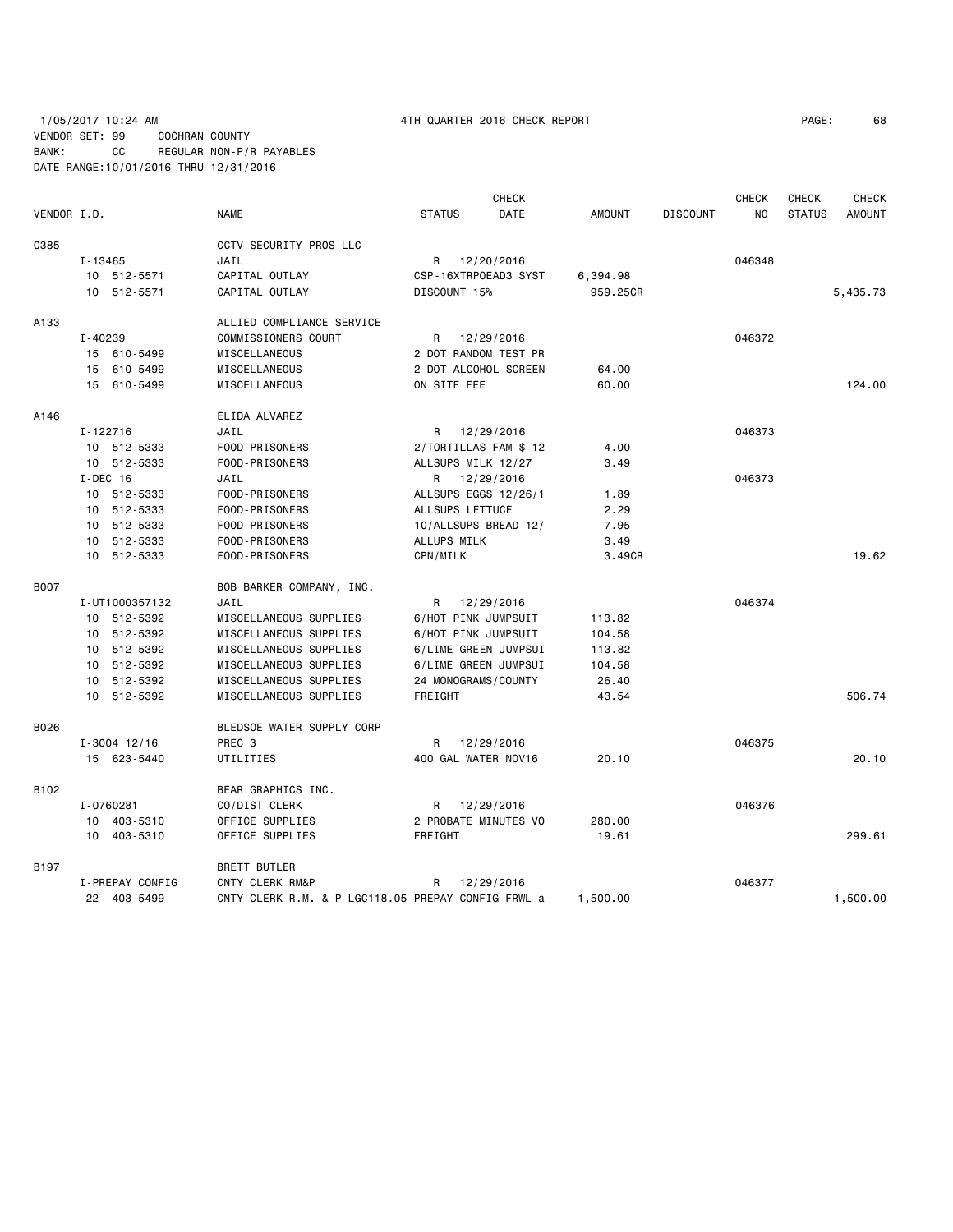# 1/05/2017 10:24 AM 4TH QUARTER 2016 CHECK REPORT PAGE: 69 VENDOR SET: 99 COCHRAN COUNTY BANK: CC REGULAR NON-P/R PAYABLES DATE RANGE:10/01/2016 THRU 12/31/2016

|             |                    |                                |                       | <b>CHECK</b> |               |                 | <b>CHECK</b> | <b>CHECK</b>  | <b>CHECK</b>  |
|-------------|--------------------|--------------------------------|-----------------------|--------------|---------------|-----------------|--------------|---------------|---------------|
| VENDOR I.D. |                    | <b>NAME</b>                    | <b>STATUS</b>         | DATE         | <b>AMOUNT</b> | <b>DISCOUNT</b> | NO.          | <b>STATUS</b> | <b>AMOUNT</b> |
| <b>B198</b> |                    | BLAINE INDUSTRIAL SUPPLY       |                       |              |               |                 |              |               |               |
|             | I-S3748995.001     | <b>COURTHOUSE</b>              | R 12/29/2016          |              |               |                 | 046378       |               |               |
|             | 10 510-5332        | CUSTODIAL SUPPLIES             | 1CS LINER BIRP WHITE  |              | 37.71         |                 |              |               |               |
|             | 10 510-5332        | CUSTODIAL SUPPLIES             | 5/PUMICE STICKS       |              | 13.04         |                 |              |               |               |
|             | 10 510-5332        | CUSTODIAL SUPPLIES             | 1CS CAN LINER BLACK   |              | 58.60         |                 |              |               | 109.35        |
| C015        |                    | COCHRAN COUNTY SENIOR          |                       |              |               |                 |              |               |               |
|             | I-DEC'16 INSTLMT   | SENIOR CITIZENS                | R 12/29/2016          |              |               |                 | 046379       |               |               |
|             | 10 663-5418        | SENIOR CITIZENS CONTRACT       | DEC 2016              |              | 6,250.00      |                 |              |               | 6,250.00      |
| C064        |                    | CITY OF MORTON F D             |                       |              |               |                 |              |               |               |
|             | I-NOV 2016         | PUBLIC SAFETY*OTHER            | R 12/29/2016          |              |               |                 | 046380       |               |               |
|             | 10 580-5414        | FIRE PROTECTION CONTRACTS      | 500 BLK CR 127 11/8   |              | 350.00        |                 |              |               |               |
|             | 10 580-5414        | FIRE PROTECTION CONTRACTS      | Hwy214/Ykm Co ln/trl  |              | 350.00        |                 |              |               |               |
|             | 10 580-5414        | FIRE PROTECTION CONTRACTS      | 3188 FM 596 OUT OF C  |              |               |                 |              |               | 700.00        |
| C165        |                    | CITY OF MORTON                 |                       |              |               |                 |              |               |               |
|             | $I - 12/19/16$     | CEMETERY                       | R 12/29/2016          |              |               |                 | 046381       |               |               |
|             | 10 516-5486        | CONTRACT LABOR-OPEN CLOSE      | MURLENE TIPTON 9/4/1  |              | 300.00        |                 |              |               |               |
|             | 10 516-5486        | CONTRACT LABOR-OPEN CLOSE      | ARTHUR CERVANTES 12/  |              | 300.00        |                 |              |               |               |
|             | 10 516-5486        | CONTRACT LABOR-OPEN CLOSE      | JUDITH ERSKINE 12/3/  |              | 300.00        |                 |              |               |               |
|             | 10 516-5486        | CONTRACT LABOR-OPEN CLOSE      | MARK HERNANDEZ 12/10  |              | 300.00        |                 |              |               | 1,200.00      |
| C340        |                    | COUNTY INFORMATION RESOURCE AG |                       |              |               |                 |              |               |               |
|             | I-S0P006486        | NON DEPT'L                     | R                     | 12/29/2016   |               |                 | 046382       |               |               |
|             | 10 409-5420        | TELECOMMUNICATIONS             | 21 EMAIL ACCOUNTS NO  |              | 42.00         |                 |              |               | 42.00         |
| C371        |                    | COCHRAN COUNTY TAX A/C         |                       |              |               |                 |              |               |               |
|             | I-13 FORD #5105    | SHERIFF                        | R                     | 12/29/2016   |               |                 | 046383       |               |               |
|             | 10 560-5451        | MACHINERY-NON-OFFICE REPAIR    | ST INSP/13 FORD EXP   |              | 7.50          |                 |              |               | 7.50          |
| C381        |                    | CERTIFIED LABORATORIES         |                       |              |               |                 |              |               |               |
|             | I-2551152          | <b>COURTHOUSE</b>              | R 12/29/2016          |              |               |                 | 046384       |               |               |
|             | 10 510-5332        | CUSTODIAL SUPPLIES             | 5GL FLOW-MATE CLSC    |              | 338.75        |                 |              |               | 338.75        |
| C384        |                    | CHEMAQUA                       |                       |              |               |                 |              |               |               |
|             | I-2778373          | <b>COURTHOUSE</b>              | R                     | 12/29/2016   |               |                 | 046385       |               |               |
|             | 10 510-5411        | MAINTENANCE CONTRACTS          | WATER TREATMENT DEC   |              | 120.00        |                 |              |               | 120,00        |
| C386        |                    | COWBOY MOTOR CO, LC            |                       |              |               |                 |              |               |               |
|             | I-'17 RAM #S564119 | SHERIFF                        | R                     | 12/29/2016   |               |                 | 046386       |               |               |
|             | 560-5571<br>10     | CAPITAL OUTLAY                 | '17 DODGE, EQUIP/LTRD |              | 34,988.95     |                 |              |               |               |
|             | 10 560-5571        | CAPITAL OUTLAY                 | -2010 F150 #FA89728   |              | 3,000.00CR    |                 |              |               | 31,988.95     |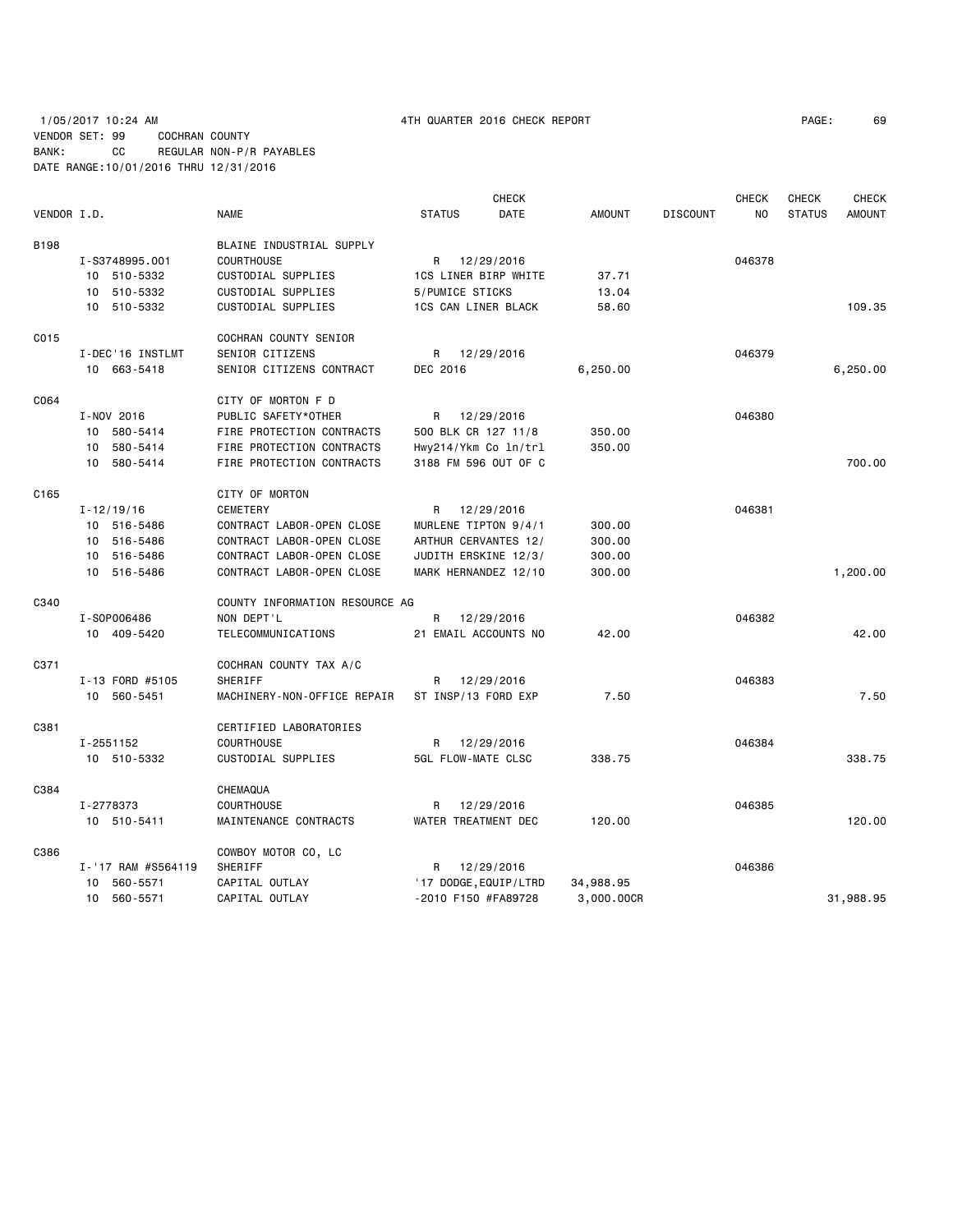# 1/05/2017 10:24 AM 4TH QUARTER 2016 CHECK REPORT PAGE: 70 VENDOR SET: 99 COCHRAN COUNTY BANK: CC REGULAR NON-P/R PAYABLES DATE RANGE:10/01/2016 THRU 12/31/2016

|             |            |                   |                                |                      | <b>CHECK</b>                    |               |                 | CHECK          | <b>CHECK</b>  | <b>CHECK</b>  |
|-------------|------------|-------------------|--------------------------------|----------------------|---------------------------------|---------------|-----------------|----------------|---------------|---------------|
| VENDOR I.D. |            |                   | <b>NAME</b>                    | <b>STATUS</b>        | DATE                            | <b>AMOUNT</b> | <b>DISCOUNT</b> | N <sub>O</sub> | <b>STATUS</b> | <b>AMOUNT</b> |
| D016        |            |                   | DELL MARKETING LP              |                      |                                 |               |                 |                |               |               |
|             |            | I-10133022232     | LIBRARY                        | R                    | 12/29/2016                      |               |                 | 046387         |               |               |
|             |            | 10 650-5310       | OFFICE SUPPLIES                |                      | OPTIPLEX 3040 #7JMHN            | 450.73        |                 |                |               |               |
|             | 10         | 650-5310          | OFFICE SUPPLIES                |                      | OPTIPLEX 3040 #7JMJN            | 450.73        |                 |                |               |               |
|             | 10         | 650-5310          | OFFICE SUPPLIES                |                      | OPTIPLEX 3040 #7JMKN            | 450.73        |                 |                |               |               |
|             |            | 10 650-5310       | OFFICE SUPPLIES                |                      | OPTIPLEX 3040 #7JMLN            | 450.73        |                 |                |               | 1,802.92      |
| D048        |            |                   | DATA-LINE OFFICE SYSTEMS       |                      |                                 |               |                 |                |               |               |
|             |            | $I - 12/21/16$    | LIBRARY/COPIER                 | R.                   | 12/29/2016                      |               |                 | 046388         |               |               |
|             |            | 10 650-5571       | CAPITAL OUTLAY                 |                      | RICOH MP C4504 SN#16            | 5,999.00      |                 |                |               |               |
|             |            | I-IN57947         | <b>EXTENSION SVC</b>           | R                    | 12/29/2016                      |               |                 | 046388         |               |               |
|             |            | 10 665-5411       | MAINTENANCE CONTRACTS          |                      | COPIER MAINT 12/05-1            | 30.00         |                 |                |               | 6,029.00      |
| D196        |            |                   | JORGE DE LA CRUZ               |                      |                                 |               |                 |                |               |               |
|             |            | I-16 SHERIFF CONV | SHERIFF                        | R                    | 12/29/2016                      |               |                 | 046389         |               |               |
|             | 10         | 560-5427          | CONTINUING EDUCATION           | R/B MEALS 12/4-12/9  |                                 | 66.83         |                 |                |               |               |
|             | 10         | 560-5427          | CONTINUING EDUCATION           | 5 NITES/SAN MARCOS 1 |                                 | 445.00        |                 |                |               |               |
|             | 10         | 560-5427          | CONTINUING EDUCATION           | LODGING TAX          |                                 | 66.75         |                 |                |               |               |
|             | 10         | 560-5427          | CONTINUING EDUCATION           | 936 MILES TO/FR SAN  |                                 | 505.44        |                 |                |               | 1,084.02      |
| D196        |            |                   | JORGE DE LA CRUZ               |                      |                                 |               |                 |                |               |               |
|             |            | I-OFF'L BOND '17  | SHERIFF                        | R                    | 12/29/2016                      |               |                 | 046390         |               |               |
|             |            | 10 560-5480       | <b>BONDS &amp; NOTARY FEES</b> | R/B PUB OFF'L BOND   |                                 | 50.00         |                 |                |               | 50.00         |
| D196        |            |                   | JORGE DE LA CRUZ               |                      |                                 |               |                 |                |               |               |
|             |            | I-PETTY CASH      | SHERIFF                        | R                    | 12/29/2016                      |               |                 | 046391         |               |               |
|             |            | 10 000-1020       | PETTY CASH - SHERIFF           | PETTY CASH FUND      |                                 | 500.00        |                 |                |               | 500.00        |
| F097        |            |                   | NATHAN D FOOS dba              |                      |                                 |               |                 |                |               |               |
|             | $I - 0120$ |                   | <b>COURTHOUSE</b>              | R                    | 12/29/2016                      |               |                 | 046392         |               |               |
|             |            | 10 510-5451       | REPAIR                         |                      | 2/LABOR-BASEMENT MOP            | 170.00        |                 |                |               |               |
|             |            | 10 510-5451       | REPAIR                         | SINK MACHINE FEE     |                                 | 15.00         |                 |                |               |               |
|             | 10         | 510-5451          | REPAIR                         |                      | LABOR-VALVE ACTUATOR            | 85.00         |                 |                |               |               |
|             |            | 10 510-5451       | REPAIR                         |                      | VALVE ACTUATOR 25PSI            | 137.85        |                 |                |               |               |
|             |            | I-W0#117C         | <b>COURTHOUSE</b>              | R                    | 12/29/2016                      |               |                 | 046392         |               |               |
|             |            | 10 510-5451       | REPAIR                         |                      | <b>3HRS LABOR&amp;DRIVE TIM</b> | 255.00        |                 |                |               |               |
|             |            | 10 510-5451       | REPAIR                         |                      | SPECIAL EQUIP FEE/RE            |               |                 |                |               |               |
|             |            | I-W0#118C         | <b>MUSEUM</b>                  | R                    | 12/29/2016                      |               |                 | 046392         |               |               |
|             | 10         | 652-5451          | REPAIR                         | 3 HRS LABOR          |                                 | 255.00        |                 |                |               |               |
|             | 10         | 652-5451          | REPAIR                         | FROST PROOF HYDRANT  |                                 | 135.39        |                 |                |               |               |
|             | 10         | 652-5451          | REPAIR                         | 3/4 X 1/2 PVC SLIP B |                                 | 1.50          |                 |                |               |               |
|             | 10         | 652-5451          | REPAIR                         | 3/4 PVC SLIP X SLIP  |                                 | 1.40          |                 |                |               |               |
|             | 10         | 652-5451          | REPAIR                         |                      | 3/4 PVC MALE ADAPTER            | 1.50          |                 |                |               |               |
|             |            | 10 652-5451       | REPAIR                         | 3/4 PVC SOCKET CAP   |                                 | 1.60          |                 |                |               | 1,059.24      |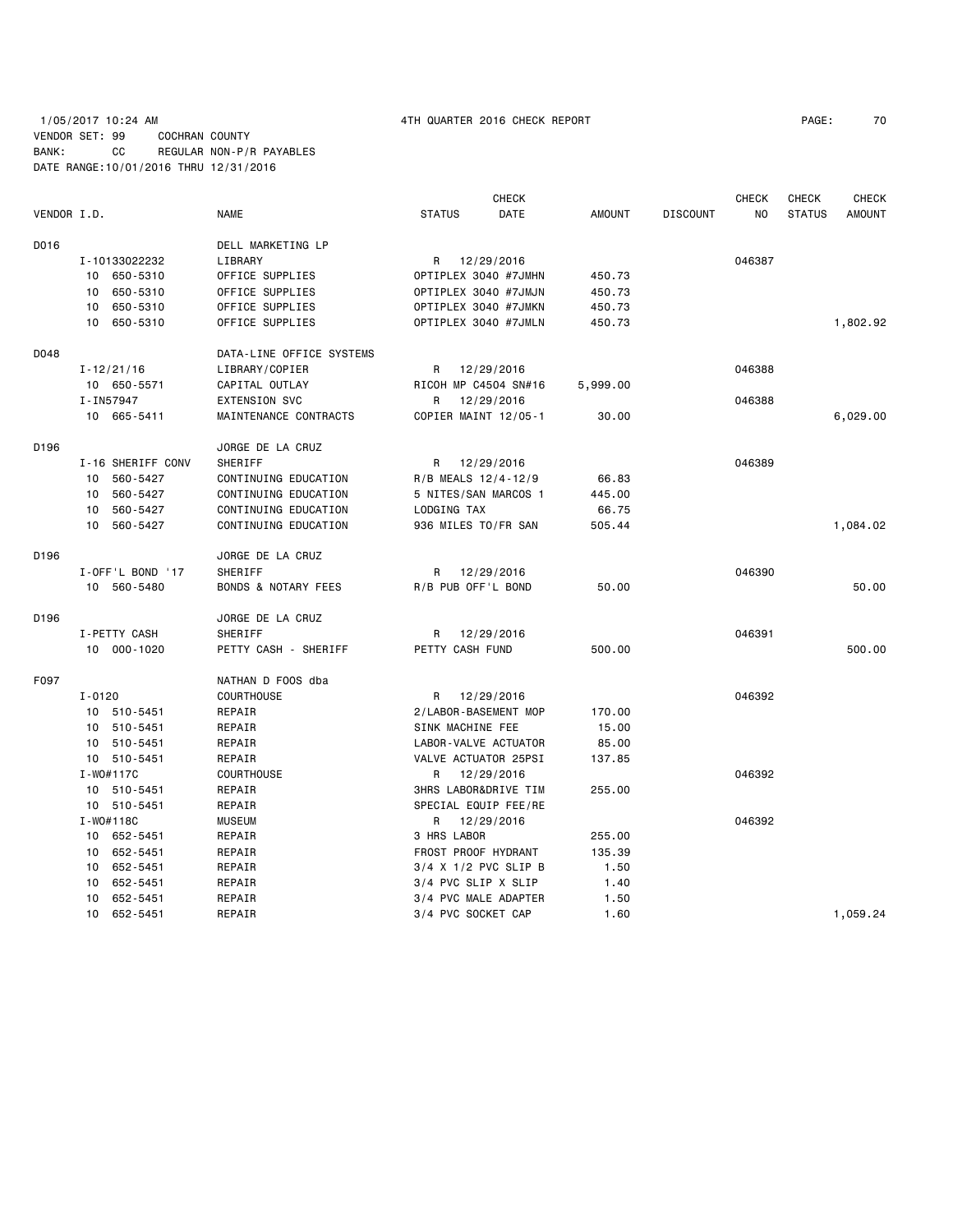# 1/05/2017 10:24 AM 4TH QUARTER 2016 CHECK REPORT PAGE: 71 VENDOR SET: 99 COCHRAN COUNTY BANK: CC REGULAR NON-P/R PAYABLES DATE RANGE:10/01/2016 THRU 12/31/2016

|                  |                              |                                |                      | CHECK      |               |                 | <b>CHECK</b> | CHECK         | <b>CHECK</b>  |
|------------------|------------------------------|--------------------------------|----------------------|------------|---------------|-----------------|--------------|---------------|---------------|
| VENDOR I.D.      |                              | <b>NAME</b>                    | <b>STATUS</b>        | DATE       | <b>AMOUNT</b> | <b>DISCOUNT</b> | NO           | <b>STATUS</b> | <b>AMOUNT</b> |
| G005             |                              | <b>GENERAL FUND</b>            |                      |            |               |                 |              |               |               |
|                  | I-PSTG MTR 2016              | CO JDG/COMMISSIONERS CT        | R                    | 12/29/2016 |               |                 | 046393       |               |               |
|                  | 15 610-5311                  | POSTAL EXPENSES                | POSTAGE MACHINE DETA |            | 31.80         |                 |              |               | 31.80         |
|                  |                              |                                |                      |            |               |                 |              |               |               |
| H <sub>029</sub> |                              | TAYLOR CORPORATION dba         |                      |            |               |                 |              |               |               |
|                  | I-INV4801884                 | TREASURER                      | R                    | 12/29/2016 |               |                 | 046394       |               |               |
|                  | 10 497-5310                  | OFFICE SUPPLIES                | POSTER GUARD 1 YEAR  |            | 59.99         |                 |              |               |               |
|                  | 10 497-5310                  | OFFICE SUPPLIES                | SHIPPING             |            | 10.95         |                 |              |               |               |
|                  | I-INV4803059                 | TREASURER                      | R                    | 12/29/2016 |               |                 | 046394       |               |               |
|                  | 10 497-5310                  | OFFICE SUPPLIES                | 2/PAYROLL CHANGE NOT |            | 108.78        |                 |              |               |               |
|                  | 10 497-5310                  | OFFICE SUPPLIES                | SHIPPING             |            | 22.00         |                 |              |               | 201.72        |
| H152             |                              | HARRIS LOCAL GOVERNMENT        |                      |            |               |                 |              |               |               |
|                  | I-MN00007303                 | TAX/AC                         | R                    | 12/29/2016 |               |                 | 046395       |               |               |
|                  | 10 499-5411                  | MAINTENANCE CONTRACTS          | 1ST QTR ONLINE COLL  |            | 6,734.31      |                 |              |               |               |
|                  | 10 499-5411                  | MAINTENANCE CONTRACTS          | 1ST QTR MAINT/ONLINE |            | 338.00        |                 |              |               | 7,072.31      |
| L015             |                              | LUBBOCK COUNTY, TEXAS          |                      |            |               |                 |              |               |               |
|                  | I-NOV16                      | JUVENILE PROBATION             | R                    | 12/29/2016 |               |                 | 046396       |               |               |
|                  | 17 573-5413                  | Detention Services             | 13 DAYS/PRE(S)/JUV#1 |            | 1,300.00      |                 |              |               |               |
|                  | 17 573-5413                  | Detention Services             | 13 DAYS/PRE(S)/JUV#1 |            | 1,300.00      |                 |              |               |               |
|                  | 17 573-5413                  | Detention Services             | 4 DAYS/PRE(S)/JUV#83 |            | 400.00        |                 |              |               |               |
|                  | 17 573-5413                  | Detention Services             | 15 DAYS/PRE(S)/JUV#8 |            | 1,500.00      |                 |              |               | 4,500.00      |
| M018             |                              | MORTON INSURANCE AGENCY        |                      |            |               |                 |              |               |               |
|                  | I-12382532/ADAMS 17          | <b>ATTORNEY</b>                | R                    | 12/29/2016 |               |                 | 046397       |               |               |
|                  | 10 475-5480                  | <b>BONDS &amp; NOTARY FEES</b> | PUB OFF'L BOND 2017  |            | 50.00         |                 |              |               |               |
|                  | I-18019730 2017 PE           | NON-DEPT'L                     | R                    | 12/29/2016 |               |                 | 046397       |               |               |
|                  | 10 409-5480                  | <b>BONDS &amp; NOTARY FEES</b> | BLANKET BOND 2017    |            | 160.00        |                 |              |               |               |
|                  | I-68562579/WISELEY17 TAX A/C |                                | R                    | 12/29/2016 |               |                 | 046397       |               |               |
|                  | 10 499-5480                  | <b>BONDS &amp; NOTARY FEES</b> | PUB OFF'L BOND 2017  |            | 50.00         |                 |              |               |               |
|                  | I-71238440/JACKSON17 TAX A/C |                                | R                    | 12/29/2016 |               |                 | 046397       |               |               |
|                  | 10 499-5480                  | <b>BONDS &amp; NOTARY FEES</b> | PUB OFF'L BOND/COUNT |            | 500.00        |                 |              |               | 760.00        |
| M182             |                              | BEVERLY MCCLELLAN              |                      |            |               |                 |              |               |               |
|                  | I-OFF'L BOND '17             | AUDITOR                        | R                    | 12/29/2016 |               |                 | 046398       |               |               |
|                  | 10 495-5480                  | <b>BONDS &amp; NOTARY FEES</b> | PUBLIC OFFICIAL BOND |            | 50.00         |                 |              |               | 50.00         |
| M239             |                              | MIDAMERICA BOOKS               |                      |            |               |                 |              |               |               |
|                  | I-403194                     | LIBRARY                        | R                    | 12/29/2016 |               |                 | 046399       |               |               |
|                  | 650-5590<br>10               | <b>BOOKS</b>                   | AMERICAN BISON       |            | 19.95         |                 |              |               |               |
|                  | 650-5590<br>10               | <b>BOOKS</b>                   | <b>BALD EAGLES</b>   |            | 19.95         |                 |              |               |               |
|                  | 650-5590<br>10               | <b>BOOKS</b>                   | COYOTES              |            | 19.95         |                 |              |               |               |
|                  | 650-5590<br>10               | <b>BOOKS</b>                   | <b>GRAY WOLVES</b>   |            | 19.95         |                 |              |               |               |
|                  | 650-5590<br>10               | <b>BOOKS</b>                   | GRIZZLY BEARS        |            | 19.95         |                 |              |               |               |
|                  | 10<br>650-5590               | <b>BOOKS</b>                   | MOOSE                |            | 19.95         |                 |              |               |               |
|                  | 650-5590<br>10               | <b>BOOKS</b>                   | ANGEL SHARKS         |            | 19.95         |                 |              |               |               |
|                  | 10<br>650-5590               | <b>BOOKS</b>                   | BLACKTIP REEF SHARKS |            | 19.95         |                 |              |               |               |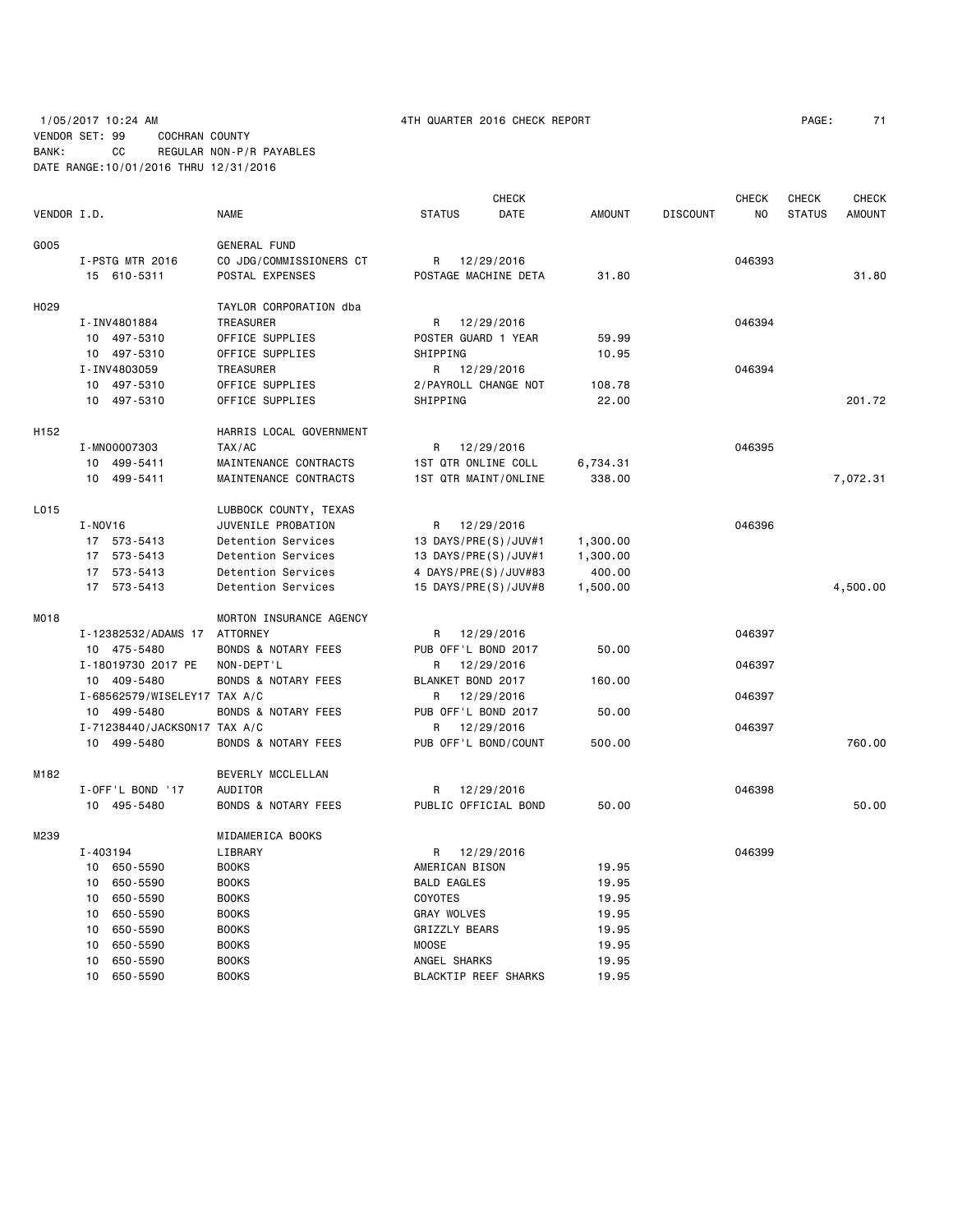# 1/05/2017 10:24 AM 4TH QUARTER 2016 CHECK REPORT PAGE: 72 VENDOR SET: 99 COCHRAN COUNTY BANK: CC REGULAR NON-P/R PAYABLES DATE RANGE:10/01/2016 THRU 12/31/2016

|             |                     |                         |                            | <b>CHECK</b>        |                         |                |                 | <b>CHECK</b> | CHECK         | <b>CHECK</b>  |
|-------------|---------------------|-------------------------|----------------------------|---------------------|-------------------------|----------------|-----------------|--------------|---------------|---------------|
| VENDOR I.D. |                     | <b>NAME</b>             |                            | <b>STATUS</b>       | DATE                    | <b>AMOUNT</b>  | <b>DISCOUNT</b> | NO.          | <b>STATUS</b> | <b>AMOUNT</b> |
| M239        |                     | MIDAMERICA BOOKS        | CONT                       |                     |                         |                |                 |              |               |               |
|             | I-403194            | LIBRARY                 |                            |                     | 12/29/2016              |                |                 | 046399       |               |               |
|             | 10 650-5590         | <b>BOOKS</b>            |                            |                     | R<br><b>BLUE SHARKS</b> |                |                 |              |               |               |
|             | 650-5590<br>10      |                         | <b>BOOKS</b>               |                     | <b>BULL SHARKS</b>      |                |                 |              |               |               |
|             | 650-5590<br>10      | <b>BOOKS</b>            |                            | <b>NURSE SHARKS</b> |                         | 19.95<br>19.95 |                 |              |               |               |
|             | 650-5590<br>10      |                         | <b>BOOKS</b>               |                     | SAND TIGER SHARKS       | 19.95          |                 |              |               |               |
|             | 10<br>650-5590      | <b>BOOKS</b>            |                            | FREIGHT             |                         | 23.94          |                 |              |               | 263.34        |
|             |                     |                         |                            |                     |                         |                |                 |              |               |               |
| M299        |                     |                         | <b>MORTON SELF STORAGE</b> |                     |                         |                |                 |              |               |               |
|             | $I - 518$           | SHERIFF                 |                            | R                   | 12/29/2016              |                |                 | 046400       |               |               |
|             | 10 560-5499         | MISCELLANEOUS           |                            | STORAGE DEC16       |                         | 50.00          |                 |              |               | 50.00         |
| N066        |                     | NTS COMMUNICATIONS      |                            |                     |                         |                |                 |              |               |               |
|             | I-8062660032 DEC 16 | COMM'R CT/CO JDG/PREC 4 |                            | R                   | 12/29/2016              |                |                 | 046401       |               |               |
|             | 15 610-5420         | TELECOMMUNICATIONS      |                            | WATS LINE           |                         | 4.99           |                 |              |               |               |
|             | 610-5420<br>15      | TELECOMMUNICATIONS      |                            | <b>FEES</b>         |                         | 0.01           |                 |              |               |               |
|             | 624-5420<br>15      | TELECOMMUNICATIONS      |                            | LONG DISTANCE USAGE |                         | 0.57           |                 |              |               |               |
|             | 15<br>624-5420      | TELECOMMUNICATIONS      |                            | <b>FEES</b>         |                         | 7.42           |                 |              |               | 12.99         |
| N095        |                     | NEOFUNDS BY NEOPOST     |                            |                     |                         |                |                 |              |               |               |
|             | $I - 12/13/16$      |                         | CLERK                      |                     | 12/29/2016<br>R         |                |                 | 046402       |               |               |
|             | 10 403-5311         |                         | POSTAL EXPENSES            |                     | POSTAGE ADDED TO MTR    |                |                 |              |               | 2,000.00      |
|             |                     |                         |                            |                     |                         |                |                 |              |               |               |
| P007        |                     | PAYROLL CLEARING ACCT   |                            |                     |                         |                |                 |              |               |               |
|             | I-4TH QTR 2016      | WORKERS COMP/ALL DEPTS  |                            | R                   | 12/29/2016              |                |                 | 046403       |               |               |
|             | 400-5204<br>10      | WORKERS' COMPENSATION   |                            |                     | W/C QTRLY DEPOSIT-CN    | 83.62          |                 |              |               |               |
|             | 403-5204<br>10      | WORKERS' COMPENSATION   |                            |                     | W/C QTRLY DEPOSIT-CL    | 74.42          |                 |              |               |               |
|             | 435-5204<br>10      | WORKERS' COMPENSATION   |                            |                     | W/C QTRLY DEPOSIT-DI    | 15.03          |                 |              |               |               |
|             | 455-5204<br>10      | WORKERS' COMPENSATION   |                            |                     | W/C QTRLY DEPOSIT-J.    | 37.46          |                 |              |               |               |
|             | 10<br>475-5204      | WORKERS' COMPENSATION   |                            |                     | W/C QTRLY DEPOSIT-CN    | 12.32          |                 |              |               |               |
|             | 476-5204<br>10      | WORKERS' COMPENSATION   |                            |                     | W/C QTRLY DEPOSIT-DI    | 1.22           |                 |              |               |               |
|             | 490-5204<br>10      | WORKERS' COMPENSATION   |                            |                     | W/C QTRLY DEPOSIT-EL    | 12.37          |                 |              |               |               |
|             | 495 - 5204<br>10    | WORKERS' COMPENSATION   |                            |                     | W/C QTRLY DEPOSIT-AU    | 73.72          |                 |              |               |               |
|             | 497-5204<br>10      | WORKERS' COMPENSATION   |                            |                     | W/C QTRLY DEPOSIT-TR    | 36.49          |                 |              |               |               |
|             | 499-5204<br>10      | WORKERS' COMPENSATION   |                            |                     | W/C QTRLY DEPOSIT-TA    | 96.19          |                 |              |               |               |
|             | 510-5204<br>10      | WORKERS' COMPENSATION   |                            |                     | W/C QTRLY DEPOSIT-CO    | 221.57         |                 |              |               |               |
|             | 10<br>512-5204      | WORKERS' COMPENSATION   |                            |                     | W/C QTRLY DEPOSIT-JA    | 320.81         |                 |              |               |               |
|             | 516-5204<br>10      | WORKERS' COMPENSATION   |                            |                     | W/C QTRLY DEPOSIT-CE    | 343.69         |                 |              |               |               |
|             | 550-5204<br>10      | WORKERS' COMPENSATION   |                            |                     | W/C QTRLY DEPOSIT-CO    | 127.04         |                 |              |               |               |
|             | 560-5204<br>10      | WORKERS' COMPENSATION   |                            |                     | W/C QTRLY DEPOSIT-SH    | 1,583.66       |                 |              |               |               |
|             | 17<br>573-5204      | WORKERS COMPENSATION    |                            |                     | W/C QTRLY DEPOSIT-JU    | 27.28          |                 |              |               |               |
|             | 650-5204<br>10      | WORKERS' COMPENSATION   |                            |                     | W/C QTRLY DEPOSIT-LI    | 46.27          |                 |              |               |               |
|             | 652-5204<br>10      | WORKERS' COMPENSATION   |                            |                     | W/C QTRLY DEPOSIT-MU    | 13.09          |                 |              |               |               |
|             | 660-5204<br>10      | WORKERS' COMPENSATION   |                            |                     | W/C QTRLY DEPOSIT-PA    | 226.66         |                 |              |               |               |
|             | 662-5204<br>10      | WORKERS' COMPENSATION   |                            |                     | W/C QTRLY DEPOSIT-AC    | 243.20         |                 |              |               |               |
|             | 665-5204<br>10      | WORKERS' COMPENSATION   |                            |                     | W/C QTRLY DEPOSIT-EX    | 29.68          |                 |              |               |               |
|             | 610-5204<br>15      | WORKERS' COMPENSATION   |                            |                     | W/C QTRLY DEPOSIT-CO    | 194.95         |                 |              |               |               |
|             | 15<br>621-5204      | WORKERS' COMPENSATION   |                            |                     | W/C QTRLY DEPOSIT-PR    | 527.23         |                 |              |               |               |
|             |                     |                         |                            |                     |                         |                |                 |              |               |               |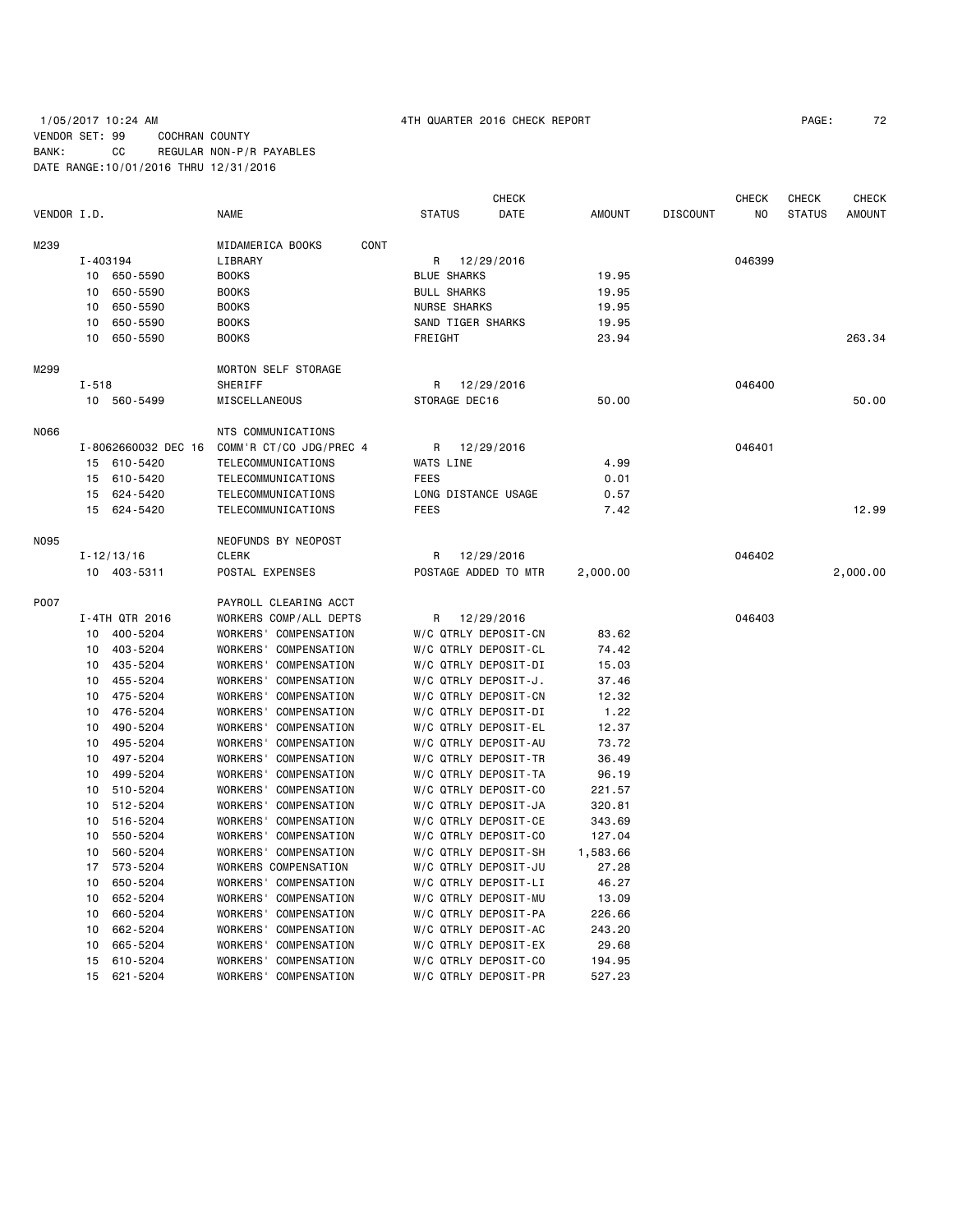|             |             |                                     |                                |                     | <b>CHECK</b>         |               |                 | <b>CHECK</b> | CHECK         | <b>CHECK</b>  |
|-------------|-------------|-------------------------------------|--------------------------------|---------------------|----------------------|---------------|-----------------|--------------|---------------|---------------|
| VENDOR I.D. |             |                                     | <b>NAME</b>                    | <b>STATUS</b>       | DATE                 | <b>AMOUNT</b> | <b>DISCOUNT</b> | NO.          | <b>STATUS</b> | <b>AMOUNT</b> |
| P007        |             |                                     | PAYROLL CLEARING ACCT CONT     |                     |                      |               |                 |              |               |               |
|             |             | I-4TH QTR 2016                      | WORKERS COMP/ALL DEPTS         | R                   | 12/29/2016           |               |                 | 046403       |               |               |
|             |             | 15 622-5204                         | WORKERS' COMPENSATION          |                     | W/C QTRLY DEPOSIT-PR | 547.00        |                 |              |               |               |
|             |             | 15 623-5204                         | WORKERS' COMPENSATION          |                     | W/C QTRLY DEPOSIT-PR | 546.33        |                 |              |               |               |
|             |             | 15 624-5204                         | WORKERS' COMPENSATION          |                     | W/C QTRLY DEPOSIT-PR | 542.51        |                 |              |               |               |
|             |             | 30 518-5204                         | WORKERS COMPENSATION           |                     | W/C QTRLY DEPOSIT-AI | 97.14         |                 |              |               | 6,080.95      |
| P202        |             |                                     | THE PRODUCTIVITY CENTER        |                     |                      |               |                 |              |               |               |
|             |             | I-CCCSD003115216                    | SHERIFF                        | R                   | 12/29/2016           |               |                 | 046404       |               |               |
|             |             | 10 560-5481                         | DUES AND REGISTRATION          |                     | JAN '17-'18 TCLEDDS/ | 317.00        |                 |              |               | 317.00        |
| R256        |             |                                     | TIMOTHY ROBERTS                |                     |                      |               |                 |              |               |               |
|             |             | I-PUB OFF'L BOND 17                 | COMMISSIONERS COURT            | R                   | 12/29/2016           |               |                 | 046405       |               |               |
|             |             | 15 610-5480                         | <b>BONDS &amp; NOTARY FEES</b> |                     | PUBLIC OFF'L BOND 20 | 50.00         |                 |              |               | 50.00         |
| R269        |             |                                     | REGIONAL PUBLIC DEFENDER       |                     |                      |               |                 |              |               |               |
|             |             | I-2017 AGRMT/PUB DEF DISTRICT COURT |                                | R                   | 12/29/2016           |               |                 | 046406       |               |               |
|             |             | 10 435-5400                         | ATTORNEY AD LITEM              |                     | CO SHARE 2017 REGINO | 1,000.00      |                 |              |               | 1,000.00      |
| S047        |             |                                     | SHELL FLEET PLUS               |                     |                      |               |                 |              |               |               |
|             |             | I-65174922612                       | <b>CLERK</b>                   |                     | 12/29/2016           |               |                 | 046407       |               |               |
|             |             | 10 403-5427                         | CONTINUING EDUCATION           |                     | 17.904GL UNL POOLVIL | 34.00         |                 |              |               |               |
|             |             | 10 403-5427                         | CONTINUING EDUCATION           | CR STATE TAX        |                      | 3.28CR        |                 |              |               | 30.72         |
| S071        |             |                                     | SCRIPT OFFICE PRODUCTS, INC.   |                     |                      |               |                 |              |               |               |
|             | $I - 51981$ |                                     | ATTORNEY                       | R                   | 12/29/2016           |               |                 | 046408       |               |               |
|             |             | 10 475-5310                         | OFFICE SUPPLIES                | 1 CALENDAR REFILL   |                      | 2.95          |                 |              |               |               |
|             |             | 10 475-5310                         | OFFICE SUPPLIES                | 1 DESK CALENDAR     |                      | 5.95          |                 |              |               |               |
|             | $I - 51995$ |                                     | <b>TREASURER</b>               | R                   | 12/29/2016           |               |                 | 046408       |               |               |
|             |             | 10 497-5310                         | OFFICE SUPPLIES                | 1 KYO TNR CTG       |                      | 125,00        |                 |              |               | 133.90        |
| S242        |             |                                     | SAM'S CLUB                     |                     |                      |               |                 |              |               |               |
|             |             | I-011272 121616                     | JAIL                           | R                   | 12/29/2016           |               |                 | 046409       |               |               |
|             |             | 10 512-5392                         | MISCELLANEOUS SUPPLIES         | 8/DISINFECTANT      |                      | 50.88         |                 |              |               |               |
|             |             | 10 512-5392                         | MISCELLANEOUS SUPPLIES         | 2/PINESOL           |                      | 21.56         |                 |              |               |               |
|             |             | 10 512-5392                         | MISCELLANEOUS SUPPLIES         | 2 LAUNDRY DETERGENT |                      | 30.76         |                 |              |               |               |
|             |             | 10 512-5333                         | FOOD-PRISONERS                 | 2 HVR DRESSING      |                      | 19.78         |                 |              |               |               |
|             |             | 10 512-5333                         | FOOD-PRISONERS                 | ORANGES             |                      | 8.98          |                 |              |               |               |
|             |             | 10 512-5333                         | FOOD-PRISONERS                 | 2/SUGAR             |                      | 9.72          |                 |              |               |               |
|             |             | 10 512-5392                         | MISCELLANEOUS SUPPLIES         | ZIPLOCK BAGS        |                      | 8.78          |                 |              |               |               |
|             |             | 10 512-5392                         | MISCELLANEOUS SUPPLIES         |                     | ZIPLOCK FREEZER BAGS | 12.53         |                 |              |               |               |
|             |             | 10 409-5300                         | COUNTY-WIDE SUPPLIES           |                     | 2 SWISS HOT CHOCOLAT | 11.72         |                 |              |               |               |
|             |             | 10 409-5300                         | COUNTY-WIDE SUPPLIES           |                     | 2/LAND O'LAKES HALF/ | 17.44         |                 |              |               |               |
|             |             | 10 512-5392                         | MISCELLANEOUS SUPPLIES         | PAPER TOWELS        |                      | 16.76         |                 |              |               |               |
|             |             | 10 512-5392                         | MISCELLANEOUS SUPPLIES         | <b>BATH TISSUE</b>  |                      | 20.48         |                 |              |               |               |
|             |             | 10 512-5391                         | MEDICAL CARE-PRISONERS         | ALEVE PM            |                      | 18.46         |                 |              |               |               |
|             |             | 10 512-5391                         | MEDICAL CARE-PRISONERS         | ZANTAC 150          |                      | 24.89         |                 |              |               |               |
|             |             | 10 512-5391                         | MEDICAL CARE-PRISONERS         | <b>OMEPRAZOL</b>    |                      | 13.98         |                 |              |               |               |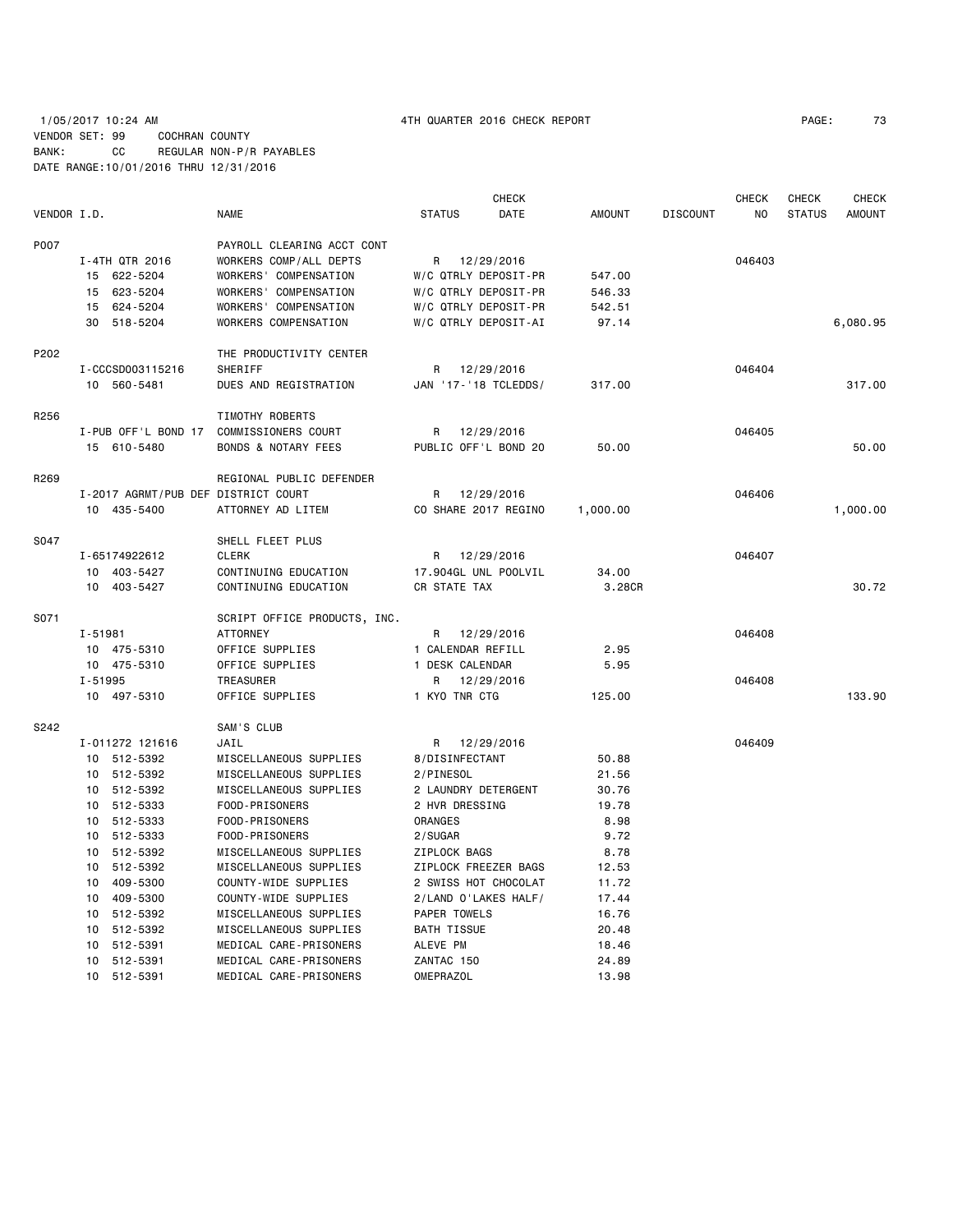## 1/05/2017 10:24 AM 4TH QUARTER 2016 CHECK REPORT PAGE: 74 VENDOR SET: 99 COCHRAN COUNTY BANK: CC REGULAR NON-P/R PAYABLES DATE RANGE:10/01/2016 THRU 12/31/2016

| VENDOR I.D. |            |                 | <b>NAME</b>                              | <b>STATUS</b>        | <b>CHECK</b><br><b>DATE</b> | <b>AMOUNT</b> | <b>DISCOUNT</b> | <b>CHECK</b><br>NO. | <b>CHECK</b><br><b>STATUS</b> | <b>CHECK</b><br><b>AMOUNT</b> |
|-------------|------------|-----------------|------------------------------------------|----------------------|-----------------------------|---------------|-----------------|---------------------|-------------------------------|-------------------------------|
| S242        |            |                 | SAM'S CLUB<br>CONT                       |                      |                             |               |                 |                     |                               |                               |
|             |            | I-011272 121616 | JAIL                                     |                      | R 12/29/2016                |               |                 | 046409              |                               |                               |
|             |            | 10 512-5391     | MEDICAL CARE-PRISONERS                   | <b>TYLENOL</b>       |                             | 15.89         |                 |                     |                               |                               |
|             | 10         | 512-5391        | MEDICAL CARE-PRISONERS                   | <b>ALEVE</b>         |                             | 16.76         |                 |                     |                               |                               |
|             | 10         | 512-5391        | MEDICAL CARE-PRISONERS                   | ALKA-SELTZER PLUS CO |                             | 8.98          |                 |                     |                               |                               |
|             | 10         | 512-5333        | FOOD-PRISONERS                           | MRS B BREAD 2PK      |                             | 4.58          |                 |                     |                               |                               |
|             | 10         | 512-5333        | FOOD-PRISONERS                           | <b>GALA APPLES</b>   |                             | 7.98          |                 |                     |                               |                               |
|             | 10         | 512-5333        | FOOD-PRISONERS                           | CHIPS                |                             | 12.72         |                 |                     |                               |                               |
|             | 10         | 512-5333        | FOOD-PRISONERS                           | CHIPS                |                             | 10.98         |                 |                     |                               |                               |
|             |            | 10 512-5333     | FOOD-PRISONERS                           | <b>SYRUP</b>         |                             | 6.82          |                 |                     |                               |                               |
|             |            | 10 512-5333     | FOOD-PRISONERS                           | PICKLES              |                             | 4.88          |                 |                     |                               |                               |
|             |            | 10 512-5333     | FOOD-PRISONERS                           | SALAD                |                             | 1.98          |                 |                     |                               |                               |
|             | 10         | 512-5333        | FOOD-PRISONERS                           | SHREDDED LETTUCE     |                             | 1.98          |                 |                     |                               |                               |
|             | 10         | 512-5333        | FOOD-PRISONERS                           | SALAD                |                             | 1.98          |                 |                     |                               |                               |
|             | 10         | 409-5300        | COUNTY-WIDE SUPPLIES                     | DISC HOT CHOCOLATE   |                             | 3.00CR        |                 |                     |                               | 379.25                        |
| S281        |            |                 | <b>STAPLES</b>                           |                      |                             |               |                 |                     |                               |                               |
|             |            | I-2748560186    | SHERIFF                                  | R                    | 12/29/2016                  |               |                 | 046410              |                               |                               |
|             |            | 10 560-5310     | OFFICE SUPPLIES                          |                      | LARGE MONTHLY PLANNE        | 11.79         |                 |                     |                               |                               |
|             | 10         | 560-5310        | OFFICE SUPPLIES                          | 2/4" 3-RING BINDER   |                             | 35.98         |                 |                     |                               |                               |
|             |            | 10 560-5310     | OFFICE SUPPLIES                          |                      | 1DZ/PILOT PRECISE V5        | 24.99         |                 |                     |                               |                               |
|             | 10         | 560-5310        | OFFICE SUPPLIES                          | 1PK/HIGHLIGHTERS     |                             | 10.79         |                 |                     |                               |                               |
|             | 10         | 560-5310        | OFFICE SUPPLIES                          | 1PK/HIGHLIGHTERS     |                             | 10.79         |                 |                     |                               |                               |
|             |            | 10 560-5310     | OFFICE SUPPLIES                          |                      | 2PK/DVD/CD STORAGE C        | 145.98        |                 |                     |                               |                               |
|             |            | I-9748601561    | SHERIFF                                  |                      | R 12/29/2016                |               |                 | 046410              |                               |                               |
|             | 10         | 560-5310        | OFFICE SUPPLIES                          | PAPER                |                             | 55.99         |                 |                     |                               |                               |
|             | 10         | 560-5310        | OFFICE SUPPLIES                          | 2/HP 90A TONER CARTR |                             | 349.98        |                 |                     |                               |                               |
|             | 10         | 560-5310        | OFFICE SUPPLIES                          | DISC/PAPER           |                             | 8.45CR        |                 |                     |                               | 637.84                        |
| S316        |            |                 | <b>BRYANT SEARS</b>                      |                      |                             |               |                 |                     |                               |                               |
|             |            | $I - 12/20/16$  | JUVENILE PROBATION                       | R                    | 12/29/2016                  |               |                 | 046411              |                               |                               |
|             |            | 17 573-5499     | OPERATING EXPENSES                       | R/B 4 TIRES 265/25R1 |                             | 648.00        |                 |                     |                               |                               |
|             |            | 17 573-5499     | OPERATING EXPENSES                       | 4/WHEEL BALANCE      |                             | 40.00         |                 |                     |                               |                               |
|             |            | 17 573-5499     | OPERATING EXPENSES                       | 4/TIRE DISPOSAL FEE  |                             | 10.00         |                 |                     |                               |                               |
|             |            | 17 573-5499     | OPERATING EXPENSES                       | 4/TIRE MOUNT         |                             | 20.00         |                 |                     |                               |                               |
|             |            | 17 573-5499     | OPERATING EXPENSES                       | VEHICLE ALIGNMENT/MC |                             | 65.00         |                 |                     |                               | 783.00                        |
| S359        |            |                 | ERIC SILHAN                              |                      |                             |               |                 |                     |                               |                               |
|             |            |                 | I-PUB OFF'L BOND '17 COMMISSIONERS COURT | R                    | 12/29/2016                  |               |                 | 046412              |                               |                               |
|             |            | 15 610-5480     | <b>BONDS &amp; NOTARY FEES</b>           | R/B NEW PUB OFF'L BO |                             | 50.00         |                 |                     |                               | 50.00                         |
| S416        |            |                 | SOS WASTE DISPOSAL, INC                  |                      |                             |               |                 |                     |                               |                               |
|             | $I - 9743$ |                 | PREC 3/PREC 4                            |                      | R 12/29/2016                |               |                 | 046413              |                               |                               |
|             |            | 15 623-5440     | UTILITIES                                | DUMPSTER SVC DEC16   |                             | 53.25         |                 |                     |                               |                               |
|             | 15         | 624-5440        | UTILITIES                                | DUMPSTER SVC DEC16   |                             | 53.25         |                 |                     |                               | 106.50                        |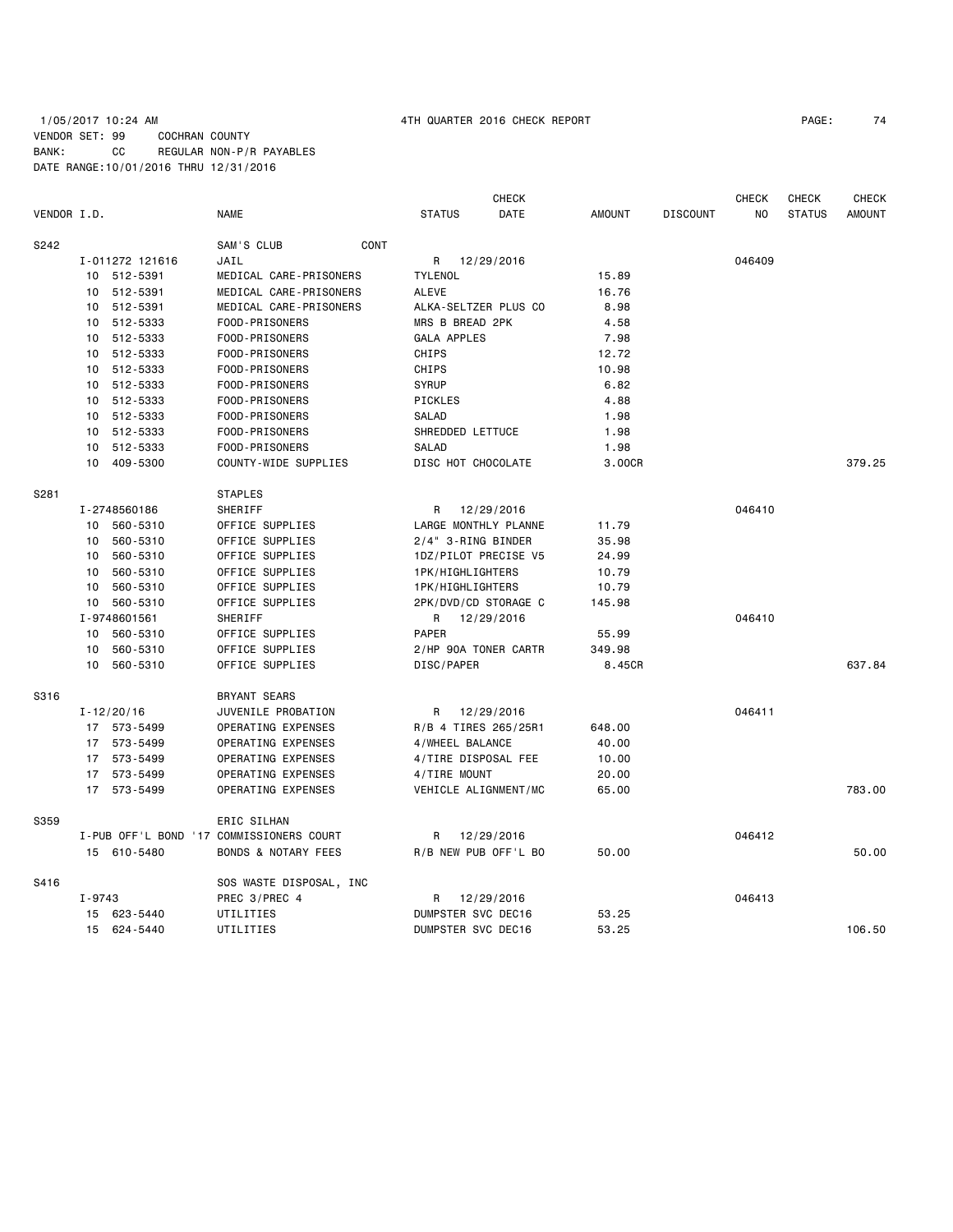1/05/2017 10:24 AM 4TH QUARTER 2016 CHECK REPORT PAGE: 75

VENDOR SET: 99 COCHRAN COUNTY BANK: CC REGULAR NON-P/R PAYABLES DATE RANGE:10/01/2016 THRU 12/31/2016

|             |    |                                  |                               |               |                      | <b>CHECK</b>         |               |                 | <b>CHECK</b> | <b>CHECK</b>  | CHECK         |
|-------------|----|----------------------------------|-------------------------------|---------------|----------------------|----------------------|---------------|-----------------|--------------|---------------|---------------|
| VENDOR I.D. |    |                                  | <b>NAME</b>                   | <b>STATUS</b> |                      | DATE                 | <b>AMOUNT</b> | <b>DISCOUNT</b> | NO           | <b>STATUS</b> | <b>AMOUNT</b> |
| T009        |    |                                  | TEXAS ASSOCIATION OF COUNTIES |               |                      |                      |               |                 |              |               |               |
|             |    | $I - 22513/TACA$ DUES 17 TAX A/C |                               | R             | 12/29/2016           |                      |               |                 | 046414       |               |               |
|             |    | 10 403-5481                      | DUES AND REGISTRATION         |               |                      | 2017 MEMBERSHIP DUES | 40.00         |                 |              |               | 40.00         |
| T009        |    |                                  | TEXAS ASSOCIATION OF COUNTIES |               |                      |                      |               |                 |              |               |               |
|             |    | I-236850/TACA DUES               | TAX A/C                       | R             | 12/29/2016           |                      |               |                 | 046415       |               |               |
|             |    | 10 403-5481                      | DUES AND REGISTRATION         |               |                      | 2017 MEMBERSHIP DUES | 85.00         |                 |              |               | 85,00         |
| T050        |    |                                  | TAC UNEMPLOYMENT FUND         |               |                      |                      |               |                 |              |               |               |
|             |    | I-4TH QTR 2016                   | UNEMPLOYMENT-ALL DEPTS        | R             | 12/29/2016           |                      |               |                 | 046416       |               |               |
|             |    | 10 400-5206                      | UNEMPLOYMENT                  |               | QTRLY UNEMPLYMNT-CO  |                      | 8.17          |                 |              |               |               |
|             | 10 | 403-5206                         | UNEMPLOYMENT                  |               |                      | QTRLY UNEMPLYMNT-CLE | 10.20         |                 |              |               |               |
|             | 10 | 435-5206                         | UNEMPLOYMENT                  |               |                      | QTRLY UNEMPLYMNT-DIS | 2.88          |                 |              |               |               |
|             | 10 | 455-5206                         | UNEMPLOYMENT                  |               | QTRLY UNEMPLYMNT-JP  |                      | 0.74          |                 |              |               |               |
|             | 10 | 475-5206                         | UNEMPLOYMENT                  |               | QTRLY UNEMPLYMNT-CO  |                      | 8.37          |                 |              |               |               |
|             |    | 10 476-5206                      | UNEMPLOYMENT                  |               |                      | QTRLY UNEMPLYMNT-DIS | 1.25          |                 |              |               |               |
|             | 10 | 490-5206                         | UNEMPLOYMENT                  |               |                      | QTRLY UNEMPLYMNT-ELE | 3.13          |                 |              |               |               |
|             | 10 | 495-5206                         | UNEMPLOYMENT                  |               | QTRLY UNEMPLYMNT-CO  |                      | 19.39         |                 |              |               |               |
|             | 10 | 499-5206                         | UNEMPLOYMENT                  |               |                      | QTRLY UNEMPLYMNT-TAX | 15.96         |                 |              |               |               |
|             | 10 | 510-5206                         | UNEMPLOYMENT                  |               |                      | QTRLY UNEMPLYMNT-CRT | 6.96          |                 |              |               |               |
|             | 10 | 512-5206                         | UNEMPLOYMENT                  |               |                      | QTRLY UNEMPLYMNT-JAI | 17.45         |                 |              |               |               |
|             | 10 | 516-5206                         | UNEMPLOYMENT                  |               |                      | QTRLY UNEMPLYMNT-CEM | 8.46          |                 |              |               |               |
|             | 10 | 560-5206                         | UNEMPLOYMENT                  |               |                      | QTRLY UNEMPLYMNT-SHE | 95.23         |                 |              |               |               |
|             | 10 | 650-5206                         | UNEMPLOYMENT                  |               |                      | QTRLY UNEMPLYMNT-LIB | 8.91          |                 |              |               |               |
|             | 10 | 660-5206                         | UNEMPLOYMENT                  |               |                      | QTRLY UNEMPLYMNT-PAR | 7.96          |                 |              |               |               |
|             | 10 | 662-5206                         | UNEMPLOYMENT                  |               |                      | QTRLY UNEMPLYMNT-ACT | 8.46          |                 |              |               |               |
|             | 10 | 665-5206                         | UNEMPLOYMENT                  |               |                      | QTRLY UNEMPLYMNT-EXT | 10.24         |                 |              |               |               |
|             | 15 | 621-5206                         | UNEMPLOYMENT                  |               |                      | QTRLY UNEMPLYMNT-PRE | 16.56         |                 |              |               |               |
|             | 15 | 622-5206                         | UNEMPLOYMENT                  |               |                      | QTRLY UNEMPLYMNT-PRE | 17.19         |                 |              |               |               |
|             | 15 | 623-5206                         | UNEMPLOYMENT                  |               |                      | QTRLY UNEMPLYMNT-PRE | 17.16         |                 |              |               |               |
|             | 15 | 624-5206                         | UNEMPLOYMENT                  |               |                      | QTRLY UNEMPLYMNT-PRE | 17.04         |                 |              |               |               |
|             | 17 | 573-5206                         | UNEMPLOYMENT INSURANCE        |               |                      | QTRLY UNEMPLYMNT-JUV | 8.24          |                 |              |               | 309.95        |
| U019        |    |                                  | UNITED SUPERMARKETS, INC      |               |                      |                      |               |                 |              |               |               |
|             |    | I-4874509                        | JAIL                          | R             | 12/29/2016           |                      |               |                 | 046417       |               |               |
|             |    | 10 512-5333                      | FOOD-PRISONERS                | 3/BREAD       |                      |                      | 3.87          |                 |              |               |               |
|             |    | 10 512-5333                      | FOOD-PRISONERS                | CHIPS         |                      |                      | 4.99          |                 |              |               |               |
|             |    | 10 512-5333                      | FOOD-PRISONERS                | 3GL MILK      |                      |                      | 4.17          |                 |              |               |               |
|             | 10 | 512-5333                         | FOOD-PRISONERS                |               | <b>2PK TOMATOES</b>  |                      | 3.98          |                 |              |               |               |
|             |    | 10 512-5333                      | FOOD-PRISONERS                | 2PK SALAD     |                      |                      | 7.98          |                 |              |               |               |
|             |    | 10 512-5333                      | FOOD-PRISONERS                |               | SHREDDED LETTUCE     |                      | 2.99          |                 |              |               |               |
|             | 10 | 512-5333                         | FOOD-PRISONERS                | 2/0RANGES     |                      |                      | 7.98          |                 |              |               |               |
|             | 10 | 512-5333                         | FOOD-PRISONERS                | 2/APPLES      |                      |                      | 10.00         |                 |              |               |               |
|             | 10 | 512-5333                         | FOOD-PRISONERS                |               |                      | MEXICAN BLEND CHEESE | 8.99          |                 |              |               |               |
|             |    | 10 512-5333                      | FOOD-PRISONERS                |               | 4/CHOPPED HAM        |                      | 13.96         |                 |              |               |               |
|             | 10 | 512-5333                         | FOOD-PRISONERS                |               | 27/FROZEN MEALS      |                      | 1,040.24      |                 |              |               |               |
|             | 10 | 512-5333                         | FOOD-PRISONERS                |               | <b>CRINKLE FRIES</b> |                      | 5.99          |                 |              |               |               |
|             |    | 10 512-5333                      | FOOD-PRISONERS                |               | TATER TOTS           |                      | 5.99          |                 |              |               |               |
|             |    | I-5287121416                     | JAIL/MEDS                     | R             | 12/29/2016           |                      |               |                 | 046417       |               |               |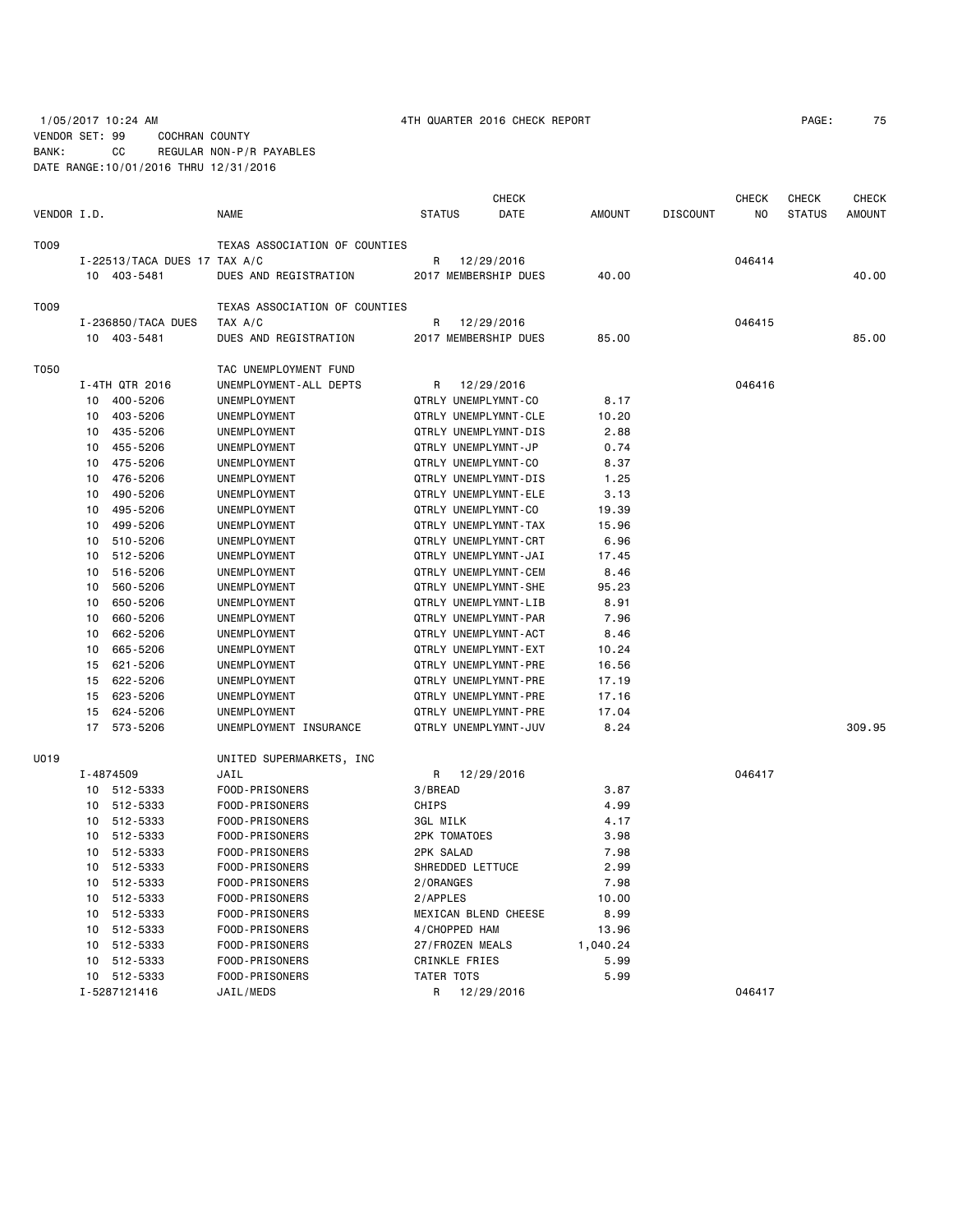# 1/05/2017 10:24 AM 4TH QUARTER 2016 CHECK REPORT PAGE: 76 VENDOR SET: 99 COCHRAN COUNTY BANK: CC REGULAR NON-P/R PAYABLES DATE RANGE:10/01/2016 THRU 12/31/2016

|             |                                    |                              |                            | <b>CHECK</b> |               |                 | CHECK  | CHECK         | <b>CHECK</b>  |
|-------------|------------------------------------|------------------------------|----------------------------|--------------|---------------|-----------------|--------|---------------|---------------|
| VENDOR I.D. |                                    | NAME                         | <b>STATUS</b>              | DATE         | <b>AMOUNT</b> | <b>DISCOUNT</b> | ΝO     | <b>STATUS</b> | <b>AMOUNT</b> |
| U019        |                                    | UNITED SUPERMARKETS,         | CONT                       |              |               |                 |        |               |               |
|             | I-5287121416                       | JAIL/MEDS                    | R                          | 12/29/2016   |               |                 | 046417 |               |               |
|             | 10 512-5391                        | MEDICAL CARE-PRISONERS       | RX HERNANDEZ               |              | 26.62         |                 |        |               |               |
|             | I-6191 121613                      | JAIL/MEDS                    | R.                         | 12/29/2016   |               |                 | 046417 |               |               |
|             | 10 512-5391                        | MEDICAL CARE-PRISONERS       | RX MORIN#1                 |              | 13.25         |                 |        |               |               |
|             | 10 512-5391                        | MEDICAL CARE-PRISONERS       | RX MORIN#2                 |              | 16.21         |                 |        |               |               |
|             | I-8810 122016                      | JAIL                         | R                          | 12/29/2016   |               |                 | 046417 |               |               |
|             | 10 512-5391                        | MEDICAL CARE-PRISONERS       | BARA RX#1                  |              | 28.23         |                 |        |               |               |
|             | 10 512-5391                        | MEDICAL CARE-PRISONERS       | BARA RX#2                  |              | 223.49        |                 |        |               |               |
|             | 10 512-5391                        | MEDICAL CARE-PRISONERS       | BARA RX#3                  |              | 78.99         |                 |        |               | 1,507.92      |
| U036        |                                    | UNIFIRST HOLDINGS, INC.      |                            |              |               |                 |        |               |               |
|             | I-831 2260768                      | JAIL/SHERIFF                 | R                          | 12/29/2016   |               |                 | 046418 |               |               |
|             | 10 512-5205                        | UNIFORMS                     | UNIFORM SVC 12/19/16       |              | 21.40         |                 |        |               |               |
|             | 10 560-5205                        | UNIFORMS                     | UNIFORM SVC 12/19/16       |              | 90.71         |                 |        |               |               |
|             | 10 512-5205                        | UNIFORMS                     | DEFE CHARGE                |              | 8.10          |                 |        |               |               |
|             | I-831 2262189                      | JAIL/SHERIFF                 | R.                         | 12/29/2016   |               |                 | 046418 |               |               |
|             | 10 512-5205                        | UNIFORMS                     | UNIFORM SVC 12/26/16       |              | 21.40         |                 |        |               |               |
|             | 10 560-5205                        | UNIFORMS                     | UNIFORM SVC 12/26/16       |              | 90.71         |                 |        |               |               |
|             | 10 560-5205                        | UNIFORMS                     | DEFE CHARGE                |              | 8.10          |                 |        |               |               |
|             | I-832 2259385                      | JAIL/SHERIFF                 | R 12/29/2016               |              |               |                 | 046418 |               |               |
|             | 10 512-5205                        | UNIFORMS                     | UNIFORM SVC 12/12/16       |              | 21.40         |                 |        |               |               |
|             | 560-5205<br>10                     |                              | UNIFORM SVC 12/12/16       |              |               |                 |        |               |               |
|             |                                    | UNIFORMS                     | DEFE CHG                   |              | 110.06        |                 |        |               | 379.98        |
|             | 10 560-5205                        | UNIFORMS                     |                            |              | 8.10          |                 |        |               |               |
| WO10        |                                    | WEST TEXAS GAS INC           |                            |              |               |                 |        |               |               |
|             | I-004035001501 12/16 PARK/SHOP     |                              | R 12/29/2016               |              |               |                 | 046419 |               |               |
|             | 10 660-5440                        | UTILITIES & IRRIGATION       | GAS SVC 11/07-12/05        |              | 10.00         |                 |        |               |               |
|             | 10 660-5440                        | UTILITIES & IRRIGATION       | GRIP CHARGE                |              | 2.64          |                 |        |               |               |
|             | I-004036002501 12/16 PARK/SHOWBARN |                              | R                          | 12/29/2016   |               |                 | 046419 |               |               |
|             | 10 660-5440                        | UTILITIES & IRRIGATION       | GAS SVC 11/7-12/5          |              | 10.00         |                 |        |               |               |
|             | 10 660-5440                        | UTILITIES & IRRIGATION       | GRIP CHARGE                |              | 2.64          |                 |        |               |               |
|             | I-004049022001 12/16 PRECT. 3      |                              | R                          | 12/29/2016   |               |                 | 046419 |               |               |
|             | 15 623-5440                        | UTILITIES                    | GAS SVC 11/2-12/8          |              | 13.70         |                 |        |               |               |
|             | 15 623-5440                        | UTILITIES                    | GRIP CHARGE                |              | 7.02          |                 |        |               | 46.00         |
| <b>W055</b> |                                    | WINDSTREAM COMMUNICATIONS SW |                            |              |               |                 |        |               |               |
|             | I-266-5181 DEC16                   | ELECTIONS                    | R                          | 12/29/2016   |               |                 | 046420 |               |               |
|             | 10 490-5420                        | TELECOMMUNICATIONS           | BASIC LOCAL SVC            |              | 51.60         |                 |        |               |               |
|             | 10 490-5420                        | TELECOMMUNICATIONS           | OPTIONAL SVC               |              | 3.00          |                 |        |               |               |
|             | 10 490-5420                        | TELECOMMUNICATIONS           | LONG DISTANCE SVC          |              | 6.08          |                 |        |               | 60.68         |
| W062        |                                    | WAL-MART COMMUNITY           |                            |              |               |                 |        |               |               |
|             | I-016209 121616                    | JAIL                         | R 12/29/2016               |              |               |                 | 046421 |               |               |
|             | 10 512-5391                        | MEDICAL CARE-PRISONERS       | LANCETS                    |              | 11.24         |                 |        |               |               |
|             | 10 512-5391                        | MEDICAL CARE-PRISONERS       | <b>GLUCOSE TEST STRIPS</b> |              | 150.00        |                 |        |               |               |
|             | 10 512-5391                        | MEDICAL CARE-PRISONERS       | SALES TAX                  |              | 0.93          |                 |        |               |               |
|             | I-016832 121616                    | JAIL                         | R                          | 12/29/2016   |               |                 | 046421 |               |               |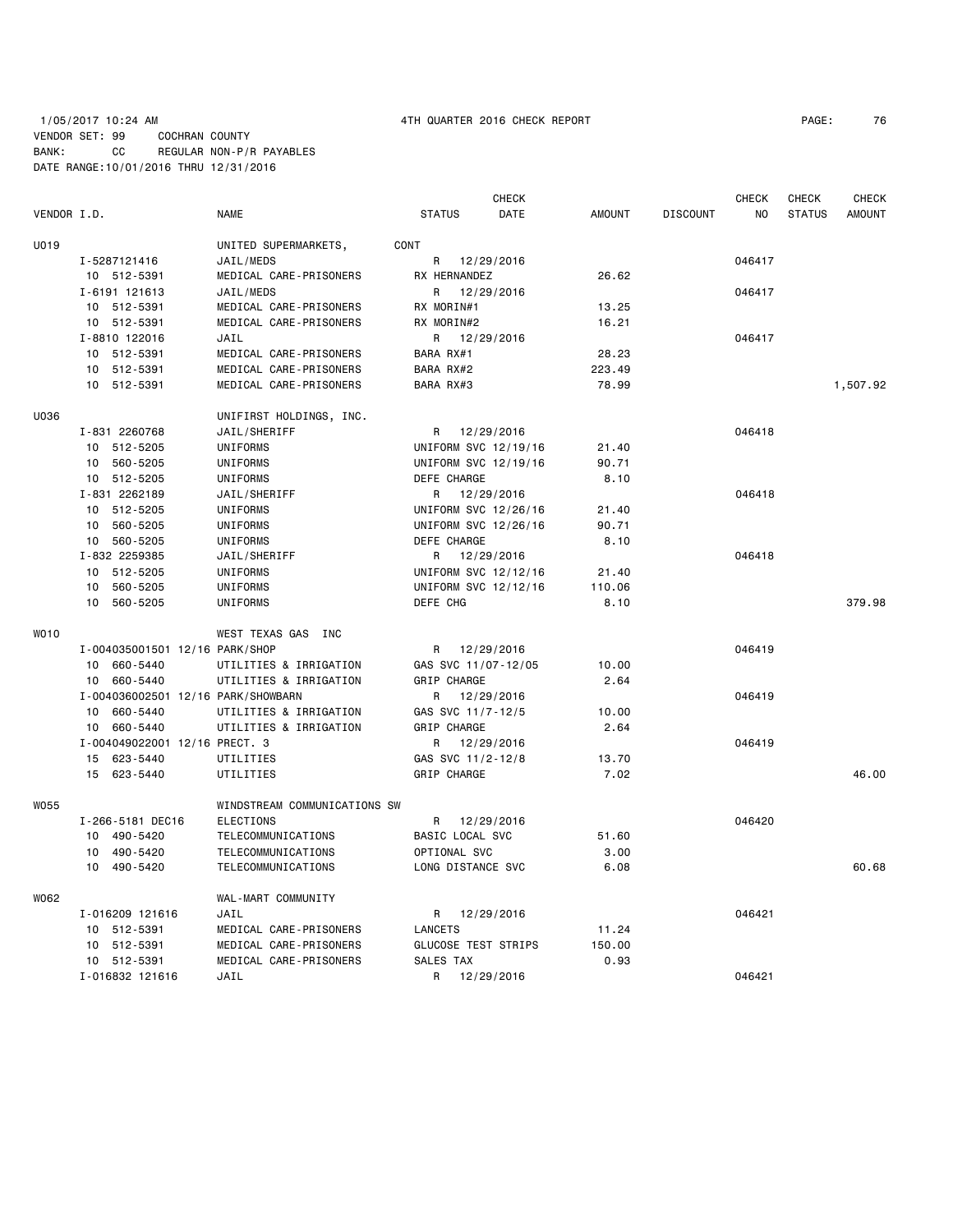# 1/05/2017 10:24 AM 4TH QUARTER 2016 CHECK REPORT PAGE: 77 VENDOR SET: 99 COCHRAN COUNTY BANK: CC REGULAR NON-P/R PAYABLES DATE RANGE:10/01/2016 THRU 12/31/2016

|             |                             |                            |                       | <b>CHECK</b> |               |                 | <b>CHECK</b> | CHECK         | <b>CHECK</b>  |
|-------------|-----------------------------|----------------------------|-----------------------|--------------|---------------|-----------------|--------------|---------------|---------------|
| VENDOR I.D. |                             | NAME                       | <b>STATUS</b>         | DATE         | <b>AMOUNT</b> | <b>DISCOUNT</b> | NO.          | <b>STATUS</b> | <b>AMOUNT</b> |
| W062        |                             | WAL-MART COMMUNITY<br>CONT |                       |              |               |                 |              |               |               |
|             | I-016832 121616             | JAIL                       | R 12/29/2016          |              |               |                 | 046421       |               |               |
|             | 10 512-5333                 | FOOD-PRISONERS             | 6/GV SANDWICH MEAT    |              | 23.88         |                 |              |               |               |
|             | 10 512-5333                 | FOOD-PRISONERS             | <b>HASHBROWNS</b>     |              | 4.22          |                 |              |               |               |
|             | 10 512-5333                 | FOOD-PRISONERS             | <b>GV SAUSAGE</b>     |              | 5.97          |                 |              |               | 196.24        |
| W097        |                             | WILDRED L. MATHENY dba     |                       |              |               |                 |              |               |               |
|             | $I - 1811$                  | CRTHSE/ACT BLDG/LIBRARY    | R 12/29/2016          |              |               |                 | 046422       |               |               |
|             | 10 510-5332                 | CUSTODIAL SUPPLIES         | SPRAY BUGS            |              | 70.00         |                 |              |               |               |
|             | 10 662-5332                 | CUSTODIAL SUPPLIES         | SPRAY BUGS            |              | 45.00         |                 |              |               |               |
|             | 10 650-5332                 | CUSTODIAL SUPPLIES         | <b>SPRAY BUGS</b>     |              | 35.00         |                 |              |               | 150.00        |
| W115        |                             | RAYMOND D WEBER, SHERIFF   |                       |              |               |                 |              |               |               |
|             | $I - 12/12/16$              | JAIL                       | R                     | 12/29/2016   |               |                 | 046423       |               |               |
|             | 10 512-5333                 | FOOD-PRISONERS             | 11 ALLSUP'S BREAD 11  |              | 5.89          |                 |              |               |               |
|             | 10 512-5333                 | FOOD-PRISONERS             | 2 GAL ALLSUP'S MILK   |              | 6.98          |                 |              |               |               |
|             | 10 512-5333                 | FOOD-PRISONERS             | 2 GAL ALLSUP'S MILK   |              | 4.98          |                 |              |               |               |
|             | 10 512-5333                 | FOOD-PRISONERS             | 6 ALLSUP'S BREAD 12/  |              | 3.00          |                 |              |               |               |
|             | $I - 12/19/16$              | JAIL                       | R                     | 12/29/2016   |               |                 | 046423       |               |               |
|             | 10 512-5333                 | FOOD-PRISONERS             | ALLSUPS EGGS 12/19/1  |              | 1.89          |                 |              |               |               |
|             | 10 512-5333                 | FOOD-PRISONERS             | 4GL ALLSUPS MILK      |              | 13.96         |                 |              |               |               |
|             | 10 512-5392                 | MISCELLANEOUS SUPPLIES     | OVEN CLEANER FAM \$ 1 |              | 4.25          |                 |              |               |               |
|             | 10 512-5333                 | FOOD-PRISONERS             | 3GL ALLSUPS MILK 12/  |              | 7.47          |                 |              |               |               |
|             | 10 512-5333                 | FOOD-PRISONERS             | 14/ALLSUPS BREAD      |              | 7.00          |                 |              |               | 55.42         |
| W164        |                             | <b>WARREN CAT</b>          |                       |              |               |                 |              |               |               |
|             | I-PS020323822               | PREC <sub>2</sub>          | R                     | 12/29/2016   |               |                 | 046424       |               |               |
|             | 15 622-5451                 | REPAIRS                    | <b>CLAMP</b>          |              | 41.97         |                 |              |               |               |
|             | 15 622-5451                 | REPAIRS                    | <b>MUFFLER</b>        |              | 510.75        |                 |              |               | 552.72        |
| W216        |                             | CHRISTINA WOODS            |                       |              |               |                 |              |               |               |
|             | I-1496/1471/GARZA           | DISTRICT COURT             | R                     | 12/29/2016   |               |                 | 046425       |               |               |
|             | 10 435-5400                 | ATTORNEY AD LITEM          | PLEA HRNG/ABRAHAM GA  |              | 750.00        |                 |              |               | 750.00        |
| X001        |                             | <b>XCEL ENERGY</b>         |                       |              |               |                 |              |               |               |
|             | I-54-1829977-7 DEC16 PREC 2 |                            | R                     | 12/29/2016   |               |                 | 046426       |               |               |
|             | 15 622-5440                 | UTILITIES                  | 523KWH 11/08-12/12    |              | 50.34         |                 |              |               |               |
|             | 15 622-5440                 | UTILITIES                  | AREA LIGHT            |              | 17.32         |                 |              |               | 67.66         |
| X001        |                             | <b>XCEL ENERGY</b>         |                       |              |               |                 |              |               |               |
|             | I-5413243157 DEC16          | ALMOST ALL DEPTS           | R                     | 12/29/2016   |               |                 | 046427       |               |               |
|             | 30 518-5440                 | UTILITIES                  | 300210167 RUNWAY LIG  |              | 54.25         |                 |              |               |               |
|             | 10 510-5440                 | UTILITIES                  | 300240736 COURTHOUSE  |              | 1,482.53      |                 |              |               |               |
|             | 660-5440<br>10              | UTILITIES & IRRIGATION     | 300265059 SOFTBALL P  |              | 12.30         |                 |              |               |               |
|             | 10 580-5440                 | UTILITIES [TOWER]          | 300282806 TOWER       |              | 44.45         |                 |              |               |               |
|             | 15 621-5440                 | UTILITIES                  | 300294119 PREC 1 SHO  |              | 59.77         |                 |              |               |               |
|             | 10 650-5440                 | UTILITIES                  | 300338546 LIBRARY     |              | 113.83        |                 |              |               |               |
|             | 10 652-5440                 | UTILITIES                  | 300342232 MUSEUM      |              | 24.61         |                 |              |               |               |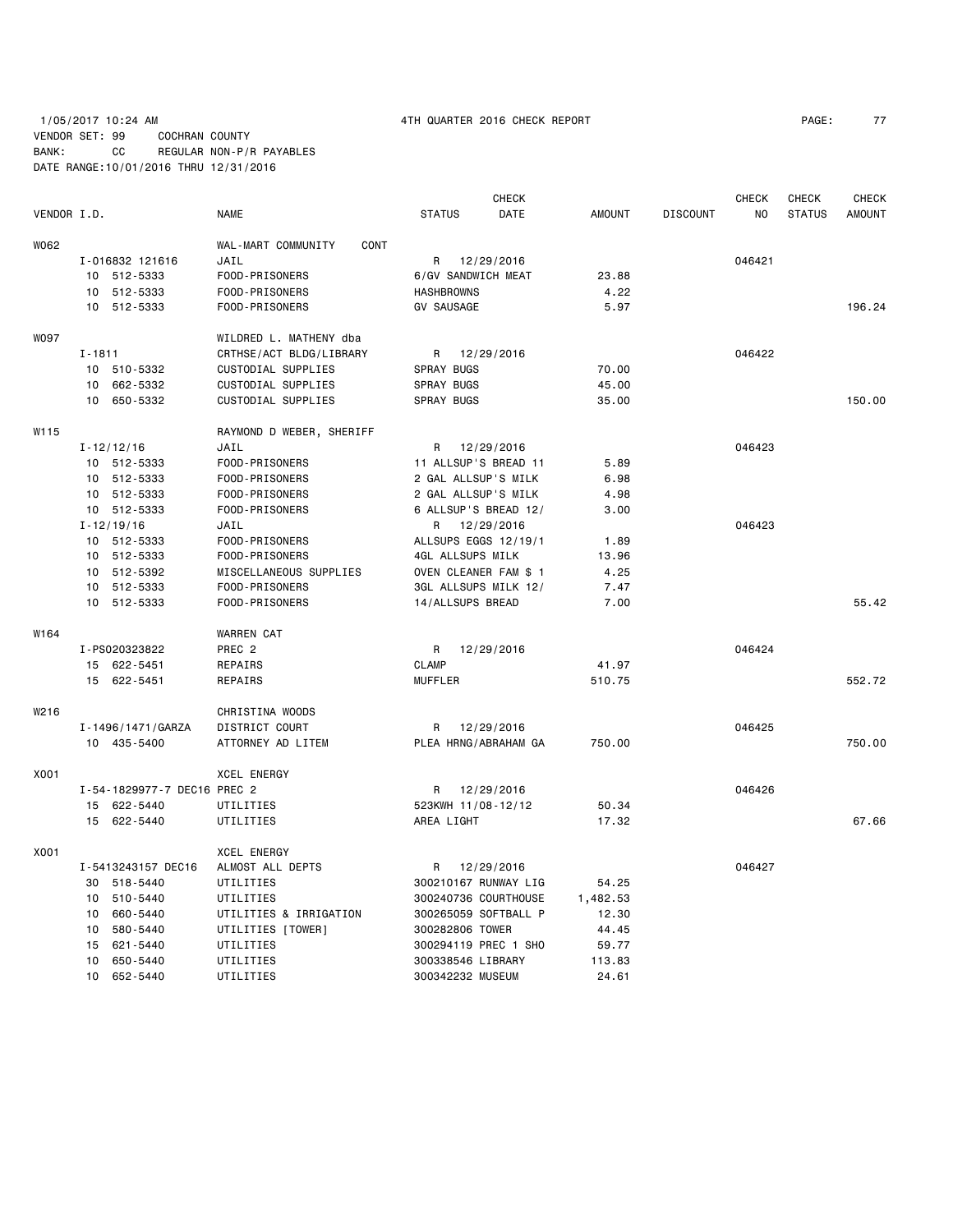## 1/05/2017 10:24 AM 4TH QUARTER 2016 CHECK REPORT PAGE: 78 VENDOR SET: 99 COCHRAN COUNTY BANK: CC REGULAR NON-P/R PAYABLES DATE RANGE:10/01/2016 THRU 12/31/2016

| VENDOR I.D. |    |                    | <b>NAME</b>                 | <b>STATUS</b>      | <b>CHECK</b><br><b>DATE</b> | <b>AMOUNT</b>  | <b>DISCOUNT</b>  | <b>CHECK</b><br>NO | <b>CHECK</b><br><b>STATUS</b> | <b>CHECK</b><br><b>AMOUNT</b> |
|-------------|----|--------------------|-----------------------------|--------------------|-----------------------------|----------------|------------------|--------------------|-------------------------------|-------------------------------|
| X001        |    |                    | <b>XCEL ENERGY</b><br>CONT  |                    |                             |                |                  |                    |                               |                               |
|             |    | I-5413243157 DEC16 | ALMOST ALL DEPTS            | R                  | 12/29/2016                  |                |                  | 046427             |                               |                               |
|             | 10 | 662-5440           | UTILITIES                   |                    | 300390484 ACTIVITY B        | 454.29         |                  |                    |                               |                               |
|             | 10 | 660-5440           | UTILITIES & IRRIGATION      | 300410370 PARK     |                             | 116.42         |                  |                    |                               |                               |
|             | 10 | 660-5440           | UTILITIES & IRRIGATION      |                    | 300457515 PARK/SHOP         | 86.27          |                  |                    |                               |                               |
|             | 10 | 516-5440           | UTILITIES                   | 300555198 CEMETERY |                             | 12.30          |                  |                    |                               |                               |
|             | 10 | 660-5440           | UTILITIES & IRRIGATION      | 300587052 SHOWBARN |                             | 37.12          |                  |                    |                               |                               |
|             | 10 | 660-5440           | UTILITIES & IRRIGATION      |                    | 300587753 RODEO GROU        | 27.79          |                  |                    |                               |                               |
|             | 10 | 409-5440           | UTILITIES                   | 300588989 ANNEX    |                             | 21.97          |                  |                    |                               |                               |
|             | 10 | 516-5440           | UTILITIES                   | 300603417 CEMETERY |                             | 14.23          |                  |                    |                               |                               |
|             | 10 | 516-5440           | UTILITIES                   |                    | 300637038 CEMETERY S        | 12.30          |                  |                    |                               | 2,574.43                      |
| X004        |    |                    | XEROX BUSINESS SERVICES LLC |                    |                             |                |                  |                    |                               |                               |
|             |    | I-1331917          | CO/DIST CLERK               | R                  | 12/29/2016                  |                |                  | 046428             |                               |                               |
|             |    | 10 403-5416        | FILMING & INDEXING          |                    | 20/20 LAND REC#20555        | 1,250.00       |                  |                    |                               |                               |
|             | 10 | 403-5416           | FILMING & INDEXING          | FREIGHT            |                             | 15.00          |                  |                    |                               | 1,265.00                      |
|             |    |                    |                             |                    |                             |                |                  |                    |                               |                               |
|             |    | * * TOTALS * *     | N <sub>O</sub>              |                    |                             | INVOICE AMOUNT | <b>DISCOUNTS</b> |                    |                               | CHECK AMOUNT                  |

| . <del>.</del>      | IV                                   |                  | <b>INVUIUL AMUUNI</b> | <b>DIUUUUI</b> | <b>VIILVIA ARVUILI</b> |
|---------------------|--------------------------------------|------------------|-----------------------|----------------|------------------------|
| REGULAR CHECKS:     | 380                                  |                  | 339,508.73            | 0.00           | 339,109.73             |
| HAND CHECKS:        |                                      |                  | 0.00                  | 0.00           | 0.00                   |
| DRAFTS:             | 0                                    |                  | 0.00                  | 0.00           | 0.00                   |
| EFT:                |                                      |                  | 0.00                  | 0.00           | 0.00                   |
| NON CHECKS:         |                                      |                  | 0.00                  | 0.00           | 0.00                   |
| <b>VOID CHECKS:</b> | 3 VOID DEBITS<br><b>VOID CREDITS</b> | 0.00<br>568,56CR | 568,56CR              | 0.00           |                        |
|                     |                                      |                  |                       |                |                        |

TOTAL ERRORS: 0

|    | G/L ACCOUNT  | <b>NAME</b>            | AMOUNT   |
|----|--------------|------------------------|----------|
|    |              |                        |          |
| 10 | 000-1020     | PETTY CASH - SHERIFF   | 500.00   |
| 10 | 000-2206.002 | COLLECTION AGENCY FEES | 744.14   |
| 10 | 000-2206.003 | Omni Collection Fee    | 42.00    |
| 10 | 000-4370.101 | RENT-ACTIVITY BUILDING | 1,200.00 |
| 10 | 000-4370.102 | RENT-PARK FACILITIES   | 150.00   |
| 10 | 000-4380.200 | OTHER [MISCELLANEOUS]  | 1,000.00 |
| 10 | 400-5204     | WORKERS' COMPENSATION  | 83.62    |
| 10 | 400-5206     | UNEMPLOYMENT           | 8.17     |
| 10 | 403-5204     | WORKERS' COMPENSATION  | 74.42    |
| 10 | 403-5206     | UNEMPLOYMENT           | 10.20    |
| 10 | 403-5310     | OFFICE SUPPLIES        | 2,624.55 |
| 10 | 403-5311     | POSTAL EXPENSES        | 2,000,00 |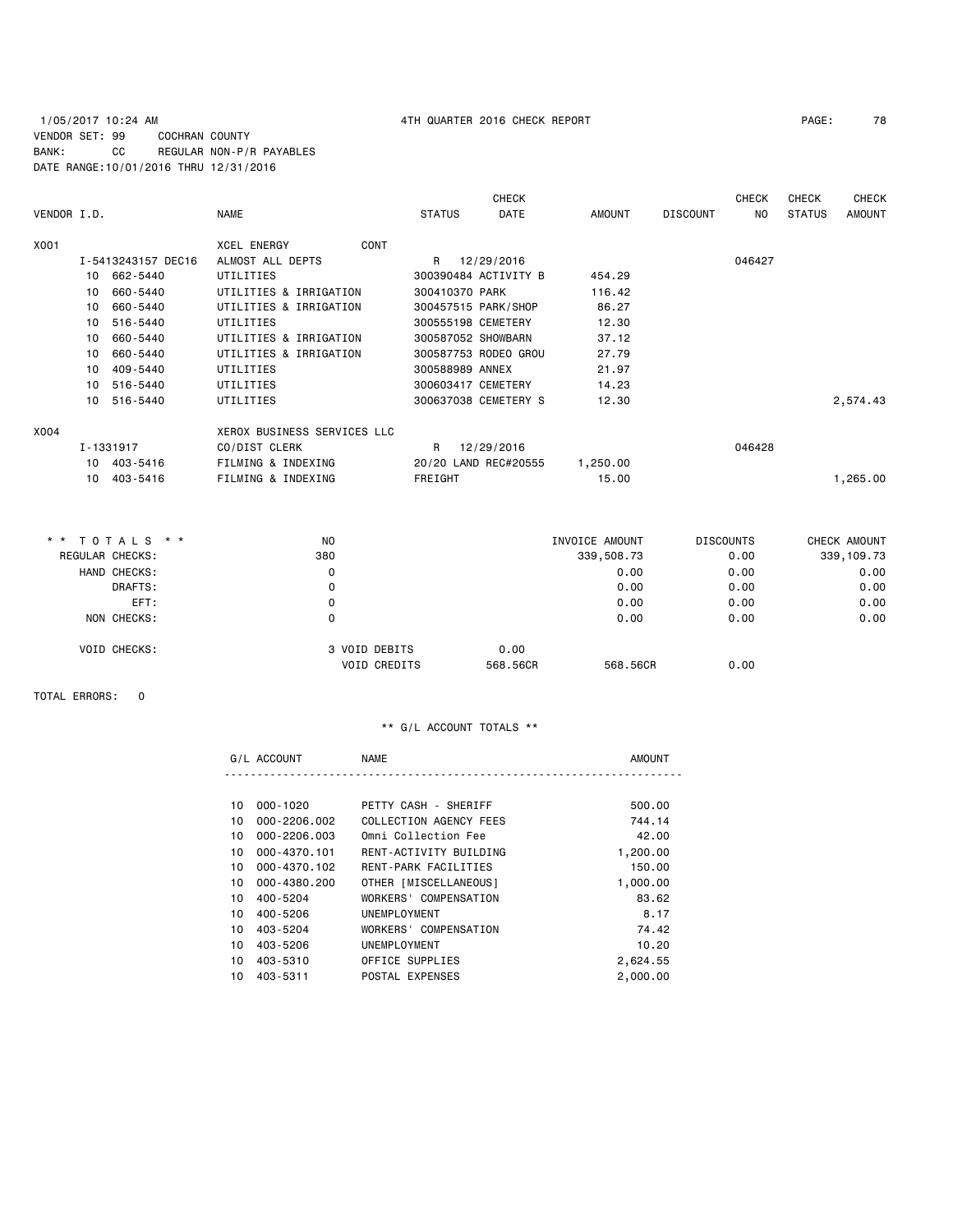### 1/05/2017 10:24 AM 4TH QUARTER 2016 CHECK REPORT PAGE: 79 VENDOR SET: 99 COCHRAN COUNTY BANK: CC REGULAR NON-P/R PAYABLES DATE RANGE:10/01/2016 THRU 12/31/2016

|    | G/L ACCOUNT | <b>NAME</b>                    | AMOUNT    |
|----|-------------|--------------------------------|-----------|
|    |             |                                |           |
| 10 | 403-5411    | MAINTENANCE CONTRACTS          | 76.12     |
| 10 | 403-5416    | FILMING & INDEXING             | 8,105.89  |
| 10 | 403-5420    | TELECOMMUNICATIONS             | 355.89    |
| 10 | 403-5427    | CONTINUING EDUCATION           | 967.77    |
| 10 | 403-5451    | REPAIRS                        | 100.00    |
| 10 | 403-5481    | DUES AND REGISTRATION          | 125.00    |
| 10 | 405-5330    | FUEL AND OIL                   | 102.49    |
| 10 | 405-5451    | <b>REPAIRS</b>                 | 10.00     |
| 10 | 409-5300    | COUNTY-WIDE SUPPLIES           | 594.14    |
| 10 | 409-5401    | OUTSIDE AUDIT                  | 18,500.00 |
| 10 | 409-5406    | APPRAISAL DISTRICT             | 24,902.23 |
| 10 | 409-5411    | MAINTENANCE CONTRACTS          | 1,178.91  |
| 10 | 409-5420    | TELECOMMUNICATIONS             | 538.99    |
| 10 | 409-5440    | UTILITIES                      | 144.07    |
| 10 | 409-5480    | <b>BONDS &amp; NOTARY FEES</b> | 160.00    |
| 10 | 409-5497    | LIABILITY INSURANCE            | 6,431.00  |
| 10 | 409-5499    | MISCELLANEOUS                  | 2,449.32  |
| 10 | 426-5310    | OFFICE SUPPLIES                | 466.06    |
| 10 | 426-5400    | ATTORNEY AD LITEM              | 1,000.00  |
| 10 | 435-5204    | WORKERS' COMPENSATION          | 15.03     |
| 10 | 435-5206    | UNEMPLOYMENT                   | 2.88      |
| 10 | 435-5400    | ATTORNEY AD LITEM              | 3,250.00  |
| 10 | 435-5420    | TELECOMMUNICATIONS             | 509.82    |
| 10 | 435-5491    | <b>GRAND JURY</b>              | 600.00    |
| 10 | 435-5499    | MISCELLANEOUS                  | 50.00     |
| 10 | 455-5204    | WORKERS' COMPENSATION          | 37.46     |
| 10 | 455-5206    | UNEMPLOYMENT                   | 0.74      |
| 10 | 455-5310    | OFFICE SUPPLIES                | 105.93    |
| 10 | 455-5311    | POSTAL EXPENSES                | 49.00     |
| 10 | 455-5420    | TELECOMMUNICATIONS             | 105.58    |
| 10 | 455-5481    | DUES AND REGISTRATION          | 40.00     |
| 10 | 455-5499    | <b>MISCELLANEOUS</b>           | 22.00     |
| 10 | 475-5204    | WORKERS' COMPENSATION          | 12.32     |
| 10 | 475-5206    | UNEMPLOYMENT                   | 8.37      |
| 10 | 475-5310    | OFFICE SUPPLIES                | 543.96    |
| 10 | 475-5420    | TELECOMMUNICATIONS             | 388.72    |
| 10 | 475-5480    | <b>BONDS &amp; NOTARY FEES</b> | 50.00     |
| 10 | 475-5590    | LAW LIBRARY MTRLS/UPDATES      | 957.00    |
| 10 | 476-5204    | WORKERS' COMPENSATION          | 1.22      |
| 10 | 476-5206    | UNEMPLOYMENT                   | 1.25      |
| 10 | 490-5102    | ELECTION SALARIES              | 2,800.20  |
| 10 | 490-5204    | WORKERS' COMPENSATION          | 12.37     |
| 10 | 490-5206    | UNEMPLOYMENT                   | 3.13      |
| 10 | 490-5310    | OFFICE SUPPLIES                | 586.79    |
| 10 | 490-5411    | MAINTENANCE CONTRACTS          | 4,381.16  |
| 10 | 490-5420    | TELECOMMUNICATIONS             | 182.04    |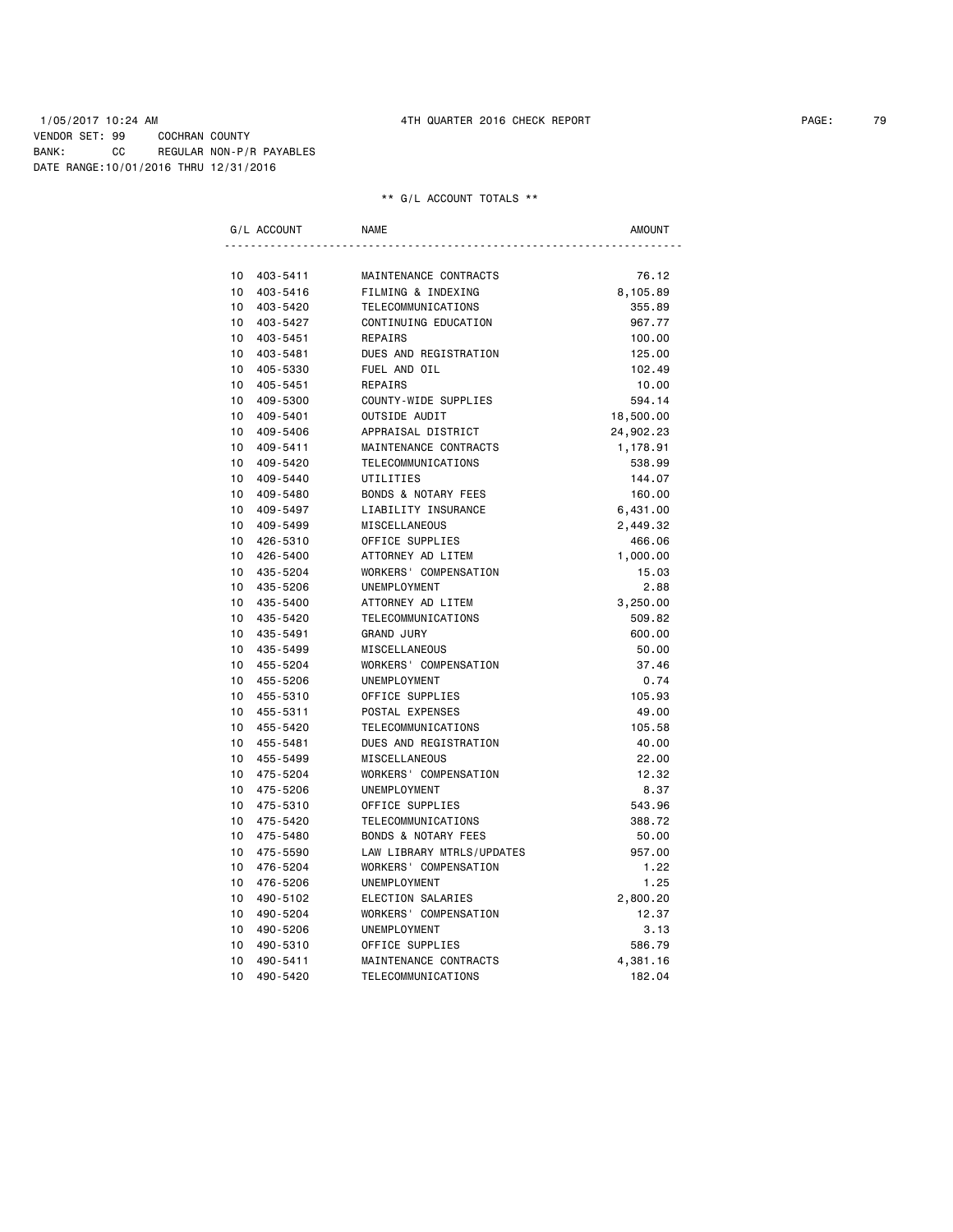### 1/05/2017 10:24 AM 4TH QUARTER 2016 CHECK REPORT PAGE: 80 VENDOR SET: 99 COCHRAN COUNTY BANK: CC REGULAR NON-P/R PAYABLES DATE RANGE:10/01/2016 THRU 12/31/2016

|                 | G/L ACCOUNT | <b>NAME</b>                    | <b>AMOUNT</b> |
|-----------------|-------------|--------------------------------|---------------|
|                 |             |                                |               |
| 10              | 490-5480    | <b>BONDS &amp; NOTARY FEES</b> | 50.00         |
| 10              | 495-5204    | WORKERS' COMPENSATION          | 73.72         |
| 10              | 495-5206    | UNEMPLOYMENT                   | 19.39         |
| 10              | 495-5310    | OFFICE SUPPLIES                | 239.26        |
| 10              | 495-5420    | TELECOMMUNICATIONS             | 223.64        |
| 10              | 495-5480    | <b>BONDS &amp; NOTARY FEES</b> | 50.00         |
| 10              | 497-5204    | WORKERS' COMPENSATION          | 36.49         |
| 10              | 497-5310    | OFFICE SUPPLIES                | 404.34        |
| 10              | 497-5311    | POSTAL EXPENSES                | 1,097.69      |
| 10              | 497-5420    | TELECOMMUNICATIONS             | 99.18         |
| 10              | 499-5204    | WORKERS' COMPENSATION          | 96.19         |
| 10              | 499-5206    | <b>UNEMPLOYMENT</b>            | 15.96         |
| 10              | 499-5310    | OFFICE SUPPLIES                | 260.44        |
| 10              | 499-5311    | POSTAL EXPENSES                | 215.49CR      |
| 10              | 499-5408    | TAX ROLL                       | 1,718.58      |
| 10 <sup>1</sup> | 499-5411    | MAINTENANCE CONTRACTS          | 7,072.31      |
| 10              | 499-5420    | <b>TELECOMMUNICATIONS</b>      | 552.35        |
| 10              | 499-5427    | CONTINUING EDUCATION           | 12.10         |
| 10              | 499-5480    | <b>BONDS &amp; NOTARY FEES</b> | 675.00        |
| 10              | 510-5204    | WORKERS' COMPENSATION          | 221.57        |
| 10              | 510-5206    | UNEMPLOYMENT                   | 6.96          |
| 10              | 510-5332    | <b>CUSTODIAL SUPPLIES</b>      | 1,400.37      |
| 10              | 510-5411    | MAINTENANCE CONTRACTS          | 2,305.66      |
| 10 <sup>1</sup> | 510-5440    | UTILITIES                      | 7,026.09      |
| 10              | 510-5451    | REPAIR                         | 2,195.94      |
| 10 <sup>1</sup> | 512-5204    | WORKERS' COMPENSATION          | 320.81        |
| 10 <sup>1</sup> | 512-5205    | <b>UNIFORMS</b>                | 318.55        |
| 10              | 512-5206    | UNEMPLOYMENT                   | 17.45         |
| 10              | 512-5310    | OFFICE SUPPLIES                | 269.88        |
| 10              | 512-5333    | FOOD-PRISONERS                 | 5,470.68      |
| 10              | 512-5391    | MEDICAL CARE-PRISONERS         | 1,595.70      |
| 10              | 512-5392    | MISCELLANEOUS SUPPLIES         | 2,595.18      |
| 10 <sup>1</sup> | 512-5451    | REPAIR                         | 324.45        |
| 10 <sup>1</sup> | 512-5499    | MISCELLANEOUS                  | 65.00         |
| 10 <sup>1</sup> | 512-5571    | CAPITAL OUTLAY                 | 5,435.73      |
| 10 <sup>1</sup> | 516-5204    | WORKERS' COMPENSATION          | 343.69        |
| 10              | 516-5206    | UNEMPLOYMENT                   | 8.46          |
| 10              |             |                                |               |
|                 | 516-5330    | FUEL & OIL                     | 766.25        |
| 10              | 516-5332    | <b>CUSTODIAL SUPPLIES</b>      | 92.52         |
| 10              | 516-5440    | UTILITIES                      | 120.69        |
| 10              | 516-5451    | REPAIR                         | 594.74        |
| 10              | 516-5454    | <b>TIRES</b>                   | 89.00         |
| 10              | 516-5486    | CONTRACT LABOR-OPEN CLOSE      | 1,200.00      |
| 10              | 550-5204    | WORKERS' COMPENSATION          | 127.04        |
| 10              | 550-5310    | OFFICE SUPPLIES                | 18.04         |
| 10              | 550-5451    | REPAIR                         | 499.65        |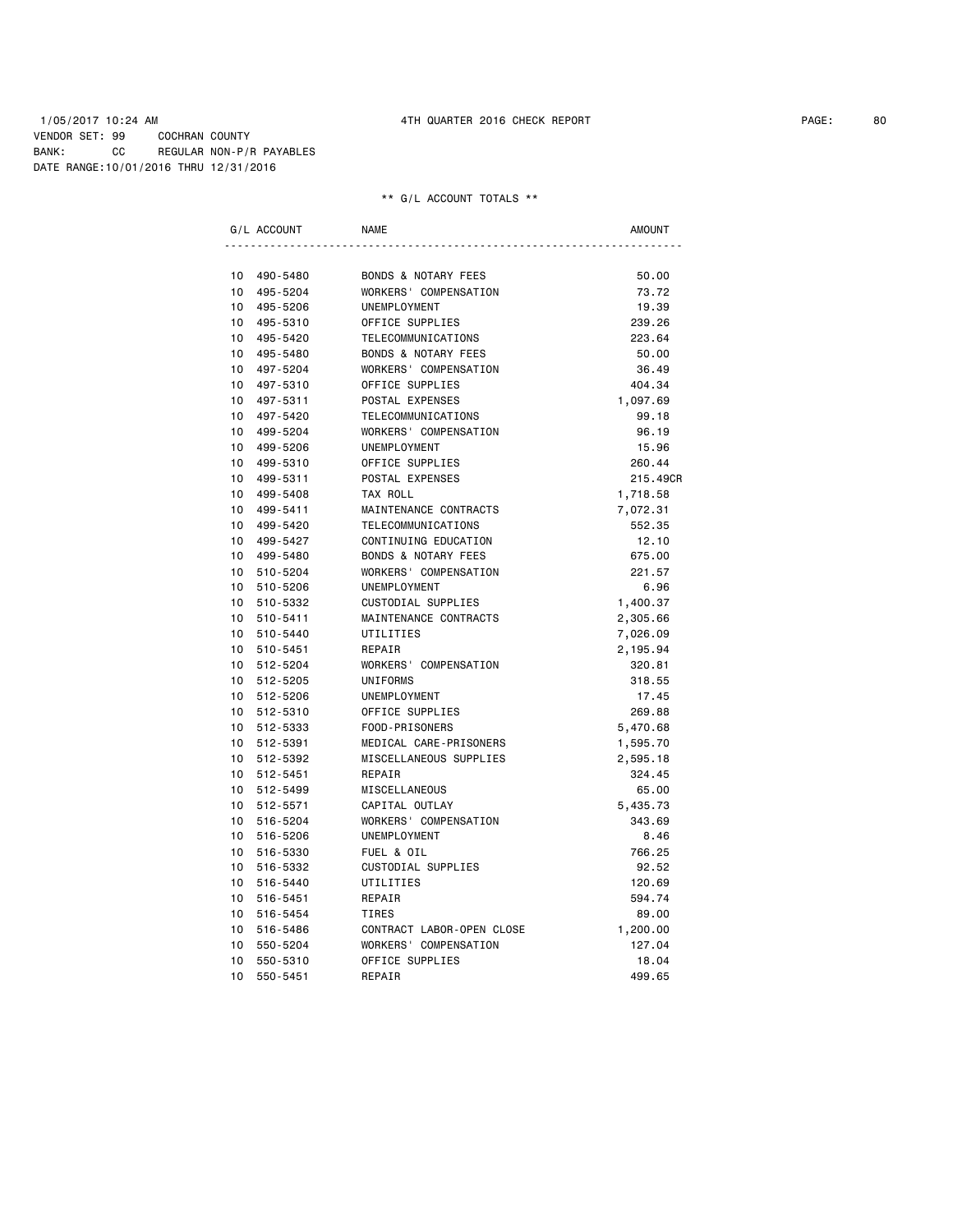### 1/05/2017 10:24 AM 4TH QUARTER 2016 CHECK REPORT PAGE: 81 VENDOR SET: 99 COCHRAN COUNTY BANK: CC REGULAR NON-P/R PAYABLES DATE RANGE:10/01/2016 THRU 12/31/2016

|                 | G/L ACCOUNT | <b>NAME</b>                    | <b>AMOUNT</b> |
|-----------------|-------------|--------------------------------|---------------|
|                 |             |                                |               |
| 10              | 560-5204    | WORKERS' COMPENSATION          | 1,583.66      |
| 10              | 560-5205    | <b>UNIFORMS</b>                | 1,461.95      |
| 10              | 560-5206    | UNEMPLOYMENT                   | 95.23         |
| 10              | 560-5310    | OFFICE SUPPLIES                | 1,147.14      |
| 10              | 560-5311    | POSTAL EXPENSES                | 98.00         |
| 10              | 560-5330    | FUEL AND OIL                   | 3,971.51      |
| 10              | 560-5334    | OTHER SUPPLIES                 | 3,671.83      |
| 10              | 560-5420    | TELECOMMUNICATIONS             | 558.78        |
| 10              | 560-5427    | CONTINUING EDUCATION           | 1,234.02      |
| 10              | 560-5451    | MACHINERY-NON-OFFICE REPAIR    | 1,895.17      |
| 10              | 560-5452    | OFFICE EQUIPMENT REPAIR        | 2,293.00      |
| 10 <sup>1</sup> | 560-5454    | <b>TIRES</b>                   | 20.00         |
| 10              | 560-5480    | <b>BONDS &amp; NOTARY FEES</b> | 121.00        |
| 10              | 560-5481    | DUES AND REGISTRATION          | 417.00        |
| 10              | 560-5499    | MISCELLANEOUS                  | 405.00        |
| 10              | 560-5571    | CAPITAL OUTLAY                 | 31,988.95     |
| 10              | 570-5420    | TELECOMMUNICATIONS             | 121.74        |
| 10              | 571-5472    | LOCAL SUPPORT-JUV BOARD        | 13,332.00     |
| 10              | 580-5414    | FIRE PROTECTION CONTRACTS      | 2,100.00      |
| 10              | 580-5440    | UTILITIES [TOWER]              | 151.43        |
| 10              | 580-5450    | REPAIR                         | 390.98        |
| 10              | 650-5204    | WORKERS' COMPENSATION          | 46.27         |
| 10              | 650-5206    | UNEMPLOYMENT                   | 8.91          |
| 10 <sup>1</sup> | 650-5310    | OFFICE SUPPLIES                | 1,950.10      |
| 10              | 650-5332    | CUSTODIAL SUPPLIES             | 250.08        |
| 10              | 650-5411    | MAINTENANCE CONTRACTS          | 200.70        |
| 10              | 650-5420    | TELECOMMUNICATIONS             | 331.26        |
| 10              | 650-5427    | CONTINUING EDUCATION           | 184.68        |
| 10              | 650-5440    | UTILITIES                      | 739.97        |
| 10              | 650-5499    | MISCELLANEOUS                  | 248.26        |
| 10              | 650-5571    | CAPITAL OUTLAY                 | 5,999.00      |
| 10              | 650-5590    | <b>BOOKS</b>                   | 2,976.24      |
| 10              | 652-5204    | WORKERS' COMPENSATION          | 13.09         |
| 10              | 652-5332    | CUSTODIAL SUPPLIES             | 16.71         |
| 10              | 652-5420    | TELECOMMUNICATIONS             | 120.65        |
| 10              | 652-5440    | UTILITIES                      | 337.53        |
| 10 <sup>1</sup> | 652-5451    | REPAIR                         | 396.39        |
| 10              | 660-5204    | WORKERS' COMPENSATION          | 226.66        |
| 10              | 660-5206    | UNEMPLOYMENT                   | 7.96          |
| 10              | 660-5330    | FUEL AND OIL                   | 686.20        |
| 10              | 660-5332    | CUSTODIAL SUPPLIES             | 88.51         |
| 10              | 660-5440    | UTILITIES & IRRIGATION         | 772.67        |
| 10              | 660-5451    | REPAIR                         | 8.98          |
| 10              | 662-5204    | WORKERS' COMPENSATION          | 243.20        |
| 10              | 662-5206    | UNEMPLOYMENT                   | 8.46          |
| 10              | 662-5332    | CUSTODIAL SUPPLIES             | 675.92        |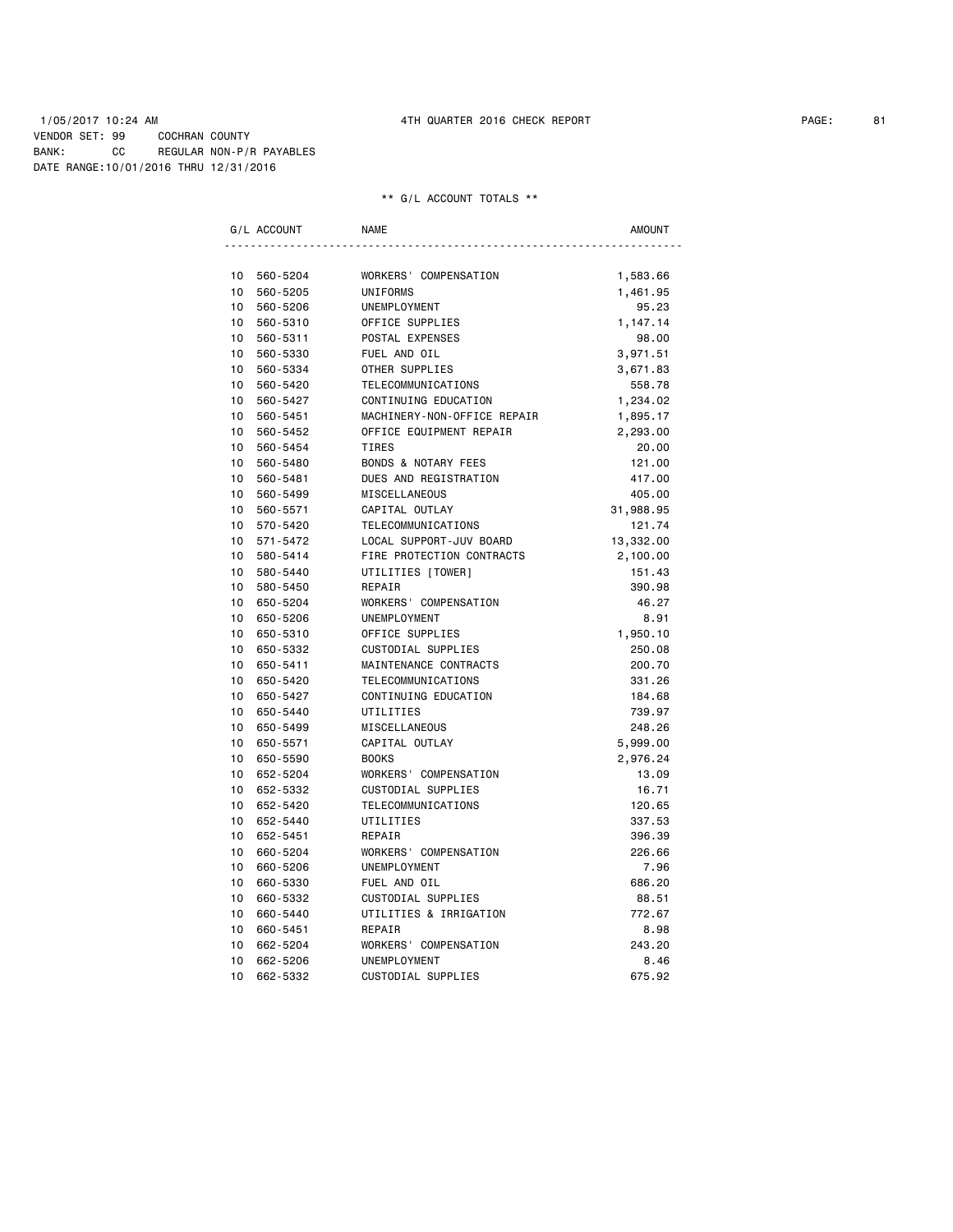### 1/05/2017 10:24 AM 4TH QUARTER 2016 CHECK REPORT PAGE: 82 VENDOR SET: 99 COCHRAN COUNTY BANK: CC REGULAR NON-P/R PAYABLES DATE RANGE:10/01/2016 THRU 12/31/2016

|    | G/L ACCOUNT | <b>NAME</b>                    | <b>AMOUNT</b> |
|----|-------------|--------------------------------|---------------|
|    |             |                                |               |
| 10 | 662-5440    | UTILITIES                      | 1,968.67      |
| 10 | 662-5451    | REPAIR                         | 1,623.71      |
| 10 | 663-5418    | SENIOR CITIZENS CONTRACT       | 18,750.00     |
| 10 | 665-5204    | WORKERS' COMPENSATION          | 29.68         |
| 10 | 665-5206    | UNEMPLOYMENT                   | 10.24         |
| 10 | 665-5330    | FUEL AND OIL                   | 428.92        |
| 10 | 665-5334    | OTHER SUPPLIES                 | 10.27         |
| 10 | 665-5411    | MAINTENANCE CONTRACTS          | 90.00         |
| 10 | 665-5420    | TELECOMMUNICATIONS             | 614.84        |
| 10 | 665-5427    | CO AGENT-TRAVEL-OUT OF COUNTY  | 280.50        |
| 10 | 665-5451    | REPAIRS                        | 43.98         |
| 10 | 665-5454    | <b>TIRES</b>                   | 736.12        |
|    |             | *** FUND TOTAL ***             | 243,456.92    |
| 11 | 651-5499    | MISCELLANEOUS                  | 1,412.00      |
|    |             | *** FUND TOTAL ***             | 1,412.00      |
|    | 15 610-5204 | WORKERS' COMPENSATION          | 194.95        |
| 15 | 610-5310    | OFFICE SUPPLIES                | 63.80         |
|    | 15 610-5311 | POSTAL EXPENSES                | 31.80         |
| 15 | 610-5420    | TELECOMMUNICATIONS             | 261.12        |
| 15 | 610-5427    | COMM-CONTINUING EDUCATION      | 1,223.10      |
| 15 | 610-5430    | <b>LEGAL NOTICES</b>           | 472.50        |
|    | 15 610-5480 | <b>BONDS &amp; NOTARY FEES</b> | 250.00        |
| 15 | 610-5481    | DUES AND REGISTRATION          | 1,034.53      |
|    | 15 610-5499 | MISCELLANEOUS                  | 124.00        |
|    | 15 621-5204 | WORKERS' COMPENSATION          | 527.23        |
|    | 15 621-5206 | UNEMPLOYMENT                   | 16.56         |
|    | 15 621-5330 | FUEL & OIL                     | 3,094.76      |
| 15 | 621-5356    | ROAD MATERIALS & SUPPLIES      | 356.98        |
| 15 | 621-5440    | UTILITIES                      | 442.44        |
| 15 | 621-5451    | REPAIRS                        | 1,764.43      |
| 15 | 621-5454    | <b>TIRES</b>                   | 58.92         |
| 15 | 622-5204    | WORKERS' COMPENSATION          | 547.00        |
| 15 | 622-5206    | UNEMPLOYMENT                   | 17.19         |
| 15 | 622-5330    | FUEL AND OIL                   | 6,396.09      |
|    | 15 622-5356 | ROAD MATERIALS & SUPPLIES      | 693.54        |
| 15 | 622-5440    | UTILITIES                      | 450.80        |
| 15 | 622-5451    | REPAIRS                        | 5,230.89      |
| 15 | 622-5454    | <b>TIRES</b>                   | 58.00         |
| 15 | 623-5204    | WORKERS' COMPENSATION          | 546.33        |
| 15 | 623-5206    | UNEMPLOYMENT                   | 17.16         |
| 15 | 623-5330    | FUEL AND OIL                   | 5,546.85      |
| 15 | 623-5356    | ROAD MATERIALS & SUPPLIES      | 1,755.43      |
| 15 | 623-5440    | UTILITIES                      | 481.85        |
| 15 | 623-5451    | REPAIRS                        | 699.47        |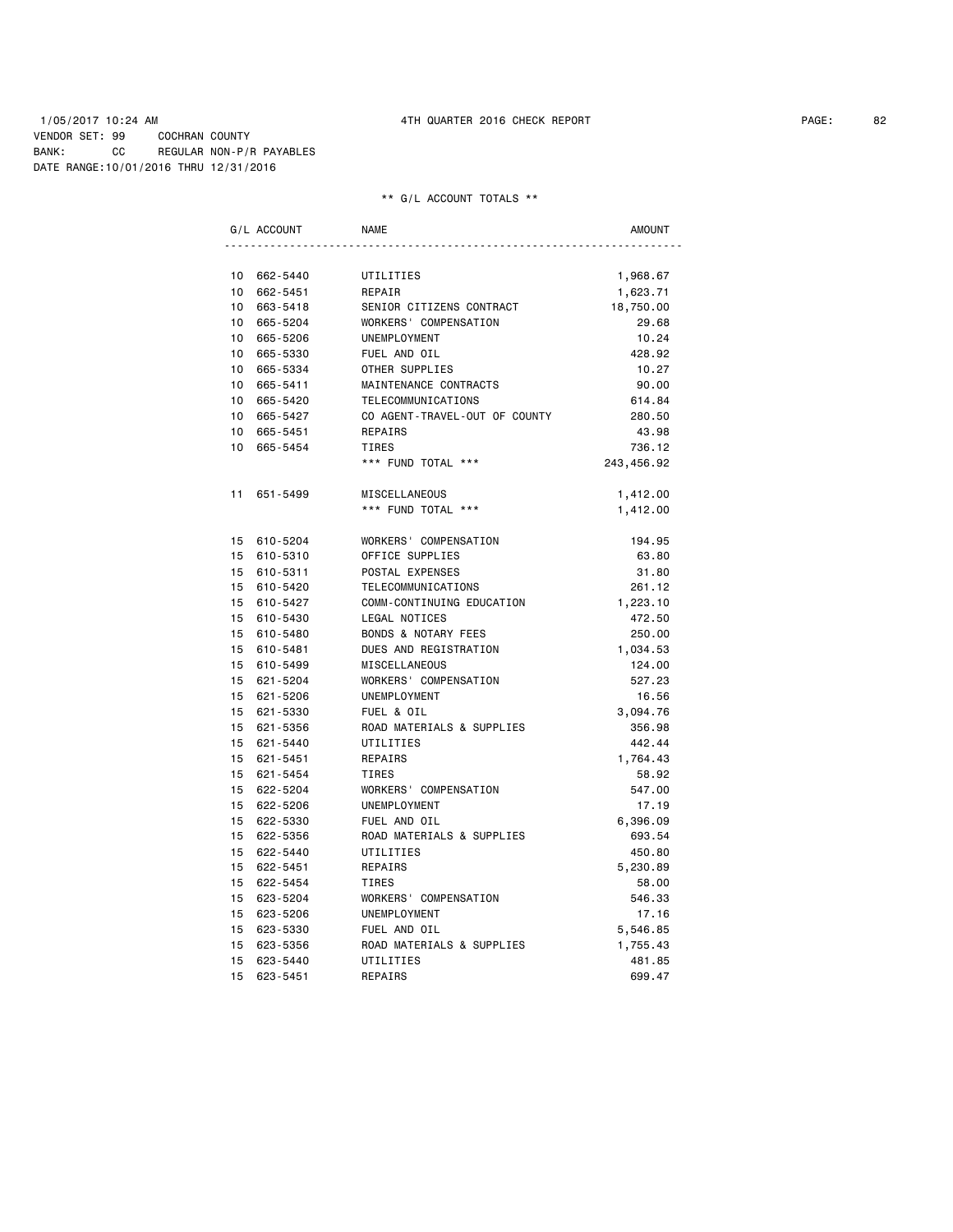### 1/05/2017 10:24 AM 4TH QUARTER 2016 CHECK REPORT PAGE: 83 VENDOR SET: 99 COCHRAN COUNTY BANK: CC REGULAR NON-P/R PAYABLES DATE RANGE:10/01/2016 THRU 12/31/2016

|                 | G/L ACCOUNT     | <b>NAME</b>                    | <b>AMOUNT</b> |
|-----------------|-----------------|--------------------------------|---------------|
|                 |                 |                                |               |
|                 | 15 624-5204     | WORKERS' COMPENSATION          | 542.51        |
|                 | 15 624-5206     | UNEMPLOYMENT                   | 17.04         |
|                 | 15 624-5330     | FUEL AND OIL                   | 3,968.52      |
|                 | 15 624-5356     | ROAD MATERIALS & SUPPLIES      | 3,139.17      |
|                 | 15 624-5420     | TELECOMMUNICATIONS             | 152.68        |
|                 | 15 624-5440     | UTILITIES                      | 457.18        |
|                 | 15 624-5451     | REPAIRS                        | 2,001.34      |
|                 | 15 624-5454     | TIRES                          | 2,307.32      |
|                 |                 | *** FUND TOTAL ***             | 44,943.48     |
|                 | 17 000-4333.310 | GRANT TJPC-N-2014-040          | 2,723.00      |
| 17              | 573-5204        | WORKERS COMPENSATION           | 27.28         |
|                 | 17 573-5206     | UNEMPLOYMENT INSURANCE         | 8.24          |
|                 | 17 573-5413     | Detention Services             | 8,669.00      |
|                 | 17 573-5413.001 | Inter-Cnty Contr TELECOUNSEL'G | 5,217.60      |
|                 | 17 573-5413.004 | Other Placements               | 10,275.73     |
|                 | 17 573-5427     | TRAVEL & TRAINING              | 105.03        |
| 17 <sup>7</sup> | 573-5499        | OPERATING EXPENSES             | 1,681.08      |
|                 |                 | *** FUND TOTAL ***             | 28,706.96     |
|                 | 22 403-5499     | CNTY CLERK R.M. & P LGC118.05  | 11,688.28     |
|                 |                 | *** FUND TOTAL ***             | 11,688.28     |
|                 | 30 518-5204     | WORKERS COMPENSATION           | 97.14         |
|                 | 30 518-5440     | UTILITIES                      | 145.97        |
|                 | 30 518-5451     | REPAIR                         | 117.15        |
|                 |                 | *** FUND TOTAL ***             | 360.26        |
| 31              | 652-5334        | OTHER SUPPLIES                 | 200.00        |
|                 |                 | *** FUND TOTAL ***             | 200.00        |
|                 |                 |                                |               |
|                 | 90 000-2342     | Arrest Fees - State Officers   | 15.80         |
|                 | 90 000-2342.001 | Omni FTA                       | 160.00        |
|                 | 90 000-2347     | Juvenile Probation Diversion   | 20.00         |
|                 | 90 000-2347.001 | Truancy Prvtn & Diver. 102.015 | 147.83        |
| 90              | 000-2355        | MVF CCP 102.002                | 4.47          |
| 90              | 000-2358.001    | State CCC Date 010104 Forward  | 3,011.80      |
| 90              | 000-2361        | 50% of Time Payment to State   | 116.31        |
| 90              | 000-2363.001    | Divorce & Family Gov't 133.151 | 145.00        |
| 90              | 000-2363.002    | Other Than Divorce/Family 10B  | 50.00         |
| 90              | 000-2363.003    | Indigent Defense Fee           | 148.59        |
| 90              | 000-2363.004    | Co Filing Fee Ind Lgl Serv.    | 118.40        |
| 90              | 000-2363.005    | ELE. FILING FEE DIS CLK        | 150.00        |
| 90              | 000-2363.006    | ELE FILING FEE COUNTY CLERK    | 210.00        |
| 90              | 000-2363.007    | ELE FILING FEE JP              | 20.00         |
| 90              | 000-2367        | STF-Sub 95% C(Trans CD542.40   | 1,366.44      |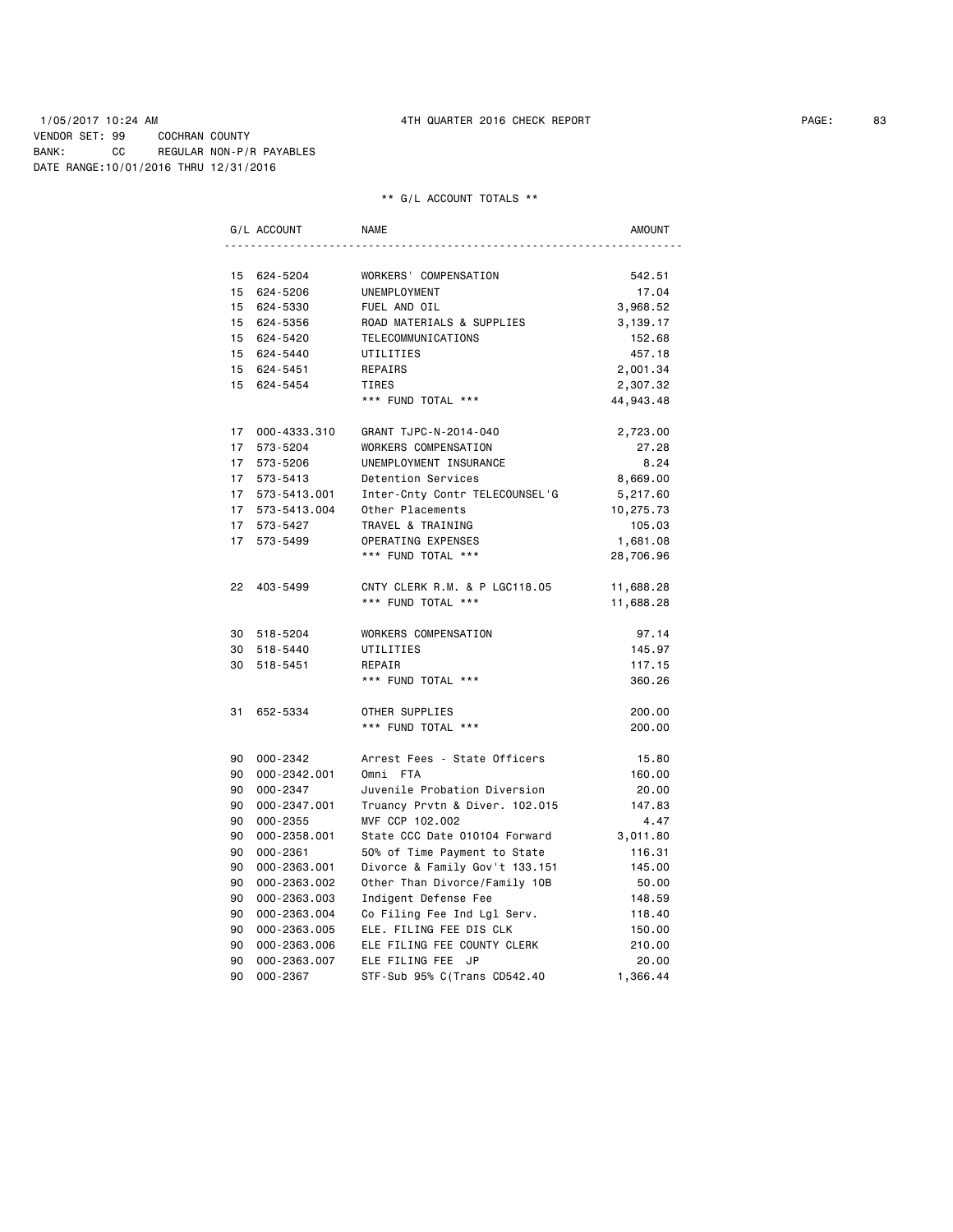1/05/2017 10:24 AM 4TH QUARTER 2016 CHECK REPORT PAGE: 84 VENDOR SET: 99 COCHRAN COUNTY BANK: CC REGULAR NON-P/R PAYABLES DATE RANGE:10/01/2016 THRU 12/31/2016

|                            | G/L ACCOUNT        | <b>NAME</b>                    | <b>AMOUNT</b>  |                  |              |
|----------------------------|--------------------|--------------------------------|----------------|------------------|--------------|
|                            |                    |                                |                |                  |              |
|                            | 90 000-2368        | BB Bond Fee (Gov CD 41.258)    | 315.00         |                  |              |
|                            | 000-2372<br>90     | Birth Cert, Gov118.015         | 43.20          |                  |              |
|                            | 000-2373<br>90     | Marriage License Gov 118.011   | 270.00         |                  |              |
|                            | 000-2376<br>90     | Co. CrtCriminal Judicial Fund  | 280.00         |                  |              |
|                            | 000-2376.001<br>90 | CRIM ELECTRONIC EFF DIS CLK    | 2.01           |                  |              |
|                            | 000-2378<br>90     | JRF Jury Reimb Fee CCP102.0045 | 299.25         |                  |              |
|                            | 000-2379<br>90     | Judicial Support Fee/L133.105  | 868.87         |                  |              |
|                            | 000-2379.001<br>90 | Drug Court Fee CCP102.0178     | 3.86           |                  |              |
|                            | 000-2379.002<br>90 | 7th Crt of Appeal Gov't22.2081 | 50.00          |                  |              |
|                            |                    | *** FUND TOTAL ***             | 7,816.83       |                  |              |
|                            | 93 560-5334        | OTHER SUPPLIES                 | 525.00         |                  |              |
|                            |                    | *** FUND TOTAL ***             | 525.00         |                  |              |
|                            | N <sub>O</sub>     |                                | INVOICE AMOUNT | <b>DISCOUNTS</b> | CHECK AMOUNT |
| VENDOR SET: 99<br>BANK: CC | TOTALS:<br>383     |                                | 339, 109.73    | 0.00             | 339, 109.73  |
| TOTALS:<br>BANK: CC        | 383                |                                | 339, 109.73    | 0.00             | 339, 109.73  |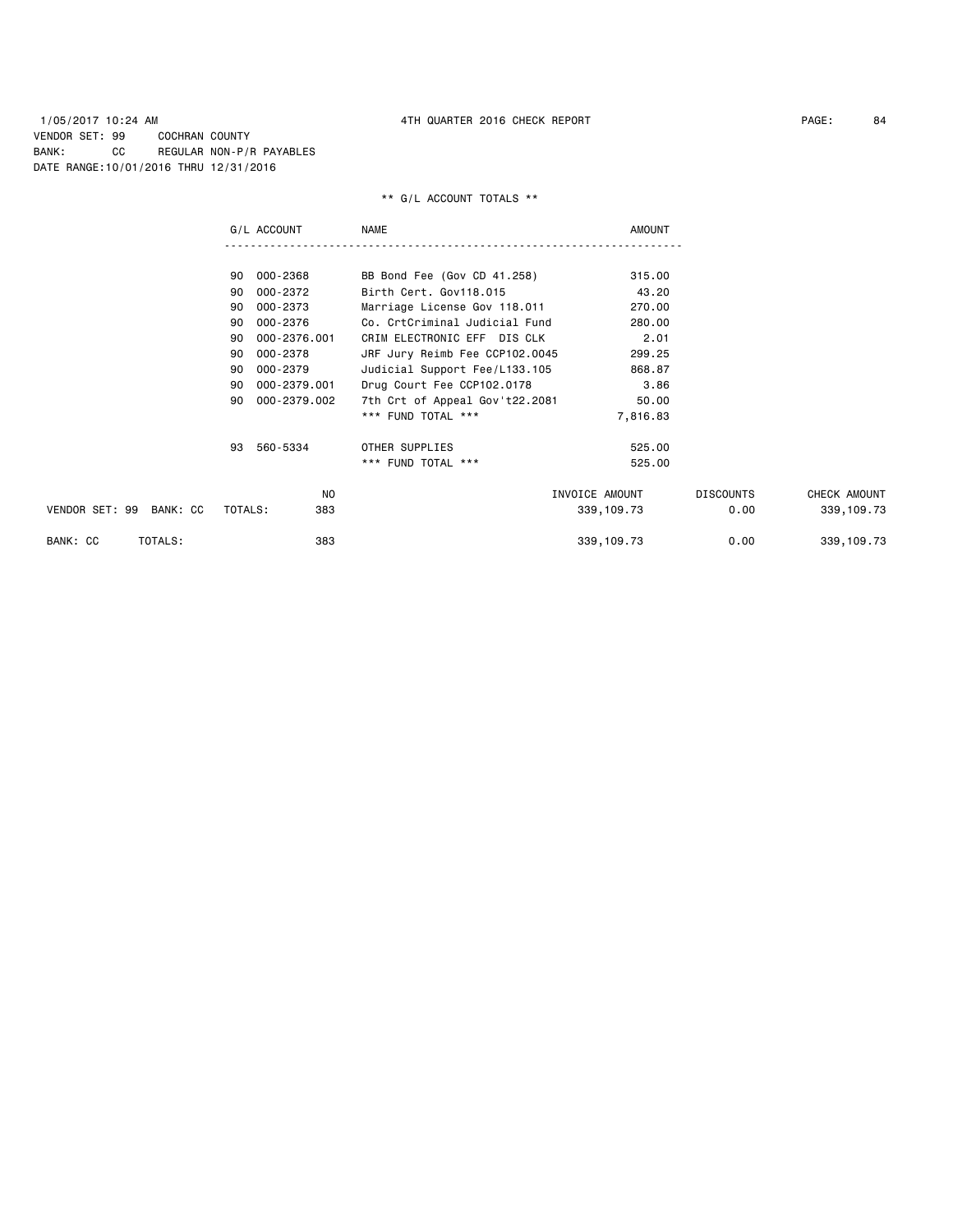## 1/05/2017 10:24 AM 4TH QUARTER 2016 CHECK REPORT PAGE: 85 VENDOR SET: 99 COCHRAN COUNTY BANK: PR PAYROLL PAYABLES DATE RANGE:10/01/2016 THRU 12/31/2016

|             |    |                   |                                |                      | <b>CHECK</b> |               |                 | <b>CHECK</b> | <b>CHECK</b>  | <b>CHECK</b>  |
|-------------|----|-------------------|--------------------------------|----------------------|--------------|---------------|-----------------|--------------|---------------|---------------|
| VENDOR I.D. |    |                   | <b>NAME</b>                    | <b>STATUS</b>        | DATE         | <b>AMOUNT</b> | <b>DISCOUNT</b> | NO           | <b>STATUS</b> | <b>AMOUNT</b> |
| A067        |    |                   | AMERICAN FAMILY LIFE ASSURANCE |                      |              |               |                 |              |               |               |
|             |    | I-08 201610240608 | MONTHLY PREMIUM                | R                    | 10/31/2016   |               |                 | 046039       |               |               |
|             |    | 10 000-2500.4     | INSURANCE PAYABLE              | MONTHLY PREMIUM      |              | 694.01        |                 |              |               |               |
|             | 15 | $000 - 2500.4$    | INSURANCE PAYABLE              | MONTHLY PREMIUM      |              | 306.49        |                 |              |               |               |
|             | 30 | $000 - 2500.4$    | AFLAC                          | MONTHLY PREMIUM      |              | 8.27          |                 |              |               |               |
|             |    | I-08A201610240608 | MONTHLY PREMIUM                | R                    | 10/31/2016   |               |                 | 046039       |               |               |
|             |    | 10 000-2500.4     | INSURANCE PAYABLE              | MONTHLY PREMIUM      |              | 200.46        |                 |              |               | 1,209.23      |
| C091        |    |                   | COMPBENEFITS                   |                      |              |               |                 |              |               |               |
|             |    | I-17A201610240608 | VISION MONTHLY PREMIUM         | R                    | 10/31/2016   |               |                 | 046040       |               |               |
|             |    | 10 000-2500.4     | INSURANCE PAYABLE              | VISION MONTHLY PREMI |              | 38.14         |                 |              |               | 38.14         |
| C253        |    |                   | COCHRAN COUNTY MONEY MKT       |                      |              |               |                 |              |               |               |
|             |    | I-01 201610240608 | RETIREMENT CONTRIBUTIONS       | R                    | 10/31/2016   |               |                 | 046041       |               |               |
|             | 10 | $000 - 2500.3$    | <b>TCDRS PAYABLE</b>           | RETIREMENT CONTRIBUT |              | 8,912.37      |                 |              |               |               |
|             | 10 | 400-5203          | RETIREMENT                     | RETIREMENT CONTRIBUT |              | 1,158.65      |                 |              |               |               |
|             | 10 | 403-5203          | RETIREMENT                     | RETIREMENT CONTRIBUT |              | 1,057.28      |                 |              |               |               |
|             | 10 | 435-5203          | RETIREMENT                     | RETIREMENT CONTRIBUT |              | 220.51        |                 |              |               |               |
|             | 10 | 455-5203          | RETIREMENT                     | RETIREMENT CONTRIBUT |              | 500.59        |                 |              |               |               |
|             | 10 | 475-5203          | RETIREMENT                     | RETIREMENT CONTRIBUT |              | 1,354.98      |                 |              |               |               |
|             | 10 | 476-5203          | RETIREMENT                     | RETIREMENT CONTRIBUT |              | 132.34        |                 |              |               |               |
|             | 10 | 490-5203.001      | RETIREMENT                     | RETIREMENT CONTRIBUT |              | 142.77        |                 |              |               |               |
|             | 10 | 495-5203          | RETIREMENT                     | RETIREMENT CONTRIBUT |              | 962.80        |                 |              |               |               |
|             | 10 | 497-5203          | RETIREMENT                     | RETIREMENT CONTRIBUT |              | 520.05        |                 |              |               |               |
|             | 10 | 499-5203          | RETIREMENT                     | RETIREMENT CONTRIBUT |              | 1,371.44      |                 |              |               |               |
|             | 10 | 510-5203          | RETIREMENT                     | RETIREMENT CONTRIBUT |              | 377.00        |                 |              |               |               |
|             | 10 | 512-5203          | RETIREMENT                     | RETIREMENT CONTRIBUT |              | 1,185.77      |                 |              |               |               |
|             | 10 | 516-5203          | RETIREMENT                     | RETIREMENT CONTRIBUT |              | 456.50        |                 |              |               |               |
|             | 10 | 550-5203          | RETIREMENT                     | RETIREMENT CONTRIBUT |              | 354.17        |                 |              |               |               |
|             | 10 | 560-5203          | RETIREMENT                     | RETIREMENT CONTRIBUT |              | 5,090.11      |                 |              |               |               |
|             | 10 | 650-5203          | RETIREMENT                     | RETIREMENT CONTRIBUT |              | 501.08        |                 |              |               |               |
|             | 10 | 652-5203          | RETIREMENT                     | RETIREMENT CONTRIBUT |              | 22.27         |                 |              |               |               |
|             | 10 | 660-5203          | RETIREMENT                     | RETIREMENT CONTRIBUT |              | 306.81        |                 |              |               |               |
|             | 10 | 662-5203          | RETIREMENT                     | RETIREMENT CONTRIBUT |              | 413.87        |                 |              |               |               |
|             | 10 | 665-5203          | RETIREMENT                     | RETIREMENT CONTRIBUT |              | 422.60        |                 |              |               |               |
|             | 15 | $000 - 2500.3$    | <b>TCDRS PAYABLE</b>           | RETIREMENT CONTRIBUT |              | 3,227.14      |                 |              |               |               |
|             | 15 | 610-5203          | RETIREMENT                     | RETIREMENT CONTRIBUT |              | 2,261.31      |                 |              |               |               |
|             | 15 | 621-5203          | RETIREMENT                     | RETIREMENT CONTRIBUT |              | 902.45        |                 |              |               |               |
|             | 15 | 622-5203          | RETIREMENT                     | RETIREMENT CONTRIBUT |              | 965.14        |                 |              |               |               |
|             | 15 | 623-5203          | RETIREMENT                     | RETIREMENT CONTRIBUT |              | 940.20        |                 |              |               |               |
|             | 15 | 624-5203          | RETIREMENT                     | RETIREMENT CONTRIBUT |              | 924.14        |                 |              |               |               |
|             | 17 | $000 - 2500.3$    | <b>TCDRS PAYABLE</b>           | RETIREMENT CONTRIBUT |              | 239.59        |                 |              |               |               |
|             | 17 | 573-5203          | RETIREMENT                     | RETIREMENT CONTRIBUT |              | 444.95        |                 |              |               |               |
|             | 30 | $000 - 2500.3$    | <b>TCDRS</b>                   | RETIREMENT CONTRIBUT |              | 70.81         |                 |              |               |               |
|             | 30 | 518-5203          | RETIREMENT                     | RETIREMENT CONTRIBUT |              | 131.48        |                 |              |               | 35,571.17     |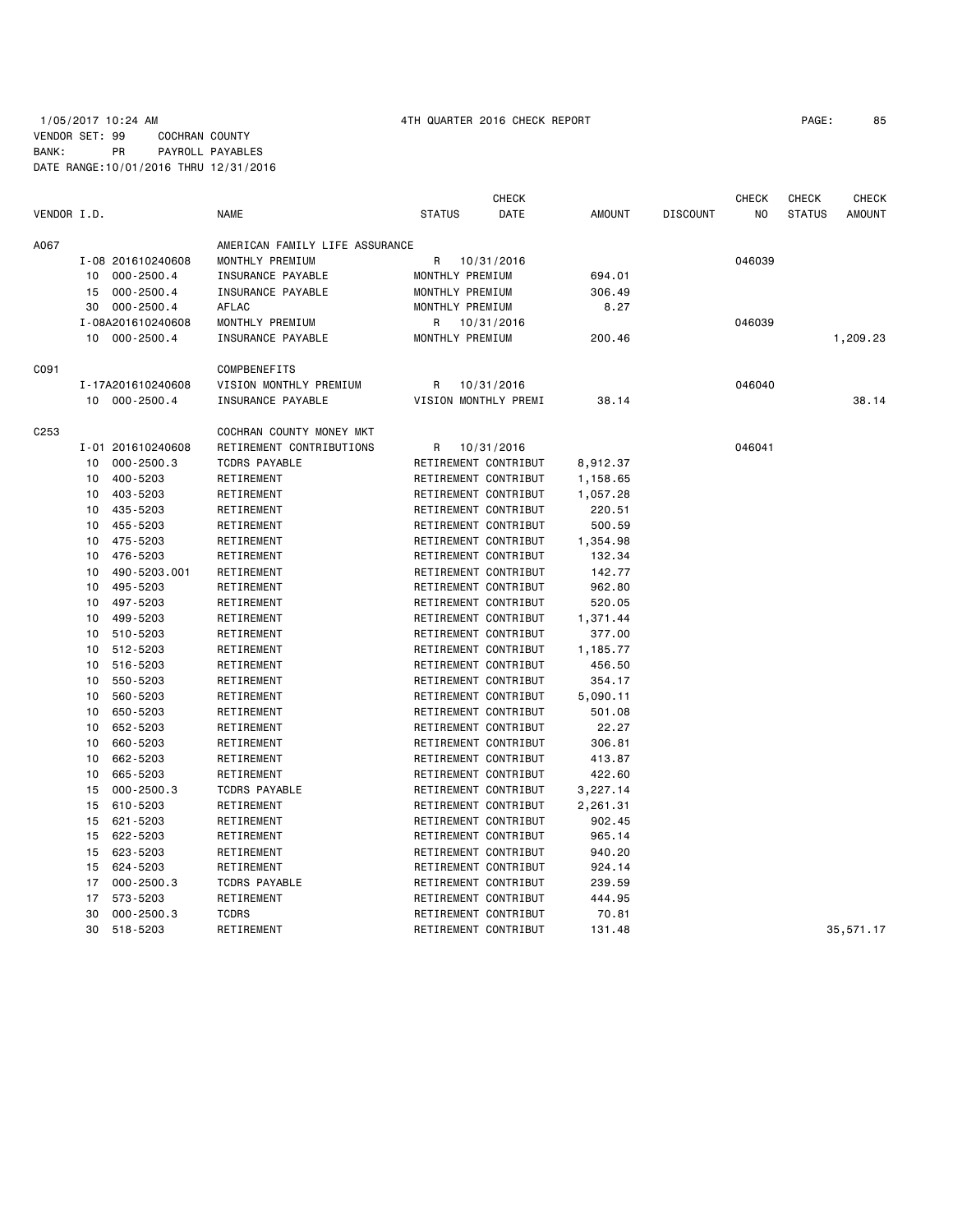# 1/05/2017 10:24 AM 4TH QUARTER 2016 CHECK REPORT PAGE: 86 VENDOR SET: 99 COCHRAN COUNTY BANK: PR PAYROLL PAYABLES DATE RANGE:10/01/2016 THRU 12/31/2016

|             |                                    |                                    | <b>CHECK</b>          |                    |                 | <b>CHECK</b> | <b>CHECK</b>  | <b>CHECK</b>  |
|-------------|------------------------------------|------------------------------------|-----------------------|--------------------|-----------------|--------------|---------------|---------------|
| VENDOR I.D. |                                    | <b>NAME</b>                        | <b>STATUS</b><br>DATE | <b>AMOUNT</b>      | <b>DISCOUNT</b> | NO.          | <b>STATUS</b> | <b>AMOUNT</b> |
| C300        |                                    | COCHRAN COUNTY SCHOOLS FEDERAL     |                       |                    |                 |              |               |               |
|             | I-18A201610240608                  | MONTHLY PREMUIM                    | 10/31/2016<br>R       |                    |                 | 046042       |               |               |
|             | 10 000-2500.4                      | INSURANCE PAYABLE                  | MONTHLY PREMUIM       | 9,758.87           |                 |              |               |               |
|             | $000 - 2500.4$<br>15               | INSURANCE PAYABLE                  | MONTHLY PREMUIM       | 2,953.82           |                 |              |               |               |
|             | 30<br>$000 - 2500.4$               | <b>AFLAC</b>                       | MONTHLY PREMUIM       | 70.26              |                 |              |               | 12,782.95     |
| <b>NO17</b> |                                    | NATIONAL FARM LIFE                 |                       |                    |                 |              |               |               |
|             | I-05 201610240608                  | NFL PREMIUM                        | R 10/31/2016          |                    |                 | 046043       |               |               |
|             | 10 000-2500.4                      | INSURANCE PAYABLE                  | NFL PREMIUM           | 251.81             |                 |              |               |               |
|             | 15 000-2500.4                      | INSURANCE PAYABLE                  | NFL PREMIUM           | 25.28              |                 |              |               |               |
|             | I-05A201610240608                  | AFTER TAX PREM                     | R<br>10/31/2016       |                    |                 | 046043       |               |               |
|             | 10 000-2500.4                      | INSURANCE PAYABLE                  | AFTER TAX PREM        | 114.21             |                 |              |               |               |
|             | 15 000-2500.4                      | INSURANCE PAYABLE                  | AFTER TAX PREM        | 93.82              |                 |              |               | 485.12        |
| <b>N060</b> |                                    | NATIONWIDE RETIREMENT SOL          |                       |                    |                 |              |               |               |
|             | I-04 201610240608                  | DEFERRED COMP WITHHELD             | R<br>10/31/2016       |                    |                 | 046044       |               |               |
|             | 10 000-2500.7                      | PEBSCO DEF COMP PAYABLE            | DEFERRED COMP WITHHE  | 2,801.00           |                 |              |               |               |
|             | 15 000-2500.7                      | PEBSCO DEF COMP PAYABLE            | DEFERRED COMP WITHHE  | 25.00              |                 |              |               | 2,826.00      |
| N081        |                                    | NATIONAL FAMILY CARE LIFE INSU     |                       |                    |                 |              |               |               |
|             | I-21 201610240608                  | NATIONAL FAMILY CARE               | R<br>10/31/2016       |                    |                 | 046045       |               |               |
|             | 10 000-2500.4                      | INSURANCE PAYABLE                  | NATIONAL FAMILY CARE  | 104.00             |                 |              |               | 104.00        |
| 0029        |                                    | OFFICE OF THE ATTORNEY GE          |                       |                    |                 |              |               |               |
|             | I-09 201610240608                  | CAUSE# 2002517527 &2003521159      | R<br>10/31/2016       |                    |                 | 046046       |               |               |
|             | 10 000-2500.8                      | CHILD SUPPORT PAYABLE              | CAUSE# 2002517527 &2  | 1,362.00           |                 |              |               | 1,362.00      |
|             |                                    |                                    |                       |                    |                 |              |               |               |
| P187        |                                    | COCHRAN COUNTY PAYROLL TA          |                       |                    |                 |              |               |               |
|             | I-T1 201610240608                  | FEDERAL INCOME TAX W/H             | 10/31/2016<br>R       |                    |                 | 046047       |               |               |
|             | 000-2500.1<br>10                   | WITHHOLDING TAX PAYABLE            | FEDERAL INCOME TAX W  | 12,288.57          |                 |              |               |               |
|             | 15 000-2500.1                      | WITHHOLDING TAX PAYABLE            | FEDERAL INCOME TAX W  | 4,402.17           |                 |              |               |               |
|             | 17 000-2500.1                      | WITHHOLDING TAX PAYABLE            | FEDERAL INCOME TAX W  | 300.46             |                 |              |               |               |
|             | 30<br>$000 - 2500.1$               | FEDERAL WITHOLDING                 | FEDERAL INCOME TAX W  | 138.54             |                 |              |               |               |
|             | I-T3 201610240608                  | FICA TAX                           | R<br>10/31/2016       |                    |                 | 046047       |               |               |
|             | 000-2500.2<br>10<br>400-5201<br>10 | FICA PAYABLE                       | FICA TAX              | 7,741.39<br>552.59 |                 |              |               |               |
|             |                                    | SOCIAL SECURITY                    | FICA TAX              |                    |                 |              |               |               |
|             | 403-5201<br>10<br>10 435-5201      | SOCIAL SECURITY<br>SOCIAL SECURITY | FICA TAX<br>FICA TAX  | 436.93<br>105.17   |                 |              |               |               |
|             | 10 455-5201                        | SOCIAL SECURITY                    | FICA TAX              | 238.74             |                 |              |               |               |
|             | 10 475-5201                        | SOCIAL SECURITY                    | FICA TAX              | 646.22             |                 |              |               |               |
|             | 10<br>476-5201                     | SOCIAL SECURITY                    | FICA TAX              | 63.12              |                 |              |               |               |
|             | 10<br>490-5201.001                 | SOCIAL SECURITY FICA               | FICA TAX              | 68.09              |                 |              |               |               |
|             | 10<br>495-5201                     | SOCIAL SECURITY                    | FICA TAX              | 459.19             |                 |              |               |               |
|             | 497-5201<br>10                     | SOCIAL SECURITY                    | FICA TAX              | 248.03             |                 |              |               |               |
|             | 499-5201<br>10                     | SOCIAL SECURITY                    | FICA TAX              | 647.31             |                 |              |               |               |
|             | 510-5201<br>10                     | SOCIAL SECURITY                    | FICA TAX              | 179.80             |                 |              |               |               |
|             | 512-5201<br>10                     | SOCIAL SECURITY                    | FICA TAX              | 549.06             |                 |              |               |               |
|             | 10 516-5201                        | SOCIAL SECURITY                    | FICA TAX              | 219.80             |                 |              |               |               |
|             |                                    |                                    |                       |                    |                 |              |               |               |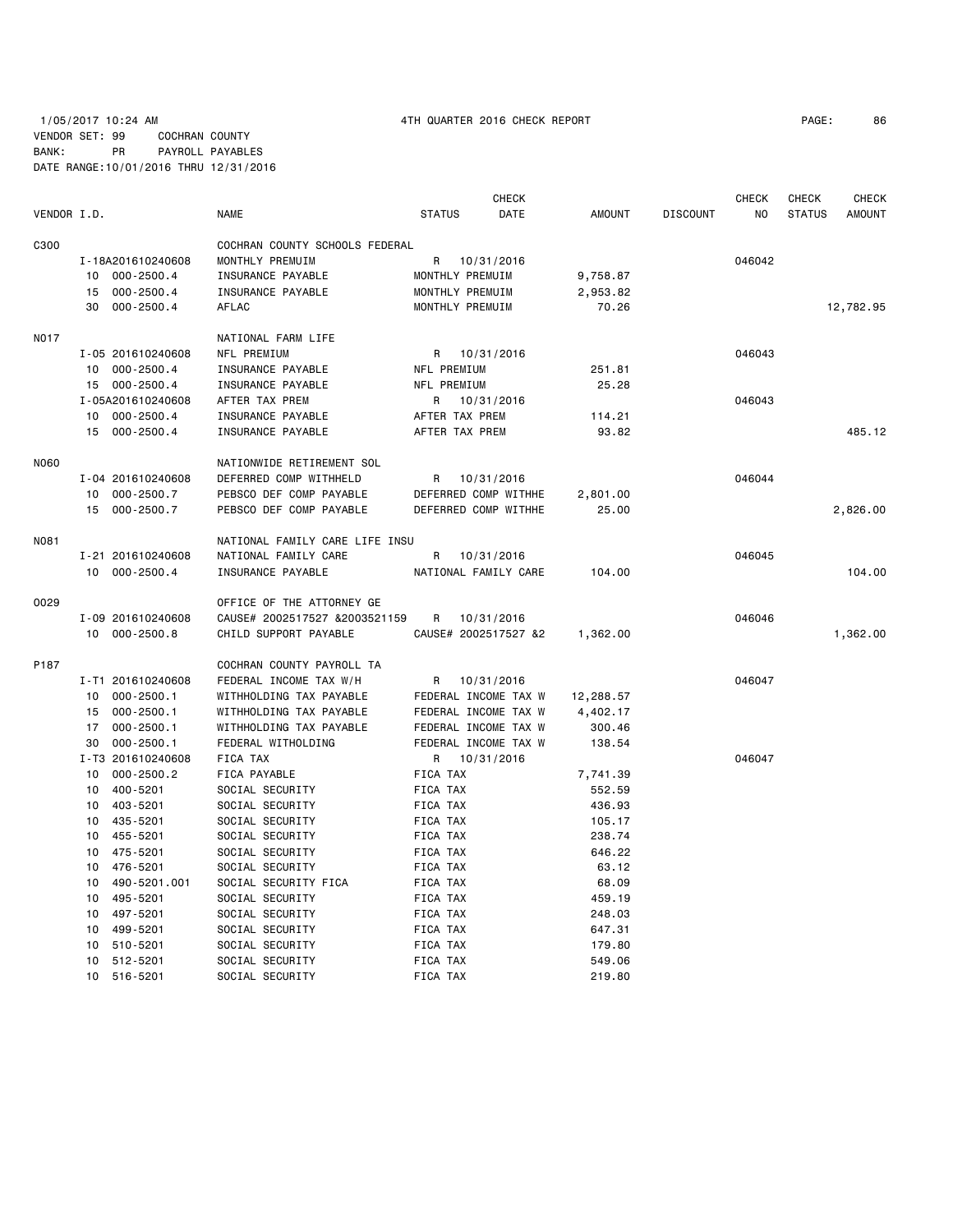## 1/05/2017 10:24 AM 4TH QUARTER 2016 CHECK REPORT PAGE: 87 VENDOR SET: 99 COCHRAN COUNTY BANK: PR PAYROLL PAYABLES DATE RANGE:10/01/2016 THRU 12/31/2016

|             |                 |                   |                        |                 | CHECK      |          |                 | CHECK  | CHECK         | CHECK         |
|-------------|-----------------|-------------------|------------------------|-----------------|------------|----------|-----------------|--------|---------------|---------------|
| VENDOR I.D. |                 |                   | <b>NAME</b>            | <b>STATUS</b>   | DATE       | AMOUNT   | <b>DISCOUNT</b> | NO     | <b>STATUS</b> | <b>AMOUNT</b> |
| P187        |                 |                   | COCHRAN COUNTY PAYROLL | CONT            |            |          |                 |        |               |               |
|             |                 | I-T3 201610240608 | FICA TAX               | R               | 10/31/2016 |          |                 | 046047 |               |               |
|             | 10              | 550-5201          | SOCIAL SECURITY        | FICA TAX        |            | 130.85   |                 |        |               |               |
|             | 10              | 560-5201          | SOCIAL SECURITY        | FICA TAX        |            | 2,338.67 |                 |        |               |               |
|             | 10              | 650-5201          | SOCIAL SECURITY        | FICA TAX        |            | 238.97   |                 |        |               |               |
|             | 10              | 652-5201          | SOCIAL SECURITY        | FICA TAX        |            | 10.62    |                 |        |               |               |
|             | 10              | 660-5201          | SOCIAL SECURITY        | FICA TAX        |            | 147.68   |                 |        |               |               |
|             | 10              | 662-5201          | SOCIAL SECURITY        | FICA TAX        |            | 197.39   |                 |        |               |               |
|             | 10              | 665-5201          | SOCIAL SECURITY        | FICA TAX        |            | 263.16   |                 |        |               |               |
|             | 15              | $000 - 2500.2$    | FICA PAYABLE           | FICA TAX        |            | 2,784.50 |                 |        |               |               |
|             | 15              | 610-5201          | SOCIAL SECURITY        | FICA TAX        |            | 1,078.48 |                 |        |               |               |
|             | 15              | 621-5201          | SOCIAL SECURITY        | FICA TAX        |            | 430.40   |                 |        |               |               |
|             | 15              | 622-5201          | SOCIAL SECURITY        | FICA TAX        |            | 455.18   |                 |        |               |               |
|             | 15              | 623-5201          | SOCIAL SECURITY        | <b>FICA TAX</b> |            | 445.58   |                 |        |               |               |
|             | 15              | 624-5201          | SOCIAL SECURITY        | FICA TAX        |            | 374.86   |                 |        |               |               |
|             | 17              | $000 - 2500.2$    | FICA PAYABLE           | FICA TAX        |            | 215.18   |                 |        |               |               |
|             | 17              | 573-5201          | SOCIAL SECURITY        | FICA TAX        |            | 215.18   |                 |        |               |               |
|             | 30              | $000 - 2500.2$    | FICA                   | FICA TAX        |            | 63.29    |                 |        |               |               |
|             | 30              | 518-5201          | SOCIAL SECURITY        | FICA TAX        |            | 63.29    |                 |        |               |               |
|             |                 | I-T4 201610240608 | MEDICARE TAX           | R               | 10/31/2016 |          |                 | 046047 |               |               |
|             | 10              | $000 - 2500.2$    | FICA PAYABLE           | MEDICARE TAX    |            | 1,810.46 |                 |        |               |               |
|             | 10              | 400-5201          | SOCIAL SECURITY        | MEDICARE TAX    |            | 129.24   |                 |        |               |               |
|             | 10              | 403-5201          | SOCIAL SECURITY        | MEDICARE TAX    |            | 102.18   |                 |        |               |               |
|             | 10              | 435-5201          | SOCIAL SECURITY        | MEDICARE TAX    |            | 24.59    |                 |        |               |               |
|             | 10              | 455-5201          | SOCIAL SECURITY        | MEDICARE TAX    |            | 55.84    |                 |        |               |               |
|             | 10              | 475-5201          | SOCIAL SECURITY        |                 |            | 151.13   |                 |        |               |               |
|             | 10              | 476-5201          | SOCIAL SECURITY        | MEDICARE TAX    |            |          |                 |        |               |               |
|             |                 |                   |                        | MEDICARE TAX    |            | 14.76    |                 |        |               |               |
|             | 10              | 490-5201.001      | SOCIAL SECURITY FICA   | MEDICARE TAX    |            | 15.92    |                 |        |               |               |
|             | 10              | 495-5201          | SOCIAL SECURITY        | MEDICARE TAX    |            | 107.39   |                 |        |               |               |
|             | 10 <sub>1</sub> | 497-5201          | SOCIAL SECURITY        | MEDICARE TAX    |            | 58.01    |                 |        |               |               |
|             | 10              | 499-5201          | SOCIAL SECURITY        | MEDICARE TAX    |            | 151.39   |                 |        |               |               |
|             | 10              | 510-5201          | SOCIAL SECURITY        | MEDICARE TAX    |            | 42.05    |                 |        |               |               |
|             | 10              | 512-5201          | SOCIAL SECURITY        | MEDICARE TAX    |            | 128.41   |                 |        |               |               |
|             | 10              | 516-5201          | SOCIAL SECURITY        | MEDICARE TAX    |            | 51.41    |                 |        |               |               |
|             | 10              | 550-5201          | SOCIAL SECURITY        | MEDICARE TAX    |            | 30.60    |                 |        |               |               |
|             | 10              | 560-5201          | SOCIAL SECURITY        | MEDICARE TAX    |            | 546.94   |                 |        |               |               |
|             | 10              | 650-5201          | SOCIAL SECURITY        | MEDICARE TAX    |            | 55.88    |                 |        |               |               |
|             | 10              | 652-5201          | SOCIAL SECURITY        | MEDICARE TAX    |            | 2.48     |                 |        |               |               |
|             | 10              | 660-5201          | SOCIAL SECURITY        | MEDICARE TAX    |            | 34.54    |                 |        |               |               |
|             | 10              | 662-5201          | SOCIAL SECURITY        | MEDICARE TAX    |            | 46.17    |                 |        |               |               |
|             | 10              | 665-5201          | SOCIAL SECURITY        | MEDICARE TAX    |            | 61.54    |                 |        |               |               |
|             | 15              | $000 - 2500.2$    | FICA PAYABLE           | MEDICARE TAX    |            | 651.21   |                 |        |               |               |
|             | 15              | 610-5201          | SOCIAL SECURITY        | MEDICARE TAX    |            | 252.21   |                 |        |               |               |
|             | 15              | 621-5201          | SOCIAL SECURITY        | MEDICARE TAX    |            | 100.66   |                 |        |               |               |
|             | 15              | 622-5201          | SOCIAL SECURITY        | MEDICARE TAX    |            | 106.46   |                 |        |               |               |
|             | 15              | 623-5201          | SOCIAL SECURITY        | MEDICARE TAX    |            | 104.21   |                 |        |               |               |
|             | 15              | 624-5201          | SOCIAL SECURITY        | MEDICARE TAX    |            | 87.66    |                 |        |               |               |
|             | 17              | $000 - 2500.2$    | FICA PAYABLE           | MEDICARE TAX    |            | 50.33    |                 |        |               |               |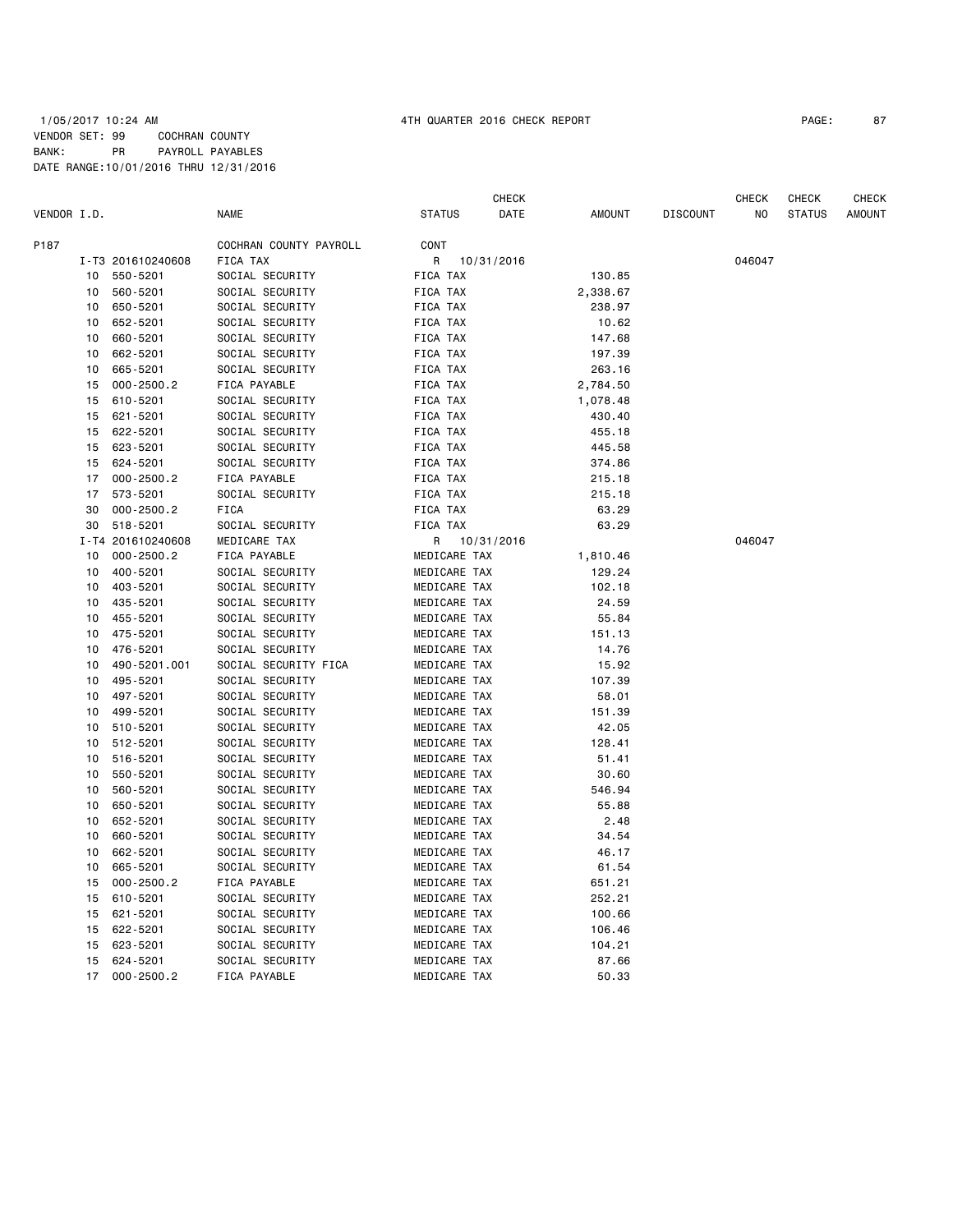## 1/05/2017 10:24 AM 4TH QUARTER 2016 CHECK REPORT PAGE: 88 VENDOR SET: 99 COCHRAN COUNTY BANK: PR PAYROLL PAYABLES DATE RANGE:10/01/2016 THRU 12/31/2016

| VENDOR I.D. |    |                   | <b>NAME</b>             | <b>STATUS</b>            | CHECK<br>DATE        | <b>AMOUNT</b> | <b>DISCOUNT</b> | CHECK<br>N <sub>O</sub> | <b>CHECK</b><br><b>STATUS</b> | <b>CHECK</b><br><b>AMOUNT</b> |
|-------------|----|-------------------|-------------------------|--------------------------|----------------------|---------------|-----------------|-------------------------|-------------------------------|-------------------------------|
| P187        |    |                   | COCHRAN COUNTY PAYROLL  | CONT                     |                      |               |                 |                         |                               |                               |
|             |    | I-T4 201610240608 | MEDICARE TAX            | R                        | 10/31/2016           |               |                 | 046047                  |                               |                               |
|             | 17 | 573-5201          | SOCIAL SECURITY         | MEDICARE TAX             |                      | 50.33         |                 |                         |                               |                               |
|             | 30 | $000 - 2500.2$    | <b>FICA</b>             | MEDICARE TAX             |                      | 14.80         |                 |                         |                               |                               |
|             | 30 | 518-5201          | SOCIAL SECURITY         | MEDICARE TAX             |                      | 14.80         |                 |                         |                               | 43,792.06                     |
| T218        |    |                   | TEXAS ASS'N OF COUNTIES |                          |                      |               |                 |                         |                               |                               |
|             |    | I-11 201610240608 | EMPLOYEE PREMIUMS       | R                        | 10/31/2016           |               |                 | 046048                  |                               |                               |
|             | 10 | 400-5202          | GROUP INSURANCE         | EMPLOYEE PREMIUMS        |                      | 1,453.05      |                 |                         |                               |                               |
|             | 10 | 403-5202          | GROUP INSURANCE         | <b>EMPLOYEE PREMIUMS</b> |                      | 1,561.72      |                 |                         |                               |                               |
|             | 10 | 455-5202          | GROUP INSURANCE         | EMPLOYEE PREMIUMS        |                      | 780.86        |                 |                         |                               |                               |
|             | 10 | 475-5202          | GROUP INSURANCE         | EMPLOYEE PREMIUMS        |                      | 1,561.72      |                 |                         |                               |                               |
|             | 10 | 495-5202          | GROUP INSURANCE         | <b>EMPLOYEE PREMIUMS</b> |                      | 1,561.72      |                 |                         |                               |                               |
|             | 10 | 497-5202          | GROUP INSURANCE         | EMPLOYEE PREMIUMS        |                      | 780.86        |                 |                         |                               |                               |
|             | 10 | 499-5202          | GROUP INSURANCE         | EMPLOYEE PREMIUMS        |                      | 2,342.58      |                 |                         |                               |                               |
|             | 10 | 510-5202          | GROUP INSURANCE         | EMPLOYEE PREMIUMS        |                      | 780.86        |                 |                         |                               |                               |
|             | 10 | 512-5202          | GROUP INSURANCE         | EMPLOYEE PREMIUMS        |                      | 1,561.72      |                 |                         |                               |                               |
|             | 10 | 516-5202          | GROUP INSURANCE [50%]   | EMPLOYEE PREMIUMS        |                      | 796.19        |                 |                         |                               |                               |
|             | 10 | 550-5202          | GROUP INSURANCE         | EMPLOYEE PREMIUMS        |                      | 780.86        |                 |                         |                               |                               |
|             | 10 | 560-5202          | GROUP INSURANCE         | <b>EMPLOYEE PREMIUMS</b> |                      | 7,027.74      |                 |                         |                               |                               |
|             | 10 | 650-5202          | GROUP INSURANCE         | EMPLOYEE PREMIUMS        |                      | 818.79        |                 |                         |                               |                               |
|             | 10 | 652-5202          | GROUP INSURANCE         | EMPLOYEE PREMIUMS        |                      | 37.93         |                 |                         |                               |                               |
|             | 10 | 660-5202          | GROUP INSURANCE [35%]   | <b>EMPLOYEE PREMIUMS</b> |                      | 535.87        |                 |                         |                               |                               |
|             | 10 | 662-5202          | GROUP INSURANCE         | EMPLOYEE PREMIUMS        |                      | 705.00        |                 |                         |                               |                               |
|             | 10 | 665-5202          | GROUP INSURANCE         | EMPLOYEE PREMIUMS        |                      | 780.86        |                 |                         |                               |                               |
|             | 15 | 610-5202          | GROUP INSURANCE         | <b>EMPLOYEE PREMIUMS</b> |                      | 3,232.11      |                 |                         |                               |                               |
|             | 15 | 621-5202          | GROUP INSURANCE         | EMPLOYEE PREMIUMS        |                      | 1,561.72      |                 |                         |                               |                               |
|             | 15 | 622-5202          | GROUP INSURANCE         | EMPLOYEE PREMIUMS        |                      | 1,561.72      |                 |                         |                               |                               |
|             | 15 | 623-5202          | GROUP INSURANCE         | <b>EMPLOYEE PREMIUMS</b> |                      | 1,561.72      |                 |                         |                               |                               |
|             | 15 | 624-5202          | GROUP INSURANCE         | EMPLOYEE PREMIUMS        |                      | 1,561.72      |                 |                         |                               |                               |
|             | 17 | 573-5202          | GROUP HEALTH INSURANCE  | EMPLOYEE PREMIUMS        |                      | 780.86        |                 |                         |                               |                               |
|             | 30 | 518-5202          | GROUP INSURANCE [15%]   | <b>EMPLOYEE PREMIUMS</b> |                      | 229.66        |                 |                         |                               |                               |
|             |    | I-12 201610240608 | GROUP LIFE INSURANCE    | R                        | 10/31/2016           |               |                 | 046048                  |                               |                               |
|             | 10 | 400-5202          | GROUP INSURANCE         |                          | GROUP LIFE INSURANCE | 5.37          |                 |                         |                               |                               |
|             | 10 | 403-5202          | GROUP INSURANCE         |                          | GROUP LIFE INSURANCE | 5.78          |                 |                         |                               |                               |
|             | 10 | 455-5202          | GROUP INSURANCE         |                          | GROUP LIFE INSURANCE | 2.89          |                 |                         |                               |                               |
|             | 10 | 475-5202          | GROUP INSURANCE         |                          | GROUP LIFE INSURANCE | 5.78          |                 |                         |                               |                               |
|             | 10 | 495-5202          | GROUP INSURANCE         |                          | GROUP LIFE INSURANCE | 5.78          |                 |                         |                               |                               |
|             | 10 | 497-5202          | GROUP INSURANCE         |                          | GROUP LIFE INSURANCE | 2.89          |                 |                         |                               |                               |
|             | 10 | 499-5202          | GROUP INSURANCE         |                          | GROUP LIFE INSURANCE | 8.67          |                 |                         |                               |                               |
|             | 10 | 510-5202          | GROUP INSURANCE         |                          | GROUP LIFE INSURANCE | 2.89          |                 |                         |                               |                               |
|             | 10 | 512-5202          | GROUP INSURANCE         |                          | GROUP LIFE INSURANCE | 5.78          |                 |                         |                               |                               |
|             | 10 | 516-5202          | GROUP INSURANCE [50%]   |                          | GROUP LIFE INSURANCE | 2.95          |                 |                         |                               |                               |
|             | 10 | 550-5202          | GROUP INSURANCE         |                          | GROUP LIFE INSURANCE | 2.89          |                 |                         |                               |                               |
|             | 10 | 560-5202          | GROUP INSURANCE         |                          | GROUP LIFE INSURANCE | 28.90         |                 |                         |                               |                               |
|             | 10 | 650-5202          | GROUP INSURANCE         |                          | GROUP LIFE INSURANCE | 3.03          |                 |                         |                               |                               |
|             | 10 | 652-5202          | GROUP INSURANCE         |                          | GROUP LIFE INSURANCE | 0.14          |                 |                         |                               |                               |
|             | 10 | 660-5202          | GROUP INSURANCE [35%]   |                          | GROUP LIFE INSURANCE | 1.98          |                 |                         |                               |                               |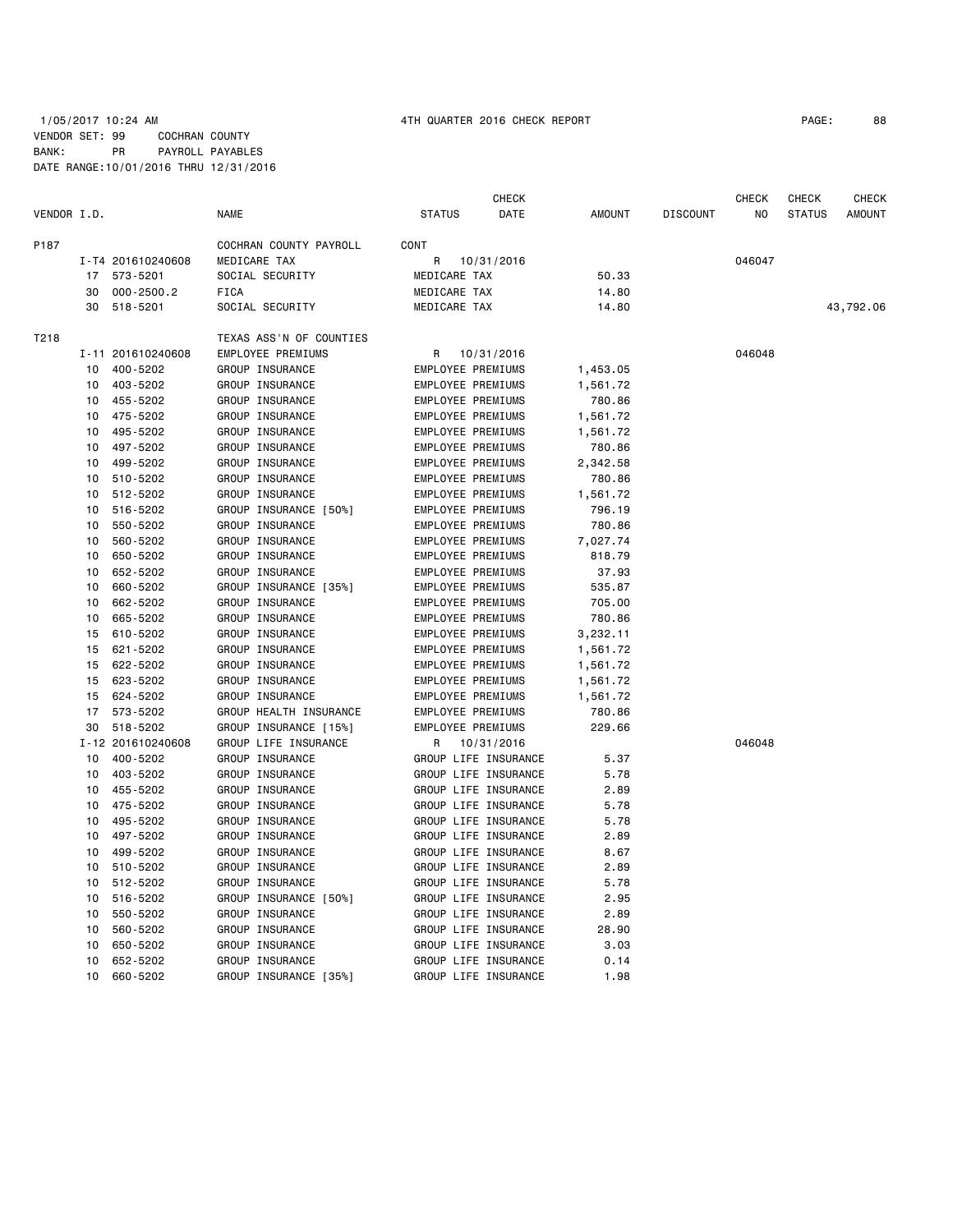## 1/05/2017 10:24 AM 4TH QUARTER 2016 CHECK REPORT PAGE: 89 VENDOR SET: 99 COCHRAN COUNTY BANK: PR PAYROLL PAYABLES DATE RANGE:10/01/2016 THRU 12/31/2016

|                  |                   |                |                                |                      | CHECK      |               |                 | <b>CHECK</b> | CHECK         | <b>CHECK</b>  |
|------------------|-------------------|----------------|--------------------------------|----------------------|------------|---------------|-----------------|--------------|---------------|---------------|
| VENDOR I.D.      |                   |                | <b>NAME</b>                    | <b>STATUS</b>        | DATE       | <b>AMOUNT</b> | <b>DISCOUNT</b> | NO.          | <b>STATUS</b> | <b>AMOUNT</b> |
| T218             |                   |                | TEXAS ASS'N OF COUNTIES        | CONT                 |            |               |                 |              |               |               |
|                  | I-12 201610240608 |                | GROUP LIFE INSURANCE           | R                    | 10/31/2016 |               |                 | 046048       |               |               |
|                  | 662-5202<br>10    |                | GROUP INSURANCE                | GROUP LIFE INSURANCE |            | 2.61          |                 |              |               |               |
|                  | 665-5202<br>10    |                | GROUP INSURANCE                | GROUP LIFE INSURANCE |            | 2.89          |                 |              |               |               |
|                  | 610-5202<br>15    |                | GROUP INSURANCE                | GROUP LIFE INSURANCE |            | 9.80          |                 |              |               |               |
|                  | 621-5202<br>15    |                | GROUP INSURANCE                | GROUP LIFE INSURANCE |            | 5.78          |                 |              |               |               |
|                  | 15<br>622-5202    |                | GROUP INSURANCE                | GROUP LIFE INSURANCE |            | 5.78          |                 |              |               |               |
|                  | 623-5202<br>15    |                | GROUP INSURANCE                | GROUP LIFE INSURANCE |            | 5.78          |                 |              |               |               |
|                  | 624-5202<br>15    |                | GROUP INSURANCE                | GROUP LIFE INSURANCE |            | 4.77          |                 |              |               |               |
|                  | 17<br>573-5202    |                | GROUP HEALTH INSURANCE         | GROUP LIFE INSURANCE |            | 2.89          |                 |              |               |               |
|                  | 518-5202<br>30    |                | GROUP INSURANCE [15%]          | GROUP LIFE INSURANCE |            | 0.85          |                 |              |               |               |
|                  | I-15 201610240608 |                | DEPENDENT HEALTH PREM WITHHELD | R                    | 10/31/2016 |               |                 | 046048       |               |               |
|                  | 10                | $000 - 2500.4$ | INSURANCE PAYABLE              | DEPENDENT HEALTH PRE |            | 2,564.42      |                 |              |               |               |
|                  | 15                | 000-2500.4     | INSURANCE PAYABLE              | DEPENDENT HEALTH PRE |            | 858.92        |                 |              |               | 37,908.05     |
| C <sub>253</sub> |                   |                | COCHRAN COUNTY MONEY MKT       |                      |            |               |                 |              |               |               |
|                  | I-201610240609    |                | NON-DEPT SUPP DEATH            | R                    | 10/31/2016 |               |                 | 046049       |               |               |
|                  | 10 409-5207       |                | SUPPLEMENTAL DEATH BENEFITS    | OCT 2016 SUPP DEATH  |            | 2,027.56      |                 |              |               | 2,027.56      |
|                  |                   |                |                                |                      |            |               |                 |              |               |               |
| A067             |                   |                | AMERICAN FAMILY LIFE ASSURANCE |                      |            |               |                 |              |               |               |
|                  | I-08 201611220610 |                | MONTHLY PREMIUM                | R                    | 11/30/2016 |               |                 | 046201       |               |               |
|                  | 10                | $000 - 2500.4$ | INSURANCE PAYABLE              | MONTHLY PREMIUM      |            | 694.01        |                 |              |               |               |
|                  | 15                | $000 - 2500.4$ | INSURANCE PAYABLE              | MONTHLY PREMIUM      |            | 306.49        |                 |              |               |               |
|                  | 30                | $000 - 2500.4$ | AFLAC                          | MONTHLY PREMIUM      |            | 8.27          |                 |              |               |               |
|                  | I-08A201611220610 |                | MONTHLY PREMIUM                | R                    | 11/30/2016 |               |                 | 046201       |               |               |
|                  | 10                | $000 - 2500.4$ | <b>INSURANCE PAYABLE</b>       | MONTHLY PREMIUM      |            | 200.46        |                 |              |               | 1,209.23      |
| C091             |                   |                | <b>COMPBENEFITS</b>            |                      |            |               |                 |              |               |               |
|                  | I-17A201611220610 |                | VISION MONTHLY PREMIUM         | R                    | 11/30/2016 |               |                 | 046202       |               |               |
|                  | 10 000-2500.4     |                | INSURANCE PAYABLE              | VISION MONTHLY PREMI |            | 38.14         |                 |              |               | 38.14         |
| C253             |                   |                | COCHRAN COUNTY MONEY MKT       |                      |            |               |                 |              |               |               |
|                  | I-01 201611220610 |                | RETIREMENT CONTRIBUTIONS       | R                    | 11/30/2016 |               |                 | 046203       |               |               |
|                  | 10                | $000 - 2500.3$ | <b>TCDRS PAYABLE</b>           | RETIREMENT CONTRIBUT |            | 8,716.14      |                 |              |               |               |
|                  | 400-5203<br>10    |                | RETIREMENT                     | RETIREMENT CONTRIBUT |            | 1,179.78      |                 |              |               |               |
|                  | 403-5203<br>10    |                | RETIREMENT                     | RETIREMENT CONTRIBUT |            | 1,084.02      |                 |              |               |               |
|                  | 435-5203<br>10    |                | RETIREMENT                     | RETIREMENT CONTRIBUT |            | 220.51        |                 |              |               |               |
|                  | 10<br>455-5203    |                | RETIREMENT                     | RETIREMENT CONTRIBUT |            | 596.79        |                 |              |               |               |
|                  | 475-5203<br>10    |                | RETIREMENT                     | RETIREMENT CONTRIBUT |            | 1,345.18      |                 |              |               |               |
|                  | 476-5203<br>10    |                | RETIREMENT                     | RETIREMENT CONTRIBUT |            | 132.34        |                 |              |               |               |
|                  | 10                | 490-5203.001   | RETIREMENT                     | RETIREMENT CONTRIBUT |            | 261.65        |                 |              |               |               |
|                  | 495-5203<br>10    |                | RETIREMENT                     | RETIREMENT CONTRIBUT |            | 966.51        |                 |              |               |               |
|                  | 497-5203<br>10    |                | RETIREMENT                     | RETIREMENT CONTRIBUT |            | 520.05        |                 |              |               |               |
|                  | 499-5203<br>10    |                | RETIREMENT                     | RETIREMENT CONTRIBUT |            | 1,375.14      |                 |              |               |               |
|                  | 510-5203<br>10    |                | RETIREMENT                     | RETIREMENT CONTRIBUT |            | 377.00        |                 |              |               |               |
|                  | 512-5203<br>10    |                | RETIREMENT                     | RETIREMENT CONTRIBUT |            | 782.47        |                 |              |               |               |
|                  | 516-5203<br>10    |                | RETIREMENT                     | RETIREMENT CONTRIBUT |            | 456.50        |                 |              |               |               |
|                  | 10<br>550-5203    |                | RETIREMENT                     | RETIREMENT CONTRIBUT |            | 354.17        |                 |              |               |               |
|                  |                   |                |                                |                      |            |               |                 |              |               |               |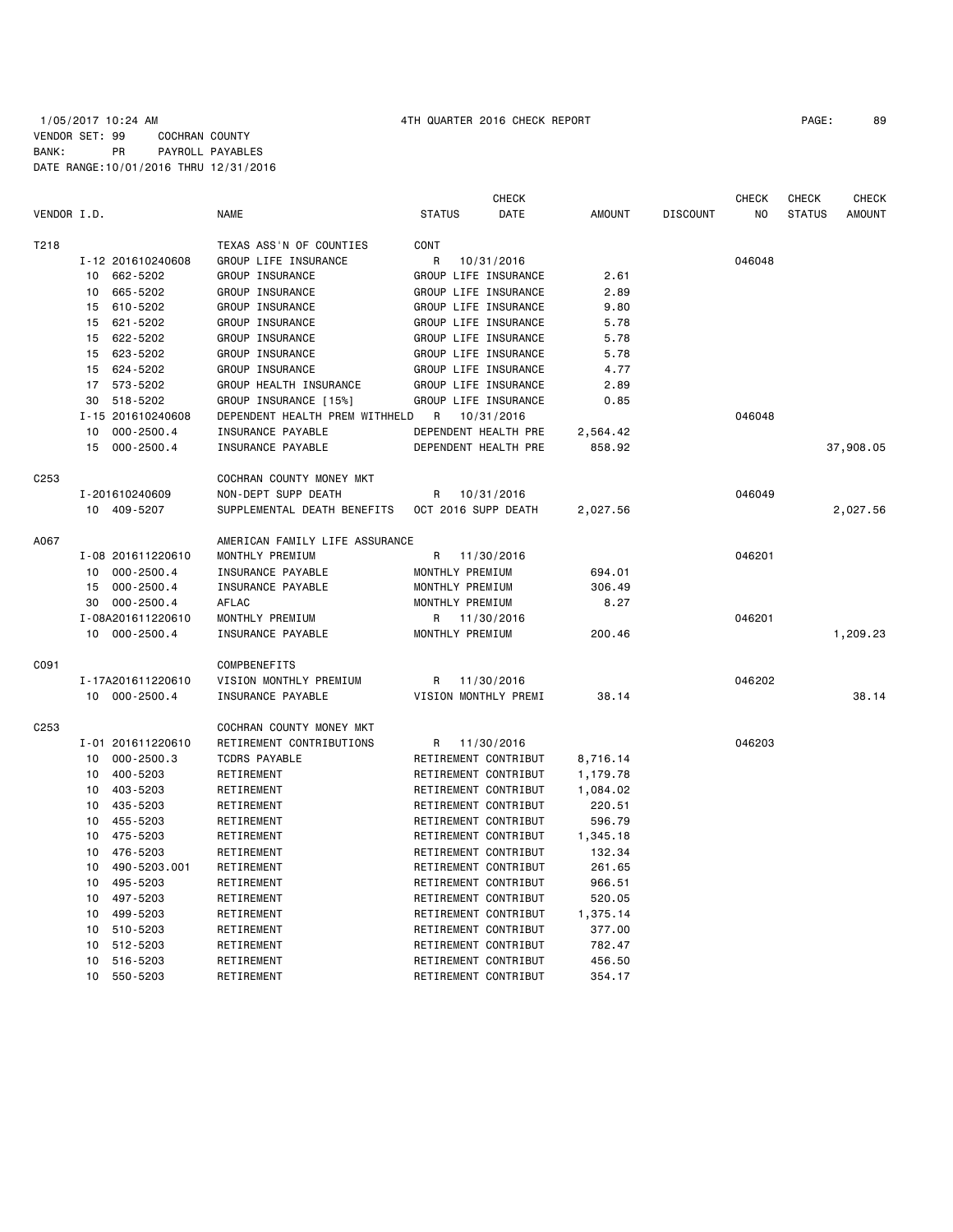## 1/05/2017 10:24 AM 4TH QUARTER 2016 CHECK REPORT PAGE: 90 VENDOR SET: 99 COCHRAN COUNTY BANK: PR PAYROLL PAYABLES DATE RANGE:10/01/2016 THRU 12/31/2016

| VENDOR I.D.      |    |                   | <b>NAME</b>                    | <b>STATUS</b>        | <b>CHECK</b><br><b>DATE</b> | <b>AMOUNT</b> | <b>DISCOUNT</b> | <b>CHECK</b><br>NO. | <b>CHECK</b><br><b>STATUS</b> | <b>CHECK</b><br>AMOUNT |
|------------------|----|-------------------|--------------------------------|----------------------|-----------------------------|---------------|-----------------|---------------------|-------------------------------|------------------------|
| C <sub>253</sub> |    |                   | COCHRAN COUNTY MONEY MKT       | <b>CONT</b>          |                             |               |                 |                     |                               |                        |
|                  |    | I-01 201611220610 | RETIREMENT CONTRIBUTIONS       | R                    | 11/30/2016                  |               |                 | 046203              |                               |                        |
|                  | 10 | 560-5203          | RETIREMENT                     | RETIREMENT CONTRIBUT |                             | 4,850.31      |                 |                     |                               |                        |
|                  | 10 | 650-5203          | RETIREMENT                     | RETIREMENT CONTRIBUT |                             | 519.21        |                 |                     |                               |                        |
|                  | 10 | 652-5203          | RETIREMENT                     | RETIREMENT CONTRIBUT |                             | 22.27         |                 |                     |                               |                        |
|                  | 10 | 660-5203          | RETIREMENT                     | RETIREMENT CONTRIBUT |                             | 306.81        |                 |                     |                               |                        |
|                  | 10 | 662-5203          | RETIREMENT                     | RETIREMENT CONTRIBUT |                             | 413.87        |                 |                     |                               |                        |
|                  | 10 | 665-5203          | RETIREMENT                     | RETIREMENT CONTRIBUT |                             | 422.60        |                 |                     |                               |                        |
|                  | 15 | $000 - 2500.3$    | <b>TCDRS PAYABLE</b>           | RETIREMENT CONTRIBUT |                             | 3,203.93      |                 |                     |                               |                        |
|                  | 15 | 610-5203          | RETIREMENT                     | RETIREMENT CONTRIBUT |                             | 2,261.31      |                 |                     |                               |                        |
|                  | 15 | 621-5203          | RETIREMENT                     | RETIREMENT CONTRIBUT |                             | 902.45        |                 |                     |                               |                        |
|                  | 15 | 622-5203          | RETIREMENT                     | RETIREMENT CONTRIBUT |                             | 922.05        |                 |                     |                               |                        |
|                  | 15 | 623-5203          | RETIREMENT                     | RETIREMENT CONTRIBUT |                             | 940.20        |                 |                     |                               |                        |
|                  | 15 | 624-5203          | RETIREMENT                     | RETIREMENT CONTRIBUT |                             | 924.14        |                 |                     |                               |                        |
|                  |    | 17 000-2500.3     | <b>TCDRS PAYABLE</b>           | RETIREMENT CONTRIBUT |                             | 253.66        |                 |                     |                               |                        |
|                  | 17 | 573-5203          | RETIREMENT                     | RETIREMENT CONTRIBUT |                             | 471.09        |                 |                     |                               |                        |
|                  | 30 | $000 - 2500.3$    | <b>TCDRS</b>                   | RETIREMENT CONTRIBUT |                             | 70.81         |                 |                     |                               |                        |
|                  | 30 | 518-5203          | RETIREMENT                     | RETIREMENT CONTRIBUT |                             | 131.48        |                 |                     |                               | 34,984.44              |
| C300             |    |                   | COCHRAN COUNTY SCHOOLS FEDERAL |                      |                             |               |                 |                     |                               |                        |
|                  |    | I-18A201611220610 | MONTHLY PREMUIM                | R                    | 11/30/2016                  |               |                 | 046204              |                               |                        |
|                  | 10 | $000 - 2500.4$    | INSURANCE PAYABLE              | MONTHLY PREMUIM      |                             | 9,657.96      |                 |                     |                               |                        |
|                  | 15 | $000 - 2500.4$    | INSURANCE PAYABLE              | MONTHLY PREMUIM      |                             | 2,953.82      |                 |                     |                               |                        |
|                  | 30 | $000 - 2500.4$    | AFLAC                          | MONTHLY PREMUIM      |                             | 70.26         |                 |                     |                               | 12,682.04              |
| <b>NO17</b>      |    |                   | NATIONAL FARM LIFE             |                      |                             |               |                 |                     |                               |                        |
|                  |    | I-05 201611220610 | NFL PREMIUM                    | R.                   | 11/30/2016                  |               |                 | 046205              |                               |                        |
|                  |    | 10 000-2500.4     | INSURANCE PAYABLE              | NFL PREMIUM          |                             | 251.81        |                 |                     |                               |                        |
|                  |    | 15 000-2500.4     | INSURANCE PAYABLE              | NFL PREMIUM          |                             | 25.28         |                 |                     |                               |                        |
|                  |    | I-05A201611220610 | AFTER TAX PREM                 | R                    | 11/30/2016                  |               |                 | 046205              |                               |                        |
|                  |    | 10 000-2500.4     | INSURANCE PAYABLE              | AFTER TAX PREM       |                             | 114.21        |                 |                     |                               |                        |
|                  | 15 | $000 - 2500.4$    | INSURANCE PAYABLE              | AFTER TAX PREM       |                             | 93.82         |                 |                     |                               | 485.12                 |
| <b>N060</b>      |    |                   | NATIONWIDE RETIREMENT SOL      |                      |                             |               |                 |                     |                               |                        |
|                  |    | I-04 201611220610 | DEFERRED COMP WITHHELD         | R                    | 11/30/2016                  |               |                 | 046206              |                               |                        |
|                  | 10 | $000 - 2500.7$    | PEBSCO DEF COMP PAYABLE        | DEFERRED COMP WITHHE |                             | 2,801.00      |                 |                     |                               |                        |
|                  | 15 | 000-2500.7        | PEBSCO DEF COMP PAYABLE        | DEFERRED COMP WITHHE |                             | 25.00         |                 |                     |                               | 2,826.00               |
| <b>N081</b>      |    |                   | NATIONAL FAMILY CARE LIFE INSU |                      |                             |               |                 |                     |                               |                        |
|                  |    | I-21 201611220610 | NATIONAL FAMILY CARE           | R                    | 11/30/2016                  |               |                 | 046207              |                               |                        |
|                  |    | 10 000-2500.4     | INSURANCE PAYABLE              | NATIONAL FAMILY CARE |                             | 104.00        |                 |                     |                               | 104.00                 |
| 0029             |    |                   | OFFICE OF THE ATTORNEY GE      |                      |                             |               |                 |                     |                               |                        |
|                  |    | I-09 201611220610 | CAUSE# 2002517527 &2003521159  | R                    | 11/30/2016                  |               |                 | 046208              |                               |                        |
|                  | 10 | $000 - 2500.8$    | CHILD SUPPORT PAYABLE          | CAUSE# 2002517527 &2 |                             | 1,362.00      |                 |                     |                               | 1,362.00               |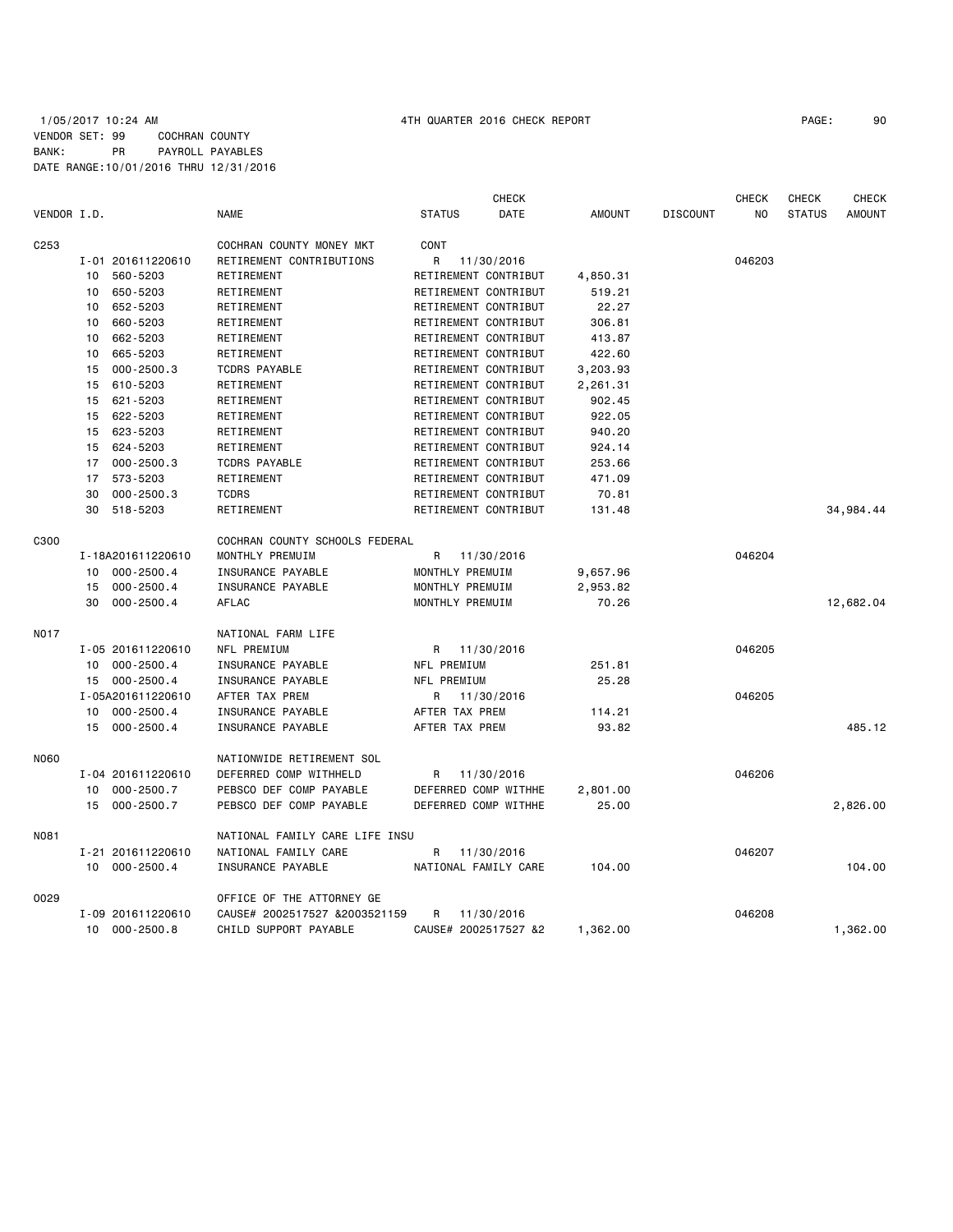|             |    |                   |                            |                      | CHECK      |           |                 | <b>CHECK</b> | CHECK         | <b>CHECK</b>  |
|-------------|----|-------------------|----------------------------|----------------------|------------|-----------|-----------------|--------------|---------------|---------------|
| VENDOR I.D. |    |                   | <b>NAME</b>                | <b>STATUS</b>        | DATE       | AMOUNT    | <b>DISCOUNT</b> | NO.          | <b>STATUS</b> | <b>AMOUNT</b> |
| P187        |    |                   | COCHRAN COUNTY PAYROLL TAX |                      |            |           |                 |              |               |               |
|             |    | I-T1 201611220610 | FEDERAL INCOME TAX W/H     | R                    | 11/30/2016 |           |                 | 046209       |               |               |
|             | 10 | $000 - 2500.1$    | WITHHOLDING TAX PAYABLE    | FEDERAL INCOME TAX W |            | 11,719.49 |                 |              |               |               |
|             | 15 | $000 - 2500.1$    | WITHHOLDING TAX PAYABLE    | FEDERAL INCOME TAX W |            | 4,355.94  |                 |              |               |               |
|             | 17 | $000 - 2500.1$    | WITHHOLDING TAX PAYABLE    | FEDERAL INCOME TAX W |            | 330.31    |                 |              |               |               |
|             | 30 | $000 - 2500.1$    | FEDERAL WITHOLDING         | FEDERAL INCOME TAX W |            | 138.22    |                 |              |               |               |
|             |    | I-T3 201611220610 | FICA TAX                   | R                    | 11/30/2016 |           |                 | 046209       |               |               |
|             | 10 | $000 - 2500.2$    | FICA PAYABLE               | FICA TAX             |            | 7,566.75  |                 |              |               |               |
|             | 10 | 400-5201          | SOCIAL SECURITY            | FICA TAX             |            | 562.66    |                 |              |               |               |
|             | 10 | 403-5201          | SOCIAL SECURITY            | FICA TAX             |            | 449.68    |                 |              |               |               |
|             | 10 | 435-5201          | SOCIAL SECURITY            | FICA TAX             |            | 105.17    |                 |              |               |               |
|             | 10 | 455-5201          | SOCIAL SECURITY            | FICA TAX             |            | 284.62    |                 |              |               |               |
|             | 10 | 475-5201          | SOCIAL SECURITY            | FICA TAX             |            | 641.55    |                 |              |               |               |
|             | 10 | 476-5201          | SOCIAL SECURITY            | FICA TAX             |            | 63.12     |                 |              |               |               |
|             | 10 | 490-5201.001      | SOCIAL SECURITY FICA       | FICA TAX             |            | 124.79    |                 |              |               |               |
|             | 10 | 495-5201          | SOCIAL SECURITY            | FICA TAX             |            | 460.95    |                 |              |               |               |
|             | 10 | 497-5201          | SOCIAL SECURITY            | FICA TAX             |            | 248.03    |                 |              |               |               |
|             | 10 | 499-5201          | SOCIAL SECURITY            | FICA TAX             |            | 649.07    |                 |              |               |               |
|             | 10 | 510-5201          | SOCIAL SECURITY            | FICA TAX             |            | 179.80    |                 |              |               |               |
|             | 10 | 512-5201          | SOCIAL SECURITY            | FICA TAX             |            | 356.72    |                 |              |               |               |
|             | 10 | 516-5201          | SOCIAL SECURITY            | FICA TAX             |            | 219.50    |                 |              |               |               |
|             | 10 | 550-5201          | SOCIAL SECURITY            | FICA TAX             |            | 130.85    |                 |              |               |               |
|             | 10 | 560-5201          | SOCIAL SECURITY            | FICA TAX             |            | 2,224.33  |                 |              |               |               |
|             | 10 | 650-5201          | SOCIAL SECURITY            | FICA TAX             |            | 247.62    |                 |              |               |               |
|             | 10 | 652-5201          | SOCIAL SECURITY            | FICA TAX             |            | 10.62     |                 |              |               |               |
|             | 10 | 660-5201          | SOCIAL SECURITY            | FICA TAX             |            | 147.49    |                 |              |               |               |
|             | 10 | 662-5201          | SOCIAL SECURITY            | FICA TAX             |            | 197.39    |                 |              |               |               |
|             | 10 | 665-5201          | SOCIAL SECURITY            | FICA TAX             |            | 262.78    |                 |              |               |               |
|             | 15 | $000 - 2500.2$    | FICA PAYABLE               | FICA TAX             |            | 2,763.94  |                 |              |               |               |
|             | 15 | 610-5201          | SOCIAL SECURITY            | FICA TAX             |            | 1,078.48  |                 |              |               |               |
|             | 15 | 621-5201          | SOCIAL SECURITY            | FICA TAX             |            | 430.40    |                 |              |               |               |
|             | 15 | 622-5201          | SOCIAL SECURITY            | FICA TAX             |            | 434.62    |                 |              |               |               |
|             | 15 | 623-5201          | SOCIAL SECURITY            | FICA TAX             |            | 445.58    |                 |              |               |               |
|             | 15 | 624-5201          | SOCIAL SECURITY            | FICA TAX             |            | 374.86    |                 |              |               |               |
|             | 17 | $000 - 2500.2$    | FICA PAYABLE               | FICA TAX             |            | 228.39    |                 |              |               |               |
|             | 17 | 573-5201          | SOCIAL SECURITY            | FICA TAX             |            | 228.39    |                 |              |               |               |
|             | 30 | $000 - 2500.2$    | <b>FICA</b>                | FICA TAX             |            | 63.21     |                 |              |               |               |
|             | 30 | 518-5201          | SOCIAL SECURITY            | FICA TAX             |            | 63.22     |                 |              |               |               |
|             |    | I-T4 201611220610 | MEDICARE TAX               | R                    | 11/30/2016 |           |                 | 046209       |               |               |
|             | 10 | $000 - 2500.2$    | FICA PAYABLE               | MEDICARE TAX         |            | 1,769.65  |                 |              |               |               |
|             | 10 | 400-5201          | SOCIAL SECURITY            | MEDICARE TAX         |            | 131.60    |                 |              |               |               |
|             | 10 | 403-5201          | SOCIAL SECURITY            | MEDICARE TAX         |            | 105.16    |                 |              |               |               |
|             | 10 | 435-5201          | SOCIAL SECURITY            | MEDICARE TAX         |            | 24.59     |                 |              |               |               |
|             | 10 | 455-5201          | SOCIAL SECURITY            | MEDICARE TAX         |            | 66.57     |                 |              |               |               |
|             | 10 | 475-5201          | SOCIAL SECURITY            | MEDICARE TAX         |            | 150.04    |                 |              |               |               |
|             | 10 | 476-5201          | SOCIAL SECURITY            | MEDICARE TAX         |            | 14.76     |                 |              |               |               |
|             | 10 | 490-5201.001      | SOCIAL SECURITY FICA       | MEDICARE TAX         |            | 29.18     |                 |              |               |               |
|             | 10 | 495-5201          | SOCIAL SECURITY            | MEDICARE TAX         |            | 107.81    |                 |              |               |               |
|             |    |                   |                            |                      |            |           |                 |              |               |               |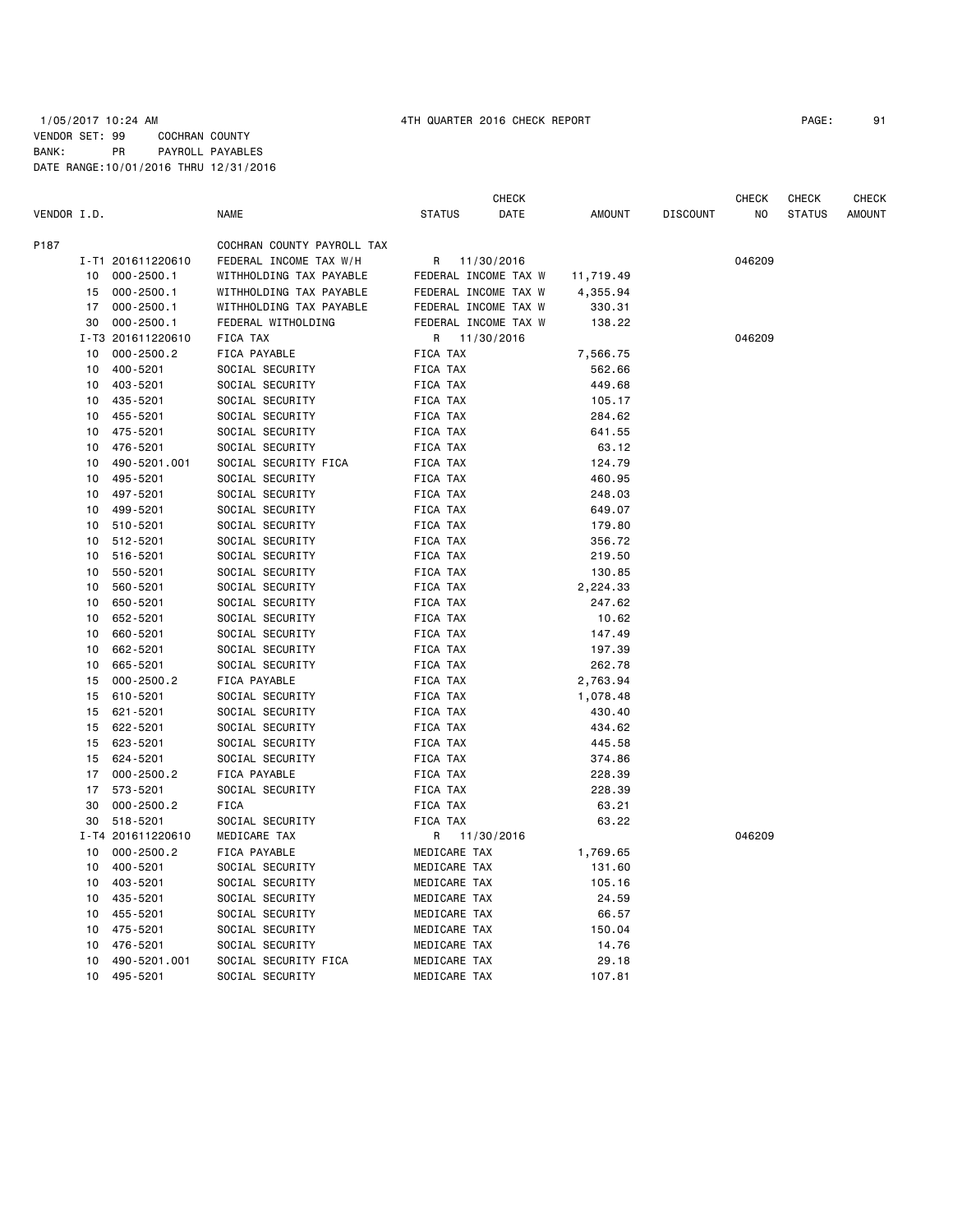## 1/05/2017 10:24 AM 4TH QUARTER 2016 CHECK REPORT PAGE: 92 VENDOR SET: 99 COCHRAN COUNTY BANK: PR PAYROLL PAYABLES DATE RANGE:10/01/2016 THRU 12/31/2016

|             |    |                   |                         |                          | CHECK      |                |                 | CHECK  | CHECK         | CHECK     |
|-------------|----|-------------------|-------------------------|--------------------------|------------|----------------|-----------------|--------|---------------|-----------|
| VENDOR I.D. |    |                   | <b>NAME</b>             | <b>STATUS</b>            | DATE       | <b>AMOUNT</b>  | <b>DISCOUNT</b> | NO.    | <b>STATUS</b> | AMOUNT    |
| P187        |    |                   | COCHRAN COUNTY PAYROLL  | CONT                     |            |                |                 |        |               |           |
|             |    | I-T4 201611220610 | MEDICARE TAX            | R                        | 11/30/2016 |                |                 | 046209 |               |           |
|             | 10 | 497-5201          | SOCIAL SECURITY         | MEDICARE TAX             |            | 58.01          |                 |        |               |           |
|             | 10 | 499-5201          | SOCIAL SECURITY         | MEDICARE TAX             |            | 151.81         |                 |        |               |           |
|             | 10 | 510-5201          | SOCIAL SECURITY         | MEDICARE TAX             |            | 42.05          |                 |        |               |           |
|             | 10 | 512-5201          | SOCIAL SECURITY         | MEDICARE TAX             |            | 83.43          |                 |        |               |           |
|             | 10 | 516-5201          | SOCIAL SECURITY         | MEDICARE TAX             |            | 51.35          |                 |        |               |           |
|             | 10 | 550-5201          | SOCIAL SECURITY         | MEDICARE TAX             |            | 30.60          |                 |        |               |           |
|             | 10 | 560-5201          | SOCIAL SECURITY         | MEDICARE TAX             |            | 520.20         |                 |        |               |           |
|             | 10 | 650-5201          | SOCIAL SECURITY         | MEDICARE TAX             |            | 57.90          |                 |        |               |           |
|             | 10 | 652-5201          | SOCIAL SECURITY         | MEDICARE TAX             |            | 2.48           |                 |        |               |           |
|             | 10 | 660-5201          | SOCIAL SECURITY         | MEDICARE TAX             |            | 34.49          |                 |        |               |           |
|             | 10 | 662-5201          | SOCIAL SECURITY         | MEDICARE TAX             |            | 46.17          |                 |        |               |           |
|             | 10 | 665-5201          | SOCIAL SECURITY         | MEDICARE TAX             |            | 61.46          |                 |        |               |           |
|             | 15 | $000 - 2500.2$    | FICA PAYABLE            | MEDICARE TAX             |            | 646.39         |                 |        |               |           |
|             | 15 | 610-5201          | SOCIAL SECURITY         | MEDICARE TAX             |            | 252.21         |                 |        |               |           |
|             | 15 | 621-5201          | SOCIAL SECURITY         | MEDICARE TAX             |            | 100.66         |                 |        |               |           |
|             | 15 | 622-5201          | SOCIAL SECURITY         | MEDICARE TAX             |            | 101.64         |                 |        |               |           |
|             | 15 | 623-5201          | SOCIAL SECURITY         | MEDICARE TAX             |            | 104.21         |                 |        |               |           |
|             | 15 | 624-5201          | SOCIAL SECURITY         | MEDICARE TAX             |            | 87.66          |                 |        |               |           |
|             | 17 | $000 - 2500.2$    | FICA PAYABLE            | MEDICARE TAX             |            | 53.41          |                 |        |               |           |
|             | 17 | 573-5201          | SOCIAL SECURITY         | MEDICARE TAX             |            |                |                 |        |               |           |
|             | 30 | $000 - 2500.2$    | FICA                    | MEDICARE TAX             |            | 53.41<br>14.78 |                 |        |               |           |
|             | 30 | 518-5201          | SOCIAL SECURITY         | MEDICARE TAX             |            | 14.78          |                 |        |               | 42,757.00 |
|             |    |                   |                         |                          |            |                |                 |        |               |           |
| T218        |    |                   | TEXAS ASS'N OF COUNTIES |                          |            |                |                 |        |               |           |
|             |    | I-11 201611220610 | EMPLOYEE PREMIUMS       | R                        | 11/30/2016 |                |                 | 046210 |               |           |
|             | 10 | 400-5202          | GROUP INSURANCE         | EMPLOYEE PREMIUMS        |            | 1,453.05       |                 |        |               |           |
|             | 10 | 403-5202          | GROUP INSURANCE         | <b>EMPLOYEE PREMIUMS</b> |            | 1,561.72       |                 |        |               |           |
|             | 10 | 455-5202          | GROUP INSURANCE         | EMPLOYEE PREMIUMS        |            | 780.86         |                 |        |               |           |
|             | 10 | 475-5202          | GROUP INSURANCE         | EMPLOYEE PREMIUMS        |            | 1,561.72       |                 |        |               |           |
|             | 10 | 495-5202          | GROUP INSURANCE         | EMPLOYEE PREMIUMS        |            | 1,561.72       |                 |        |               |           |
|             | 10 | 497-5202          | GROUP INSURANCE         | EMPLOYEE PREMIUMS        |            | 780.86         |                 |        |               |           |
|             | 10 | 499-5202          | GROUP INSURANCE         | EMPLOYEE PREMIUMS        |            | 2,342.58       |                 |        |               |           |
|             | 10 | 510-5202          | GROUP INSURANCE         | EMPLOYEE PREMIUMS        |            | 780.86         |                 |        |               |           |
|             | 10 | 512-5202          | GROUP INSURANCE         | EMPLOYEE PREMIUMS        |            | 1,561.72       |                 |        |               |           |
|             | 10 | 516-5202          | GROUP INSURANCE [50%]   | EMPLOYEE PREMIUMS        |            | 796.19         |                 |        |               |           |
|             | 10 | 550-5202          | GROUP INSURANCE         | EMPLOYEE PREMIUMS        |            | 780.86         |                 |        |               |           |
|             | 10 | 560-5202          | GROUP INSURANCE         | EMPLOYEE PREMIUMS        |            | 7,027.74       |                 |        |               |           |
|             | 10 | 650-5202          | GROUP INSURANCE         | EMPLOYEE PREMIUMS        |            | 818.79         |                 |        |               |           |
|             | 10 | 652-5202          | GROUP INSURANCE         | <b>EMPLOYEE PREMIUMS</b> |            | 37.93          |                 |        |               |           |
|             | 10 | 660-5202          | GROUP INSURANCE [35%]   | EMPLOYEE PREMIUMS        |            | 535.87         |                 |        |               |           |
|             | 10 | 662-5202          | GROUP INSURANCE         | <b>EMPLOYEE PREMIUMS</b> |            | 705.00         |                 |        |               |           |
|             | 10 | 665-5202          | GROUP INSURANCE         | <b>EMPLOYEE PREMIUMS</b> |            | 780.86         |                 |        |               |           |
|             | 15 | 610-5202          | GROUP INSURANCE         | EMPLOYEE PREMIUMS        |            | 3,232.11       |                 |        |               |           |
|             | 15 | 621-5202          | GROUP INSURANCE         | EMPLOYEE PREMIUMS        |            | 1,561.72       |                 |        |               |           |
|             | 15 | 622-5202          | GROUP INSURANCE         | EMPLOYEE PREMIUMS        |            | 1,561.72       |                 |        |               |           |
|             | 15 | 623-5202          | GROUP INSURANCE         | EMPLOYEE PREMIUMS        |            | 1,561.72       |                 |        |               |           |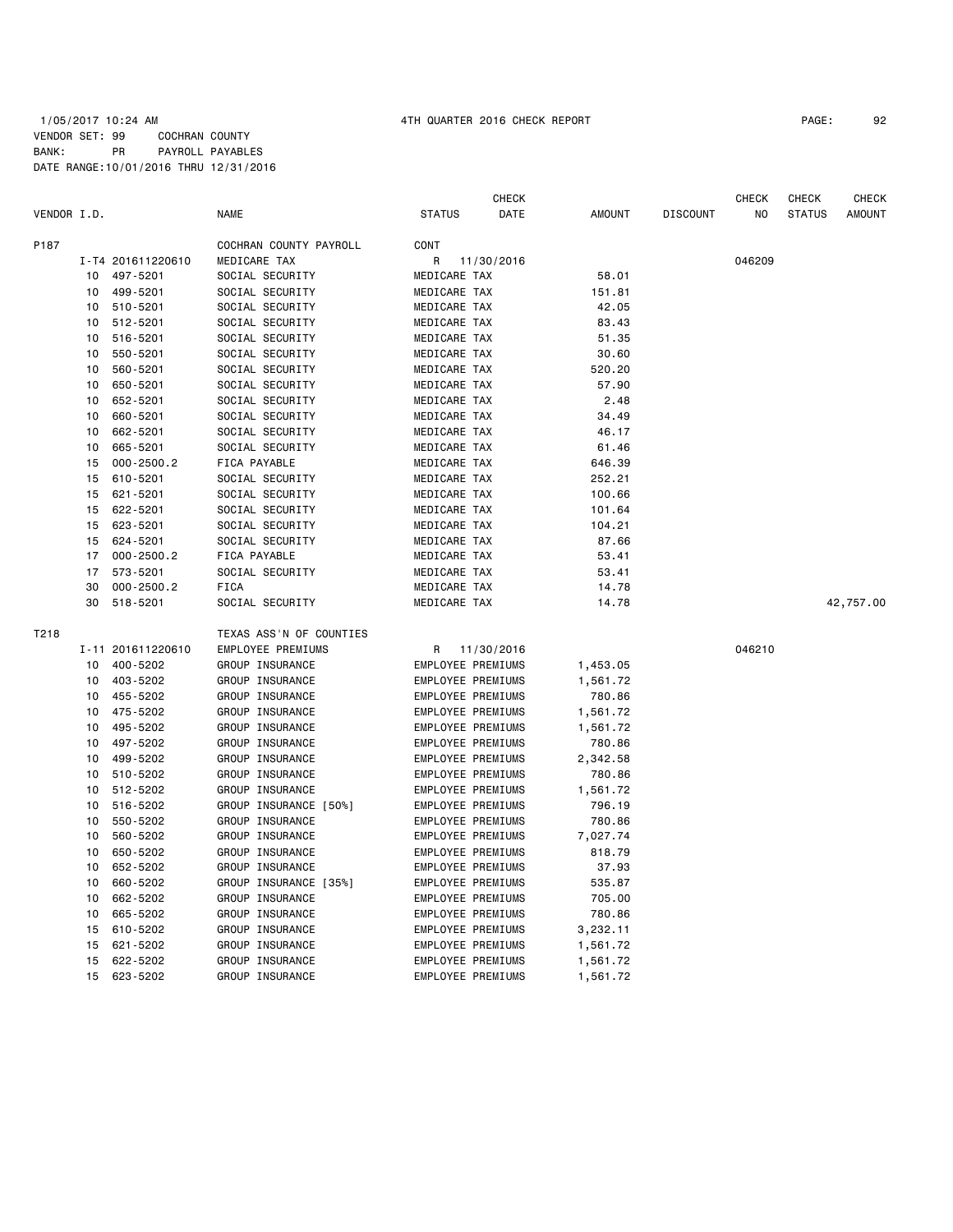### 1/05/2017 10:24 AM 4TH QUARTER 2016 CHECK REPORT PAGE: 93 VENDOR SET: 99 COCHRAN COUNTY BANK: PR PAYROLL PAYABLES DATE RANGE:10/01/2016 THRU 12/31/2016

|             |    |                   |                                |                          | <b>CHECK</b>         |               |                 | <b>CHECK</b> | CHECK         | <b>CHECK</b>  |
|-------------|----|-------------------|--------------------------------|--------------------------|----------------------|---------------|-----------------|--------------|---------------|---------------|
| VENDOR I.D. |    |                   | <b>NAME</b>                    | <b>STATUS</b>            | DATE                 | <b>AMOUNT</b> | <b>DISCOUNT</b> | NO.          | <b>STATUS</b> | <b>AMOUNT</b> |
| T218        |    |                   | TEXAS ASS'N OF COUNTIES        | CONT                     |                      |               |                 |              |               |               |
|             |    | I-11 201611220610 | EMPLOYEE PREMIUMS              | R                        | 11/30/2016           |               |                 | 046210       |               |               |
|             |    | 15 624-5202       | GROUP INSURANCE                | EMPLOYEE PREMIUMS        |                      | 1,561.72      |                 |              |               |               |
|             |    | 17 573-5202       | GROUP HEALTH INSURANCE         | <b>EMPLOYEE PREMIUMS</b> |                      | 780.86        |                 |              |               |               |
|             | 30 | 518-5202          | GROUP INSURANCE [15%]          | EMPLOYEE PREMIUMS        |                      | 229.66        |                 |              |               |               |
|             |    | I-12 201611220610 | GROUP LIFE INSURANCE           | R                        | 11/30/2016           |               |                 | 046210       |               |               |
|             |    | 10 400-5202       | GROUP INSURANCE                |                          | GROUP LIFE INSURANCE | 5.37          |                 |              |               |               |
|             | 10 | 403-5202          | GROUP INSURANCE                |                          | GROUP LIFE INSURANCE | 5.78          |                 |              |               |               |
|             | 10 | 455-5202          | GROUP INSURANCE                |                          | GROUP LIFE INSURANCE | 2.89          |                 |              |               |               |
|             | 10 | 475-5202          | GROUP INSURANCE                |                          | GROUP LIFE INSURANCE | 5.78          |                 |              |               |               |
|             | 10 | 495 - 5202        | GROUP INSURANCE                |                          | GROUP LIFE INSURANCE | 5.78          |                 |              |               |               |
|             | 10 | 497-5202          | GROUP INSURANCE                |                          | GROUP LIFE INSURANCE | 2.89          |                 |              |               |               |
|             | 10 | 499-5202          | GROUP INSURANCE                |                          | GROUP LIFE INSURANCE | 8.67          |                 |              |               |               |
|             | 10 | 510-5202          | GROUP INSURANCE                |                          | GROUP LIFE INSURANCE | 2.89          |                 |              |               |               |
|             | 10 | 512-5202          | GROUP INSURANCE                |                          | GROUP LIFE INSURANCE | 5.78          |                 |              |               |               |
|             | 10 | 516-5202          | GROUP INSURANCE [50%]          |                          | GROUP LIFE INSURANCE | 2.95          |                 |              |               |               |
|             | 10 | 550-5202          | GROUP INSURANCE                |                          | GROUP LIFE INSURANCE | 2.89          |                 |              |               |               |
|             | 10 | 560-5202          | GROUP INSURANCE                |                          | GROUP LIFE INSURANCE | 28.90         |                 |              |               |               |
|             | 10 | 650-5202          | GROUP INSURANCE                |                          | GROUP LIFE INSURANCE | 3.03          |                 |              |               |               |
|             | 10 | 652-5202          | GROUP INSURANCE                |                          | GROUP LIFE INSURANCE | 0.14          |                 |              |               |               |
|             | 10 | 660-5202          | GROUP INSURANCE [35%]          |                          | GROUP LIFE INSURANCE | 1.98          |                 |              |               |               |
|             | 10 | 662-5202          | GROUP INSURANCE                |                          | GROUP LIFE INSURANCE | 2.61          |                 |              |               |               |
|             | 10 | 665-5202          | GROUP INSURANCE                |                          | GROUP LIFE INSURANCE | 2.89          |                 |              |               |               |
|             | 15 | 610-5202          | GROUP INSURANCE                |                          | GROUP LIFE INSURANCE | 9.80          |                 |              |               |               |
|             | 15 | 621-5202          | GROUP INSURANCE                |                          | GROUP LIFE INSURANCE | 5.78          |                 |              |               |               |
|             |    | 15 622-5202       | GROUP INSURANCE                |                          | GROUP LIFE INSURANCE | 5.78          |                 |              |               |               |
|             | 15 | 623-5202          | GROUP INSURANCE                |                          | GROUP LIFE INSURANCE | 5.78          |                 |              |               |               |
|             | 15 | 624-5202          | GROUP INSURANCE                |                          | GROUP LIFE INSURANCE | 4.77          |                 |              |               |               |
|             |    | 17 573-5202       | GROUP HEALTH INSURANCE         |                          | GROUP LIFE INSURANCE | 2.89          |                 |              |               |               |
|             | 30 | 518-5202          | GROUP INSURANCE [15%]          |                          | GROUP LIFE INSURANCE | 0.85          |                 |              |               |               |
|             |    | I-15 201611220610 | DEPENDENT HEALTH PREM WITHHELD | R                        | 11/30/2016           |               |                 | 046210       |               |               |
|             | 10 | 000-2500.4        | INSURANCE PAYABLE              |                          | DEPENDENT HEALTH PRE | 2,564.42      |                 |              |               |               |
|             |    | 15 000-2500.4     | INSURANCE PAYABLE              |                          | DEPENDENT HEALTH PRE | 858.92        |                 |              |               | 37,908.05     |
| C253        |    |                   | COCHRAN COUNTY MONEY MKT       |                          |                      |               |                 |              |               |               |
|             |    | I-201611220611    | NON-DEPT SUPP DEATH NOV 2016   | R                        | 11/30/2016           |               |                 | 046211       |               |               |
|             |    | 10 409-5207       | SUPPLEMENTAL DEATH BENEFITS    |                          | NON-DEPT SUPP DEATH  | 1,994.11      |                 |              |               | 1,994.11      |
| A067        |    |                   | AMERICAN FAMILY LIFE ASSURANCE |                          |                      |               |                 |              |               |               |
|             |    | I-08 201612220612 | MONTHLY PREMIUM                | R                        | 12/30/2016           |               |                 | 046361       |               |               |
|             |    | 10 000-2500.4     | INSURANCE PAYABLE              | MONTHLY PREMIUM          |                      | 694.01        |                 |              |               |               |
|             |    | 15 000-2500.4     | INSURANCE PAYABLE              | MONTHLY PREMIUM          |                      | 306.49        |                 |              |               |               |
|             | 30 | 000-2500.4        | AFLAC                          | MONTHLY PREMIUM          |                      | 8.27          |                 |              |               |               |
|             |    | I-08A201612220612 | MONTHLY PREMIUM                | R                        | 12/30/2016           |               |                 | 046361       |               |               |
|             |    | 10 000-2500.4     | INSURANCE PAYABLE              | MONTHLY PREMIUM          |                      | 200.46        |                 |              |               | 1,209.23      |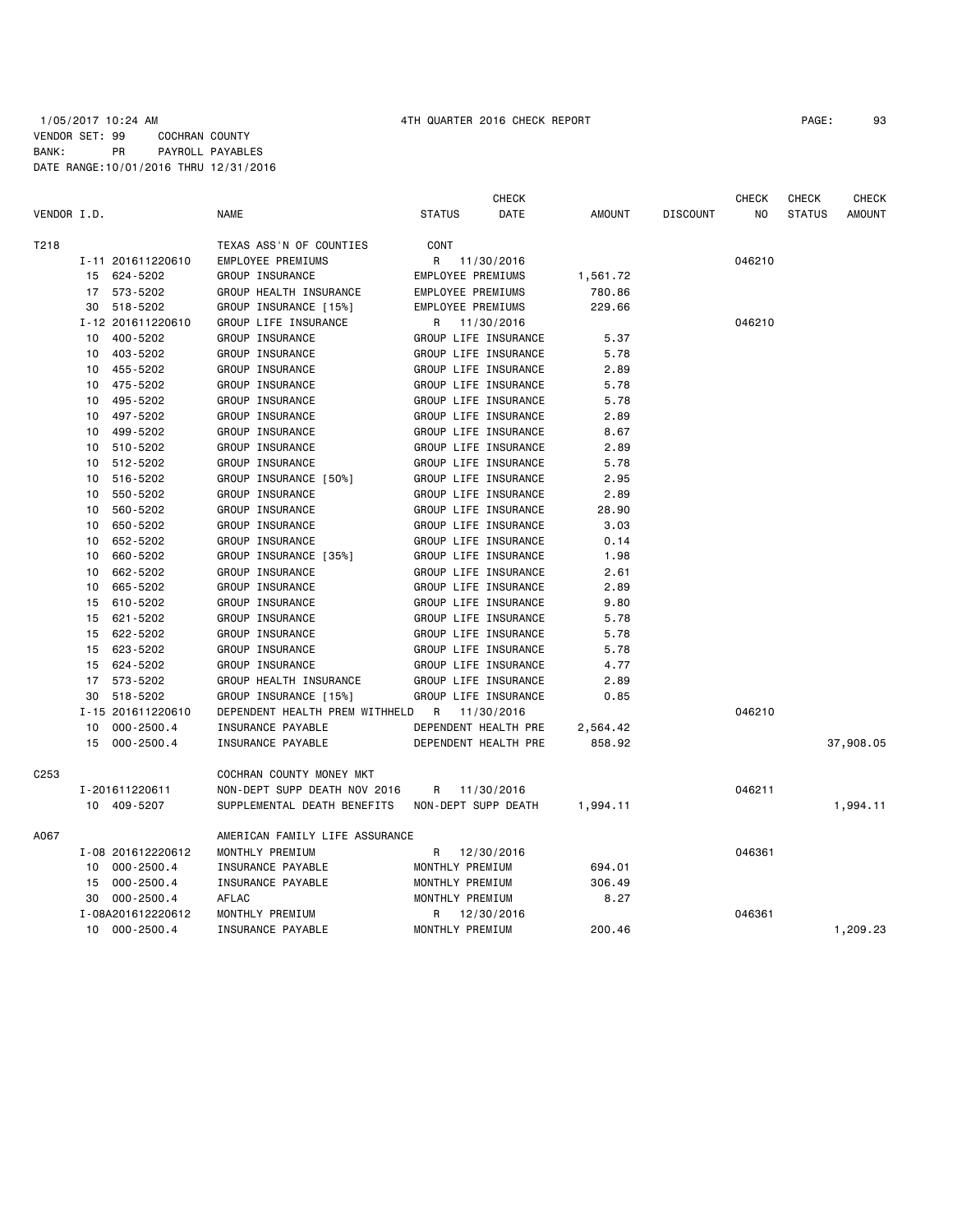## 1/05/2017 10:24 AM 4TH QUARTER 2016 CHECK REPORT PAGE: 94 VENDOR SET: 99 COCHRAN COUNTY BANK: PR PAYROLL PAYABLES DATE RANGE:10/01/2016 THRU 12/31/2016

| <b>DATE</b><br>VENDOR I.D.<br><b>NAME</b><br><b>STATUS</b><br><b>AMOUNT</b><br><b>DISCOUNT</b><br>NO<br><b>STATUS</b><br>C091<br><b>COMPBENEFITS</b><br>I-17A201612220612<br>VISION MONTHLY PREMIUM<br>12/30/2016<br>046362<br>R<br>10 000-2500.4<br>INSURANCE PAYABLE<br>VISION MONTHLY PREMI<br>38.14<br>C <sub>253</sub><br>COCHRAN COUNTY MONEY MKT<br>RETIREMENT CONTRIBUTIONS<br>046363<br>I-01 201612220612<br>12/30/2016<br>R.<br>$000 - 2500.3$<br><b>TCDRS PAYABLE</b><br>RETIREMENT CONTRIBUT<br>9,160.65<br>10<br>400-5203<br>RETIREMENT<br>RETIREMENT CONTRIBUT<br>10<br>1,159.60<br>403-5203<br>RETIREMENT<br>RETIREMENT CONTRIBUT<br>1,055.71<br>10<br>435-5203<br>RETIREMENT<br>RETIREMENT CONTRIBUT<br>10<br>220.51<br>455-5203<br>RETIREMENT CONTRIBUT<br>504.49<br>10<br>RETIREMENT<br>475-5203<br>RETIREMENT CONTRIBUT<br>10<br>RETIREMENT<br>1,348.28<br>476-5203<br>RETIREMENT CONTRIBUT<br>10<br>RETIREMENT<br>132.34<br>490-5203.001<br>RETIREMENT<br>RETIREMENT CONTRIBUT<br>103.40<br>10<br>495-5203<br>RETIREMENT CONTRIBUT<br>1,226.05<br>10<br>RETIREMENT<br>497-5203<br>RETIREMENT CONTRIBUT<br>RETIREMENT<br>520.05<br>10<br>499-5203<br>RETIREMENT<br>RETIREMENT CONTRIBUT<br>1,370.00<br>10<br>510-5203<br>RETIREMENT CONTRIBUT<br>377.00<br>10<br>RETIREMENT<br>512-5203<br>RETIREMENT<br>RETIREMENT CONTRIBUT<br>886.05<br>10<br>516-5203<br>RETIREMENT CONTRIBUT<br>456.50<br>10<br>RETIREMENT<br>RETIREMENT CONTRIBUT<br>10<br>550-5203<br>RETIREMENT<br>354.17<br>560-5203<br>RETIREMENT<br>RETIREMENT CONTRIBUT<br>5,634.05<br>10<br>650-5203<br>RETIREMENT<br>RETIREMENT CONTRIBUT<br>498.90<br>10<br>652-5203<br>RETIREMENT<br>RETIREMENT CONTRIBUT<br>22.27<br>10<br>660-5203<br>RETIREMENT CONTRIBUT<br>306.81<br>10<br>RETIREMENT<br>662-5203<br>RETIREMENT CONTRIBUT<br>413.87<br>10<br>RETIREMENT<br>665-5203<br>RETIREMENT<br>RETIREMENT CONTRIBUT<br>422.60<br>10<br>$000 - 2500.3$<br><b>TCDRS PAYABLE</b><br>RETIREMENT CONTRIBUT<br>15<br>3,203.93<br>610-5203<br>RETIREMENT CONTRIBUT<br>15<br>RETIREMENT<br>2,261.31<br>621-5203<br>RETIREMENT<br>RETIREMENT CONTRIBUT<br>902.45<br>15<br>622-5203<br>RETIREMENT CONTRIBUT<br>922.05<br>15<br>RETIREMENT<br>15<br>623-5203<br>RETIREMENT<br>RETIREMENT CONTRIBUT<br>940.20<br>624-5203<br>RETIREMENT CONTRIBUT<br>15<br>RETIREMENT<br>924.14<br>$000 - 2500.3$<br>RETIREMENT CONTRIBUT<br>242.29<br>17<br><b>TCDRS PAYABLE</b><br>573-5203<br>RETIREMENT CONTRIBUT<br>RETIREMENT<br>449.96<br>17<br>$000 - 2500.3$<br><b>TCDRS</b><br>RETIREMENT CONTRIBUT<br>30<br>70.81<br>518-5203<br>RETIREMENT CONTRIBUT<br>30<br>RETIREMENT<br>131.48<br>36,221.92<br>C300<br>COCHRAN COUNTY SCHOOLS FEDERAL<br>I-18A201612220612<br>MONTHLY PREMUIM<br>12/30/2016<br>046364<br>R<br>INSURANCE PAYABLE<br>MONTHLY PREMUIM<br>$000 - 2500.4$<br>9,753.34<br>10<br>15<br>$000 - 2500.4$<br>INSURANCE PAYABLE<br>MONTHLY PREMUIM<br>2,929.47<br><b>AFLAC</b><br>30<br>$000 - 2500.4$<br>MONTHLY PREMUIM<br>70.26<br>12,753.07 |  |  | <b>CHECK</b> |  | <b>CHECK</b> | <b>CHECK</b> | <b>CHECK</b>  |
|-----------------------------------------------------------------------------------------------------------------------------------------------------------------------------------------------------------------------------------------------------------------------------------------------------------------------------------------------------------------------------------------------------------------------------------------------------------------------------------------------------------------------------------------------------------------------------------------------------------------------------------------------------------------------------------------------------------------------------------------------------------------------------------------------------------------------------------------------------------------------------------------------------------------------------------------------------------------------------------------------------------------------------------------------------------------------------------------------------------------------------------------------------------------------------------------------------------------------------------------------------------------------------------------------------------------------------------------------------------------------------------------------------------------------------------------------------------------------------------------------------------------------------------------------------------------------------------------------------------------------------------------------------------------------------------------------------------------------------------------------------------------------------------------------------------------------------------------------------------------------------------------------------------------------------------------------------------------------------------------------------------------------------------------------------------------------------------------------------------------------------------------------------------------------------------------------------------------------------------------------------------------------------------------------------------------------------------------------------------------------------------------------------------------------------------------------------------------------------------------------------------------------------------------------------------------------------------------------------------------------------------------------------------------------------------------------------------------------------------------------------------------------------------------------------------------------------------------------------------------------------------------------------------------------------------------------------------------------------------------------------------------------|--|--|--------------|--|--------------|--------------|---------------|
|                                                                                                                                                                                                                                                                                                                                                                                                                                                                                                                                                                                                                                                                                                                                                                                                                                                                                                                                                                                                                                                                                                                                                                                                                                                                                                                                                                                                                                                                                                                                                                                                                                                                                                                                                                                                                                                                                                                                                                                                                                                                                                                                                                                                                                                                                                                                                                                                                                                                                                                                                                                                                                                                                                                                                                                                                                                                                                                                                                                                                       |  |  |              |  |              |              | <b>AMOUNT</b> |
|                                                                                                                                                                                                                                                                                                                                                                                                                                                                                                                                                                                                                                                                                                                                                                                                                                                                                                                                                                                                                                                                                                                                                                                                                                                                                                                                                                                                                                                                                                                                                                                                                                                                                                                                                                                                                                                                                                                                                                                                                                                                                                                                                                                                                                                                                                                                                                                                                                                                                                                                                                                                                                                                                                                                                                                                                                                                                                                                                                                                                       |  |  |              |  |              |              |               |
|                                                                                                                                                                                                                                                                                                                                                                                                                                                                                                                                                                                                                                                                                                                                                                                                                                                                                                                                                                                                                                                                                                                                                                                                                                                                                                                                                                                                                                                                                                                                                                                                                                                                                                                                                                                                                                                                                                                                                                                                                                                                                                                                                                                                                                                                                                                                                                                                                                                                                                                                                                                                                                                                                                                                                                                                                                                                                                                                                                                                                       |  |  |              |  |              |              |               |
|                                                                                                                                                                                                                                                                                                                                                                                                                                                                                                                                                                                                                                                                                                                                                                                                                                                                                                                                                                                                                                                                                                                                                                                                                                                                                                                                                                                                                                                                                                                                                                                                                                                                                                                                                                                                                                                                                                                                                                                                                                                                                                                                                                                                                                                                                                                                                                                                                                                                                                                                                                                                                                                                                                                                                                                                                                                                                                                                                                                                                       |  |  |              |  |              |              | 38.14         |
|                                                                                                                                                                                                                                                                                                                                                                                                                                                                                                                                                                                                                                                                                                                                                                                                                                                                                                                                                                                                                                                                                                                                                                                                                                                                                                                                                                                                                                                                                                                                                                                                                                                                                                                                                                                                                                                                                                                                                                                                                                                                                                                                                                                                                                                                                                                                                                                                                                                                                                                                                                                                                                                                                                                                                                                                                                                                                                                                                                                                                       |  |  |              |  |              |              |               |
|                                                                                                                                                                                                                                                                                                                                                                                                                                                                                                                                                                                                                                                                                                                                                                                                                                                                                                                                                                                                                                                                                                                                                                                                                                                                                                                                                                                                                                                                                                                                                                                                                                                                                                                                                                                                                                                                                                                                                                                                                                                                                                                                                                                                                                                                                                                                                                                                                                                                                                                                                                                                                                                                                                                                                                                                                                                                                                                                                                                                                       |  |  |              |  |              |              |               |
|                                                                                                                                                                                                                                                                                                                                                                                                                                                                                                                                                                                                                                                                                                                                                                                                                                                                                                                                                                                                                                                                                                                                                                                                                                                                                                                                                                                                                                                                                                                                                                                                                                                                                                                                                                                                                                                                                                                                                                                                                                                                                                                                                                                                                                                                                                                                                                                                                                                                                                                                                                                                                                                                                                                                                                                                                                                                                                                                                                                                                       |  |  |              |  |              |              |               |
|                                                                                                                                                                                                                                                                                                                                                                                                                                                                                                                                                                                                                                                                                                                                                                                                                                                                                                                                                                                                                                                                                                                                                                                                                                                                                                                                                                                                                                                                                                                                                                                                                                                                                                                                                                                                                                                                                                                                                                                                                                                                                                                                                                                                                                                                                                                                                                                                                                                                                                                                                                                                                                                                                                                                                                                                                                                                                                                                                                                                                       |  |  |              |  |              |              |               |
|                                                                                                                                                                                                                                                                                                                                                                                                                                                                                                                                                                                                                                                                                                                                                                                                                                                                                                                                                                                                                                                                                                                                                                                                                                                                                                                                                                                                                                                                                                                                                                                                                                                                                                                                                                                                                                                                                                                                                                                                                                                                                                                                                                                                                                                                                                                                                                                                                                                                                                                                                                                                                                                                                                                                                                                                                                                                                                                                                                                                                       |  |  |              |  |              |              |               |
|                                                                                                                                                                                                                                                                                                                                                                                                                                                                                                                                                                                                                                                                                                                                                                                                                                                                                                                                                                                                                                                                                                                                                                                                                                                                                                                                                                                                                                                                                                                                                                                                                                                                                                                                                                                                                                                                                                                                                                                                                                                                                                                                                                                                                                                                                                                                                                                                                                                                                                                                                                                                                                                                                                                                                                                                                                                                                                                                                                                                                       |  |  |              |  |              |              |               |
|                                                                                                                                                                                                                                                                                                                                                                                                                                                                                                                                                                                                                                                                                                                                                                                                                                                                                                                                                                                                                                                                                                                                                                                                                                                                                                                                                                                                                                                                                                                                                                                                                                                                                                                                                                                                                                                                                                                                                                                                                                                                                                                                                                                                                                                                                                                                                                                                                                                                                                                                                                                                                                                                                                                                                                                                                                                                                                                                                                                                                       |  |  |              |  |              |              |               |
|                                                                                                                                                                                                                                                                                                                                                                                                                                                                                                                                                                                                                                                                                                                                                                                                                                                                                                                                                                                                                                                                                                                                                                                                                                                                                                                                                                                                                                                                                                                                                                                                                                                                                                                                                                                                                                                                                                                                                                                                                                                                                                                                                                                                                                                                                                                                                                                                                                                                                                                                                                                                                                                                                                                                                                                                                                                                                                                                                                                                                       |  |  |              |  |              |              |               |
|                                                                                                                                                                                                                                                                                                                                                                                                                                                                                                                                                                                                                                                                                                                                                                                                                                                                                                                                                                                                                                                                                                                                                                                                                                                                                                                                                                                                                                                                                                                                                                                                                                                                                                                                                                                                                                                                                                                                                                                                                                                                                                                                                                                                                                                                                                                                                                                                                                                                                                                                                                                                                                                                                                                                                                                                                                                                                                                                                                                                                       |  |  |              |  |              |              |               |
|                                                                                                                                                                                                                                                                                                                                                                                                                                                                                                                                                                                                                                                                                                                                                                                                                                                                                                                                                                                                                                                                                                                                                                                                                                                                                                                                                                                                                                                                                                                                                                                                                                                                                                                                                                                                                                                                                                                                                                                                                                                                                                                                                                                                                                                                                                                                                                                                                                                                                                                                                                                                                                                                                                                                                                                                                                                                                                                                                                                                                       |  |  |              |  |              |              |               |
|                                                                                                                                                                                                                                                                                                                                                                                                                                                                                                                                                                                                                                                                                                                                                                                                                                                                                                                                                                                                                                                                                                                                                                                                                                                                                                                                                                                                                                                                                                                                                                                                                                                                                                                                                                                                                                                                                                                                                                                                                                                                                                                                                                                                                                                                                                                                                                                                                                                                                                                                                                                                                                                                                                                                                                                                                                                                                                                                                                                                                       |  |  |              |  |              |              |               |
|                                                                                                                                                                                                                                                                                                                                                                                                                                                                                                                                                                                                                                                                                                                                                                                                                                                                                                                                                                                                                                                                                                                                                                                                                                                                                                                                                                                                                                                                                                                                                                                                                                                                                                                                                                                                                                                                                                                                                                                                                                                                                                                                                                                                                                                                                                                                                                                                                                                                                                                                                                                                                                                                                                                                                                                                                                                                                                                                                                                                                       |  |  |              |  |              |              |               |
|                                                                                                                                                                                                                                                                                                                                                                                                                                                                                                                                                                                                                                                                                                                                                                                                                                                                                                                                                                                                                                                                                                                                                                                                                                                                                                                                                                                                                                                                                                                                                                                                                                                                                                                                                                                                                                                                                                                                                                                                                                                                                                                                                                                                                                                                                                                                                                                                                                                                                                                                                                                                                                                                                                                                                                                                                                                                                                                                                                                                                       |  |  |              |  |              |              |               |
|                                                                                                                                                                                                                                                                                                                                                                                                                                                                                                                                                                                                                                                                                                                                                                                                                                                                                                                                                                                                                                                                                                                                                                                                                                                                                                                                                                                                                                                                                                                                                                                                                                                                                                                                                                                                                                                                                                                                                                                                                                                                                                                                                                                                                                                                                                                                                                                                                                                                                                                                                                                                                                                                                                                                                                                                                                                                                                                                                                                                                       |  |  |              |  |              |              |               |
|                                                                                                                                                                                                                                                                                                                                                                                                                                                                                                                                                                                                                                                                                                                                                                                                                                                                                                                                                                                                                                                                                                                                                                                                                                                                                                                                                                                                                                                                                                                                                                                                                                                                                                                                                                                                                                                                                                                                                                                                                                                                                                                                                                                                                                                                                                                                                                                                                                                                                                                                                                                                                                                                                                                                                                                                                                                                                                                                                                                                                       |  |  |              |  |              |              |               |
|                                                                                                                                                                                                                                                                                                                                                                                                                                                                                                                                                                                                                                                                                                                                                                                                                                                                                                                                                                                                                                                                                                                                                                                                                                                                                                                                                                                                                                                                                                                                                                                                                                                                                                                                                                                                                                                                                                                                                                                                                                                                                                                                                                                                                                                                                                                                                                                                                                                                                                                                                                                                                                                                                                                                                                                                                                                                                                                                                                                                                       |  |  |              |  |              |              |               |
|                                                                                                                                                                                                                                                                                                                                                                                                                                                                                                                                                                                                                                                                                                                                                                                                                                                                                                                                                                                                                                                                                                                                                                                                                                                                                                                                                                                                                                                                                                                                                                                                                                                                                                                                                                                                                                                                                                                                                                                                                                                                                                                                                                                                                                                                                                                                                                                                                                                                                                                                                                                                                                                                                                                                                                                                                                                                                                                                                                                                                       |  |  |              |  |              |              |               |
|                                                                                                                                                                                                                                                                                                                                                                                                                                                                                                                                                                                                                                                                                                                                                                                                                                                                                                                                                                                                                                                                                                                                                                                                                                                                                                                                                                                                                                                                                                                                                                                                                                                                                                                                                                                                                                                                                                                                                                                                                                                                                                                                                                                                                                                                                                                                                                                                                                                                                                                                                                                                                                                                                                                                                                                                                                                                                                                                                                                                                       |  |  |              |  |              |              |               |
|                                                                                                                                                                                                                                                                                                                                                                                                                                                                                                                                                                                                                                                                                                                                                                                                                                                                                                                                                                                                                                                                                                                                                                                                                                                                                                                                                                                                                                                                                                                                                                                                                                                                                                                                                                                                                                                                                                                                                                                                                                                                                                                                                                                                                                                                                                                                                                                                                                                                                                                                                                                                                                                                                                                                                                                                                                                                                                                                                                                                                       |  |  |              |  |              |              |               |
|                                                                                                                                                                                                                                                                                                                                                                                                                                                                                                                                                                                                                                                                                                                                                                                                                                                                                                                                                                                                                                                                                                                                                                                                                                                                                                                                                                                                                                                                                                                                                                                                                                                                                                                                                                                                                                                                                                                                                                                                                                                                                                                                                                                                                                                                                                                                                                                                                                                                                                                                                                                                                                                                                                                                                                                                                                                                                                                                                                                                                       |  |  |              |  |              |              |               |
|                                                                                                                                                                                                                                                                                                                                                                                                                                                                                                                                                                                                                                                                                                                                                                                                                                                                                                                                                                                                                                                                                                                                                                                                                                                                                                                                                                                                                                                                                                                                                                                                                                                                                                                                                                                                                                                                                                                                                                                                                                                                                                                                                                                                                                                                                                                                                                                                                                                                                                                                                                                                                                                                                                                                                                                                                                                                                                                                                                                                                       |  |  |              |  |              |              |               |
|                                                                                                                                                                                                                                                                                                                                                                                                                                                                                                                                                                                                                                                                                                                                                                                                                                                                                                                                                                                                                                                                                                                                                                                                                                                                                                                                                                                                                                                                                                                                                                                                                                                                                                                                                                                                                                                                                                                                                                                                                                                                                                                                                                                                                                                                                                                                                                                                                                                                                                                                                                                                                                                                                                                                                                                                                                                                                                                                                                                                                       |  |  |              |  |              |              |               |
|                                                                                                                                                                                                                                                                                                                                                                                                                                                                                                                                                                                                                                                                                                                                                                                                                                                                                                                                                                                                                                                                                                                                                                                                                                                                                                                                                                                                                                                                                                                                                                                                                                                                                                                                                                                                                                                                                                                                                                                                                                                                                                                                                                                                                                                                                                                                                                                                                                                                                                                                                                                                                                                                                                                                                                                                                                                                                                                                                                                                                       |  |  |              |  |              |              |               |
|                                                                                                                                                                                                                                                                                                                                                                                                                                                                                                                                                                                                                                                                                                                                                                                                                                                                                                                                                                                                                                                                                                                                                                                                                                                                                                                                                                                                                                                                                                                                                                                                                                                                                                                                                                                                                                                                                                                                                                                                                                                                                                                                                                                                                                                                                                                                                                                                                                                                                                                                                                                                                                                                                                                                                                                                                                                                                                                                                                                                                       |  |  |              |  |              |              |               |
|                                                                                                                                                                                                                                                                                                                                                                                                                                                                                                                                                                                                                                                                                                                                                                                                                                                                                                                                                                                                                                                                                                                                                                                                                                                                                                                                                                                                                                                                                                                                                                                                                                                                                                                                                                                                                                                                                                                                                                                                                                                                                                                                                                                                                                                                                                                                                                                                                                                                                                                                                                                                                                                                                                                                                                                                                                                                                                                                                                                                                       |  |  |              |  |              |              |               |
|                                                                                                                                                                                                                                                                                                                                                                                                                                                                                                                                                                                                                                                                                                                                                                                                                                                                                                                                                                                                                                                                                                                                                                                                                                                                                                                                                                                                                                                                                                                                                                                                                                                                                                                                                                                                                                                                                                                                                                                                                                                                                                                                                                                                                                                                                                                                                                                                                                                                                                                                                                                                                                                                                                                                                                                                                                                                                                                                                                                                                       |  |  |              |  |              |              |               |
|                                                                                                                                                                                                                                                                                                                                                                                                                                                                                                                                                                                                                                                                                                                                                                                                                                                                                                                                                                                                                                                                                                                                                                                                                                                                                                                                                                                                                                                                                                                                                                                                                                                                                                                                                                                                                                                                                                                                                                                                                                                                                                                                                                                                                                                                                                                                                                                                                                                                                                                                                                                                                                                                                                                                                                                                                                                                                                                                                                                                                       |  |  |              |  |              |              |               |
|                                                                                                                                                                                                                                                                                                                                                                                                                                                                                                                                                                                                                                                                                                                                                                                                                                                                                                                                                                                                                                                                                                                                                                                                                                                                                                                                                                                                                                                                                                                                                                                                                                                                                                                                                                                                                                                                                                                                                                                                                                                                                                                                                                                                                                                                                                                                                                                                                                                                                                                                                                                                                                                                                                                                                                                                                                                                                                                                                                                                                       |  |  |              |  |              |              |               |
|                                                                                                                                                                                                                                                                                                                                                                                                                                                                                                                                                                                                                                                                                                                                                                                                                                                                                                                                                                                                                                                                                                                                                                                                                                                                                                                                                                                                                                                                                                                                                                                                                                                                                                                                                                                                                                                                                                                                                                                                                                                                                                                                                                                                                                                                                                                                                                                                                                                                                                                                                                                                                                                                                                                                                                                                                                                                                                                                                                                                                       |  |  |              |  |              |              |               |
|                                                                                                                                                                                                                                                                                                                                                                                                                                                                                                                                                                                                                                                                                                                                                                                                                                                                                                                                                                                                                                                                                                                                                                                                                                                                                                                                                                                                                                                                                                                                                                                                                                                                                                                                                                                                                                                                                                                                                                                                                                                                                                                                                                                                                                                                                                                                                                                                                                                                                                                                                                                                                                                                                                                                                                                                                                                                                                                                                                                                                       |  |  |              |  |              |              |               |
|                                                                                                                                                                                                                                                                                                                                                                                                                                                                                                                                                                                                                                                                                                                                                                                                                                                                                                                                                                                                                                                                                                                                                                                                                                                                                                                                                                                                                                                                                                                                                                                                                                                                                                                                                                                                                                                                                                                                                                                                                                                                                                                                                                                                                                                                                                                                                                                                                                                                                                                                                                                                                                                                                                                                                                                                                                                                                                                                                                                                                       |  |  |              |  |              |              |               |
|                                                                                                                                                                                                                                                                                                                                                                                                                                                                                                                                                                                                                                                                                                                                                                                                                                                                                                                                                                                                                                                                                                                                                                                                                                                                                                                                                                                                                                                                                                                                                                                                                                                                                                                                                                                                                                                                                                                                                                                                                                                                                                                                                                                                                                                                                                                                                                                                                                                                                                                                                                                                                                                                                                                                                                                                                                                                                                                                                                                                                       |  |  |              |  |              |              |               |
|                                                                                                                                                                                                                                                                                                                                                                                                                                                                                                                                                                                                                                                                                                                                                                                                                                                                                                                                                                                                                                                                                                                                                                                                                                                                                                                                                                                                                                                                                                                                                                                                                                                                                                                                                                                                                                                                                                                                                                                                                                                                                                                                                                                                                                                                                                                                                                                                                                                                                                                                                                                                                                                                                                                                                                                                                                                                                                                                                                                                                       |  |  |              |  |              |              |               |
|                                                                                                                                                                                                                                                                                                                                                                                                                                                                                                                                                                                                                                                                                                                                                                                                                                                                                                                                                                                                                                                                                                                                                                                                                                                                                                                                                                                                                                                                                                                                                                                                                                                                                                                                                                                                                                                                                                                                                                                                                                                                                                                                                                                                                                                                                                                                                                                                                                                                                                                                                                                                                                                                                                                                                                                                                                                                                                                                                                                                                       |  |  |              |  |              |              |               |
|                                                                                                                                                                                                                                                                                                                                                                                                                                                                                                                                                                                                                                                                                                                                                                                                                                                                                                                                                                                                                                                                                                                                                                                                                                                                                                                                                                                                                                                                                                                                                                                                                                                                                                                                                                                                                                                                                                                                                                                                                                                                                                                                                                                                                                                                                                                                                                                                                                                                                                                                                                                                                                                                                                                                                                                                                                                                                                                                                                                                                       |  |  |              |  |              |              |               |
|                                                                                                                                                                                                                                                                                                                                                                                                                                                                                                                                                                                                                                                                                                                                                                                                                                                                                                                                                                                                                                                                                                                                                                                                                                                                                                                                                                                                                                                                                                                                                                                                                                                                                                                                                                                                                                                                                                                                                                                                                                                                                                                                                                                                                                                                                                                                                                                                                                                                                                                                                                                                                                                                                                                                                                                                                                                                                                                                                                                                                       |  |  |              |  |              |              |               |
|                                                                                                                                                                                                                                                                                                                                                                                                                                                                                                                                                                                                                                                                                                                                                                                                                                                                                                                                                                                                                                                                                                                                                                                                                                                                                                                                                                                                                                                                                                                                                                                                                                                                                                                                                                                                                                                                                                                                                                                                                                                                                                                                                                                                                                                                                                                                                                                                                                                                                                                                                                                                                                                                                                                                                                                                                                                                                                                                                                                                                       |  |  |              |  |              |              |               |
|                                                                                                                                                                                                                                                                                                                                                                                                                                                                                                                                                                                                                                                                                                                                                                                                                                                                                                                                                                                                                                                                                                                                                                                                                                                                                                                                                                                                                                                                                                                                                                                                                                                                                                                                                                                                                                                                                                                                                                                                                                                                                                                                                                                                                                                                                                                                                                                                                                                                                                                                                                                                                                                                                                                                                                                                                                                                                                                                                                                                                       |  |  |              |  |              |              |               |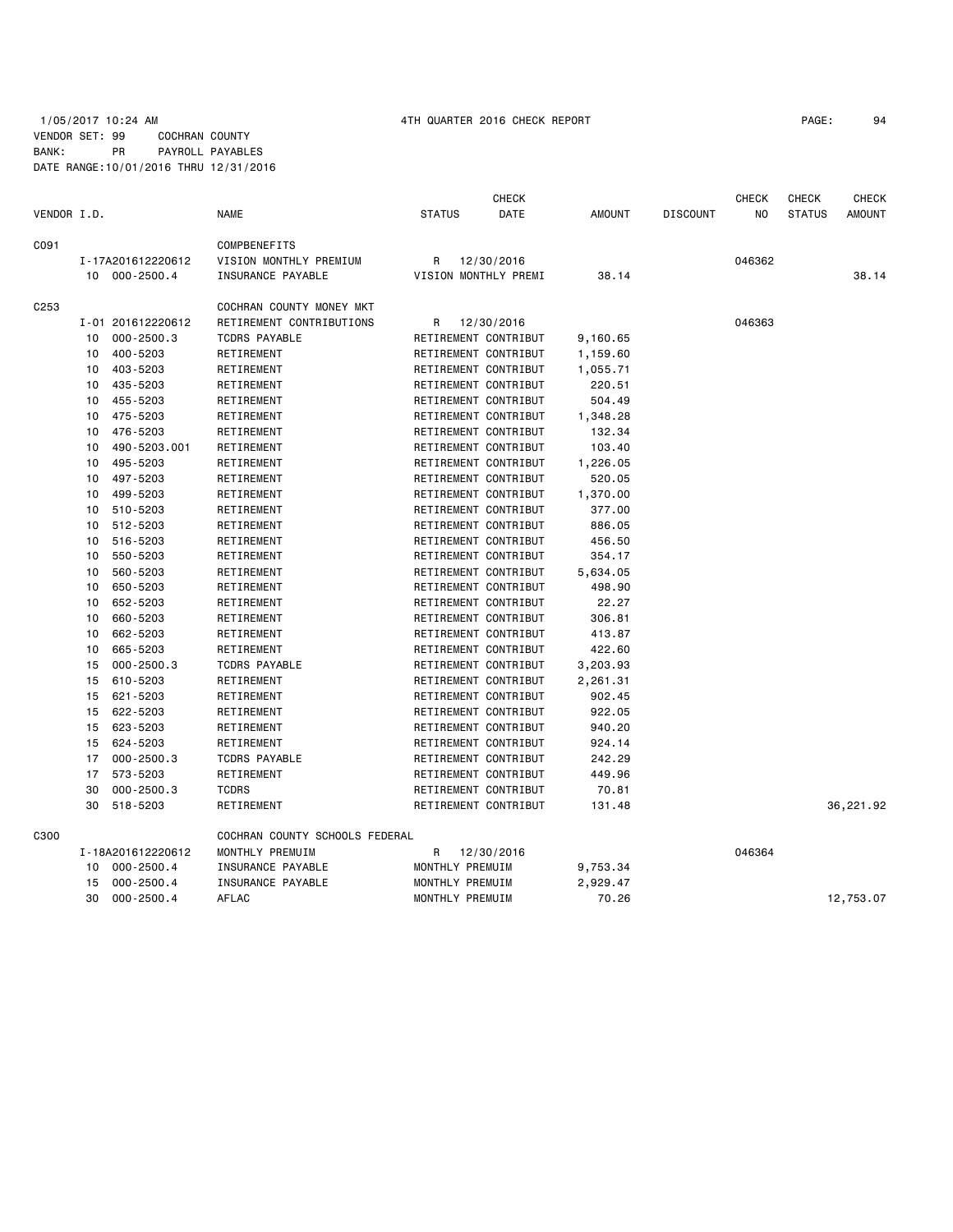# 1/05/2017 10:24 AM 4TH QUARTER 2016 CHECK REPORT PAGE: 95 VENDOR SET: 99 COCHRAN COUNTY BANK: PR PAYROLL PAYABLES DATE RANGE:10/01/2016 THRU 12/31/2016

|             |    |                   |                                |                | CHECK                |               |                 | CHECK  | CHECK         | CHECK         |
|-------------|----|-------------------|--------------------------------|----------------|----------------------|---------------|-----------------|--------|---------------|---------------|
| VENDOR I.D. |    |                   | NAME                           | <b>STATUS</b>  | DATE                 | <b>AMOUNT</b> | <b>DISCOUNT</b> | NO.    | <b>STATUS</b> | <b>AMOUNT</b> |
| <b>NO17</b> |    |                   | NATIONAL FARM LIFE             |                |                      |               |                 |        |               |               |
|             |    | I-05 201612220612 | NFL PREMIUM                    |                | R 12/30/2016         |               |                 | 046365 |               |               |
|             |    | 10 000-2500.4     | INSURANCE PAYABLE              | NFL PREMIUM    |                      | 251.81        |                 |        |               |               |
|             |    | 15 000-2500.4     | INSURANCE PAYABLE              | NFL PREMIUM    |                      | 25.28         |                 |        |               |               |
|             |    | I-05A201612220612 | AFTER TAX PREM                 | R              | 12/30/2016           |               |                 | 046365 |               |               |
|             |    | 10 000-2500.4     | INSURANCE PAYABLE              | AFTER TAX PREM |                      | 114.21        |                 |        |               |               |
|             |    | 15 000-2500.4     | INSURANCE PAYABLE              | AFTER TAX PREM |                      | 93.82         |                 |        |               | 485.12        |
|             |    |                   |                                |                |                      |               |                 |        |               |               |
| <b>N060</b> |    |                   | NATIONWIDE RETIREMENT SOL      |                |                      |               |                 |        |               |               |
|             |    | I-04 201612220612 | DEFERRED COMP WITHHELD         | R              | 12/30/2016           |               |                 | 046366 |               |               |
|             | 10 | 000-2500.7        | PEBSCO DEF COMP PAYABLE        |                | DEFERRED COMP WITHHE | 2,801.00      |                 |        |               |               |
|             |    | 15 000-2500.7     | PEBSCO DEF COMP PAYABLE        |                | DEFERRED COMP WITHHE | 25.00         |                 |        |               | 2,826.00      |
| <b>NO81</b> |    |                   | NATIONAL FAMILY CARE LIFE INSU |                |                      |               |                 |        |               |               |
|             |    | I-21 201612220612 | NATIONAL FAMILY CARE           | R              | 12/30/2016           |               |                 | 046367 |               |               |
|             |    | 10 000-2500.4     | INSURANCE PAYABLE              |                | NATIONAL FAMILY CARE | 104.00        |                 |        |               | 104.00        |
|             |    |                   |                                |                |                      |               |                 |        |               |               |
| 0029        |    |                   | OFFICE OF THE ATTORNEY GE      |                |                      |               |                 |        |               |               |
|             |    | I-09 201612220612 | CAUSE# 2002517527 &2003521159  | R              | 12/30/2016           |               |                 | 046368 |               |               |
|             |    | 10 000-2500.8     | CHILD SUPPORT PAYABLE          |                | CAUSE# 2002517527 &2 | 1,362.00      |                 |        |               | 1,362.00      |
| P187        |    |                   | COCHRAN COUNTY PAYROLL TA      |                |                      |               |                 |        |               |               |
|             |    | I-T1 201612220612 | FEDERAL INCOME TAX W/H         |                | R 12/30/2016         |               |                 | 046369 |               |               |
|             | 10 | $000 - 2500.1$    | WITHHOLDING TAX PAYABLE        |                | FEDERAL INCOME TAX W | 12,618.69     |                 |        |               |               |
|             |    | 15 000-2500.1     | WITHHOLDING TAX PAYABLE        |                | FEDERAL INCOME TAX W | 4,355.94      |                 |        |               |               |
|             |    | 17 000-2500.1     | WITHHOLDING TAX PAYABLE        |                | FEDERAL INCOME TAX W | 307.19        |                 |        |               |               |
|             | 30 | $000 - 2500.1$    | FEDERAL WITHOLDING             |                | FEDERAL INCOME TAX W | 137.87        |                 |        |               |               |
|             |    | I-T3 201612220612 | FICA TAX                       | R              | 12/30/2016           |               |                 | 046369 |               |               |
|             | 10 | $000 - 2500.2$    | FICA PAYABLE                   | FICA TAX       |                      | 7,923.90      |                 |        |               |               |
|             | 10 | 400-5201          | SOCIAL SECURITY                | FICA TAX       |                      | 553.04        |                 |        |               |               |
|             | 10 | 403-5201          | SOCIAL SECURITY                | FICA TAX       |                      | 436.19        |                 |        |               |               |
|             | 10 | 435-5201          | SOCIAL SECURITY                | FICA TAX       |                      | 105.17        |                 |        |               |               |
|             | 10 | 455-5201          | SOCIAL SECURITY                | FICA TAX       |                      | 240.60        |                 |        |               |               |
|             | 10 | 475-5201          | SOCIAL SECURITY                | FICA TAX       |                      | 643.03        |                 |        |               |               |
|             | 10 | 476-5201          | SOCIAL SECURITY                | FICA TAX       |                      | 63.12         |                 |        |               |               |
|             | 10 | 490-5201.001      | SOCIAL SECURITY FICA           | FICA TAX       |                      | 49.31         |                 |        |               |               |
|             | 10 | 495-5201          | SOCIAL SECURITY                | FICA TAX       |                      | 549.49        |                 |        |               |               |
|             | 10 | 497-5201          | SOCIAL SECURITY                | FICA TAX       |                      | 248.03        |                 |        |               |               |
|             | 10 | 499-5201          | SOCIAL SECURITY                | FICA TAX       |                      | 646.61        |                 |        |               |               |
|             | 10 | 510-5201          | SOCIAL SECURITY                | FICA TAX       |                      | 179.80        |                 |        |               |               |
|             | 10 | 512-5201          | SOCIAL SECURITY                | FICA TAX       |                      | 406.12        |                 |        |               |               |
|             | 10 | 516-5201          | SOCIAL SECURITY                | FICA TAX       |                      | 218.87        |                 |        |               |               |
|             | 10 | 550-5201          | SOCIAL SECURITY                | FICA TAX       |                      | 130.85        |                 |        |               |               |
|             | 10 | 560-5201          | SOCIAL SECURITY                | FICA TAX       |                      | 2,598.09      |                 |        |               |               |
|             | 10 | 650-5201          | SOCIAL SECURITY                | FICA TAX       |                      | 237.94        |                 |        |               |               |
|             | 10 | 652-5201          | SOCIAL SECURITY                | FICA TAX       |                      | 10.62         |                 |        |               |               |
|             | 10 | 660-5201          | SOCIAL SECURITY                | FICA TAX       |                      | 147.03        |                 |        |               |               |
|             | 10 | 662-5201          | SOCIAL SECURITY                | FICA TAX       |                      | 197.39        |                 |        |               |               |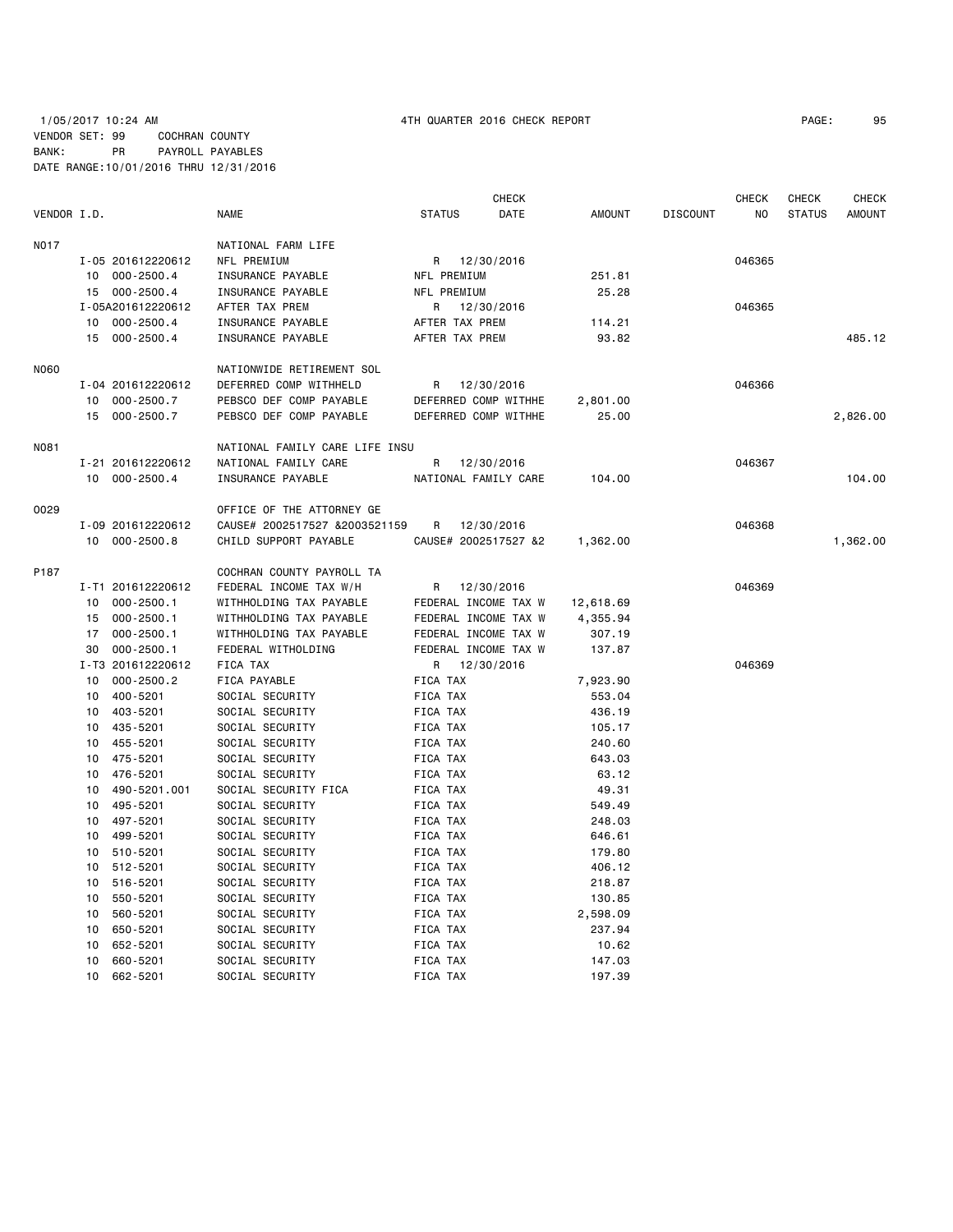## 1/05/2017 10:24 AM 4TH QUARTER 2016 CHECK REPORT PAGE: 96 VENDOR SET: 99 COCHRAN COUNTY BANK: PR PAYROLL PAYABLES DATE RANGE:10/01/2016 THRU 12/31/2016

|             |          |                      |                                    |                              | CHECK      |                 |                 | CHECK  | CHECK         | <b>CHECK</b>  |
|-------------|----------|----------------------|------------------------------------|------------------------------|------------|-----------------|-----------------|--------|---------------|---------------|
| VENDOR I.D. |          |                      | <b>NAME</b>                        | STATUS                       | DATE       | AMOUNT          | <b>DISCOUNT</b> | NO.    | <b>STATUS</b> | <b>AMOUNT</b> |
| P187        |          |                      | COCHRAN COUNTY PAYROLL             | CONT                         |            |                 |                 |        |               |               |
|             |          | I-T3 201612220612    | FICA TAX                           | R                            | 12/30/2016 |                 |                 | 046369 |               |               |
|             | 10       | 665-5201             | SOCIAL SECURITY                    | FICA TAX                     |            | 262.60          |                 |        |               |               |
|             | 15       | $000 - 2500.2$       | FICA PAYABLE                       | FICA TAX                     |            | 2,763.94        |                 |        |               |               |
|             | 15       | 610-5201             | SOCIAL SECURITY                    | FICA TAX                     |            | 1,078.48        |                 |        |               |               |
|             | 15       | 621-5201             | SOCIAL SECURITY                    | FICA TAX                     |            | 430.40          |                 |        |               |               |
|             | 15       | 622-5201             | SOCIAL SECURITY                    | FICA TAX                     |            | 434.62          |                 |        |               |               |
|             | 15       | 623-5201             | SOCIAL SECURITY                    | FICA TAX                     |            | 445.58          |                 |        |               |               |
|             | 15       | 624-5201             | SOCIAL SECURITY                    | FICA TAX                     |            | 374.86          |                 |        |               |               |
|             | 17       | $000 - 2500.2$       | FICA PAYABLE                       | FICA TAX                     |            | 218.13          |                 |        |               |               |
|             | 17       | 573-5201             | SOCIAL SECURITY                    | FICA TAX                     |            | 218.13          |                 |        |               |               |
|             | 30       | $000 - 2500.2$       | FICA                               | FICA TAX                     |            | 63.01           |                 |        |               |               |
|             | 30       | 518-5201             | SOCIAL SECURITY                    | FICA TAX                     |            | 63.01           |                 |        |               |               |
|             |          | I-T4 201612220612    | MEDICARE TAX                       | R                            | 12/30/2016 |                 |                 | 046369 |               |               |
|             | 10       | $000 - 2500.2$       | FICA PAYABLE                       | MEDICARE TAX                 |            | 1,853.12        |                 |        |               |               |
|             | 10       | 400-5201             | SOCIAL SECURITY                    | MEDICARE TAX                 |            | 129.34          |                 |        |               |               |
|             | 10       | 403-5201             | SOCIAL SECURITY                    | MEDICARE TAX                 |            | 102.01          |                 |        |               |               |
|             | 10       | 435-5201             | SOCIAL SECURITY                    | MEDICARE TAX                 |            | 24.59           |                 |        |               |               |
|             | 10       | 455-5201             | SOCIAL SECURITY                    | MEDICARE TAX                 |            | 56.27           |                 |        |               |               |
|             | 10       | 475-5201             | SOCIAL SECURITY                    | MEDICARE TAX                 |            | 150.38          |                 |        |               |               |
|             | 10       | 476-5201             | SOCIAL SECURITY                    | MEDICARE TAX                 |            | 14.76           |                 |        |               |               |
|             | 10       | 490-5201.001         | SOCIAL SECURITY FICA               | MEDICARE TAX                 |            | 11.53           |                 |        |               |               |
|             | 10       | 495-5201             | SOCIAL SECURITY                    | MEDICARE TAX                 |            | 128.51          |                 |        |               |               |
|             | 10       | 497-5201             | SOCIAL SECURITY                    | MEDICARE TAX                 |            | 58.01           |                 |        |               |               |
|             | 10       | 499-5201             | SOCIAL SECURITY                    | MEDICARE TAX                 |            | 151.22          |                 |        |               |               |
|             | 10       | 510-5201<br>512-5201 | SOCIAL SECURITY                    | MEDICARE TAX                 |            | 42.05           |                 |        |               |               |
|             | 10       |                      | SOCIAL SECURITY                    | MEDICARE TAX                 |            | 94.98           |                 |        |               |               |
|             | 10<br>10 | 516-5201<br>550-5201 | SOCIAL SECURITY                    | MEDICARE TAX<br>MEDICARE TAX |            | 51.19           |                 |        |               |               |
|             | 10       | 560-5201             | SOCIAL SECURITY<br>SOCIAL SECURITY | MEDICARE TAX                 |            | 30.60<br>607.61 |                 |        |               |               |
|             | 10       | 650-5201             | SOCIAL SECURITY                    | MEDICARE TAX                 |            | 55.64           |                 |        |               |               |
|             | 10       | 652-5201             | SOCIAL SECURITY                    | MEDICARE TAX                 |            | 2.48            |                 |        |               |               |
|             | 10       | 660-5201             | SOCIAL SECURITY                    | MEDICARE TAX                 |            | 34.39           |                 |        |               |               |
|             | 10       | 662-5201             | SOCIAL SECURITY                    | MEDICARE TAX                 |            | 46.17           |                 |        |               |               |
|             | 10       | 665-5201             | SOCIAL SECURITY                    | MEDICARE TAX                 |            | 61.41           |                 |        |               |               |
|             | 15       | $000 - 2500.2$       | FICA PAYABLE                       | MEDICARE TAX                 |            | 646.39          |                 |        |               |               |
|             | 15       | 610-5201             | SOCIAL SECURITY                    | MEDICARE TAX                 |            | 252.21          |                 |        |               |               |
|             | 15       | 621-5201             | SOCIAL SECURITY                    | MEDICARE TAX                 |            | 100.66          |                 |        |               |               |
|             | 15       | 622-5201             | SOCIAL SECURITY                    | MEDICARE TAX                 |            | 101.64          |                 |        |               |               |
|             | 15       | 623-5201             | SOCIAL SECURITY                    | MEDICARE TAX                 |            | 104.21          |                 |        |               |               |
|             | 15       | 624-5201             | SOCIAL SECURITY                    | MEDICARE TAX                 |            | 87.66           |                 |        |               |               |
|             | 17       | $000 - 2500.2$       | FICA PAYABLE                       | MEDICARE TAX                 |            | 51.01           |                 |        |               |               |
|             | 17       | 573-5201             | SOCIAL SECURITY                    | MEDICARE TAX                 |            | 51.01           |                 |        |               |               |
|             | 30       | $000 - 2500.2$       | <b>FICA</b>                        | MEDICARE TAX                 |            | 14.74           |                 |        |               |               |
|             | 30       | 518-5201             | SOCIAL SECURITY                    | MEDICARE TAX                 |            | 14.73           |                 |        |               | 44,488.17     |
|             |          |                      |                                    |                              |            |                 |                 |        |               |               |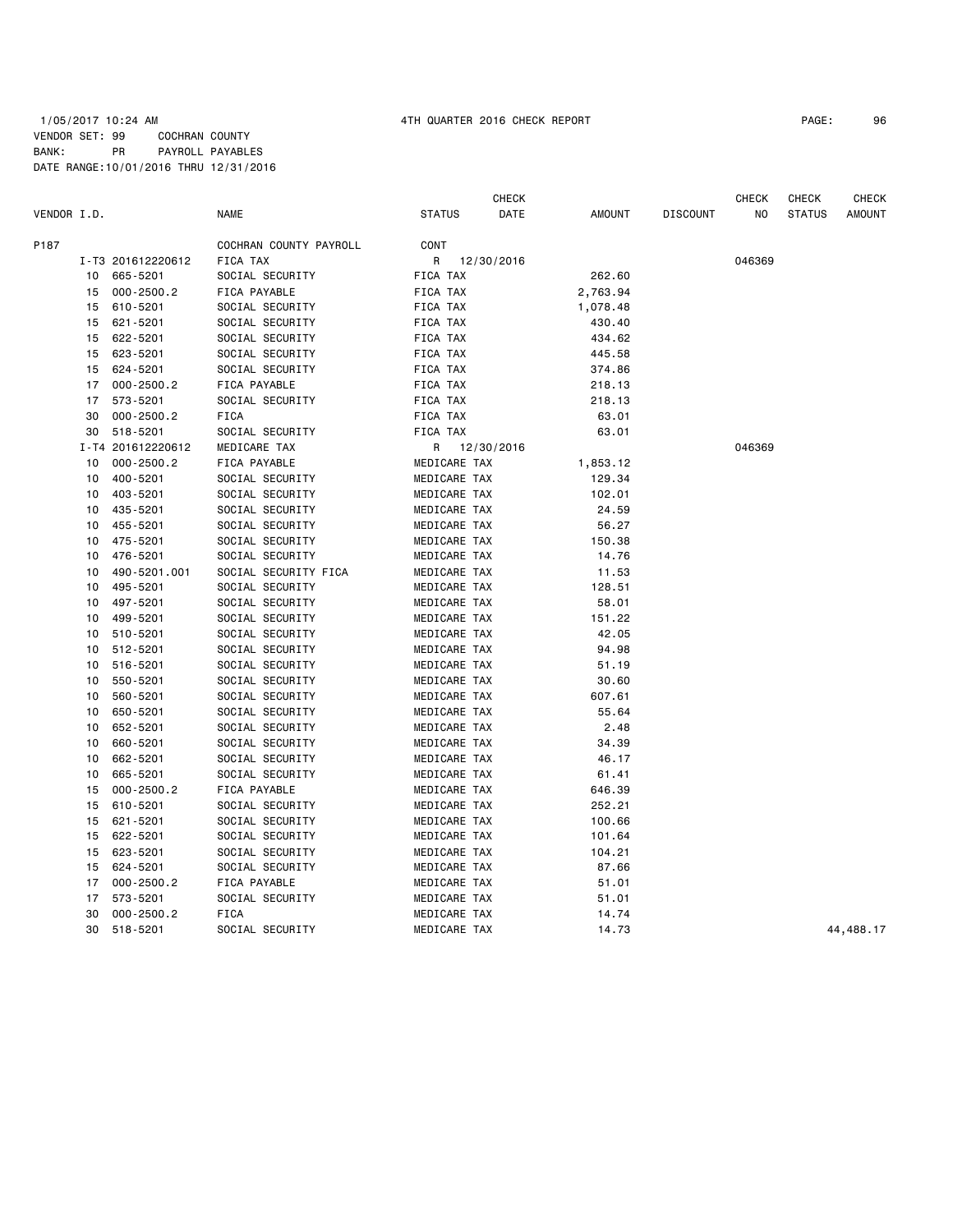### 1/05/2017 10:24 AM 4TH QUARTER 2016 CHECK REPORT PAGE: 97 VENDOR SET: 99 COCHRAN COUNTY BANK: PR PAYROLL PAYABLES DATE RANGE:10/01/2016 THRU 12/31/2016

|             |    |                   |                         |                          | CHECK                |               |                 | CHECK  | CHECK         | <b>CHECK</b>  |
|-------------|----|-------------------|-------------------------|--------------------------|----------------------|---------------|-----------------|--------|---------------|---------------|
| VENDOR I.D. |    |                   | <b>NAME</b>             | <b>STATUS</b>            | DATE                 | <b>AMOUNT</b> | <b>DISCOUNT</b> | NO     | <b>STATUS</b> | <b>AMOUNT</b> |
| T218        |    |                   | TEXAS ASS'N OF COUNTIES |                          |                      |               |                 |        |               |               |
|             |    | I-11 201612220612 | EMPLOYEE PREMIUMS       | R                        | 12/30/2016           |               |                 | 046370 |               |               |
|             | 10 | 400-5202          | GROUP INSURANCE         | EMPLOYEE PREMIUMS        |                      | 1,453.05      |                 |        |               |               |
|             | 10 | 403-5202          | GROUP INSURANCE         | <b>EMPLOYEE PREMIUMS</b> |                      | 1,561.72      |                 |        |               |               |
|             | 10 | 455-5202          | GROUP INSURANCE         | EMPLOYEE PREMIUMS        |                      | 780.86        |                 |        |               |               |
|             | 10 | 475-5202          | GROUP INSURANCE         | EMPLOYEE PREMIUMS        |                      | 1,561.72      |                 |        |               |               |
|             | 10 | 495-5202          | GROUP INSURANCE         | EMPLOYEE PREMIUMS        |                      | 2,342.58      |                 |        |               |               |
|             | 10 | 497-5202          | GROUP INSURANCE         | EMPLOYEE PREMIUMS        |                      | 780.86        |                 |        |               |               |
|             | 10 | 499-5202          | GROUP INSURANCE         | EMPLOYEE PREMIUMS        |                      | 2,342.58      |                 |        |               |               |
|             | 10 | 510-5202          | GROUP INSURANCE         | EMPLOYEE PREMIUMS        |                      | 780.86        |                 |        |               |               |
|             | 10 | 512-5202          | GROUP INSURANCE         | EMPLOYEE PREMIUMS        |                      | 1,561.72      |                 |        |               |               |
|             | 10 | 516-5202          | GROUP INSURANCE [50%]   | EMPLOYEE PREMIUMS        |                      | 796.19        |                 |        |               |               |
|             | 10 | 550-5202          | GROUP INSURANCE         | EMPLOYEE PREMIUMS        |                      | 780.86        |                 |        |               |               |
|             | 10 | 560-5202          | GROUP INSURANCE         | EMPLOYEE PREMIUMS        |                      | 7,027.74      |                 |        |               |               |
|             | 10 | 650-5202          | GROUP INSURANCE         | EMPLOYEE PREMIUMS        |                      | 818.79        |                 |        |               |               |
|             | 10 | 652-5202          | GROUP INSURANCE         | EMPLOYEE PREMIUMS        |                      | 37.93         |                 |        |               |               |
|             | 10 | 660-5202          | GROUP INSURANCE [35%]   | EMPLOYEE PREMIUMS        |                      | 535.87        |                 |        |               |               |
|             | 10 | 662-5202          | GROUP INSURANCE         | EMPLOYEE PREMIUMS        |                      | 705.00        |                 |        |               |               |
|             | 10 | 665-5202          | GROUP INSURANCE         | EMPLOYEE PREMIUMS        |                      | 780.86        |                 |        |               |               |
|             | 15 | 610-5202          | GROUP INSURANCE         | EMPLOYEE PREMIUMS        |                      | 3,232.11      |                 |        |               |               |
|             | 15 | 621-5202          | GROUP INSURANCE         | EMPLOYEE PREMIUMS        |                      | 1,561.72      |                 |        |               |               |
|             | 15 | 622-5202          | GROUP INSURANCE         | EMPLOYEE PREMIUMS        |                      | 1,561.72      |                 |        |               |               |
|             | 15 | 623-5202          | GROUP INSURANCE         | EMPLOYEE PREMIUMS        |                      | 1,561.72      |                 |        |               |               |
|             | 15 | 624-5202          | GROUP INSURANCE         | EMPLOYEE PREMIUMS        |                      | 1,561.72      |                 |        |               |               |
|             | 17 | 573-5202          | GROUP HEALTH INSURANCE  | EMPLOYEE PREMIUMS        |                      | 780.86        |                 |        |               |               |
|             | 30 | 518-5202          | GROUP INSURANCE [15%]   | <b>EMPLOYEE PREMIUMS</b> |                      | 229.66        |                 |        |               |               |
|             |    | I-12 201612220612 | GROUP LIFE INSURANCE    | R                        | 12/30/2016           |               |                 | 046370 |               |               |
|             | 10 | 400-5202          | GROUP INSURANCE         |                          | GROUP LIFE INSURANCE | 5.37          |                 |        |               |               |
|             | 10 | 403-5202          | GROUP INSURANCE         |                          | GROUP LIFE INSURANCE | 5.78          |                 |        |               |               |
|             | 10 | 455-5202          | GROUP INSURANCE         |                          | GROUP LIFE INSURANCE | 2.89          |                 |        |               |               |
|             | 10 | 475-5202          | GROUP INSURANCE         |                          | GROUP LIFE INSURANCE | 5.78          |                 |        |               |               |
|             | 10 | 495-5202          | GROUP INSURANCE         |                          | GROUP LIFE INSURANCE | 8.67          |                 |        |               |               |
|             | 10 | 497-5202          | GROUP INSURANCE         |                          | GROUP LIFE INSURANCE | 2.89          |                 |        |               |               |
|             | 10 | 499-5202          | GROUP INSURANCE         |                          | GROUP LIFE INSURANCE | 8.67          |                 |        |               |               |
|             | 10 | 510-5202          | GROUP INSURANCE         |                          | GROUP LIFE INSURANCE | 2.89          |                 |        |               |               |
|             | 10 | 512-5202          | GROUP INSURANCE         |                          | GROUP LIFE INSURANCE | 5.78          |                 |        |               |               |
|             | 10 | 516-5202          | GROUP INSURANCE [50%]   |                          | GROUP LIFE INSURANCE | 2.95          |                 |        |               |               |
|             | 10 | 550-5202          | GROUP INSURANCE         |                          | GROUP LIFE INSURANCE | 2.89          |                 |        |               |               |
|             | 10 | 560-5202          | GROUP INSURANCE         |                          | GROUP LIFE INSURANCE | 28.90         |                 |        |               |               |
|             | 10 | 650-5202          | GROUP INSURANCE         |                          | GROUP LIFE INSURANCE | 3.03          |                 |        |               |               |
|             | 10 | 652-5202          | GROUP INSURANCE         |                          | GROUP LIFE INSURANCE | 0.14          |                 |        |               |               |
|             | 10 | 660-5202          | GROUP INSURANCE [35%]   |                          | GROUP LIFE INSURANCE | 1.98          |                 |        |               |               |
|             | 10 | 662-5202          | GROUP INSURANCE         |                          | GROUP LIFE INSURANCE | 2.61          |                 |        |               |               |
|             | 10 | 665-5202          | GROUP INSURANCE         |                          | GROUP LIFE INSURANCE | 2.89          |                 |        |               |               |
|             | 15 | 610-5202          | GROUP INSURANCE         |                          | GROUP LIFE INSURANCE | 9.80          |                 |        |               |               |
|             | 15 | 621-5202          | GROUP INSURANCE         |                          | GROUP LIFE INSURANCE | 5.78          |                 |        |               |               |
|             | 15 | 622-5202          | GROUP INSURANCE         |                          | GROUP LIFE INSURANCE | 5.78          |                 |        |               |               |
|             |    | 15 623-5202       | GROUP INSURANCE         |                          | GROUP LIFE INSURANCE | 5.78          |                 |        |               |               |
|             |    |                   |                         |                          |                      |               |                 |        |               |               |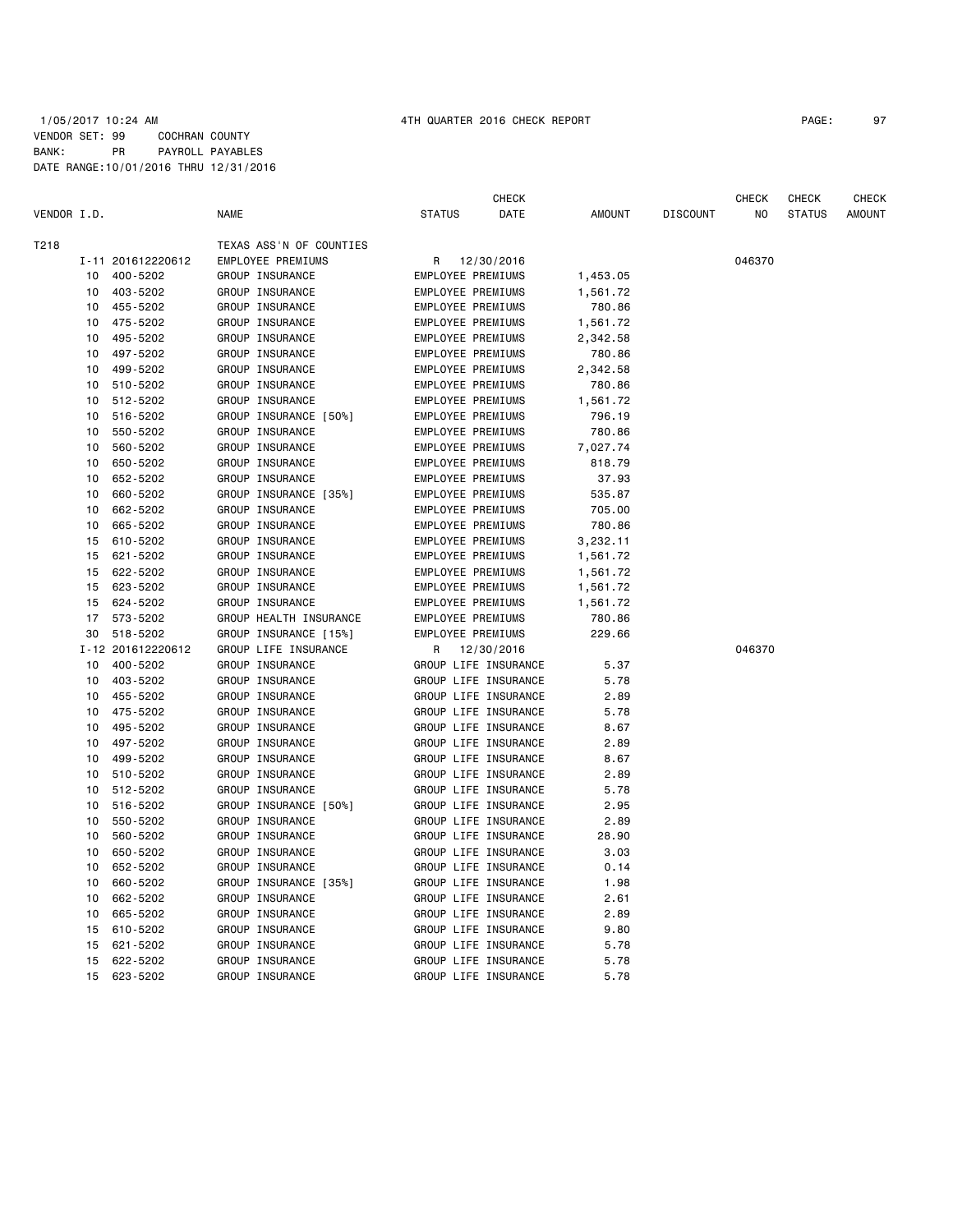# 1/05/2017 10:24 AM 4TH QUARTER 2016 CHECK REPORT PAGE: 98 VENDOR SET: 99 COCHRAN COUNTY BANK: PR PAYROLL PAYABLES DATE RANGE:10/01/2016 THRU 12/31/2016

| VENDOR I.D.       |              |                   | <b>NAME</b>                    | <b>STATUS</b> | <b>CHECK</b><br><b>DATE</b> | AMOUNT   | <b>DISCOUNT</b> | <b>CHECK</b><br>NO. | <b>CHECK</b><br><b>STATUS</b> | <b>CHECK</b><br><b>AMOUNT</b> |
|-------------------|--------------|-------------------|--------------------------------|---------------|-----------------------------|----------|-----------------|---------------------|-------------------------------|-------------------------------|
| T <sub>2</sub> 18 |              |                   | TEXAS ASS'N OF COUNTIES        | CONT          |                             |          |                 |                     |                               |                               |
|                   |              | I-12 201612220612 | GROUP LIFE INSURANCE           | R             | 12/30/2016                  |          |                 | 046370              |                               |                               |
|                   | 15           | 624-5202          | GROUP INSURANCE                |               | GROUP LIFE INSURANCE        | 4.77     |                 |                     |                               |                               |
|                   | 17           | 573-5202          | GROUP HEALTH INSURANCE         |               | GROUP LIFE INSURANCE        | 2.89     |                 |                     |                               |                               |
|                   | 30           | 518-5202          | GROUP INSURANCE [15%]          |               | GROUP LIFE INSURANCE        | 0.85     |                 |                     |                               |                               |
|                   |              | I-15 201612220612 | DEPENDENT HEALTH PREM WITHHELD | R.            | 12/30/2016                  |          |                 | 046370              |                               |                               |
|                   | 10           | $000 - 2500.4$    | INSURANCE PAYABLE              |               | DEPENDENT HEALTH PRE        | 3,132.92 |                 |                     |                               |                               |
|                   | $15^{\circ}$ | $000 - 2500.4$    | INSURANCE PAYABLE              |               | DEPENDENT HEALTH PRE        | 858.92   |                 |                     |                               | 39,260.30                     |
| C <sub>253</sub>  |              |                   | COCHRAN COUNTY MONEY MKT       |               |                             |          |                 |                     |                               |                               |
|                   |              | I-201612220613    | NON-DEPT<br>SUPP<br>DEATH      | R             | 12/30/2016                  |          |                 | 046371              |                               |                               |
|                   | 10           | 409-5207          | SUPPLEMENTAL DEATH BENEFITS    |               | NON-DEPT SUPP DEATH         | 2,064.65 |                 |                     |                               | 2,064.65                      |

| * * TOTALS * *      | N <sub>O</sub>      | INVOICE AMOUNT | <b>DISCOUNTS</b> | CHECK AMOUNT |
|---------------------|---------------------|----------------|------------------|--------------|
| REGULAR CHECKS:     | 33                  | 415,269.01     | 0.00             | 415,269.01   |
| HAND CHECKS:        | 0                   | 0.00           | 0.00             | 0.00         |
| DRAFTS:             | 0                   | 0.00           | 0.00             | 0.00         |
| EFT:                | 0                   | 0.00           | 0.00             | 0.00         |
| NON CHECKS:         | 0                   | 0.00           | 0.00             | 0.00         |
| <b>VOID CHECKS:</b> | 0 VOID DEBITS       | 0.00           |                  |              |
|                     | <b>VOID CREDITS</b> | 0.00<br>0.00   | 0.00             |              |

TOTAL ERRORS: 0

|    | G/L ACCOUNT    | <b>NAME</b>                 | <b>AMOUNT</b> |
|----|----------------|-----------------------------|---------------|
|    |                |                             |               |
| 10 | $000 - 2500.1$ | WITHHOLDING TAX PAYABLE     | 36,626.75     |
| 10 | $000 - 2500.2$ | <b>FICA PAYABLE</b>         | 28,665.27     |
| 10 | $000 - 2500.3$ | <b>TCDRS PAYABLE</b>        | 26,789.16     |
| 10 | $000 - 2500.4$ | INSURANCE PAYABLE           | 41,639.82     |
| 10 | $000 - 2500.7$ | PEBSCO DEF COMP PAYABLE     | 8,403.00      |
| 10 | $000 - 2500.8$ | CHILD SUPPORT PAYABLE       | 4,086.00      |
| 10 | 400-5201       | SOCIAL SECURITY             | 2,058.47      |
| 10 | 400-5202       | GROUP INSURANCE             | 4,375.26      |
| 10 | 400-5203       | RETIREMENT                  | 3,498.03      |
| 10 | 403-5201       | SOCIAL SECURITY             | 1,632.15      |
| 10 | 403-5202       | GROUP INSURANCE             | 4,702.50      |
| 10 | 403-5203       | RETIREMENT                  | 3,197.01      |
| 10 | 409-5207       | SUPPLEMENTAL DEATH BENEFITS | 6,086.32      |
| 10 | 435-5201       | SOCIAL SECURITY             | 389.28        |
| 10 | 435-5203       | RETIREMENT                  | 661.53        |
| 10 | 455-5201       | SOCIAL SECURITY             | 942.64        |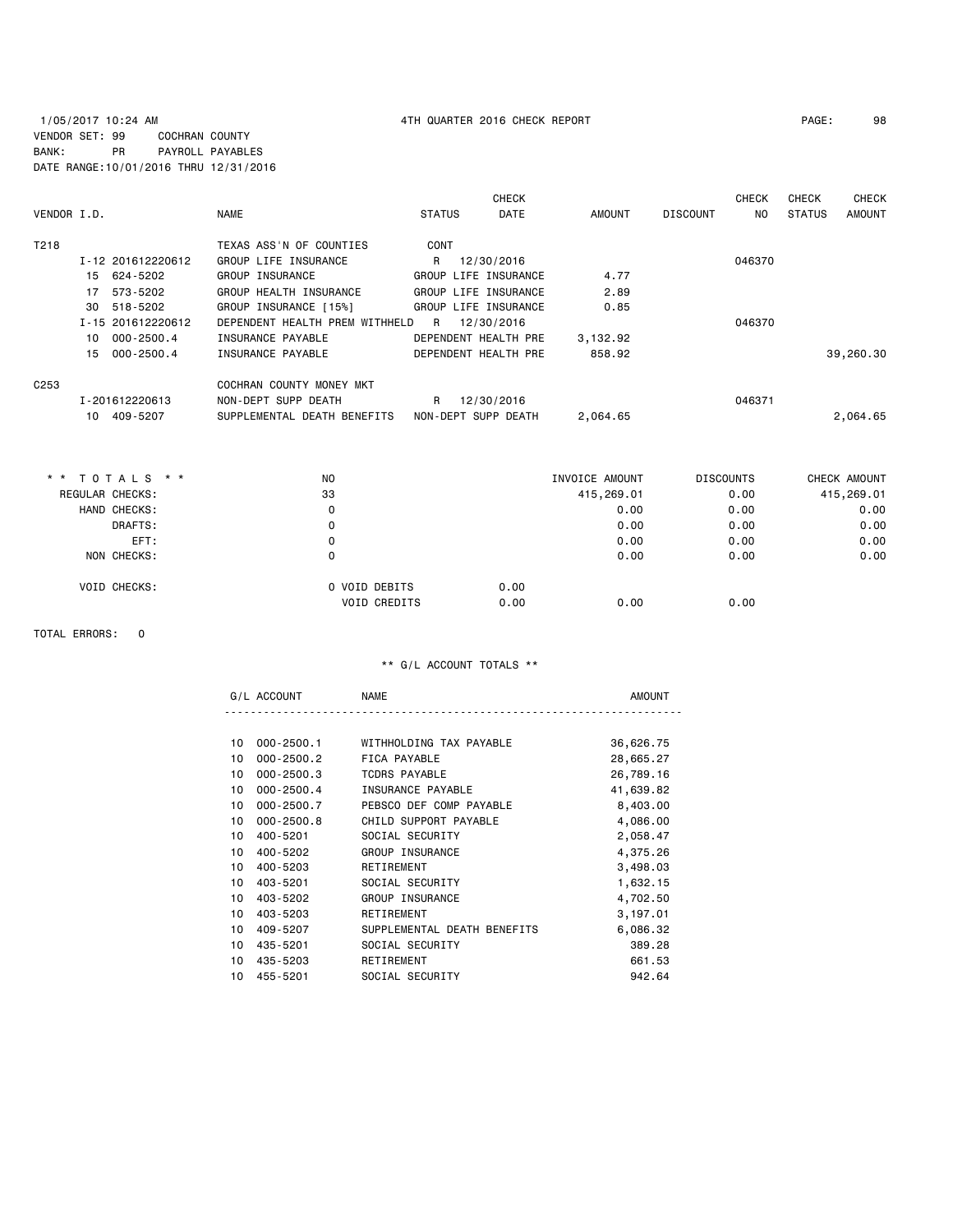### 1/05/2017 10:24 AM 4TH QUARTER 2016 CHECK REPORT PAGE: 99 VENDOR SET: 99 COCHRAN COUNTY BANK: PR PAYROLL PAYABLES DATE RANGE:10/01/2016 THRU 12/31/2016

|          | G/L ACCOUNT  | <b>NAME</b>           | <b>AMOUNT</b> |
|----------|--------------|-----------------------|---------------|
|          |              |                       |               |
| 10       | 455-5202     | GROUP INSURANCE       | 2,351.25      |
| 10<br>10 | 455-5203     | RETIREMENT            | 1,601.87      |
|          | 475-5201     | SOCIAL SECURITY       | 2,382.35      |
| 10       | 475-5202     | GROUP INSURANCE       | 4,702.50      |
| 10       | 475-5203     | RETIREMENT            | 4,048.44      |
| 10       | 476-5201     | SOCIAL SECURITY       | 233.64        |
| 10       | 476-5203     | RETIREMENT            | 397.02        |
| 10       | 490-5201.001 | SOCIAL SECURITY FICA  | 298.82        |
| 10       | 490-5203.001 | RETIREMENT            | 507.82        |
| 10       | 495-5201     | SOCIAL SECURITY       | 1,813.34      |
| 10       | 495-5202     | GROUP INSURANCE       | 5,486.25      |
| 10       | 495-5203     | RETIREMENT            | 3,155.36      |
| 10       | 497-5201     | SOCIAL SECURITY       | 918.12        |
| 10       | 497-5202     | GROUP INSURANCE       | 2,351.25      |
| 10       | 497-5203     | RETIREMENT            | 1,560.15      |
| 10       | 499-5201     | SOCIAL SECURITY       | 2,397.41      |
| 10       | 499-5202     | GROUP INSURANCE       | 7,053.75      |
| 10       | 499-5203     | RETIREMENT            | 4,116.58      |
| 10       | 510-5201     | SOCIAL SECURITY       | 665.55        |
| 10       | 510-5202     | GROUP INSURANCE       | 2,351.25      |
| 10       | 510-5203     | RETIREMENT            | 1,131.00      |
| 10       | 512-5201     | SOCIAL SECURITY       | 1,618.72      |
| 10       | 512-5202     | GROUP INSURANCE       | 4,702.50      |
| 10       | 512-5203     | RETIREMENT            | 2,854.29      |
| 10       | 516-5201     | SOCIAL SECURITY       | 812.12        |
| 10       | 516-5202     | GROUP INSURANCE [50%] | 2,397.42      |
| 10       | 516-5203     | RETIREMENT            | 1,369.50      |
| 10       | 550-5201     | SOCIAL SECURITY       | 484.35        |
| 10       | 550-5202     | GROUP INSURANCE       | 2,351.25      |
| 10       | 550-5203     | RETIREMENT            | 1,062.51      |
| 10       | 560-5201     | SOCIAL SECURITY       | 8,835.84      |
| 10       | 560-5202     | GROUP INSURANCE       | 21,169.92     |
| 10       | 560-5203     | RETIREMENT            | 15,574.47     |
| 10       | 650-5201     | SOCIAL SECURITY       | 893.95        |
| 10       | 650-5202     | GROUP INSURANCE       | 2,465.46      |
| 10       | 650-5203     | RETIREMENT            | 1,519.19      |
| 10       | 652-5201     | SOCIAL SECURITY       | 39.30         |
| 10       | 652-5202     | GROUP INSURANCE       | 114.21        |
| 10       | 652-5203     | RETIREMENT            | 66.81         |
| 10       | 660-5201     | SOCIAL SECURITY       | 545.62        |
| 10       | 660-5202     | GROUP INSURANCE [35%] | 1,613.55      |
| 10       | 660-5203     | RETIREMENT            | 920.43        |
| 10       | 662-5201     | SOCIAL SECURITY       | 730.68        |
| 10       | 662-5202     | GROUP INSURANCE       | 2,122.83      |
| 10       | 662-5203     | RETIREMENT            | 1,241.61      |
| 10       | 665-5201     | SOCIAL SECURITY       | 972.95        |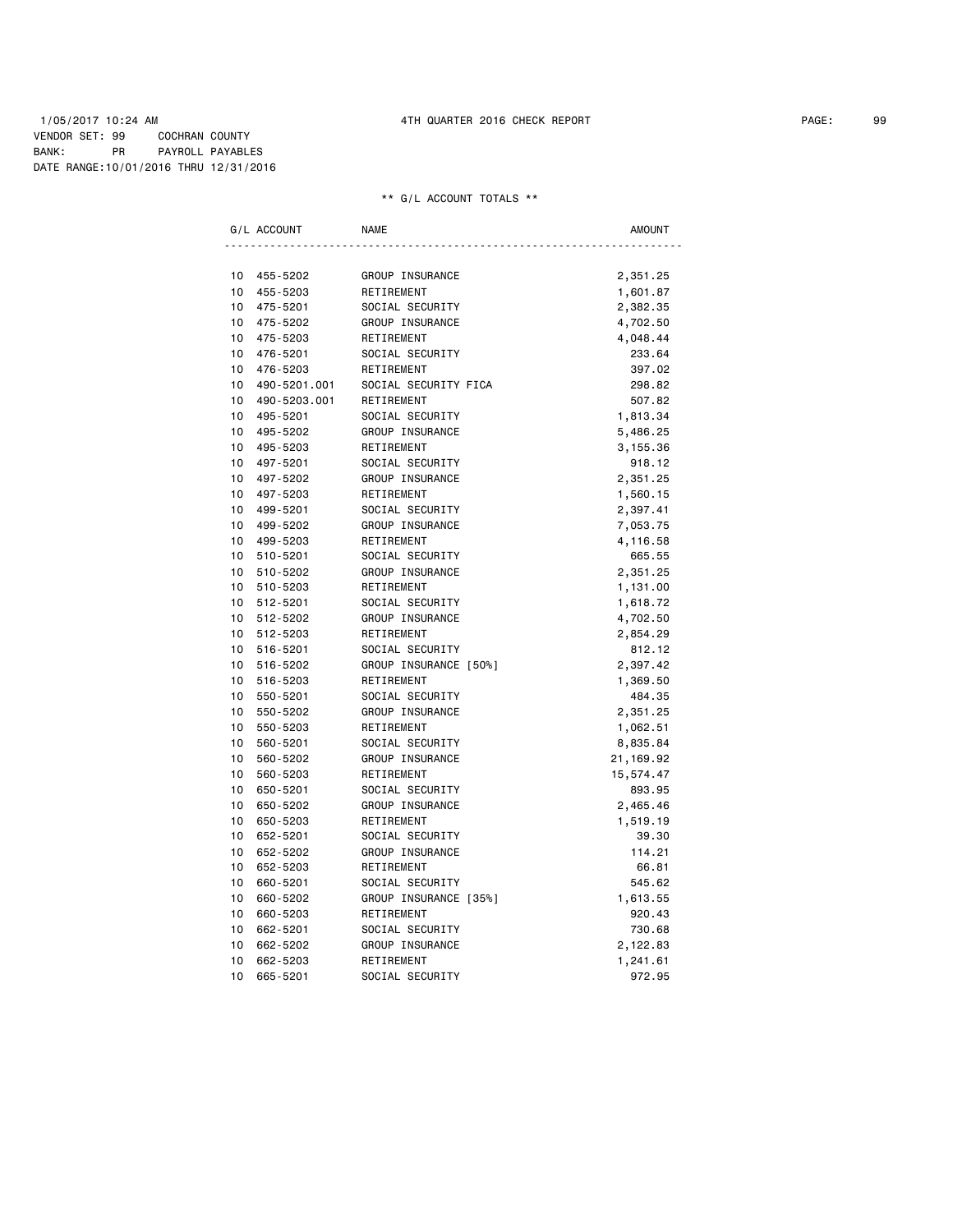### 1/05/2017 10:24 AM 4TH QUARTER 2016 CHECK REPORT PAGE: 100 VENDOR SET: 99 COCHRAN COUNTY BANK: PR PAYROLL PAYABLES DATE RANGE:10/01/2016 THRU 12/31/2016

|                 | G/L ACCOUNT    | <b>NAME</b>             | <b>AMOUNT</b> |
|-----------------|----------------|-------------------------|---------------|
| 10              | 665-5202       | GROUP INSURANCE         | 2,351.25      |
| 10              | 665-5203       | RETIREMENT              | 1,267.80      |
|                 |                | *** FUND TOTAL ***      | 303, 375.44   |
| 15              | $000 - 2500.1$ | WITHHOLDING TAX PAYABLE | 13,114.05     |
| 15              | $000 - 2500.2$ | FICA PAYABLE            | 10,256.37     |
| 15              | $000 - 2500.3$ | <b>TCDRS PAYABLE</b>    | 9,635.00      |
| 15              | $000 - 2500.4$ | INSURANCE PAYABLE       | 12,690.64     |
| 15              | 000-2500.7     | PEBSCO DEF COMP PAYABLE | 75.00         |
| 15 <sub>1</sub> | 610-5201       | SOCIAL SECURITY         | 3,992.07      |
| 15              | 610-5202       | GROUP INSURANCE         | 9,725.73      |
| 15              | 610-5203       | RETIREMENT              | 6,783.93      |
| 15              | 621-5201       | SOCIAL SECURITY         | 1,593.18      |
| 15              | 621-5202       | GROUP INSURANCE         | 4,702.50      |
| 15              | 621-5203       | RETIREMENT              | 2,707.35      |
|                 | 15 622-5201    | SOCIAL SECURITY         | 1,634.16      |
| 15              | 622-5202       | GROUP INSURANCE         | 4,702.50      |
| 15              | 622-5203       | RETIREMENT              | 2,809.24      |
|                 | 15 623-5201    | SOCIAL SECURITY         | 1,649.37      |
| 15              | 623-5202       | GROUP INSURANCE         | 4,702.50      |
|                 | 15 623-5203    | RETIREMENT              | 2,820.60      |
|                 | 15 624-5201    | SOCIAL SECURITY         | 1,387.56      |
| 15              | 624-5202       | GROUP INSURANCE         | 4,699.47      |
| 15              | 624-5203       | RETIREMENT              | 2,772.42      |
|                 |                | *** FUND TOTAL ***      | 102,453.64    |
| 17              | $000 - 2500.1$ | WITHHOLDING TAX PAYABLE | 937.96        |
| 17              | $000 - 2500.2$ | FICA PAYABLE            | 816.45        |
| 17 <sup>7</sup> | $000 - 2500.3$ | <b>TCDRS PAYABLE</b>    | 735.54        |
| 17              | 573-5201       | SOCIAL SECURITY         | 816.45        |
| 17 <sup>7</sup> | 573-5202       | GROUP HEALTH INSURANCE  | 2,351.25      |
| 17              | 573-5203       | RETIREMENT              | 1,366.00      |
|                 |                | *** FUND TOTAL ***      | 7,023.65      |
| 30              | $000 - 2500.1$ | FEDERAL WITHOLDING      | 414.63        |
| 30              | $000 - 2500.2$ | <b>FICA</b>             | 233.83        |
| 30              | $000 - 2500.3$ | <b>TCDRS</b>            | 212.43        |
| 30              | $000 - 2500.4$ | AFLAC                   | 235.59        |
| 30              | 518-5201       | SOCIAL SECURITY         | 233.83        |
| 30              | 518-5202       | GROUP INSURANCE [15%]   | 691.53        |
| 30              | 518-5203       | RETIREMENT              | 394.44        |
|                 |                | *** FUND TOTAL ***      | 2,416.28      |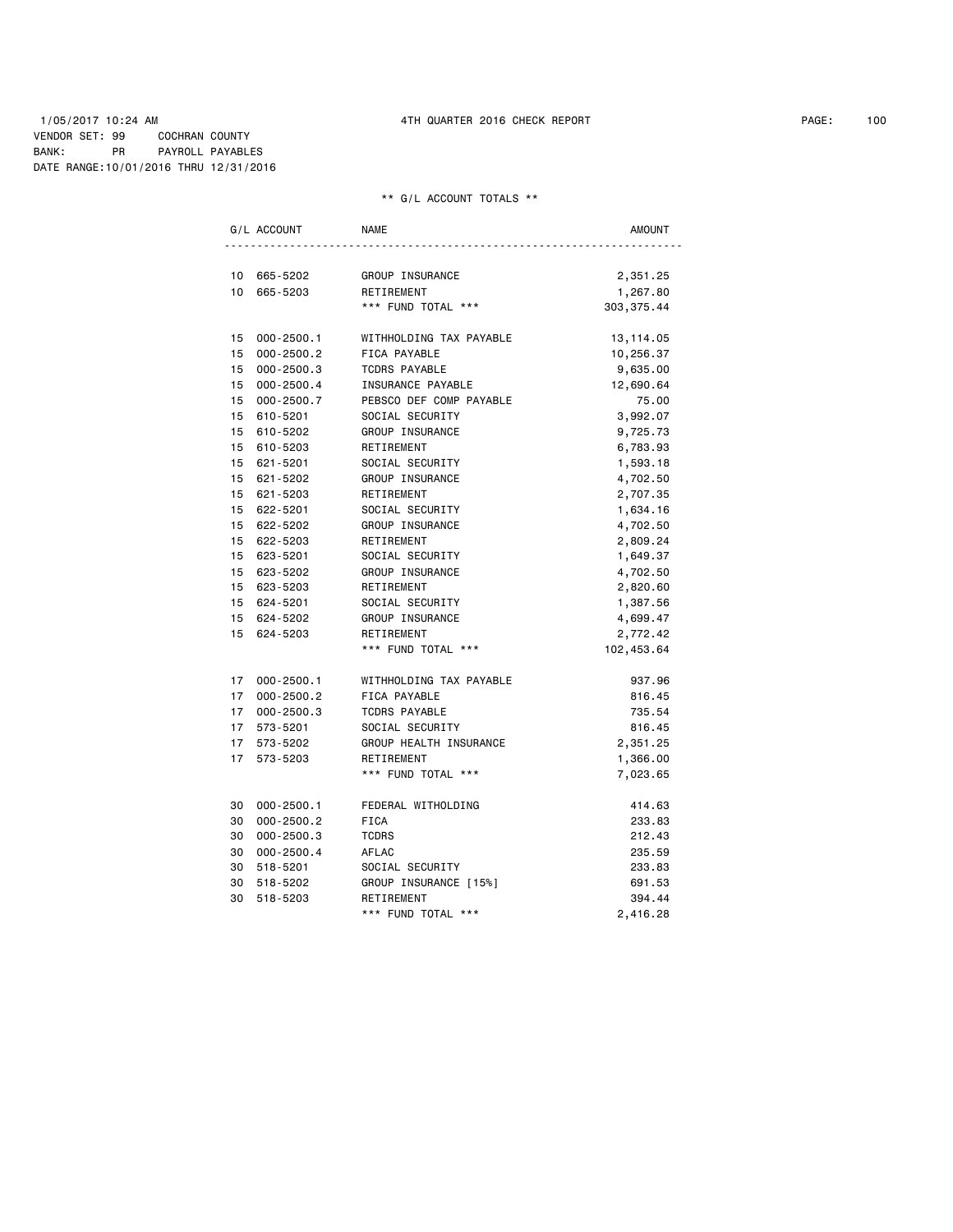# 1/05/2017 10:24 AM 4TH QUARTER 2016 CHECK REPORT PAGE: 101 VENDOR SET: 99 COCHRAN COUNTY BANK: PR PAYROLL PAYABLES DATE RANGE:10/01/2016 THRU 12/31/2016

|                       |          |             |                |               | <b>CHECK</b> |                |                       | <b>CHECK</b> | <b>CHECK</b>  | <b>CHECK</b> |
|-----------------------|----------|-------------|----------------|---------------|--------------|----------------|-----------------------|--------------|---------------|--------------|
| VENDOR I.D.           |          | <b>NAME</b> |                | <b>STATUS</b> | <b>DATE</b>  |                | <b>DISCOUNT</b><br>NO |              | <b>STATUS</b> | AMOUNT       |
|                       |          |             | N <sub>O</sub> |               |              | INVOICE AMOUNT | <b>DISCOUNTS</b>      |              |               | CHECK AMOUNT |
| VENDOR SET: 99        | BANK: PR | TOTALS:     | 33             |               |              | 415,269.01     |                       | 0.00         |               | 415,269.01   |
| BANK: PR              | TOTALS:  |             | 33             |               |              | 415,269.01     |                       | 0.00         |               | 415,269.01   |
| <b>REPORT TOTALS:</b> |          |             | 416            |               |              | 754, 378.74    |                       | 0.00         |               | 754,378.74   |